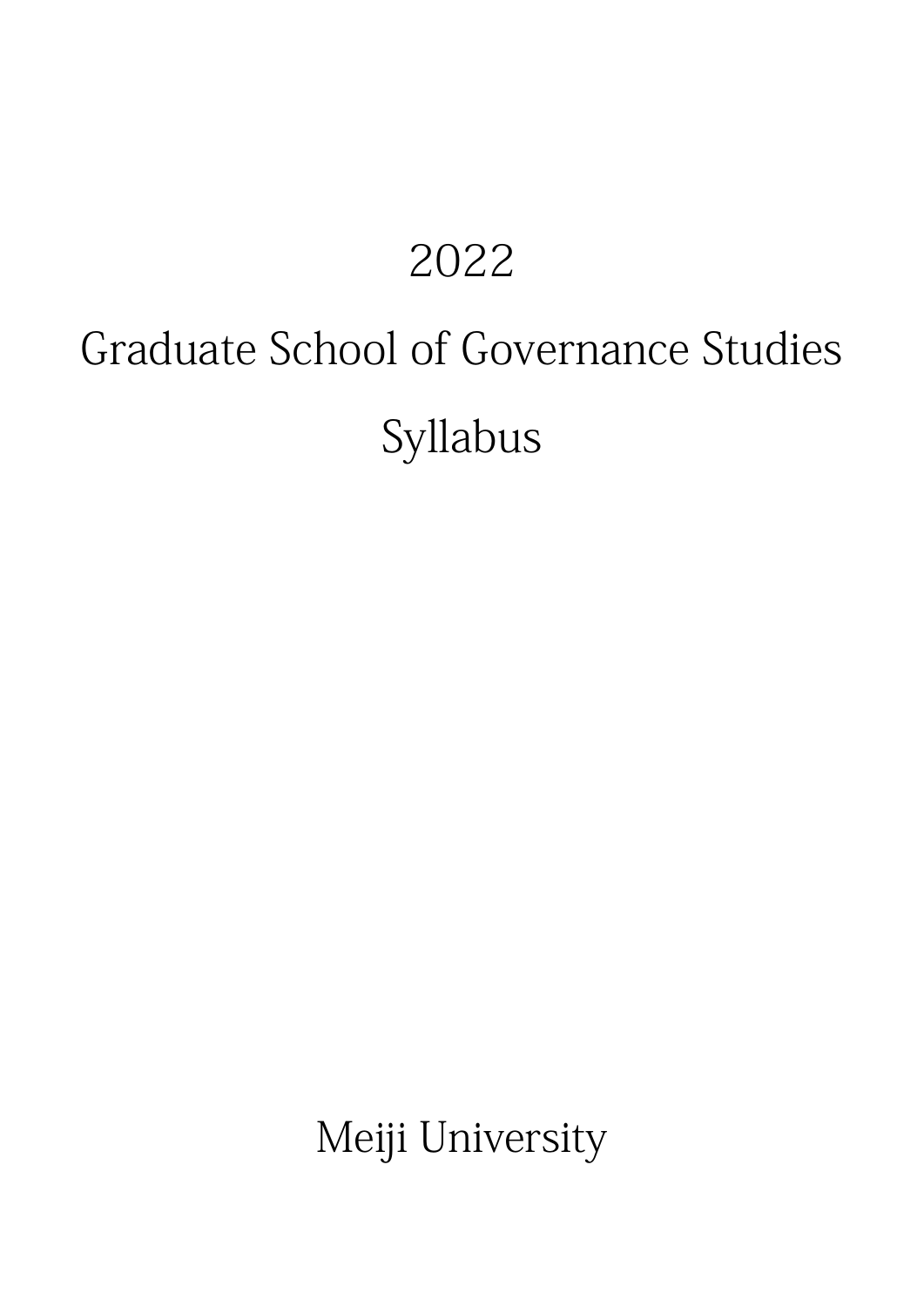## Contents

| Syllabus |
|----------|
|          |
|          |
|          |
|          |
|          |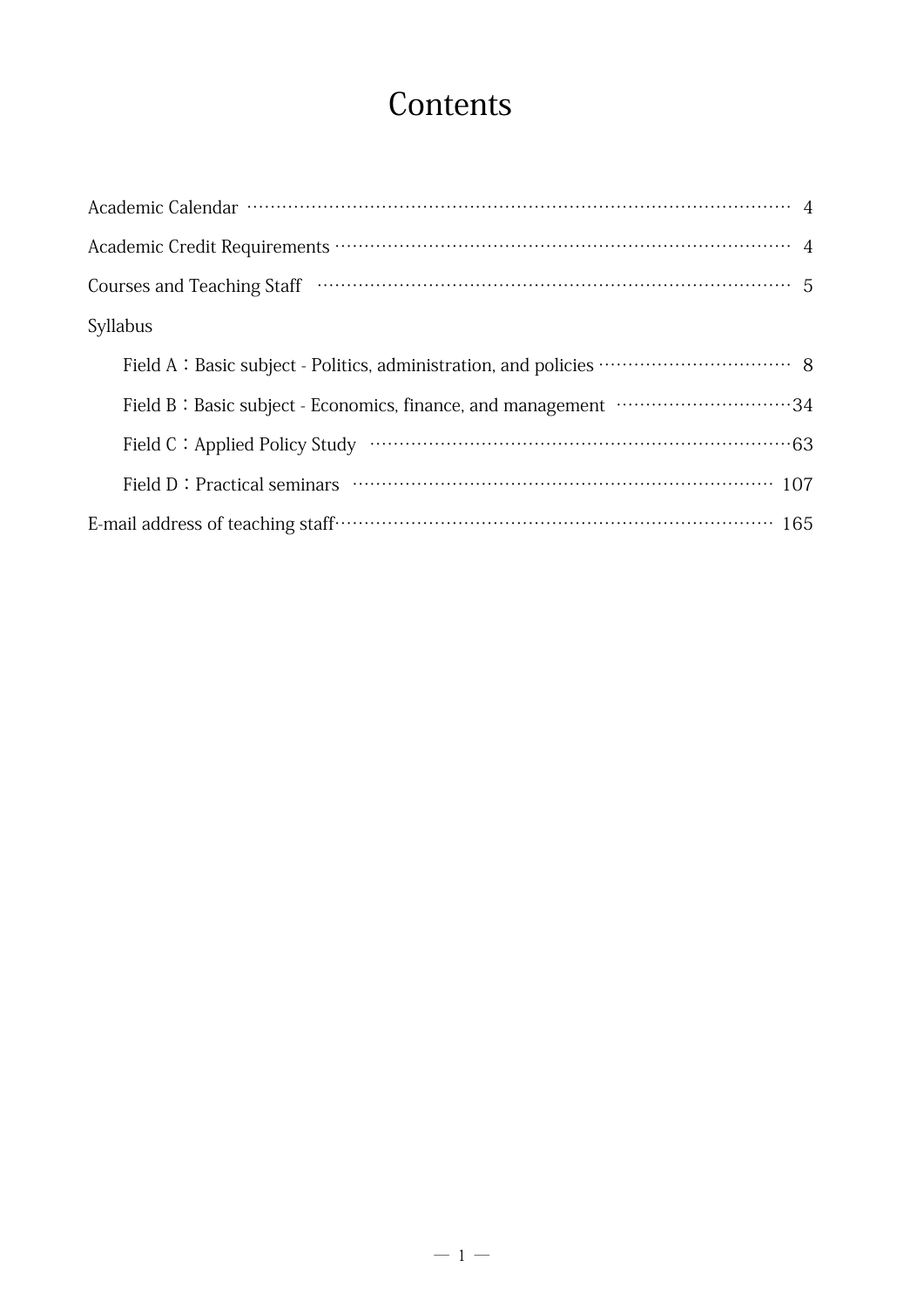#### Curriculum Policy

#### **The Principles of the Curriculum**

The first decade of the twenty-first century has seen Japan's national and local governments engage with the existing issues of decentralization reform and local sovereignty. During this time, in an initiative of its own, the Graduate School of Governance Studies has undertaken to establish public policy studies as a holistic science with a view to supporting "endogenous local development" through horizontal partnerships among communities both domestically and internationally. Based on these public policy studies, it is our goal to produce well-educated political and administrative professionals with the breadth of knowledge and vision, keen insight, and good analytical and decision-making skills needed to address the issues involved in ever more complex and specialized policymaking.

#### **Curriculum Structure**

The curriculum structure is of the cross-curricular type. First, to provide an understanding of governance from all aspects, the courses that make up governance studies are arranged in "fields"\* which offer a broad international perspective within the three disciplines of politics and administration, economics and public finance, and law (not offered in English), together with an array of policy studies courses designed to familiarize students with the actual status of developments in these areas.

The Graduate School offers five course-taking models as follows, the five combinations of the fields most relevant to the different professional needs and interests found among our students, thus allowing them to choose the study model most suited to their personal goals. The five are: (1) the Urban and Local Politics (Focus: cultivating political leadership; intended students: elected representatives and leaders, and people who wish to enter politics); (2) the Local Government Management (Focus: innovating public administration ; intended students: people already in or wishing to enter public service); (3) Innovating the publics (Focus: creating new local communities; intended students: private corporations, employees of NPOs, self-employed worker, professional of welfare and education etc. and community members); (4) the International Development and Cooperation (Focus: resolving global issues; intended students: people who are engaging in global businesses, and people who wish to enter global businesses); and (5) Consumer Policy and Market Growth (Focus: protecting consumer interests and market growth; intended students: those who work in the field of consumer issues). In addition, students develop their actual problem-solving skills in Research Paper 1 and 2 and other practical seminars, and the final research paper is assessed after careful examination.

#### \*The four fields are:

Field A: Basic subject - Politics, administration, and policies; Field B: Basic subject - Economics, finance, and management; Field C: Applied Policy Study; Field D: Practical Seminars.

#### **Distinctive Features of the Curriculum**

The Graduate School of Governance Studies is a center that brings together. On one hand, sophisticated students with a particular interest (and perhaps previous work experience) in areas such as community building and renewal, and on the other, recent university graduates who aspire to create the communities of the future. This way, it forms a learning hub where innovative ideas germinate, spread, develop, and feed back into the creative process. This is made possible thanks to exchanges of information and personal contacts among wealthily-experienced ones, including the full-time and visiting professors of the Graduate School, special invited professors, and part-time / adjunct lecturers. Although we too use the word "graduation," in fact many of our alumni remain involved in ongoing projects, and this continuity has been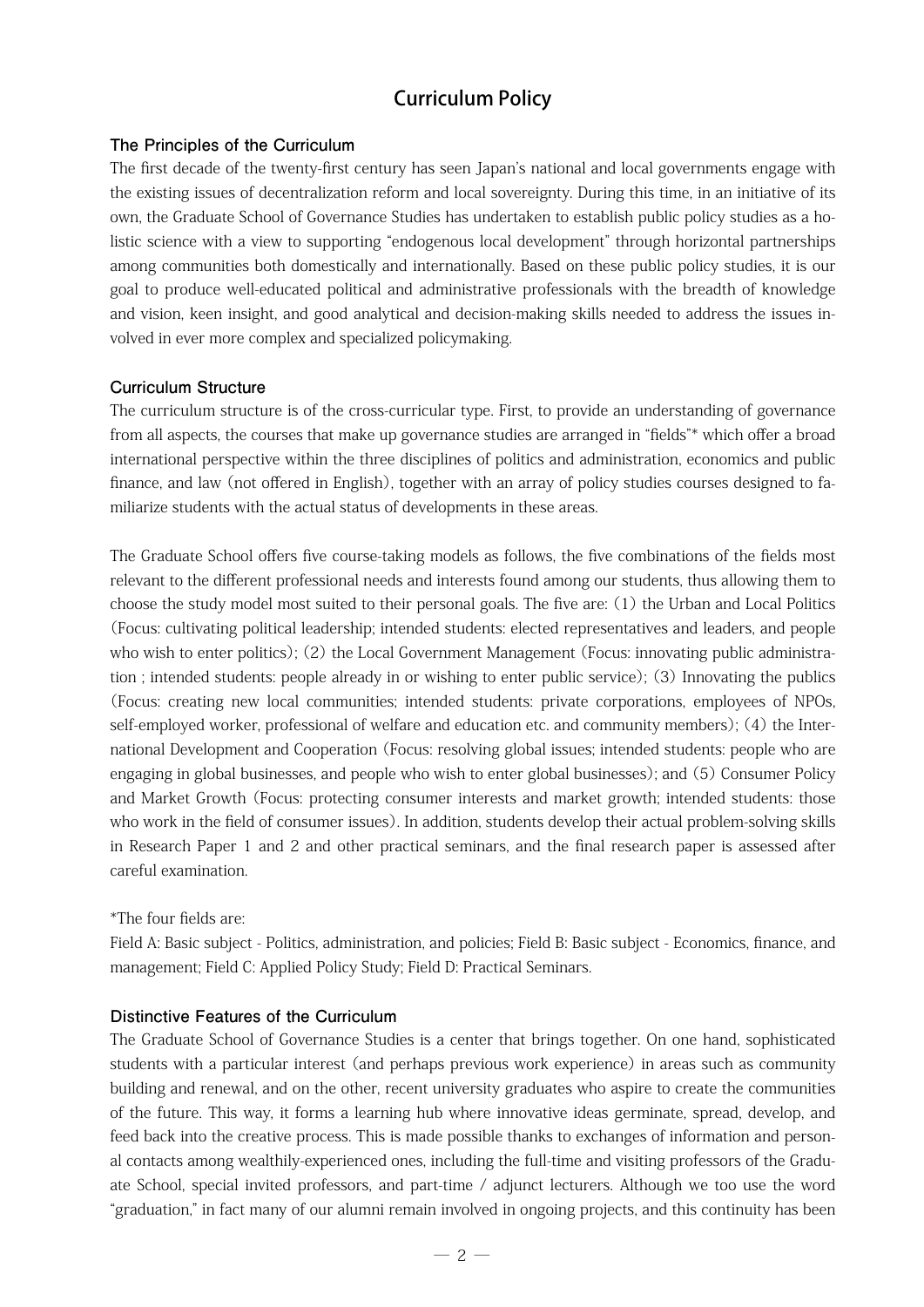highly productive. In particular, the Governance Policy Research Network, the Urban Policy Forum, the Public Quality Management (PQM) Forum, and the Governance Salon are nodes of practice and research that serve to link not only fellow alumni but also alumni and current students—giving our graduates a very real presence on campus.

#### Diploma Policy

#### **The Image of Our Ideal Graduate**

The Graduate School of Governance Studies was established against the background of decentralization reform, or the enactment of the Comprehensive Decentralization Act, which came into force in 2000. Those who have pursued their studies at the School include (1) elected leaders, representatives, and public servants involved in government at the local level and in international cooperation; (2) NPO and NGO workers, corporate employees, and professionals (members of nationally certified occupations such as architects, administrative scriveners, tax accountants, and public health nurses); (3) recent university graduates who aspire to public service and have an interest in these fields of public policy; (4) international students, including those sponsored by their own governments, those granted MEXT scholarships, and long-term trainees under Japan's official development assistance. They are now embarking on promising careers in the various communities they serve.

#### **Concrete Goals to Achieve This Ideal**

With the objective of supporting "endogenous" political, economic, and cultural development by local authorities well-versed in governance, the program enables students to improve their theoretical and practical skills. From there by the end of the program, they will have a command of both the theory of public policy and an array of techniques, grounded in the theory, with which to address the issues facing their own communities.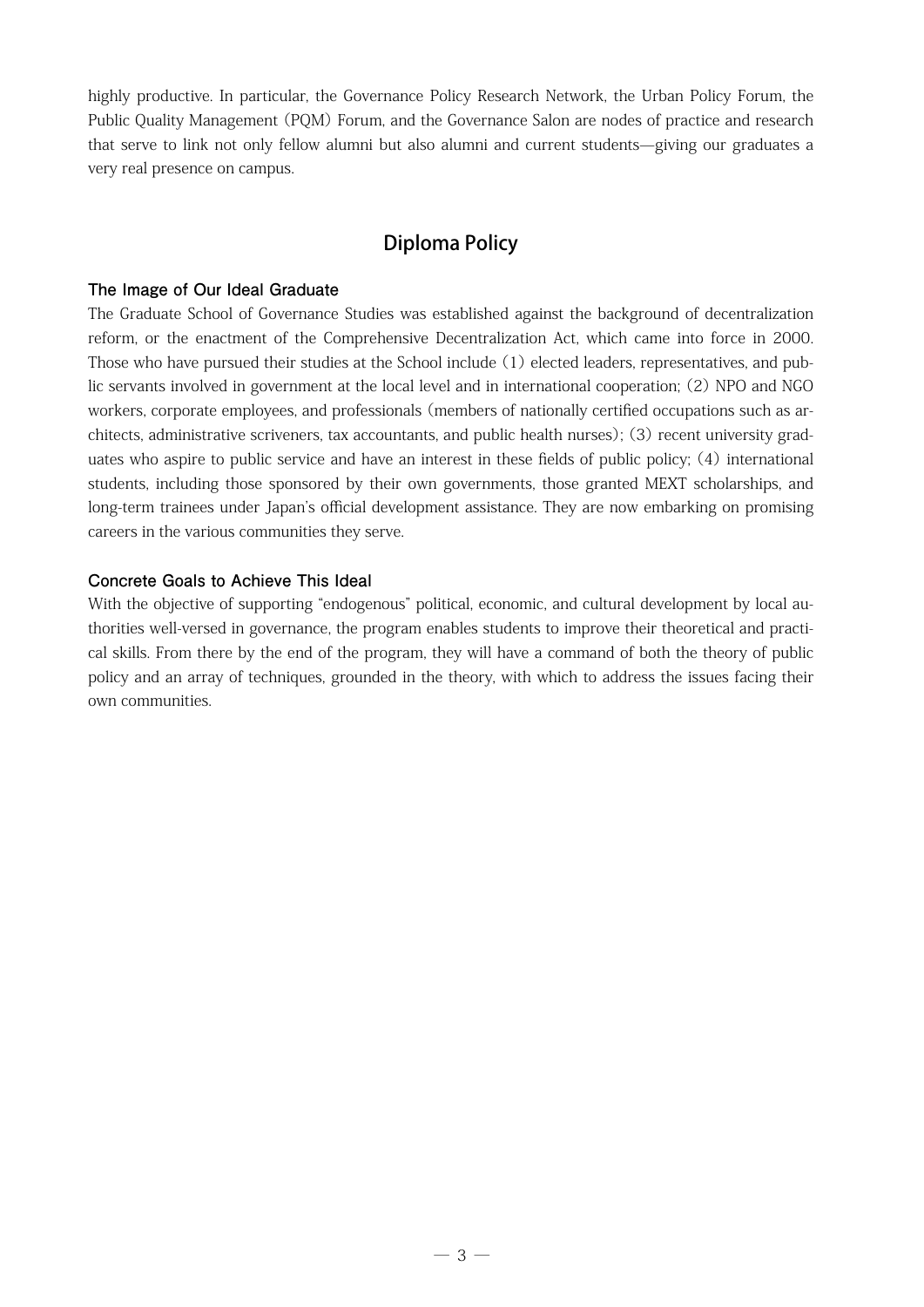## Academic calendar of 2022 (Graduate School of Governance Studies)

#### 【Spring semester】 April 1 to September 19

| Orientation for newly - enrolled students                         | April 2 (Sat.)                         |  |
|-------------------------------------------------------------------|----------------------------------------|--|
| Class starts                                                      | April 5 (Tue.)                         |  |
| Entrance ceremony (April intake students)                         | April 7 (Thu.)                         |  |
| Health check                                                      | April 4 (Mon.) or 5 (Tue.)             |  |
| Registration period                                               | Early April                            |  |
| Distribution of the individual registration                       | Mid April                              |  |
| Period to review registrations                                    | Mid April                              |  |
| Preliminary registration of the tentative title of research paper | May 19 (Thu.) to 25 (Wed.)             |  |
| (September graduating students)                                   |                                        |  |
| Date of submission of research paper                              | June 30 (Thu.) to July 2 (Sat.)        |  |
| (September graduating students)                                   |                                        |  |
| Thesis Defense (September graduating students)                    | July 16 (Sat.)                         |  |
| End of class                                                      | July 30 (Sat.)                         |  |
| Summer vacation                                                   | August 1 (Mon.) to September 19 (Mon.) |  |
| Graduation ceremony (September Graduating students)               | September 19 (Mon.)                    |  |

※ Date to be offered Classes held on national holidays : July 18 (Mon.)

### 【Fall semester】 September 20 to March 31

| Orientation for newly - enrolled students                                                        | September 17 (Sat.)                    |
|--------------------------------------------------------------------------------------------------|----------------------------------------|
| Entrance ceremony (September intake students)                                                    | September 19 (Mon.)                    |
| Class starts                                                                                     | September 21 (Wed.)                    |
| Registration period                                                                              | End September                          |
| Distribution of the individual registration                                                      | Early October                          |
| Period to review registrations                                                                   | Early October                          |
| Preliminary registration of the tentative title of research paper<br>(March graduating students) | October 13 (Thu.) to October 19 (Wed.) |
| Anniversary of university foundation (No class)                                                  | November 1 (Tue.)                      |
| Winter vacation                                                                                  | December 25 (Sun.) to January 7 (Sat.) |
| Date of submission of research paper<br>(March graduating students)                              | January 12 (Thu.) to 14 (Sat.)         |
| Anniversary of university foundation                                                             | January 17 (Tue.)                      |
| Thesis Defense (March graduating students)                                                       | January 29 (Sun.)                      |
| End of class                                                                                     | February 3 (Fri.)                      |
| Graduation ceremony (March Graduating students)                                                  | March 26 (Sun.)                        |

 $*$  Temporary University holidays : October 31 (Mon.), November 1 (Tue.)  $\sim$  3 (Thu.), January 14 (Sat.)

## Academic Credit Requirements

- 1. Requirement for the completion of the Master's course are;
	- (1) To earn 40 credits and complete a Master's thesis.
	- (2) To earn 4 credits each from Field A and Field B.
	- (3)To complete courses given by the supervisor: "Research Method 1" and "Research Method 2" in the first year and "Research Paper 1" and "Research Paper 2" in the second year.
	- (4) In addition to the above, students are required to earn 2 credits at least of the courses given by the supervisor.
- 2.The maximum number of credits that can be registered in any one year is 36. Nevertheless, pursuant to the Clause 1 of Article 5, students who are authorized to complete the Master's course in one year can register at the maximum number of 54 credits in one year.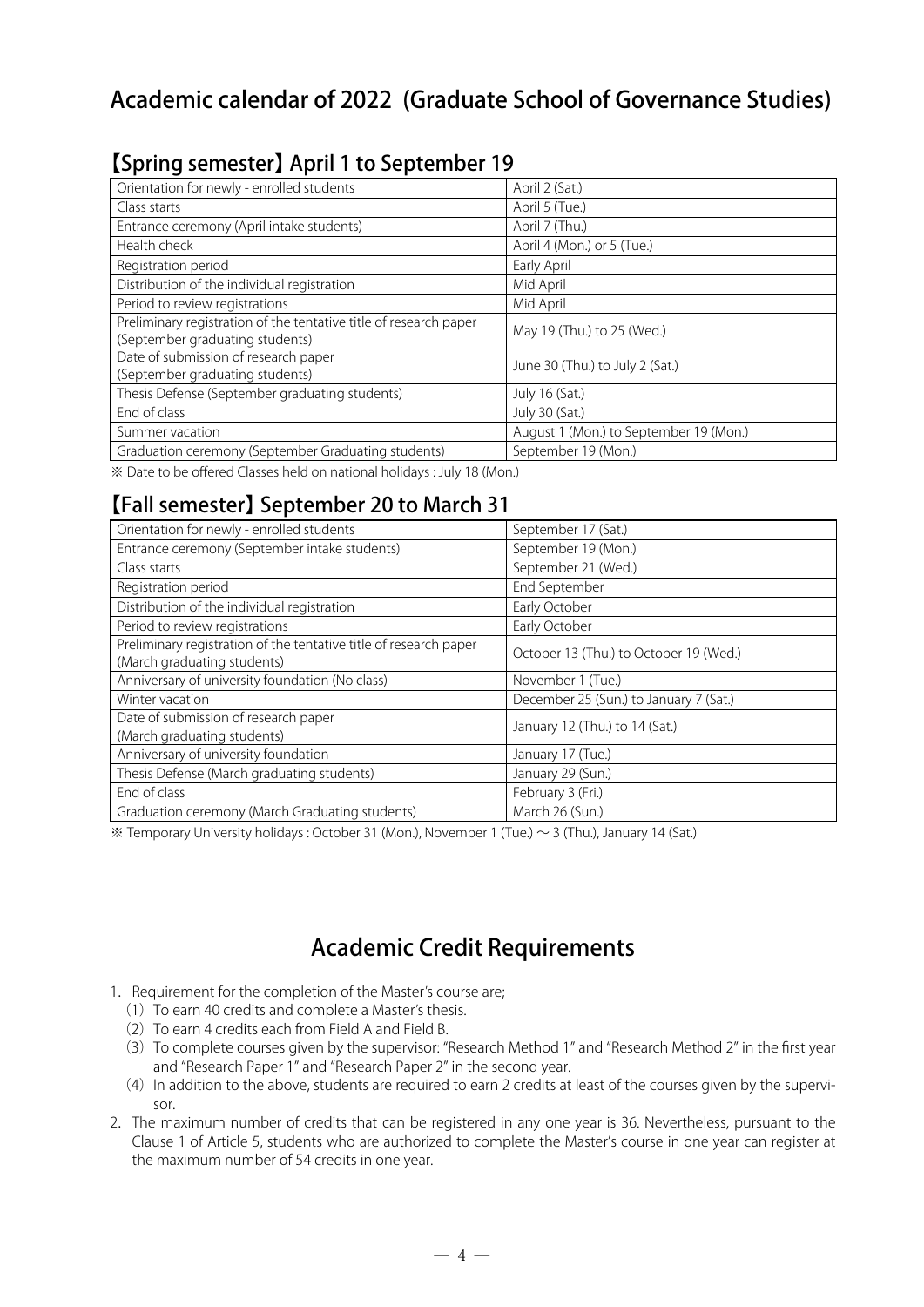## Courses and Teaching Staff

**This syllabus collection includes English-track courses that require field trips. Students who register for such courses but are not supported by the JDS scholarship will have to cover the cost for participating in such field trips out of their pocket.**

| Courses Title                                                   | Credit         | Title     | Name                     | Page    | FT Expense |
|-----------------------------------------------------------------|----------------|-----------|--------------------------|---------|------------|
| Field A: Basic subject - Politics, administration, and policies |                |           |                          |         |            |
| <b>Governance Studies</b>                                       | 2              | Professor | IZUMO AKIKO              | 8       |            |
| <b>Intergovernmental Relations</b>                              | $\overline{c}$ | Professor | KIMURA SHUNSUKE          | 11      |            |
| Urban Planning and Design Policies                              | $\overline{c}$ | Professor | MATSUURA MASAHIRO        | 15      |            |
| Introduction to Policy-making Processes                         | $\overline{2}$ | Professor | MATSUURA MASAHIRO        | 17      |            |
| Comparative Local Government                                    | $\overline{c}$ | Lecturer  | TAKADA HIROFUMI          | 19      |            |
| Spatial Planning                                                | $\overline{2}$ | Professor | KOBAYASHI KIYOSHI        | 21      |            |
| Global Governance (Theory)                                      | $\overline{c}$ |           |                          |         |            |
| <b>Global Governance (Institutions)</b>                         | $\overline{c}$ | Professor | SASAOKA YUICHI           | 23      |            |
| NGO/NPO Policy                                                  | $\sqrt{2}$     |           |                          |         |            |
| NGO/NPO Management                                              | $\overline{2}$ | Professor | NAGAHATA MAKOTO          | 25      |            |
| E-Government                                                    | $\overline{2}$ | Professor | YUASA HARUMICHI          | 27      |            |
| Public Employment and Personnel Management                      | $\overline{2}$ | Professor | IZUMO AKIKO              | 30      |            |
| Field B: Basic subject - Economics, finance, and management     |                |           |                          |         |            |
| Public Financial Management                                     | $\overline{2}$ | Professor | TANAKA HIDEAKI           | 34      |            |
| Public Finance and Social Welfare                               | $\overline{c}$ | Professor | TANAKA HIDEAKI           | 38      |            |
| Economics A                                                     | $\overline{c}$ | Professor | KATO RAY RYUTA           | 41      |            |
| Economics B                                                     | $\overline{c}$ | Professor | KATO RAY RYUTA           | 43      |            |
| Econometrics A                                                  | 2              | Professor | KATO RAY RYUTA           | 45      |            |
| Econometrics B                                                  | $\overline{c}$ | Professor | KATO RAY RYUTA           | 47      |            |
| Politics and Economics in East Asia                             | $\overline{2}$ |           |                          |         |            |
| <b>Environment and Economics</b>                                | $\overline{2}$ | Lecturer  | NINOMIYA KOSUKE          | 49      |            |
| Social Policy                                                   | $\overline{2}$ | Lecturer  | LARATTA ROSARIO          | 51      |            |
| Social Development                                              | $\overline{c}$ |           |                          |         |            |
| <b>Evaluation Theory and Practice</b>                           | $\overline{2}$ | Professor | MINAMOTO YURIKO          | 54      |            |
| TQM in Public Sector                                            | $\overline{2}$ | Professor | NISHIDE JUNRO            | 56      |            |
| QM in Japanese Public Sector                                    | $\overline{2}$ | Professor | NISHIDE JUNRO            | 58      |            |
| Negotiation in the Public Sector                                | $\overline{c}$ | Professor | MATSUURA MASAHIRO        | 59      |            |
| Government and Politics in Developing Countries                 | $\overline{c}$ | Professor | SASAOKA YUICHI           | 61      |            |
| Field C: Applied Policy Study                                   |                |           |                          |         |            |
| Policy, evaluation                                              |                |           |                          |         |            |
|                                                                 |                |           | MINAMOTO YURIKO          |         |            |
| Current Development in Public Policy and Management             | $\overline{c}$ | Professor | (Omnibus)                | 63      |            |
| Consensus building and sustainability transition                | $\overline{c}$ |           | $\overline{\phantom{0}}$ |         |            |
| <b>Public Policy</b>                                            | $\overline{c}$ |           |                          |         |            |
| Policy Evaluation                                               | $\overline{2}$ |           |                          |         |            |
| Public administration management                                |                |           |                          |         |            |
| Comparative Public Administration                               | $\mathbf{2}$   |           |                          |         |            |
| Comparative Study of Corruption                                 | $\overline{2}$ |           |                          |         |            |
| Human Resource Management                                       | $\overline{c}$ | Professor | NAGAHATA MAKOTO          | 65      |            |
| Leadership Theory and Practice                                  | $\overline{c}$ |           |                          |         |            |
| Cutting-edge Local Government Policies                          | $\overline{2}$ |           | $\qquad \qquad$          |         |            |
| Citizen's Participation and Local Governance                    | $\overline{c}$ |           |                          |         |            |
| Local government                                                |                |           |                          |         |            |
| Japanese Local Government (Management)                          | $\sqrt{2}$     |           |                          |         |            |
| Japanese Local Government (Finance)                             | $\overline{c}$ |           |                          |         |            |
| Urban design                                                    |                |           |                          |         |            |
| Urban Design                                                    | $\sqrt{2}$     |           |                          |         |            |
| Introducing Spatial Planning in Tokyo                           | $\overline{2}$ | Professor | KOBAYASHI KIYOSHI        | 67      |            |
| Crisis management                                               |                |           |                          |         |            |
| Terrorism and Political Violence                                | $\mathbf{2}$   | Professor | KOBAYASHI YOSHIKI        | 69      |            |
| Crisis Management and International Politics                    | $\sqrt{2}$     | Professor | KOBAYASHI YOSHIKI        | 73      |            |
| National Security and Intelligence                              | 2              | Professor | KOBAYASHI YOSHIKI        | $77 \,$ |            |
| Economics, finance                                              |                |           |                          |         |            |
| Japanese Economy in International Environment                   | $\sqrt{2}$     |           |                          |         |            |
|                                                                 |                |           |                          |         |            |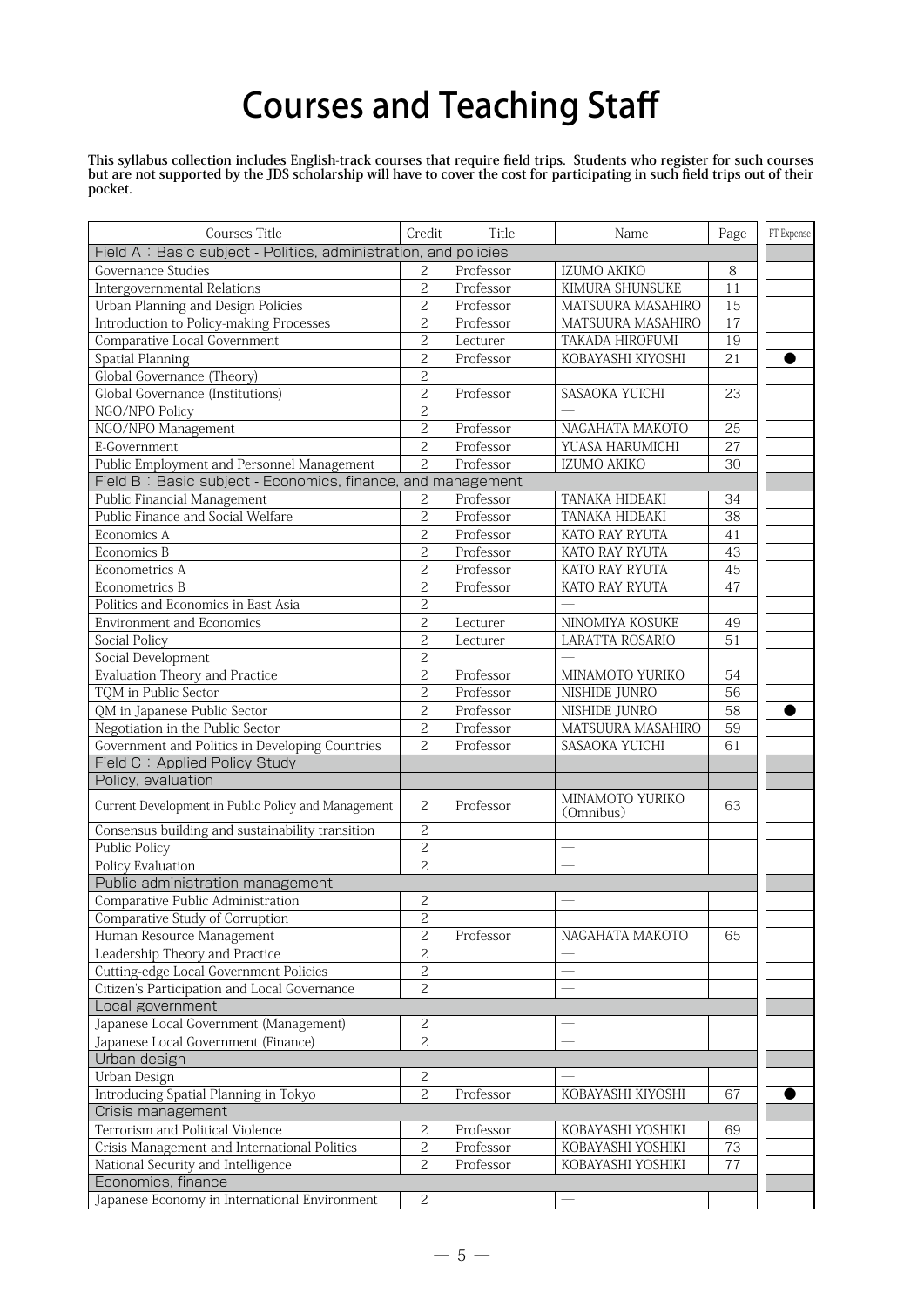| <b>Courses Title</b>                                  | Credit         | Title                                                     | Name                                             | Page | FT Expense |
|-------------------------------------------------------|----------------|-----------------------------------------------------------|--------------------------------------------------|------|------------|
| Japanese Economic Policy                              | 2              | Professor, School of Politi-<br>cal Science and Economics | KATSU ETSUKO                                     | 80   |            |
| Community/Regional development                        |                |                                                           |                                                  |      |            |
| Community Engagement and Facilitation                 | 2              |                                                           |                                                  |      |            |
| <b>Community Welfare Service</b>                      | $\overline{c}$ | Professor                                                 | <b>OKABE TAKU</b>                                | 82   |            |
| Multicultural Society                                 | 2              | <b>Assistant Professor</b>                                | <b>MATSUMOTO NAKA</b>                            | 84   |            |
| Environment                                           |                |                                                           |                                                  |      |            |
| <b>Environmental Governance</b>                       | $\overline{c}$ | Professor                                                 | TSUJI MASAMI                                     | 86   |            |
| Environmental Management                              | $\overline{c}$ | Professor                                                 | TSUJI MASAMI                                     | 88   |            |
| <b>Environmental Assessment</b>                       | $\overline{c}$ | Professor                                                 | TSUJI MASAMI                                     | 90   |            |
| Education                                             |                |                                                           |                                                  |      |            |
| Comparative and International Education               | 2              |                                                           |                                                  |      |            |
| Japanese Education in Comparative Perspective         | $\overline{c}$ |                                                           | $\equiv$                                         |      |            |
| International issues                                  |                |                                                           |                                                  |      |            |
| Japanese Foreign and Development Policy               | $\overline{c}$ | Professor                                                 | SASAOKA YUICHI                                   | 92   |            |
| Political Economy of Development                      | $\overline{c}$ | Professor, School of Politi-<br>cal Science and Economics | HORIKANE YUMI                                    | 94   |            |
| Theories and Experience of the Developmental<br>State | 2              | Professor, School of Politi-<br>cal Science and Economics | HORIKANE YUMI                                    | 96   |            |
| SDGs and International Peace Studies                  | $\overline{c}$ | Lecturer                                                  | MATSUZAWA TOMOKO                                 | 98   |            |
| <b>Business</b>                                       |                |                                                           |                                                  |      |            |
| <b>Private Sector Development</b>                     | 2              | Lecturer                                                  | KAMEYAMA TAKUJI                                  | 100  |            |
| Business, Policy and Environment                      | $\overline{c}$ |                                                           |                                                  |      |            |
| E-Government                                          |                |                                                           |                                                  |      |            |
| E-Participation                                       | 2              | Professor                                                 | YUASA HARUMICHI                                  | 103  |            |
| Global Cyber Governance                               | 2              | Professor                                                 | YUASA HARUMICHI                                  | 105  |            |
| Field D : Practical seminars                          |                |                                                           |                                                  |      |            |
| Social Research Method                                | 2              | Lecturer                                                  | <b>SASAKI ORIE</b>                               | 107  |            |
| <b>Introductory Statistics for Social Research</b>    | $\overline{c}$ | Lecturer                                                  | <b>SASAKI ORIE</b>                               | 109  |            |
| Qualitative Research Methods                          | $\overline{2}$ | Assistant Professor                                       | MATSUMOTO NAKA                                   | 111  |            |
| Masters Thesis Development                            | $\overline{c}$ | Assistant Professor                                       | MATSUMOTO NAKA                                   | 114  |            |
| Analyzing and Writing in Qualitative Research         | $\overline{c}$ | Assistant Professor                                       | MATSUMOTO NAKA                                   | 116  |            |
| Elementary Academic English                           | $\overline{c}$ |                                                           | $\equiv$                                         |      |            |
| Intermediate Academic English (Writing)               | $\overline{2}$ |                                                           | $\equiv$                                         |      |            |
| Intermediate Academic English (Communication)         | $\overline{c}$ |                                                           |                                                  |      |            |
| Advanced Academic English                             | $\overline{c}$ |                                                           |                                                  |      |            |
| Research Method 1                                     | 2              | Professor                                                 | MATSUURA MASAHIRO<br>KATO RAY RYUTA<br>(Omnibus) | 118  |            |
| Research Method 2                                     | 2              | Professor                                                 | MINAMOTO YURIKO                                  | 119  |            |
| Research Method 2                                     | $\overline{c}$ | Professor                                                 | SASAOKA YUICHI                                   | 120  |            |
| Research Method 2                                     | $\overline{c}$ | Professor                                                 | NAGAHATA MAKOTO                                  | 122  |            |
| Research Method 2                                     | $\overline{c}$ | Professor                                                 | TANAKA HIDEAKI                                   | 123  |            |
| Research Method 2                                     | $\mathbf{2}$   | Professor                                                 | MATSUURA MASAHIRO                                | 124  |            |
| Research Method 2                                     | 2              | Professor                                                 | KIMURA SHUNSUKE                                  | 125  |            |
| Research Method 2                                     | $\mathbf{2}$   | Professor                                                 | KATO RAY RYUTA                                   | 127  |            |
| Research Method 2                                     | $\overline{c}$ | Professor                                                 | NISHIDE JUNRO                                    | 129  |            |
| Research Method 2                                     | $\overline{c}$ | Professor                                                 | TSUJI MASAMI                                     | 130  |            |
| Research Method 2                                     | $\mathbf{2}$   | Professor                                                 | KOBAYASHI YOSHIKI                                | 131  |            |
| Research Method 2                                     | $\overline{c}$ | Professor                                                 | IZUMO AKIKO                                      | 133  |            |
| Research Method 2                                     | $\overline{2}$ | Professor                                                 | YUASA HARUMICHI                                  | 135  |            |
| Research Paper 1                                      | $\overline{2}$ | Professor                                                 | MINAMOTO YURIKO                                  | 136  |            |
| Research Paper 1                                      | $\mathbf{2}$   | Professor                                                 | SASAOKA YUICHI                                   | 137  |            |
| Research Paper 1                                      | $\mathbf{2}$   | Professor                                                 | NAGAHATA MAKOTO                                  | 138  |            |
| Research Paper 1                                      | $\overline{c}$ | Professor                                                 | TANAKA HIDEAKI                                   | 139  |            |
| Research Paper 1                                      | $\overline{c}$ | Professor                                                 | MATSUURA MASAHIRO                                | 140  |            |
| Research Paper 1                                      | $\overline{c}$ | Professor                                                 | KIMURA SHUNSUKE                                  | 141  |            |
| Research Paper 1                                      | 2              | Professor                                                 | KATO RAY RYUTA                                   | 143  |            |
| Research Paper 1                                      | 2              | Professor                                                 | NISHIDE JUNRO                                    | 145  |            |
| Research Paper 1                                      | $\overline{c}$ | Professor                                                 | TSUJI MASAMI                                     | 146  |            |
| Research Paper 1                                      | 2              | Professor                                                 | KOBAYASHI YOSHIKI                                | 147  |            |
| Research Paper 1                                      | $\overline{c}$ | Professor                                                 | IZUMO AKIKO                                      | 149  |            |
| Research Paper 1                                      | $\overline{c}$ | Professor                                                 | YUASA HARUMICHI                                  | 151  |            |
| Research Paper 2                                      | $\overline{2}$ | Professor                                                 | MINAMOTO YURIKO                                  | 152  |            |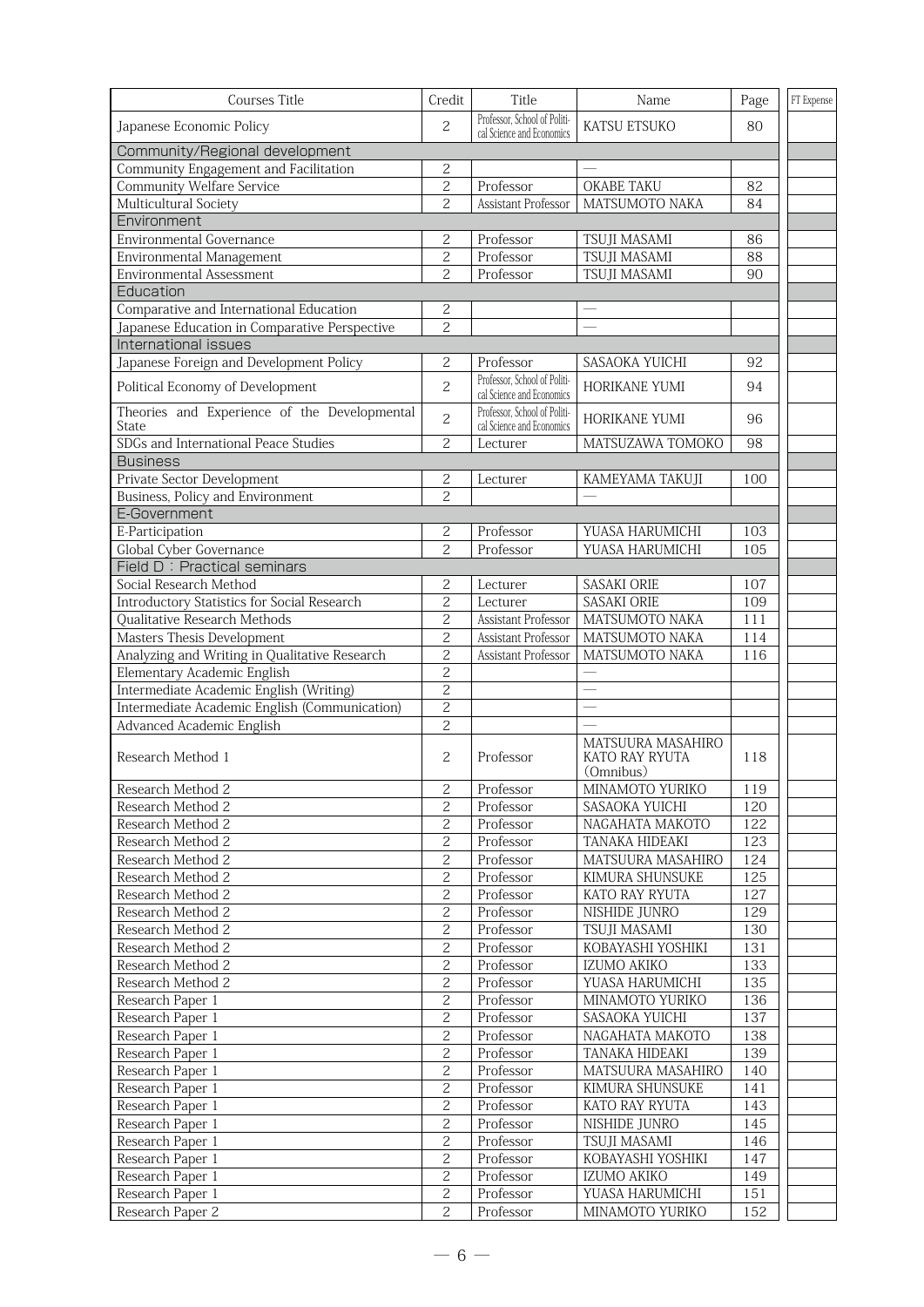| Courses Title    | Credit | Title     | Name                  | Page | FT Expense |
|------------------|--------|-----------|-----------------------|------|------------|
| Research Paper 2 | 2      | Professor | SASAOKA YUICHI        | 153  |            |
| Research Paper 2 | 2      | Professor | NAGAHATA MAKOTO       | 154  |            |
| Research Paper 2 | 2      | Professor | <b>TANAKA HIDEAKI</b> | 155  |            |
| Research Paper 2 | 2      | Professor | MATSUURA MASAHIRO     | 156  |            |
| Research Paper 2 | 2      | Professor | KIMURA SHUNSUKE       | 157  |            |
| Research Paper 2 | 2      | Professor | KATO RAY RYUTA        | 159  |            |
| Research Paper 2 | 2      | Professor | NISHIDE JUNRO         | 161  |            |
| Research Paper 2 | 2      | Professor | <b>TSUJI MASAMI</b>   | 162  |            |
| Research Paper 2 | っ      | Professor | KOBAYASHI YOSHIKI     | 163  |            |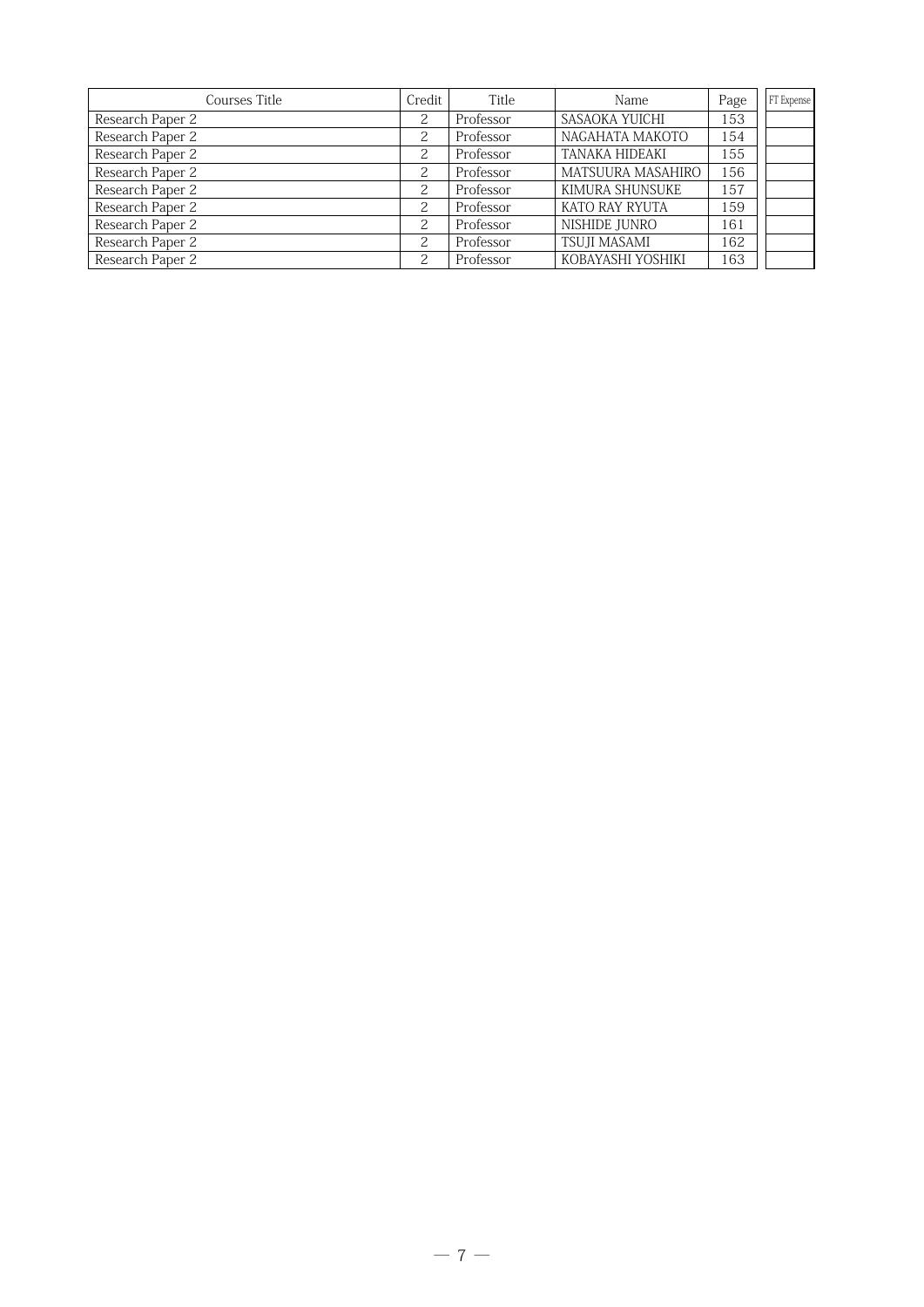<span id="page-8-0"></span>

| Subject number: (GS)POL528E |                   |
|-----------------------------|-------------------|
| Name of Subject             | Name of Professor |
| Governance Studies          | IZUMO AKIKO       |

#### Course description and Attainment target

The purpose of this class is to explain and clarify the theories and practices of "governance" in international context. The goal is to be able to understand and analyze public and administrative policy making processes and policies from the perspective of governance, especially through comparative study.

A transformation from government to governance has been observed in many industrial democracies. Governance is an indispensable concept in analyzing social and political phenomena. It employs the contextual realities of the co-ordination of multiple actors and institutions. Multilevel government institutions, private for-profit corporations, bureaucracies, nonprofit organizations, resident communities, and voluntary groups are all actors in the dynamic of governance. These actors share public goals, but each has goals they want to achieve and intersect with each other. Public policymaking and implementing processes are complicated through governance, and governments seek to coordinate their interests and processes to achieve their overall public goals.

〈Objectives〉

1) We read and discuss some articles regarding the basic theories of governance.

2) Based on an understanding of the literature, we apply the theory to some political and public cases.

3) Analyzing public actors' interactions among multi-level organizations and institutions.

|                   |                                                | Course content                                                                  |
|-------------------|------------------------------------------------|---------------------------------------------------------------------------------|
| Week <sup> </sup> | <b>Theme</b>                                   | Contents                                                                        |
| (1)               | Introduction                                   | a) Ice-breaking                                                                 |
|                   |                                                | b) Purpose of this class                                                        |
|                   |                                                | c) Requirements and expectations                                                |
|                   |                                                | d) Questionnaire on the relationship between your experience and                |
|                   |                                                | governance                                                                      |
| (2)               | Governance theories                            | What kind of practice gave rise to governance and how was it the-<br>orized?    |
| (3)               | Changes in governance                          | Transition from New Public Management to New Public Gover-                      |
|                   | theory                                         | nance                                                                           |
| (4)               | Subnational public-private                     | How has the public-private relationship in contracts changed?                   |
|                   | partnership                                    |                                                                                 |
| (5)               | Risk Management and<br>Governance in Japan (1) | Collaboration between local governments in response to disasters.               |
| (6)               | Risk Management and<br>Governance in Japan (2) | Disaster response by Business Continuity Plan                                   |
|                   |                                                |                                                                                 |
| (7)               | Ethics and administrative<br>reform            | What impact did collaboration with companies have on civil ser-<br>vant ethics? |
| (8)               | <b>Ethics and Networks</b>                     | How networks affect the ethics of civil servants.                               |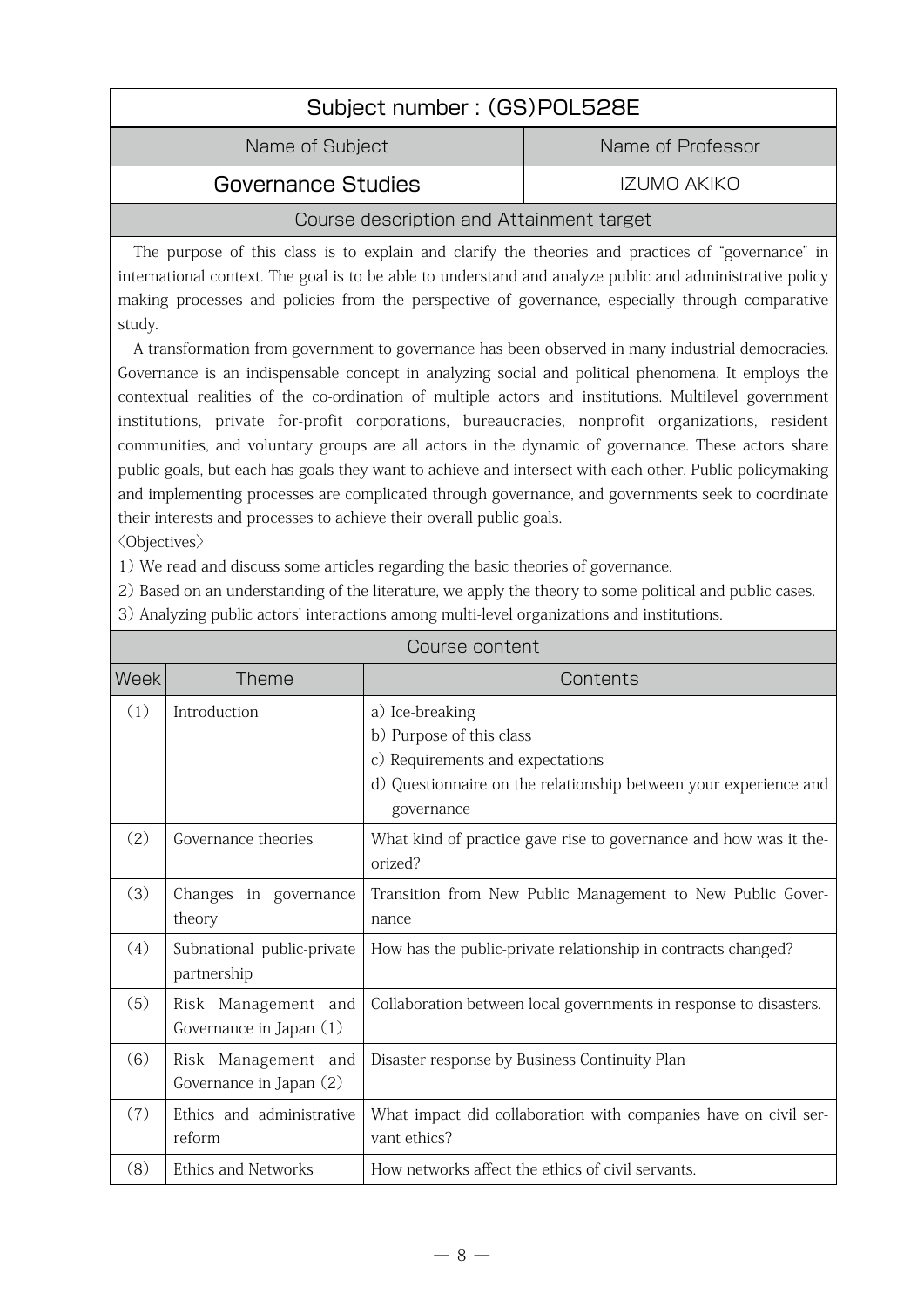| (9)                                                                                                                         | Discussion for the final pa-<br>per                                                                                                                                                                                                                                                                                                                           | How does "government to governance" affect administrative opera-<br>tions?                                                                                                                                                                                                                                                                                                                                                                                                                                                                                                                    |  |  |
|-----------------------------------------------------------------------------------------------------------------------------|---------------------------------------------------------------------------------------------------------------------------------------------------------------------------------------------------------------------------------------------------------------------------------------------------------------------------------------------------------------|-----------------------------------------------------------------------------------------------------------------------------------------------------------------------------------------------------------------------------------------------------------------------------------------------------------------------------------------------------------------------------------------------------------------------------------------------------------------------------------------------------------------------------------------------------------------------------------------------|--|--|
| (10)                                                                                                                        | Multi-level Governance                                                                                                                                                                                                                                                                                                                                        | How has governance affected intergovernmental relations?                                                                                                                                                                                                                                                                                                                                                                                                                                                                                                                                      |  |  |
| (11)                                                                                                                        | Public Policy and Gover-<br>nance (1) Environmental<br>Change                                                                                                                                                                                                                                                                                                 | How to analyze the policy process related to environmental change<br>in governance theory?                                                                                                                                                                                                                                                                                                                                                                                                                                                                                                    |  |  |
| (12)                                                                                                                        | Public Policy and Governance (2)                                                                                                                                                                                                                                                                                                                              |                                                                                                                                                                                                                                                                                                                                                                                                                                                                                                                                                                                               |  |  |
| (13)                                                                                                                        | Public Policy and Governance (3)                                                                                                                                                                                                                                                                                                                              |                                                                                                                                                                                                                                                                                                                                                                                                                                                                                                                                                                                               |  |  |
| (14)                                                                                                                        | Conclusive discussions to-<br>ward the writing of the fi-<br>nal paper                                                                                                                                                                                                                                                                                        | a) Analyzing the cases applied through governance theory from<br>comparative perspectives.<br>b) International comparison of changes caused by governance the-<br>ory.                                                                                                                                                                                                                                                                                                                                                                                                                        |  |  |
|                                                                                                                             |                                                                                                                                                                                                                                                                                                                                                               | Prerequisites and registration requirements                                                                                                                                                                                                                                                                                                                                                                                                                                                                                                                                                   |  |  |
| There are no prerequisites for this course. When registering, please participate in the first class as<br>much as possible. |                                                                                                                                                                                                                                                                                                                                                               |                                                                                                                                                                                                                                                                                                                                                                                                                                                                                                                                                                                               |  |  |
| Preparation for the course                                                                                                  |                                                                                                                                                                                                                                                                                                                                                               |                                                                                                                                                                                                                                                                                                                                                                                                                                                                                                                                                                                               |  |  |
|                                                                                                                             | You are expected to<br>discussion will include a cross-national comparison,<br>spaced, citing all sources clearly.<br>$\langle$ Grading criteria for the final research paper $\rangle$<br>Class understanding and application of discussion<br>Synthesis of information<br>Appropriateness of concept analyzing<br>Logic and justification of your own views | 1) make a (or two) presentation (s) to summarize reading materials and suggest issues to be<br>discussed as well as your opinions based on the understanding of the materials,<br>2) participate in discussions according to the themes of the day, the presenter's issues and opinions;<br>3) submit a final research paper on the study of governance in which you will manipulate the<br>concepts of governance of this class along with practices of your experience of case studies. The<br>format will be a minimum of ten pages in length, excluding exhibits and cover sheet, double- |  |  |
|                                                                                                                             |                                                                                                                                                                                                                                                                                                                                                               | Textbooks                                                                                                                                                                                                                                                                                                                                                                                                                                                                                                                                                                                     |  |  |
|                                                                                                                             |                                                                                                                                                                                                                                                                                                                                                               |                                                                                                                                                                                                                                                                                                                                                                                                                                                                                                                                                                                               |  |  |

Handouts will be distributed or students may download them on their own.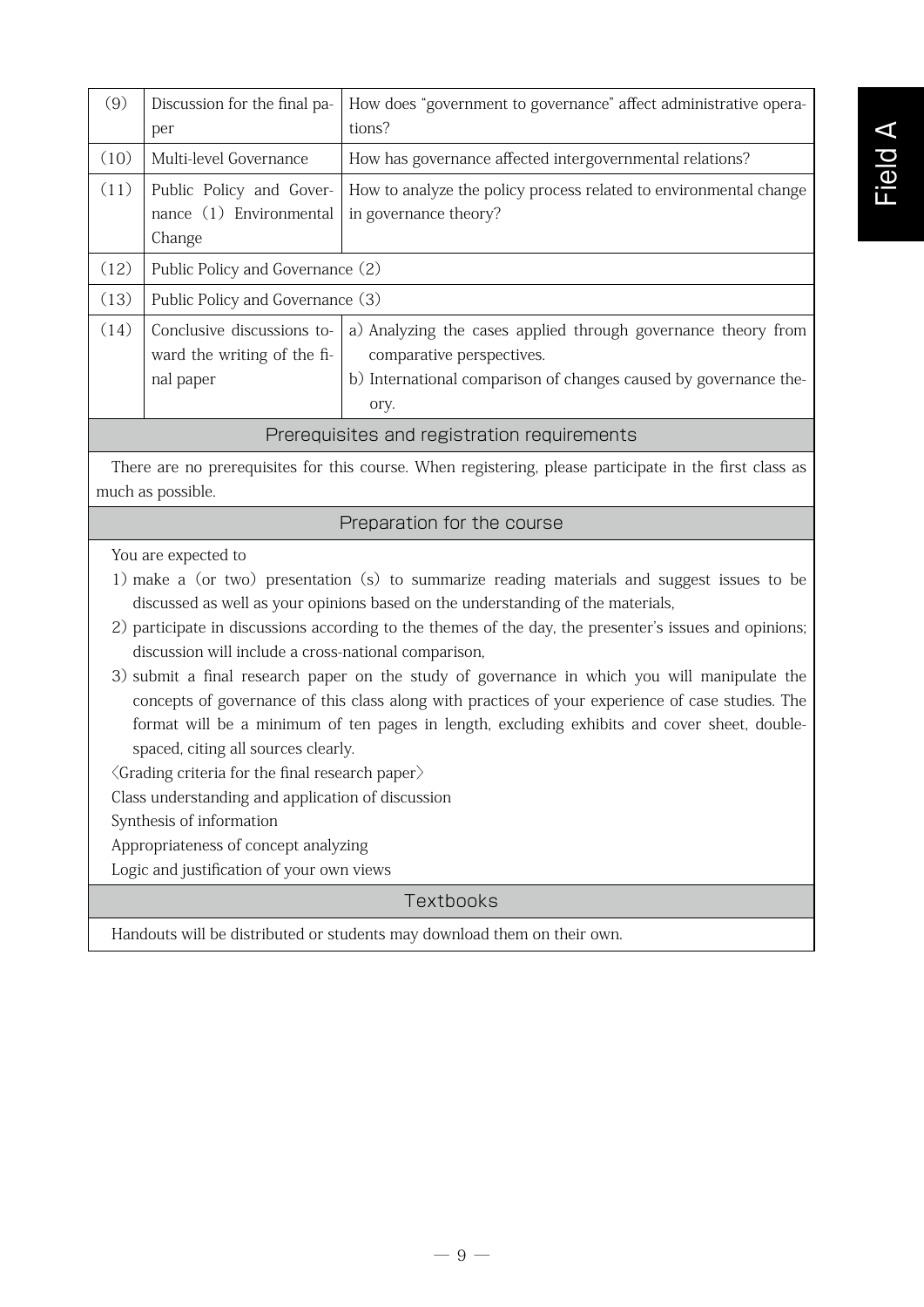#### Suggested readings

Greve, Carster and Graeme Hodge. (2010). Public-Private Partnerships and Public Governance Challenges. Stephen P. Osborne. (ed). The New Public Governance? Emerging perspectives on the theory and practices of public governance. Routledge, pp.149-162.

Moynihan, Donald P. (2009). The Normative Model in Decline? Public Service Motivation in the Age of Governance, Perry, James L. and Annie Hondeghem (eds). Motivation in Public Management: The Call of Public Service. Oxford University Press, pp.247-267.

O' Leary, Rosemary. (2015). From Silos to Network: Hierarchy to Heterarchy. Mary E. Guy and Marilyn M. Rubin. (eds). Public Administration Evolving. Routledge, pp.85-100.

Watanabe, Kenji. (2015). "Regional Business Continuity Management through Public-Private Partnership in Japan," Brassard, Caroline, David W. Giles and Arnold M. Howitt (Eds.). Natural Disaster Management in the Asia-Pacific: Policy and Governance. Springer, pp.59-73.

Aoki, Naomi. (2015). "Wide-area Collaboration in the aftermath of the March 11 Disasters in Japan: Implications for Responsible Disaster Management," International Review of Administrative Sciences, 81 (1), pp.196-213.

Choi, Jin-Wook. (2007). Governance Structure and Administrative Corruption in Japan. Public Administration Review, September/ October, pp.930-942.

Provan, Keith G. and H. Brinton Milward. (2001). Do Networks Really Work? A Framework for Evaluating Public-Sector Organizational Networks. Public Administration Review, 61 (4), 414-423. http://www.jstor.org/stable/977503

#### Grading policy

Each student is expected to positively participate in class discussions (30%), make one or two presentation (s)  $(30\%)$ , and submit a research paper at the end of the term  $(40\%)$ .

**Other** 

Nothing in particular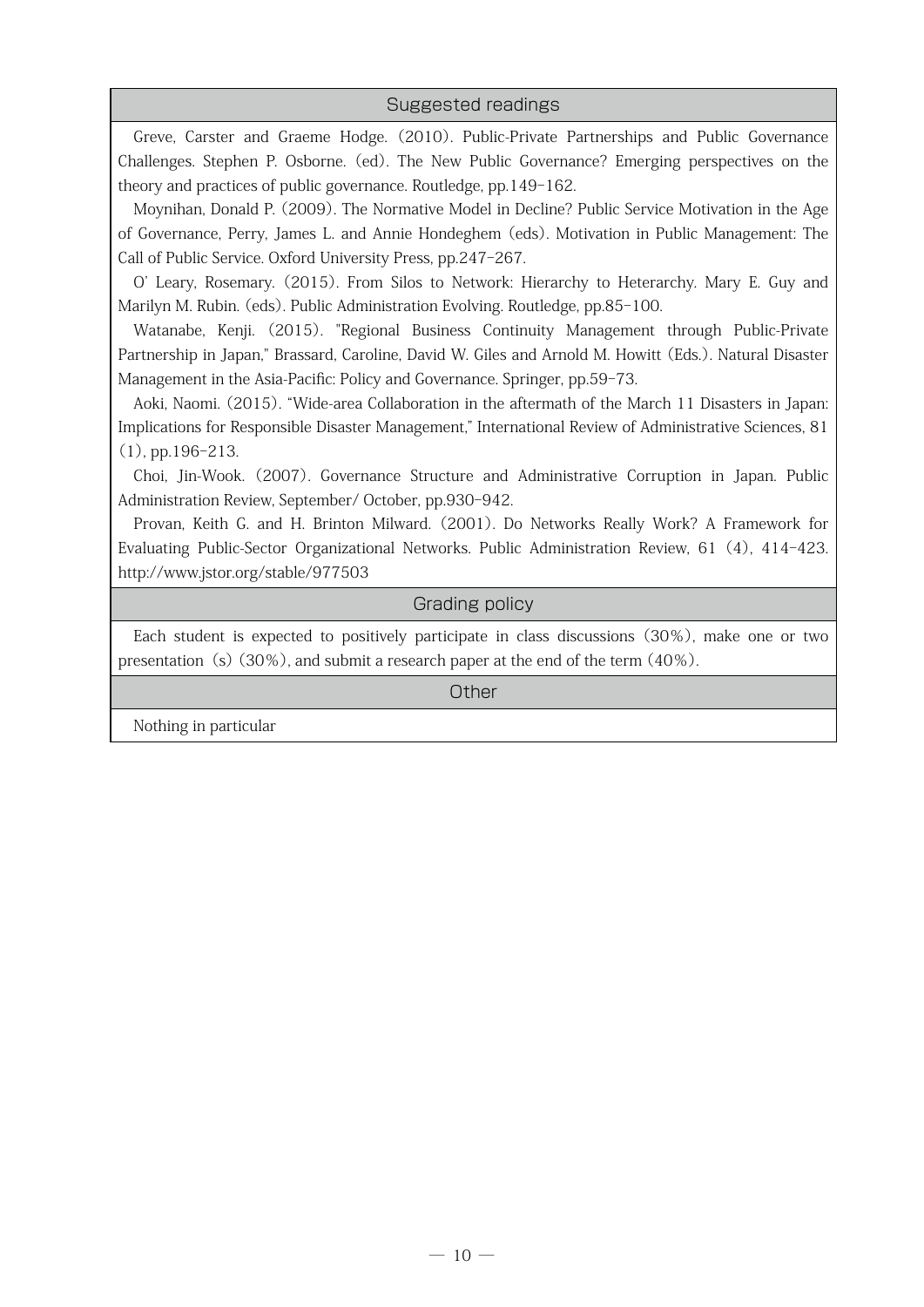## Subject number : (GS)POL528E

Name of Subject Name of Professor

<span id="page-11-0"></span>Intergovernmental Relations Fig. 6. KIMURA SHUNSUKE

#### Course description and Attainment target

The ppurpose of this course is to take a broad view of Intergovernmental Relations (IGR) both in theory and practice in international context. IGR concerns the coordination and cooperation of subnational governments and the national government to achieve a common goal by public policies.

This course is intended to introduce and analyze various aspects of the system and the practice of IGR; federal system and unitary system, centralization, decentralization, financial autonomy, human resource policy, metropolises problem, infrastructure, regional development, urban planning, risk management and such. The governing process is, in other words, the policy process. In this course, therefore, we will consider the basic structure of policy-making and governing process in IGR.

IGR as the theory has an origin in U.S. but developed globally. When we see IGR in European states IGR would become multi-level governance because of the relationship with EU. When we see IGR in developing countries, IGR is closely related with the international partners like UN, IMF, World Bank, and other international NGOs.

We shall overview and discuss the countries' governance frameworks through thinking function of IGR.

Recent lecturer's activities

ICMA (International County/City Management Association) 2021 Conference (Portland, Oct.2021) Session recording.

https://commonsi.muc.meiji.jp/em/6199e1588fa4c

 Special Lecture: Countermeasure against COVID19 and Local Administration (Meiji Univ.:Jun.2021. https://commonsi.muc.meiji.jp/em/6123375667029

 ASPA (American Association of Public Administration) 2021 Conference (Apr, 2021). https://commonsi.muc.meiji.jp/em/6083b78e192b3

|         | Course content                                                                 |
|---------|--------------------------------------------------------------------------------|
| Week 1  | Structure of the State 1: Characteristics of the Unitary States                |
| Week 2  | Structure of the State 2: Characteristics of the Federal States                |
| Week 3  | Vertical Relation (Central Government and Local Governments: Decentralization) |
| Week 4  | Vertical Relation (Central Government and Local Governments: Financial phase)  |
| Week 5  | Horizontal Relation (Inter-Communal cooperation)                               |
| Week 6  | IGR and Tax system                                                             |
| Week 7  | IGR and Human Resource Policies                                                |
| Week 8  | IGR and Metropolises                                                           |
| Week 9  | IGR and Infrastructure                                                         |
| Week 10 | IGR and Regional Development                                                   |
| Week 11 | IGR and Urban Plannning                                                        |
| Week 12 | IGR and Compact City                                                           |
| Week 13 | IGR and Risk Management                                                        |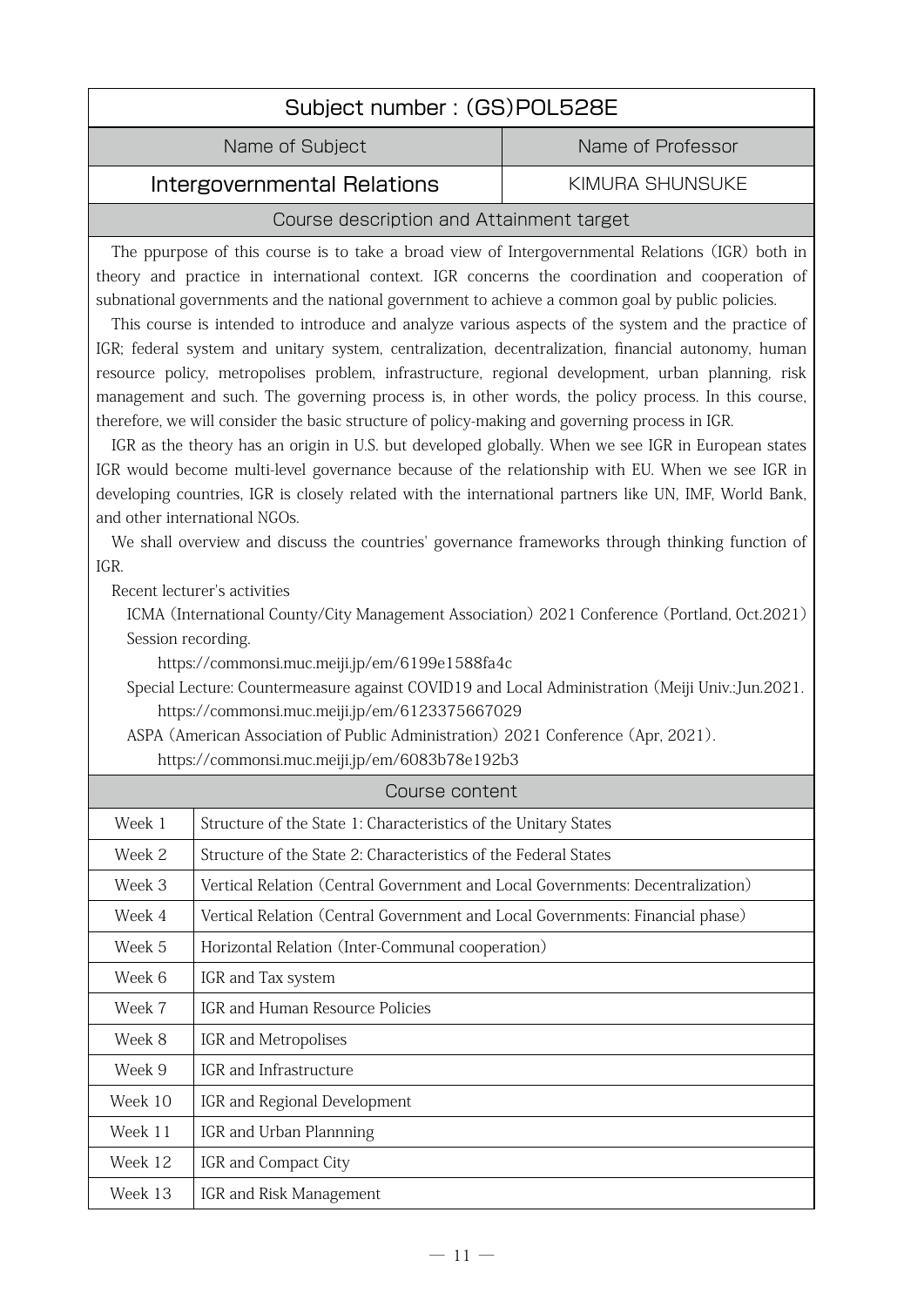| Week 14 | GR and Pandemic countermeasures, General Overview |
|---------|---------------------------------------------------|
|         |                                                   |

The above schedule is tentative.

#### Prerequisites and registration requirements

Read the materials before the class and participate the discussion.

#### Preparation for the course

.I would recommend that you pick up the objects which you are interested in and study the related reference books.

#### **Textbooks**

The materials are distributed in advance.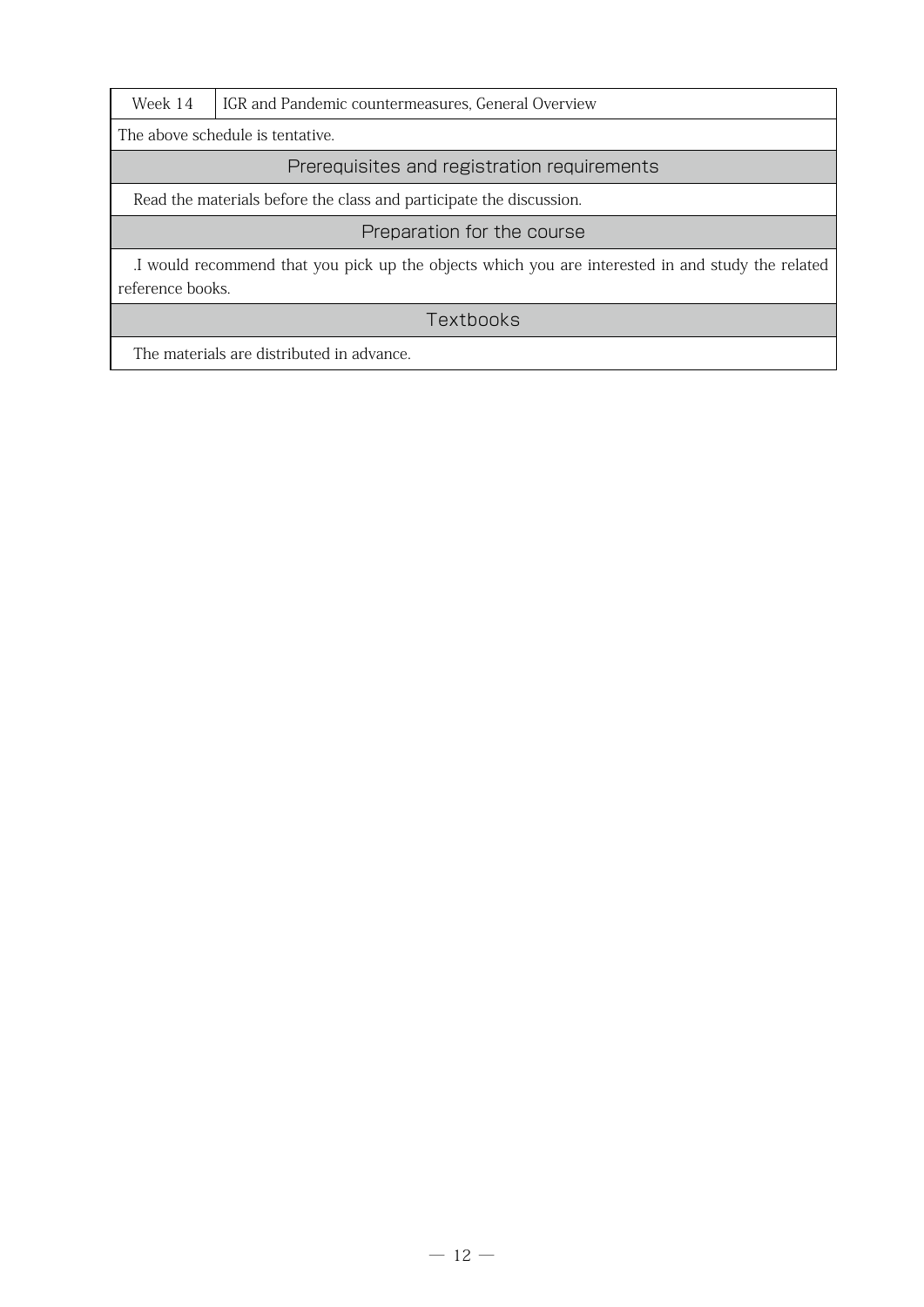| <b>Suggested readings</b>                                                                                                         |
|-----------------------------------------------------------------------------------------------------------------------------------|
| I References                                                                                                                      |
| E. Ongaro et al. "Governance and Intergovernmental Relations in the European Union and the United<br>States", Edward Elgar, 2011. |
| E. Ongaro, et al. "Policy, Performance and Management in Governance and Intergovernmental Relations",<br>Edward Elgar, 2011.      |
| L.J. O'Toole Jr. & R. K. Christensen "American Intergovernmental Relations", Sage, 2013.                                          |
| R. A. W. Rhodes, "Control and Power in Central-Local Government Relations", Routledge, 2018.                                      |
| Naoyuki Yoshino, Peter J. Morgan "Central and Local Government Relations in Asia", ADBI, 2017.                                    |
| Michio Muramatsu et al. "Local Government Development in Post-War Japan", Oxford Univ., 2001.                                     |
| II Lecturer's related papers (Click to view.)                                                                                     |
| Special Act concerning the New Coronavirus Measures                                                                               |
| http://m-repo.lib.meiji.ac.jp/dspace/bitstream/10291/21843/1/special_kimura.pdf<br>Local Administration                           |
| http://www.meiji.ac.jp/mugs2/faculty/6t5h7p00000ph8bo-att/a1507898679152.pdf                                                      |
| http://www.meiji.ac.jp/mugs2/faculty/6t5h7p00000ph8bo-att/a1507898691368.pdf                                                      |
| http://www.meiji.ac.jp/mugs2/faculty/6t5h7p00000ph8bo-att/a1507898702115.pdf                                                      |
| Check-and Balance System:                                                                                                         |
| https://hermes-ir.lib.hit-u.ac.jp/rs/bitstream/10086/26441/1/HJlaw0420000250.pdf                                                  |
| Local Tax System                                                                                                                  |
| https://hermes-ir.lib.hit-u.ac.jp/rs/bitstream/10086/27101/1/HJlaw0430000170.pdf                                                  |
| Regional Waste Management                                                                                                         |
| http://m-repo.lib.meiji.ac.jp/dspace/bitstream/10291/21791/1/eria2020_12_10.pdf                                                   |
| Water Supply Consolidation Prospect                                                                                               |
| http://m-repo.lib.meiji.ac.jp/dspace/bitstream/10291/21436/1/water_kimura.pdf<br>Decentralization in Three Asian Nations          |
| http://m-repo.lib.meiji.ac.jp/dspace/bitstream/10291/21148/3/local1_kimura.pdf                                                    |
| Meiji University Repository                                                                                                       |
| https://m-repo.lib.meiji.ac.jp/dspace/items-by-author?author=%E6%9C%A8%E6%9D%91%2C%E4%                                            |
| BF%8A%E4%BB%8B                                                                                                                    |
| III Lecturer's Works (Books)                                                                                                      |
| · "Regional Administration in Japan" (Single Work) Routledge, 2017.                                                               |
| • "Decentralization and Development of Sri Lanka within a Unitary State" (Co-author) Springer,                                    |
| 2017.                                                                                                                             |
| · "Métropoles en chantiers2" (Co-author) Berger Levraut, 2018.                                                                    |
| · "Changements démocratiques et électroniques dans l'action publique locale en Europe: REvolution                                 |
| ou E-volution?", (Co-author) IFJD, 2022.                                                                                          |
| Grading policy                                                                                                                    |
| Participation in discussions (40%), Term Paper (60%)                                                                              |

 $\overline{\phantom{a}}$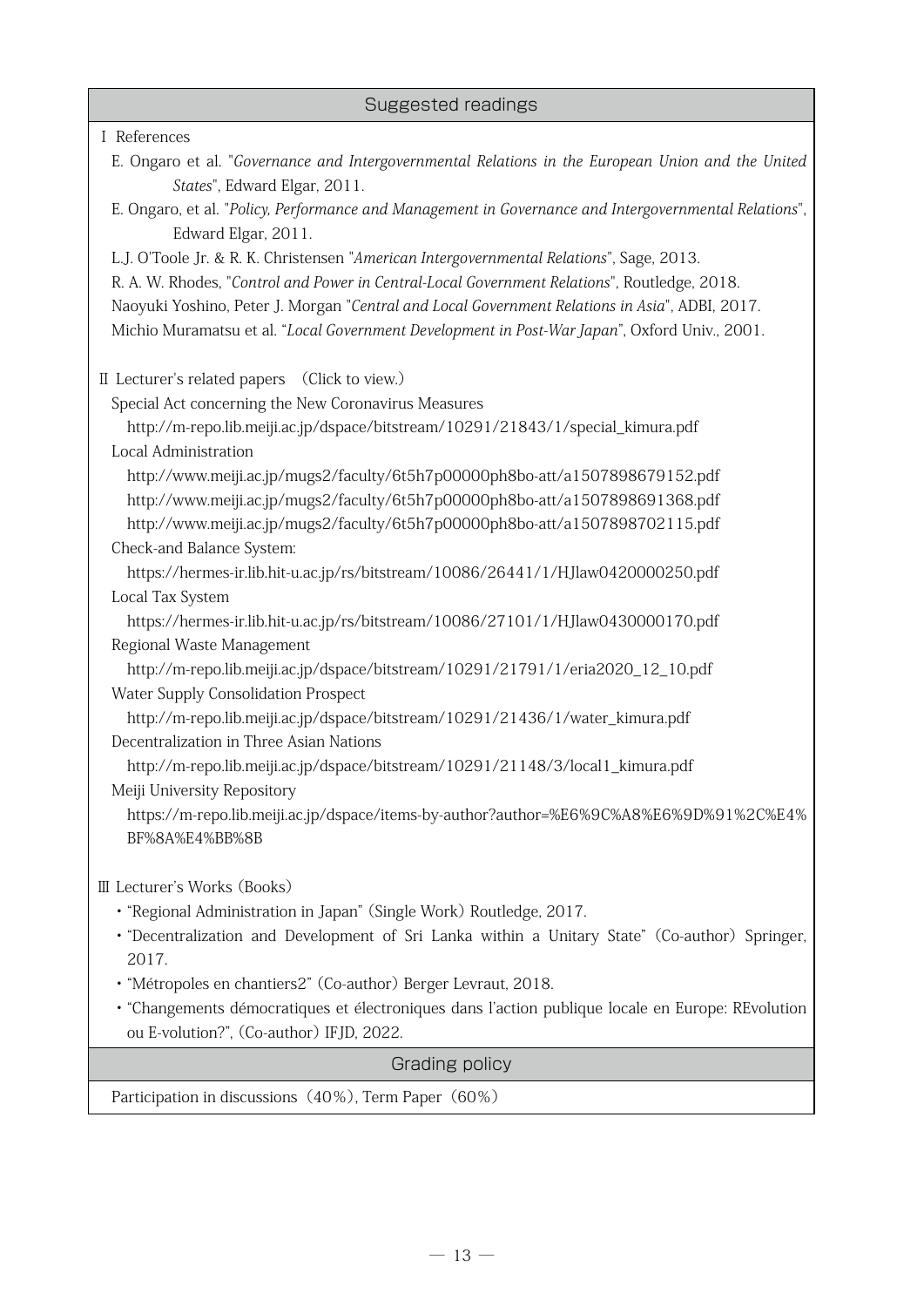Term paper is prerequisite for the credit.

These days, a lot of countries have the common agendas. In consideration of those issues, we shall have the comparative study of the current governmental activities and the dynamism of the home civil service through IGR frameworks.

Let's discuss the current administrative issues from the perspective of IGR. Welcome to my class!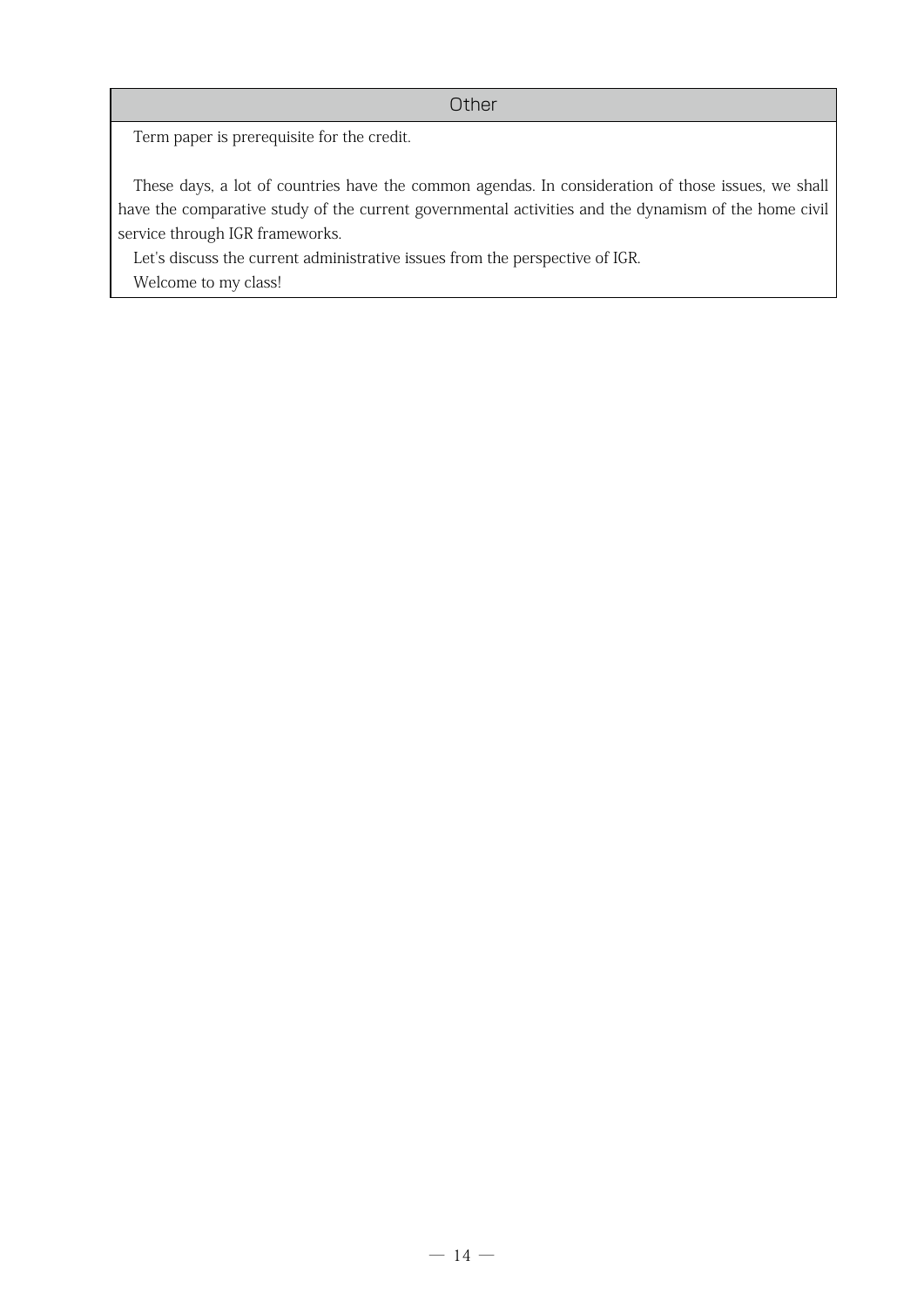#### Subject number : (GS)POL518E

Name of Subject Name of Professor

<span id="page-15-0"></span>Urban Planning and Design Policies | MATSUURA MASAHIRO

#### Course description and Attainment target

This course provides basic knowledge of the policies and regulations for urban planning and design.

In particular, the course will discuss these issues in the Japanese context so that the students can experientially test their knowledge by observing the urban fabrics of Japanese cities.

Theory and history of urban planning, current issues in urban planning, and innovative planning practice of today will be covered.

In order to familiarize students with the urban developments, two site visits to suburban developments around Tokyo will be arranged.

| Course content |                                                                       |                                                                                                                                   |
|----------------|-----------------------------------------------------------------------|-----------------------------------------------------------------------------------------------------------------------------------|
| Week           | <b>Theme</b>                                                          | Contents                                                                                                                          |
| Week 1:        | Outline                                                               | - Outline of the lecture<br>- Introduction to urban planning and design                                                           |
| Week 2:        | Framework of urban<br>planning in Japan                               | - City Planning Act and other legal systems<br>- Area classifications, zoning, FAR, and other key features                        |
| Week 3:        | Environmental impact<br>assessments and national<br>planning in Japan | - EIA Act and its formal procedures in Japan<br>- Historical development of national and regional plans in Ja-<br>pan             |
| Week 4:        | District level planning in<br>Japan                                   | - Japanese planning schemes, including land readjustment,<br>urban redevelopment, district planning                               |
| Week 5:        | Transportation planning<br>and urban economics                        | - Urban transportation and streets planning<br>- Economy of scale<br>- Land price and rent                                        |
| Week 6:        | History of cities                                                     | - History of cities around the world<br>- History of cities in Japan                                                              |
| Week 7:        | Garden city and new<br>town                                           | - Garden city movement by E. Howard<br>- Newtown developments in England and Japan                                                |
| Week 8:        | Modernism and urban-<br>ism                                           | - "Ville Radieuse" of Le Corbusier<br>- "Death and Life of American Cities" by J. Jacobs                                          |
| Week 9:        | Emerging tools for plan-<br>ning                                      | - Tactical urbanism<br>- Transition management<br>- Living lab and urban design centers                                           |
| EXTRA:         | Site Visit I (Tuesday:<br>TBD)                                        | - Tama Newtown (or equivalent TBD)<br>- Large-scale residential development of the 1970s                                          |
| EXTRA:         | (Tuesday<br>Site Visit II<br>TBD)                                     | - Urawa-Misono Newtown<br>- Most recent residential new town development in Japan, in-<br>volving multiple "smart city" features. |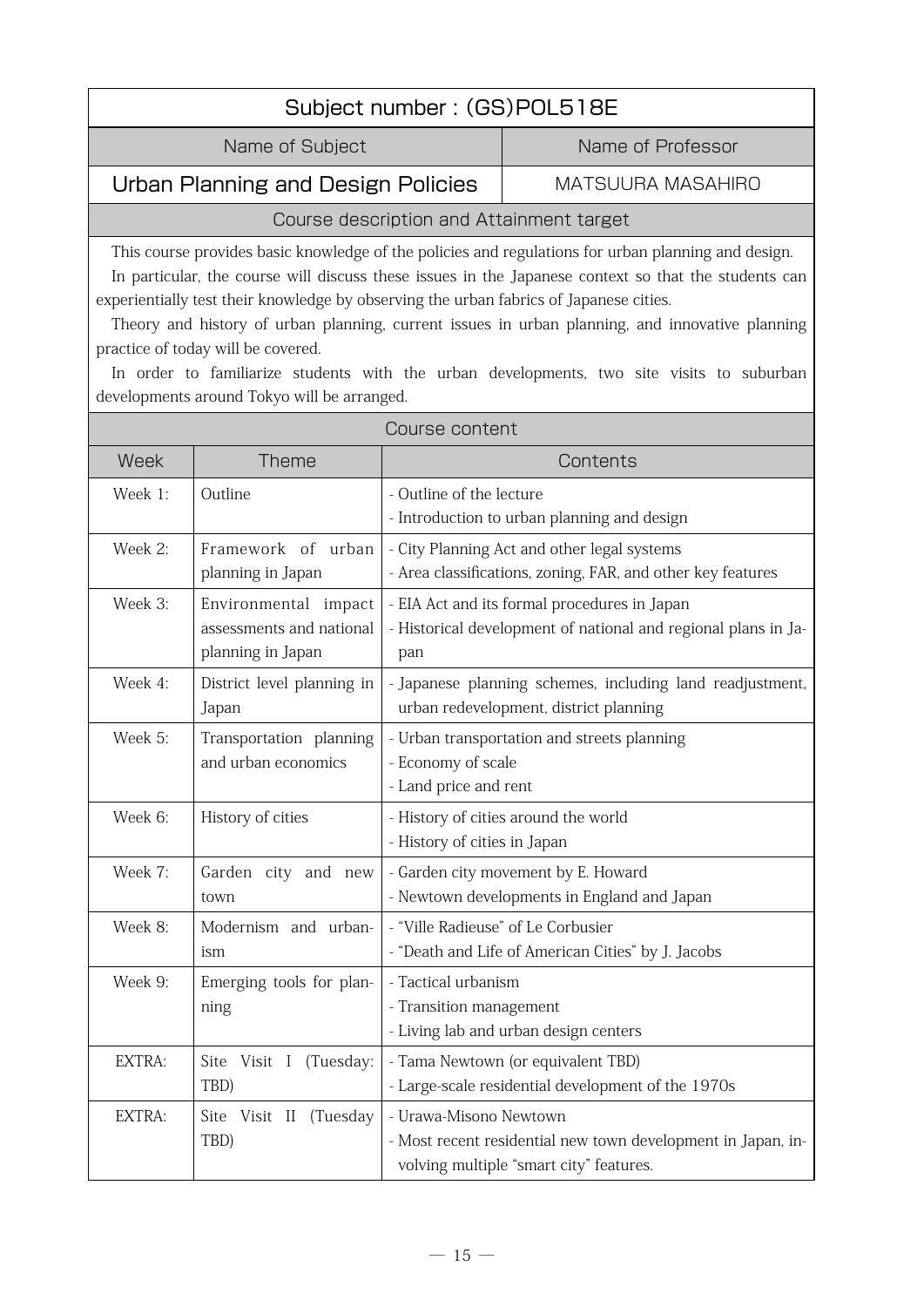#### Prerequisites and registration requirements

No prerequisite.

Students must join site visits to a new town (Tama or equivalent) and Urawa-Misono: transportation and other incidental costs must be covered by each participating student.

Preparation for the course

Students are expected to acquire basic knowledge in urban spatial planning issues. Three quiz sessions will be administered during the semester to test the knowledge of each student.

#### **Textbooks**

None.

#### Suggested readings

André Sorensen and Carolin Funck (Ed.s) "Living Cities in Japan: Citizens' Movements, Machizukuri and Local Environments (The Nissan Institute/Routledge Japanese Studies)"

E. Howard "Garden Cities of To-Morrow"

J. Jacobs "The Death and Life of Great American Cities"

K. Lynch "The Image of the City"

Grading policy

Quiz (40%): Three short quizzes about lessons from the previous classes will be administered periodically.

Participation and contribution to the discussion (40%): Including one-page short essay for each site visit (due in a week after the visit).

Term paper (20%): Two-page essay describing the applicability of the lessons, drawing from the lectures and site visits, to a particular country or city.

Due on Jun. 19 (Sun.)

**Other** 

None.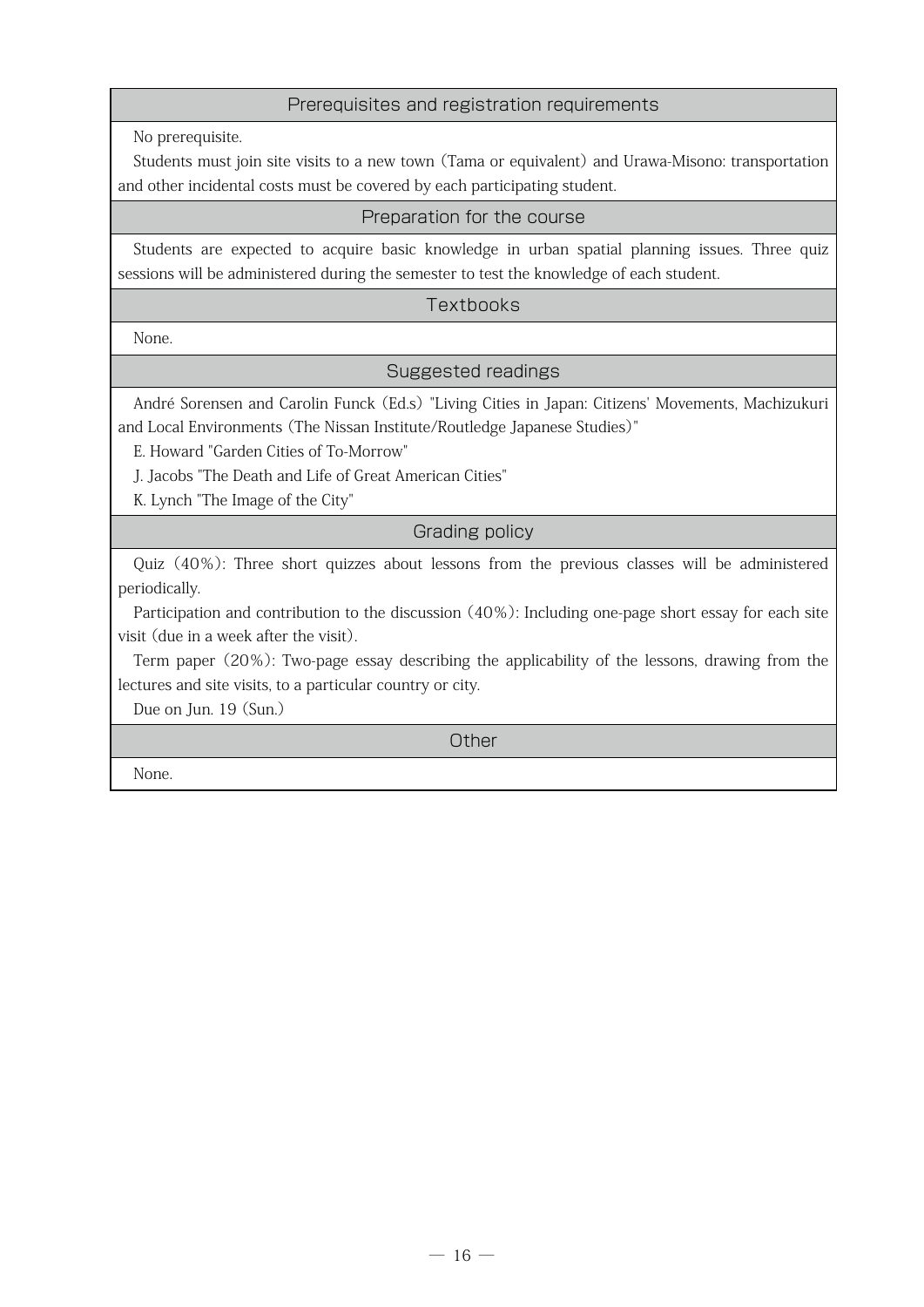<span id="page-17-0"></span>

| Subject number: (GS)POL518E                                                                                                                                                                                                                                                                                                                                                                                                                                                                                                                                                                                                                                                                                                                                                                                    |                                          |                                            |                                                                                                                                                                                                     |  |
|----------------------------------------------------------------------------------------------------------------------------------------------------------------------------------------------------------------------------------------------------------------------------------------------------------------------------------------------------------------------------------------------------------------------------------------------------------------------------------------------------------------------------------------------------------------------------------------------------------------------------------------------------------------------------------------------------------------------------------------------------------------------------------------------------------------|------------------------------------------|--------------------------------------------|-----------------------------------------------------------------------------------------------------------------------------------------------------------------------------------------------------|--|
| Name of Subject                                                                                                                                                                                                                                                                                                                                                                                                                                                                                                                                                                                                                                                                                                                                                                                                |                                          | Name of Professor                          |                                                                                                                                                                                                     |  |
| Introduction to<br><b>Policy-making Processes</b>                                                                                                                                                                                                                                                                                                                                                                                                                                                                                                                                                                                                                                                                                                                                                              |                                          | <b>MATSUURA MASAHIRO</b>                   |                                                                                                                                                                                                     |  |
|                                                                                                                                                                                                                                                                                                                                                                                                                                                                                                                                                                                                                                                                                                                                                                                                                | Course description and Attainment target |                                            |                                                                                                                                                                                                     |  |
| This course provides an introduction to theoretical frameworks for analyzing policy processes.<br>It starts with an overview of canonical theories on policy processes, such as problem definition,<br>incrementalism, agenda setting, implementation, and bureaucracy.<br>We will also discuss the influence of cultural and institutional contexts and the role of knowledge in<br>the policy process.<br>This course will also cover recent trends, such as policy networks, advocacy coalition, policy transfer,<br>and deliberative democracy.<br>The course will discuss the practice of policy-making in Japan as well.<br>The course is structured around pre-class readings and in-class discussions.<br>Students are asked to present a synthesized summary of their assigned readings in the class. |                                          |                                            |                                                                                                                                                                                                     |  |
|                                                                                                                                                                                                                                                                                                                                                                                                                                                                                                                                                                                                                                                                                                                                                                                                                |                                          | Course content                             |                                                                                                                                                                                                     |  |
| Week                                                                                                                                                                                                                                                                                                                                                                                                                                                                                                                                                                                                                                                                                                                                                                                                           | <b>Theme</b>                             |                                            | Contents                                                                                                                                                                                            |  |
|                                                                                                                                                                                                                                                                                                                                                                                                                                                                                                                                                                                                                                                                                                                                                                                                                |                                          |                                            | THE LIST OF LITERATURE TO BE COVERED IN EACH CLASS IS SUBJECT TO CHANGE.                                                                                                                            |  |
| Week 1                                                                                                                                                                                                                                                                                                                                                                                                                                                                                                                                                                                                                                                                                                                                                                                                         | Introduction                             |                                            |                                                                                                                                                                                                     |  |
| Week 2                                                                                                                                                                                                                                                                                                                                                                                                                                                                                                                                                                                                                                                                                                                                                                                                         | Incrementalism                           | Administration Review, 19 (2), pp. 79-88.  | Lindblom, C. (1959). The Science of "Muddling Through", Public                                                                                                                                      |  |
| Week 3                                                                                                                                                                                                                                                                                                                                                                                                                                                                                                                                                                                                                                                                                                                                                                                                         | Path dependence                          | can Economic Review, 75 (2), pp. 332-337.  | David, P. (1985) Clio and the Economics of QWERTY, The Ameri-                                                                                                                                       |  |
| Week 4                                                                                                                                                                                                                                                                                                                                                                                                                                                                                                                                                                                                                                                                                                                                                                                                         | Agenda setting                           |                                            | Kingdon, J. (1995). Agendas, Alternatives, and Public Policies (2nd<br>Ed.). New York, NY: Addison-Wesley. Chapter 9.                                                                               |  |
| Week 5                                                                                                                                                                                                                                                                                                                                                                                                                                                                                                                                                                                                                                                                                                                                                                                                         | Problem definition                       | ing. New York, NY: W.W. Norton. Chapter 6. | Stone, D. (1988). Policy Paradox: the art of political decision mak-                                                                                                                                |  |
| Week 6                                                                                                                                                                                                                                                                                                                                                                                                                                                                                                                                                                                                                                                                                                                                                                                                         | Institutions $(1)$                       | Blackwell. Chapter 1.                      | Argyris, C. (1992). On Organizational Learning. Cambridge, MA:                                                                                                                                      |  |
| Week 7                                                                                                                                                                                                                                                                                                                                                                                                                                                                                                                                                                                                                                                                                                                                                                                                         | Institutions (2)                         | of Cambridge. Chapter 3.                   | Ostrom, E. (1990). Governing the Commons. New York, NY: Univ.                                                                                                                                       |  |
| Week 8                                                                                                                                                                                                                                                                                                                                                                                                                                                                                                                                                                                                                                                                                                                                                                                                         | Policy transfer and<br>lesson drawing    | nance, 13 (1), pp. 5-23.<br>11, pp. 3-30.  | Dolowitz, D. and Marsh, D. (2000). Learning from Abroad: The<br>Role of Policy Transfer in Contemporary Policy-Making, Gover-<br>Rose, R. (1991). What is Lesson-Drawing, Journal of Public Policy, |  |
| Week 9                                                                                                                                                                                                                                                                                                                                                                                                                                                                                                                                                                                                                                                                                                                                                                                                         | Scientific advice                        |                                            | Stirling, A. (2010). Keep it complex. Nature 468, pp. 1029-1031                                                                                                                                     |  |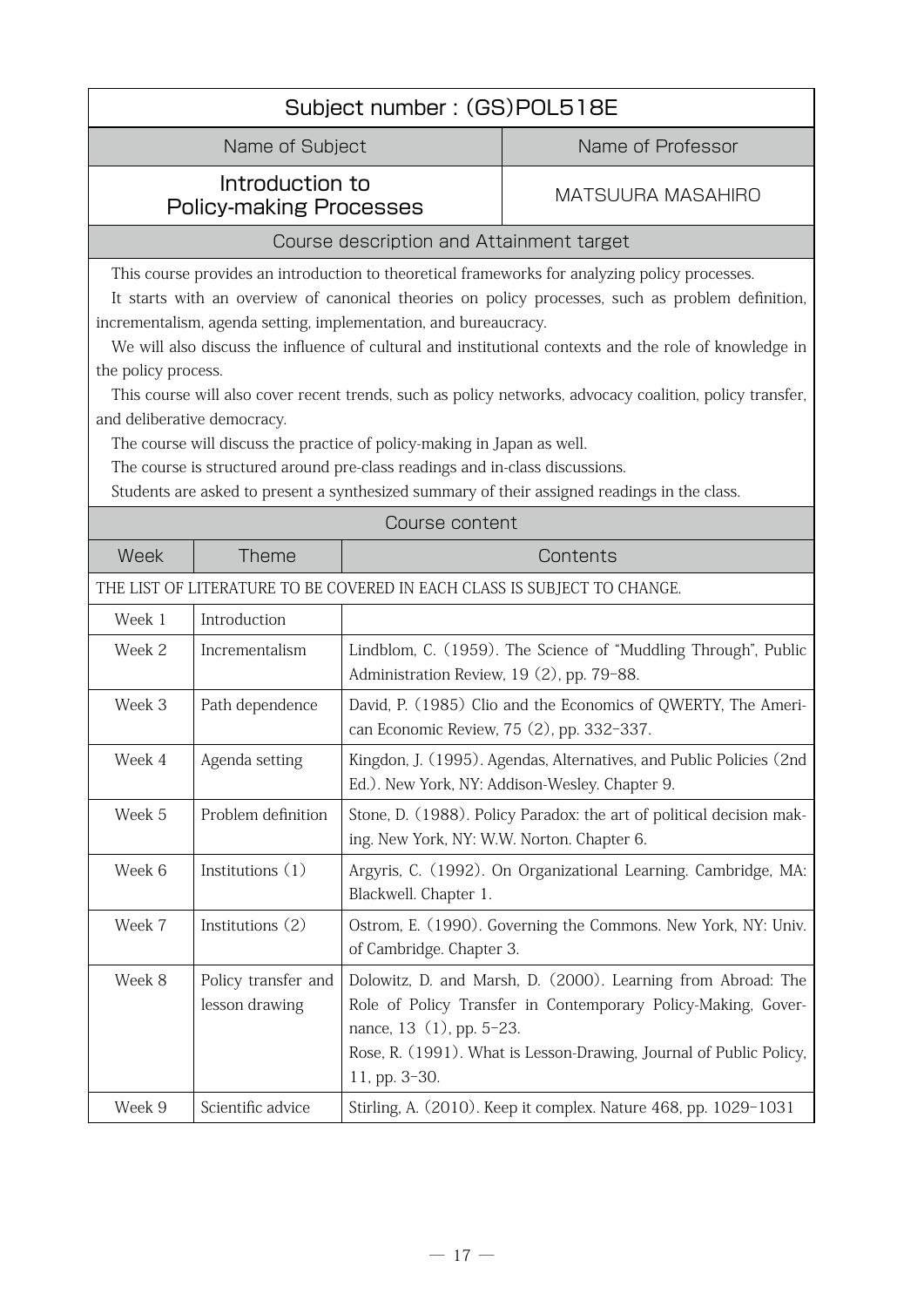| Week 10 | policy<br>Japanese                 | Freeman, L.A. (2000). Closing the Shop: Information cartels and Ja-                                                                                                                                                                     |
|---------|------------------------------------|-----------------------------------------------------------------------------------------------------------------------------------------------------------------------------------------------------------------------------------------|
|         | processes                          | pan's Mass Media. Princeton, NJ: Princeton Univ. Press. Chapter 3.                                                                                                                                                                      |
|         |                                    | Schwartz, F. and Pharr, S. (eds.) (2003). The State of Civil Society                                                                                                                                                                    |
|         |                                    | in Japan. Cambridge, UK: Cambridge University Press. Introduction.                                                                                                                                                                      |
| Week 11 | Public participation               | Arnstein, S (1969). A Ladder of Citizen Participation. Journal of<br>the American Institute of Planners, 35, pp.216-224.                                                                                                                |
| Week 12 | Deliberative<br>de-<br>mocracy     | Reich, R. (ed.) (1988). The Power of Public Ideas. Cambridge, MA:<br>Harvard Univ. Chapter 6.                                                                                                                                           |
| Week 13 | Collaborative<br>$QOV-$<br>ernance | Carpenter, S.L., & Kennedy, W.J.D. (1988). Managing Public Dis-<br>putes: A practical guide to handling conflict and reaching agree-<br>ments. San Francisco, CA: Jossey-Bass. Chapter 2 [no need to re-<br>view the case descriptions] |
| Week 14 | Wrap-up (Final exam)               |                                                                                                                                                                                                                                         |

#### Prerequisites and registration requirements

None.

#### Preparation for the course

Each student should read these reading materials before the class and be able to discuss his or her lessons from reading them.

One of the students will be asked to provide a short summary of the material at the beginning of each class, and then asked to present an instance of policy-making in recent years and discuss how the lessons from the literature can be applied to analyzing the case (approximately 40 minutes in total)

#### **Textbooks**

Reading materials will be provided at the outset of the course.

#### Suggested readings

None.

#### Grading policy

Class participation (including in-class presentation) 30%, Short quiz 50%, Final essay 20%

Each week, I will administer a short quiz with a few multiple-choice questions about the lessons from previous week's lecture.

Final Essay Instruction: Choose TWO pieces of literature covered in the class and apply the lessons from them to an analysis of an actual case of policy-making or political controversy. Max. 4 pages, single spaced.

Due in the late January on Oho! Meiji.

**Other**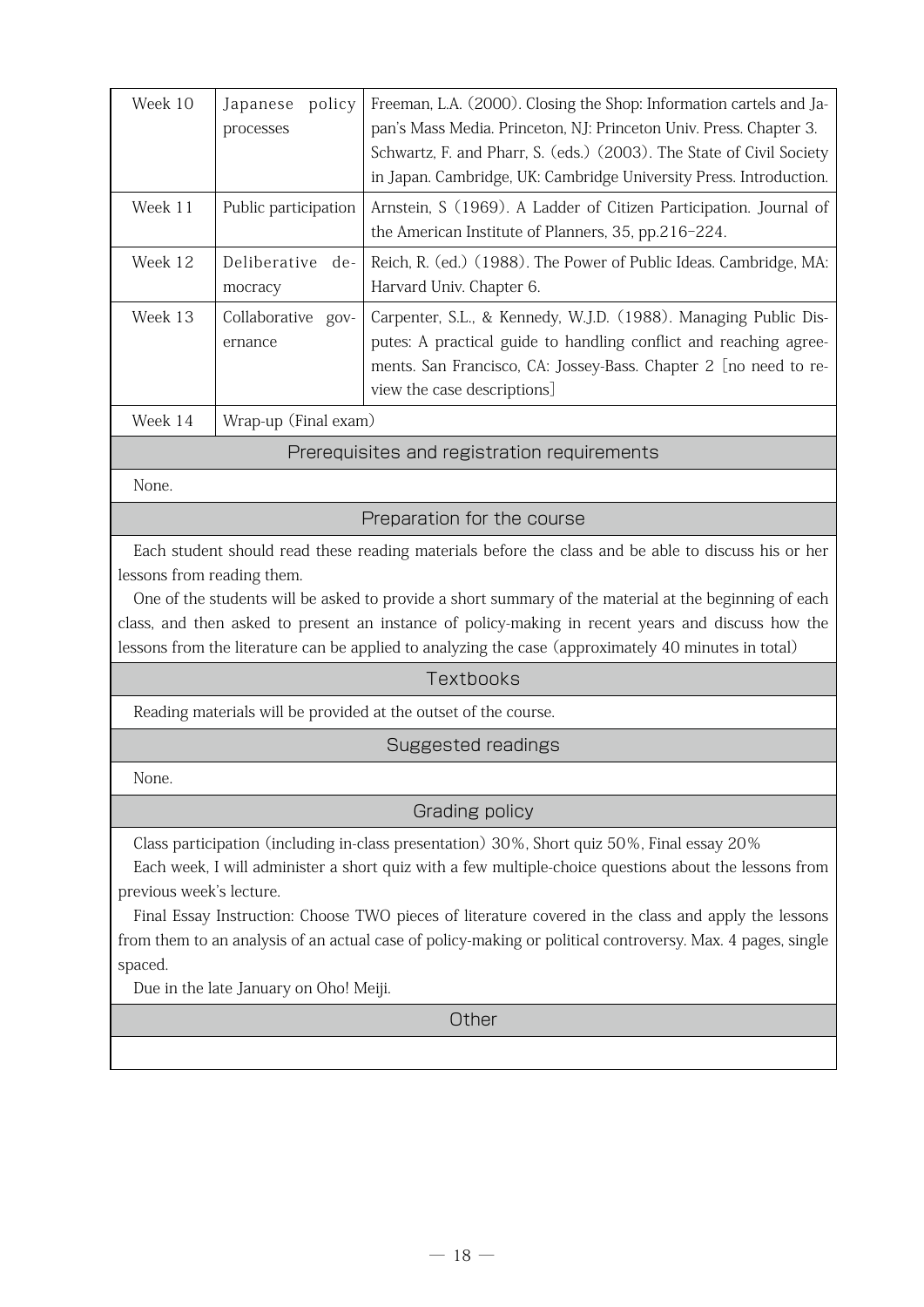## <span id="page-19-0"></span>Subject number : (GS)POL548E Name of Subject Name of Professor Comparative Local Government TAKADA HIROFUMI

#### Course description and Attainment target

This course aims to furnish students with a deep understanding and practical knowledge of local administration and finance with a focus on local governance and intergovernmental relationship in a comparative perspective.

The lecture will begin with providing students with information on the system and operation of local government in different countries including Japan. Then, the students will be given opportunities to make a short presentation on local government of their respective countries from a comparative point of view, thus enabling them to enrich and enlarge their idea and knowledge of local governance. Finally, broad trends of issues such as decentralization and administrative reforms will be further explored.

Course content

| Week                                        | Theme                                                                         | Contents                                                                                                                                                                                                       |
|---------------------------------------------|-------------------------------------------------------------------------------|----------------------------------------------------------------------------------------------------------------------------------------------------------------------------------------------------------------|
| 1st                                         | Orientation and introduc-<br>tion                                             | Why "comparative" perspective is important?                                                                                                                                                                    |
| $2nd -$<br>5th                              | Outline of local govern-<br>ment in Japan from a com-<br>parative perspective | Students will be provided with a comparative view on local govern-<br>ment in Japan in various aspects.                                                                                                        |
| 6th                                         | Local government in se-<br>lected countries                                   | Lecturer will give lectures on local governance in some developed<br>countries.                                                                                                                                |
| $7th -$<br>9th                              | Presentations by students<br>on local government in se-<br>lected countries   | Each students are requested to make a presentation on a selected<br>country, and discussion follows.<br>Number of classes for this part may be changed depending on the<br>number of participating students.   |
| $10th -$<br>12th                            | Presentations by students<br>on local government in<br>their home countries   | Each students are requested to make a presentation on his/her<br>home country, and discussion follows.<br>Number of classes for this part may be changed depending on the<br>number of participating students. |
| 13th &<br>14th                              | Further discussions on se-<br>lected issues and challeng-<br>es               | Such topics or issues as decentralization, administrative reforms,<br>regional revitalization will be further discussed.<br>(Class order may be changed due to circumstances.)                                 |
| Prerequisites and registration requirements |                                                                               |                                                                                                                                                                                                                |
| $T_{11}$ and $T_{21}$                       |                                                                               |                                                                                                                                                                                                                |

In this course, a greater focus will be put on practical and institutional aspects of local government or governance rather than on theoretical analysis.

#### Preparation for the course

Students are advised to obtain information and data on local government in their respective countries.

#### **Textbooks**

No required textbook. Handouts will be distributed.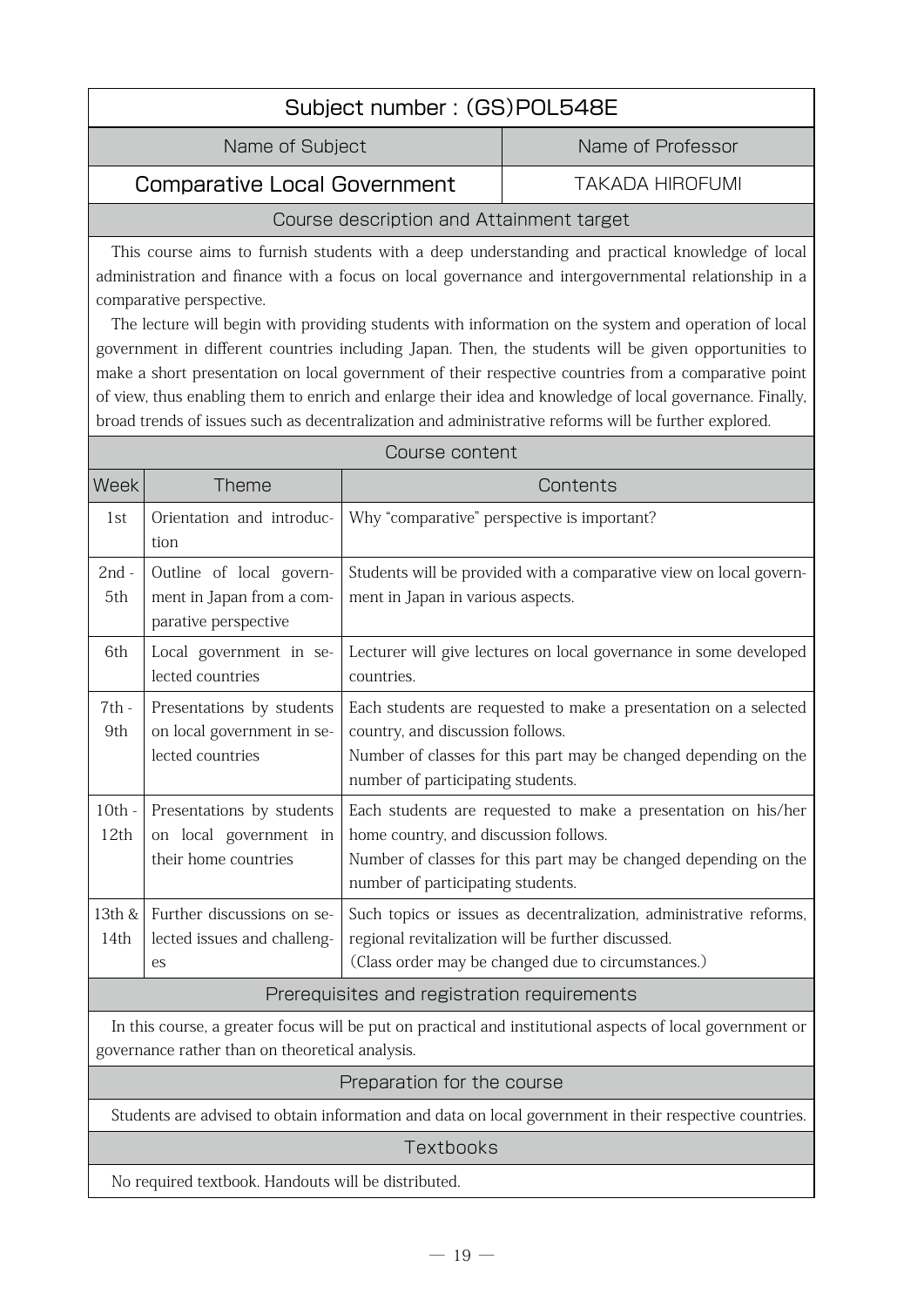| Suggested readings                                                          |
|-----------------------------------------------------------------------------|
| None.                                                                       |
| Grading policy                                                              |
| Class participation (20%)                                                   |
| Presentation (30%)                                                          |
| Term paper $(50\%)$ : Details on term paper will be announced in the class. |
| Other                                                                       |
|                                                                             |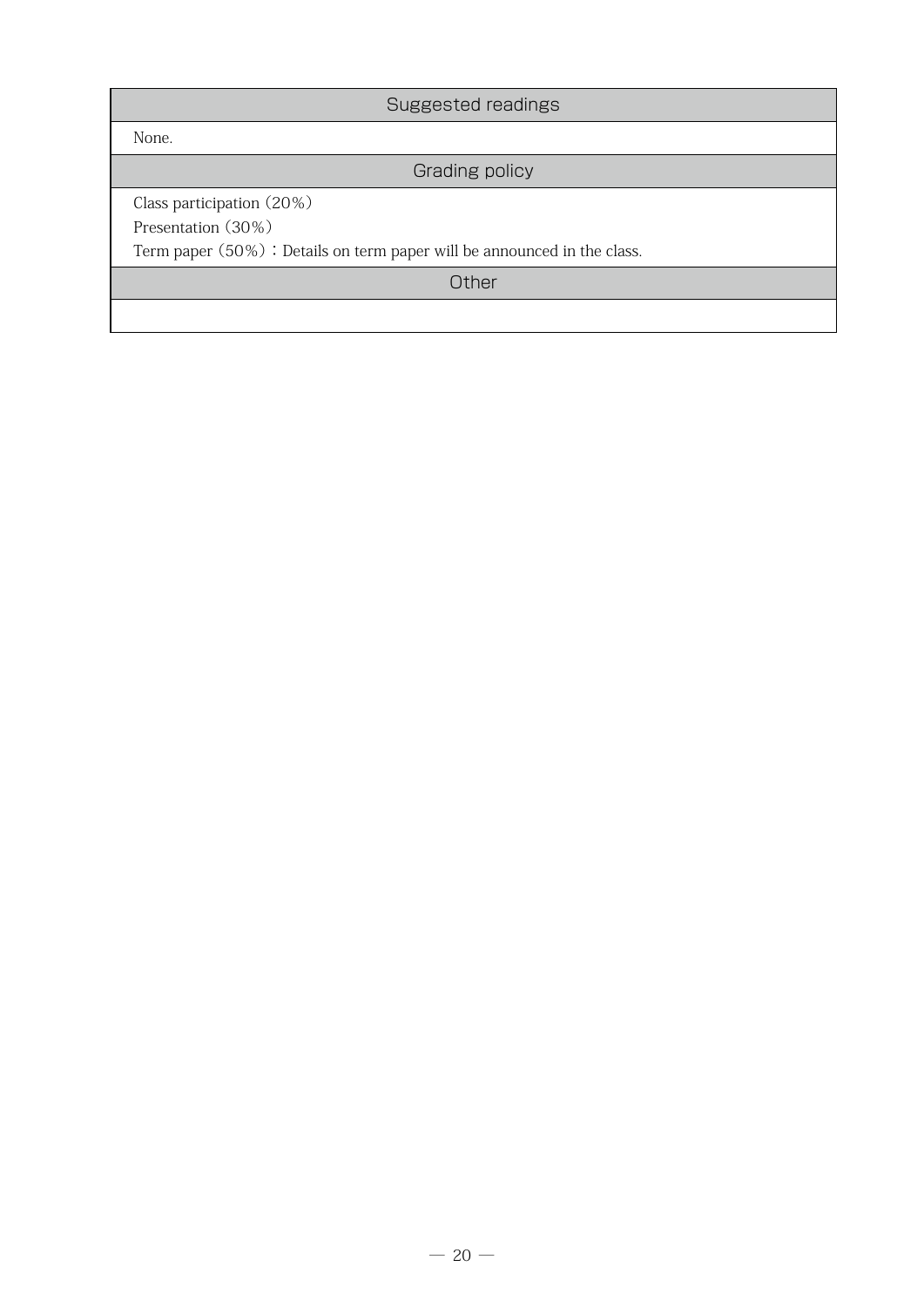<span id="page-21-0"></span>

| Subject number: (GS)POL528E                                                                        |                   |  |
|----------------------------------------------------------------------------------------------------|-------------------|--|
| Name of Professor<br>Name of Subject                                                               |                   |  |
| <b>Spatial Planning</b>                                                                            | KOBAYASHI KIYOSHI |  |
| Course description and Attainment target                                                           |                   |  |
| The "Spatial Planning" is a relatively brand-new concept. It is a sort of the technique or the art |                   |  |

influencing the distribution of people and activities in space. The "Spatial Planning" is also considered as a Euro-English term, neither solely British nor American. In the United States and the UK, we have been familiar with city, urban, regional, and country planning. While these planning have been mainly focusing on land use and zoning, the "Spatial Planning" has much broader meaning as follows:

Firstly, I would point out that the "Spatial Planning" includes the strategic driver and the decision process affecting development.

Secondly, it is more spatial than traditional planning, and it has good planning framework where development is carried out.

And finally, it pays attention to the management of resources integrated with other strategies as well.

So we can it comprehensive planning. It consists of urban, welfare, transportation, educational, job creating, and other kind of planning. In this class lecture on the planning of various eras, countries and fields. I also have a plan to invite guest speakers and discuss planning openly.

#### Course content

- A. General principles on spatial planning
- B. Japanese planning and Tokyo Metropolitan Government planning
- C. London Plan and The European Spatial Development Perspective
- D. Floor area ratio and Townscape
- E. Social inclusion
- F. Smart growth, Compact city, and Sustainable development
- G. Town centre management
- H. Tokyo Vision for Arts and Culture
- I. Housing planning
- J. The influence of economic liberalization on privatization
- K. Financial planning
- L. Crisis management and disaster prevention
- M. Public private partnership
- N. Environmental concerns
- O. Urban Planning of Tokyo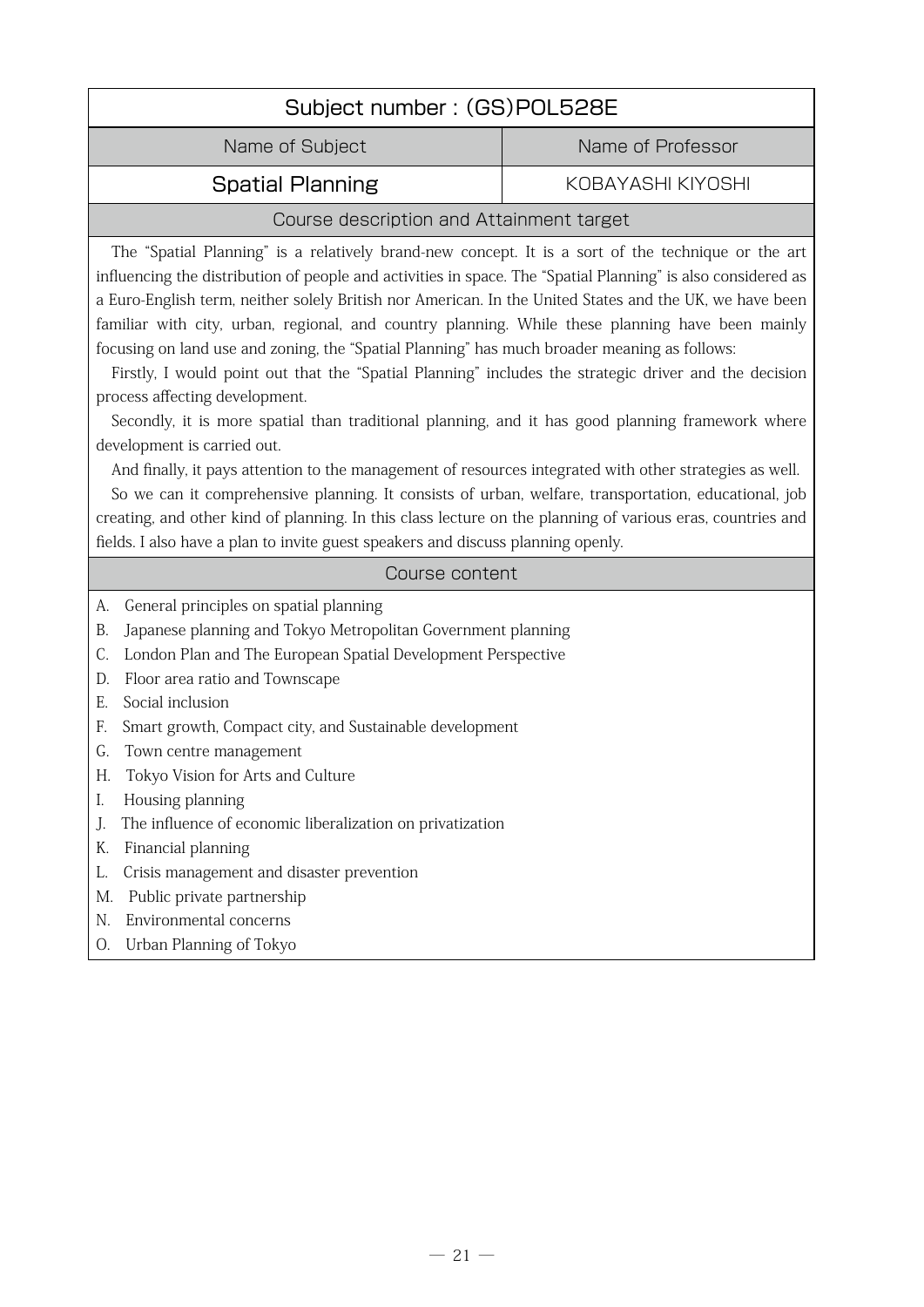#### Prerequisites and registration requirements

I have a plan to take students on educational visits to all sorts of places in Tokyo. The visit schedule will be adjusted to suit the convenience of the host.

October 2022 - Tuesday 18th - Field work

November 2022 - Tuesday 15th - Field work

- A lecture on New York City Urban Planning

November 12 SAT, 14:00 - 17:00

November 13 SUN, 14:00 - 17:00

November 14 MON, 19:00 - 22:00

Students are highly recommended to take up "Introducing Spatial Planning in Tokyo" together with this field research course.

#### Preparation for the course

I will indicate by that time.

Textbooks

None.

Suggested readings

None.

Grading policy

Participation and discussions in the class and Field Studies (60%)

Term paper (40%)

**Other**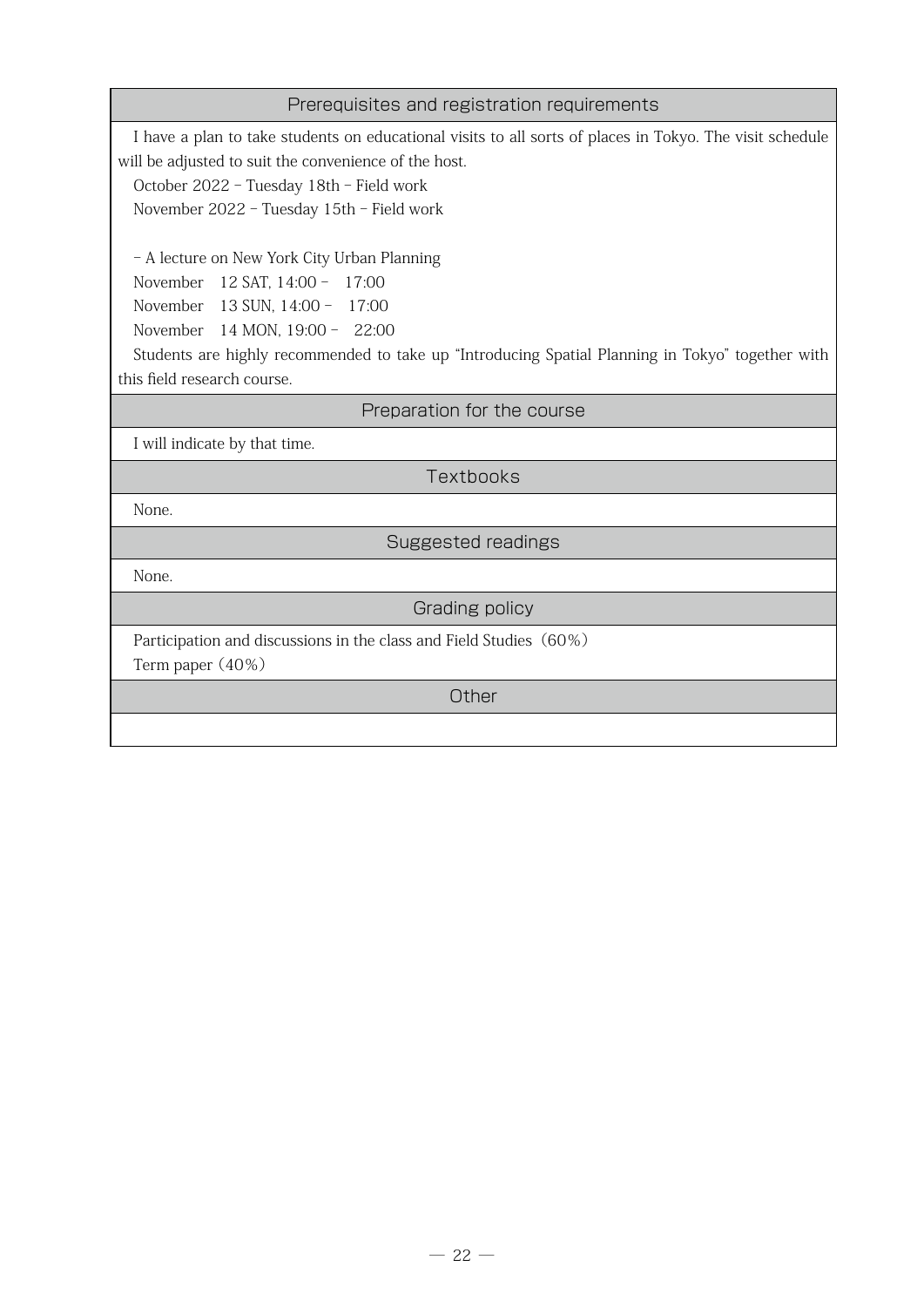<span id="page-23-0"></span>

| Subject number: (GS)POL531E                                                                                                                                                                                                     |  |  |
|---------------------------------------------------------------------------------------------------------------------------------------------------------------------------------------------------------------------------------|--|--|
| Name of Subject<br>Name of Professor                                                                                                                                                                                            |  |  |
| <b>Global Governance (Institutions)</b><br>SASAOKA YUICHI                                                                                                                                                                       |  |  |
| $\sim$ . The contract of the contract of the contract of the contract of the contract of the contract of the contract of the contract of the contract of the contract of the contract of the contract of the contract of the co |  |  |

#### Course description and Attainment target

This course provides an overview of the structure and functions of global governance, especially multilateral institutions, which cover not only current issues of international affairs but also theoretical perspectives. There are a lot of networks and partnerships on the global governance today. Global governance can be an issue consisting of the state and non-state system and actors. One of the related actors is international organizations (IOs).

Textbook author's (Ian Hurd) view is that the conceptual and legal space of all international organizations exist between state sovereignty and legal obligation, and these organizations are created by the commitments made by the sovereign states and their purpose is to bind those states to their commitments. He discusses three factors in world politics: i) the commitments states make to international organizations, ii) the choices states make regarding compliances and non-compliance with those commitments, and iii) the powers of enforcement held by each international organization.

The primary objectives of this course are two-fold: (1) to understand theoretical background of global governance, globalization and multilateral organizations including regional; and (2) to master basic analytical perspectives. This course provides actor oriented analyses/views on international institutions and requires pro-active thinking in the context of contemporary world.

| Course content                                                                                                              |                                                                  |  |
|-----------------------------------------------------------------------------------------------------------------------------|------------------------------------------------------------------|--|
| 1.                                                                                                                          | Introduction                                                     |  |
| 2.                                                                                                                          | Theory, methods, and international organizations                 |  |
| 3.                                                                                                                          | The World Trade Organization                                     |  |
| $\overline{4}$ .                                                                                                            | IMF and the World Bank                                           |  |
| 5.                                                                                                                          | The United Nations I: law and administration                     |  |
| 6.                                                                                                                          | The United Nations II: international peace and security          |  |
| 7.                                                                                                                          | The International Labor organization                             |  |
| 8.                                                                                                                          | The International Court of Justics                               |  |
| 9.                                                                                                                          | The International Criminal Court                                 |  |
| 10.                                                                                                                         | The Europen Union and regional organizations                     |  |
| 11.                                                                                                                         | Reforming the United Nations: Lessons from a History of Progress |  |
| 12.                                                                                                                         | The Resurgent Idea of World Government                           |  |
| 13.                                                                                                                         | The International Solidarity Tax and related policy movements    |  |
| 14.                                                                                                                         | The Unruled World                                                |  |
| Prerequisites and registration requirements                                                                                 |                                                                  |  |
| Students are expected to read the textbook before attending the class and actively participate in the<br>class discussions. |                                                                  |  |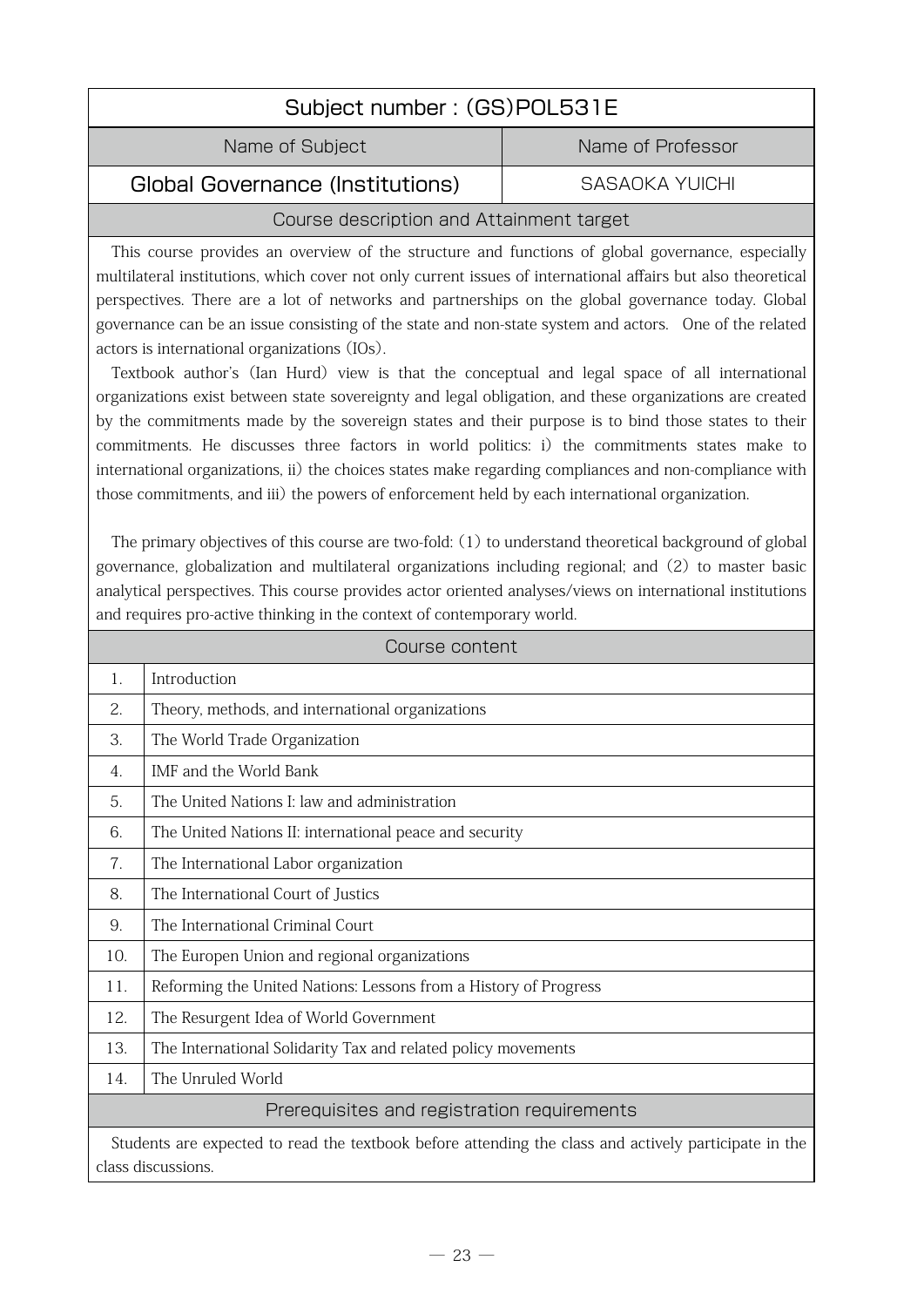#### Preparation for the course

As mentioned in the prerequisites.

#### **Textbooks**

Ian Hurd (2014) International Organizations - Politics, Law, Practice, second edition, Cambridge University Press.

Paul F. Diehl and Brian Frederking (2010) "The Politics of Global Governance-International Organizations in an Independent World", Lynne Rienner Publication Inc. and Paperback.

Stewart Patrick (2014) "The Unruled World― The Case for Good Enough Global Governance", Foreign Affairs Jan/Feb, pp. 58-73.

Suggested readings

A copy of the international research articles are to be distributed.

#### Grading policy

Regular class attendance, participation, and completion of required readings prior to the class are expected. Grades will be determined based on the following criteria: participation (40%); reporting (40%); and memo (20%). Regarding reporting, it is to be held a few times.

**Other**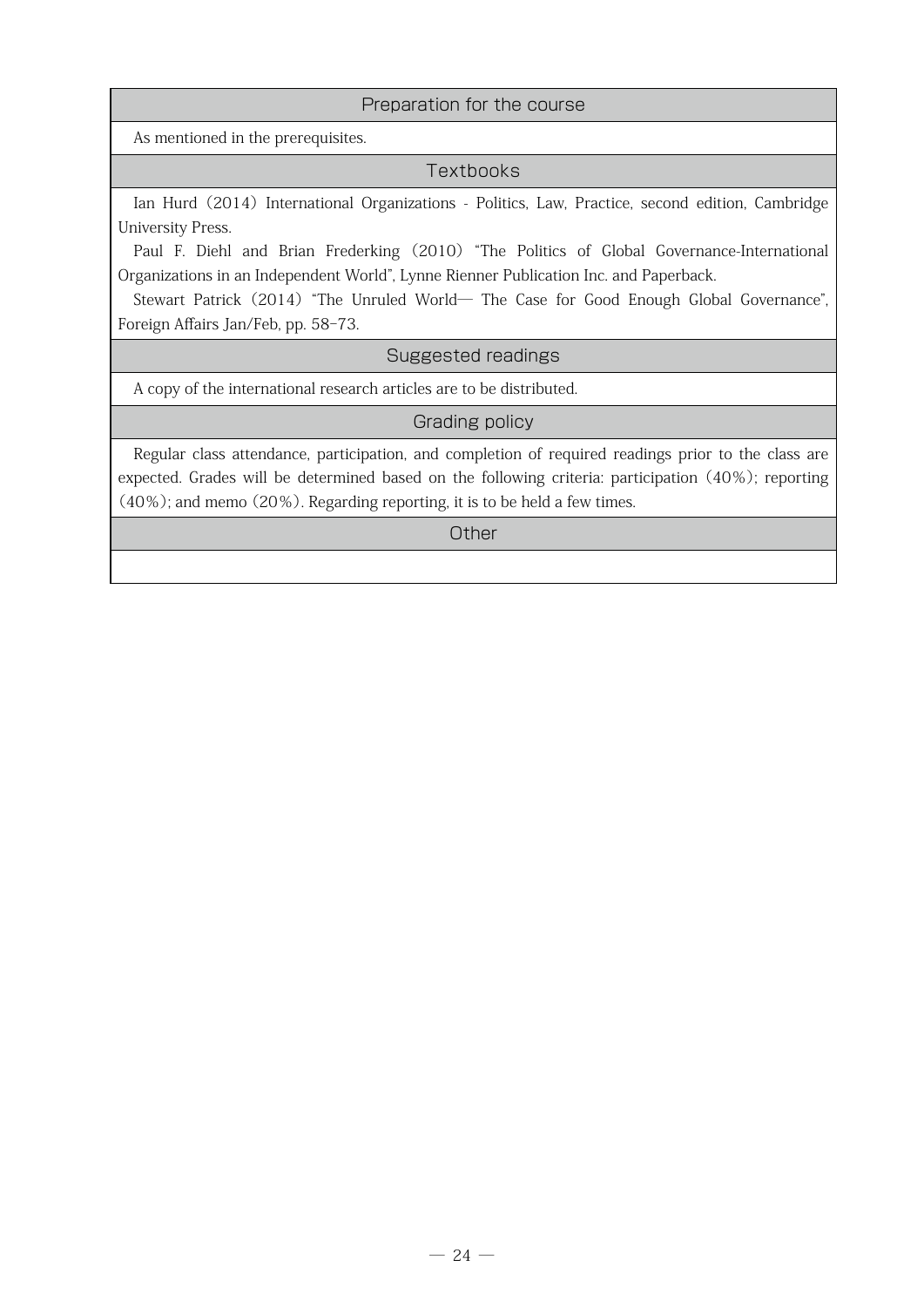<span id="page-25-0"></span>

| Subject number: (GS)POL598E |                   |  |
|-----------------------------|-------------------|--|
| Name of Subject             | Name of Professor |  |
| NGO/NPO Management          | NAGAHATA MAKOTO   |  |

#### Course description and Attainment target

As modernization prevails upon all over the world, most of the functions of local communities are substituted by the nation state and the market economy, and many local communities changes their characteristics and even about to vanish in some of the developed countries. Nevertheless, as the "limitation of public sector" and "failure of market" become more and more obvious, the roles of "third sector" (not-for-profit private organizations) are considered to be much important in each society even for the developing countries. In the courses (NGO/NPO Policy & NGO/NPO management), we would like to explore the historical background of NPOs/NGOs, their roles in various sectors, strengths and weakness, and their future challenge in the society based on actual case studies both inside and outside the country. In the NPO/NGO Management course, we will focus on the matters of how Non-profit private organizations can be established and operated to pursue their mission and goals, effective and efficient service delivery and solution of social issues. Various cases of NPOs in Japan will be studied (There will be a small field visit to Japanese NPOs). Volunteer facilitation and collaborative management are the key issues for NPO/NGO management.

| Course content |                                                 |                                                                                                                             |
|----------------|-------------------------------------------------|-----------------------------------------------------------------------------------------------------------------------------|
| <b>Week</b>    | <b>Theme</b>                                    | Contents                                                                                                                    |
| 1st            | Introduction                                    | To share experiences and views of participating students on NPOs/<br>NGOs, and to discuss and fix ways of class management. |
| 2nd            | Basics of NGO/NPO                               | Historical Background of NGO/NPO in the world.                                                                              |
| 3rd/<br>4th    | Japanese NPOs (1) (2)                           | Reviewing overall picture of Japanese NPOs in service delivery /<br>issue solution.                                         |
| 5th/<br>6th    | How NPOs are established<br>$(1)$ $(2)$         | Starting points of NPOs to be established                                                                                   |
| 7th/<br>8th    | Volunteer facilitation (1)<br>(2)               | How NPOs/NGOs can facilitate voluntary initiatives of various peo-<br>ple                                                   |
| 9th/<br>10th   | Fund raising $(1)$ $(2)$                        | How NPOs/NGOs can attract ordinary people / various organiza-<br>tions                                                      |
| 11th/<br>12th  | Collaboration with other<br>sectors $(1)$ $(2)$ | How NPOs/NGOs can work with public sector and other stakehold-<br>ers                                                       |
| 13th           | NPOs and business $(1)(2)$                      | How NPOs/NGOs can promote business and work with profit sec-<br>tors                                                        |
| 14th           | Overall synthesis                               | The participating students will review the course and extract learn-<br>ing from what they found by themselves.             |

It is expected that the participating students will acquire basic knowledge on NPO/NGO management that can be utilized for establishing / being involved in / working with/ regulating NPOs/NGOs.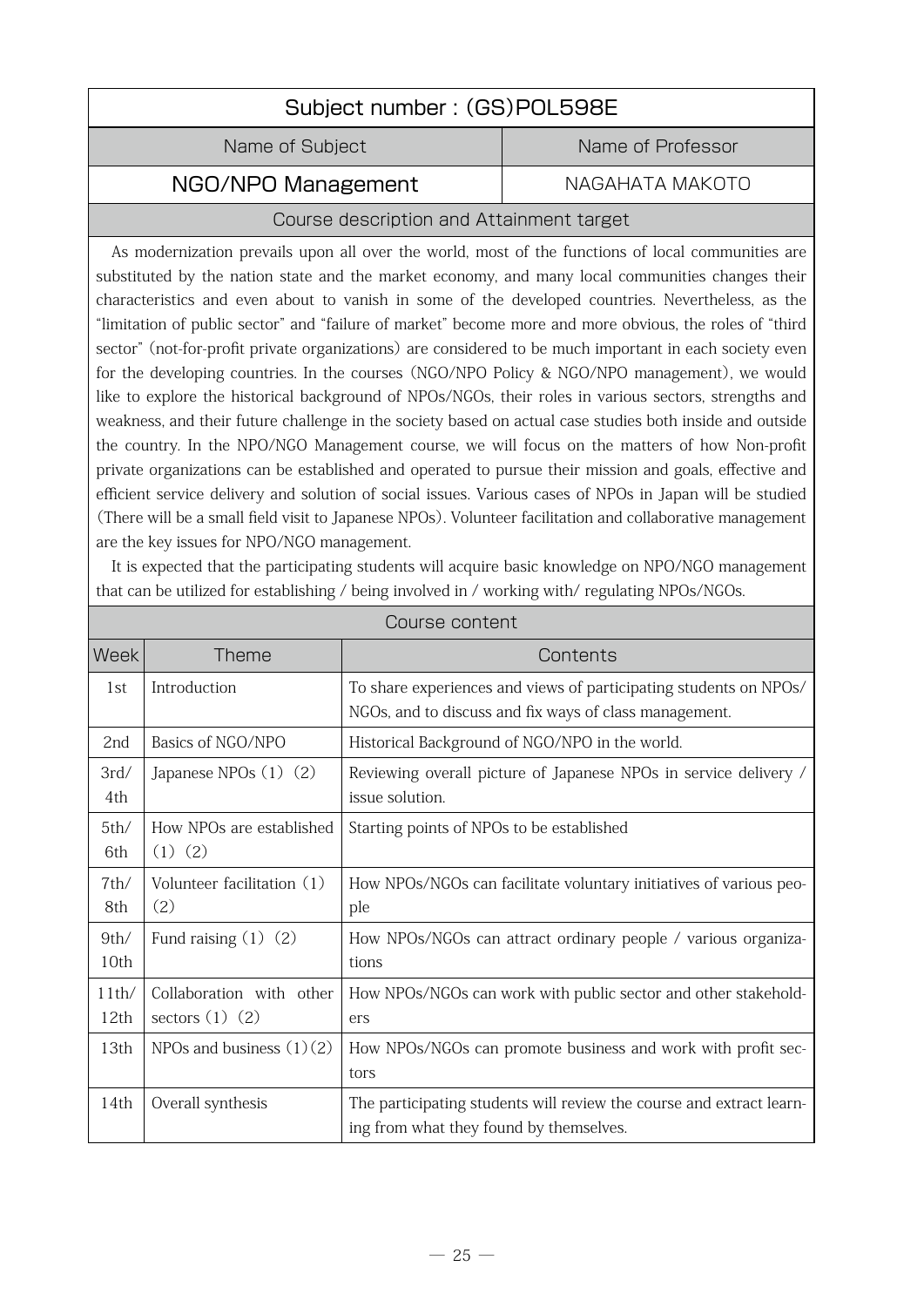#### Prerequisites and registration requirements

As the course is held with "workshop" type method, the students are required to take part in the discussions actively. In the middle of the course, the students are requested to prepare presentations on the issues of NGO/NPO management.

#### Preparation for the course

The students are expected to reflect what he/she learned in the class based on own experience in order that the learning will become more practical one.

#### **Textbooks**

Reading materials will be distributed when necessary.

#### Suggested readings

The relevant documents will be suggested accordingly.

#### Grading policy

Contribution to the class (30%)

Participation in discussion (30%)

Presentation and the term paper (40%)

**Other**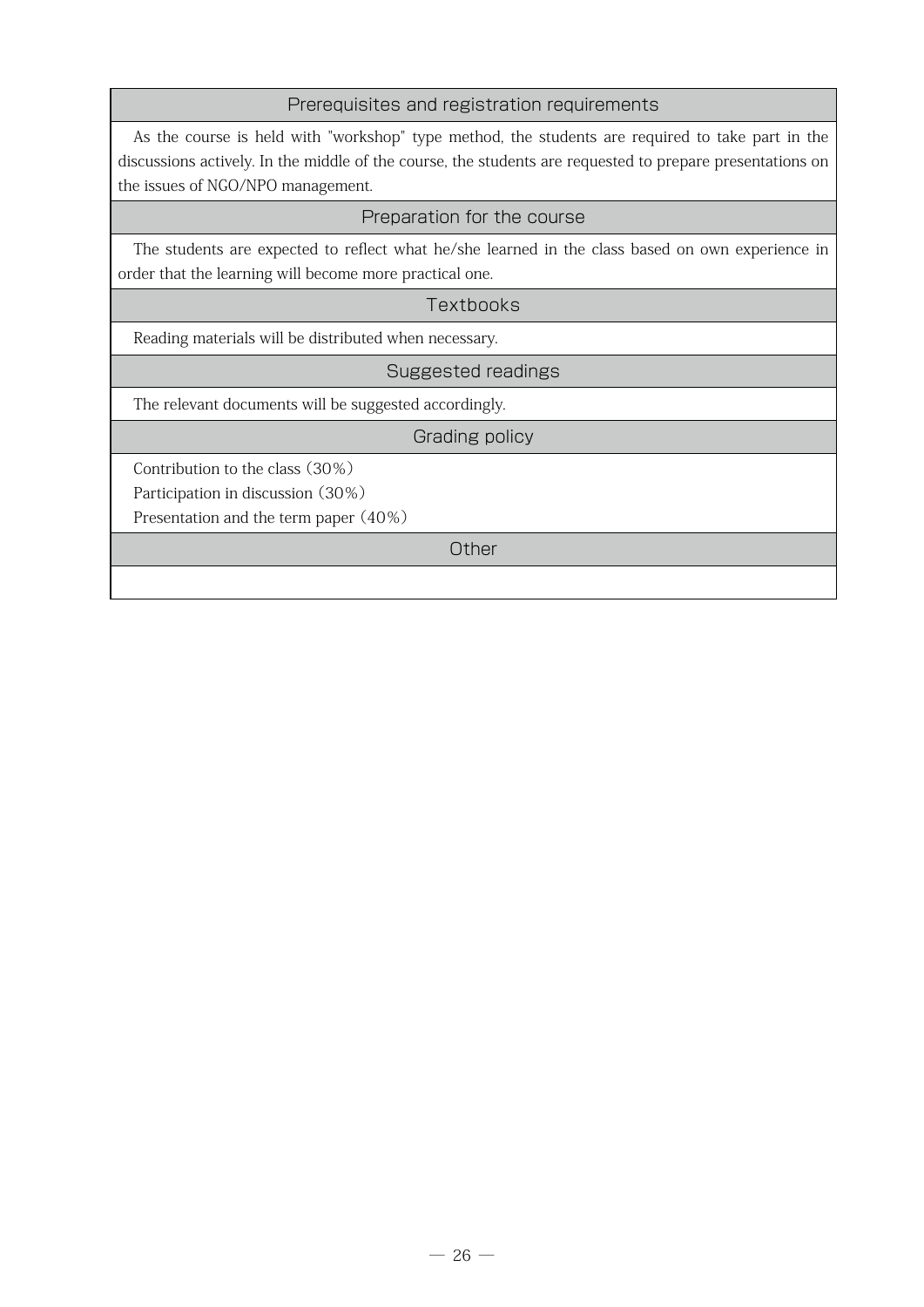<span id="page-27-0"></span>

| Subject number: (GS)POL591E |                   |  |
|-----------------------------|-------------------|--|
| Name of Subject             | Name of Professor |  |
|                             |                   |  |

E-Government **The Covernment** VUASA HARUMICHI

#### Course description and Attainment target

#### **Couse description and Attainment Target**

The purpose of this course is to understand the concept of e-government and to consider what kind of technology the e-government actually realizes and what kind of problems it causes.

The computerization of administration that started from computerization of clerical work is becoming more sophisticated and complex due to new systems and technologies, such as resident network systems, local government clouds, AI, and SNS. Along with that, it is becoming difficult to properly manage costs and operations, and stronger governance is required. In addition, electronic voting and Internet voting are promoting the digitization of political participation.

In this course, we will gain an accurate knowledge of the development history, current situation, and problems of these electronic governments, as well as consider from a multifaceted perspective so that we can formulate measures for concretely solving various administrative problems.

Attainment target

Understand the computerization in administration.

Understand exactly what the concept e-government is.

Understand the problems of e-government and plan improvement measures.

Understand the outline of various technologies that support informatization and the importance of cyber security, and plan necessary measures.

Specific measures can be devised on how to strengthen governance in promoting informatization.

|      | Course content                                                                   |                                                                                                                                                                                                                                                                                                                                                                                                                                     |  |
|------|----------------------------------------------------------------------------------|-------------------------------------------------------------------------------------------------------------------------------------------------------------------------------------------------------------------------------------------------------------------------------------------------------------------------------------------------------------------------------------------------------------------------------------|--|
| Week | <b>Theme</b>                                                                     | Contents                                                                                                                                                                                                                                                                                                                                                                                                                            |  |
| 1st  | Background of administra-<br>tive informatization and<br>concept of e-government | There are various concepts in e-government. Introduce them and<br>let students understand. An overview of the progress of computeri-<br>zation of administration that started from computerization of office<br>work, touching on the history of computer development from the<br>age of large computers to minicomputers, office computers, and<br>personal computers. In addition, understand the problems that<br>have occurred. |  |
| 2nd  | Information system over-<br>view                                                 | Understand the outlines of various information systems and net-<br>works used in government, and focus on new trends such as the<br>cloud of local governments.                                                                                                                                                                                                                                                                     |  |
| 3rd  | Resident Register System                                                         | Understand the functions and roles of the Resident Register system<br>and study the restrictions/constraints when using them. In addi-<br>tion, understand the mechanism for mutual use of information be-<br>tween governments and local governments.                                                                                                                                                                              |  |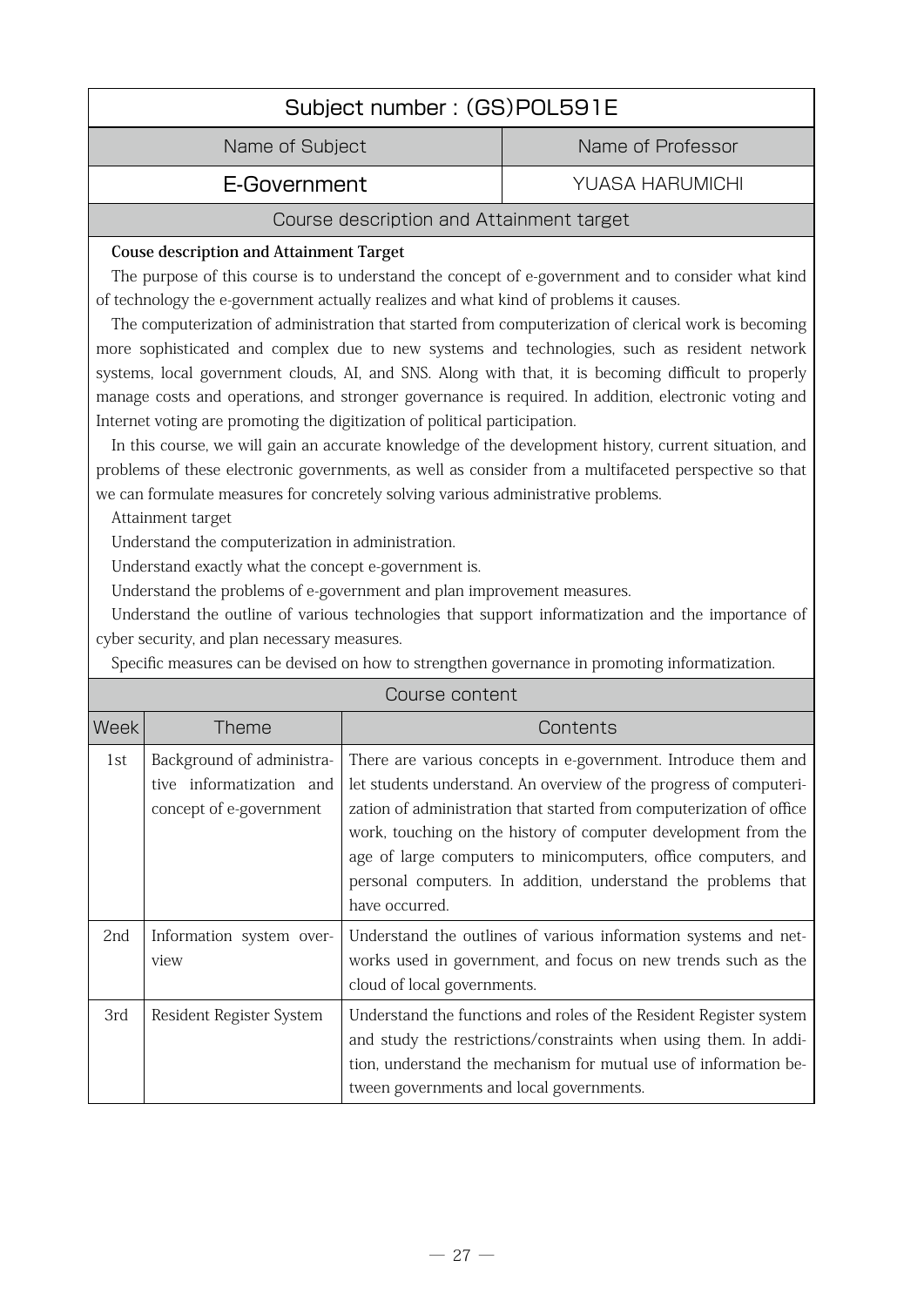| 4th  | Protection of personal in-<br>formation $(1)$                                     | One of the most important issues is the protection of inhabitants'<br>personal information, and understand the system specific to the<br>government such as the personal information protection legisla-<br>tion, the contents of the personal information protection regula-<br>tions, and non-identification processed information. We will also<br>examine the global trend of strengthening personal data protection<br>such as EU GDPR. |
|------|-----------------------------------------------------------------------------------|----------------------------------------------------------------------------------------------------------------------------------------------------------------------------------------------------------------------------------------------------------------------------------------------------------------------------------------------------------------------------------------------------------------------------------------------|
| 5th  | Protection of personal in-<br>formation (2)                                       | Unlike the private sector, the personal information held by the gov-<br>ernment must be compatible with information disclosure, and<br>there are also administration-specific aspects such as the protec-<br>tion of DV victims, so understand the specific business practices.<br>Understand the significance of promoting open data, compatibility<br>with personal information protection, and security.                                  |
| 6th  | E-government and infor-<br>mation disclosure                                      | Unlike the private sector, the information held by the government<br>should be disclosed in principle, and understand the reason and<br>concrete practice. Understand the significance of promoting open<br>data and its compatibility with personal information protection.                                                                                                                                                                 |
| 7th  | Electronic representation<br>of political participation<br>and public opinion (1) | Understand the development process and possibilities of electronic<br>voting, Internet voting, and other means of digitalizing public par-<br>ticipation and public opinion.                                                                                                                                                                                                                                                                 |
| 8th  | Electronic representation<br>of political participation<br>and public opinion (2) | Understand the significance and effects of the measures to pro-<br>mote quick and close communication between residents and the<br>administration by using new technologies such as SNS and block-<br>chain, and the specifics such as SNS suicide consultation. Examine<br>how to introduce it by considering various introduction cases.                                                                                                   |
| 9th  | information security $(1)$                                                        | The computerization of government has created various security<br>threats. Understand the outline of these threats and learn about<br>basic technologies and systems for ensuring information security<br>such as the government unified information security standard.                                                                                                                                                                      |
| 10th | Information security (2)                                                          | With the information system connected to the Internet, govern-<br>ment informatization is required to deal with cyber security. Un-<br>derstand the establishment of cyber security counselors in minis-<br>tries and organizational and technical measures such as "Internet<br>separation".                                                                                                                                                |
| 11th | Computerization and gov-<br>ernance of administration<br>(1)                      | The expanding information system also causes various problems.<br>Understand how human, organizational, and technical measures<br>should be taken to ensure proper operation                                                                                                                                                                                                                                                                 |
| 12th | Computerization and gov-<br>ernance of administration<br>(2)                      | We will discuss how governance can be conducted to deal with the<br>changes in government caused by information technology.                                                                                                                                                                                                                                                                                                                  |
| 13th | Trends of e-government                                                            | Current trends in e-government will be introduced.                                                                                                                                                                                                                                                                                                                                                                                           |
| 14th | Future of e-government                                                            | How e-government will be developed in the future.                                                                                                                                                                                                                                                                                                                                                                                            |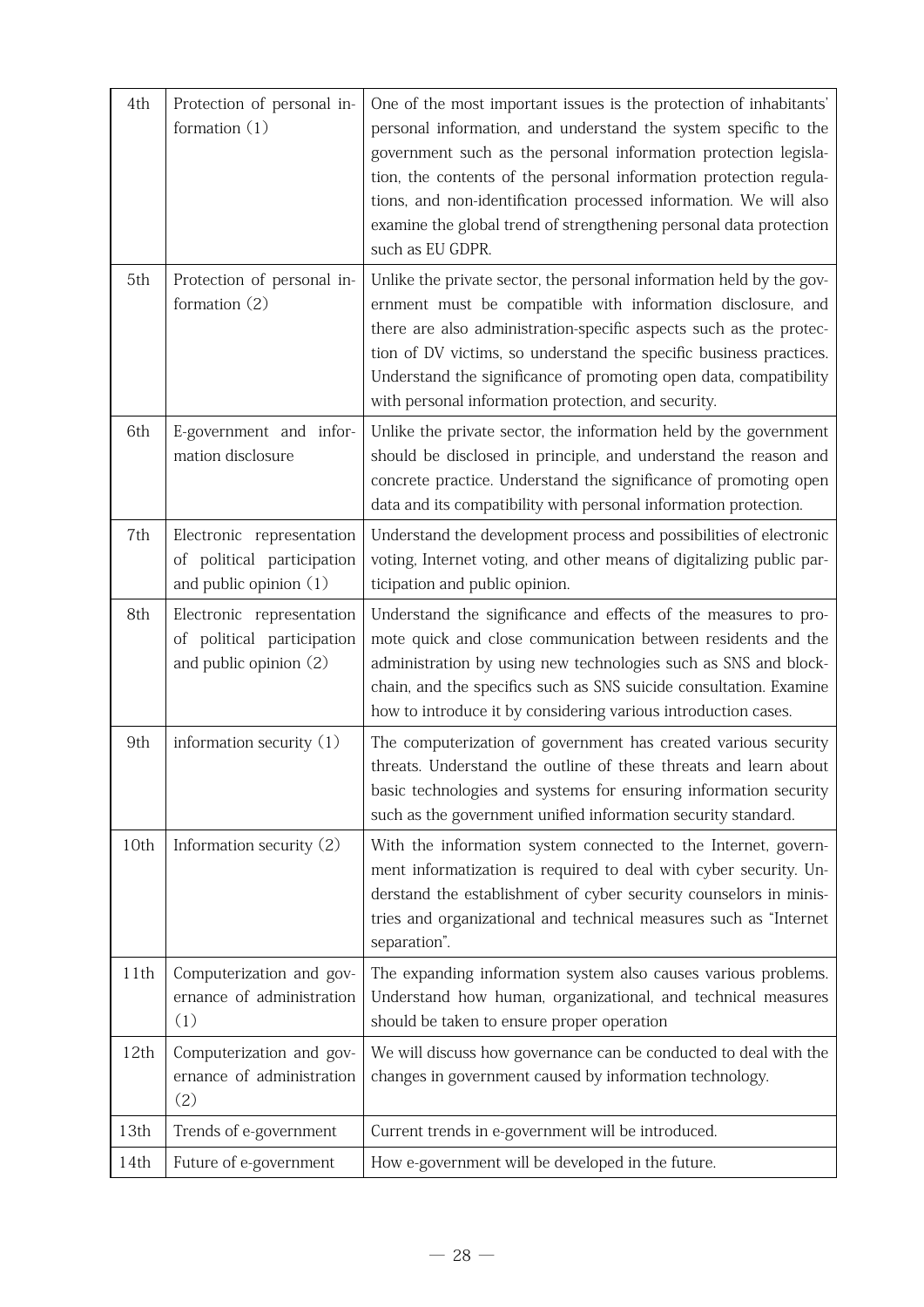#### Prerequisites and registration requirements

All students are expected to speak and discuss at the class.

#### Preparation for the course

Students are required to retrieve and reviews news and information about the theme.

**Textbooks** 

No text book.

#### Suggested readings

About e-government in Japan:

https://japan.kantei.go.jp/policy/it/enkaku\_e.html

https://www.e-gov.go.jp/en/e-government.html

#### Grading policy

Participation to discussion (40%), and reporting (60%)

**Other**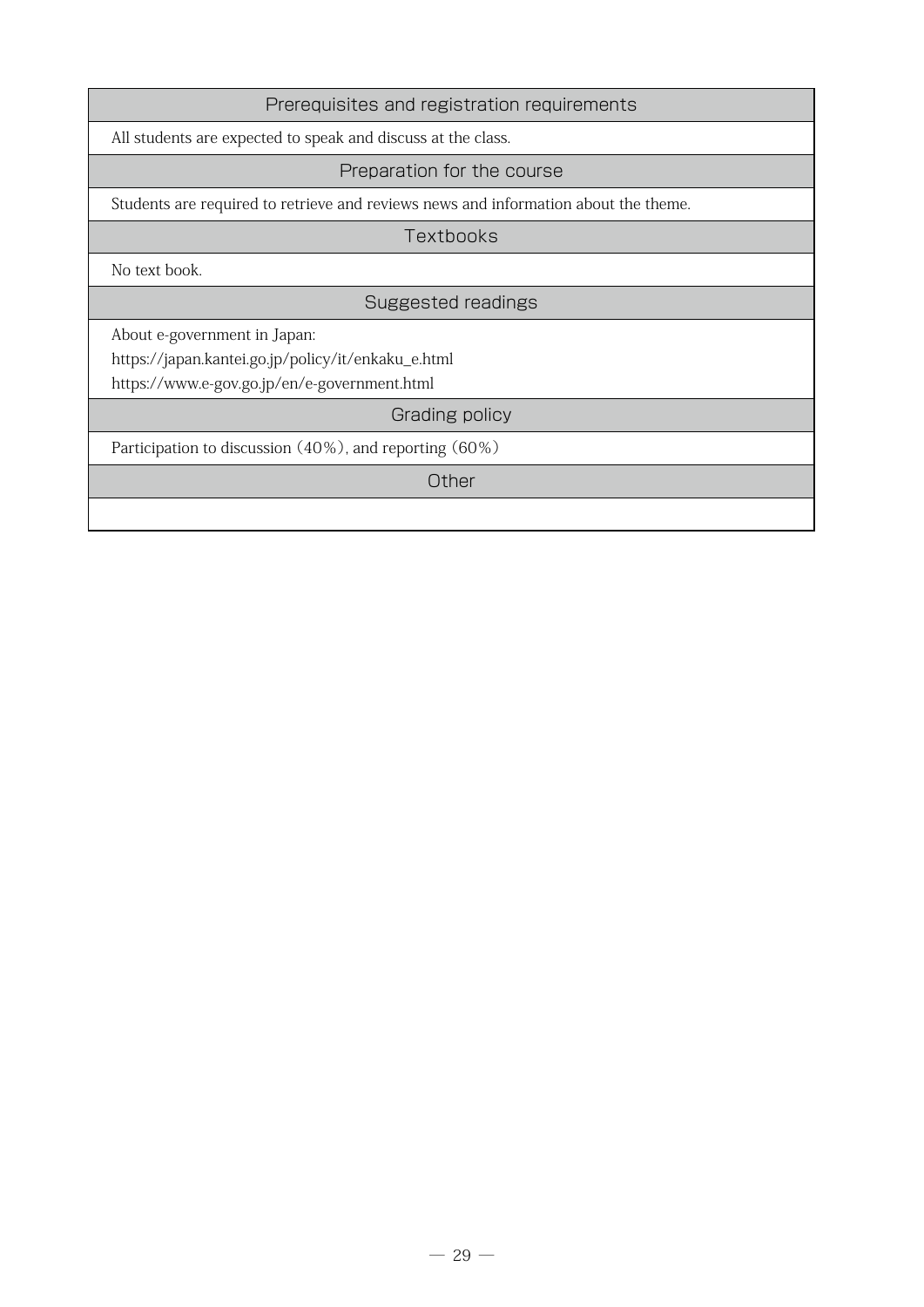<span id="page-30-0"></span>

| Subject number: (GS)POL598E  |                       |  |  |
|------------------------------|-----------------------|--|--|
| Name of Subject              | Name of Professor     |  |  |
| <b>Public Employment and</b> | ח <i>אויא</i> הוא ודו |  |  |

## Personnel Management **IZUMO AKIKO**

#### Course description and Attainment target

This lecture clarifies the theory and practice of employment and personnel management of public officials, while comparing public and private labor employment.

Traditionally, there were definite differences in the legal system for employment of public and private employees in Japan. As industry has developed, labor laws for private employees have been put in place, but legal regulations have only set the minimum standards to which each company has to comply. Individual companies were allowed to set many standards, which led to differences in work conditions based on company size and policy. Employment standards for public officials have been uniform nationally; however, they have had strong legal regulations. Salaries and working conditions have been legally determined, and there have been only limited negotiations between labor unions and employers. However, in recent years, the laws and practices concerning public officials have changed, affected by financial constraints and the introduction of policies that emphasize the results of personnel evaluation systems.

This closeness between public and private employment has also been observed in many other countries, and in particular, equal pay for equal work policies have relativized the differences between public and private industries. These policies stress that the same wages should be paid if the focus is on the same work, regardless of whether the job is public or private, which has narrowed the gap between the public and private sectors.

How have public employment and personnel management changed? This lecture is designed to cover two basic areas to answer this question: (1) the environment and development of public employment and personnel management, with a comparison of perspectives between the public and private sectors; and, (2) issues and concerns of public employment and personnel management from an international perspective.

| Course content    |                                                                                                               |                                                                                                                                                                                          |  |
|-------------------|---------------------------------------------------------------------------------------------------------------|------------------------------------------------------------------------------------------------------------------------------------------------------------------------------------------|--|
| Week <sup>1</sup> | <b>Theme</b>                                                                                                  | Contents                                                                                                                                                                                 |  |
| (1)               | Introduction                                                                                                  | a) Icebreaker<br>b) Purpose of the class, Requirements and expectations<br>c) Questionnaire on the relationship between your experiences,<br>public employment, and personnel management |  |
| (2)               | History, theory, and prac-<br>tice of public employment<br>and personnel manage-<br>ment in the public sector | Understanding recent trends and challenges in Human Resource<br>Management.                                                                                                              |  |
| (3)               | Japanese traditional Hu-<br>man Resource Manage-<br>ment and its transition $(1)$                             | Effectiveness of recruitment test by merit system                                                                                                                                        |  |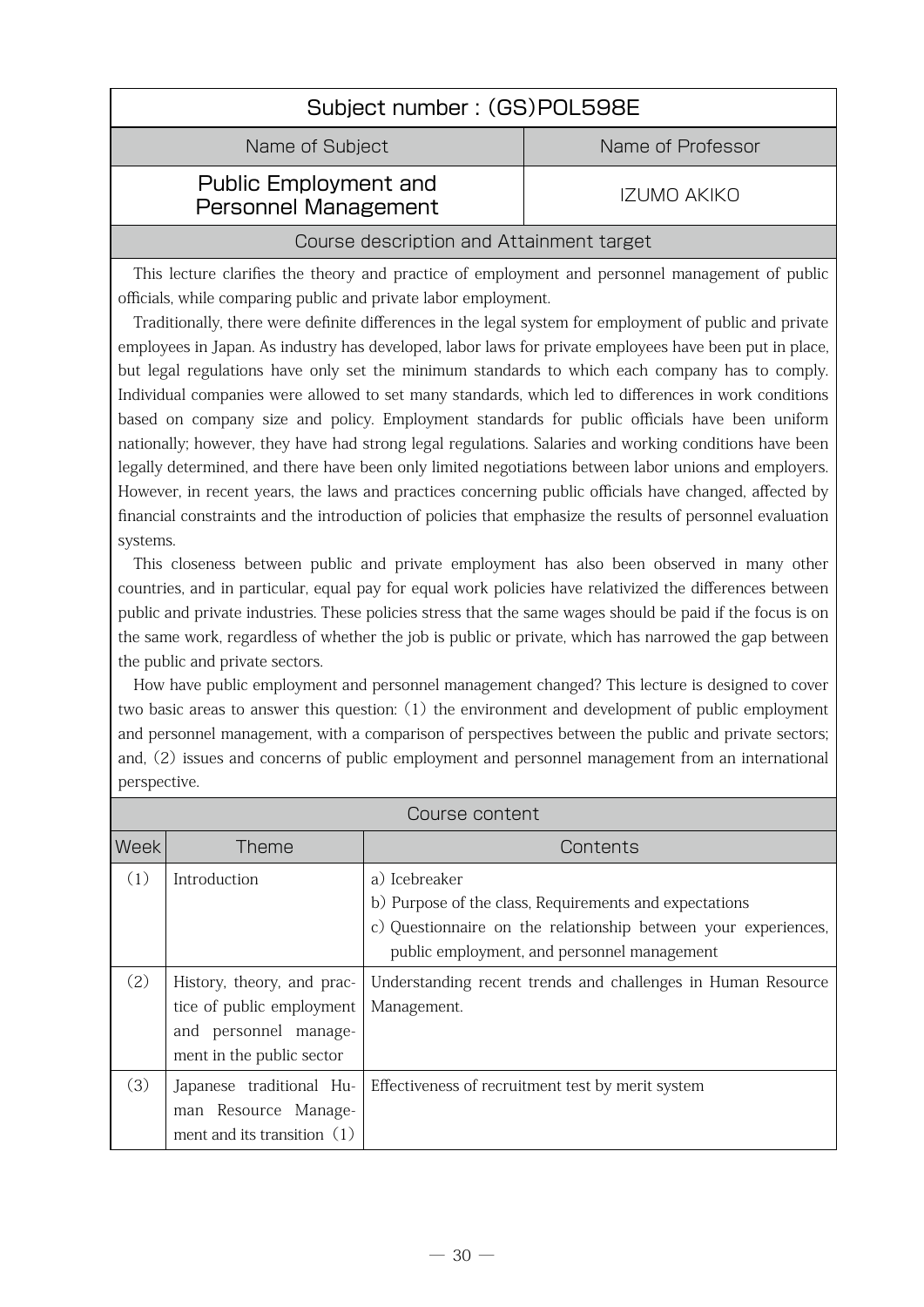| (4)                                                                                                                         | Japanese traditional Hu-<br>man Resource Manage-<br>ment and its transition $(2)$                            | Why do Japanese employment practices prefer a "slow promotion"<br>policy?                        |  |
|-----------------------------------------------------------------------------------------------------------------------------|--------------------------------------------------------------------------------------------------------------|--------------------------------------------------------------------------------------------------|--|
| (5)                                                                                                                         | Japanese traditional Hu-<br>man Resource Manage-<br>ment and its transition (3)                              | traditional pay system and introduction of personnel evaluation<br>and performance pay           |  |
| (6)                                                                                                                         | Japanese traditional Hu-<br>man Resource Manage-<br>ment and its transition (4)                              | Tightening regulations on ethics and retirement                                                  |  |
| (7)                                                                                                                         | Characteristics, changes, and international comparison of personnel administration of Japanese<br>companies. |                                                                                                  |  |
| (8)                                                                                                                         | Comparisons between<br>"job-based" and "member-<br>ship-based" employment                                    | Understanding the characteristics of rank in person and rank in<br>position systems.             |  |
| (9)                                                                                                                         | Development of Merit Sys-<br>tems                                                                            | Thinking about hiring and selection methods to increase the moti-<br>vation of public officials. |  |
| (10)                                                                                                                        | Discussion for the final paper                                                                               |                                                                                                  |  |
| (11)                                                                                                                        | Career development and<br>training                                                                           | What kind of training is effective?                                                              |  |
| (12)                                                                                                                        | Public Service Motivation<br>(PSM) and ethics                                                                | What motivates public officials to work?                                                         |  |
| (13)                                                                                                                        | Affirmative action and di-<br>versity                                                                        | Why are there so few female managers in the Japanese public ser-<br>vice?                        |  |
| (14)                                                                                                                        | Conclusive discussions to-<br>ward writing the final pa-<br>per                                              | International comparisons of changes in Human Resource Manage-<br>ment                           |  |
| Prerequisites and registration requirements                                                                                 |                                                                                                              |                                                                                                  |  |
| There are no prerequisites for this course. When registering, please participate in the first class as<br>much as possible. |                                                                                                              |                                                                                                  |  |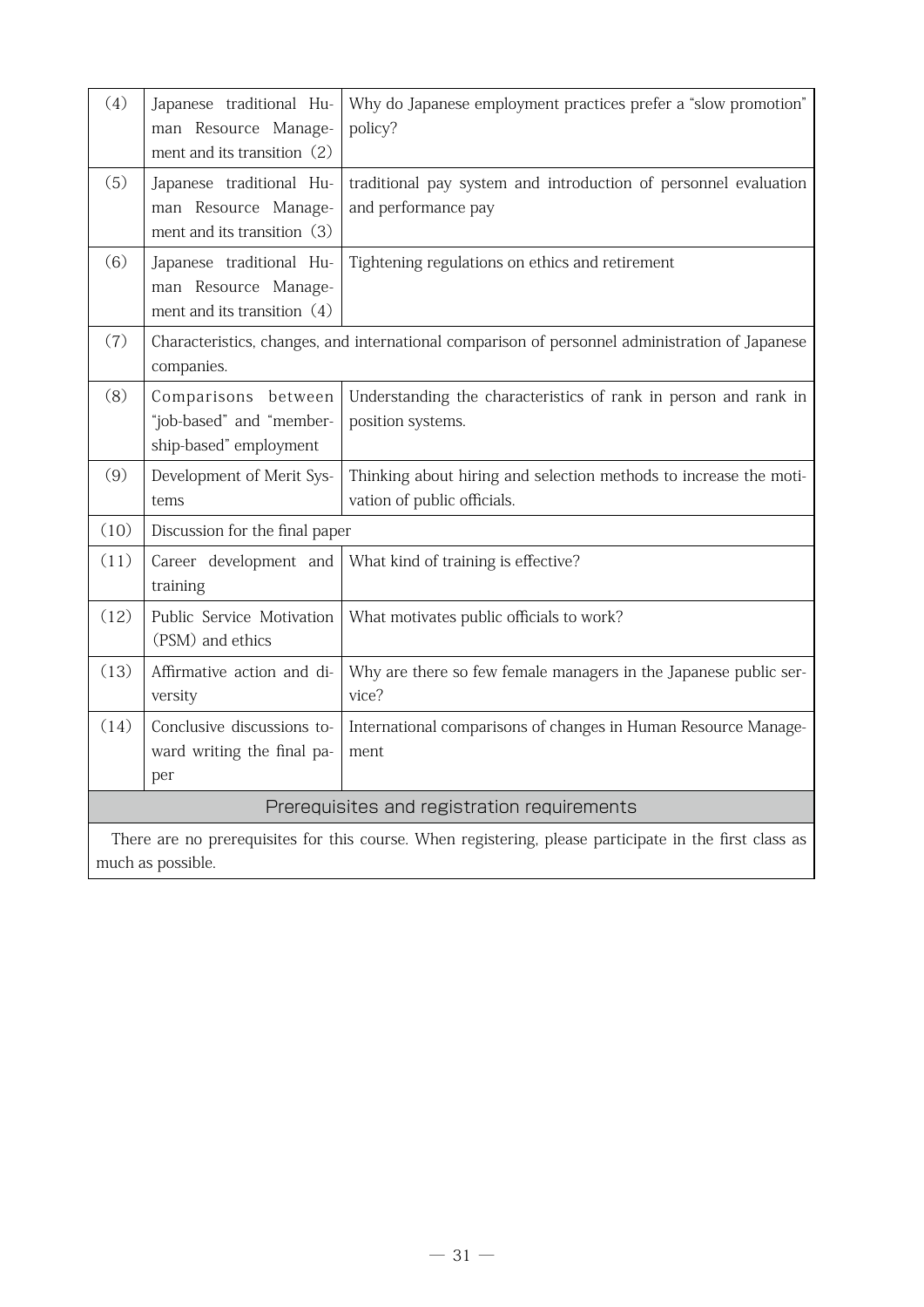#### Preparation for the course

You are expected to

- 1) make a (or two) presentation (s) to summarize reading materials and suggest issues to be discussed as well as your opinions based on the understanding of the materials,
- 2) participate in discussions according to the themes of the day, the presenter's issues and opinions; discussion will include a cross-national comparison,
- 3) submit a final research paper on the study of governance in which you will manipulate the concepts of governance of this class along with practices of your experience of case studies. The format will be a minimum of ten pages in length, excluding exhibits and cover sheet, double-spaced, citing all sources clearly.

<Grading criteria for the final research paper>

Class understanding and application of discussion

Synthesis of information

Appropriateness of concept analyzing

Logic and justification of your own views

#### **Textbooks**

Handouts will be distributed or students may download them on their own.

#### Suggested readings

We will read the following materials according to the content of the lecture (It may be added or replaced).

Yashiro, A. (2013). Selection and Promotion of Managers in Japanese Companies: Present and Future Perspective. Japan Labor Review 10 (1): 25-43.

Kearney, R.C. and Coggburn, J.D. (2015). Public Human Resource Management: Problems and prospects, 6th edition. CQ Press.

Llorens, J.J., Klingner, D.E. and Nalbandian, J. (2017). Public personnel management: contexts and strategies, 7th edition. Longman.

Riccucci, N.M. (2018). Public Personnel Management: current concerns, future challenges. Routledge. Huberts, Leo W. J.C., Maesschalck, J. and Jurkiewicz, C.L. (2008). Ethics and integrity of governance: perspectives across frontiers. E. Elgar.

Inatsugu, Hiroaki (2020) Japan. Comparative Study of Recent Development of Civil Service Systems, pp.10-71.

#### Grading policy

Each student is expected to positively participate in class discussions (30%), make one or two presentation (s)  $(30\%)$ , and submit a research paper at the end of the term  $(40\%)$ .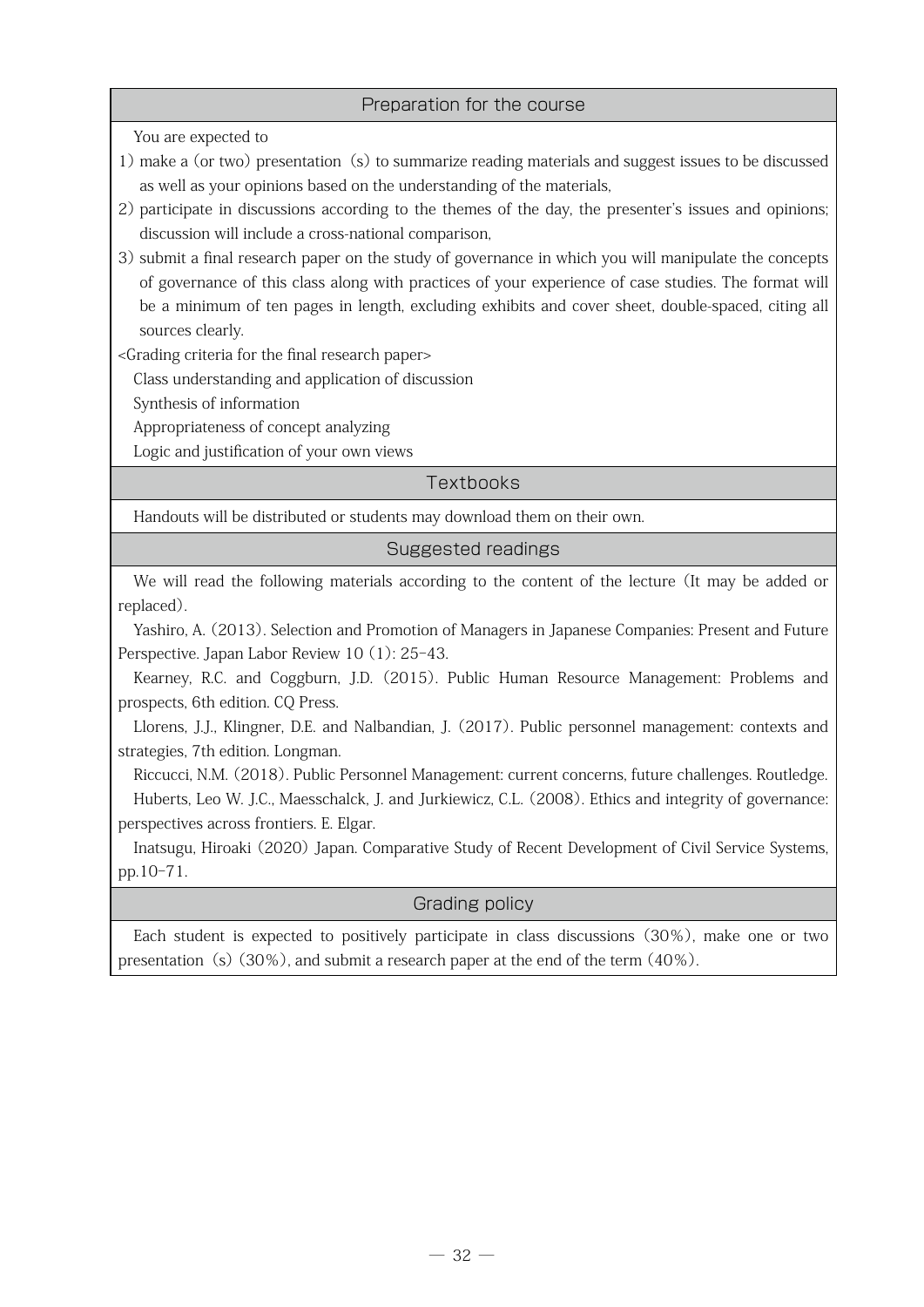#### **Other**

Nothing in particular

Course Summary and Objectives

---------------------------- <Attainment targets>

- 1. Understand the characteristics of, and changes in, Japan's public and private employment, from both theoretical and practical perspectives.
- 2. Develop the ability to consider issues related to public personnel management, and to recommend future solutions.
- 3. Develop the ability to understand and discuss changes and issues in public employment and personnel management, including international comparisons.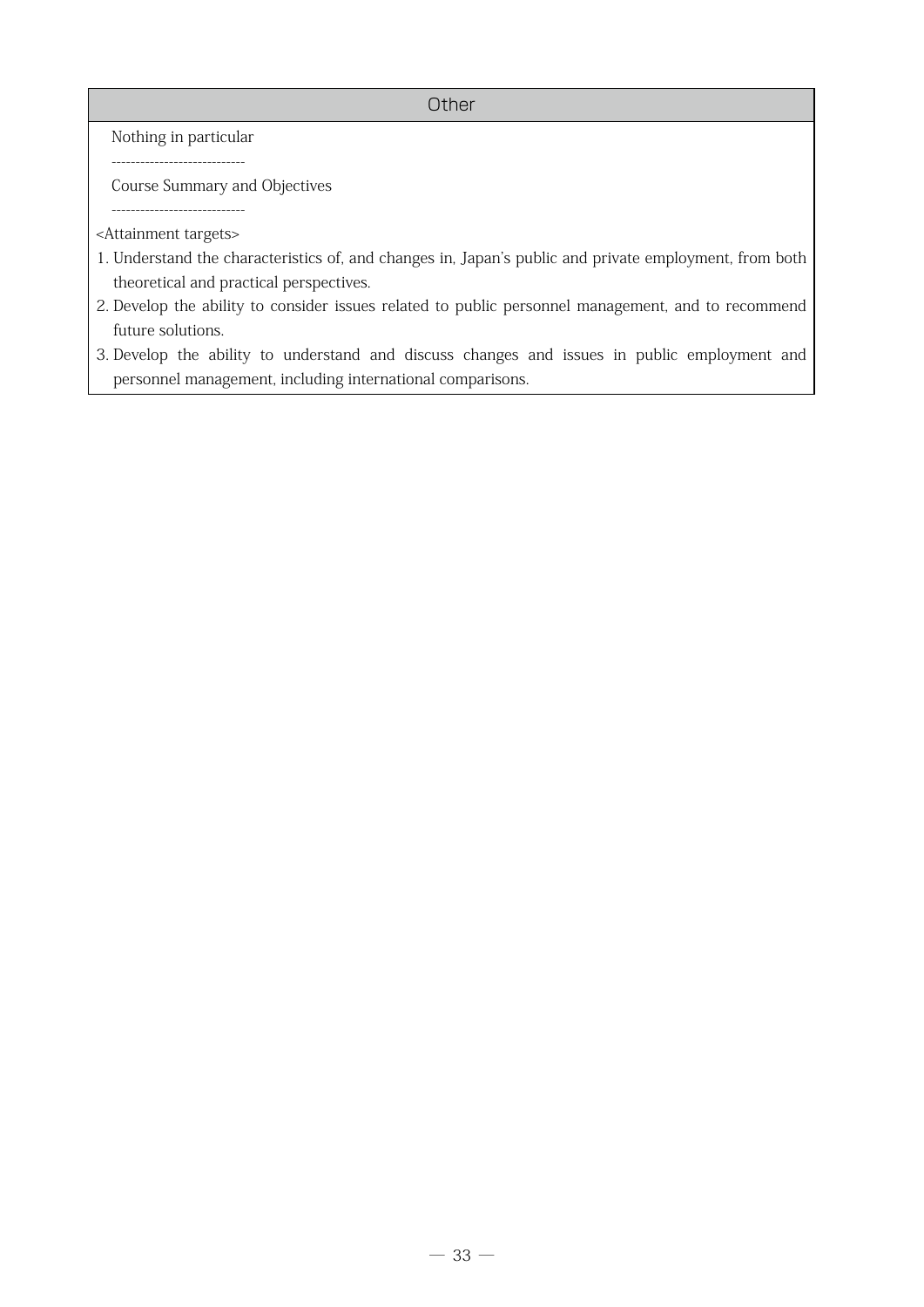## Subject number : (GS)ECN558E

Name of Subject Name of Professor

#### <span id="page-34-0"></span>Public Financial Management TANAKA HIDEAKI

#### Course description and Attainment target

Course description and attainment target

**This course is intended to provide a framework for thinking about how governments can attain sound fiscal performance and to give guidance on the key elements of a well-performing public financial management (PFM)**. PFM is concerned with the planning, management, control and accountability of public financial resources and typically includes budgeting, financial management, accounting and auditing. **The course presents the theoretical and practical setting for the management of financial resources in the government sector. Students can learn best practices on PFM in the world.**

Across the world, recent reforms have seen the transfer of management authority from central government to line agencies, and budget and accounting systems adopt more commercially focused models. It is so called, "New Public Management". The course will also examine the idea of NPM critically, and discuss the transformation of public sector and public governance in the wider sense. The course will focus on not only experiences in developed countries including Japan but also those in developing countries. Students will be encouraged to discuss and analyze issues and problems in their own countries.

This course is aimed at officials in the public sector and those who are interested in managing government finances.

The first part (class No. 1-3) introduces the framework of public financial management. The second part (class No. 4-13) discusses financial management, budgeting and accounting. The last part (class No.14) covers wider issues and reform of budgetary institutions.

| Course content |                         |                                                                      |
|----------------|-------------------------|----------------------------------------------------------------------|
| Week           | <b>Theme</b>            | Contents                                                             |
| [Week 1]       | Introduction            | Objective and outline of course                                      |
|                |                         | Scope of government                                                  |
|                |                         | Public financial management, budget and political institutions       |
| [Week 2]       | Political economy of    | Nature and problems of government finance including common           |
|                | public finance and fis- | pool problem                                                         |
|                | cal institutions        | Budget and fiscal institutions, political institutions and electoral |
|                |                         | system                                                               |
|                |                         | Determination of deficit and debt                                    |
| [Week 3]       | Fiscal policy and rules | Overall fiscal trend in OECD (general government balance and         |
|                |                         | debt)                                                                |
|                |                         | Macroeconomic framework of government finance                        |
|                |                         | Fiscal policy and roles of fiscal rules                              |
|                |                         | Good and bad rules, conditions for making fiscal rules effective in  |
|                |                         | keeping fiscal discipline                                            |
| [Week $4$ ]    | fiscal<br>Medium-term   | How to manage medium-term fiscal framework (MTFF)                    |
|                | framework               |                                                                      |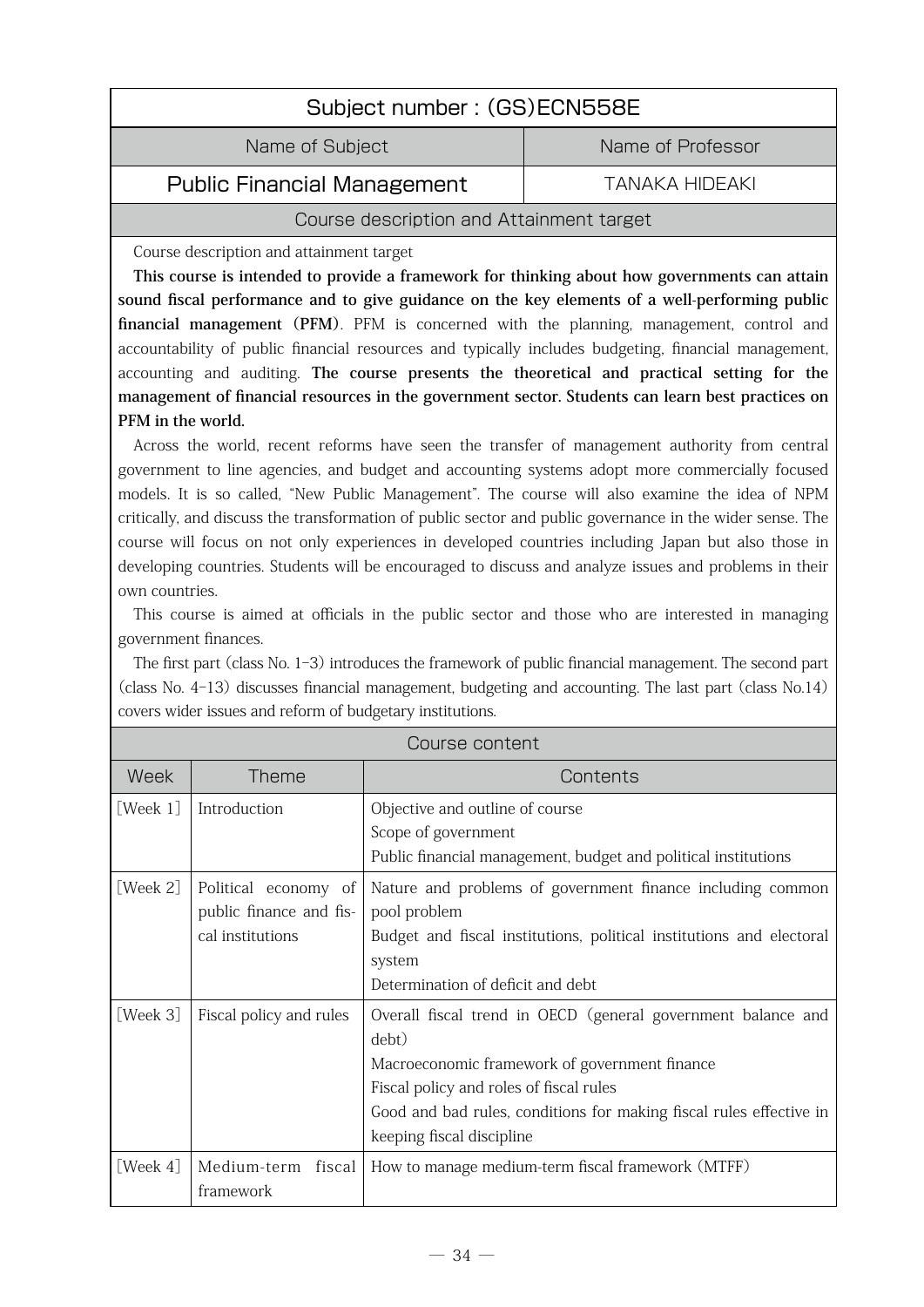| [Week $5-7$ ]                               | Evaluation and perfor-<br>mance                            | Theories of evaluation and performance measurement<br>Logic model and short exercise                                                                                                                                                                                                                                                                                                                                                |  |
|---------------------------------------------|------------------------------------------------------------|-------------------------------------------------------------------------------------------------------------------------------------------------------------------------------------------------------------------------------------------------------------------------------------------------------------------------------------------------------------------------------------------------------------------------------------|--|
| [Week 8]                                    | Performance budgeting                                      | Theories and practices of performance budgeting<br>How to link evaluation and resource allocation                                                                                                                                                                                                                                                                                                                                   |  |
| [Week 9]                                    | State own enterprise<br>and privatization                  | Nature and classification of goods and services<br>Pros and Cons of SOE and Government corporations<br>Development of privatization                                                                                                                                                                                                                                                                                                 |  |
| [Week 10]                                   | Agency, outsourcing<br>and PFI/PPP                         | Unbundle of government services<br>Alternatives to provide public services<br>Private Finance Initiative (PFI) / Public Private Partnership (PPP)                                                                                                                                                                                                                                                                                   |  |
| [Week 11]                                   | Procurement and cor-<br>ruption                            | Some countries have been reforming procurement system in terms<br>of VFM.<br>Privatization and decentralization are likely to cause corruption, so<br>the importance of protecting public money should be strength-<br>ened.                                                                                                                                                                                                        |  |
| [Week 12]                                   | Public sector account-<br>ing and audit                    | Role of accounting, budgetary accounting and financial accounting,<br>Activity-based cost management<br>Accounting system and standard, cash and accrual accounting                                                                                                                                                                                                                                                                 |  |
| [Week 13]                                   | New public manage-<br>ment and public sector<br>governance | Theories and ideas of NPM, pros and cons of NPM<br>Understanding public administration and civil service system<br>Relevance of other countries' reform to your countries<br>Public governance and accountability<br>Beyond NPM and agenda for modernizing government<br>Promote fiscal responsibility, assessing budgetary institutions<br>Transparency, citizens participation<br>Legislature and independent fiscal institutions |  |
| [Week $14$ ]                                | Conclusion                                                 | Summary and conclusion of the course                                                                                                                                                                                                                                                                                                                                                                                                |  |
| Prerequisites and registration requirements |                                                            |                                                                                                                                                                                                                                                                                                                                                                                                                                     |  |

#### Preparation for the course

Each class is basically organized as follows.

- 1. All of students are expected to read some of references before a class and are required to have short presentations on a few references from the list or other research questions except the first few classes.
- 2. The instructor makes comments on students' presentation and provides further information and knowledge, in particular actual examples and experiences. Students are expected to contribute to each session through discussing issues and problems on each topic.

#### Textbooks

No textbook, but the list of references is provided at the first class.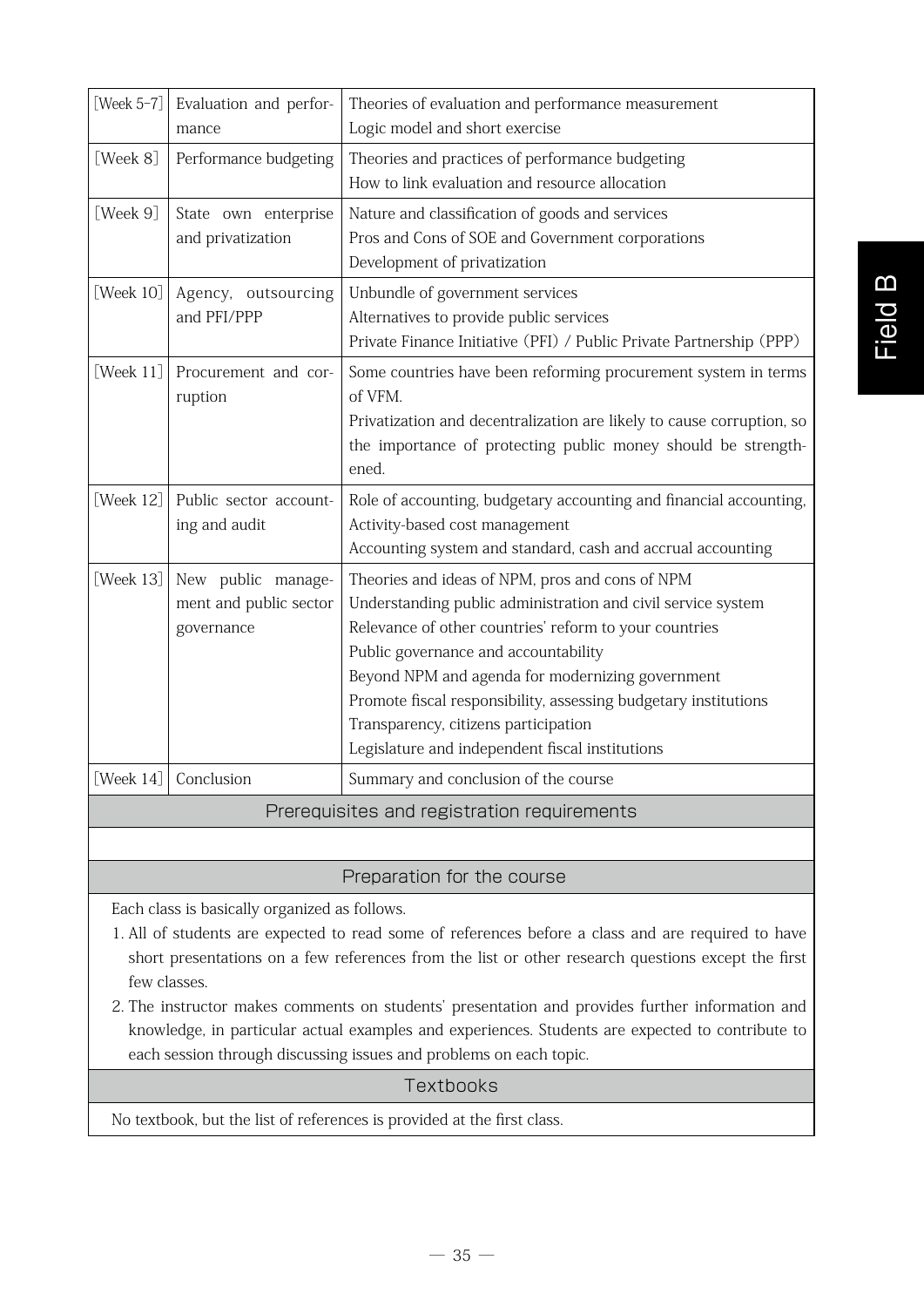#### Suggested readings

The list of references is provided at the first class, which includes the following as general references. World Bank, 1998, Public Expenditure Management Handbook

OECD, 2001, Managing Public Expenditure: A Reference Book for Transition Countries

Richard Allen, Salvatore Schiavo-Campo and Thomas Columkill Garrity, 2004, Assessing and Reforming Public Financial Management: A New Approach, The World Bank

Anwar Shah, 2007, Budgeting and Budgetary Institutions, World Bank

World Bank, 2011, Public Financial Management: Performance Measurement Framework

Justin Marlowe and David Matkin, 2012, Financial Management in the Public Sector, SAGE Library of the Public Sector

Marco Cangiano, Teresa Curristine and Michel Lazare, 2013, Public Financial Management and Its Emerging Architecture, International Monetary Fund

Richard Allen, Richard Hemming and Barry H. Potter, 2013, The International Handbook of Public Financial Management, Palgrave Macmillan

Carlo Cottarelli, Philip Gerson and Abdelhak Senhadji, 2014, Post-Crisis Fiscal Policy, The MIT Press IMF, 2016, Public Financial Management in Latin America: The Key to Efficiency and Transparency Salvatore Schiavo-Campo, 2017, Government Budgeting and Expenditure Management: Principles and International Practice, Routledge

L'udovit Odor, 2017, Rethinking Fiscal Policy after the Crisis, Cambridge University Press OECD, 2019, Budgeting and Public Expenditures in OECD Countries 2019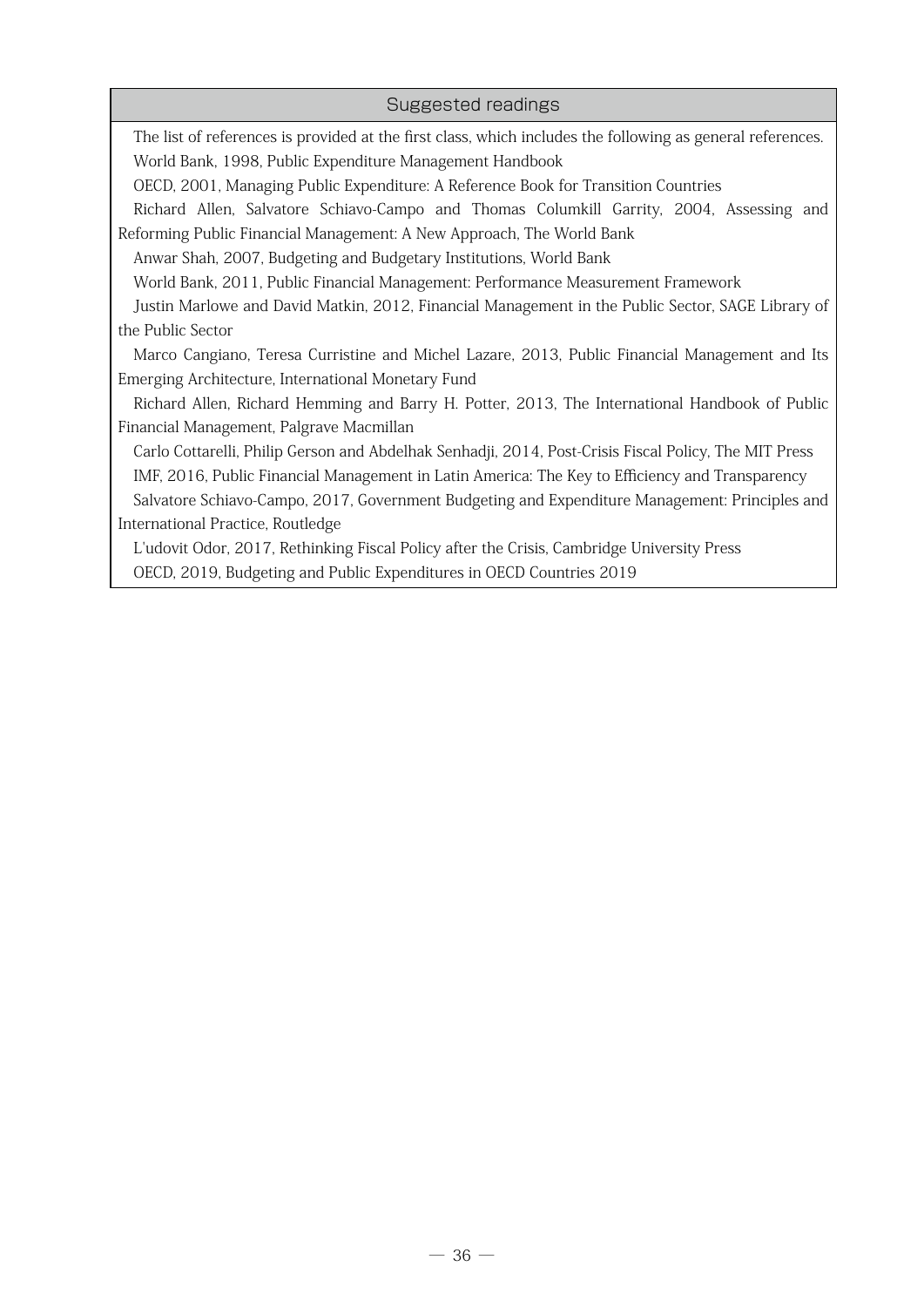#### Grading policy

Participation and discussions: 30%, Presentation at class: 30%, Term paper: 40%

A presentation summarizes the content of references above in which a student is interested.

They can also choose other references based on the lecturer's approval. Score of a presentation depends on the following criteria.

- (1) Are major points summarized clearly?
- (2) A longer presentation may lose points for score. It should be completed within 20 minutes in principle.

A term paper will be due on a date after the week 158, which will be suggested later. Students are recommended to turn in a paper which describes an outline they are going to write by the end of this course in order to direct them to a term paper. A student is suggested to choose a theme from the following examples. He or she can choose other topic which is relevant to the lectures based on lecturer's approval.

- (1) To assess PEM, fiscal transparency and other fiscal or budget institution of your country with a standard which international organizations provided.
- (2) To describe the nature and characteristics of one or a few of following areas in your country and analyze major problems of it; budgeting, resource allocation, accounting, audit, financial management, privatization and outsourcing.

administration, agency or state-owned enterprise ) and propose a reform plan.

- (3) To describe a NPM-type reform in your country and assess it critically.
- (4) To compare your country's budgeting and financial management with Japanese or other countries' one.

Score of a term paper depends on the following criteria.

- (1) Are an objective and theme clearly addressed?
- (2) Are issues and problems explained and analyzed with a theoretical framework?
- (3) Is what you learned at classes referred?
- (4) Is a conclusion consistent to main explanations and analysis?
- (5) Are references quoted precisely?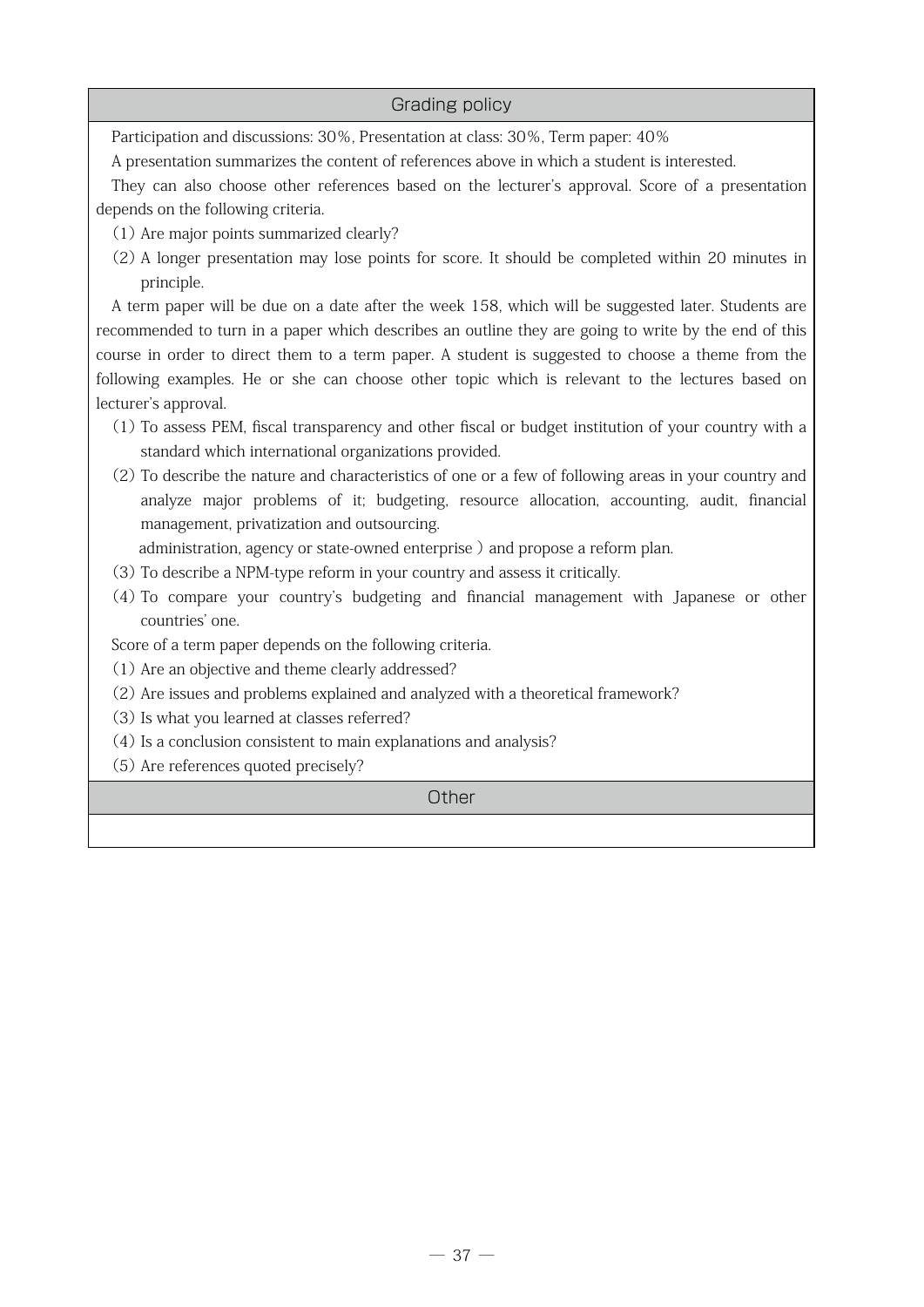| Subject number: (GS)ECN551E              |                   |
|------------------------------------------|-------------------|
| Name of Subject                          | Name of Professor |
| <b>Public Finance and Social Welfare</b> | TANAKA HIDFAKI    |

# Course description and Attainment target

The role of government has been changing and increasing in some areas, because an overall environment such as globalization, severe competition, and demography has been remarkably changing across the world. For instance, an income inequality is widening in many countries, both developed and developing countries, so a government is required to provide a safety-net for low-income people. In particular, today's welfare states are expected to help non-working people back into employment, to complement work income for the working poor, to help parents reconcile work and family life, to promote gender equality, to support child development and to provide social services for an ageing society. These new approaches are often called "social investment" or "supply side model", against the traditional social security such as pension and unemployment benefits, which compensate loss of income. Therefore it is a difficult task for government to manage public expenditure and revenue efficiently and effectively.

We need deep understanding of how to manage public finance for general public. **This course is intended to provide a basic framework to study public finance by paying an attention to both theories and practices. That is for discussing the role of government. After learning basic theories of public finance, we analyze actual problems in public finance, such as social welfare provision, efficient taxation, deficit financing and discuss how to solve them. In particular this course focuses on political economy aspects of public finance and international comparison. It also aims to enhance critical thinking skill necessary for administrators and researchers.**

|          |                                           | Course content                                                                                                                                                                                                                                                               |
|----------|-------------------------------------------|------------------------------------------------------------------------------------------------------------------------------------------------------------------------------------------------------------------------------------------------------------------------------|
| Week     | <b>Theme</b>                              | Contents                                                                                                                                                                                                                                                                     |
| [Week 1] | Introduction                              | Objective and outline of course, assessment and score<br>Economic study of government, economics of public sector                                                                                                                                                            |
| [Week 2] | Economy and public fi-<br>nance           | Scope of government, how to measure, international comparison,<br>public sector growth<br>Size and growth of government, both in developed and developing<br>countries<br>Fiscal policy and economic growth, inclusive growth                                                |
| [Week 3] | Market failure vs Gov-<br>ernment failure | Difference between public sector and private sector<br>Market failure and misuses of the theory<br>Public policy and externalities, nature of public goods, excludable<br>and rival<br>Political economy and democracy, public choice theory of govern-<br>ment intervention |
| [Week 4] | Introduction of taxa-<br>tion             | Taxation in the world<br>Economic effect of taxation, savings and taxation, optimal taxation<br>Tax on income, consumption, savings                                                                                                                                          |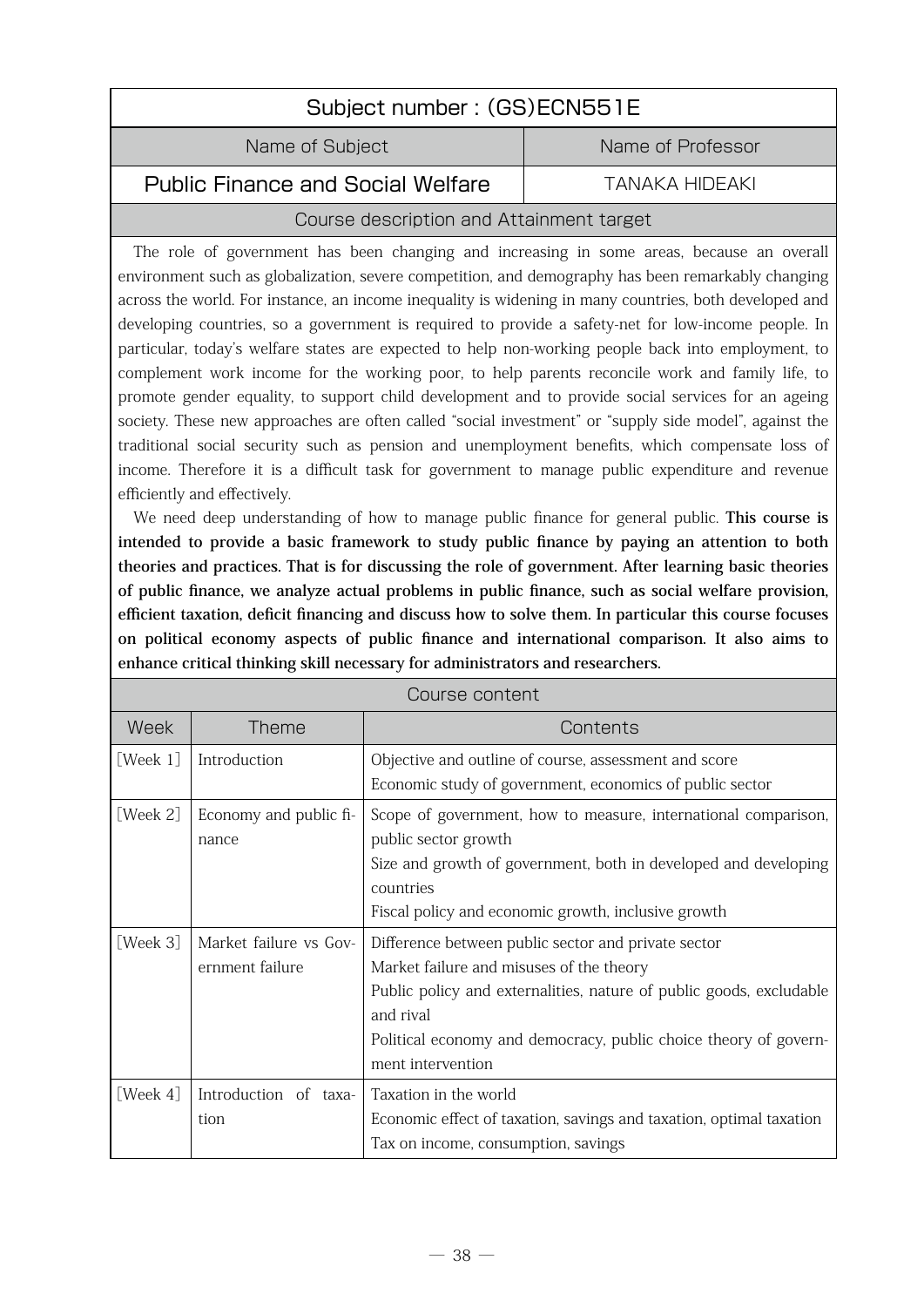| [Week 5]<br>Tax reform<br>Growth and international competition<br>Equality and income distribution<br>Overall trend of tax reform around the world<br>[Week 6&7]<br>Intergovernmental fis-<br>Principle of decentralization, Fiscal federalism<br>cal relation<br>Regional equity vs autonomy<br>Role of redistribution and equalization<br>[Week 8]<br>Social welfare and social insurance, entitlements and incentives<br>Social welfare and pov-<br>Equity and income redistribution<br>erty<br>Bismarck model and Beveridge model<br>[Week 9]<br>Population ageing and onus<br>Pension and ageing<br>Role of retirement benefit, labor and employment, financing pen-<br>sion<br>Pension reforms, multi-pillar system<br>[Week 10]<br>Health care<br>Health care service and outcome, models of health care<br>Trade-off between quality, access and cost<br>Health care reforms<br>[Week 11]<br>Education and human<br>An opportunity of education and inequality of education<br>Financing education and return of education<br>resource development<br>Public vs private, education reforms<br>[Week $12$ ]<br>Government loan and<br>Direct spending vs loan and guarantee<br>Fiscal Investment and Loan Program (FLIP) in Japan<br>guarantee<br>[Week 13]<br>Fiscal policy and con-<br>Role of deficit, Keynesian model, Ricardian equivalence,<br>solidation<br>Non-Keynesian effect<br>Common pool problem and deficit, fiscal consolidation<br>Relationship between fiscal institutions and performance<br>Measurement fiscal risks, theory and measurement of fiscal sus-<br>tainability<br>[Week 14]<br>Conclusion and final<br>Overall discussion throughout all topics of public finance<br>remark |  |  |
|--------------------------------------------------------------------------------------------------------------------------------------------------------------------------------------------------------------------------------------------------------------------------------------------------------------------------------------------------------------------------------------------------------------------------------------------------------------------------------------------------------------------------------------------------------------------------------------------------------------------------------------------------------------------------------------------------------------------------------------------------------------------------------------------------------------------------------------------------------------------------------------------------------------------------------------------------------------------------------------------------------------------------------------------------------------------------------------------------------------------------------------------------------------------------------------------------------------------------------------------------------------------------------------------------------------------------------------------------------------------------------------------------------------------------------------------------------------------------------------------------------------------------------------------------------------------------------------------------------------------------------------------------------------------------------------------------------------------|--|--|
|                                                                                                                                                                                                                                                                                                                                                                                                                                                                                                                                                                                                                                                                                                                                                                                                                                                                                                                                                                                                                                                                                                                                                                                                                                                                                                                                                                                                                                                                                                                                                                                                                                                                                                                    |  |  |
|                                                                                                                                                                                                                                                                                                                                                                                                                                                                                                                                                                                                                                                                                                                                                                                                                                                                                                                                                                                                                                                                                                                                                                                                                                                                                                                                                                                                                                                                                                                                                                                                                                                                                                                    |  |  |
|                                                                                                                                                                                                                                                                                                                                                                                                                                                                                                                                                                                                                                                                                                                                                                                                                                                                                                                                                                                                                                                                                                                                                                                                                                                                                                                                                                                                                                                                                                                                                                                                                                                                                                                    |  |  |
|                                                                                                                                                                                                                                                                                                                                                                                                                                                                                                                                                                                                                                                                                                                                                                                                                                                                                                                                                                                                                                                                                                                                                                                                                                                                                                                                                                                                                                                                                                                                                                                                                                                                                                                    |  |  |
|                                                                                                                                                                                                                                                                                                                                                                                                                                                                                                                                                                                                                                                                                                                                                                                                                                                                                                                                                                                                                                                                                                                                                                                                                                                                                                                                                                                                                                                                                                                                                                                                                                                                                                                    |  |  |
|                                                                                                                                                                                                                                                                                                                                                                                                                                                                                                                                                                                                                                                                                                                                                                                                                                                                                                                                                                                                                                                                                                                                                                                                                                                                                                                                                                                                                                                                                                                                                                                                                                                                                                                    |  |  |
|                                                                                                                                                                                                                                                                                                                                                                                                                                                                                                                                                                                                                                                                                                                                                                                                                                                                                                                                                                                                                                                                                                                                                                                                                                                                                                                                                                                                                                                                                                                                                                                                                                                                                                                    |  |  |
|                                                                                                                                                                                                                                                                                                                                                                                                                                                                                                                                                                                                                                                                                                                                                                                                                                                                                                                                                                                                                                                                                                                                                                                                                                                                                                                                                                                                                                                                                                                                                                                                                                                                                                                    |  |  |
|                                                                                                                                                                                                                                                                                                                                                                                                                                                                                                                                                                                                                                                                                                                                                                                                                                                                                                                                                                                                                                                                                                                                                                                                                                                                                                                                                                                                                                                                                                                                                                                                                                                                                                                    |  |  |
|                                                                                                                                                                                                                                                                                                                                                                                                                                                                                                                                                                                                                                                                                                                                                                                                                                                                                                                                                                                                                                                                                                                                                                                                                                                                                                                                                                                                                                                                                                                                                                                                                                                                                                                    |  |  |
| Prerequisites and registration requirements                                                                                                                                                                                                                                                                                                                                                                                                                                                                                                                                                                                                                                                                                                                                                                                                                                                                                                                                                                                                                                                                                                                                                                                                                                                                                                                                                                                                                                                                                                                                                                                                                                                                        |  |  |

# Preparation for the course

Each class is basically organized as follows.

- 1. All of students are expected to read some of references before a class and are required to have short presentations on a few references from the list or other research questions except the first few classes.
- 2. The instructor makes comments on students' presentation and provides further information and knowledge, in particular actual examples and experiences. Students are expected to contribute to each session through discussing issues and problems on each topic.

#### **Textbooks**

No textbook, but the list of references is provided at the first class.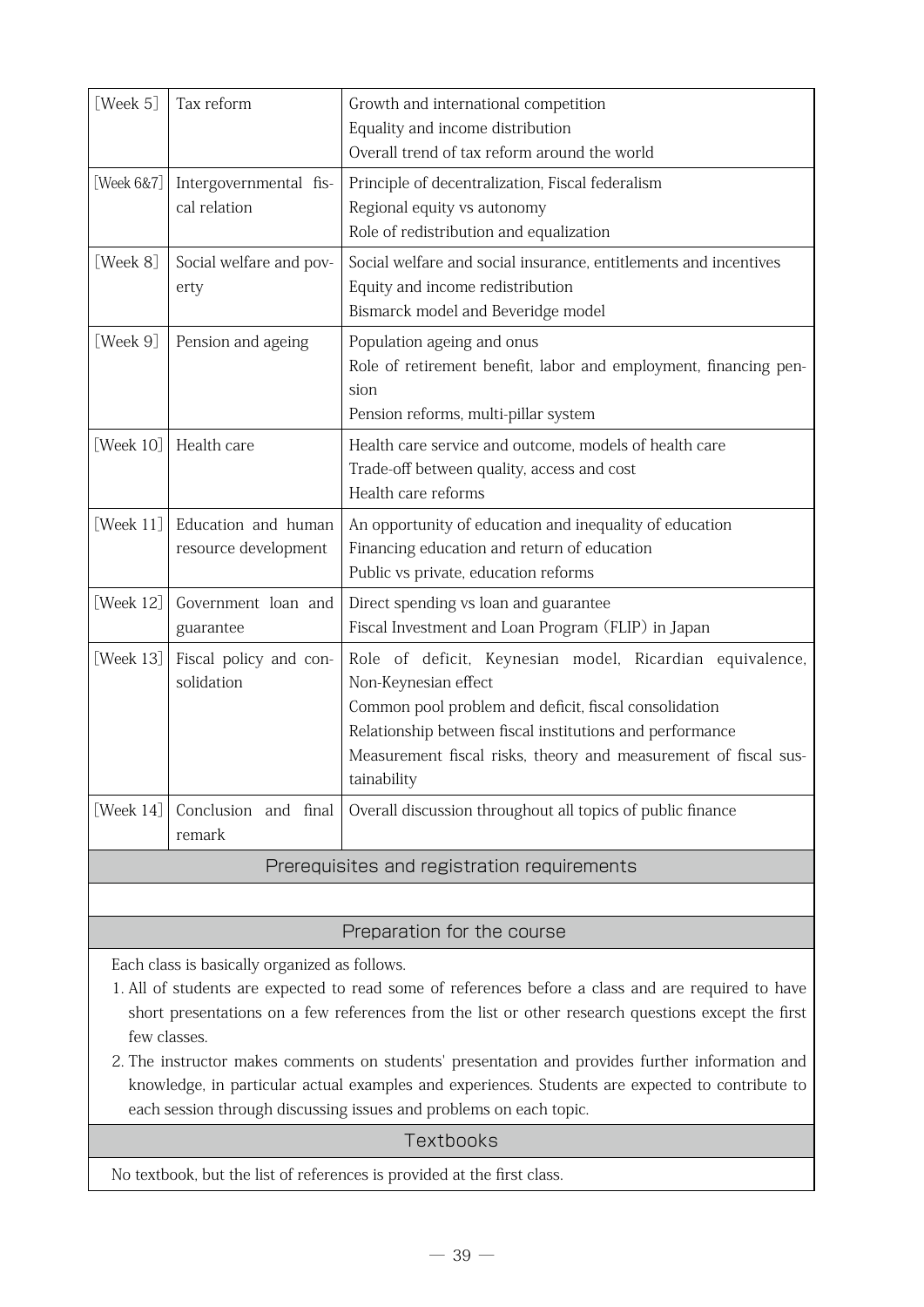### Suggested readings

The list of references is provided at the first class, which includes the following as general references; Stephen J. Bailey, 2002, Public Sector Economics, Second edition, Palgrave Macmillan

J. E. Stiglitz, 2002, Economics of the Public Sector, Norton & Co. Inc

Jonathan Gruber, 2005, Public Finance and Public Policy, Worth Publishers

John Cullis and Philip Jones, 2009, Public Finance and Public Choice: Analytical Perspectives, Third edition, Oxford University Press

Holley H. Ulbrich, 2011, Public Finance in Theory and Practice, Second edition, Routledge

## Grading policy

Class contribution: 30%, Presentation at class: 30%, Term paper: 40%

A presentation summarizes the content of references above in which a student is interested.

They can also choose other references based on the lecturer's approval. Score of a presentation depends on the following criteria.

(1) Are major points summarized clearly?

(2) A longer presentation may lose points for score. It should be completed within 20 minutes in principle.

A term paper will be due on a date after the week 15, which will be suggested later. Students are recommended to turn in a paper which describes an outline they are going to write by the end of class in order to direct them to a term paper. A student is suggested to choose a theme from the following examples. He or she can choose other topic which is relevant to the lectures based on lecturer's approval.

(1) To describe the nature and characteristics of one or a few of following areas in your country and analyze major problems of it; public finance, role of government, fiscal policy, intergovernmental fiscal relation, tax policy and administration, social welfare, pension, income transfer, health care, fiscal consolidation

(2) To compare your country's public finance with Japanese or other countries' one.

Score of a term paper depends on the following criteria.

(1) Are an objective and theme clearly addressed?

- (2) Are issues and problems explained and analyzed with a theoretical framework?
- (3) Is what you learned at classes referred?
- (4) Is a conclusion consistent to main explanations and analysis?
- (5) Are references quoted precisely?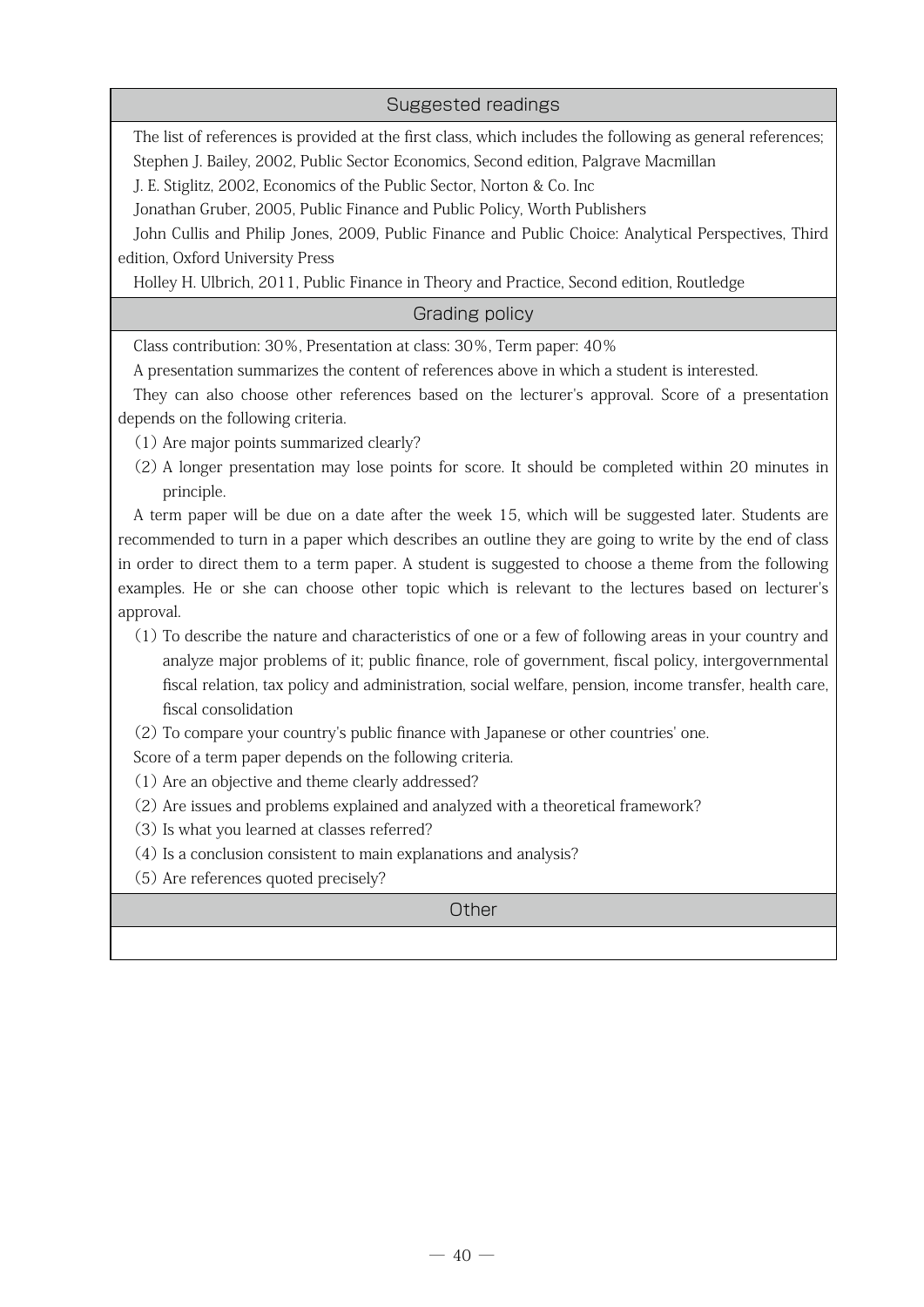| Subject number: (GS)ECN511E                                                                                                                                                                                                                                                                                                                                                                                                                                                                                                                                                                                                                                                                                                                                                                                                                                                                                                                                                                                                 |                                                  |                                     |
|-----------------------------------------------------------------------------------------------------------------------------------------------------------------------------------------------------------------------------------------------------------------------------------------------------------------------------------------------------------------------------------------------------------------------------------------------------------------------------------------------------------------------------------------------------------------------------------------------------------------------------------------------------------------------------------------------------------------------------------------------------------------------------------------------------------------------------------------------------------------------------------------------------------------------------------------------------------------------------------------------------------------------------|--------------------------------------------------|-------------------------------------|
|                                                                                                                                                                                                                                                                                                                                                                                                                                                                                                                                                                                                                                                                                                                                                                                                                                                                                                                                                                                                                             | Name of Subject                                  | Name of Professor                   |
|                                                                                                                                                                                                                                                                                                                                                                                                                                                                                                                                                                                                                                                                                                                                                                                                                                                                                                                                                                                                                             | Economics A                                      | <b>KATO RAY RYUTA</b>               |
|                                                                                                                                                                                                                                                                                                                                                                                                                                                                                                                                                                                                                                                                                                                                                                                                                                                                                                                                                                                                                             | Course description and Attainment target         |                                     |
| The aims of this course are to introduce the fundamental framework of microeconomics to students<br>who are not familiar with microeconomics. Thus, no background in economics is required. While use of<br>mathematical tools will be minimized, several key mathematical tools will be taught to help students<br>understand analytical methods. One of the purposes of this course is to let students understand how<br>much the microeconomic framework is useful to tackle many problems in our society, and thus, in<br>particular, focus will be given on applications of the analytical tools common in microeconomics to lots<br>of issues related to public policies. The goal of this course is to let students understand how much the<br>economics framework can be used for actual issues, and also use the framework to explore several hot<br>issues in our society. Thus, students are expected to equip themselves with analytical tools which are<br>getting more and more common in the social science. |                                                  |                                     |
|                                                                                                                                                                                                                                                                                                                                                                                                                                                                                                                                                                                                                                                                                                                                                                                                                                                                                                                                                                                                                             | Course content                                   |                                     |
| Week                                                                                                                                                                                                                                                                                                                                                                                                                                                                                                                                                                                                                                                                                                                                                                                                                                                                                                                                                                                                                        | Theme                                            | Contents                            |
| 1st                                                                                                                                                                                                                                                                                                                                                                                                                                                                                                                                                                                                                                                                                                                                                                                                                                                                                                                                                                                                                         | Economic Models I                                | Chapter 1                           |
| 2nd                                                                                                                                                                                                                                                                                                                                                                                                                                                                                                                                                                                                                                                                                                                                                                                                                                                                                                                                                                                                                         | Economic Models II                               | Chapter 1                           |
| 3rd                                                                                                                                                                                                                                                                                                                                                                                                                                                                                                                                                                                                                                                                                                                                                                                                                                                                                                                                                                                                                         | Preferences, Choices and Utility Maximization I  | Chapter 2                           |
| 4th                                                                                                                                                                                                                                                                                                                                                                                                                                                                                                                                                                                                                                                                                                                                                                                                                                                                                                                                                                                                                         | Preferences, Choices and Utility Maximization II | Chapter 2                           |
| 5th                                                                                                                                                                                                                                                                                                                                                                                                                                                                                                                                                                                                                                                                                                                                                                                                                                                                                                                                                                                                                         | Demand Curves and Elasticity I                   | Chapter 3                           |
| 6th                                                                                                                                                                                                                                                                                                                                                                                                                                                                                                                                                                                                                                                                                                                                                                                                                                                                                                                                                                                                                         | Demand Curves and Elasticity II                  | Chapter 3                           |
| 7th                                                                                                                                                                                                                                                                                                                                                                                                                                                                                                                                                                                                                                                                                                                                                                                                                                                                                                                                                                                                                         | Production I                                     | Chapter 6                           |
| 8th                                                                                                                                                                                                                                                                                                                                                                                                                                                                                                                                                                                                                                                                                                                                                                                                                                                                                                                                                                                                                         | Production II                                    | Chapter 6                           |
| 9th                                                                                                                                                                                                                                                                                                                                                                                                                                                                                                                                                                                                                                                                                                                                                                                                                                                                                                                                                                                                                         | Cost Funcitons I                                 | Chapter 7                           |
| 10th                                                                                                                                                                                                                                                                                                                                                                                                                                                                                                                                                                                                                                                                                                                                                                                                                                                                                                                                                                                                                        | Cost Funcitons II                                | Chapter 7                           |
| 11th                                                                                                                                                                                                                                                                                                                                                                                                                                                                                                                                                                                                                                                                                                                                                                                                                                                                                                                                                                                                                        | Profit Maximization and Supply I                 | Chapter 8                           |
| 12th                                                                                                                                                                                                                                                                                                                                                                                                                                                                                                                                                                                                                                                                                                                                                                                                                                                                                                                                                                                                                        | Profit Maximization and Supply II                | Chapter 8                           |
| 13th                                                                                                                                                                                                                                                                                                                                                                                                                                                                                                                                                                                                                                                                                                                                                                                                                                                                                                                                                                                                                        | Perfect Competition                              | Chapter 9                           |
| 14th                                                                                                                                                                                                                                                                                                                                                                                                                                                                                                                                                                                                                                                                                                                                                                                                                                                                                                                                                                                                                        | Final exam and answers                           | Final exam and provision of answers |
|                                                                                                                                                                                                                                                                                                                                                                                                                                                                                                                                                                                                                                                                                                                                                                                                                                                                                                                                                                                                                             | Prerequisites and registration requirements      |                                     |

There is no specific prerequisite. However, interests in economics and enthusiasm to try to use the economics framework to tackle social problems in our real world are both required. If economics background is relatively weak, strong efforts to get familiar with mathematical tools are also essential.

# Preparation for the course

Students are strongly suggested to go through suggested study materials such as supplementary textbooks prior to each session. If the background in economics and/or mathematical toos is relatively weak, additional materials will be introduced, which should also be studied before attending the session.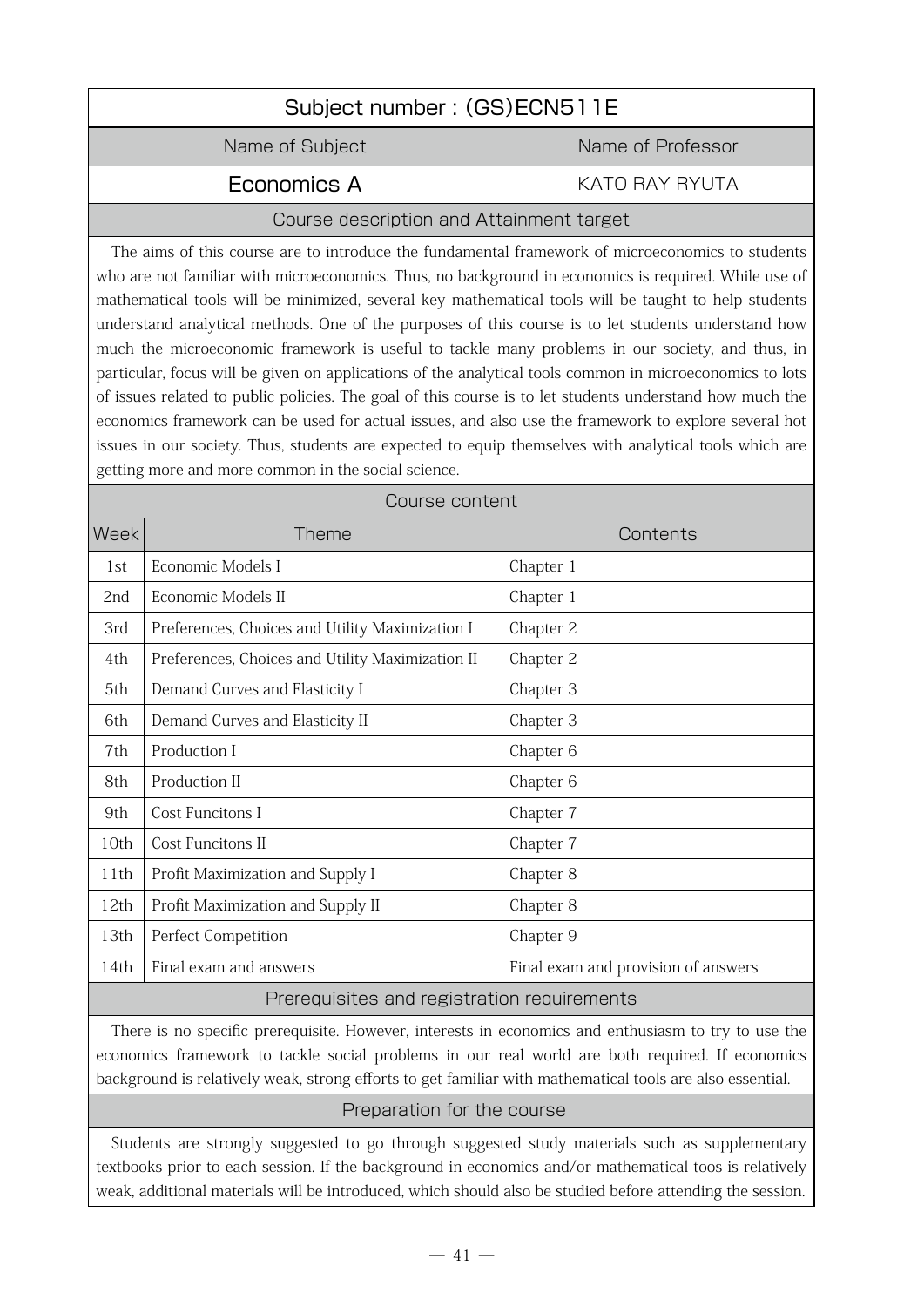**Textbooks** 

Nicholson, Walter, and Christopher Snyder (2015), Intermediate Microeconomics and Its Application, 12th Edition, Cengage

ISBN-13: 9781133189022 | ISBN-10: 1133189024

Suggested readings

While any textbook on microeconomics is useful to understand this course, the following book is suggested to go through.

Varian, Hal R (2014) Intermediate Microeconomics with Calculus: A Modern Approach, WW Norton & Co ISBN-10: 0393937143; ISBN-13: 978-039393714537143

Grading policy

An assignment : 100%

The end of the term, students are asked to submit an assignment.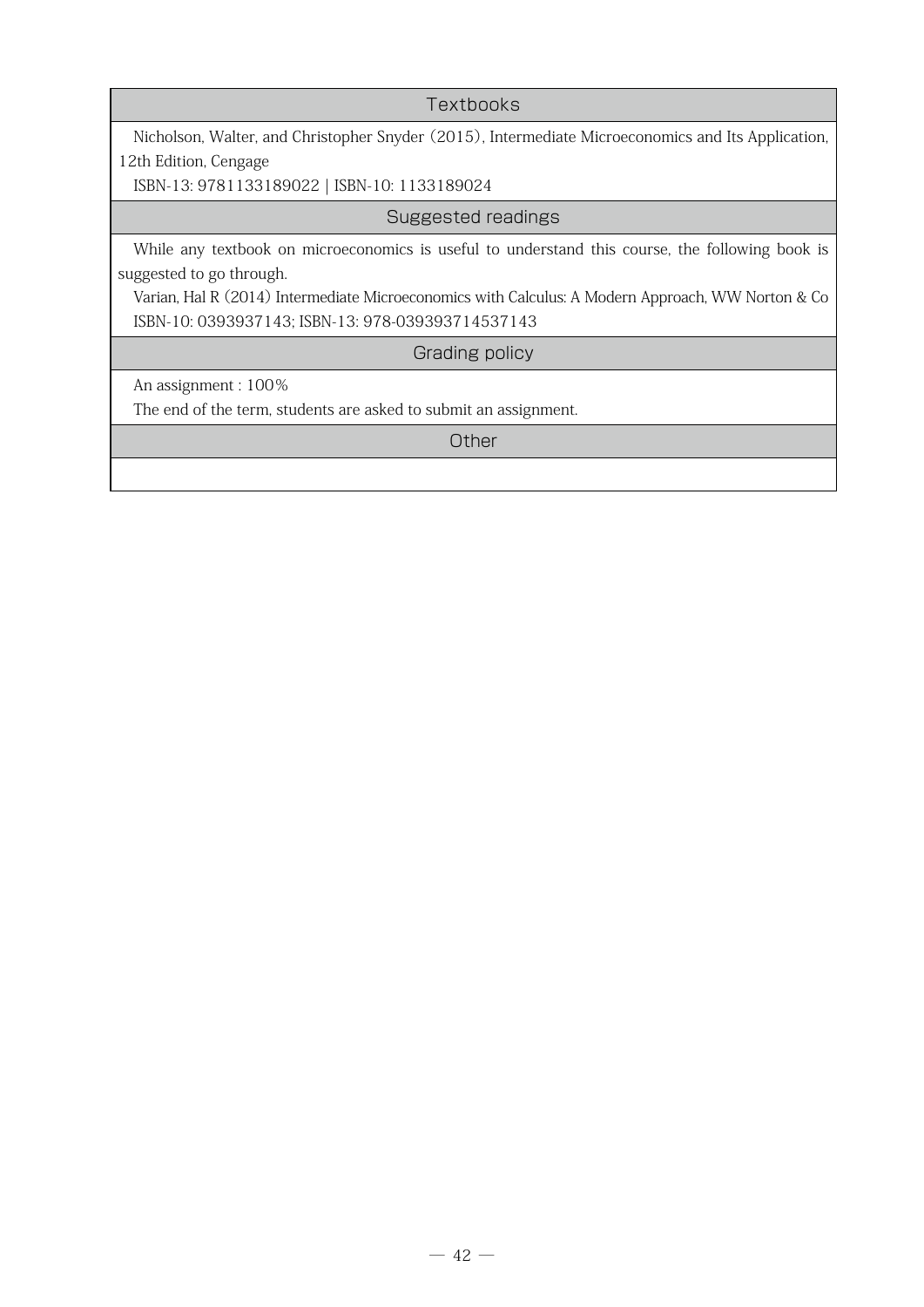|             | Subject number: (GS)ECN511E                                                                                                                                                                                                                                                                                                                                                                                                                                                                                                                                                                                                                                                                                                                                                                                                                   |                                                          |  |
|-------------|-----------------------------------------------------------------------------------------------------------------------------------------------------------------------------------------------------------------------------------------------------------------------------------------------------------------------------------------------------------------------------------------------------------------------------------------------------------------------------------------------------------------------------------------------------------------------------------------------------------------------------------------------------------------------------------------------------------------------------------------------------------------------------------------------------------------------------------------------|----------------------------------------------------------|--|
|             | Name of Subject                                                                                                                                                                                                                                                                                                                                                                                                                                                                                                                                                                                                                                                                                                                                                                                                                               | Name of Professor                                        |  |
|             | Economics B                                                                                                                                                                                                                                                                                                                                                                                                                                                                                                                                                                                                                                                                                                                                                                                                                                   | KATO RAY RYUTA                                           |  |
|             | Course description and Attainment target                                                                                                                                                                                                                                                                                                                                                                                                                                                                                                                                                                                                                                                                                                                                                                                                      |                                                          |  |
|             | The aims of this course are to introduce the fundamental framework of macroeconomics to students<br>who are not familiar with macroeconomics. Thus, no background in economics is required. While use of<br>mathematical tools will be minimized, several key mathematical tools will be taught to help students<br>understand analytical methods. One of the purposes of this course is to let students get able to critically<br>analyze several fiscal and monetary policies within the macroeconomics framework. The goal of this<br>course is to let students understand how much the macroeconomics framework can be used for<br>stabilizing the economy. Thus, students are expected to equip themselves with analytical tools which are<br>getting more and more essential to judge on-going actual government macroeconomic policies |                                                          |  |
|             | Course content                                                                                                                                                                                                                                                                                                                                                                                                                                                                                                                                                                                                                                                                                                                                                                                                                                |                                                          |  |
| <b>Week</b> | <b>Theme</b>                                                                                                                                                                                                                                                                                                                                                                                                                                                                                                                                                                                                                                                                                                                                                                                                                                  | Contents                                                 |  |
| 1st         | Introduction: Macroeconomics                                                                                                                                                                                                                                                                                                                                                                                                                                                                                                                                                                                                                                                                                                                                                                                                                  | What is macroeconomics?                                  |  |
| 2nd         | Data on macroeconomics                                                                                                                                                                                                                                                                                                                                                                                                                                                                                                                                                                                                                                                                                                                                                                                                                        | GDP, inflation and unemployment                          |  |
| 3rd         | Mathematical tools                                                                                                                                                                                                                                                                                                                                                                                                                                                                                                                                                                                                                                                                                                                                                                                                                            | Differentiation                                          |  |
| 4th         | Mathematical tools                                                                                                                                                                                                                                                                                                                                                                                                                                                                                                                                                                                                                                                                                                                                                                                                                            | Applications to macroeconomics                           |  |
| 5th         | Economic Growth I                                                                                                                                                                                                                                                                                                                                                                                                                                                                                                                                                                                                                                                                                                                                                                                                                             | Growth Accounting and Solow Model I                      |  |
| 6th         | Economic Growth II                                                                                                                                                                                                                                                                                                                                                                                                                                                                                                                                                                                                                                                                                                                                                                                                                            | Solow Model II                                           |  |
| 7th         | Economic Growth III                                                                                                                                                                                                                                                                                                                                                                                                                                                                                                                                                                                                                                                                                                                                                                                                                           | Endogenous Growth Model                                  |  |
| 8th         | Macroeconomics without Microeconomic Founda-<br>tions I                                                                                                                                                                                                                                                                                                                                                                                                                                                                                                                                                                                                                                                                                                                                                                                       | What is the IS-LM model?                                 |  |
| 9th         | Macroeconomics without Microeconomic Founda-<br>tions II                                                                                                                                                                                                                                                                                                                                                                                                                                                                                                                                                                                                                                                                                                                                                                                      | Extensions of the IS-LM model                            |  |
| 10th        | Market, Prices, Supply and Demand                                                                                                                                                                                                                                                                                                                                                                                                                                                                                                                                                                                                                                                                                                                                                                                                             | Optimal Decision and Markets                             |  |
| 11th        | Consumption, Saving, and Investment                                                                                                                                                                                                                                                                                                                                                                                                                                                                                                                                                                                                                                                                                                                                                                                                           | Optimal Behavior of Households in Macro-<br>economics    |  |
| 12th        | An Equilibrium Business Cycle Model                                                                                                                                                                                                                                                                                                                                                                                                                                                                                                                                                                                                                                                                                                                                                                                                           | Short-run Fluctuations and Model Predic-<br>tion         |  |
| 13th        | Capital Utilization and Unemployment                                                                                                                                                                                                                                                                                                                                                                                                                                                                                                                                                                                                                                                                                                                                                                                                          | Elastic supply of capital services and unem-<br>ployment |  |
| 14th        | Final exam and answers                                                                                                                                                                                                                                                                                                                                                                                                                                                                                                                                                                                                                                                                                                                                                                                                                        | Final exam and provision of answers                      |  |
|             | Prerequisites and registration requirements                                                                                                                                                                                                                                                                                                                                                                                                                                                                                                                                                                                                                                                                                                                                                                                                   |                                                          |  |
|             | There is no specific prerequisite However, interests in economics and enthusiasm to try to use the                                                                                                                                                                                                                                                                                                                                                                                                                                                                                                                                                                                                                                                                                                                                            |                                                          |  |

There is no specific prerequisite. However, interests in economics and enthusiasm to try to use the economics framework to tackle social problems in our real world are both required. If economics background is relatively weak, strong efforts to get familiar with mathematical tools are also essential.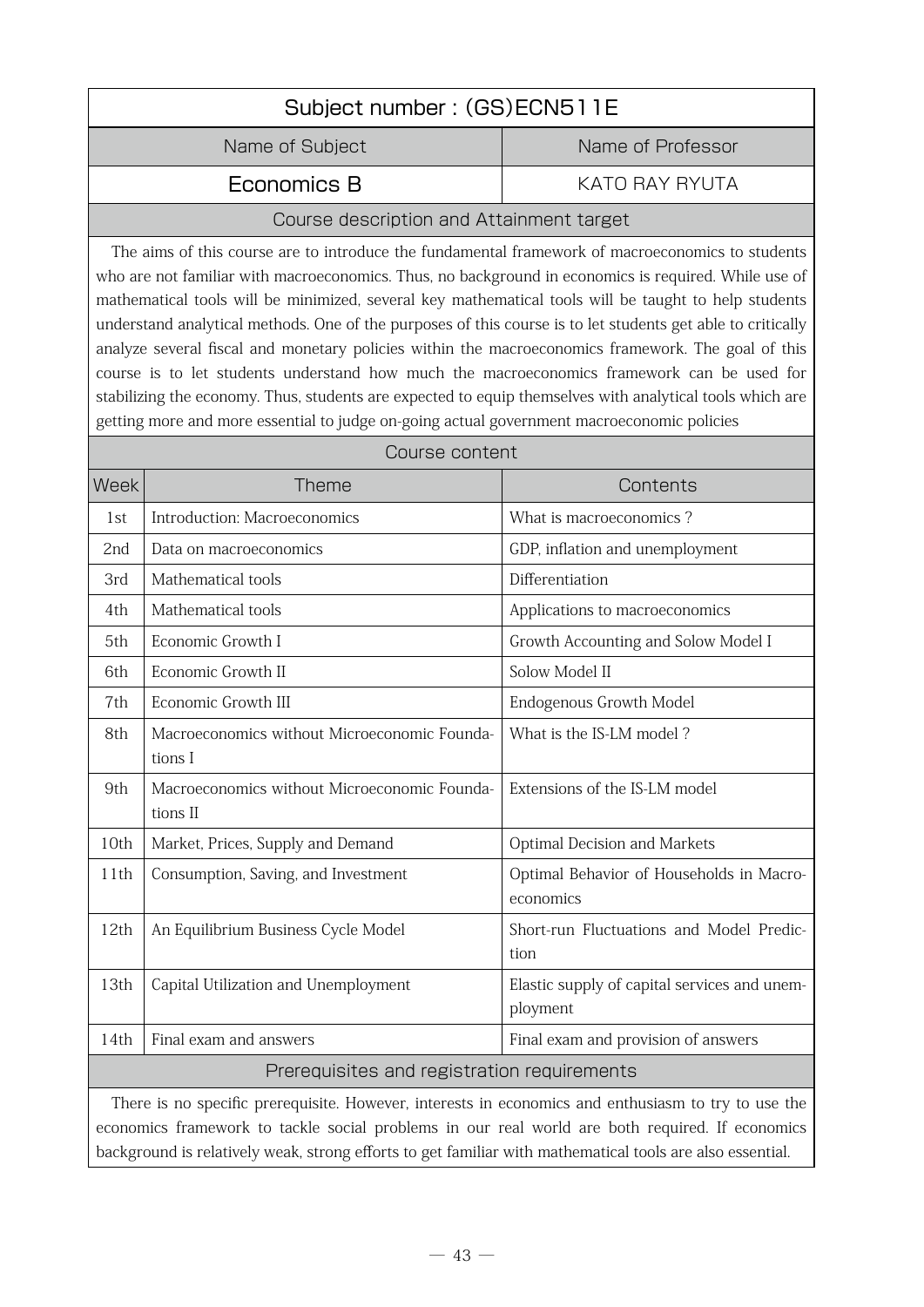#### Preparation for the course

Students are strongly suggested to go through suggested study materials such as supplementary textbooks prior to each session. If the background in economics and/or mathematical toos is relatively weak, additional materials will be introduced, which should also be studied before attending the session.

#### **Textbooks**

Barro, Robert J., Angus C. Chu, and Guido Cozzi (2017), Intermediate Macroeconomics, 1st Edition, Cengage

ISBN-13: 9781473725096 | ISBN-10: 1473725097

#### Suggested readings

While any textbook on macroeconomics is useful to understand this course, the following book is suggested to go through.

Mankiw, N Gregory (2017) Principles of Economics, 8th edition, South-Western Pub

ISBN-10: 1305585127, ISBN-13: 978-1305585126

#### Grading policy

An assignment : 100%

The end of the term, students are asked to submit an assignment.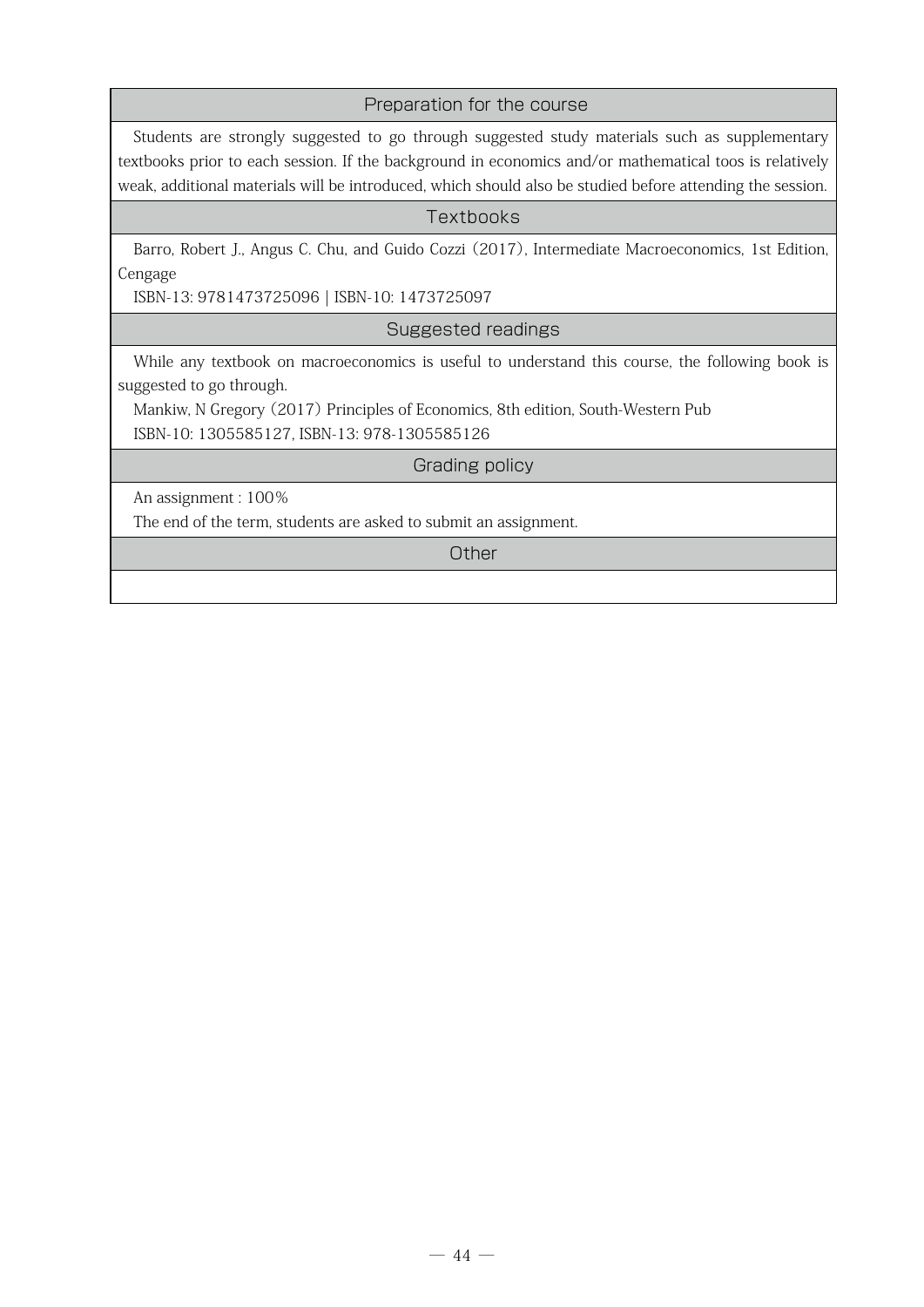|                                                                                                                                                                    |                                                                           | Subject number: (GS)ECN518E                 |                                                                                                                                                                                                    |
|--------------------------------------------------------------------------------------------------------------------------------------------------------------------|---------------------------------------------------------------------------|---------------------------------------------|----------------------------------------------------------------------------------------------------------------------------------------------------------------------------------------------------|
|                                                                                                                                                                    | Name of Subject                                                           |                                             | Name of Professor                                                                                                                                                                                  |
|                                                                                                                                                                    | Econometrics A                                                            |                                             | <b>KATO RAY RYUTA</b>                                                                                                                                                                              |
|                                                                                                                                                                    |                                                                           | Course description and Attainment target    |                                                                                                                                                                                                    |
|                                                                                                                                                                    |                                                                           |                                             | This course introduces basic numerical tools from a very introductory level to students. This course                                                                                               |
|                                                                                                                                                                    |                                                                           |                                             | first introduces basic statistics which is needed for understanding econometrics, and then it moves onto                                                                                           |
|                                                                                                                                                                    |                                                                           |                                             | basic econometrics. The final goal of this course is to equip students who have no background on<br>numerical tools with basic understanding and numerical methods in econometrics, which could be |
|                                                                                                                                                                    |                                                                           |                                             | helpful for them to crystalize their research paper. The course basically consists of two sessions for each                                                                                        |
|                                                                                                                                                                    |                                                                           |                                             | topic: The first session will be used to understand numerical methods theoretically, and then the second                                                                                           |
|                                                                                                                                                                    |                                                                           |                                             | session will be devoted to computing with actual data, where Excel, EViews, and Stata will be used. No                                                                                             |
|                                                                                                                                                                    | This course does not assume any background on statistics or econometrics. |                                             | experience for such computer software is required. The course thus will be given in a computer room.                                                                                               |
|                                                                                                                                                                    |                                                                           | Course content                              |                                                                                                                                                                                                    |
| Week                                                                                                                                                               | <b>Theme</b>                                                              |                                             | Contents                                                                                                                                                                                           |
| 1st:                                                                                                                                                               | Easy Mathematics                                                          | Simple Mathematics for the course           |                                                                                                                                                                                                    |
| 2nd:                                                                                                                                                               | <b>Basic Statistics 1</b>                                                 | Defining and Collecting Data                |                                                                                                                                                                                                    |
| 3rd:                                                                                                                                                               | <b>Basic Statistics 2</b>                                                 | Visualization of Data                       |                                                                                                                                                                                                    |
| 4th:                                                                                                                                                               | <b>Basic Statistics 3</b>                                                 | <b>Descriptive Statistics</b>               |                                                                                                                                                                                                    |
| 5th:                                                                                                                                                               | <b>Basic Statistics 4</b>                                                 | Probability                                 |                                                                                                                                                                                                    |
| 6th:                                                                                                                                                               | <b>Basic Statistics 5</b>                                                 | Probability Distribution I                  |                                                                                                                                                                                                    |
| 7th                                                                                                                                                                | <b>Basic Statistics 6</b>                                                 | Probability Distribution II                 |                                                                                                                                                                                                    |
| 8th:                                                                                                                                                               | <b>Basic Statistics 7</b>                                                 | Hypothesis Testing I                        |                                                                                                                                                                                                    |
| 9th:                                                                                                                                                               | <b>Basic Statistics 8</b>                                                 | <b>Hypothesis Testing II</b>                |                                                                                                                                                                                                    |
| 10th:                                                                                                                                                              | Simple Linear Regression<br>Model I                                       | Theory behind                               |                                                                                                                                                                                                    |
| $11$ th:                                                                                                                                                           | Simple Linear Regression<br>Model II                                      | Computing                                   |                                                                                                                                                                                                    |
| $12th$ :                                                                                                                                                           | Interval Estimation and<br><b>Hypothesis Testing I</b>                    | Theory behind                               |                                                                                                                                                                                                    |
| 13th:                                                                                                                                                              | Interval Estimation<br>and<br><b>Hypothesis Testing II</b>                | Computing                                   |                                                                                                                                                                                                    |
| 14th                                                                                                                                                               | Review of the course                                                      | Theory and computing                        |                                                                                                                                                                                                    |
|                                                                                                                                                                    |                                                                           | Prerequisites and registration requirements |                                                                                                                                                                                                    |
| There is no specific prerequisite. However, interests in data analysis and enthusiasm to try to use the<br>numerical tools in analysis/research are both required. |                                                                           |                                             |                                                                                                                                                                                                    |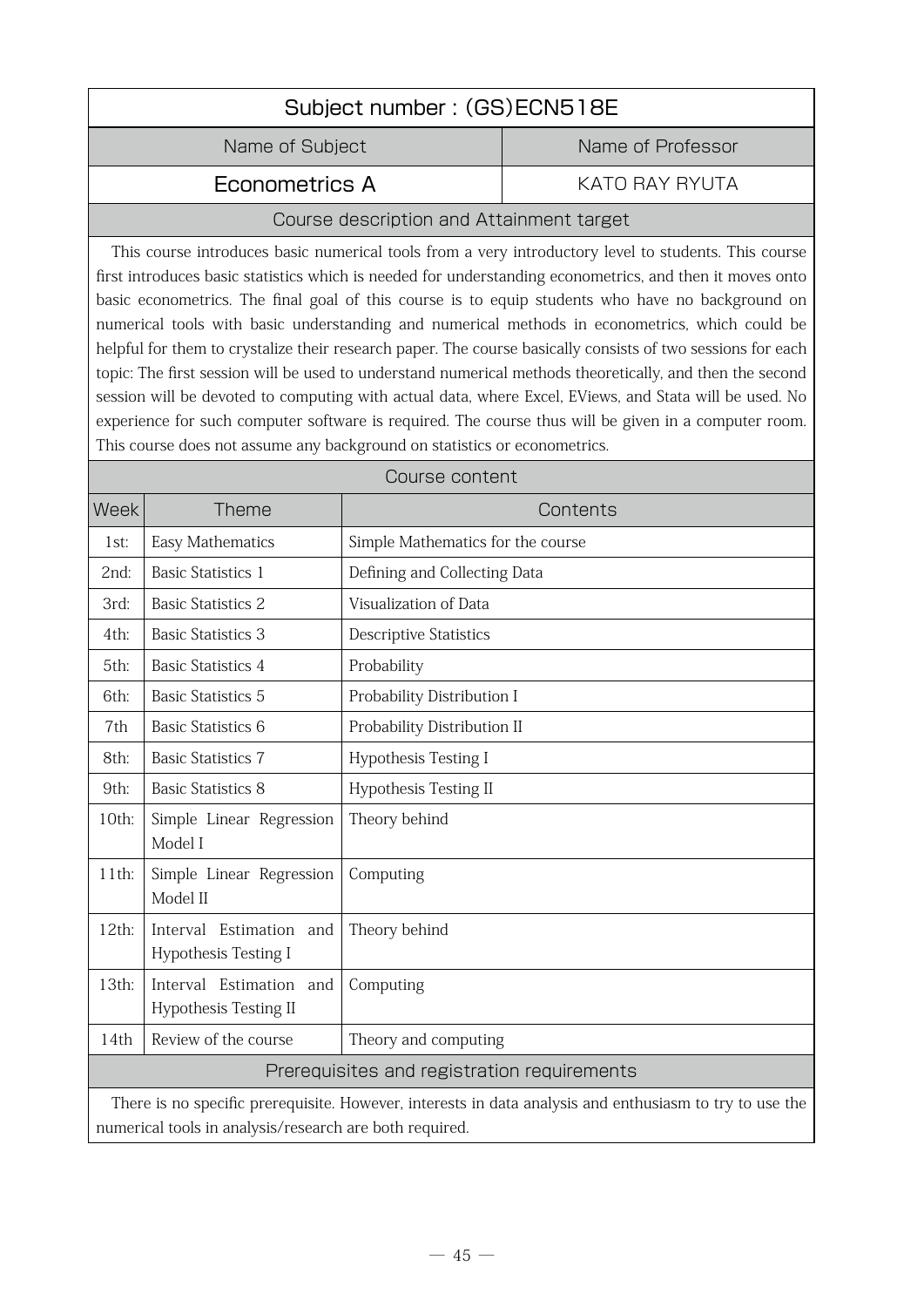#### Preparation for the course

Students are strongly suggested to go though the textbook and also supplementary textbooks. In particular, in order to get familiar with numerical methods, students are asked to use software used in the course as much as possible.

#### **Textbooks**

Statistics Part: Levine, David M, Kathryn A Szabat, and David F Stephan (2019), Business Statistics: A First Course, 8th edition, Pearson (Print or E-Book)

Econometrics Part: Hill, R Carter, William E Griffiths, and Guay C Lim (2017), Principles of Econometrics, 5th edition, Wiley (Print or E-Book)

Suggested readings

Briand, Benevieve, and R Carter Hill (2017), Using Excel for Principles of Econometrics, 5th edition, Wiley (E-book)

Griffiths, William E, and R Carter Hill (2017), Using EViews for Principles of Econometrics, 5th edition, Wiley (E-book)

Adkins, Lee C, and R Carter Hill (2017), Using Stata for Principles of Econometrics, 5th edition, Wiley (E-book)

#### Grading policy

An assignment : 100%

The end of the term, students are asked to submit an assignment.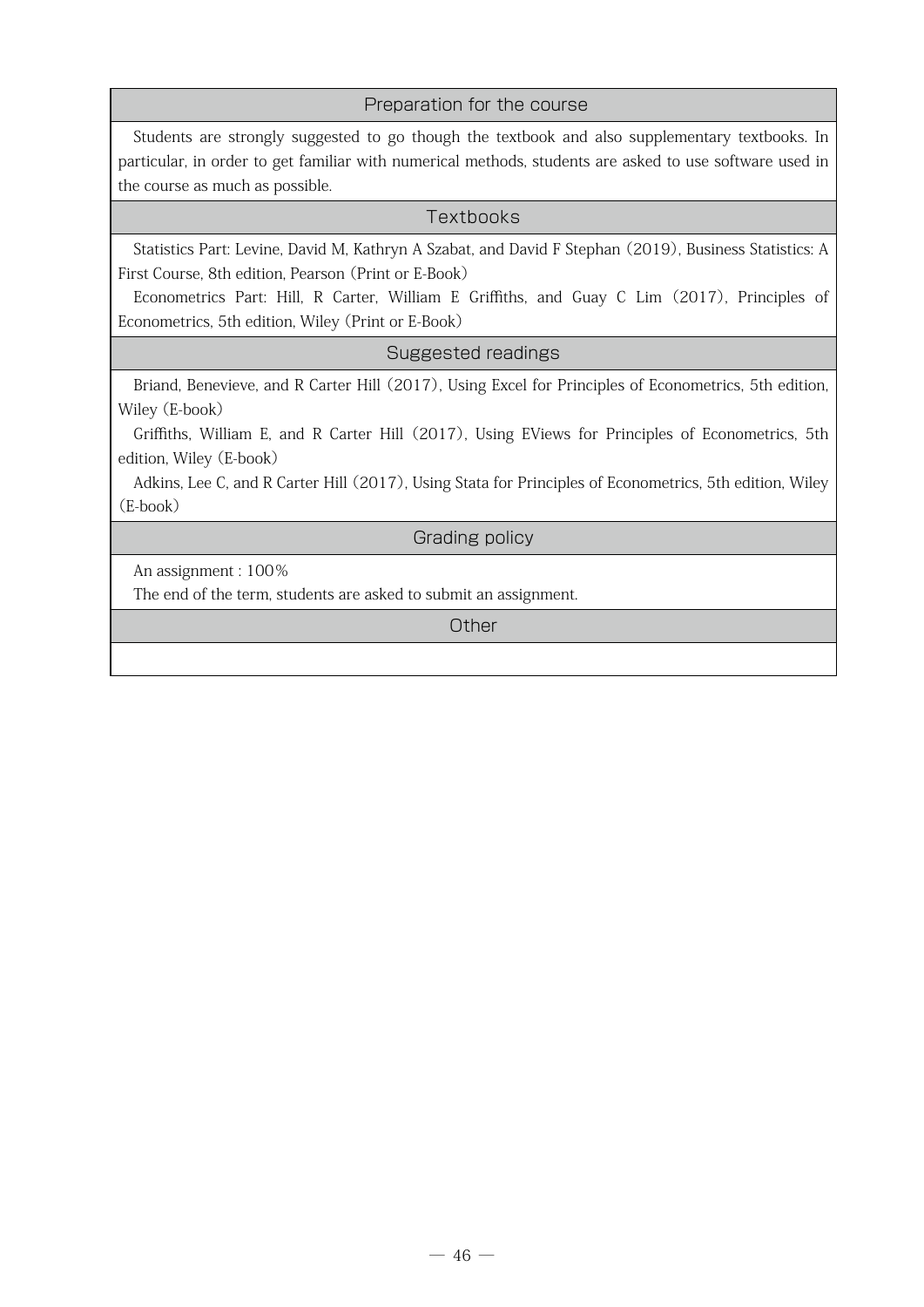| Subject number: (GS)ECN518E                                                                                                                                                                                                                                                                                                                                                                                                                                                                                                                                                                                                                                                                                                                                                                                                   |                                                      |                                          |                   |
|-------------------------------------------------------------------------------------------------------------------------------------------------------------------------------------------------------------------------------------------------------------------------------------------------------------------------------------------------------------------------------------------------------------------------------------------------------------------------------------------------------------------------------------------------------------------------------------------------------------------------------------------------------------------------------------------------------------------------------------------------------------------------------------------------------------------------------|------------------------------------------------------|------------------------------------------|-------------------|
|                                                                                                                                                                                                                                                                                                                                                                                                                                                                                                                                                                                                                                                                                                                                                                                                                               | Name of Subject                                      |                                          | Name of Professor |
|                                                                                                                                                                                                                                                                                                                                                                                                                                                                                                                                                                                                                                                                                                                                                                                                                               | Econometrics B                                       |                                          | KATO RAY RYUTA    |
|                                                                                                                                                                                                                                                                                                                                                                                                                                                                                                                                                                                                                                                                                                                                                                                                                               |                                                      | Course description and Attainment target |                   |
| Based on understanding of the contents of Econometrics A, this course continues to introduce other<br>estimation tools in econometrics. The final goal of this course is to equip students who have no<br>background on numerical tools with basic understanding and numerical methods in econometrics,<br>which could be helpful for them to crystalize their research paper. The course basically consists of two<br>sessions for each topic: The first session will be used to understand numerical methods theoretically,<br>and then the second session will be devoted to computing with actual data, where Excel, EViews, and<br>Stata will be used. No experience for such computer software is required. The course thus will be given<br>in a computer room. This course assumes that students took Econometrics A. |                                                      |                                          |                   |
|                                                                                                                                                                                                                                                                                                                                                                                                                                                                                                                                                                                                                                                                                                                                                                                                                               | Course content                                       |                                          |                   |
| Week                                                                                                                                                                                                                                                                                                                                                                                                                                                                                                                                                                                                                                                                                                                                                                                                                          | <b>Theme</b>                                         |                                          | Contents          |
| 1st:                                                                                                                                                                                                                                                                                                                                                                                                                                                                                                                                                                                                                                                                                                                                                                                                                          | Prediction, Goodness-of-Fit, and Modelling Issues I  |                                          | Theory behind     |
| 2nd:                                                                                                                                                                                                                                                                                                                                                                                                                                                                                                                                                                                                                                                                                                                                                                                                                          | Prediction, Goodness-of-Fit, and Modelling Issues II |                                          | Computing         |
| 3rd:                                                                                                                                                                                                                                                                                                                                                                                                                                                                                                                                                                                                                                                                                                                                                                                                                          | Multiple Regression I                                |                                          | Theory behind     |
| 4th:                                                                                                                                                                                                                                                                                                                                                                                                                                                                                                                                                                                                                                                                                                                                                                                                                          | Multiple Regression II                               |                                          | Computing         |
| 5th:                                                                                                                                                                                                                                                                                                                                                                                                                                                                                                                                                                                                                                                                                                                                                                                                                          | Further Inference in the Multiple Regression I       |                                          | Theory behind     |
| 6th:                                                                                                                                                                                                                                                                                                                                                                                                                                                                                                                                                                                                                                                                                                                                                                                                                          | Further Inference in the Multiple Regression II      |                                          | Computing         |
| 7th:                                                                                                                                                                                                                                                                                                                                                                                                                                                                                                                                                                                                                                                                                                                                                                                                                          | Using Indicator Variables I                          |                                          | Theory behind     |
| 8th:                                                                                                                                                                                                                                                                                                                                                                                                                                                                                                                                                                                                                                                                                                                                                                                                                          | Using Indicator Variables II                         |                                          | Computing         |
| 9th:                                                                                                                                                                                                                                                                                                                                                                                                                                                                                                                                                                                                                                                                                                                                                                                                                          | Heteroskedasticity I                                 |                                          | Theory behind     |
| 10th:                                                                                                                                                                                                                                                                                                                                                                                                                                                                                                                                                                                                                                                                                                                                                                                                                         | Heteroskedasticity II                                |                                          | Computing         |
| $11$ th:                                                                                                                                                                                                                                                                                                                                                                                                                                                                                                                                                                                                                                                                                                                                                                                                                      | Regression with Time-Series Data I                   |                                          | Theory behind     |
| 12th:                                                                                                                                                                                                                                                                                                                                                                                                                                                                                                                                                                                                                                                                                                                                                                                                                         | Regression with Time-Series Data II                  |                                          | Computing         |
| 13th:                                                                                                                                                                                                                                                                                                                                                                                                                                                                                                                                                                                                                                                                                                                                                                                                                         | Panel Data Models I                                  |                                          | Theory behind     |
| 14th:                                                                                                                                                                                                                                                                                                                                                                                                                                                                                                                                                                                                                                                                                                                                                                                                                         | Panel Data Models II                                 |                                          | Computing         |
|                                                                                                                                                                                                                                                                                                                                                                                                                                                                                                                                                                                                                                                                                                                                                                                                                               | Prerequisites and registration requirements          |                                          |                   |

Econometrics A should be taken before this course. Or students who have basic knowledge of econometrics can take this course.

# Preparation for the course

Students are strongly suggested to go though the textbook and also supplementary textbooks. In particular, in order to get familiar with numerical methods, students are asked to use software used in the course as much as possible.

## **Textbooks**

Hill, R Carter, William E Griffiths, and Guay C Lim (2017), Principles of Econometrics, 5th edition, Wiley (Print or E-Book)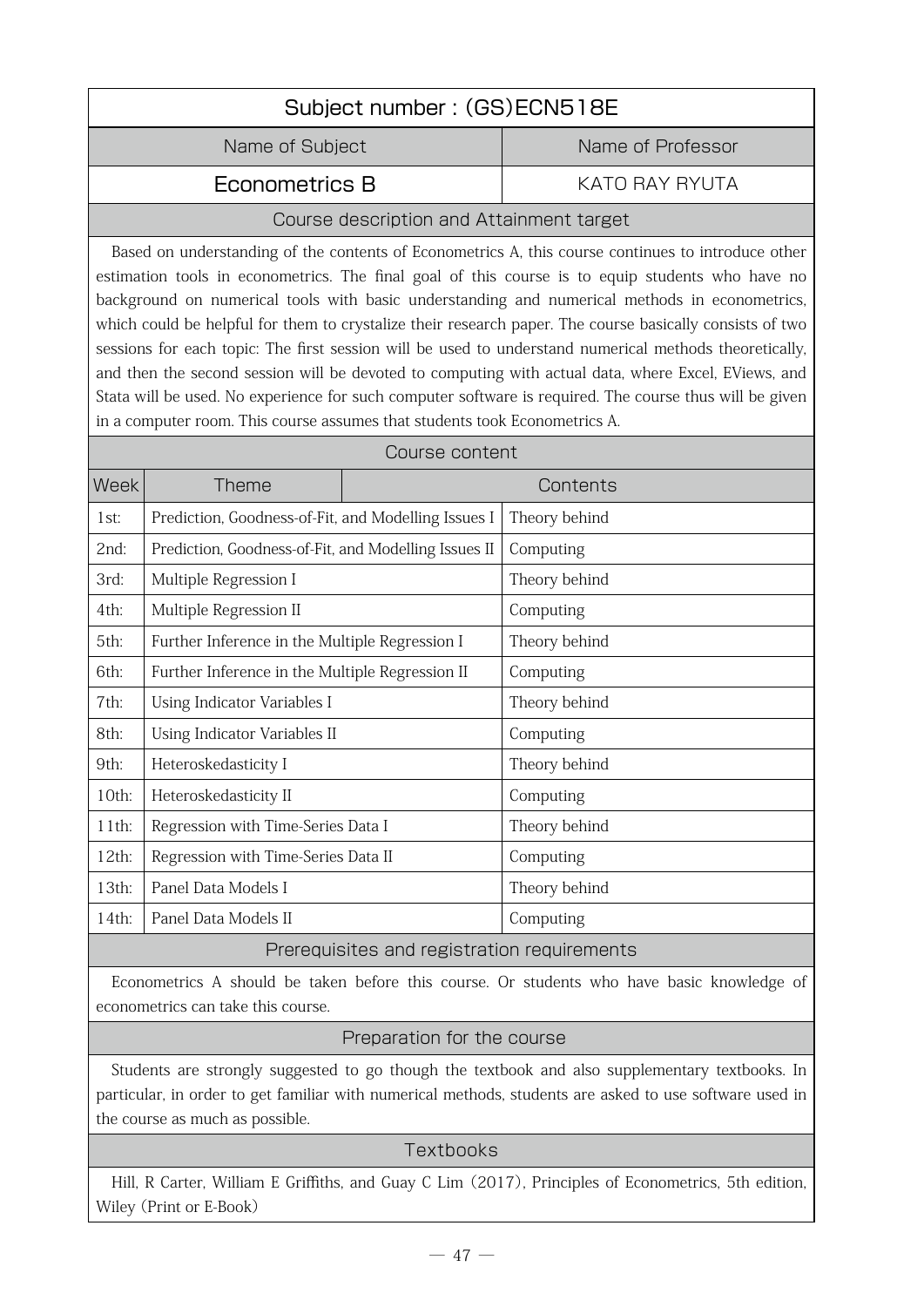#### Suggested readings

Briand, Benevieve, and R Carter Hill (2017), Using Excel for Principles of Econometrics, 5th edition, Wiley (E-book)

Griffiths, William E, and R Carter Hill (2017), Using EViews for Principles of Econometrics, 5th edition, Wiley (E-book)

Adkins, Lee C, and R Carter Hill (2017), Using Stata for Principles of Econometrics, 5th edition, Wiley (E-book)

Grading policy

An assignment : 100%

The end of the term, students are asked to submit an assignment.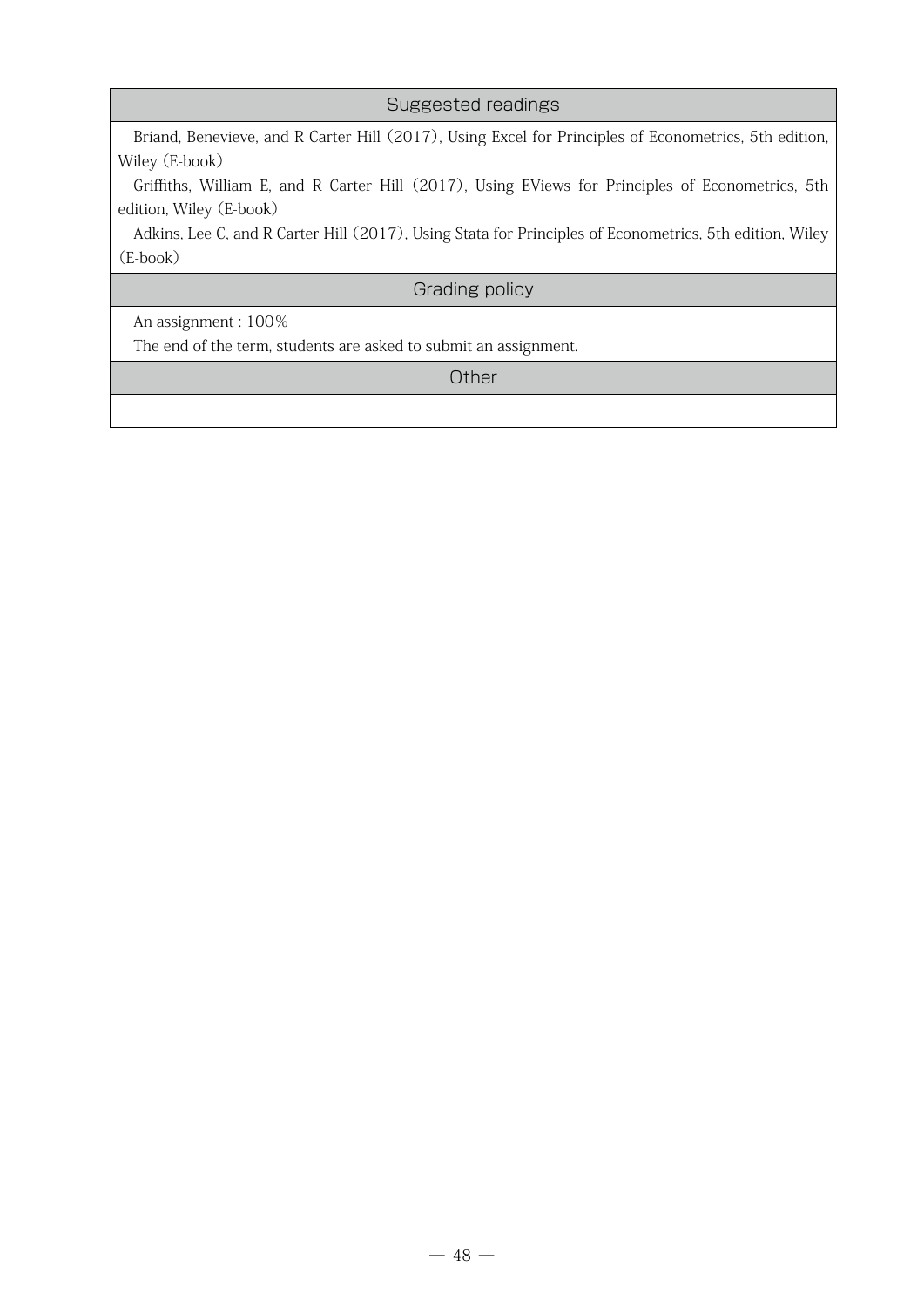# Subject number : (GS)ECN541E

Name of Subject Name of Professor

Environment and Economics NINOMIYA KOSUKE

# Course description and Attainment target

Sustainable development is a common interest of this classe.

To understand what sustainable development is and how it works, we will study on the followings in "Environment and Economics."

1. Focus on basic theory of Environmental Economics, following the text book.

2. Study the significant features of Japanese environmental issues; such as Japan's experience of severe pollution during its high-growth period.

Schedule will be changed depending on the number of students and variety of their background.

|             |                                                                | Course content                                                                                                                                                                                        |
|-------------|----------------------------------------------------------------|-------------------------------------------------------------------------------------------------------------------------------------------------------------------------------------------------------|
| <b>Week</b> | <b>Theme</b>                                                   | Contents                                                                                                                                                                                              |
| 1st         | <b>INTRODUCTION</b>                                            | Overview the whole contents and make sure the schedule of the<br>class.                                                                                                                               |
| 2nd         | <b>BASIC IDEA OF ENVIRON-</b><br>MENT AND ECONOMICS            | Understand the basic points of view of the environmental econom-<br>ics covering Ch.1.                                                                                                                |
| 3rd         | <b>ENVIRONMENT &amp; ETHICS</b>                                | Focus on ethical aspect of environmental issues and share ideas<br>among the class. Cover Ch.2.                                                                                                       |
| 4th         | POPULATION, ECONOMIC<br>GROWTH AND SUSTAIN-<br><b>ABILITY</b>  | Study basic concept of the "Sustainable Development" and its rela-<br>tionship with economic and population growth covering Ch.3 & 4.                                                                 |
| 5th         | MARKET SYSTEM AND<br><b>ENVIRONMENT</b>                        | Read essence of Ch.5, 10, 11 & 12 and understand advantages and<br>disadvantages of market system for solving environmental issues.                                                                   |
| 6th         | GOVERNMENT'S ROLL<br>FOR ENVIRONMENT AND<br><b>ITS FAILURE</b> | Government needs to play important roll to provide public goods<br>like well controlled natural environment. But government often<br>fails to do so. We try to find out the reason why covering Ch.6. |
| 7th         | HOW GOVERNMENTS<br>FAIL? JAPANESE EXPERI-<br><b>ENCES</b>      | Following Japanese experience to develop rural areas during '60s -<br>'80s understand how government fails to protect or enhance the<br>environmental value.                                          |
| 8th         | COST AND BENEFIT OF<br><b>ENVIRONMENT</b>                      | Covering Ch.7 understand basic idea of Cost and Benefit Analysis.                                                                                                                                     |
| 9th         | HOW MUCH IS THE ENVI-<br>RONMENT?                              | How to count the cost or benefit of environmental factor? Covering<br>Ch.8 & 9 take a look at some techniques and measures to count<br>environmental value.                                           |
| 10th        | MINAMATA DESEASE,<br>JAPANESE EXPERIENCE                       | Japan experienced devastating Minamata Disease during '60s-' 70s.<br>Watching at DVD about the incident, we discuss the issue in terms<br>of economical and ethical points of view.                   |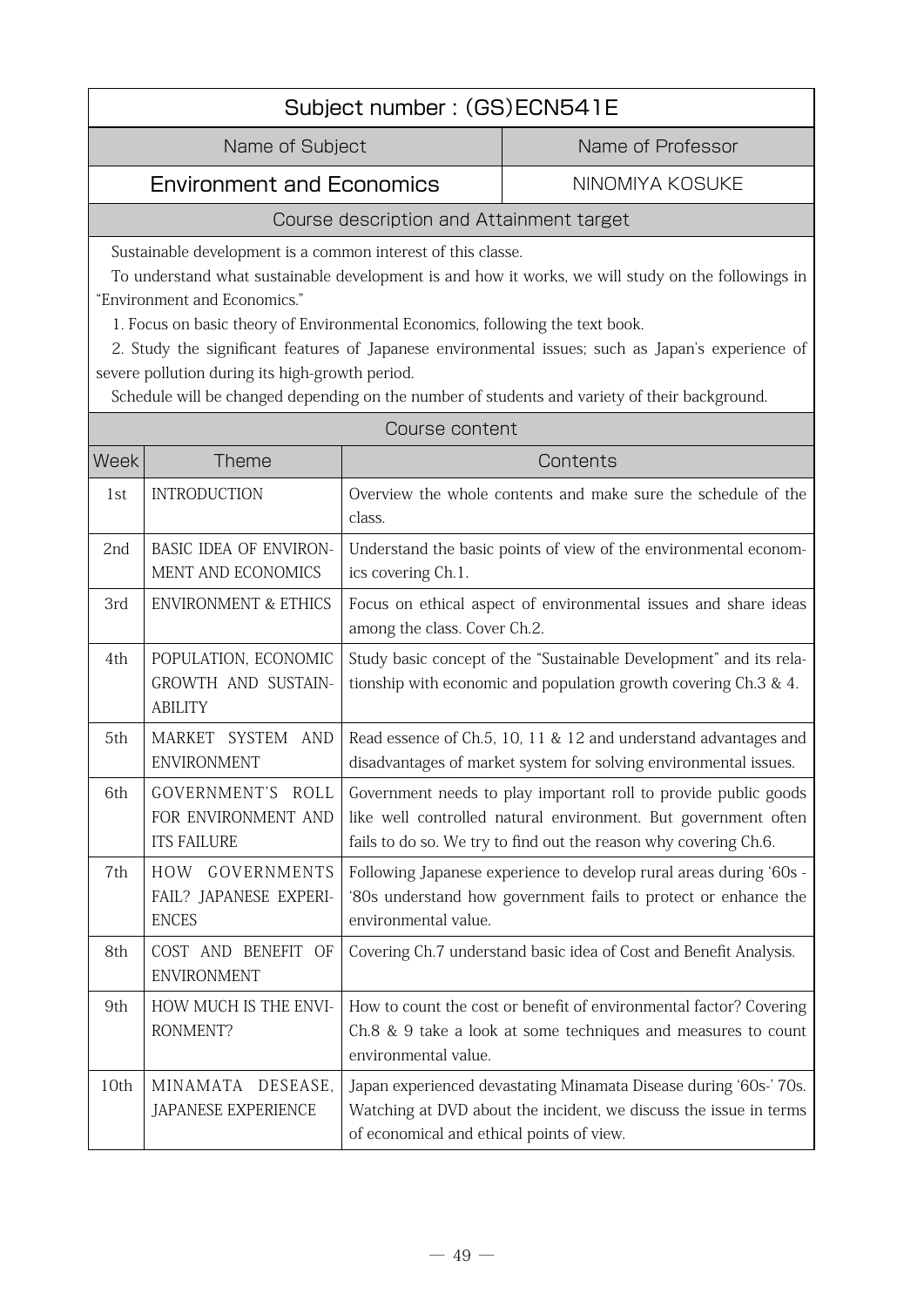| 11th       | ECONOMIC GROWTH<br>AND ENVIRONMENT IN                                                             | Based on the study at the week 10th take a look at some environ-<br>mental pollution cases happening in developing world. |
|------------|---------------------------------------------------------------------------------------------------|---------------------------------------------------------------------------------------------------------------------------|
|            | <b>DEVELOPING COUNTRYS</b>                                                                        |                                                                                                                           |
| 12th       |                                                                                                   | FINAL PRESENTATION BY STUDENTS (1) -- detail will be announced at the 1st week class.                                     |
| 13th       |                                                                                                   | FINAL PRESENTATION BY STUDENTS (2) -- detail will be announced at the 1st week class.                                     |
| 14th       | WRAP UP OF THE CLASS                                                                              |                                                                                                                           |
|            |                                                                                                   | Prerequisites and registration requirements                                                                               |
|            |                                                                                                   | Students should read the relevant chapter of the textbook prior to the class. Active participation is                     |
| welcome.   |                                                                                                   |                                                                                                                           |
|            |                                                                                                   | Preparation for the course                                                                                                |
|            |                                                                                                   | Photo copies of the reading assignments will be provided a week before each class.                                        |
|            |                                                                                                   | Textbooks                                                                                                                 |
|            | R. Kerry Turner, David Pearce & Ian Bateman, Environmental Economics: An Elementary Introduction, |                                                                                                                           |
|            | The Johns Hopkins University Press                                                                |                                                                                                                           |
|            |                                                                                                   | Suggested readings                                                                                                        |
| <b>TBA</b> |                                                                                                   |                                                                                                                           |
|            |                                                                                                   | Grading policy                                                                                                            |
|            |                                                                                                   | Final Presentation (paper based references have to be submitted) : 50%                                                    |
|            | Participation and Attitude: 50%                                                                   |                                                                                                                           |
|            |                                                                                                   | Other                                                                                                                     |
|            |                                                                                                   |                                                                                                                           |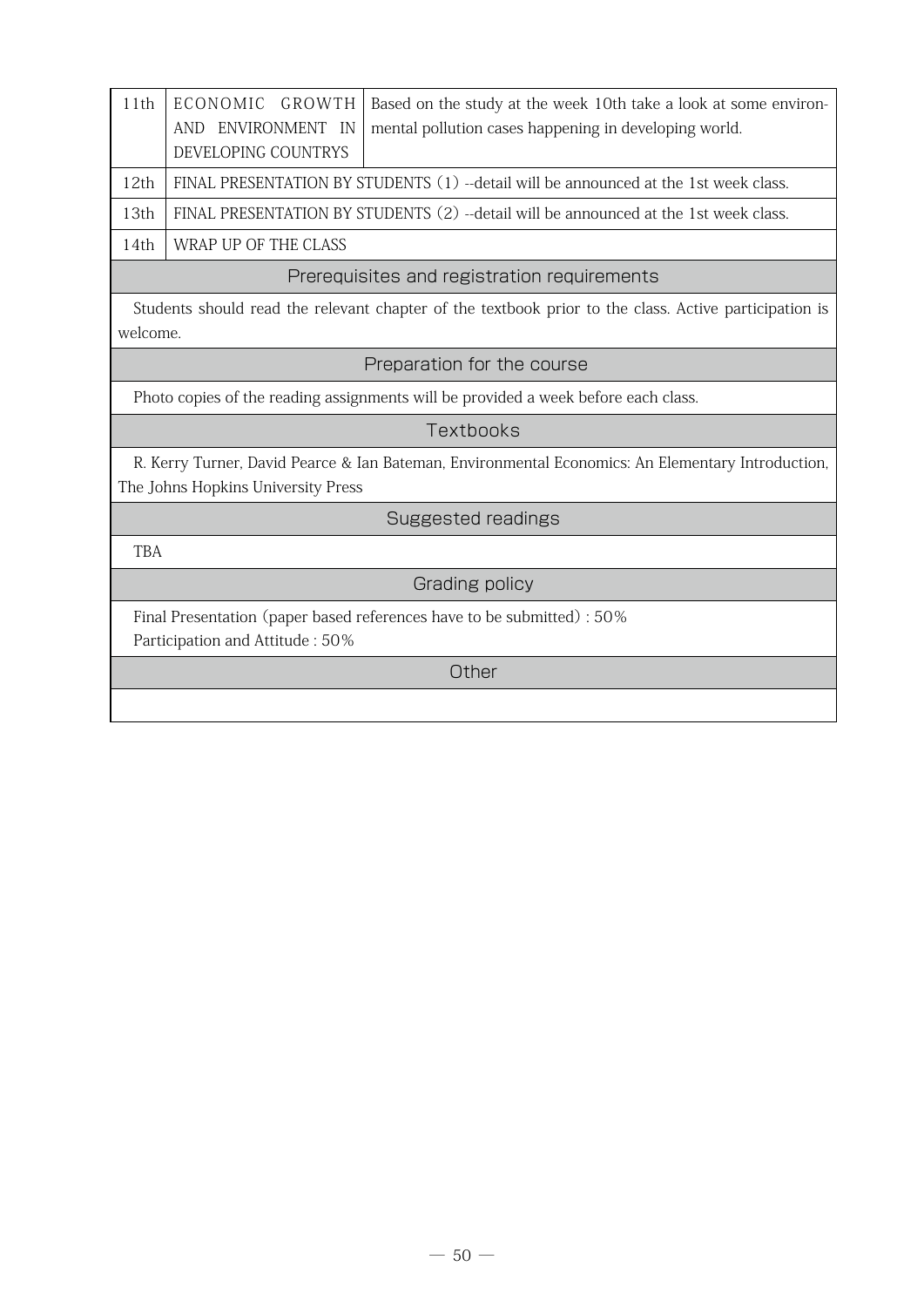| Subject number: (GS)POL521E              |                   |
|------------------------------------------|-------------------|
| Name of Subject                          | Name of Professor |
| <b>Social Policy</b>                     | LARATTA ROSARIO   |
| Course description and Attainment target |                   |
| Course Description:                      |                   |

This course is divided in two parts. In the first segment we will look at the policy and administration practice in social services (including health, education, and community care) as well as at the traditional models of welfare (corporatist, social democratic, and liberal regimes). In the second part, we will focus specifically on the forms of service delivery (targeting, rationing, discretion, and empowering users). Here we will argue that the provision of services takes place through a variety of forms, direct government provision being only one of them. Increasingly, nonprofit and for-profit organizations, businesses, and government contractors deliver services in partnership with government. However, those partnerships often fail to make the most of the wide range of users' assets that could help to transform services and improve outcomes. Best practices from around the world will be used to gain new knowledge of the processes for deciding when and how to engage users in service delivery.

Course Objectives :

By the end of this course students will know how i) to apply social policy theory learnt in the class to solve the real-world social problems ; ii) to harness the potential of collaborative approaches in the service delivery by empowering users ; ii) service users and the public sector come together in new creative, innovative and collaborative ways to make better use of each other's assets and resources to achieve better outcomes and improve efficiency.

|                   |        | Course content |
|-------------------|--------|----------------|
| Week <sub>1</sub> | Theme\ | Contents       |

Class 1 : Orientation Class

Self-introductions, decision about content of the course,

Introduction : "What is Social Policy? "

Class 2 : Welfare System

What do we mean by a "Welfare System" ? What is it for? How it works? Is there only one Welfare System or each country has its own? Who defines a Welfare System?

Material to be assigned the week before lecture

Class 3 : Sectors/Actors in a Welfare System

Who are the actors in a welfare system? How actors' goals differ from one to another? How can we define a sector in a welfare system? What are those sectors for?

Material to be assigned the week before lecture

Class 4 : Supplementary mode vs. Complementary mode of services provision

How the roles of actors have changed during the years? What is a supplementary mode? What is a complementary mode? What do we mean by contracting-out? How we define Public-Private-Partnerships? What are the challenges of those changing roles?

Material to be assigned the week before lecture

Class 5 : Voluntarism

・Welfare reforms-Japan vs. UK

・Privatization vs. Local Area Agreements

・Effects of Privatization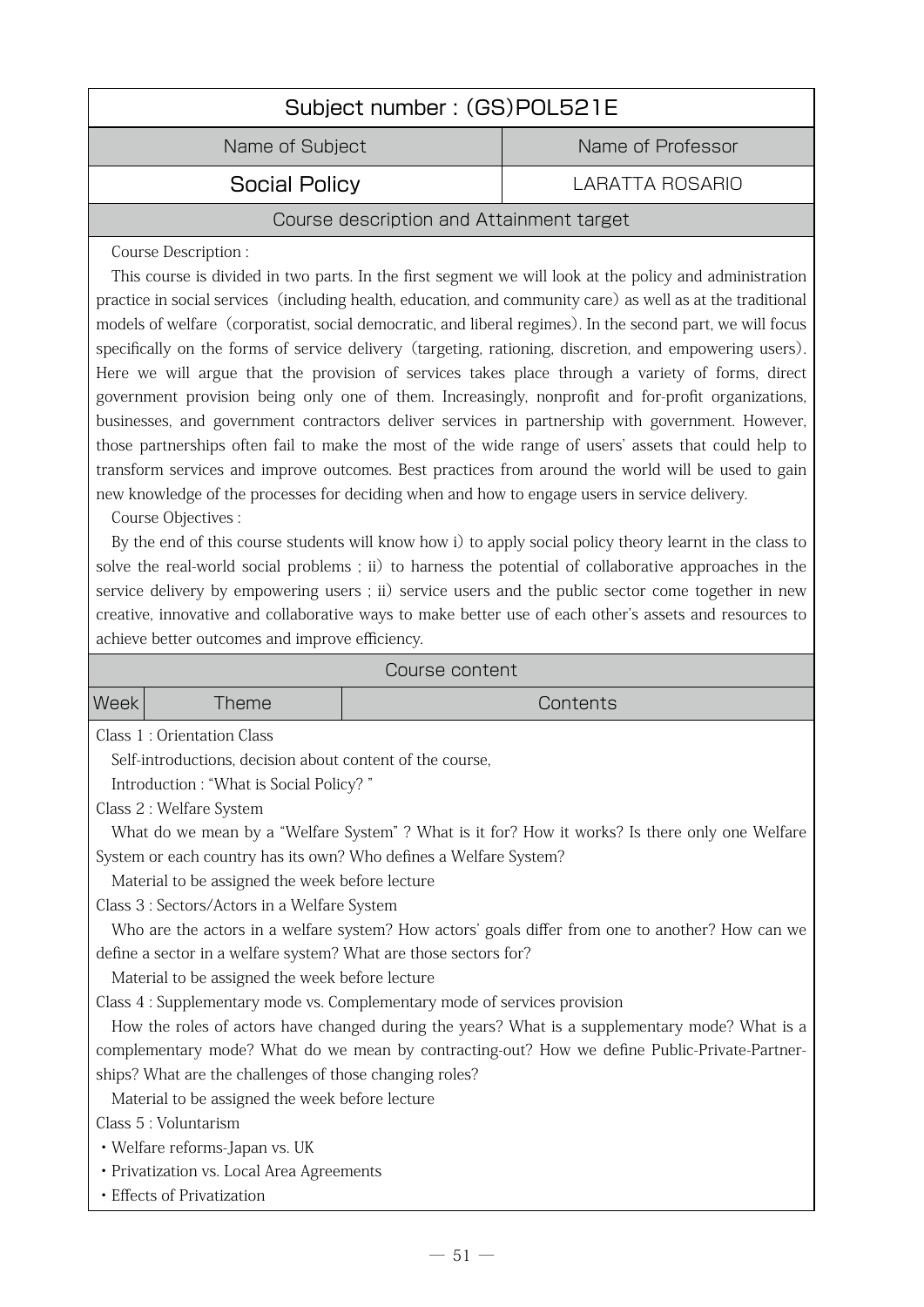| • Tensions between State Accountability and Voluntary Sector Autonomy |
|-----------------------------------------------------------------------|
| • Ethical orientations of public officials and nonprofit executives   |
| Material to be assigned the week before lecture                       |
| Class 6 : Managerialism                                               |
| • From New Public Management to New Public Governance                 |
| • Corporate Social Responsibility                                     |
| · Efficiency & Performance measures                                   |
| • Incentives and Rewards                                              |
| Material to be assigned the week before lecture                       |
| Class 7 : Paternalism                                                 |
| • Quantity vs. Quality of services providers                          |
| • Top-down provision                                                  |
| · Assistentialism vs. Self-organizing                                 |
| Material to be assigned the week before lecture                       |
| Midterm Test                                                          |
| Class 8 : Co-production of public services                            |
| What is?                                                              |
| How it is initiated?                                                  |
| What are the challenges of Co-production?                             |
| Material to be assigned the week before lecture                       |
| Class 9 : Forms of Co-production                                      |
| Co-commissioning                                                      |
| Co-designing                                                          |
| Co-delivering                                                         |
| Co-assessing                                                          |
| Material to be assigned the week before lecture                       |
| Class 10: Co-commissioning                                            |
| Case Studies in Co-commissioning (Presentations)                      |
| Case Studies to be assigned the week before                           |
| Class $11$ :                                                          |
| Participatory Budgeting                                               |
| • Participatory Budgeting-a special form of Co-commissioning          |
| • An 8-step guide to start up a Participatory Budgeting               |
| Material to be assigned the week before                               |
| Class 12: Co-designing                                                |
| Case Studies in Co-designing (Presentations)                          |
| Case Studies to be assigned the week before lecture                   |
| Class 13: Co-delivering                                               |
| Case Studies in Co-delivering (Presentations)                         |
| Case Studies to be assigned the week before                           |
| Class $14:Co$ -assessing                                              |
| Case Studies in Co-assessing (Presentations)                          |
| Case Studies to be assigned the week before                           |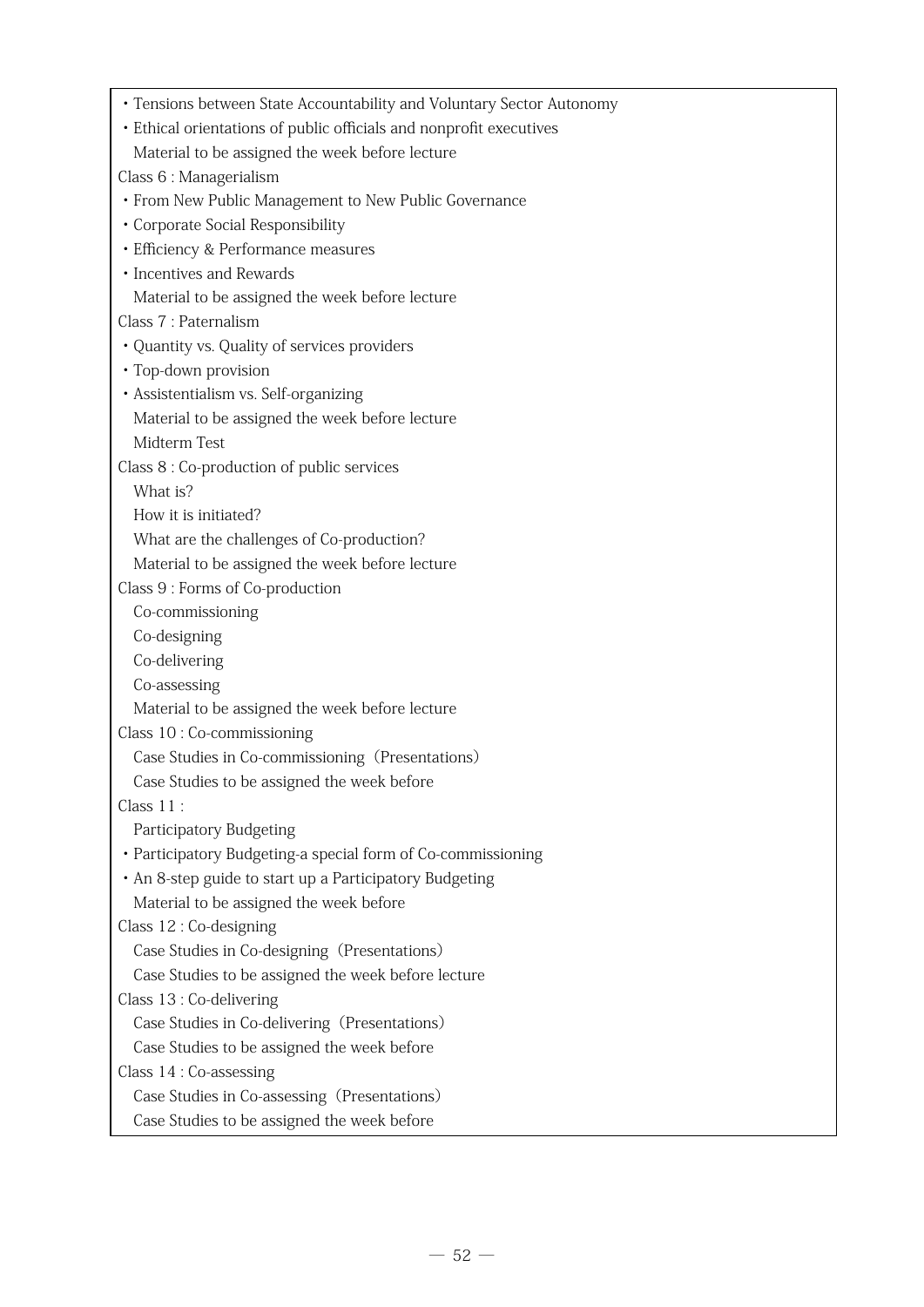### Prerequisites and registration requirements

Students are expected to participate actively in class discussions and in critiques of each other's presentations and reports. A signup sheet for presentations and reports will be passed around on the second class of the course. Based on this, schedules for presentations and reports will be clearly defined. At that point, each student can see who will also be presenting/reporting on the same week.

#### Preparation for the course

Instructions will be given during the first class.

#### **Textbooks**

For this course a dropbox will be created online. During the first class students will be given a password and an ID to access online to this dropbox. From there they will be able to download all the readings for each week.

#### Suggested readings

Students will be asked to read peer-reviewed articles published in the Cambridge Journal of Social Policy and Society as well as papers from the Journal of Policy and Society, a leading journal in the filed of Social Policy.

#### Grading policy

1) Class participation(20%)

2) Presentation (40%)

3) Midterm Test(20%)

4) Final Test(20%)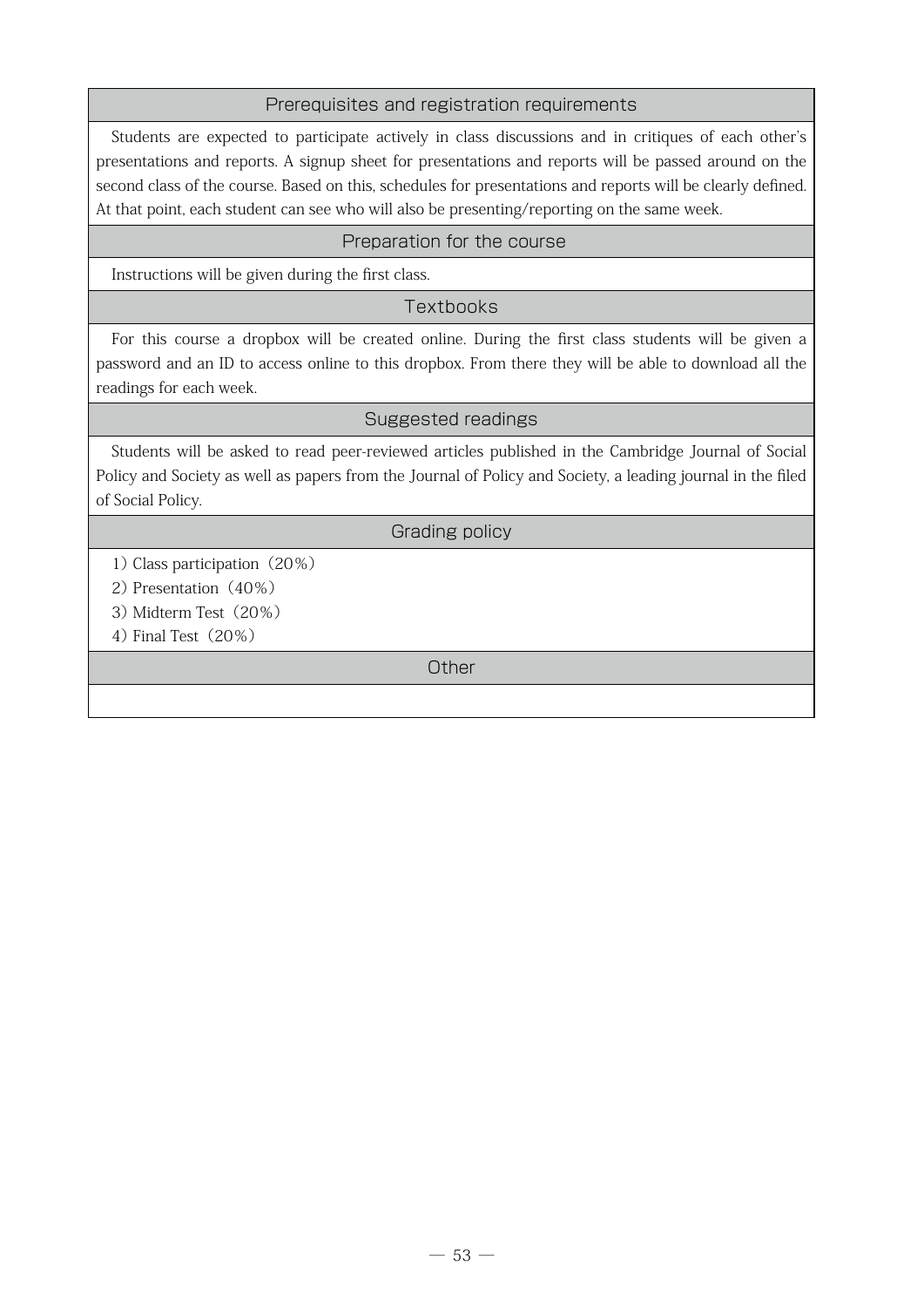| Subject number: (GS)POL528E              |                   |  |
|------------------------------------------|-------------------|--|
| Name of Subject                          | Name of Professor |  |
| <b>Evaluation Theory and Practice</b>    | MINAMOTO YURIKO   |  |
| Course description and Attainment target |                   |  |

This course serves as an introduction to "Program Evaluation", evaluation methodologies commonly used in public sector to contribute to solving various social problems in society. "Program evaluation" is widely used evaluation theory and is a critical component in formulating and operating policies and programs. Evaluations can provide information to policy makers, program managers or citizens that can assist them in making decisions, ensuring accountability and program improvement. Students will become familiar with the concepts, various methods and their applications in policy arena, and be able to propose an appropriate evaluation design to assess policies and programs. Various case studies and exercises of evaluation practice are incorporated in class discussions.

| Course content |                                                               |                                                                                                                                                                                                            |
|----------------|---------------------------------------------------------------|------------------------------------------------------------------------------------------------------------------------------------------------------------------------------------------------------------|
| Week           | <b>Theme</b>                                                  | Contents                                                                                                                                                                                                   |
| 1st            | Introduction to Program<br>Evaluation                         | Discussion on basic concepts of evaluation: history, definition, do-<br>main, objectives and contribution of evaluation/who are evalua-<br>tors.                                                           |
| 2nd            | Program theory                                                | One of critical step of program evaluation is to understand the pro-<br>gram to be evaluated (evaluand). Learning of program theory<br>model as a tool to understand and clarify the logic of the program. |
| 3rd            | Developing evaluation<br>questions and evaluation<br>criteria | Discussion on key elements to be considered in formulating evalu-<br>ation questions.                                                                                                                      |
| 4th            | Evaluation indicators and<br>data collection methods          | Learning key issues to identify good indicators for evaluation and<br>various data collection methods responding to indicators.                                                                            |
| 5th            | Data analysis                                                 | Discussion on characteristics of both quantitative and qualitative<br>data analysis methods with some exercises.                                                                                           |
| 6th            | Theory evaluation and<br>Process evaluation                   | Learning theories and practice of Theory evaluation and Process<br>evaluation that will play a significant role in formative evaluation.                                                                   |
| 7th            | Impact evaluation (1)                                         | Measuring impact of program intervention is one of major concern<br>for decision makers. Learning characteristics of impact evaluation<br>design with some case examples.                                  |
| 8th            | Impact evaluation (2)                                         | (cont'd.)                                                                                                                                                                                                  |
| 9th            | Participatory evaluation                                      | Learning theory of participatory evaluation that involves various<br>stakeholders in evaluation process.                                                                                                   |
| 10th           | Reporting evaluation re-<br>sults                             | Discussion on critical elements of quality reporting for utilization<br>of evaluation results.                                                                                                             |
| 11th           | Case study $(1)$                                              | Developing evaluation design.                                                                                                                                                                              |
| 12th           | Case study (2)                                                | Metaevaluation of evaluation reports.                                                                                                                                                                      |
| 13th           | Presentations by participants (1)                             |                                                                                                                                                                                                            |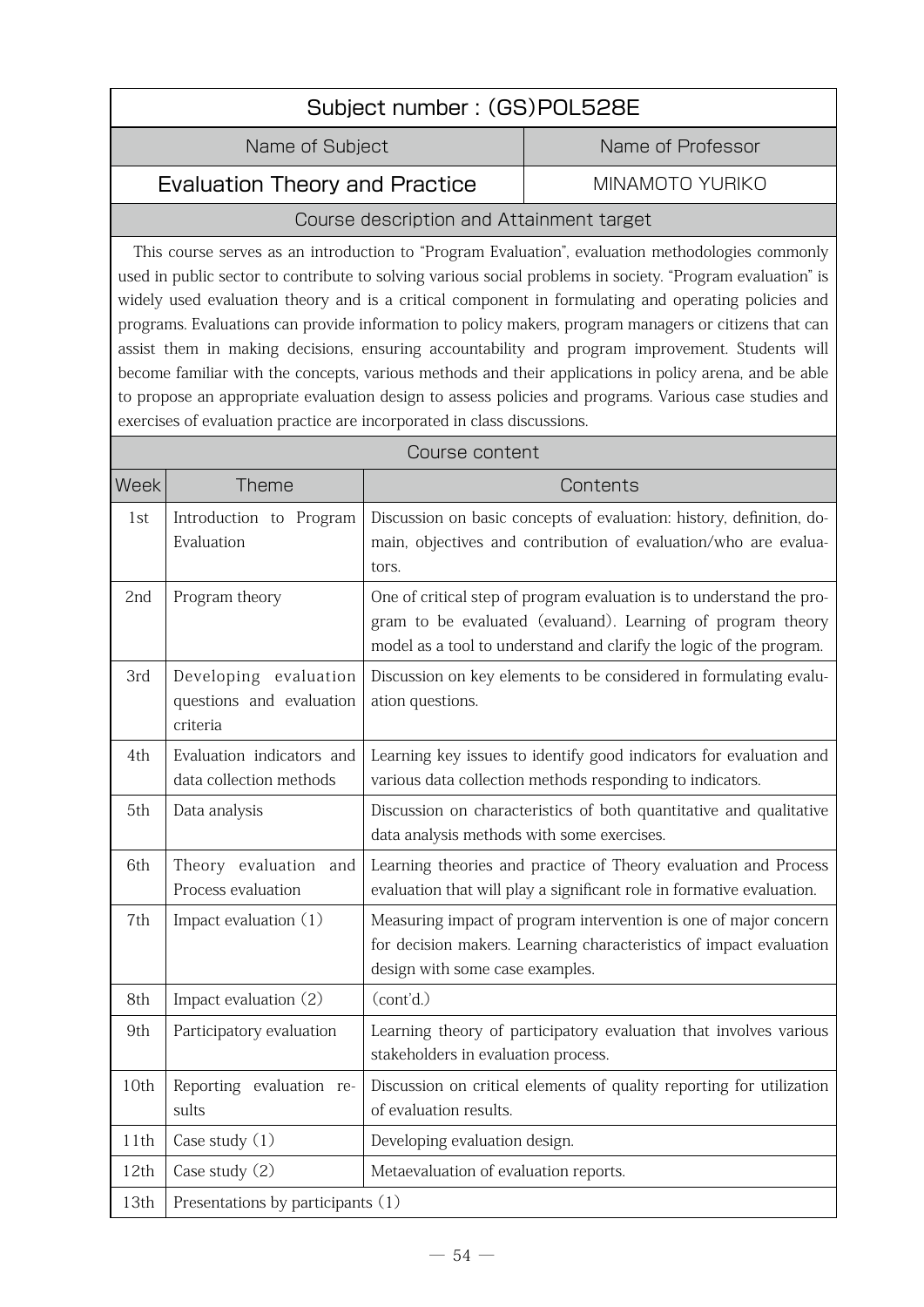14th Presentations by participants (2)

Prerequisites and registration requirements

There is no specific policy or sector focus to this course, as evaluation tools are used in all policy areas. Students are encouraged to relate the general material of the course to their specific policy interests.

#### Preparation for the course

The students are required to read through the handout materials before the class.

**Textbooks** 

Copies of reading materials will be distributed in the class.

#### Suggested readings

Patton M.Q. (2001) Utilization-Focused Evaluation, The New Century Text, 3rd edition, Sage Publications

Rossi, Peter H., Freeman, Howard E., and Lipsey, Mark W. (2003) Evaluation: a systematic approach, 7th ed., Sage

Weiss, C. H. (1998) Evaluation, 2nd ed. Prentice-Hall

# Grading policy

Class participation and contribution to the discussions: 20% Quize: 20%

Term paper: 60%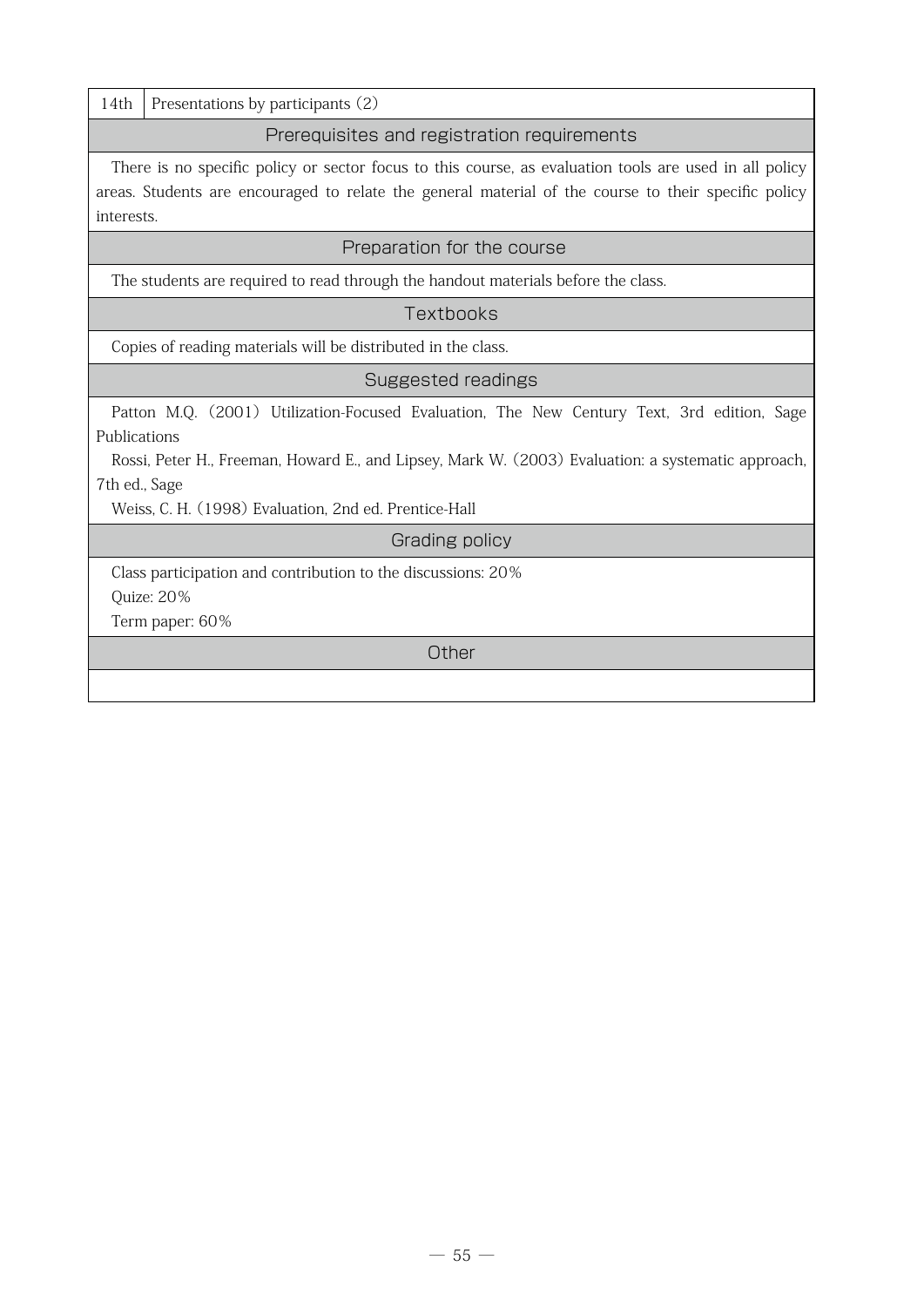| Subject number: (GS)POL528E                                                                                                                                                                                                                                                                                                                                                                                                                                                                                                                                                                                                                                                                                                                                                                                                                                                                                                                                                                                                                                                                                                                                                                                           |                   |  |
|-----------------------------------------------------------------------------------------------------------------------------------------------------------------------------------------------------------------------------------------------------------------------------------------------------------------------------------------------------------------------------------------------------------------------------------------------------------------------------------------------------------------------------------------------------------------------------------------------------------------------------------------------------------------------------------------------------------------------------------------------------------------------------------------------------------------------------------------------------------------------------------------------------------------------------------------------------------------------------------------------------------------------------------------------------------------------------------------------------------------------------------------------------------------------------------------------------------------------|-------------------|--|
| Name of Subject                                                                                                                                                                                                                                                                                                                                                                                                                                                                                                                                                                                                                                                                                                                                                                                                                                                                                                                                                                                                                                                                                                                                                                                                       | Name of Professor |  |
| <b>Total Quality Management in</b><br><b>Public Sector</b>                                                                                                                                                                                                                                                                                                                                                                                                                                                                                                                                                                                                                                                                                                                                                                                                                                                                                                                                                                                                                                                                                                                                                            | NISHIDE JUNRO     |  |
| Course description and Attainment target                                                                                                                                                                                                                                                                                                                                                                                                                                                                                                                                                                                                                                                                                                                                                                                                                                                                                                                                                                                                                                                                                                                                                                              |                   |  |
| As in many Western countries, result-oriented or goal-oriented management became very popular<br>among national and local governments in Japan. Performance evaluation was institutionalized by law in<br>the central government agencies in 2002, led by some of the local public bodies which had started<br>introducing outcome-based evaluation systems in 1990's. Following these movements, more attentions<br>came to be paid to "quality management" in public organizations. It is important for government<br>administrators to explain their level of productivity, namely, the ratio of the amount of tax money spent<br>for a set of government actions to the level of goals attained by them. But it is even more important to<br>enable upgrading the level of productivity by improving the quality of management. This course aims to<br>give students insights on these attempts to establish quality management systems inpublic sector.<br>Students will learn how the latest concepts and practices of the quality management have been<br>developed in the private sector. They will also learn how those theories and techniques must be<br>modified in applying to public sector management. |                   |  |
| Course content                                                                                                                                                                                                                                                                                                                                                                                                                                                                                                                                                                                                                                                                                                                                                                                                                                                                                                                                                                                                                                                                                                                                                                                                        |                   |  |
| Introduction of the class, WSP 1, Presentation & Group discussion<br>$\mathbf{1}$<br>WSP 1, Group Presentation<br>$\overline{c}$<br>3<br>TQM book: Chap.1 · 2, Presentation & Group discussion<br>TQM book: First part of the Chap.3, Presentation & Group discussion<br>$\overline{4}$<br>TQM book: Last part of the Chap.3, Presentation & Group discussion<br>5<br>TQM book: Chap.4, Presentation & Group discussion<br>6<br>Midterm Presentation<br>7<br>8<br>Midterm Presentation, Game Review<br>SWOT Analysis (Simulation game 2), Presentation & Group discussion<br>9<br>Stake holder Analysis (Simulation game 2), Presentation & Group discussion<br>10<br>Feasibility Analysis (Simulation game 2), Presentation & Group discussion<br>11<br>WSP 2, City Meeting (Play the game!)<br>12<br>WSP 2, Negotiation (Play the game!<br>13<br>WSP 2, City Meeting (Play the game!) & the Reflection and Wrap up<br>14<br>WSP: Roll Playing Game                                                                                                                                                                                                                                                                  |                   |  |
| Prerequisites and registration requirements                                                                                                                                                                                                                                                                                                                                                                                                                                                                                                                                                                                                                                                                                                                                                                                                                                                                                                                                                                                                                                                                                                                                                                           |                   |  |
| Students are required to have work experiences more than three years in public sector.                                                                                                                                                                                                                                                                                                                                                                                                                                                                                                                                                                                                                                                                                                                                                                                                                                                                                                                                                                                                                                                                                                                                |                   |  |
| Students are required to make oral reports on the assigned chapters of textbooks.                                                                                                                                                                                                                                                                                                                                                                                                                                                                                                                                                                                                                                                                                                                                                                                                                                                                                                                                                                                                                                                                                                                                     |                   |  |
| Preparation for the course                                                                                                                                                                                                                                                                                                                                                                                                                                                                                                                                                                                                                                                                                                                                                                                                                                                                                                                                                                                                                                                                                                                                                                                            |                   |  |
| Every student is required to read and understand the chapters of the textbooks before attending to<br>the presentation session of those chapters.                                                                                                                                                                                                                                                                                                                                                                                                                                                                                                                                                                                                                                                                                                                                                                                                                                                                                                                                                                                                                                                                     |                   |  |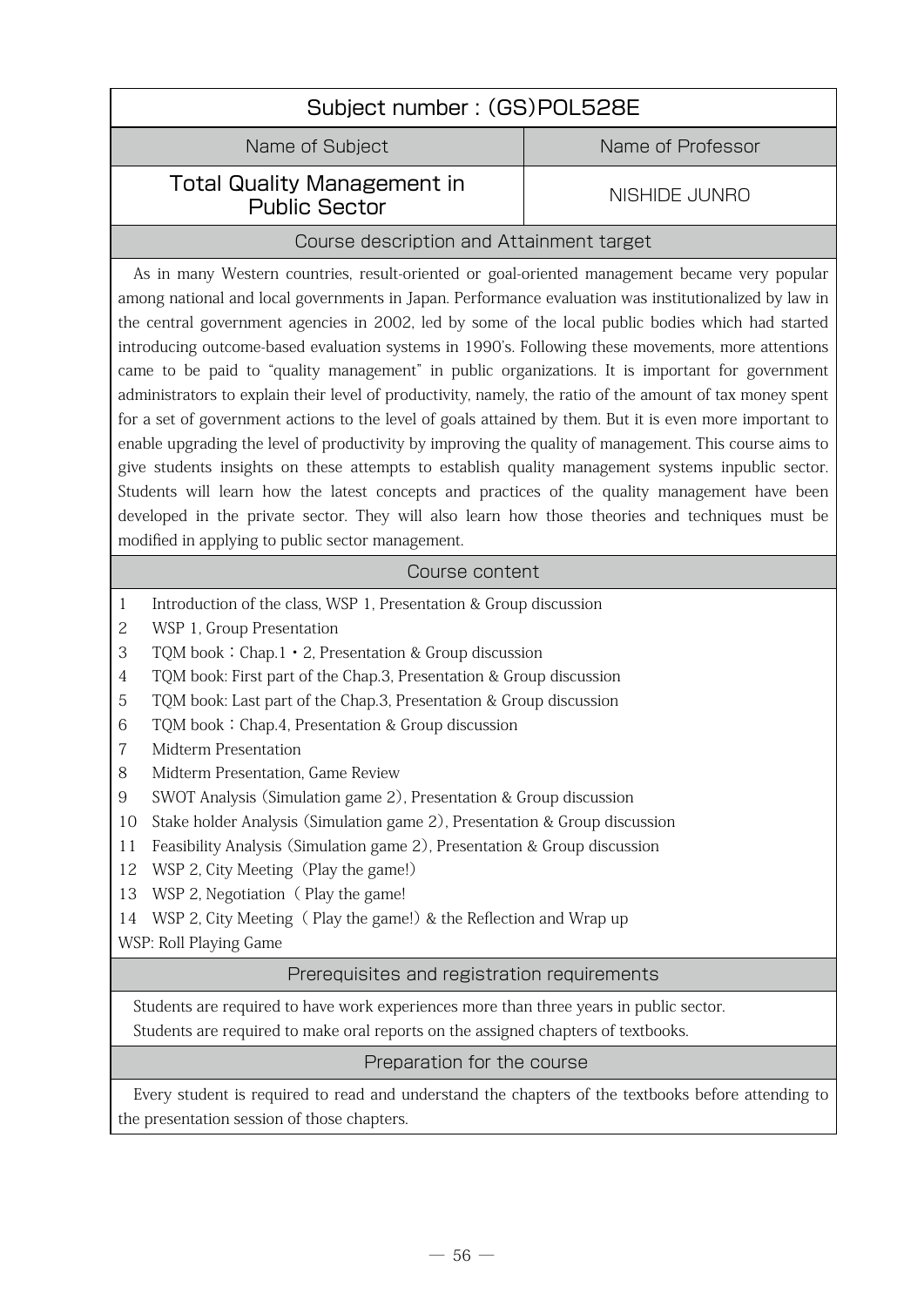| Textbooks                                                                                  |  |  |
|--------------------------------------------------------------------------------------------|--|--|
| Hosotani, Katsuya (1992) The QC Problem Solving Approach: Solving Workplace Problems the   |  |  |
| Japanese Way, 3A Corporation                                                               |  |  |
| Morgan, Colin, Stephen Murgatroyd (1994) Total Quality Management in the Public Sector: An |  |  |
| International Perspective, Open University Press                                           |  |  |
| Suggested readings                                                                         |  |  |
| None.                                                                                      |  |  |
| Grading policy                                                                             |  |  |
| Reports on Assigned Readings (40%)                                                         |  |  |
| Participation to Classroom Discussions (20%)                                               |  |  |
| Term Papers (40%)                                                                          |  |  |
| Other                                                                                      |  |  |
|                                                                                            |  |  |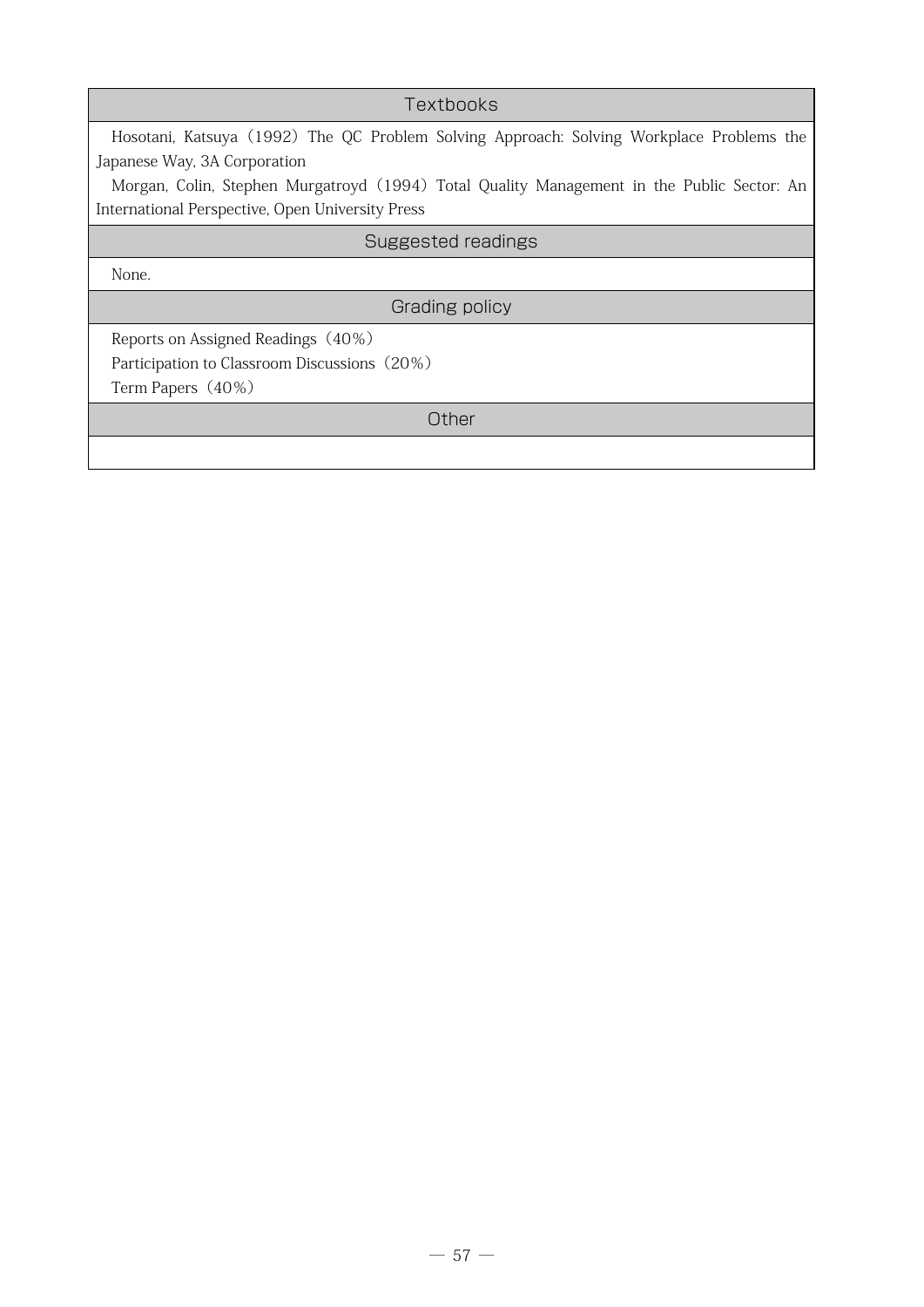| Subject number: (GS)POL528E                                                                                                                                                                                                                                                                                                                                                                                                                                                                                                                                                                                                                                                                                                                                                                                                                                                                                                                                                                                                                                                                                                                                                                        |                      |  |
|----------------------------------------------------------------------------------------------------------------------------------------------------------------------------------------------------------------------------------------------------------------------------------------------------------------------------------------------------------------------------------------------------------------------------------------------------------------------------------------------------------------------------------------------------------------------------------------------------------------------------------------------------------------------------------------------------------------------------------------------------------------------------------------------------------------------------------------------------------------------------------------------------------------------------------------------------------------------------------------------------------------------------------------------------------------------------------------------------------------------------------------------------------------------------------------------------|----------------------|--|
| Name of Subject                                                                                                                                                                                                                                                                                                                                                                                                                                                                                                                                                                                                                                                                                                                                                                                                                                                                                                                                                                                                                                                                                                                                                                                    | Name of Professor    |  |
| <b>Quality Management in Japanese</b><br><b>Public Sector</b>                                                                                                                                                                                                                                                                                                                                                                                                                                                                                                                                                                                                                                                                                                                                                                                                                                                                                                                                                                                                                                                                                                                                      | <b>NISHIDE JUNRO</b> |  |
| Course description and Attainment target                                                                                                                                                                                                                                                                                                                                                                                                                                                                                                                                                                                                                                                                                                                                                                                                                                                                                                                                                                                                                                                                                                                                                           |                      |  |
| This course aims to provide students with concrete ideas of QM (Quality Management) practices in<br>Public Sector through a field research. The class will visit some of the leading public organizations in<br>quallity management to learn from their management staff on the effectiveness of the system and to<br>observe actual activities in these organizations. Goal-oriented management is getting popular among<br>many public sector organizations in Japan. Along with this trend, some of the public organizations<br>including national and local governments had started introducing new systems which include quality<br>circle movements and other elements of quality management. It is important for public managers to be<br>accountable about their organization productivity, but it is even more important to be able to improve<br>their productivity continuously. Through the field research in this course, students are expected to get<br>insights on those actual programs carried out to establish quality management systems in public sector.<br>(Students are highly recommended to take up "TQM in Public Sector" together with this field research<br>course.) |                      |  |
| Course content                                                                                                                                                                                                                                                                                                                                                                                                                                                                                                                                                                                                                                                                                                                                                                                                                                                                                                                                                                                                                                                                                                                                                                                     |                      |  |
| Major aims of the field research are:<br>A. Understanding QM<br>B. Understanding major difficulties in QM in Japanese public sector<br>C. Learning the process of introducing QM system in leading public organizations<br>D. Learning the effectiveness and problems in using Tthe systems through observation of actual situa-<br>tion in typical examples of QM applications public organizations in Japan                                                                                                                                                                                                                                                                                                                                                                                                                                                                                                                                                                                                                                                                                                                                                                                      |                      |  |
| Prerequisites and registration requirements                                                                                                                                                                                                                                                                                                                                                                                                                                                                                                                                                                                                                                                                                                                                                                                                                                                                                                                                                                                                                                                                                                                                                        |                      |  |
| The precise schedule will be announced before the end of the spring semester.                                                                                                                                                                                                                                                                                                                                                                                                                                                                                                                                                                                                                                                                                                                                                                                                                                                                                                                                                                                                                                                                                                                      |                      |  |
| Preparation for the course                                                                                                                                                                                                                                                                                                                                                                                                                                                                                                                                                                                                                                                                                                                                                                                                                                                                                                                                                                                                                                                                                                                                                                         |                      |  |
| Details of required preparation before participating the field research will be explained in the<br>orientation session held on the first day in a classroom.                                                                                                                                                                                                                                                                                                                                                                                                                                                                                                                                                                                                                                                                                                                                                                                                                                                                                                                                                                                                                                      |                      |  |
| Textbooks                                                                                                                                                                                                                                                                                                                                                                                                                                                                                                                                                                                                                                                                                                                                                                                                                                                                                                                                                                                                                                                                                                                                                                                          |                      |  |
| The students are expected to read the text book and handout materials before the class.                                                                                                                                                                                                                                                                                                                                                                                                                                                                                                                                                                                                                                                                                                                                                                                                                                                                                                                                                                                                                                                                                                            |                      |  |
| Suggested readings                                                                                                                                                                                                                                                                                                                                                                                                                                                                                                                                                                                                                                                                                                                                                                                                                                                                                                                                                                                                                                                                                                                                                                                 |                      |  |
| None.                                                                                                                                                                                                                                                                                                                                                                                                                                                                                                                                                                                                                                                                                                                                                                                                                                                                                                                                                                                                                                                                                                                                                                                              |                      |  |
| Grading policy                                                                                                                                                                                                                                                                                                                                                                                                                                                                                                                                                                                                                                                                                                                                                                                                                                                                                                                                                                                                                                                                                                                                                                                     |                      |  |
| Contribution to the class (40%)<br>Term paper (60%)                                                                                                                                                                                                                                                                                                                                                                                                                                                                                                                                                                                                                                                                                                                                                                                                                                                                                                                                                                                                                                                                                                                                                |                      |  |
| Other                                                                                                                                                                                                                                                                                                                                                                                                                                                                                                                                                                                                                                                                                                                                                                                                                                                                                                                                                                                                                                                                                                                                                                                              |                      |  |
| The fee (around $\angle$ 40,000) for the field research is to be paid by attendants by themselves basically.                                                                                                                                                                                                                                                                                                                                                                                                                                                                                                                                                                                                                                                                                                                                                                                                                                                                                                                                                                                                                                                                                       |                      |  |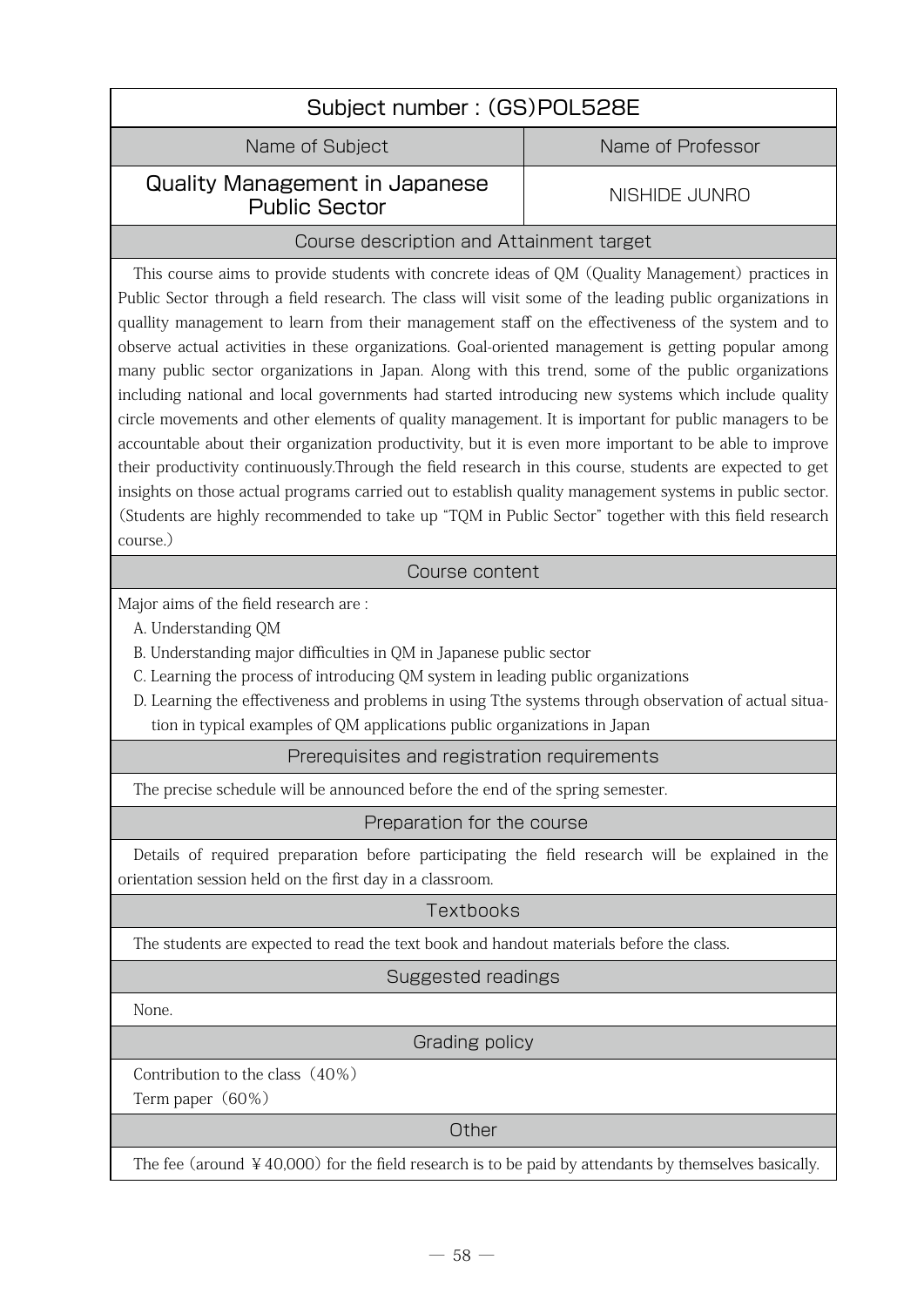| Subject number: (GS)POL518E      |                   |  |
|----------------------------------|-------------------|--|
| Name of Subject                  | Name of Professor |  |
| Negotiation in the Public Sector | MATSUURA MASAHIRO |  |

# Course description and Attainment target

Negotiation is an integral part of everyday business. Even in the public sector, each officer negotiates with wide varieties of stakeholders, both inside and outside the office, in various stages of policy-making and implementation.

Theory and practice of negotiation has been explored, particularly in the United States, for the last forty years. Most professional schools (e.g., public policy and business schools) around the world offer basic trainings on negotiation as an essential skill for professionals. This course follows the format of standard negotiation trainings in American professional schools.

The course will provide an overview of theories and techniques for negotiation analysis. It will also cultivate practical negotiation skills through role-play simulations. Each student will be asked to play negotiator's roles in simulated settings. Negotiation is a practical skill; it has to be cultivated through exercises.

| Course content |                                         |                                                                                                                                                                          |
|----------------|-----------------------------------------|--------------------------------------------------------------------------------------------------------------------------------------------------------------------------|
| <b>Week</b>    | <b>Theme</b>                            | Contents                                                                                                                                                                 |
| Week 1         | Introduction                            | -Introduction to the course                                                                                                                                              |
| Week 2         | Position and Interests,<br><b>BATNA</b> | -Separating positions and interests<br>-Best Alternative to a Negotiated Agreement                                                                                       |
| Week 3         | Distributive bargaining                 | -Single-issue negotiation that tends to end up In competitive strate-<br>gies                                                                                            |
| Week 4         | Negotiation exercise (1)                | -Simulated negotiation of distributive bargaining between a pair of<br>students                                                                                          |
| Week 5         | <b>Integrative Bargaining</b>           | -Multiple-issue negotiation that enables value creation (Win-Win)<br>for both sides                                                                                      |
| Week 6         | Negotiation exercise (2)                | -Simulated negotiation of integrative bargaining between a pair of<br>students                                                                                           |
| Week 7         | Multi-party negotiation                 | -Resolving public policy disputes often involves a number of stake-<br>holders<br>-Multi-party negotiation requires stakeholder identification and<br>process management |
| Week 8         | Negotiation exercise (3)                | -Simulated negotiation of multi-party negotiation                                                                                                                        |
| Week 9         | Facilitating dialogue                   | -Learn practical techniques for facilitating dialogues for negotia-<br>tion                                                                                              |
| Week 10        | Negotiation exercise (4)                | -Simulated negotiation involving the facilitator's role                                                                                                                  |
| Week 11        | Fairness in distributing val-<br>ue     | -Challenges of creating and claiming value and theoretical discus-<br>sions about the "fair" distribution of added values                                                |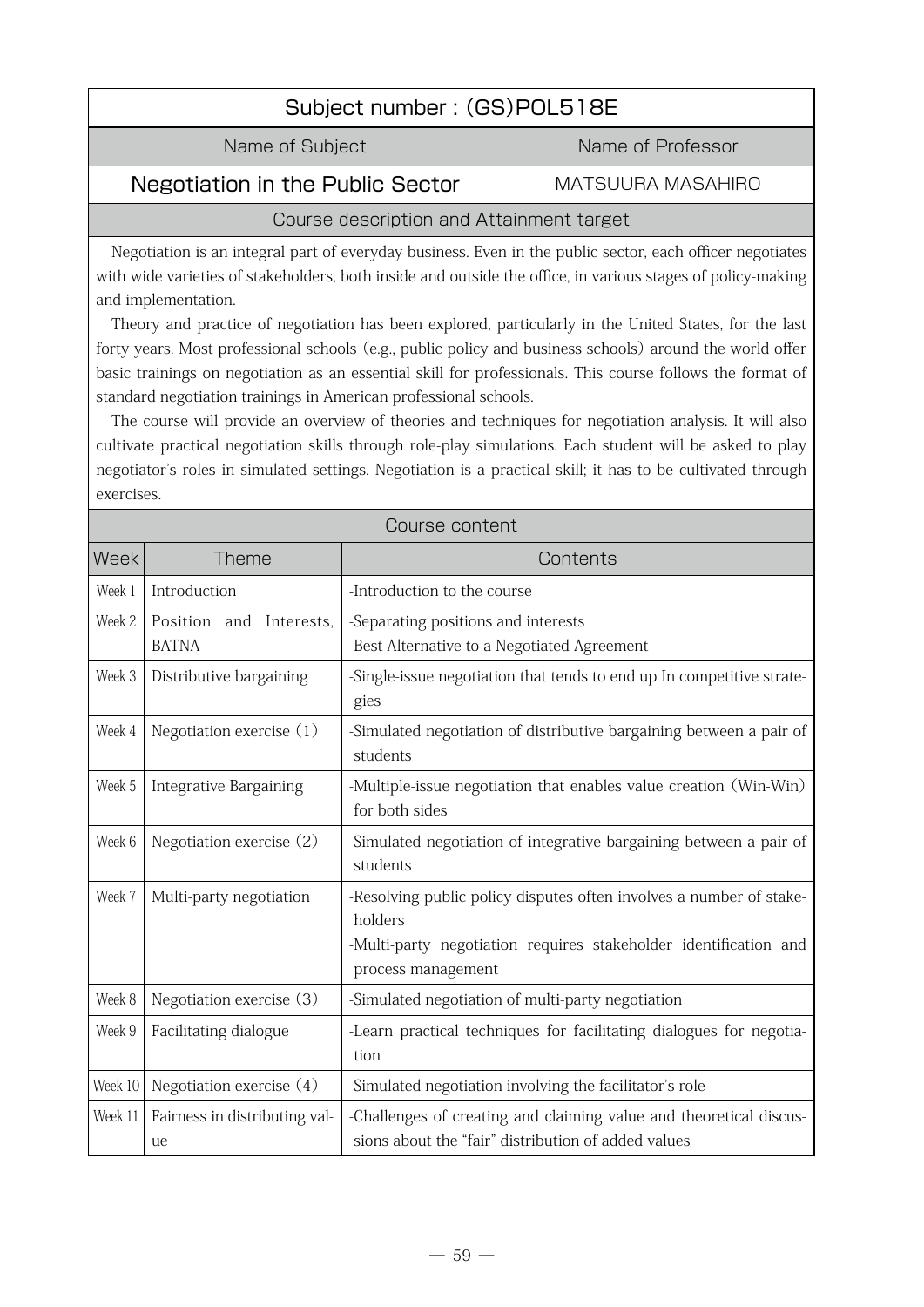|                                             | Week 12   Value-laden disputes       | -Public policy disputes are often entrenched by value-laden dis-<br>courses that cannot be negotiated for a resolution, but how can<br>we deal with them? |
|---------------------------------------------|--------------------------------------|-----------------------------------------------------------------------------------------------------------------------------------------------------------|
|                                             | Week 13   Negotiation exercise $(5)$ | -Simulated negotiation of value-laden issues                                                                                                              |
|                                             | Week $14 \mid$ Wrap-up               | -Final exam and wrap-up                                                                                                                                   |
| Prerequisites and registration requirements |                                      |                                                                                                                                                           |

Participation in the negotiation exercises constitutes a crucial part of this course. For each exercise, an instruction material will be distributed IN ADVANCE. Each student MUST read the material BEFORE the exercise so that s/he can play the role appropriately. The learning experience of other students will be substantially harmed if a student failing to understand the instructions, which will be penalized through his/her final grading.

### Preparation for the course

Each student should reflect on lectures by the instructor and apply and test the skills during the simulated negotiation exercises.

#### Textbooks

Fisher, R. and Ury, W. (1991). Getting to Yes, Penguin.

#### Suggested readings

Lax, D. and Sebenius, J. (1987). Manager as Negotiator, Free Press.

#### Grading policy

Class engagement 30%; five short essays reflecting the exercise 40%; and the final exam 30%.

Short Essays: Following each simulated negotiation exercise, you are asked to submit a short essay, with no more than 400 words, describing the lessons that you draw from the experience in the simulated exercise, before noon, one week after the exercise.

**Other** 

This course will NOT provide instructions for psychological tactics and positional "hard" bargaining.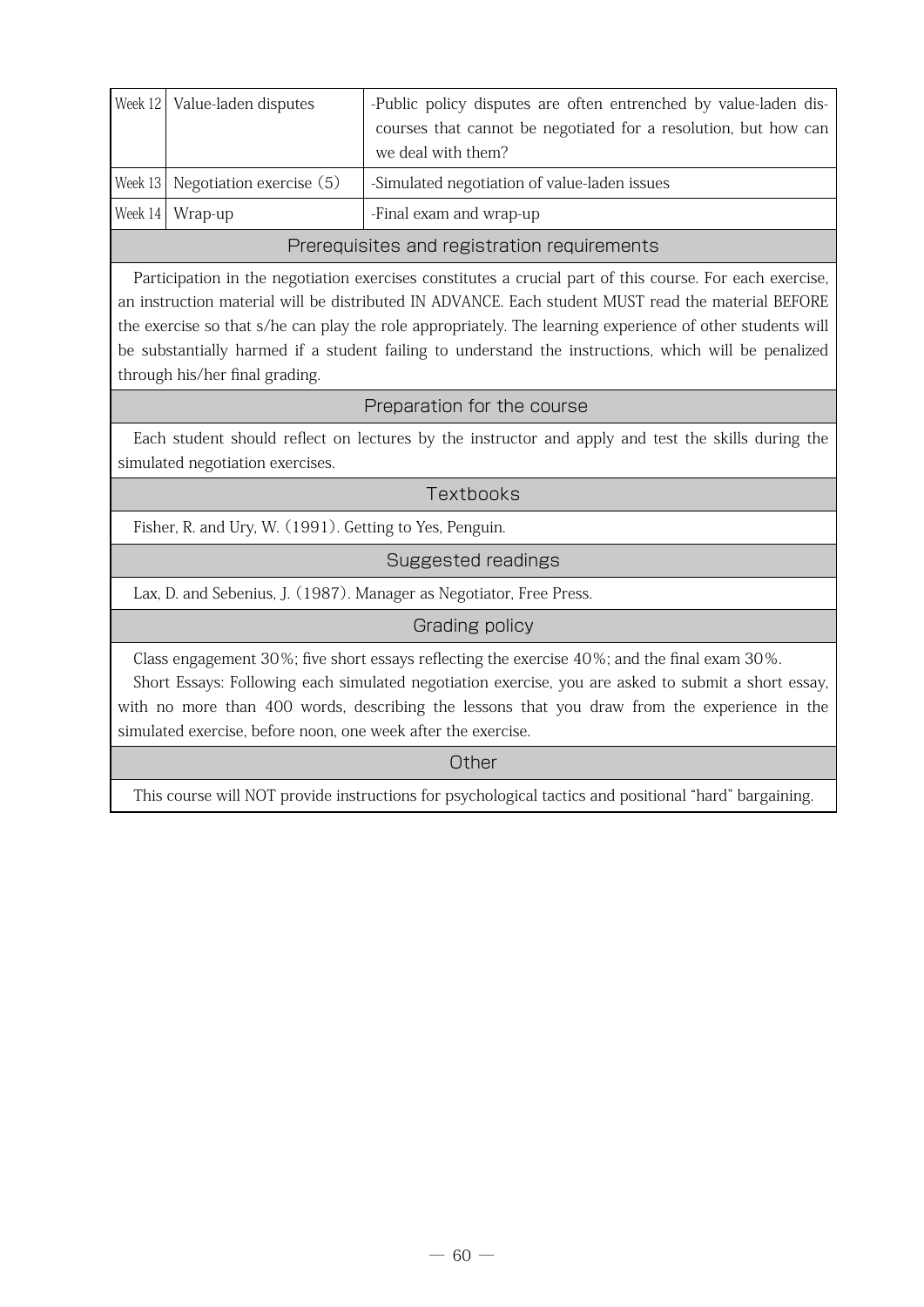| Subject number: (GS)POL538E |                   |  |
|-----------------------------|-------------------|--|
| Name of Subject             | Name of Professor |  |
| Government and Politics in  | SASAOKA YUICHI    |  |

# Developing Countries

# Course description and Attainment target

This course is about the government and politics in the developing countries. Today we are witnessing a transformative change both in the politics of what has conventionally been referred to as the Third World (comprising much of Asia, Africa, Latin and Central America, the Caribbean and the Middle East) and in the way we usually consider about the political changes and transformation. Based on this recognition, this course can serve as an optimal course to governance and politics, which covers structural conditions and constraints, dynamic process and externally-driven development processes.

The fifth edition textbook analyses these processes of changes that are transforming the politics of the Third World. It reveals central political themes and issues in the developing world, such as globalization, inequality, identity, religion, the military, democracy, the environment, and policy development. First several chapters deal with theoretical issues, and then more applied analyses of state, society, regime and policy are deepened in concrete cases including country analyses.

Hopefully, students can pick up one or two chapter and make a report on it. Also, it is helpful if students can explain each country's political situations and history, related to government and politics, in the class.

|     | Course content                                                                                       |  |  |
|-----|------------------------------------------------------------------------------------------------------|--|--|
| 1.  | Introduction                                                                                         |  |  |
| 2.  | Approaches and Global Context (1)                                                                    |  |  |
| 3.  | Approaches and Global Context (2)                                                                    |  |  |
| 4.  | Society and State                                                                                    |  |  |
| 5.  | State and Society                                                                                    |  |  |
| 6.  | Policy Issues                                                                                        |  |  |
| 7.  | Regime Change                                                                                        |  |  |
| 8.  | Fragile verses Strong States                                                                         |  |  |
| 9.  | Development and Human Rights (1)                                                                     |  |  |
| 10. | Development and Human Rights (2)                                                                     |  |  |
| 11. | Country Cases (1)                                                                                    |  |  |
| 12. | Country Cases (2)                                                                                    |  |  |
| 13. | South-South Relations                                                                                |  |  |
| 14. | Summary/Conclusive Part                                                                              |  |  |
|     | Prerequisites and registration requirements                                                          |  |  |
|     | Students are expected to read the textbook and references before attending the class and participate |  |  |
|     | actively in the discussions.                                                                         |  |  |

# Preparation for the course

As mentioned in the prerequisites.

# **Texthooks**

Peter Burnell, Vicky Rabdall and Lise Ranker (2017) "Politics in the Developing World", fifth edition. Oxford University Press.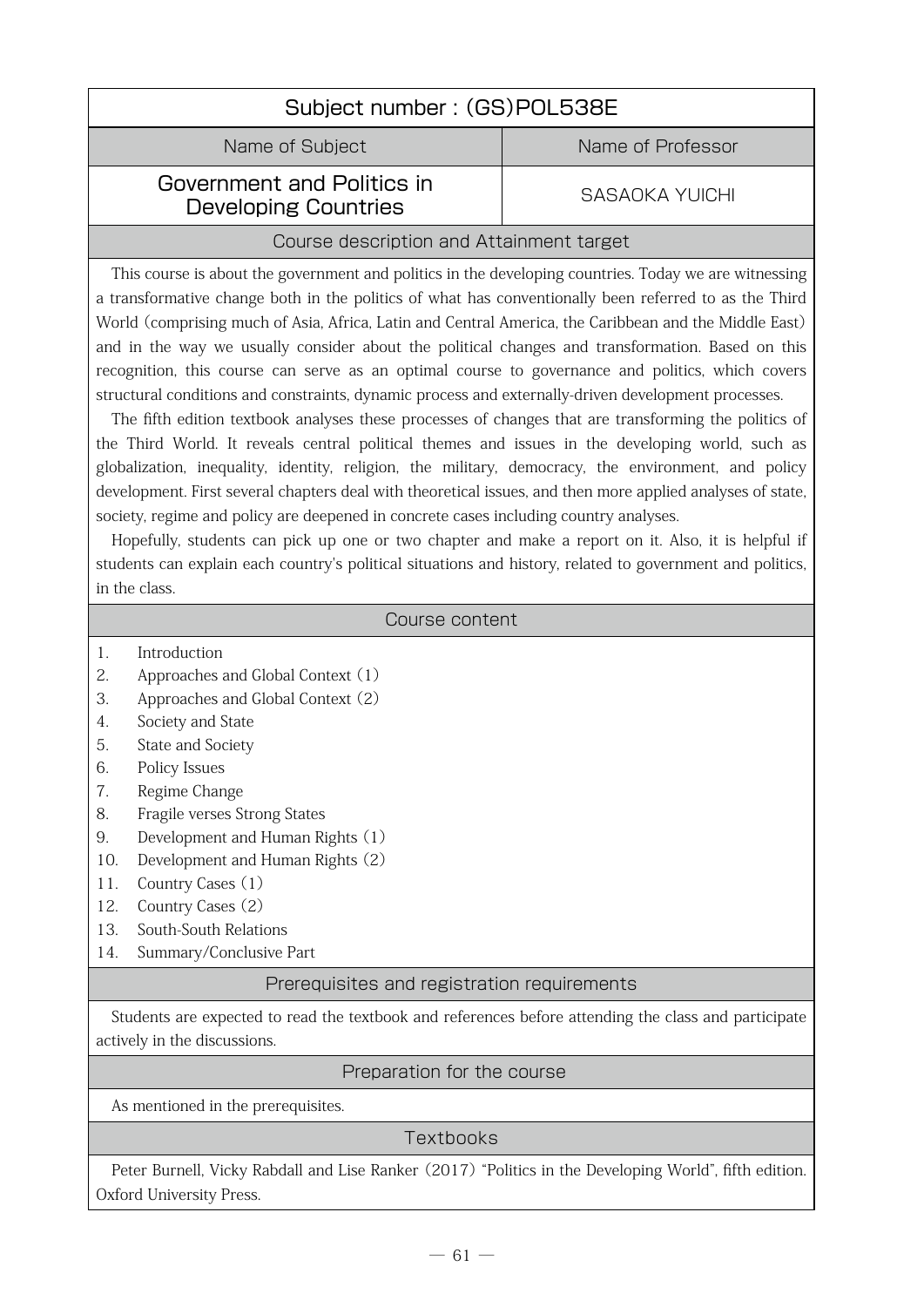# Suggested readings

Alex Thompson (2010) "An Introduction to African Politics", third edition. Routledge.

# Grading policy

Regular class attendance, participation, and completion of required readings prior to the class are expected. Grades will be determined based on the following criteria: course participation (40%); reporting (50%); and memo (10%).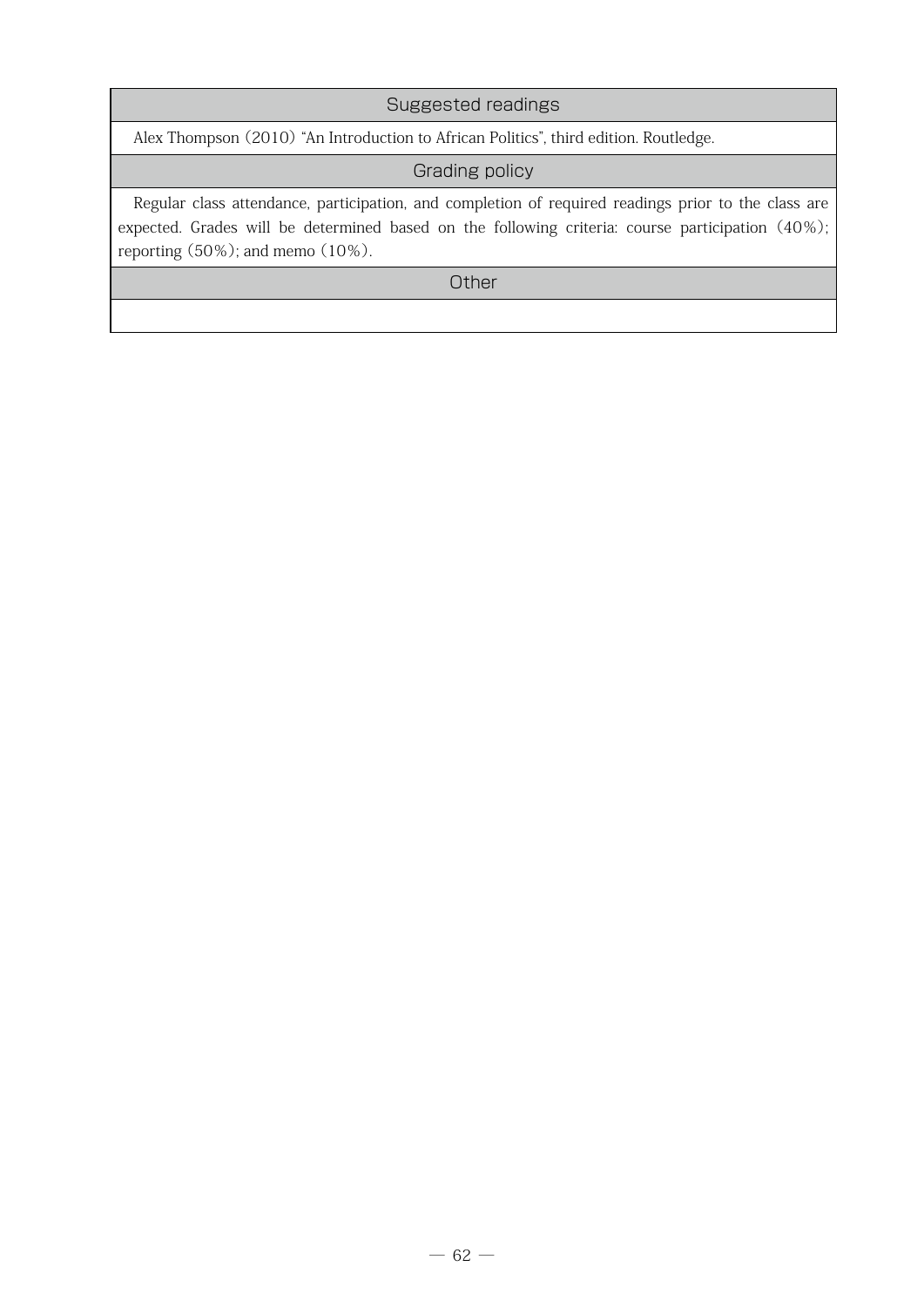# Subject number : (GS)POL628M Name of Subject Name of Professor Current Development in Public Policy MINAMOTO YURIKO (Omnibus)

# and Management

# Course description and Attainment target

This course focuses on some of the most significant developments in the field of public policy and public management today, introducing innovative measures in these fields with theoretical explication. We mainly take up current developments in public sector or nonprofit sector in Japan and other countries. Each faculty member in charge of the session gives introduction, comprehensive explanation, theoretical overview, and analytical commentary followed by case introduction. Another important purpose of this course is to provide the platform to both Japanese and international students to exchange the information, opinions through discussions on such questions as: What kind of approach could be taken to the similar kinds of issues in public sector in respective home nation?

In order to take the best advantage of the Graduate School of Governance Studies, in which majority of Japanese/International students have rich, practical experiences in the fields of public services, translators (English and Japanese) will attend at all the class meetings to support students to enjoy active discussion beyond the difference of language. The course is offered as a four-day intensive course and each session is conducted by 3 faculty members (Professors Minamoto, Yoshiki Kobayashi and Toda)..

| Course content  |                                                 |                                                                                                                                                                                                                                      |
|-----------------|-------------------------------------------------|--------------------------------------------------------------------------------------------------------------------------------------------------------------------------------------------------------------------------------------|
| 1st             | Lecture 1                                       | Co-creation of social impact through collaboration between local<br>government and private companies. (Prof. Minamoto)                                                                                                               |
| 2 <sub>nd</sub> | Case Study 1                                    | A case of SDGs initiatives of Kanagawa Prefecture to analyze mech-<br>anism of social impact evaluation                                                                                                                              |
| 3rd             | Group discussion and Pre-<br>sentation          | Discussion and exchange of opinions among international and Jap-<br>anese students                                                                                                                                                   |
| 4th             | Lecture 2                                       | Local public administration and global cooperation for community<br>empowerment (Prof. Toda)                                                                                                                                         |
| 5th             | Case Study 2                                    | Critically scrutinize the righteousness of an important developmen-<br>tal formula: Due respect to communities' tradition and ownership,<br>based on empirical wisdom identified in the course of global coop-<br>eration practices. |
| 6th             | Group discussion and Pre-<br>sentation          | Discussion and exchange of opinions among international and Jap-<br>anese students                                                                                                                                                   |
| 7th             | Group discussion and Pre-<br>sentation (cont'd) | (ditto)                                                                                                                                                                                                                              |
| 8th             | Lecture 3                                       | Lessons on Crisis Management from the 311 Fukushima Nuclear<br>Disaster: Local Police and Communities                                                                                                                                |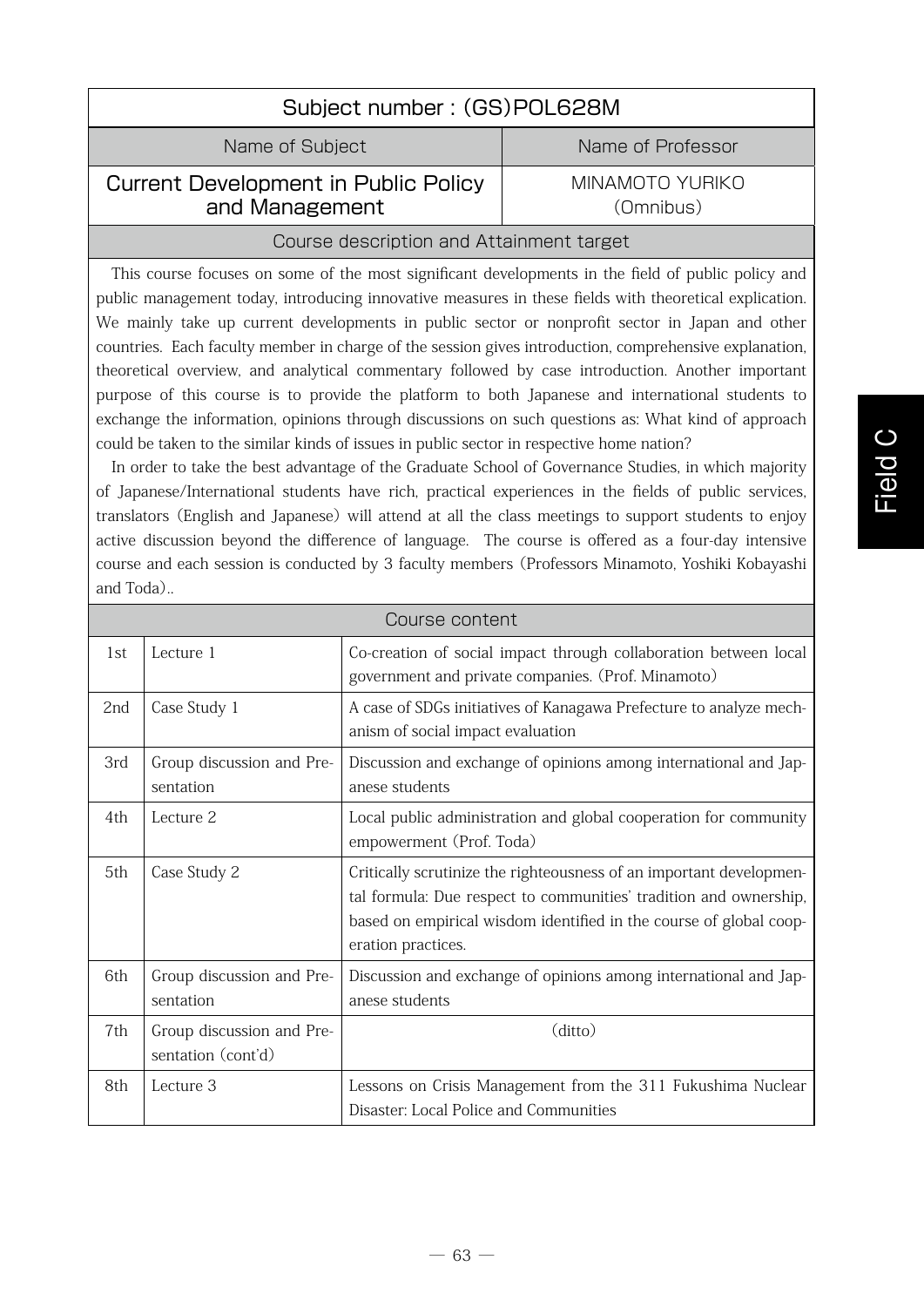| 9th                                                                       | Case Study 3                                                                                                                                                                  | The case of the local police station that assisted in evacuating lo-<br>cal residents during the Fukushima Second Nuclear Power Plant<br>explosion in 2011. The main issue to be discussed is leadership in<br>crisis. |  |
|---------------------------------------------------------------------------|-------------------------------------------------------------------------------------------------------------------------------------------------------------------------------|------------------------------------------------------------------------------------------------------------------------------------------------------------------------------------------------------------------------|--|
| 10th                                                                      | Group discussion and Pre-<br>sentation                                                                                                                                        | Discussion and exchange of opinions among international and Jap-<br>anese students                                                                                                                                     |  |
| 11th                                                                      | Group discussion and Pre-<br>sentation (cont'd)                                                                                                                               | (ditto)                                                                                                                                                                                                                |  |
| 12th                                                                      | Lecture 4                                                                                                                                                                     | Collaborative program evaluation in local government<br>~Gender equality program as a case~                                                                                                                            |  |
| 13th                                                                      | Case Study 4                                                                                                                                                                  | The case of gender equality policy of Narashino-city to discuss<br>how collaborative evaluation with local people can be institutional-<br>ized.                                                                       |  |
| 14th                                                                      | Group discussion and Pre-<br>sentation                                                                                                                                        | Discussion and exchange of opinions among international and Jap-<br>anese students                                                                                                                                     |  |
| 15th                                                                      | Group discussion and Pre-<br>sentation (cont'd)                                                                                                                               | (ditto)                                                                                                                                                                                                                |  |
|                                                                           | Prerequisites and registration requirements                                                                                                                                   |                                                                                                                                                                                                                        |  |
|                                                                           | This course is open for both Japanese students and International students.<br>Since professional<br>translators support the classes, Japanese language skill is not required. |                                                                                                                                                                                                                        |  |
|                                                                           | Preparation for the course                                                                                                                                                    |                                                                                                                                                                                                                        |  |
|                                                                           | Based on hand out materials, review is required to submit the paper for each session.                                                                                         |                                                                                                                                                                                                                        |  |
|                                                                           | Textbooks                                                                                                                                                                     |                                                                                                                                                                                                                        |  |
|                                                                           | (no text books assigned.)                                                                                                                                                     |                                                                                                                                                                                                                        |  |
|                                                                           | <b>Suggested readings</b>                                                                                                                                                     |                                                                                                                                                                                                                        |  |
| References and hand outs will be distributed in each class.               |                                                                                                                                                                               |                                                                                                                                                                                                                        |  |
| Grading policy                                                            |                                                                                                                                                                               |                                                                                                                                                                                                                        |  |
| Contribution to class discussions: 20 %<br>Report for each sessions: 80 % |                                                                                                                                                                               |                                                                                                                                                                                                                        |  |
| Other                                                                     |                                                                                                                                                                               |                                                                                                                                                                                                                        |  |
|                                                                           |                                                                                                                                                                               |                                                                                                                                                                                                                        |  |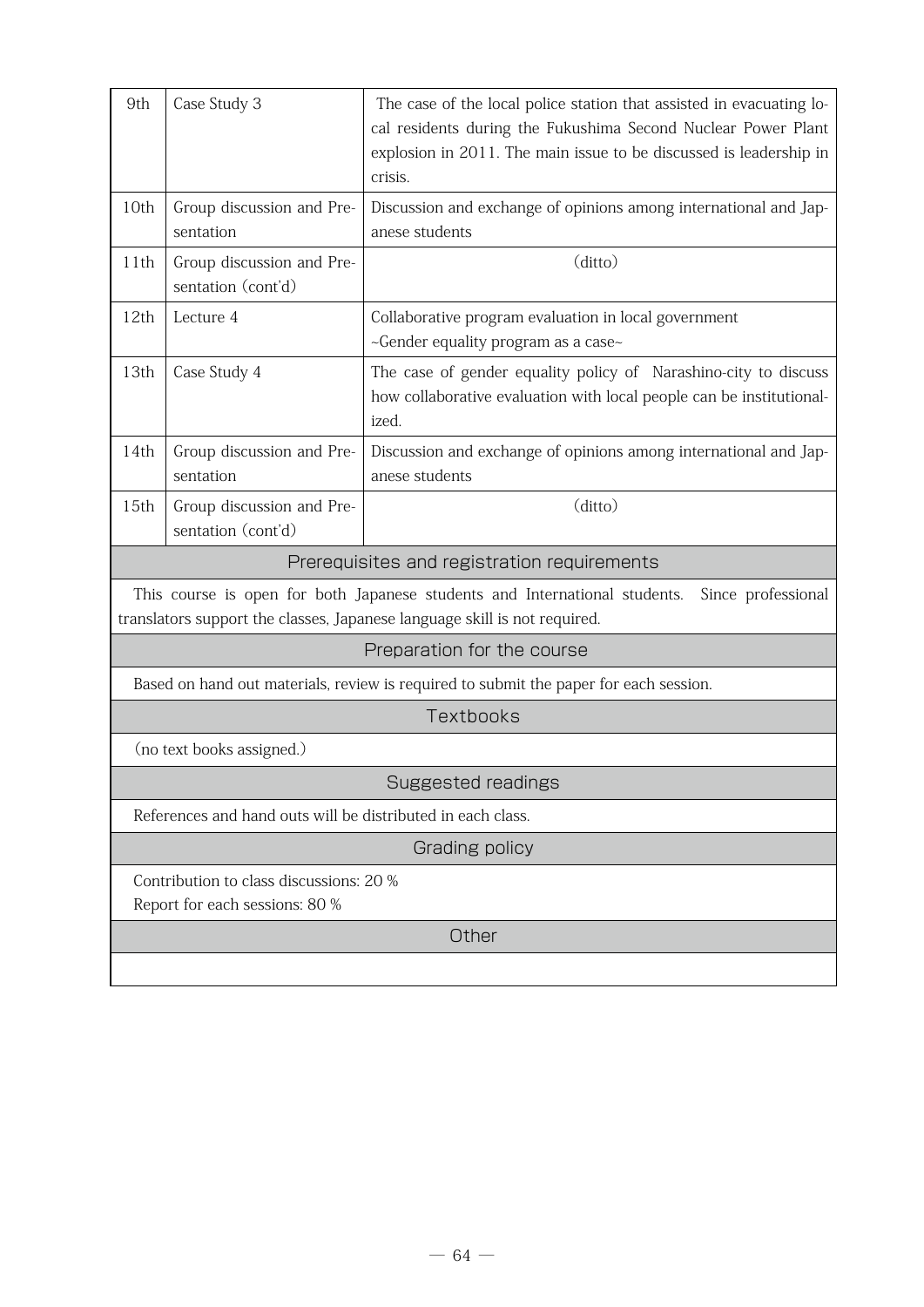| Subject number: (GS)POL698E                                                                                                                                                                                                                                                                                                                                                                                                                                                                                                                                                                                                                                                                                                                                                                                                                                                                                                                                                                                                                                                                                                                                                                                                        |                   |  |
|------------------------------------------------------------------------------------------------------------------------------------------------------------------------------------------------------------------------------------------------------------------------------------------------------------------------------------------------------------------------------------------------------------------------------------------------------------------------------------------------------------------------------------------------------------------------------------------------------------------------------------------------------------------------------------------------------------------------------------------------------------------------------------------------------------------------------------------------------------------------------------------------------------------------------------------------------------------------------------------------------------------------------------------------------------------------------------------------------------------------------------------------------------------------------------------------------------------------------------|-------------------|--|
| Name of Subject                                                                                                                                                                                                                                                                                                                                                                                                                                                                                                                                                                                                                                                                                                                                                                                                                                                                                                                                                                                                                                                                                                                                                                                                                    | Name of Professor |  |
| Human Resource Management                                                                                                                                                                                                                                                                                                                                                                                                                                                                                                                                                                                                                                                                                                                                                                                                                                                                                                                                                                                                                                                                                                                                                                                                          | NAGAHATA MAKOTO   |  |
| Course description and Attainment target                                                                                                                                                                                                                                                                                                                                                                                                                                                                                                                                                                                                                                                                                                                                                                                                                                                                                                                                                                                                                                                                                                                                                                                           |                   |  |
| In recent decades, it seems increasingly necessary for all the managers in an organization to be<br>"collaborative" or "facilitative" when she / he wants to create and operate an effective and efficient<br>activity or program. It is because of a big change of our society as a whole. "Top-down" or "centralized"<br>type of organization can not catch up with a fast changing and complicated / diverse society. We need<br>to involve various stakeholders and it is also vital to create innovative initiative from those stakeholders.<br>How to facilitate initiative and collaboration is a key for successful management of an organization or a<br>program. In this course, background and principle of facilitative leadership will be introduced. Basic<br>theory and skill of facilitation will also be studied. Practical skill will be acquired through exercise of<br>facilitation in the class. It is expected to learn how to be a good manager in a team with diverse<br>members to create innovative policies, measures, and activities. In the class, some challenges and<br>opportunities for organizational management appeared in the era of with/post COVID-19 will also be<br>shared and discussed. |                   |  |
| Course content                                                                                                                                                                                                                                                                                                                                                                                                                                                                                                                                                                                                                                                                                                                                                                                                                                                                                                                                                                                                                                                                                                                                                                                                                     |                   |  |
| DAY I<br>What is "human resource management"?<br>At first, let us discuss and define the very basic concept of "resource", "human resource", and "manage-<br>ment".<br>Change of organization and leadership<br>As society changes, requirement for organization and leadership also changes.<br>Facilitative leadership<br>Why it is necessary to be "facilitative" in an organization or in a group work?<br>Introduction of facilitation<br>What is facilitation? Why it is required in human resource management?<br>DAY II<br>Basic theory of facilitation<br>How can a person take initiative to do something? Based on social construction theory, basics of facili-<br>tation will be introduced.<br>Basic skill of facilitation (1)<br>Partnership building is a key for starting facilitation.<br>Practice of partnership building<br>Exercise of partnership building<br>Basic skill of facilitation (2)<br>Facilitative listening is another key element of facilitation.<br>DAY III<br>Practice of facilitative listening<br>Exercise of facilitative listening<br>Dialogue<br>Finally, it is a core skill of facilitation to create a good dialogue.<br>Facilitation in online settings                              |                   |  |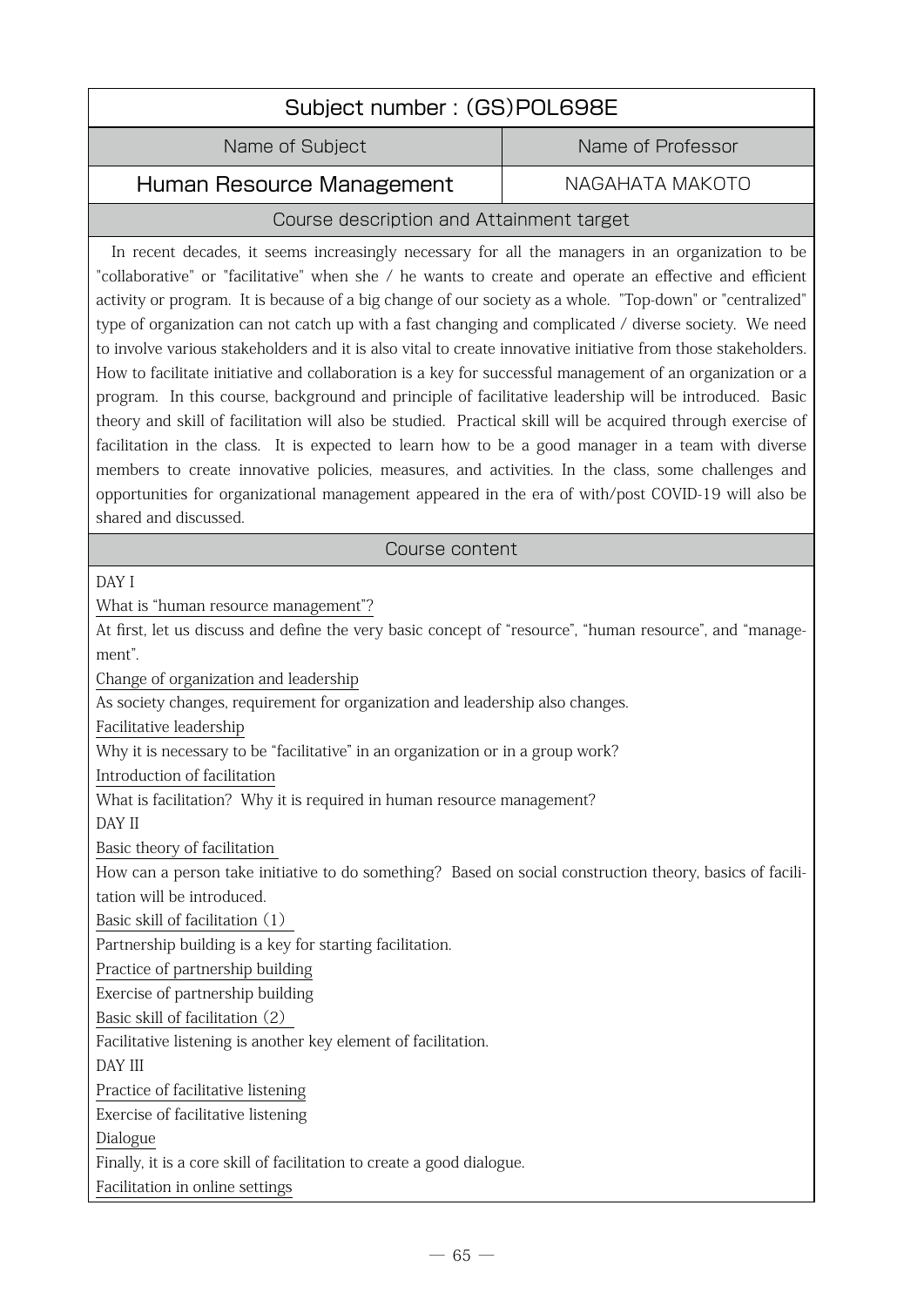In post/with COVID-19 era, new skills of facilitation through online setting is required.

Facilitation in a meeting or a workshop

Principle and skill for facilitating a meeting or a workshop will be introduced.

DAY IV

Practice of workshop facilitation (1)(2)

Participating students will be requested to facilitate a workshop in the class.

Overall Synthesis

The participating students will review the course and extract learning from what they found by themselves.

# Prerequisites and registration requirements

As the course is held with "workshop" type method in intensive schedule, the students are required to take part in the discussions actively. At the last of the course, they are asked to prepare for presentation on what they learned and how they can utilize it.

# Preparation for the course

The students are expected to reflect what he/she learned in the class based on own experience in order that the learning will become more practical one.

# **Textbooks**

Reading materials will be distributed.

Suggested readings

The relevant documents will be suggested accordingly.

Grading policy

Contribution to the class (30%)

Participation in discussion (40%)

Practice and Presentation (30%)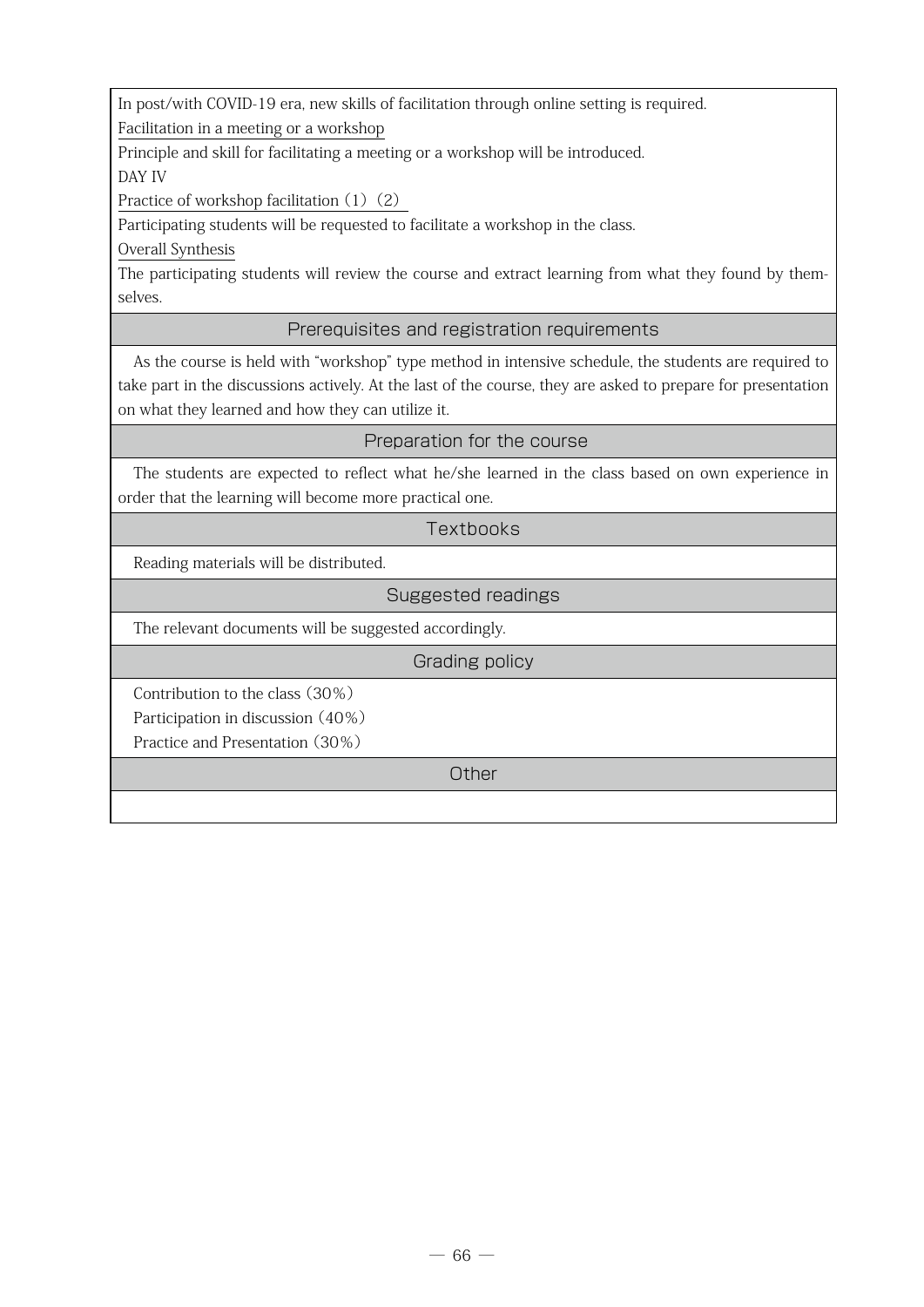| Subject number: (GS)POL628E                                                                                                                                                                                                                                                                                                                                                                                                                                                                                                                                                                                                                                                                                                                                                                                                                                                                                                                                          |                            |                                                                                                                                                                             |
|----------------------------------------------------------------------------------------------------------------------------------------------------------------------------------------------------------------------------------------------------------------------------------------------------------------------------------------------------------------------------------------------------------------------------------------------------------------------------------------------------------------------------------------------------------------------------------------------------------------------------------------------------------------------------------------------------------------------------------------------------------------------------------------------------------------------------------------------------------------------------------------------------------------------------------------------------------------------|----------------------------|-----------------------------------------------------------------------------------------------------------------------------------------------------------------------------|
| Name of Subject                                                                                                                                                                                                                                                                                                                                                                                                                                                                                                                                                                                                                                                                                                                                                                                                                                                                                                                                                      |                            | Name of Professor                                                                                                                                                           |
| Introducing Spatial Planning in Tokyo                                                                                                                                                                                                                                                                                                                                                                                                                                                                                                                                                                                                                                                                                                                                                                                                                                                                                                                                |                            | KOBAYASHI KIYOSHI                                                                                                                                                           |
| Course description and Attainment target                                                                                                                                                                                                                                                                                                                                                                                                                                                                                                                                                                                                                                                                                                                                                                                                                                                                                                                             |                            |                                                                                                                                                                             |
| This course aims to provide students with concrete ideas of Spatial Planning in Tokyo. Spatial<br>Planning refers to the methods used largely by the public sector to influence the future distribution of<br>activities in space. It is undertaken with the aims of creating a more rational territorial organization of<br>land uses and the linkages between them, to balance demands for development with the need to protect<br>the environment, and to achieve social and economic objectives. Spatial Planning embraces measures to<br>co-ordinate the spatial impacts of other sector policies, to achieve a more even distribution of economic<br>development between regions than would otherwise be created by market forces, and to regulate the<br>conversion of land property uses. The class will visit some of the leading project (district or building) in<br>Tokyo to learn from their management staff on the effectiveness of Spatial Planning. |                            |                                                                                                                                                                             |
| Course content                                                                                                                                                                                                                                                                                                                                                                                                                                                                                                                                                                                                                                                                                                                                                                                                                                                                                                                                                       |                            |                                                                                                                                                                             |
| The Example of the Lecture and Field Research.<br>A. Maru-no-uchi, Ote-machi<br>B. Nihonbashi<br>C. Yuraku-cho<br>D. Roppongi, Akasaka<br>E. Toranomon, Shiodome<br>F. Ueno, Ryogoku (Metropolitan Cultural Institutions)<br>G. Shinjuku                                                                                                                                                                                                                                                                                                                                                                                                                                                                                                                                                                                                                                                                                                                             | K. Shibuya<br>L. Ikebukuro | H. Shinagawa<br>I. Waterfront area<br>J. Tokyo Metropolitan Government Office<br>M. Tokyo sky tree<br>N. Development site along railway lines in the met-<br>ropolitan area |
| Prerequisites and registration requirements                                                                                                                                                                                                                                                                                                                                                                                                                                                                                                                                                                                                                                                                                                                                                                                                                                                                                                                          |                            |                                                                                                                                                                             |
| I have a plan to take students on educational visits to all sorts of places in Tokyo. The visits schedule<br>will be adjusted to suit the convenience of the host.<br>May 2022 - Tuesday 31th - Field Work<br>June2022 - Tuesday 21th - Field Work<br>- A lecture on Major local cities in France from the perspective of historical geography<br>July 2 SAT, 14:00-17:00<br>July 3 SUN, 14:00-17:00<br>Juiy 4 MON, 19:00-22:00<br>Students are highly recommended to take up "Spatial Planning" together with this field research                                                                                                                                                                                                                                                                                                                                                                                                                                   |                            |                                                                                                                                                                             |
| course.                                                                                                                                                                                                                                                                                                                                                                                                                                                                                                                                                                                                                                                                                                                                                                                                                                                                                                                                                              |                            |                                                                                                                                                                             |
| Preparation for the course                                                                                                                                                                                                                                                                                                                                                                                                                                                                                                                                                                                                                                                                                                                                                                                                                                                                                                                                           |                            |                                                                                                                                                                             |
| I will indicate by that time                                                                                                                                                                                                                                                                                                                                                                                                                                                                                                                                                                                                                                                                                                                                                                                                                                                                                                                                         | <b>Textbooks</b>           |                                                                                                                                                                             |
| None                                                                                                                                                                                                                                                                                                                                                                                                                                                                                                                                                                                                                                                                                                                                                                                                                                                                                                                                                                 |                            |                                                                                                                                                                             |
|                                                                                                                                                                                                                                                                                                                                                                                                                                                                                                                                                                                                                                                                                                                                                                                                                                                                                                                                                                      |                            |                                                                                                                                                                             |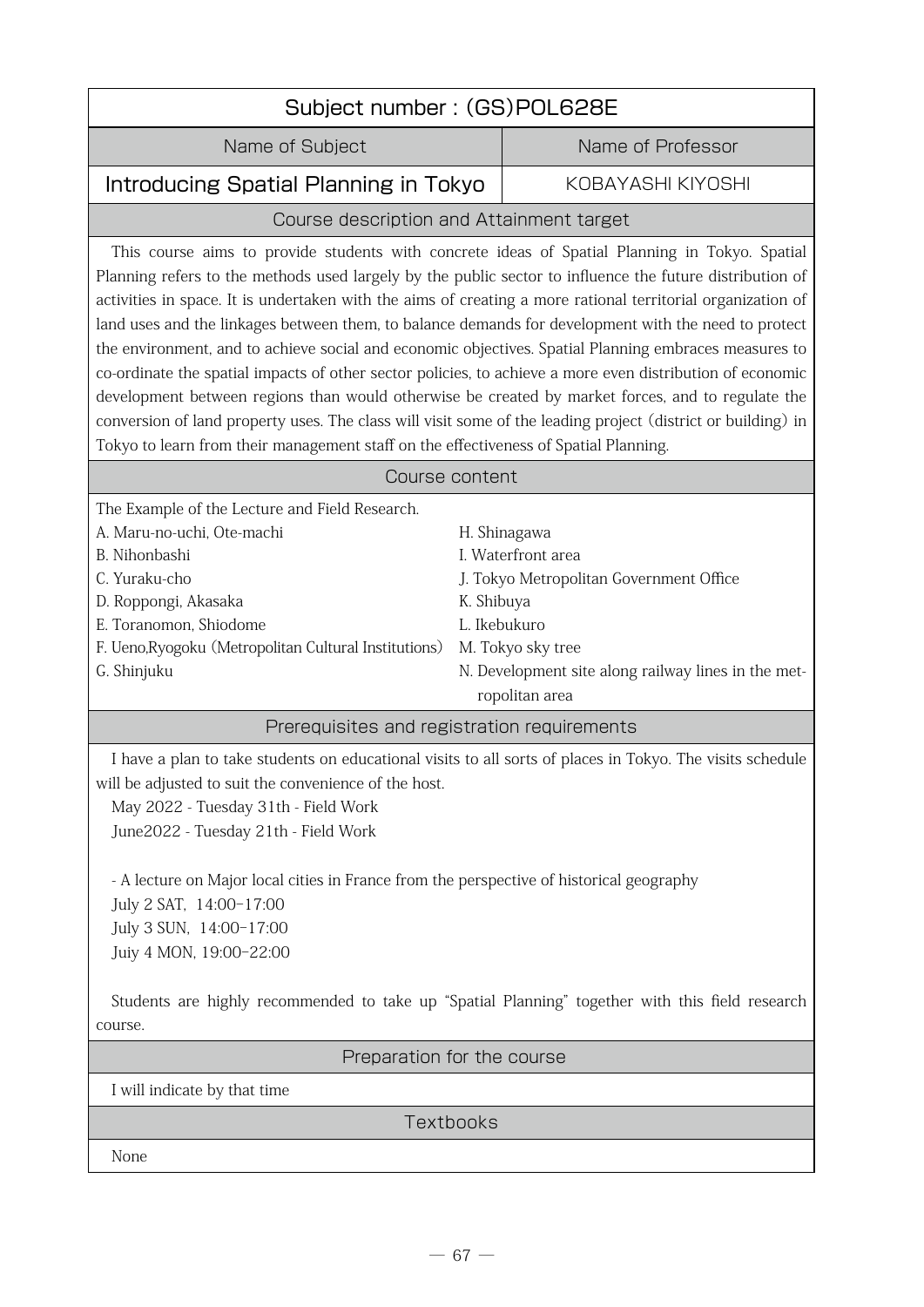| Suggested readings                                                                     |  |
|----------------------------------------------------------------------------------------|--|
| None                                                                                   |  |
| <b>Grading policy</b>                                                                  |  |
| Participation and discussions in the class and Field Studies (60%)<br>Term paper (40%) |  |
| Other                                                                                  |  |
|                                                                                        |  |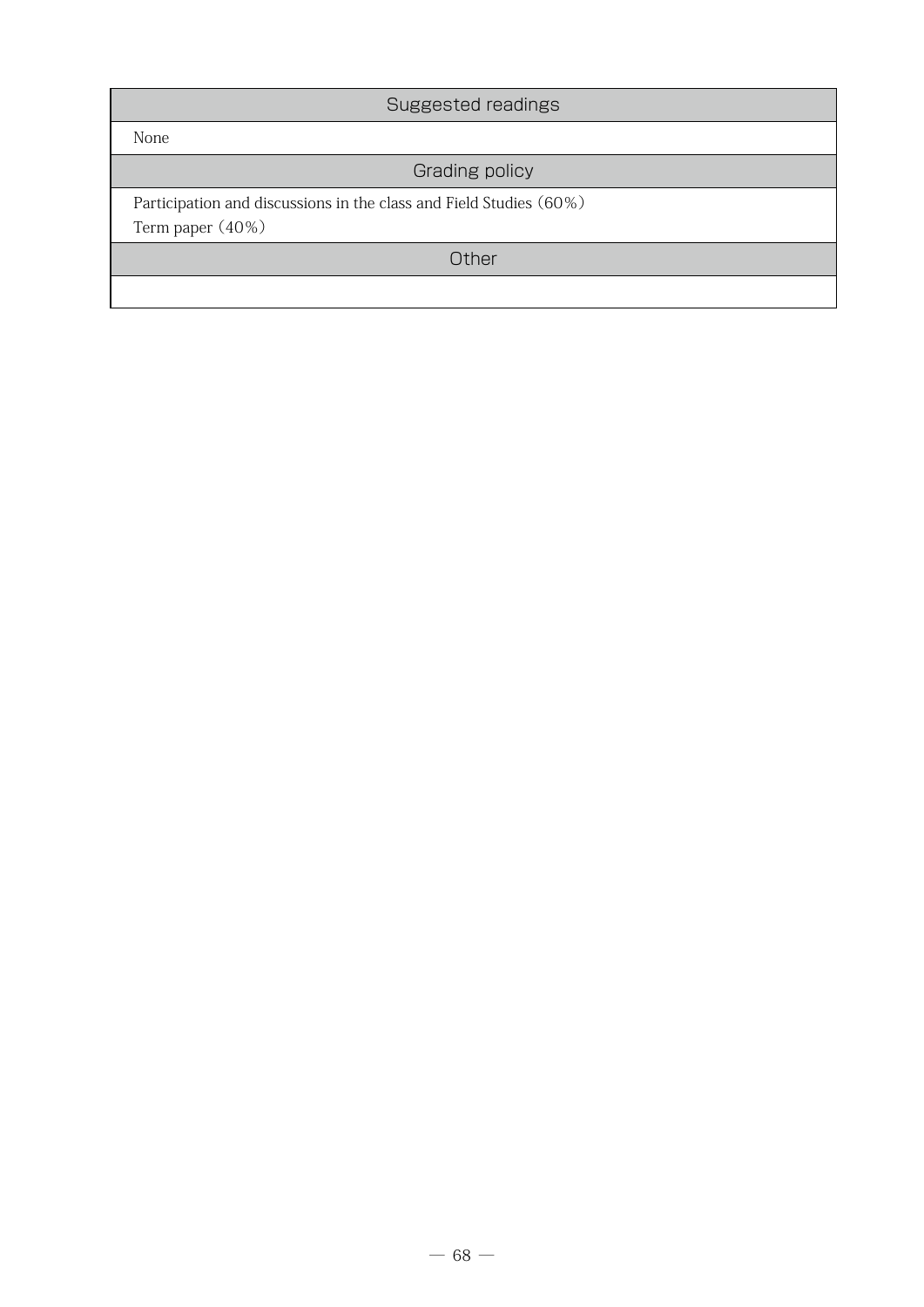# Subject number : (GS)POL698E

Name of Subject Name of Professor

Terrorism and Political Violence **KOBAYASHI YOSHIKI** 

# Course description and Attainment target

## **<COURSE OBJECTIVE>**

- This course's objective is to enable students to **critically consider practical issues related to terrorism and counterterrorism policies, based on academic theories** mainly from the U.S. and Western perspectives.
- In other words, each student will develop the ability to discover and solve issues related to counterterrorism terrorism based on **integrating academic theories and practice**.
- This objective also relates to the Diploma Policy of the Graduate School of Governance Studies, that is, "(students) will have a command of both the theory of public policy and an array of techniques, grounded in the theory." https://www.meiji.ac.jp/cip/english/graduate/governance/DiplomaPolicy. html

# **<ATTAINMENT TARGETS>**

- Students are expected to acquire the following knowledge and skills by attending this course.
- (1) Understand and explain basic theoretical concepts and terms on terrorism studies,
- (2) Understand and explain critical questions about terrorism studies for scholars and practitioners,
- (3) Understand and explain backgrounds behind daily media reports on terrorism incidents based on theoretical frameworks, and
- (4) Make policy recommendations on practical issues related to counterterrorism based on appropriate academic approaches and theoretical frameworks.

# **<TEACHING METHODOLOGIES>**

- The course consists of lectures by the instructor and class discussions with students. Students should participate in class discussions while the instructor delivers a brief lecture on the designated topics based on the below-mentioned textbook.

#### Course content

# **<INTRODUCTION>**

# **(01) Syllabus**

 - This session provides an overview of the class, the overall schedule, and the evaluation method based on the syllabus.

# **<BASIC THEORIES>**

- **(02) What is terrorism? Definition** (Sandler 1 & 6; Bakker 1; Forest 1)
	- This session provides an overview of the academic debate over the definition of terrorism.
	- The main issues for discussion include: what are the essential elements of terrorism; what distinguishes terrorism from ordinary crime; why does terrorism matter; and what makes terrorism so difficult to define?

# **(03) History of terrorism** (Bakker 2; Forest 2)

- This session reviews the history of terrorism since the modern era based on the so-called "four waves" framework.
- **(04) Causes of terrorism** (Sandler 2; Bakker 4; Forest 3)

 - This session examines why terrorism incidents occur from multiple perspectives, based on the integrated framework of causation and opportunity theories.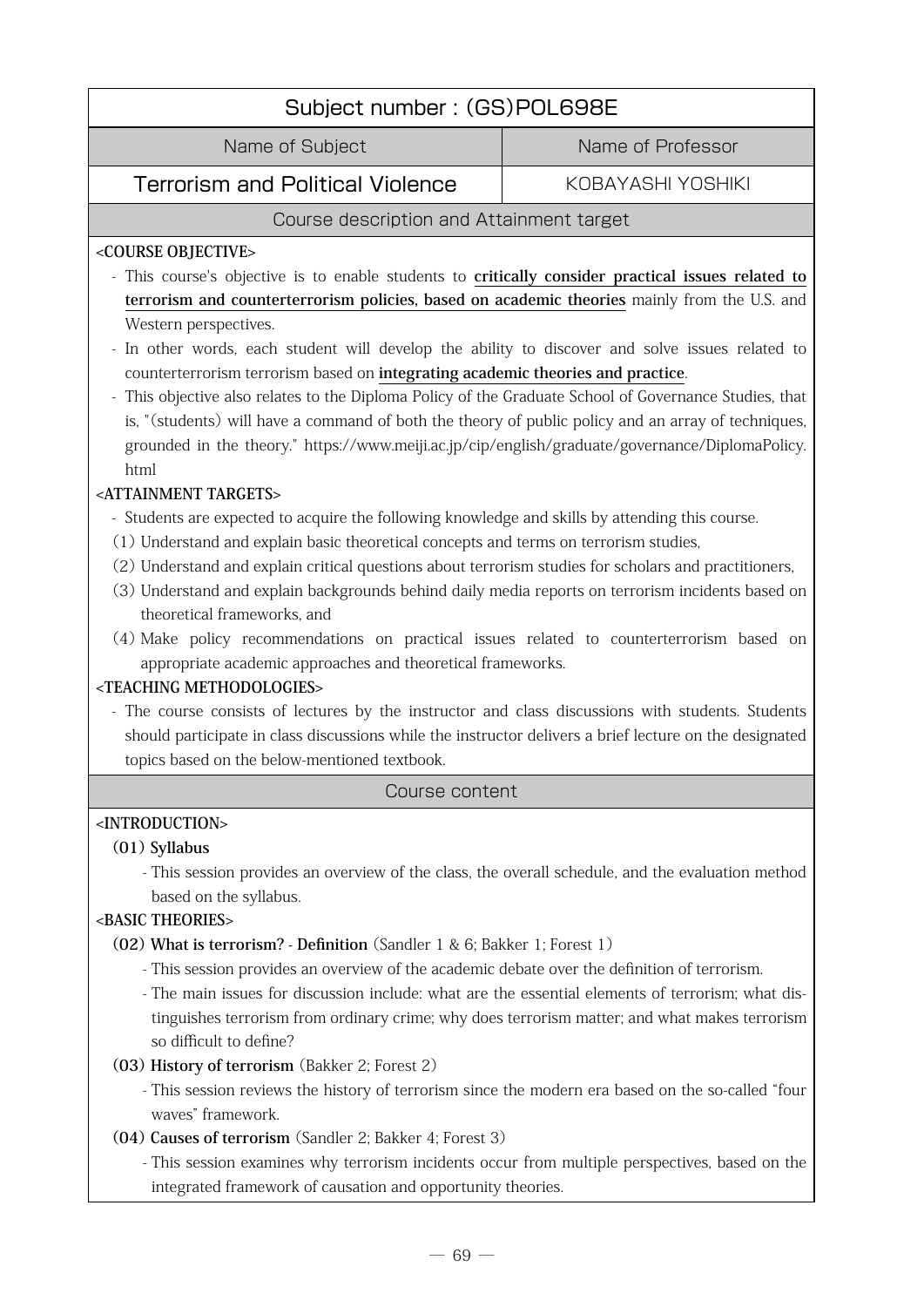### **(05) Terrorism asymmetries** (Sandler 5)

- This session discusses the issue of "terrorism asymmetries," one of the critical features of terrorism, from various perspectives.
- **(06) Terrorism finance, methodologies, and organizations** (Sandler 3: Forest 5-7)
	- This session examines the characteristics of financing, attack methodologies, and organizational patterns of terrorists and terrorist groups.
- **(07) Counterterrorism Policies** (Sandler 4, Bakker 5)

 - This session examines the pros and cons of various counterterrorism policies from multiple perspectives, based on the integrated framework of causation and opportunity theories.

### **<MID-TERM PRESENTATIONS>**

### **(08) Students' mid-term presentations on research proposals**

# **<PRACTICAL ISSUES IN TERRORISM AND COUNTERTERRORISM>**

### **(09) Global Terrorism Trend - Overview**

- This session provides an overview of the current practical terrorism situation globally.

- **(10) Al-Qaida and ISIS** (Forest 11 &12)
	- This session provides an overview of the history and recent developments of the Muslim violent extremism terrorist organizations, Al-Qaeda and ISIS.
- **(11) Domestic terrorism in the US / Far-Right terrorism** (Forest 10)
	- This session provides an overview of the history and recent developments of domestic terrorism in the United States, particularly far-right terrorism.

### **(12) Terrorism situation and counterterrorism policies in Japan**

 - This session provides an overview of the history of terrorism in Japan based on the "Four Waves" framework and examines the distinctive features of contemporary Japanese counterterrorism policies.

# **<WRAP-UP AND FINAL PRESENTATIONS>**

# **(13) Wrap-up and Conclusions**

# **(14) Students' Final Presentations**

# Prerequisites and registration requirements

- No prerequisite knowledge or experiences are required as long as students are interested in international politics, public safety, national security, and so on.

- The course is aiming at not just delivering knowledge. More important is to help students **develop analytical skills**, namely, encourage students to **consider practical issues based on academic theoretical frameworks**.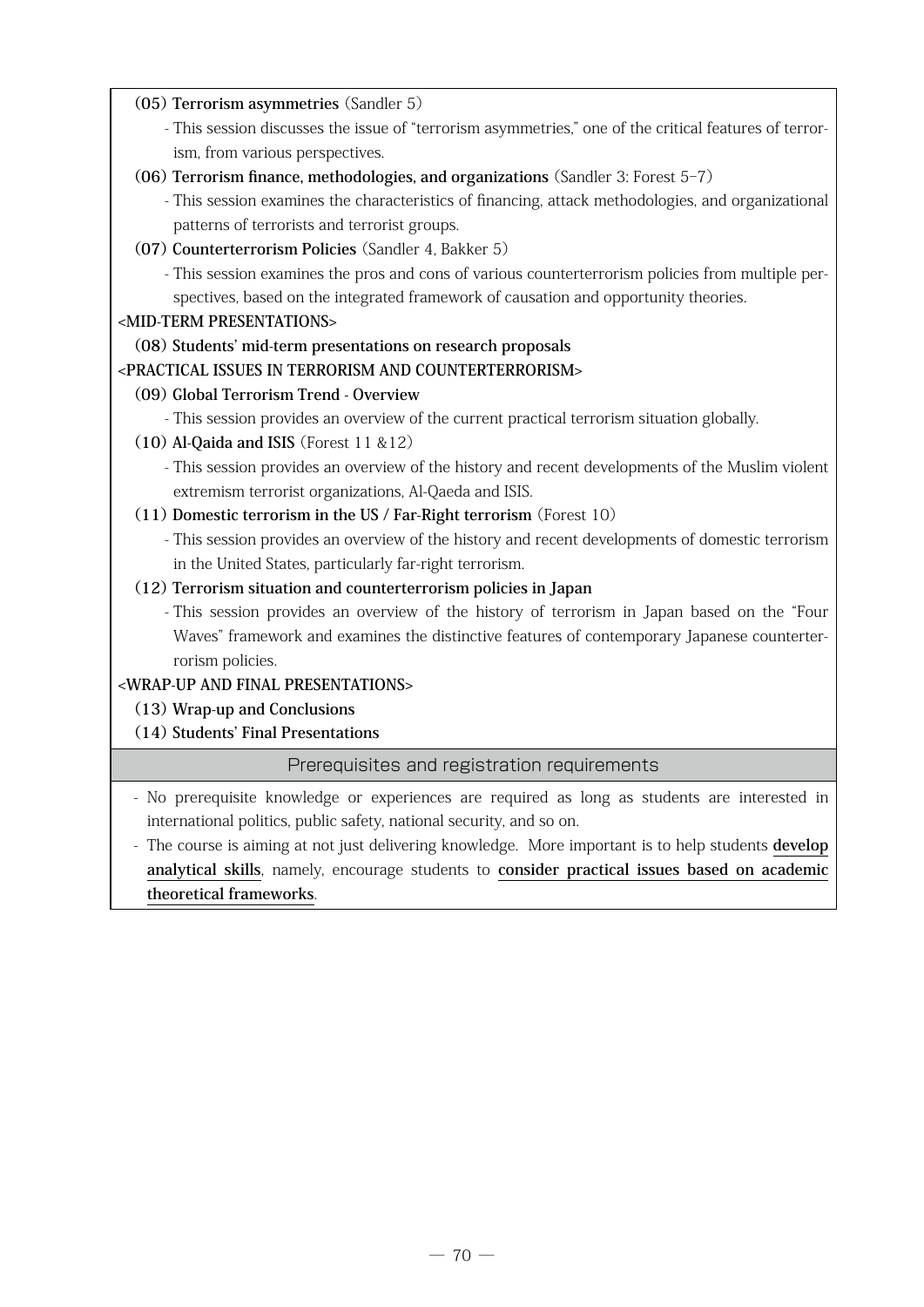## Preparation for the course

| <reading assignments=""></reading>                                                                                          |  |  |
|-----------------------------------------------------------------------------------------------------------------------------|--|--|
| - All students should complete reading assignments (in particular, assigned chapters of the below-                          |  |  |
| mentioned textbooks) before each class, preparing for class discussions on designated topics.                               |  |  |
| <news discussions=""></news>                                                                                                |  |  |
| - We spend the first 15-20 minutes in each class for casual conversations on the current news topics                        |  |  |
| related to terrorism or international politics.                                                                             |  |  |
| - The presenter and first commentator for each class will be designated in advance.                                         |  |  |
| - Please be aware that this practice is a part of the grading and evaluation.                                               |  |  |
| <class notes=""></class>                                                                                                    |  |  |
| - After each class, all students should submit short comments (e.g., new findings, questions, etc.)                         |  |  |
| within 24 hours through the DISCUSSION Function of Oh-Meiji Class web page.                                                 |  |  |
| - All students' comments, as well as instructor's responses, will be shared among registered students.                      |  |  |
| - Class Notes are NOT just a summary of the content of the class lectures. Instead, it is an opportunity                    |  |  |
| for each student to demonstrate and share their critical and unique thinking about the lecture                              |  |  |
| content. For example, each student can apply the academic theories covered in class to the practical                        |  |  |
| realities of each country and examine the appropriateness of the theoretical framework.                                     |  |  |
| - Please be aware that this practice is a part of the grading and evaluation.                                               |  |  |
| Textbooks                                                                                                                   |  |  |
|                                                                                                                             |  |  |
| · Sandler, Todd (2018), Terrorism - What Everyone Needs to know (Oxford University Press)                                   |  |  |
| · Bakker, Edwin (2015), Terrorism and Counterterrorism Studies - Comparing Theory and Practice<br>(Leiden University Press) |  |  |
| · Forest, James (2019), Terrorism Lectures (Third Edition) (Nortia Press)                                                   |  |  |
|                                                                                                                             |  |  |
| Suggested readings                                                                                                          |  |  |
| · Martin, Gus (2019), <i>Essentials of Terrorism: Concepts and Controversies (Fifth Edition)</i> (SAGE                      |  |  |
| Publications)                                                                                                               |  |  |
| • Hoffman, Bruce (2017), <i>Inside Terrorism</i> ( <i>Third Edition</i> ) (Columbia University Press))                      |  |  |
| Grading policy                                                                                                              |  |  |
| <grade allocation=""></grade>                                                                                               |  |  |
| · News Discussions: 20%                                                                                                     |  |  |
| · Class Notes: 20%                                                                                                          |  |  |
| • Class Presentation (two times): 20% (10% each)                                                                            |  |  |
| · Term Paper: 40%                                                                                                           |  |  |
| <term paper=""></term>                                                                                                      |  |  |
| (Topic) Each student can pick up any topic related to the course contents based on their interests.                         |  |  |
| Students are encouraged to analyze practical issues based on theoretical frameworks introduced in the                       |  |  |
| course.                                                                                                                     |  |  |
| (Volume) The paper volume is supposed to be 4-5 pages, approximately 2,500 to 3,000 words.                                  |  |  |
|                                                                                                                             |  |  |

**(Presentations)** Each student should deliver a short presentation regarding a mid-term research proposal in the eighth class and a final product in the last class.

**(Submission)** The deadline for the paper submission will be announced later. Typically the due day is set a few days after the final class day. Students must submit papers through **the Oh-Meiji system**.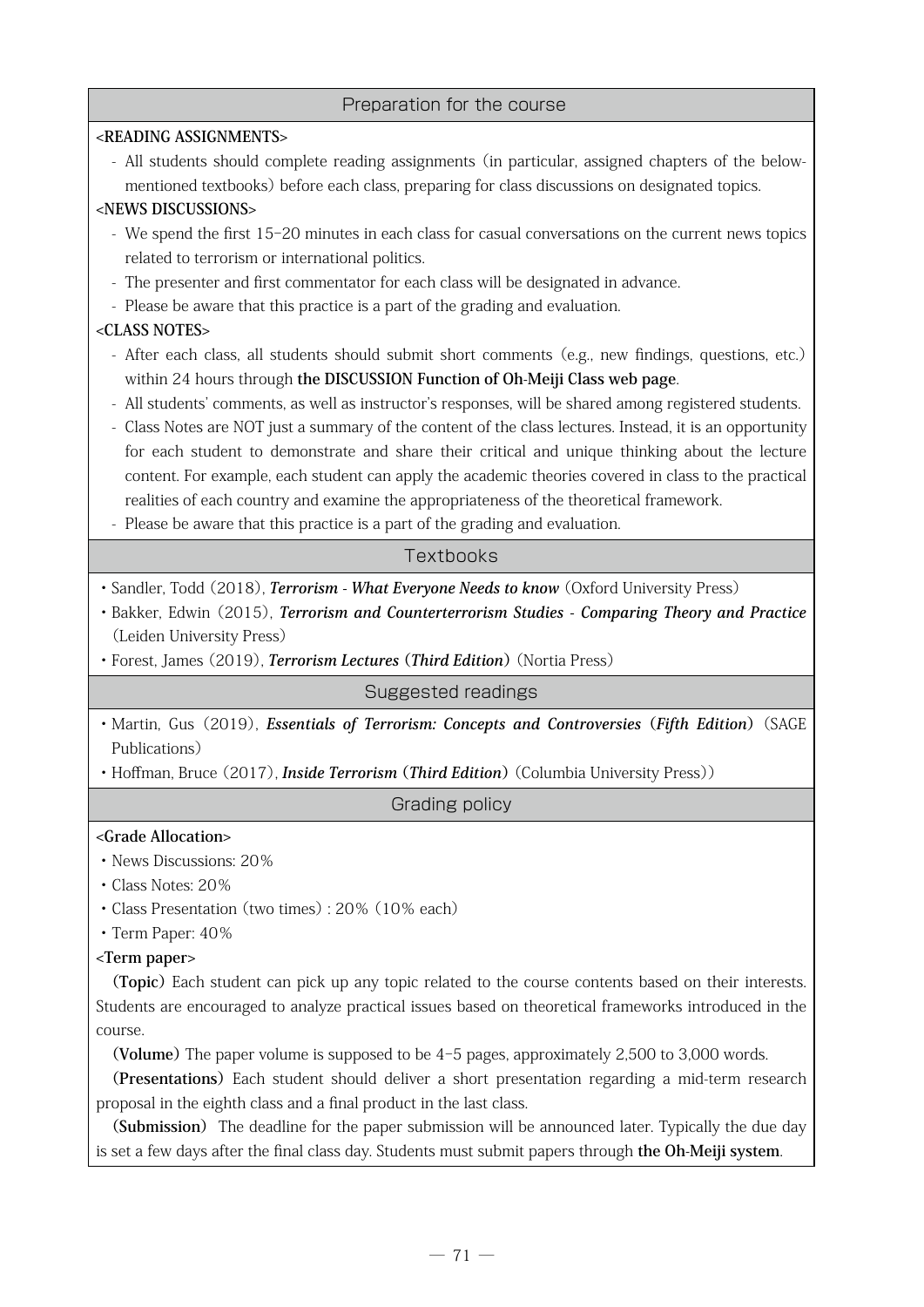#### **Other**

- The instructor can be reached at the following email address: ykobayashi@meiji.ac.jp

- Individual meetings can be arranged face-to-face or online if students have any questions about the

course content. Please get in touch with the instructor beforehand via email to arrange a time.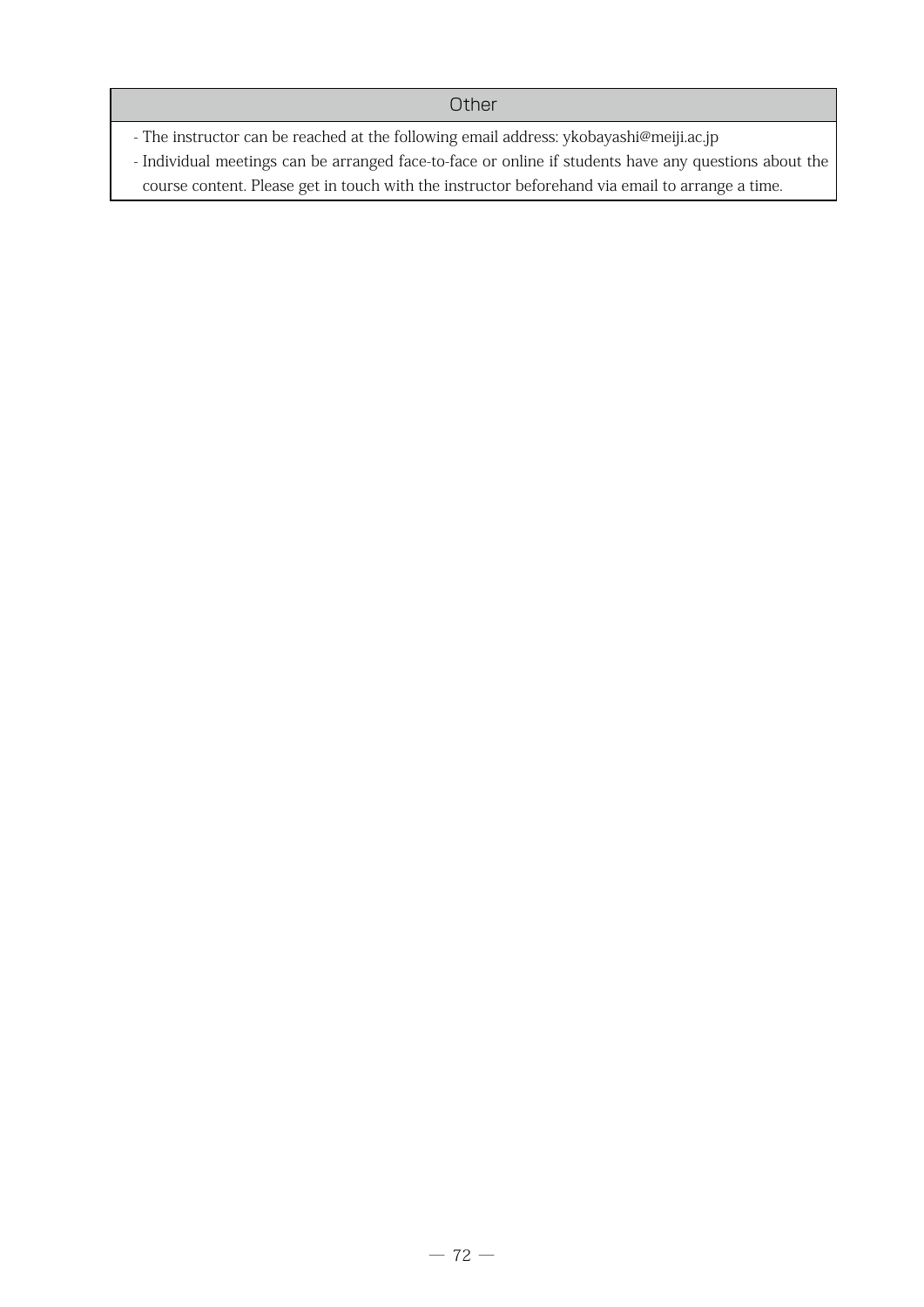| Subject number: (GS)POL461E                                                                                                                                                                                                                                                                                                                                                                                                                                                                                                                                                                                                                                                                                                                                                                                                                                                                                                                                                                                                                                                                                                                                                                                                                                                                                                                                                                                                                                                                                                                                                                                                                                                                                                                                                                                                                                                                                                                          |                   |  |
|------------------------------------------------------------------------------------------------------------------------------------------------------------------------------------------------------------------------------------------------------------------------------------------------------------------------------------------------------------------------------------------------------------------------------------------------------------------------------------------------------------------------------------------------------------------------------------------------------------------------------------------------------------------------------------------------------------------------------------------------------------------------------------------------------------------------------------------------------------------------------------------------------------------------------------------------------------------------------------------------------------------------------------------------------------------------------------------------------------------------------------------------------------------------------------------------------------------------------------------------------------------------------------------------------------------------------------------------------------------------------------------------------------------------------------------------------------------------------------------------------------------------------------------------------------------------------------------------------------------------------------------------------------------------------------------------------------------------------------------------------------------------------------------------------------------------------------------------------------------------------------------------------------------------------------------------------|-------------------|--|
| Name of Subject                                                                                                                                                                                                                                                                                                                                                                                                                                                                                                                                                                                                                                                                                                                                                                                                                                                                                                                                                                                                                                                                                                                                                                                                                                                                                                                                                                                                                                                                                                                                                                                                                                                                                                                                                                                                                                                                                                                                      | Name of Professor |  |
| <b>Crisis Management and International</b><br><b>Politics</b>                                                                                                                                                                                                                                                                                                                                                                                                                                                                                                                                                                                                                                                                                                                                                                                                                                                                                                                                                                                                                                                                                                                                                                                                                                                                                                                                                                                                                                                                                                                                                                                                                                                                                                                                                                                                                                                                                        | KOBAYASHI YOSHIKI |  |
| Course description and Attainment target                                                                                                                                                                                                                                                                                                                                                                                                                                                                                                                                                                                                                                                                                                                                                                                                                                                                                                                                                                                                                                                                                                                                                                                                                                                                                                                                                                                                                                                                                                                                                                                                                                                                                                                                                                                                                                                                                                             |                   |  |
| <course objective=""><br/>- This course's objective is for students to acquire basic knowledge and theoretical frameworks of<br/>international political studies and critically consider various real international political news in<br/>their daily lives based on such theoretical frameworks.<br/>- In other words, each student will develop the ability to discover and solve issues related to<br/>international affairs based on integrating academic theories and practice.<br/>- This objective also relates to the Diploma Policy of the GSGS, that is, "(students) will have a<br/>command of both the theory of public policy and an array of techniques, grounded in the theory."<br/><class outline=""><br/>- There are three parts to the course as follows.<br/><math>(1)</math> In the first part <math>(2-3</math> lectures), as an introduction to the entire course, we will discuss the<br/>situation of "globalization in Japan," including the issue of accepting foreign human resources.<br/>(2) In the second part (4-8 lectures), we will study the fundamental theories of international politics<br/>(realism, liberalism, constructivism, and national security) based on case studies.<br/>(3) In the third part (9-12 lectures), we will examine contemporary international political issues. For<br/>this part, we will also focus on the relationship between "theory and practice" in international<br/>politics, based on the academic theories acquired in the first half of the course.<br/><attainment targets=""><br/>- Students are expected to acquire the following knowledge and skills by attending this course.<br/>(1) Understand and explain the basic concepts and theories of international political studies.<br/>(2) Analyze and explain the context of real-life global events reported in the news and other media<br/>based on academic concepts and theories.</attainment></class></course> |                   |  |
| Course content                                                                                                                                                                                                                                                                                                                                                                                                                                                                                                                                                                                                                                                                                                                                                                                                                                                                                                                                                                                                                                                                                                                                                                                                                                                                                                                                                                                                                                                                                                                                                                                                                                                                                                                                                                                                                                                                                                                                       |                   |  |
| <introduction><br/><math>(01)</math> Syllabus<br/>- This session provides an overview of the class, the overall schedule, and the evaluation method<br/>based on the syllabus.<br/>(02) Globalization in Japan 1<br/>- This session examines the status of domestic globalization in Japan (increase in foreign visitors<br/>to Japan, increase in foreign residents, etc.).<br/>(03) Globalization in Japan 2<br/>- This session examines various issues associated with domestic globalization in Japan (e.g., coex-<br/>istence policies in local communities, impact on public safety, etc.) and countermeasures.</introduction>                                                                                                                                                                                                                                                                                                                                                                                                                                                                                                                                                                                                                                                                                                                                                                                                                                                                                                                                                                                                                                                                                                                                                                                                                                                                                                                 |                   |  |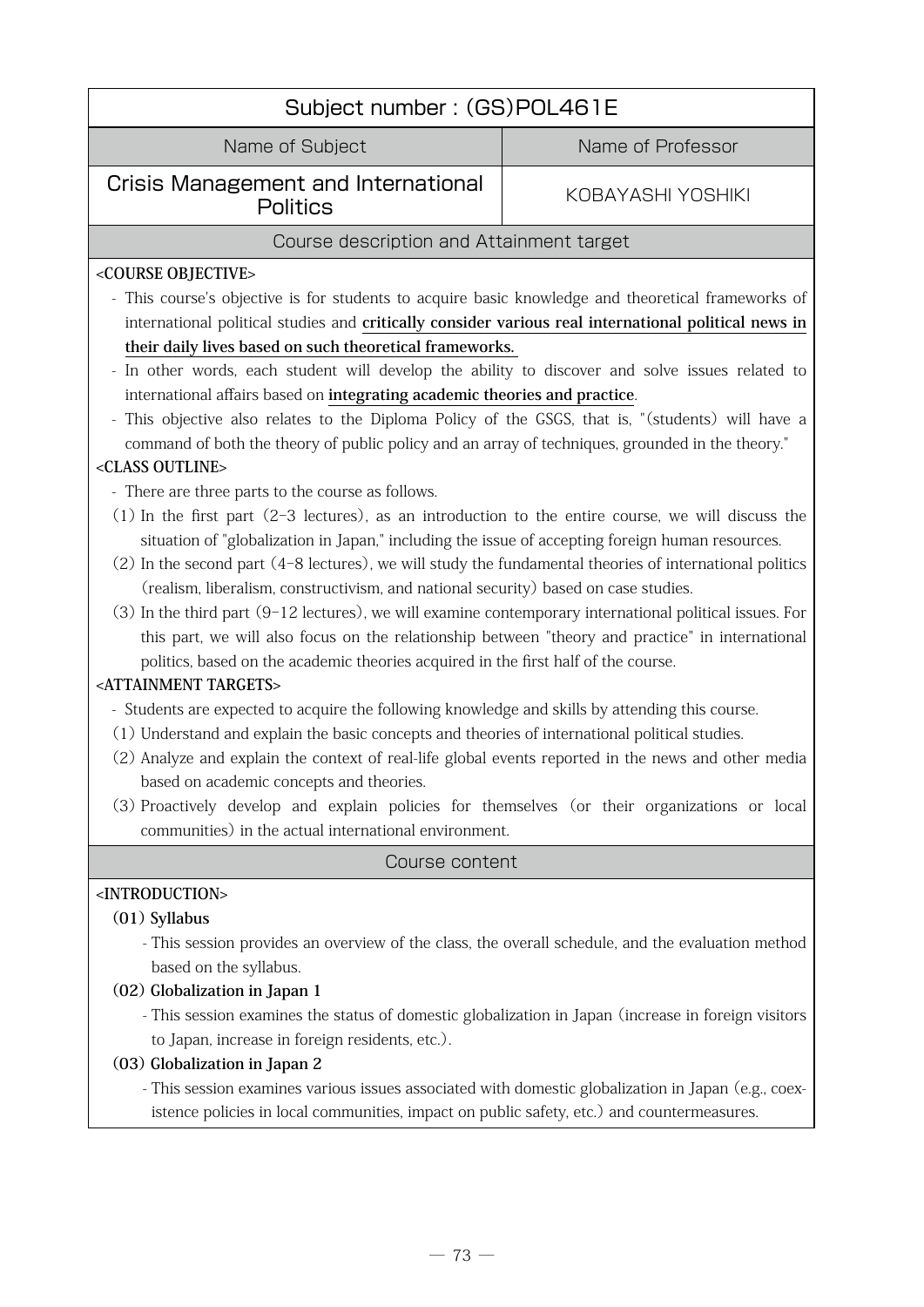#### **<BASIC THEORIES>**

- **(04) Fundamentals of International Political Studies 1: Realism** (BOOK1 Chapter 8; BOOK2 Chapter 2) - Session no. 4-5 covers the basic concepts and academic theories of international political studies (realism, liberalism, constructivism, etc.). The fourth session mainly deals with realism.
- **(05) Fundamentals of International Political Studies 2: Liberalism and Constructivism** (BOOK1 Chapter 6 & 12; BOOK 2 Chapter 3 & 6)

 - Session no. 4-5 covers the basic concepts and academic theories of international political studies (realism, liberalism, constructivism, etc.). The fourth session mainly deals with liberalism and constructivism.

- **(06) Fundamentals of International Political Studies 3: Japan's National Security** (BOOK1 Chapter 15)
	- This session provides an overview of national security issues from Japan's perspective.

#### **(07) Fundamentals of International Political Studies 4: Foreign Policy Formulation Process**

 - This session provides an overview of the foreign policy formulation process, especially the intelligence community's role.

#### **<MID-TERM PRESENTATIONS>**

#### **(08) Students' mid-term presentations**

#### **<PRACTICAL ISSUES IN CONTEMPORARY INTERNATIONAL POLITICS>**

- **(09) Global Terrorism and Counterterrorism** (BOOK1 Chapter 28)
	- This session examines the current terrorism situation (Islamic State, Al-Qaeda, etc.), various issues related to counter-terrorism, and the impact on Japan.

#### **(10) The United States (Rise of far-right extremism)**

 - This session provides an overview of the domestic situation in the United States, especially the recent rise of far-right extremism.

#### **(11) The Middle East and the Gulf Region**

 - This session provides an overview of the recent political turmoil in the Middle East and its impact on Japan.

#### **(12) China and the Korean Peninsula**

 - This session provides an overview of the rise of China, North Korea's nuclear and missile development, and the impact on Japan.

#### **<WRAP-UP AND FINAL PRESENTATIONS>**

 **(13) Wrap-up and Conclusions**

#### **(14) Students' Final Presentations**

Prerequisites and registration requirements

- No prerequisite knowledge or experiences are required as long as students are interested in international politics.
- However, students are encouraged to pay attention to international political issues through newspapers and television reports and consider the background causes of major international events, the possible impact of the global problems on their professional careers and local communities, and ways to tackle global issues.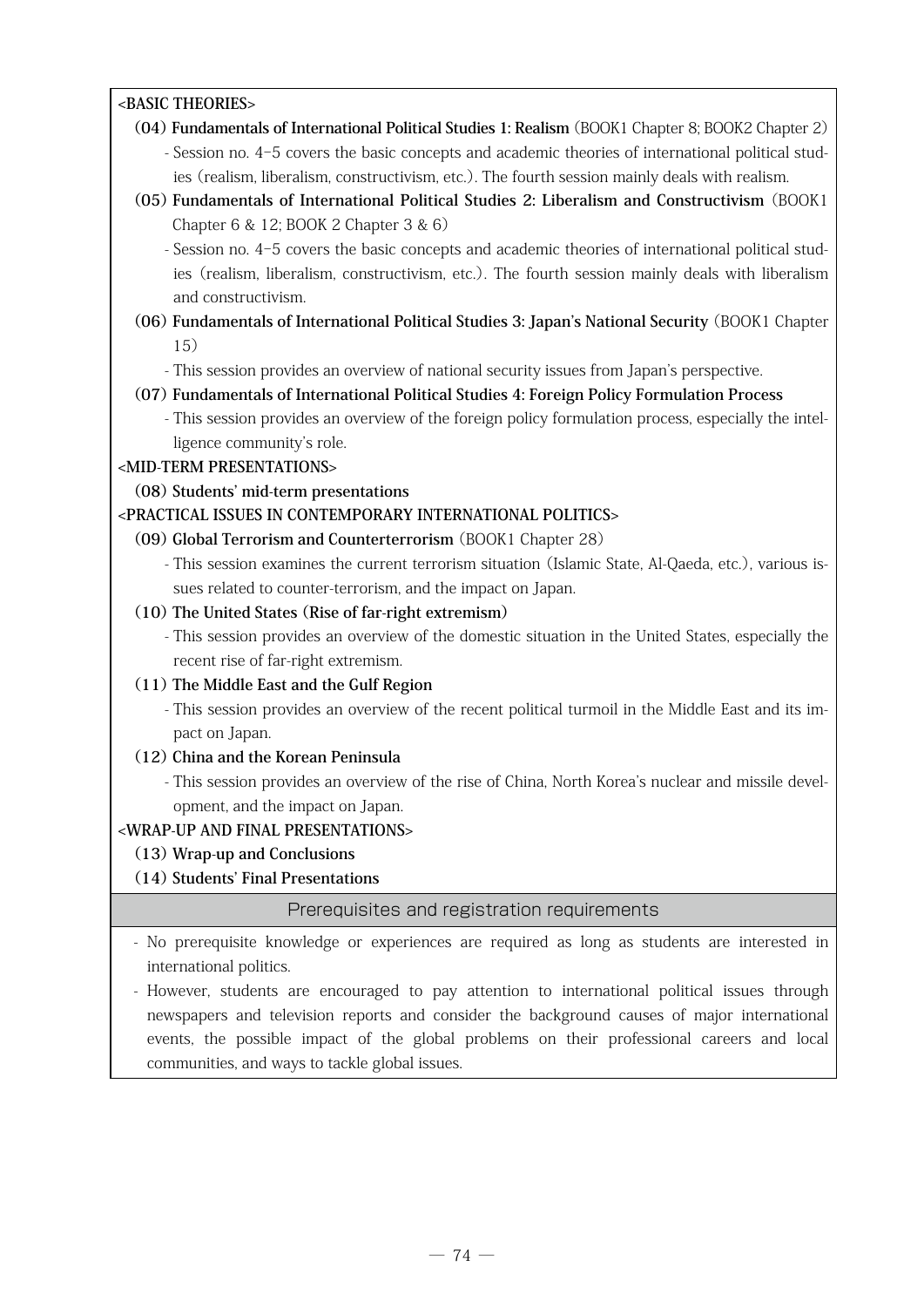#### Preparation for the course

#### **<READING ASSIGNMENTS>**

- All students should complete reading assignments (in particular, assigned chapters of the belowmentioned textbooks) before each class, preparing for class discussions on designated topics.

#### **<NEWS DISCUSSIONS>**

- We spend the first 15-20 minutes in each class for casual conversations on the current news topics related to international political affairs.
- The presenter and first commentator for each class will be designated in advance.
- Please be aware that this practice is a part of the grading and evaluation.

#### **<CLASS NOTES>**

- After each class, all students should submit short comments (e.g., new findings, questions, etc.) within 24 hours through the DISCUSSION Function of Oh-Meiji Class web page.
- All students' comments, as well as instructor's responses, will be shared among registered students.
- Class Notes are NOT just a summary of the content of the class lectures. Instead, it is an opportunity for each student to demonstrate and share their critical and unique thinking about the lecture content. For example, each student can apply the academic theories covered in class to the practical realities of each country and examine the appropriateness of the theoretical framework.
- Please be aware that this practice is a part of the grading and evaluation.

#### **Textbooks**

- Students are expected to prepare the appropriate chapters of the following textbooks as necessary. However, please note that the course only deals with specific chapters and does not cover all of them. Both books are available in Meiji University Central Library.

BOOK1

Baylis, J.., Smith, S.., and Owens, P. ed., (2020). **The Globalization of World Politics - An introduction to international relations (Eighth Edition)**, Oxford University Press.

BOOK2

Kauppi, M. V.., and Viotti, P. R., (2019). **International Relations Theory (Sixth Edition)**, Rowman and Littlefield.

- The instructor will provide instructions during class regarding other materials as necessary.

Suggested readings

#### Grading policy

#### **<Grade Allocation>**

- ・ News Discussions: 20%
- ・ Class Notes: 20%
- ・ Mid-term paper: 20% (including a presentation)
- ・ Final term paper: 40% (including a presentation
- The instructor will explain the details of the term papers in class.
- Please note that depending on the students' situation, the final assignment may be group work.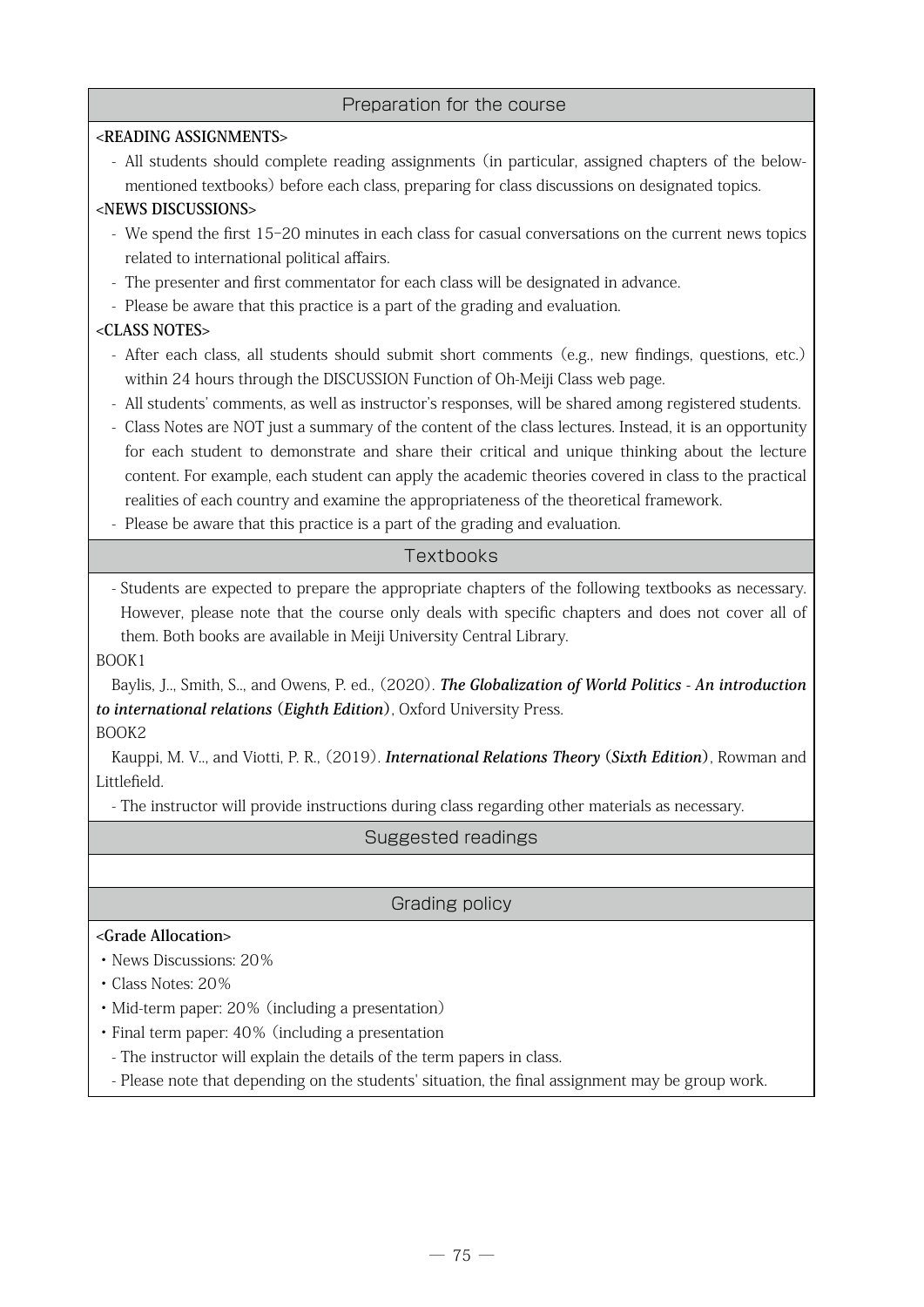#### **Other**

- The course consists of lectures by the instructor and class discussions with students.

- The instructor can be reached at the following email address: ykobayashi@meiji.ac.jp

- Individual meetings can be arranged face-to-face or online if students have any questions about the course content. However, please get in touch with the instructor beforehand via email to arrange a time.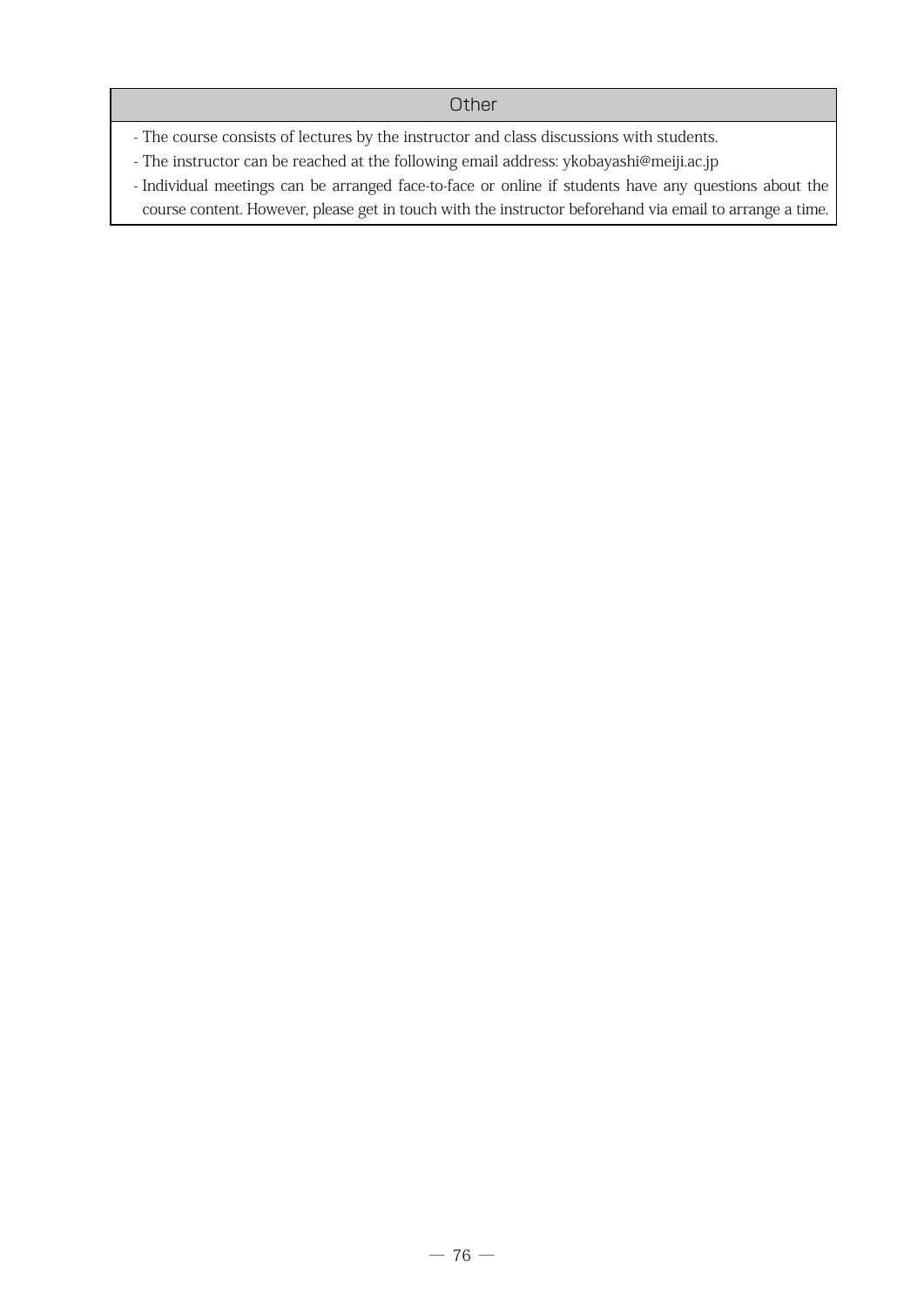# Subject number : (GS)POL698E

Name of Subject Name of Professor

National Security and Intelligence | KOBAYASHI YOSHIKI

#### Course description and Attainment target

#### **<COURSE OBJECTIVE>**

- This course's objective is to enable students to **critically consider practical issues related to intelligence systems related to national security, based on academic theories** such as national security studies, decision-making theory, and leadership theory.
- In other words, each student will develop the ability to discover and solve issues related to the national intelligence system based on **integrating academic theories and practice**.
- This objective also relates to the Diploma Policy of the GSGS, that is, "(students) will have a command of both the theory of public policy and an array of techniques, grounded in the theory."
- "Intelligence" in this course could be defined as follows;
- (1) Products of knowledge processed and analyzed from information, which is provided to policymakers to help their decision-making on national security matters,
- (2) Governmental procedure and mechanism to produce such products.

#### **<ATTAINMENT TARGETS>**

- Students are expected to acquire the following knowledge and skills by attending this course.
- (1) Understand and explain basic theoretical concepts and terms on intelligence studies,
- (2) Understand and explain critical questions about intelligence studies for scholars and practitioners,
- (3) Understand and explain backgrounds behind daily media reports on intelligence matters based on theoretical frameworks, and
- (4) Make policy recommendations on practical issues related to intelligence based on appropriate academic approaches and theoretical frameworks.

#### **<TEACHING METHODOLOGIES>**

- The course consists of lectures by the instructor and class discussions with students. Students should participate in class discussions while the instructor delivers a brief lecture on the designated topics based on the below-mentioned textbook.

#### Course content

#### **<INTRODUCTION>**

#### **(01) Syllabus**

 - This session provides an overview of the class, the overall schedule, and the evaluation method based on the syllabus.

#### **<BASIC THEORIES>**

- **(02) Intelligence: Definition & Functions 1** (Lowenthal Chapter 1 & 4)
	- This session examines the basic concept of "intelligence" including its definition.
- **(03) Intelligence: Definition & Functions 2** (Lowenthal Chapter 1 & 4)
	- This session continues the discussion from the previous session on the definition and functions of intelligence.
- **(04) Intelligence Process** (Lowenthal Chapter 1 & 4)
	- This session provides an overview of the concepts of the "intelligence process" and "intelligence cycle."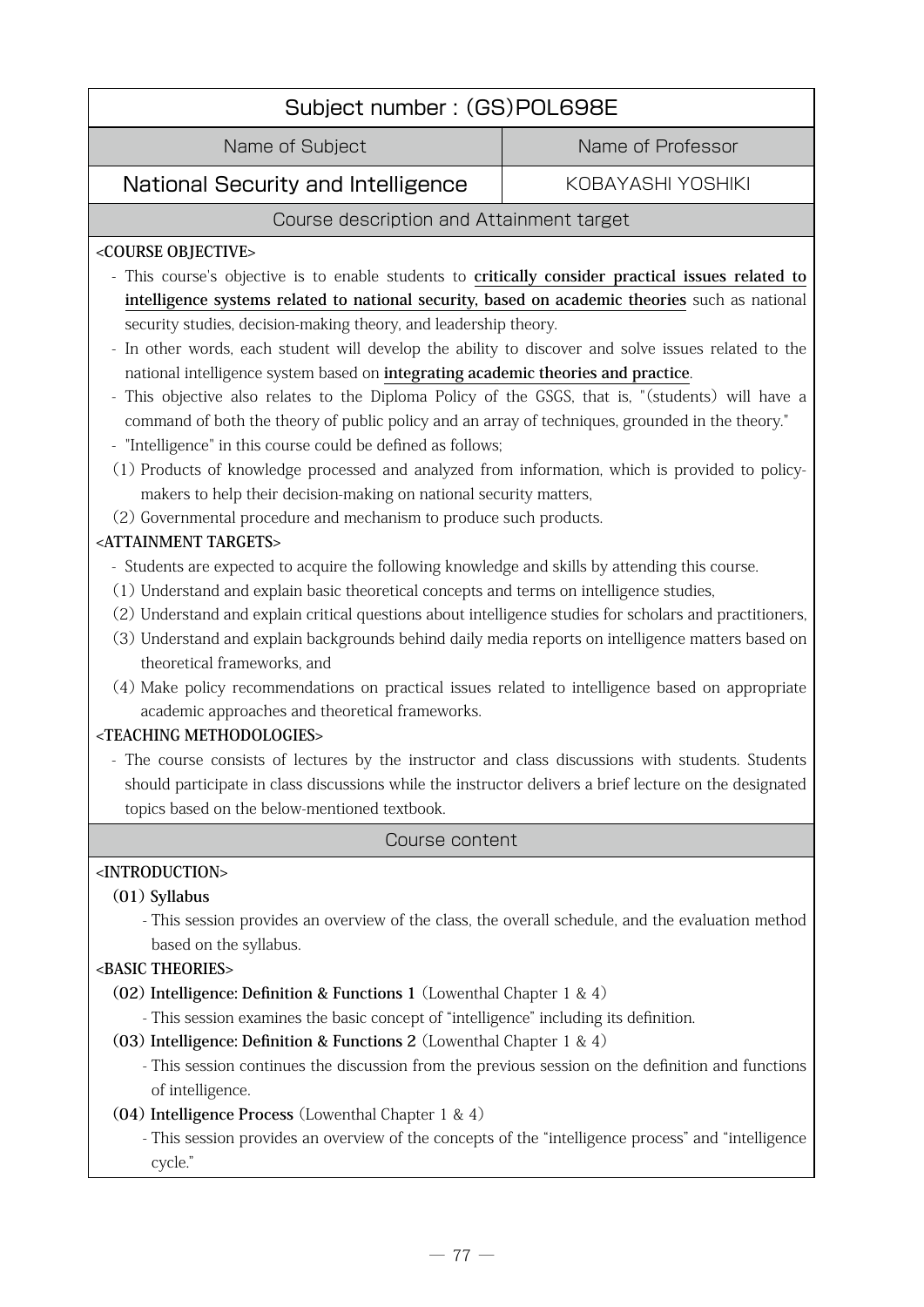- **(05) Intelligence Community** (Lowenthal Chapter 2, 3 & 14)
	- This session provides an overview of the US intelligence community.
- **(06) Collection** (Lowenthal Chapter 5)
	- This session examines the theoretical issues of several intelligence collection methodologies, including OSINT, HUMINT, SIGINT, and GEOINT.
- **(07) Analysis** (Lowenthal Chapter 6)
	- This session examines the theoretical issues of intelligence analysis at the individual and organizational levels.
- **(08) Other Functions Covert Action and Counterintelligence** (Lowenthal Chapter 7, 8 & 13)
	- This session examines the theoretical issues of the intelligence functions outside the regular intelligence cycle, including covert actions and counterintelligence.
- **(09) Democratic Oversight of Intelligence Community** (Lowenthal Chapter 10)

- This session examines the theoretical issues of democratic control over the intelligence community.

#### **<MID-TERM PRESENTATIONS>**

#### **(10) Students' mid-term presentations on research proposals**

#### **<ADVANCED THEORETICAL ISSUES>**

- **(11) New Issues of Intelligence** (Lowenthal Chapter 11 & 12)
	- This session provides an overview of the new issues on intelligence after the end of the cold war, including terrorism, the weapons of mass destruction, economy, health & environment, cyber, etc.
- **(12) Intelligence Services in Different Countries** (Lowenthal Chapter 14)
	- This session examines the characteristics of information communities in major countries outside the USA from a theoretical perspective.

#### **<WRAP-UP AND FINAL PRESENTATIONS>**

- **(13) Wrap-up and Conclusions**
- **(14) Students' Final Presentations**

#### Prerequisites and registration requirements

- No prerequisite knowledge or experiences are required.
- Since intelligence is a critical part of governmental, national security functions, students interested in national security and public safety are encouraged to participate. However, the course also will welcome students who lack a strong background or knowledge of these areas but are willing to study proactively.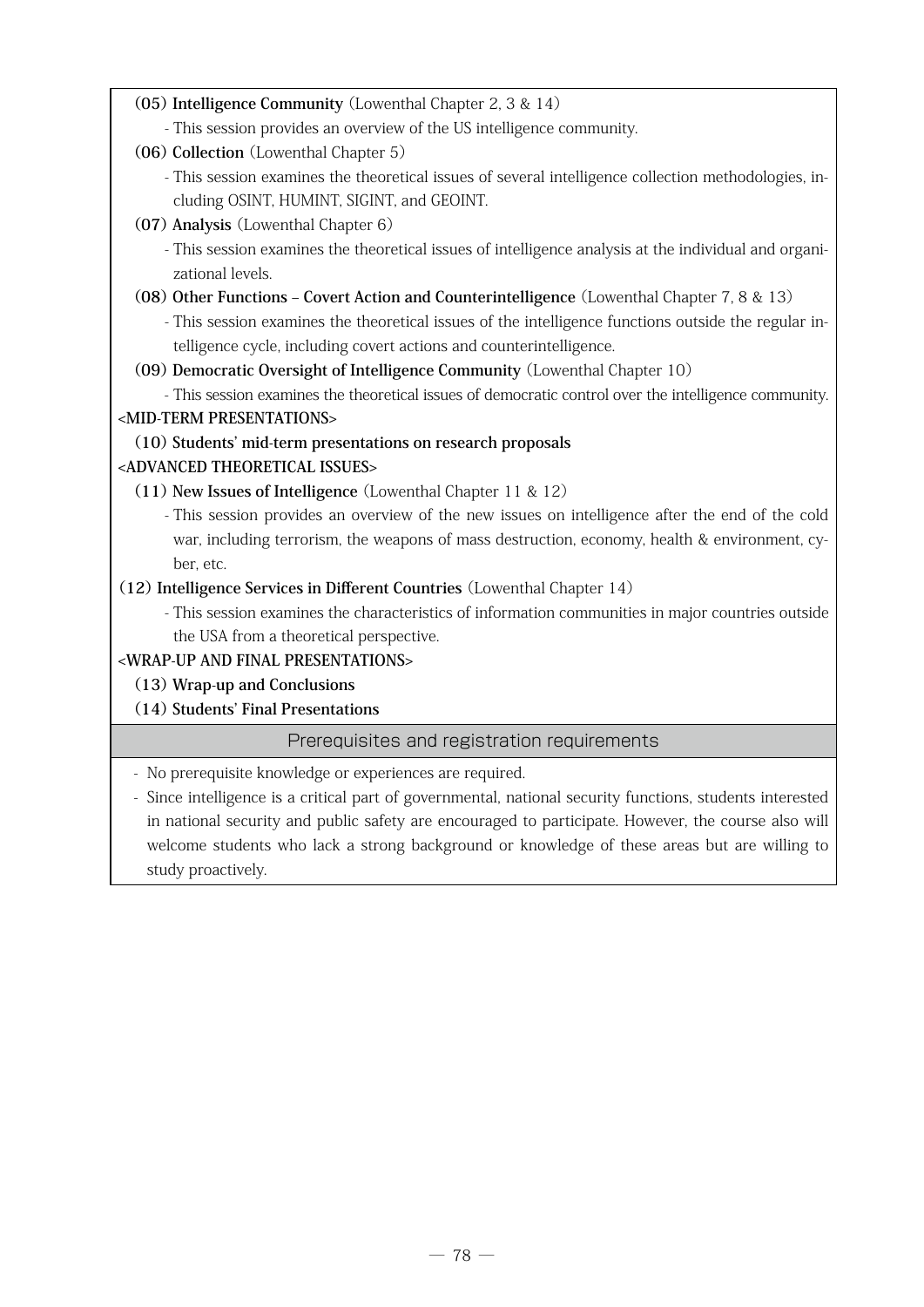#### Preparation for the course

#### **<READING ASSIGNMENTS>**

- All students should complete reading assignments (in particular, assigned chapters of the belowmentioned textbooks) before each class, preparing for class discussions on designated topics.

#### **<NEWS DISCUSSIONS>**

- We spend the first 15-20 minutes in each class for casual conversations on the current news topics related to national security or international politics.
- The presenter and first commentator for each class will be designated in advance.
- Please be aware that this practice is a part of the grading and evaluation.

#### **<CLASS NOTES>**

- After each class, all students should submit short comments (e.g., new findings, questions, etc.) within 24 hours through **the DISCUSSION Function of Oh-Meiji Class web page**.
- All students' comments, as well as instructor's responses, will be shared among registered students.
- Class Notes are NOT just a summary of the content of the class lectures. Instead, it is an opportunity for each student to demonstrate and share their critical and unique thinking about the lecture content. For example, each student can apply the academic theories covered in class to the practical realities of each country and examine the appropriateness of the theoretical framework.
- Please be aware that this practice is a part of the grading and evaluation.

#### **Textbooks**

Lowenthal, M. (2019), **Intelligence - From Secrets to Policy, Eighth Edition** (CQ Press)

(\* The book is available in the university's central library.)

#### Suggested readings

#### Grading policy

#### **<Grade Allocation>**

- ・ News Discussions: 20%
- ・ Class Notes: 20%
- ・ Class Presentation (two times) : 20% (10% each)
- ・ Term Paper: 40%

#### **<Term paper>**

**(Topic)** Each student can pick up any topic related to the course contents based on their interests. Students are encouraged to analyze practical issues based on theoretical frameworks introduced in the course.

**(Volume)** The paper volume is supposed to be 4-5 pages, approximately 2,500 to 3,000 words.

**(Presentations)** Each student should deliver a short presentation regarding a mid-term research proposal in the tenth class and a final product in the last class.

**(Submission)** The deadline for the paper submission will be announced later. Typically the due day is set a few days after the final class day. Students must submit papers through **the Oh-Meiji system**.

#### **Other**

- The instructor can be reached at the following email address: ykobayashi@meiji.ac.jp

- Individual meetings can be arranged face-to-face or online if students have any questions about the course content. Please get in touch with the instructor beforehand via email to arrange a time.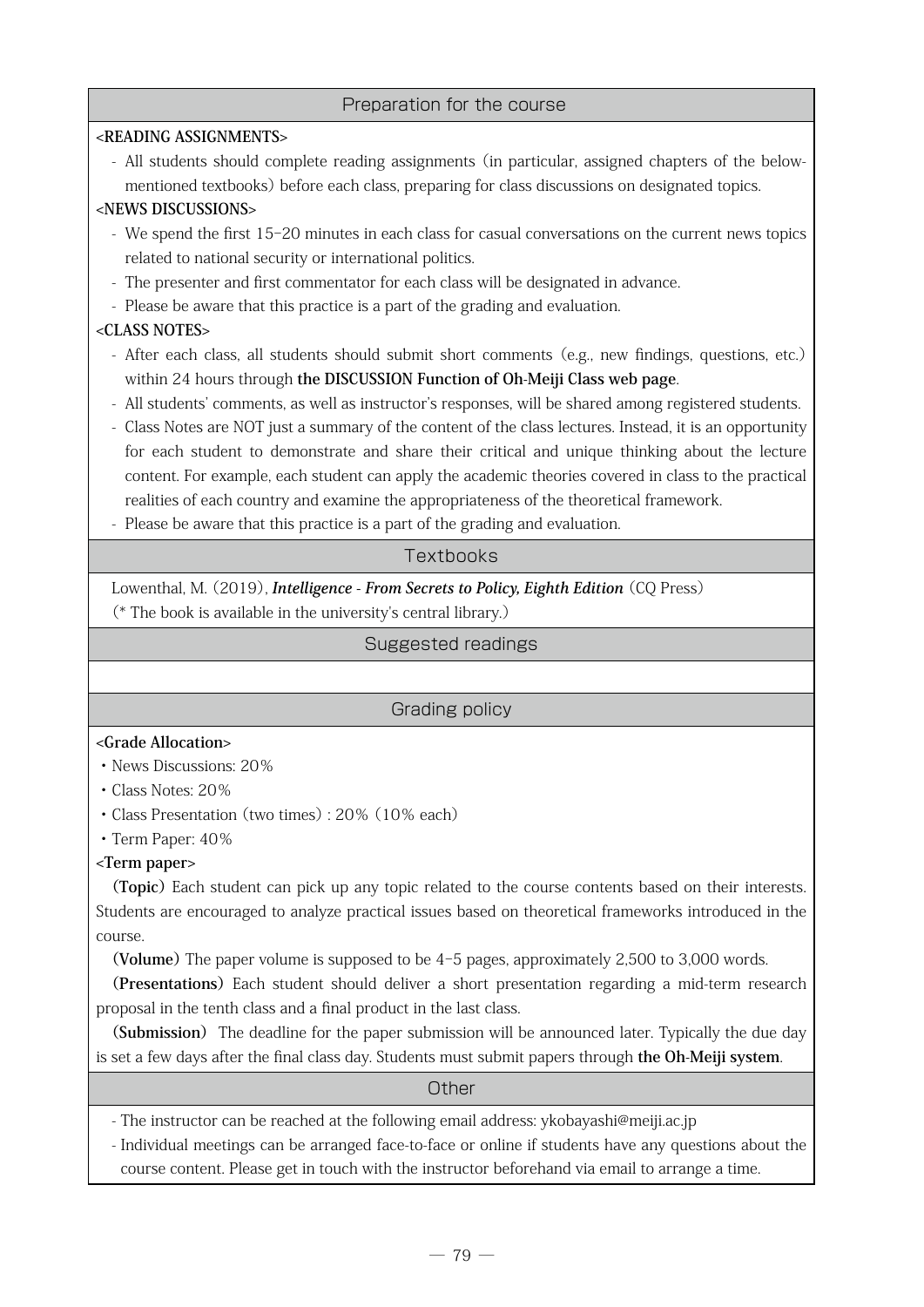# Subject number : (PE)ECN591E

Name of Subject Name of Professor

Japanese Economic Policy Fig. And KATSU ETSUKO

#### Course description and Attainment target

This course covers various topics in Japanese Economy, from a perspective of history, theory, and system. Students will understand the Japan's system well to engage in an active debate on the various issues on Japanese Economy and complete papers.

#### Course content

 This course covers topics in Japanese Economy with an emphasis on the causes and consequences of structural changes in Japanese system. And explores the historical roots of current economic issues, such as Japanese banking crisis, monetary policy, yen appreciation and fiscal policy.

 This course examines abenomics especially from a perspective of monetary policy, financial system and corporate governance. It focuses on liberalization of international capital restrictions, the shareholders tend to be internationalized and this made harmonize internationally corporate governance, which differs from country to country because of their historical background and business practices. These phenomena make a drastic change in Japanese system, especially in so-called main bank system. The lectures will be based on material in a book manuscript. Reading list, by class, are displayed at the beginning of the course.

- 1. Introduction
- 2. Overview of the Japanese Economy and Abenomics
- 3. Bubble burst and financial crisis in 1990's (1)
- 4. Bubble burst and financial crisis in 1990's (2)
- 5. Prudential regulations in Japan (1)
- 6. Harmonization of prudential regulation and Lehman shock
- 7. Deflation and monetary policy up to 2000's
- 8. Monetary policy in Abenomics and Kurodanomics
- 9. Fiscal policy and Abenomics
- 10. Japan Revitalization Strategy
- 11. Change in Labor markets
- 12. Labor markets and change in corporate governance
- 13. Internationalization and Abenomics
- 14. Japanese Economy in the future

#### Prerequisites and registration requirements

This course seeks to make analysis of macro economic policy including monetary policy and fiscal policy. The participants need to have knowledge of basic macro economics and finance theory.

#### Preparation for the course

Students should read the papers on the topic of Japanese Economy in advance, and prepare for the discussion.

#### **Textbooks**

Botman, Dennis P. J., Stephan Danninger, and Gerald Alan Schiff (2015)Can Abenomics Succeed?: Overcoming the Legacy of Japan's Lost Decades, IMF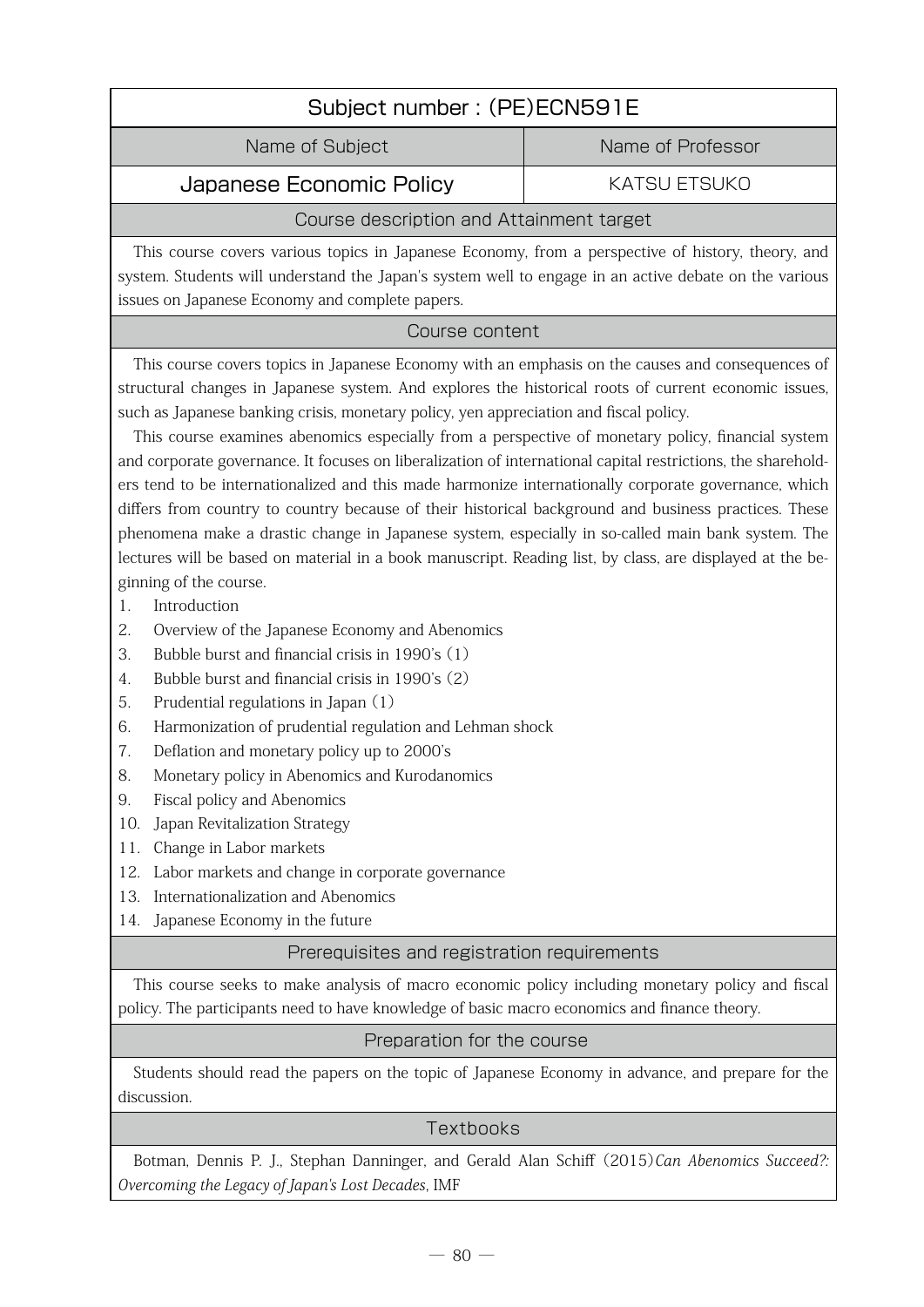#### Suggested readings

Wakatabe, Masazumi (2016), Japan's Great stagnation and abenomics Ito, Takatoshi (1992), The Japanese Economy, MIT Press. Masahiko Aoki and Hugh Patrick (1994), The Japanese main bank system: its relevance for developing and transforming economies, Oxford University Press.

#### Grading policy

Evaluation is by class participation and by the students' presentation.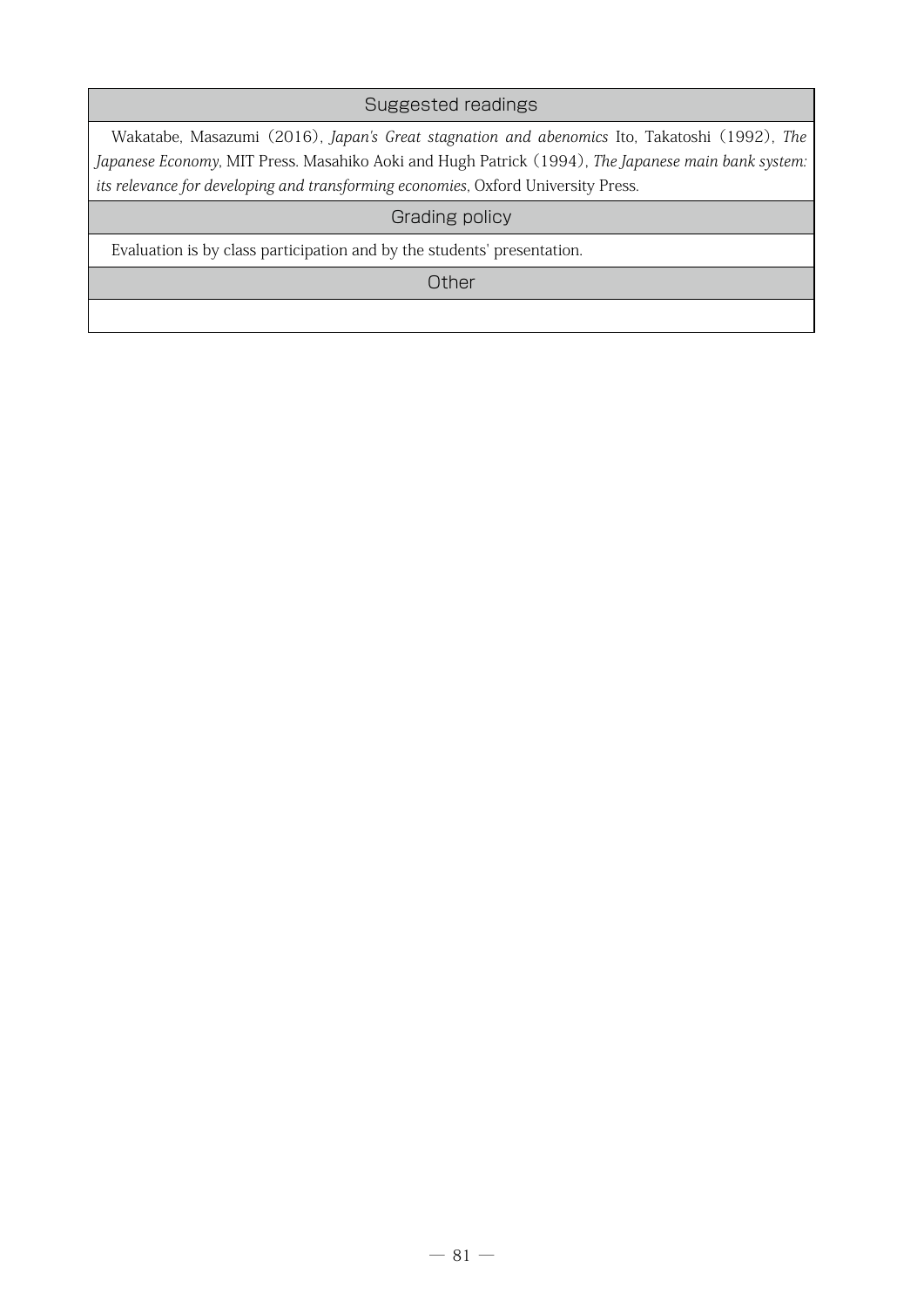# Subject number : (GS)POL698M

Name of Subject Name of Professor

### Community Welfare Service **COMMUNIC COMMUNIC** COMMUNIC

#### Course description and Attainment target

The course is offered as a four-day intensive course including field trips to institutions, facilities, and organizations implementing various community social welfare services in Japan. The aim of the course is to provide opportunities to observe the real field of social welfare in Japanese local communities and to listen to the persons involved in the activities, thus the students are expected to learn current issues and future perspectives of community-based welfare services.

The place of field visits will be introduced at the first day of the course.

In order to take the best advantage of the Graduate School of Governance Studies, in which majority of Japanese/International students have rich, practical experiences in the fields of public services, translators (English and Japanese) will attend at all the class meetings to support students to enjoy active discussion beyond the difference of language.

| Course content                                                                                                                               |                                             |                                                                                                                                                                                                        |  |
|----------------------------------------------------------------------------------------------------------------------------------------------|---------------------------------------------|--------------------------------------------------------------------------------------------------------------------------------------------------------------------------------------------------------|--|
| Week                                                                                                                                         | Theme                                       | Contents                                                                                                                                                                                               |  |
| 1st                                                                                                                                          | Introductory lectures and<br>workshops      | To introduce institutions, facilities, and organizations to be targets<br>of the field trips, and also give brief explanation of each sites in-<br>cluding basis laws and regulations.                 |  |
| 2 <sub>nd</sub>                                                                                                                              | Field Trip $(1)$                            | To visit institutions, facilities, and organizations involved in com-<br>munity social welfare, observe their activities, and listen to the re-<br>source persons there.                               |  |
| 3rd                                                                                                                                          | Field Trip (2)                              | To visit institutions, facilities, and organizations involved in com-<br>munity social welfare, observe their activities, and listen to the re-<br>source persons there.                               |  |
| 4th                                                                                                                                          | Final workshop                              | To review the findings from the field trips, discuss the learnings for<br>each participant, and exchange views on the current issues and fu-<br>ture perspectives of community-based welfare services. |  |
|                                                                                                                                              | Prerequisites and registration requirements |                                                                                                                                                                                                        |  |
|                                                                                                                                              |                                             |                                                                                                                                                                                                        |  |
| Preparation for the course                                                                                                                   |                                             |                                                                                                                                                                                                        |  |
| Participating students are required to prepare basic information about current issues of community<br>social welfare in his/her own country. |                                             |                                                                                                                                                                                                        |  |
|                                                                                                                                              | <b>Textbooks</b>                            |                                                                                                                                                                                                        |  |

None.

#### Suggested readings

None.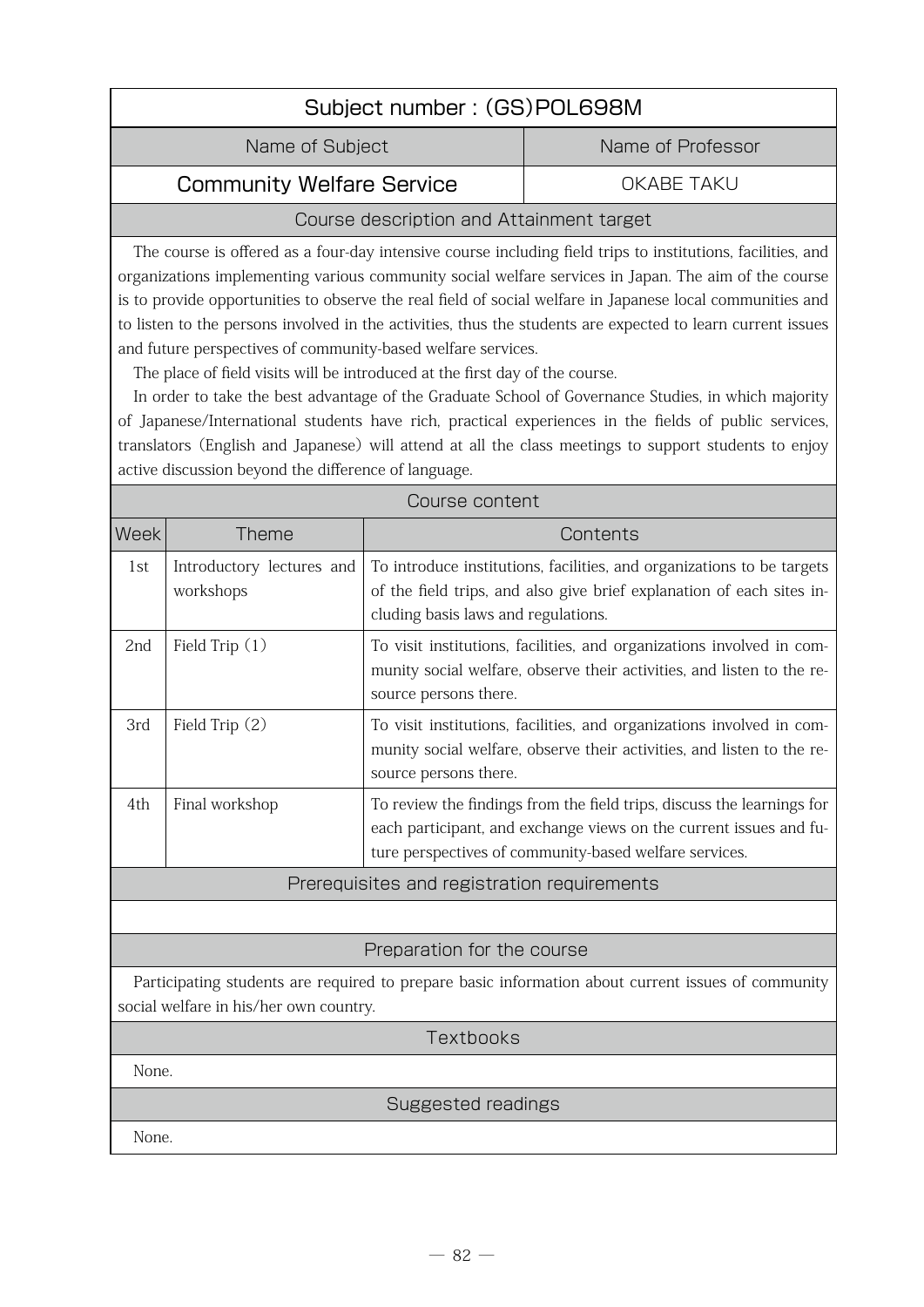## Grading policy

Participation in the discussion (40%)

Report for each session (60%)

### **Other**

Details of each day of the course will be introduced at the beginning of Fall Semester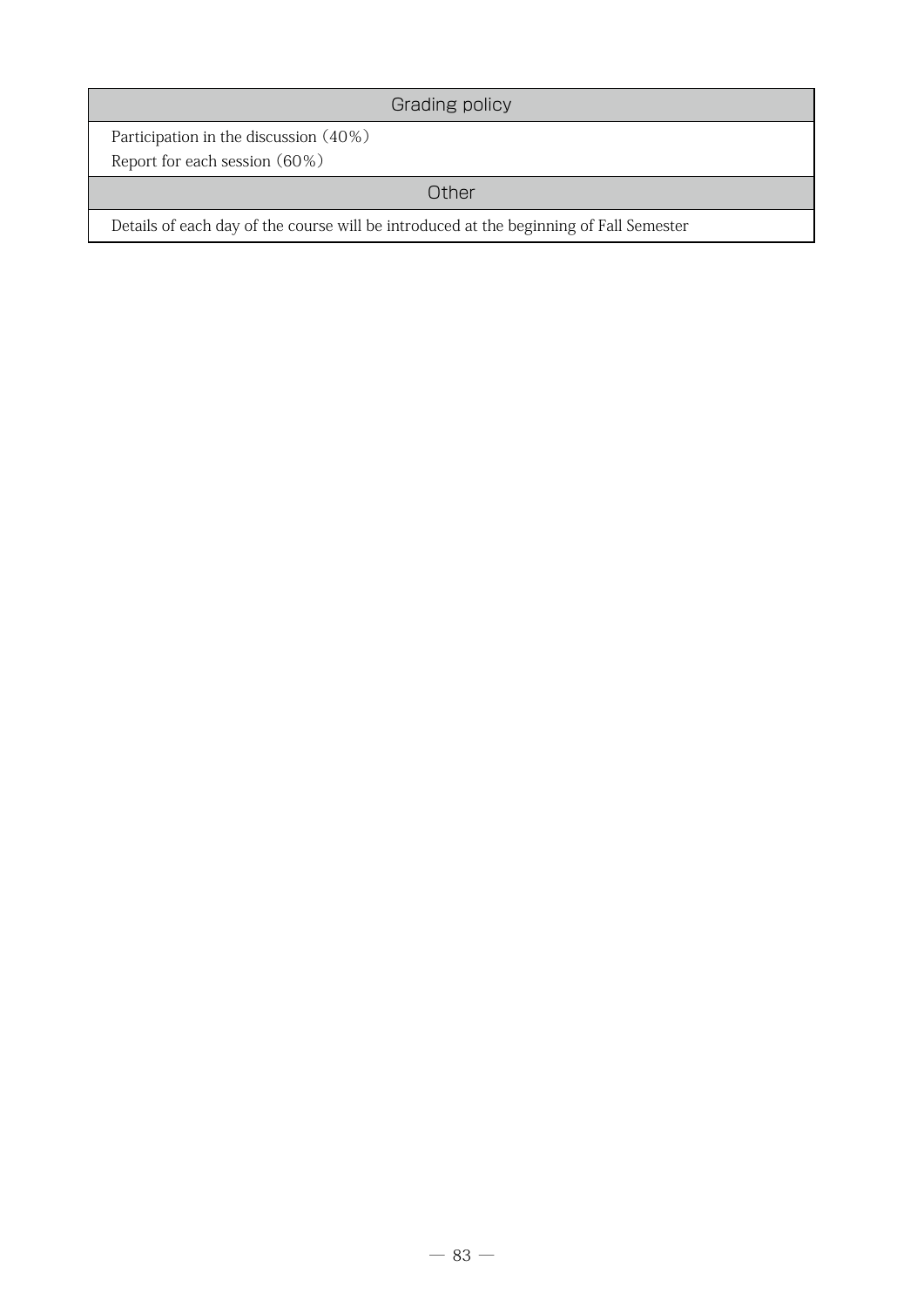| Subject number: (GS)POL261E               |                |  |
|-------------------------------------------|----------------|--|
| Name of Subject<br>Name of Professor      |                |  |
| <b>Multicultural Society</b>              | MATSUMOTO NAKA |  |
| Course deparintion and Attainment terrest |                |  |

#### Course description and Attainment target

Multicultural Society is one of the goals in the global society where diverse groups of people live without discrimination while having equal opportunities. At the same time, it isn't easy to achieve such conditions without effort from policymakers, NPO, residents, and public officials. First, this course aims to understand what "multicultural society" and "diversity" mean through various cases around the world. Then we will discuss what helps people in different backgrounds collaborate to create a desirable living environment. The course will have guest speakers around the world to deepen students' understandings.

|             | Course content                                  |                                                                                                                     |  |
|-------------|-------------------------------------------------|---------------------------------------------------------------------------------------------------------------------|--|
| <b>Week</b> | <b>Theme</b>                                    | Contents                                                                                                            |  |
| 1st         | Introduction                                    | What is a multicultural society? Why is this an important concept?<br>Trends in global migration will be discussed. |  |
| 2nd         | Issues in Multicultural So-<br>ciety            | What are the issues on creating and maintaining a multicultural<br>society?                                         |  |
| 3rd         | Diversity                                       | Who do we live together in society? What does "diversity" means<br>to us?                                           |  |
| 4th         | <b>Ethnic Towns</b>                             | Discuss the formation and development of ethnic towns worldwide<br>and in Japan.                                    |  |
| 5th         | <b>Students Presentation 1</b>                  | Student will present multicultural conditions in your country (or<br>chosen regions) for discussion                 |  |
| 6th         | <b>Education and Multicultur-</b><br>al Society | Discuss education in multicultural society.                                                                         |  |
| 7th         | Housing and Multicultural<br>Society            | Discuss housing in multicultural society.                                                                           |  |
| 8th         | Economy and Multicutltur-<br>al Society         | Discuss economy in multicultural society.                                                                           |  |
| 9th         | Case Study in Japan                             | Examples of the multicultural society in Japan will be presented for<br>discussion (Guest Speaker)                  |  |
| 10th        | Minority and Multicultural<br>Society 1         | Discuss the racial, ethnic, sexual, and other minorities in the society.                                            |  |
| 11th        | Minority and Multicultural<br>Society 2         | How to build an inclusive society with the vulnerable population.                                                   |  |
| 12th        | Case Study                                      | Discuss cases (Guest Speaker)                                                                                       |  |
| 13th        | <b>Students Final Presentation</b>              | Students will present the final paper for further discussion                                                        |  |
| 14th        | Wrap up                                         | Final discussions to wrap up                                                                                        |  |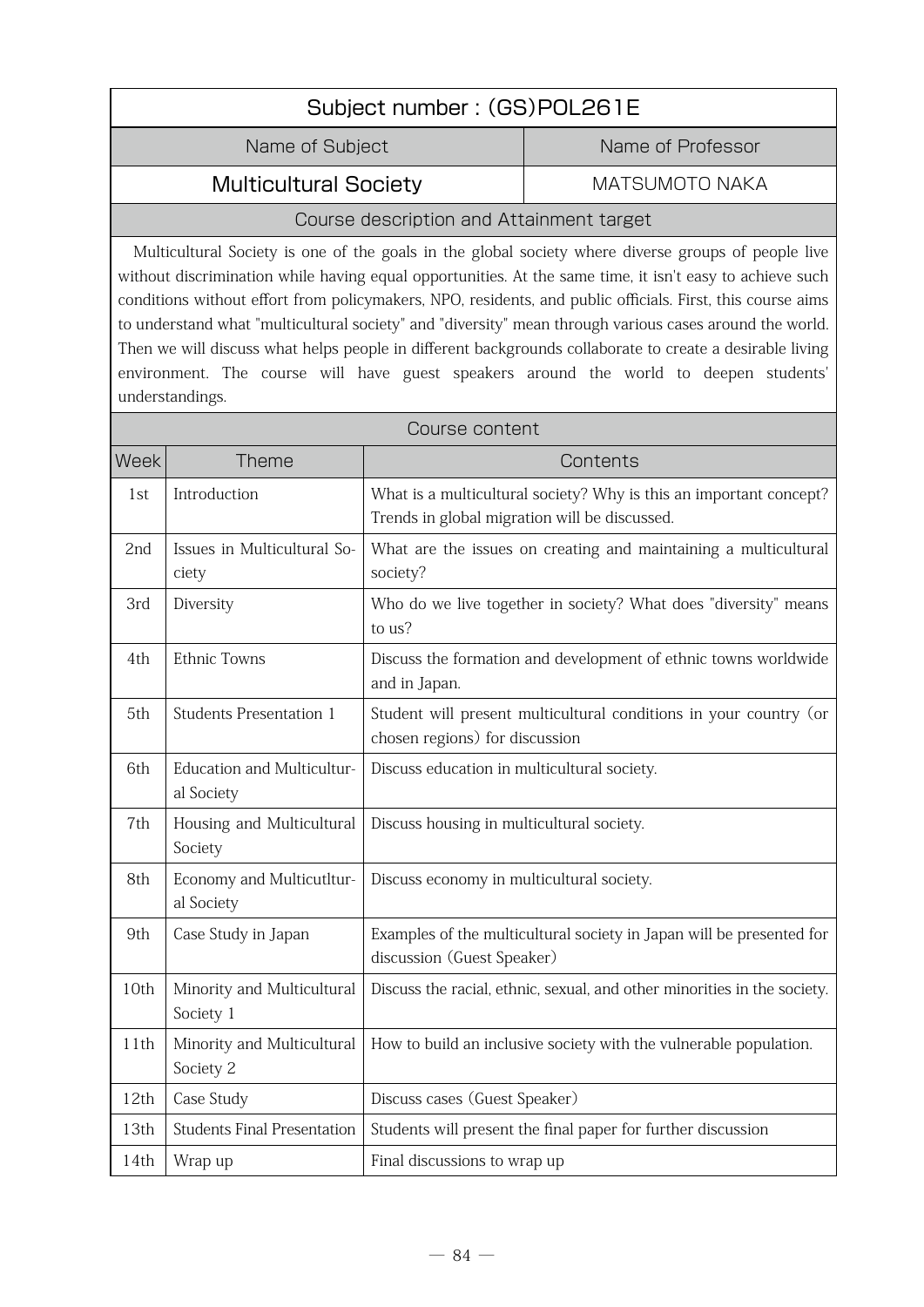#### Prerequisites and registration requirements

This course is designed for students interested in a multicultural and diverse society and city planning. Group discussions and individual presentations will be a part of the course.

#### Preparation for the course

Students are required to read assigned readings prior to each class. Active discussion is essential in this course.

#### **Textbooks**

The readings are provided every week through the school system or in the class.

#### Suggested readings

『Where Strangers Become Neighbours: integrating immigrants in Vancouver, Canada, Springer』 Sandercock, L. and Attili, G (Springer)

『Urban Planning in a Multicultural Society』Michael Burayidi(Praeger)

#### Grading policy

Contribution to the class 40%

Assignments and class presentation 20%

Final Paper 40%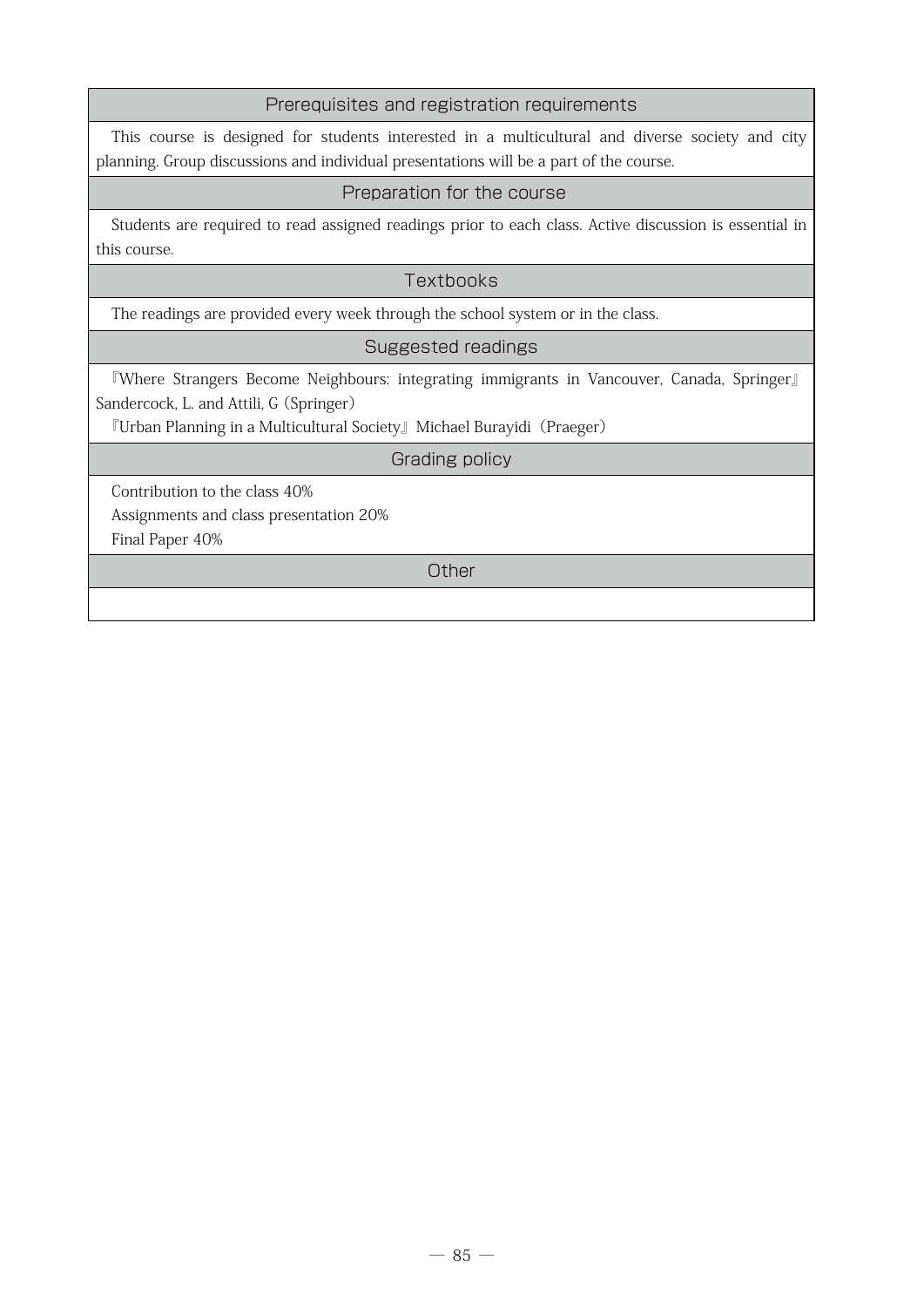# Subject number : (GS)POL621E Name of Subject Name of Professor

### Environmental Governance The TSUJI MASAMI

# Course description and Attainment target

In the past, environmental protection was regarded as an inhibition factor to economic development. Later, recognition that economic development should be in harmony with environmental protection became prevalent. Further changes of the view are occurring, from the harmony to "win-win" relationship of those, as symbolized by ESG investment. On the other hand, we are facing a critical situation of environmental issues such as global warming. In this course, environmental governance by various stakeholders and approaches is discussed.

The targets of this course are to: (i) obtain knowledge of principles, approaches, and ongoing activities of various stakeholders, and (ii) build capacity to propose better environmental governance scheme.

|      | Course content                                                         |                                                                                                                                                        |  |
|------|------------------------------------------------------------------------|--------------------------------------------------------------------------------------------------------------------------------------------------------|--|
| Week | <b>Theme</b>                                                           | Contents                                                                                                                                               |  |
| 1st  | Introduction                                                           | Principles of environmental governance                                                                                                                 |  |
| 2nd  | Policy approach (I):<br>Regulations                                    | Ambient environmental quality standards, emission standards, oth-<br>er regulatory approaches                                                          |  |
| 3rd  | Policy approach (II):<br>Economic approach (1)                         | Tax, levy, subsidy                                                                                                                                     |  |
| 4th  | Policy approach (III):<br>Economic approach (2)                        | Creation of markets, Principles for Responsible Investment, ESG in-<br>vestment                                                                        |  |
| 5th  | Policy approach (IV):<br>Voluntary approach                            | Environmental protection agreement, CSR, CSV                                                                                                           |  |
| 6th  | Policy approach (V):<br>Information approach                           | Environmental reporting, ecolabeling, green procurement                                                                                                |  |
| 7th  | Policy approach (VI):<br>Framework approach                            | PRTR, manifest system for industrial wastes, environmental assess-<br>ment                                                                             |  |
| 8th  | Policy approach (VII):<br>Project approach                             | Public works, PPP, wise use of resources                                                                                                               |  |
| 9th  | Actors and systems (I):<br><b>United Nations</b>                       | Initiatives by the United nations including 2030 Agenda for Sus-<br>tainable Development                                                               |  |
| 10th | Actors and systems (II):<br>International treaties                     | UNFCCC, UNCBD, and other conventions                                                                                                                   |  |
| 11th | Actors and systems (III):<br>International Financing In-<br>stitutions | World Bank, regional development banks including Asian Develop-<br>ment Bank, bilateral agencies including Japan International Coop-<br>eration agency |  |
| 12th | Actors and systems (IV):<br>NGOs and community<br>groups               | Various NGOs and community groups                                                                                                                      |  |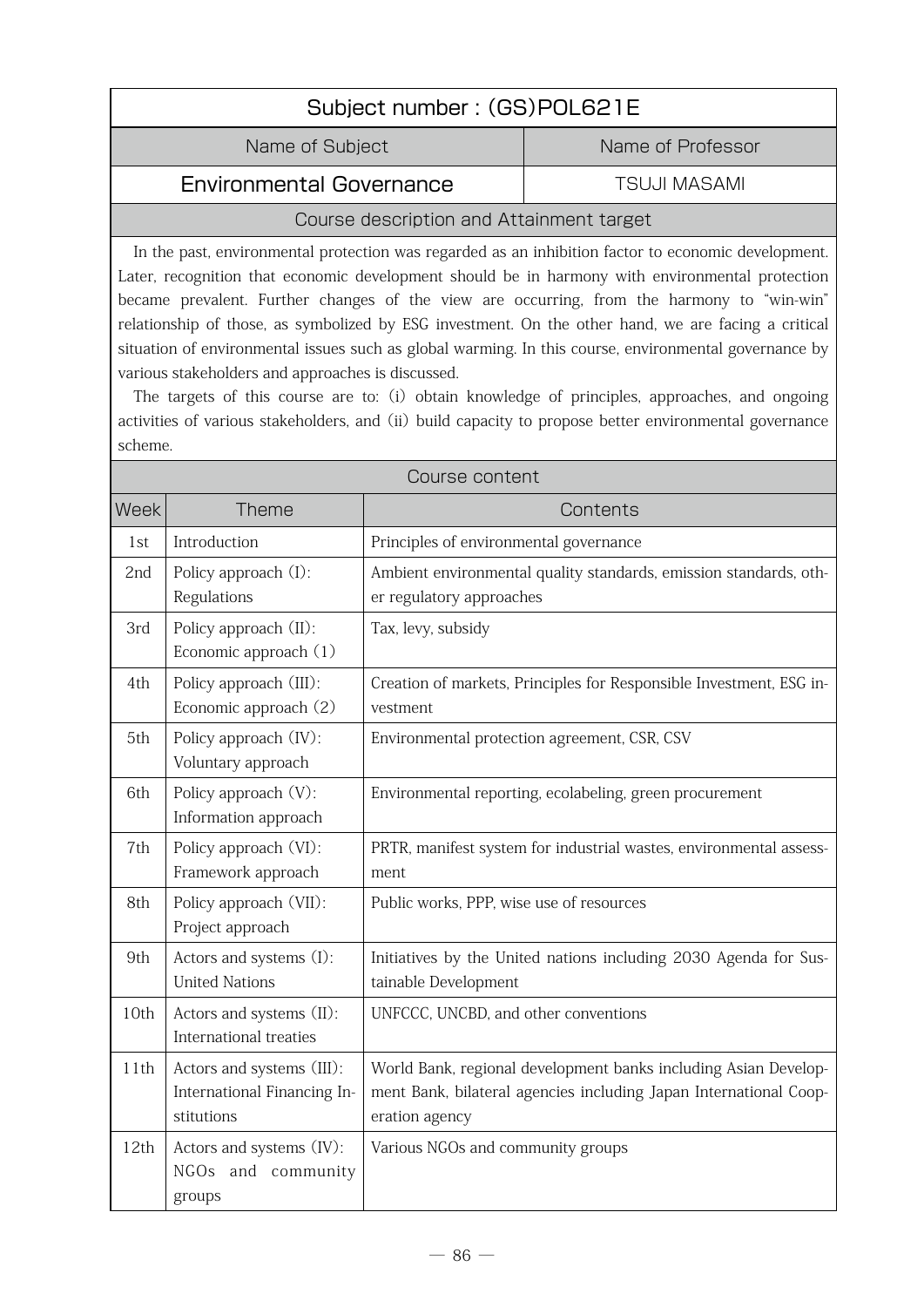| 13th  | Actors and systems (V):<br>Cooperation among vari-<br>ous actors        | Cases to consolidate and converge efforts of various stakeholders |  |
|-------|-------------------------------------------------------------------------|-------------------------------------------------------------------|--|
| 14th  | Case study and discussion                                               |                                                                   |  |
|       |                                                                         | Prerequisites and registration requirements                       |  |
|       | Active participation in the classes is expected.                        |                                                                   |  |
|       | Preparation for the course                                              |                                                                   |  |
|       | Students are required to complete reading assignments prior to classes. |                                                                   |  |
|       | <b>Textbooks</b>                                                        |                                                                   |  |
|       | Materials will be given at the class.                                   |                                                                   |  |
|       | Suggested readings                                                      |                                                                   |  |
|       | To be instructed at the class.                                          |                                                                   |  |
|       | Grading policy                                                          |                                                                   |  |
|       | Participation in discussion (50%)<br>Term paper (50%)                   |                                                                   |  |
|       | Other                                                                   |                                                                   |  |
| None. |                                                                         |                                                                   |  |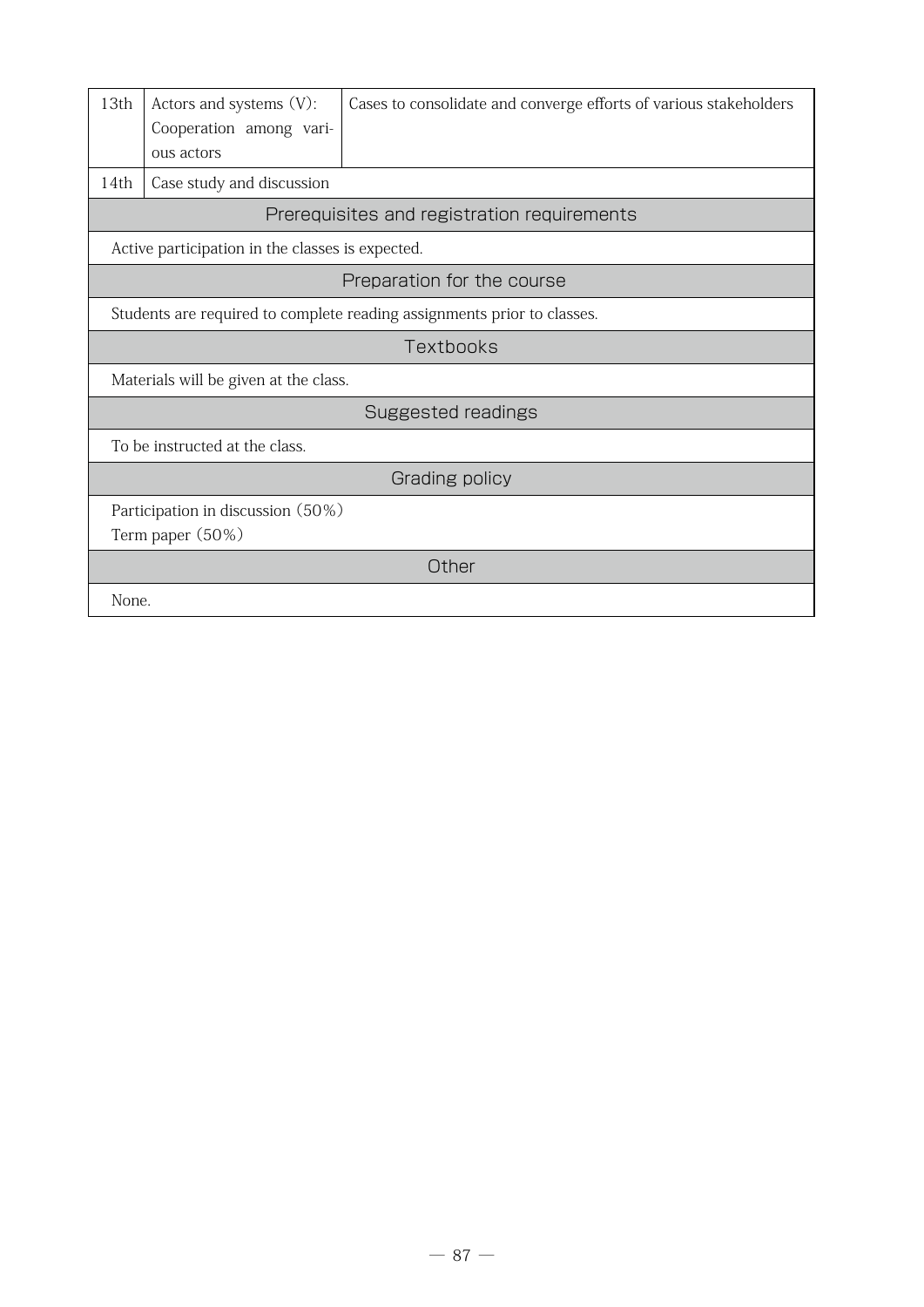# Subject number : (GS)POL621E

Name of Subject Name of Professor

### Environmental Management TSUJI MASAMI

#### Course description and Attainment target

Environmental issues are widely recognized as major challenges for sustainable development. However, causes, effects and measures for individual issues are sometimes not well-understood. Moreover, it is difficult to understand linkages between global environmental issues and implications of local environmental issues. In this course, those aspects of environmental issues such as air, water, solid wastes, toxic materials, natural environment, climate change are clarified, and their management approaches are discussed.

Through this course, students are expected to obtain knowledge on those aspects to be able to develop appropriate policy measures.

| Course content |                                                       |                                                                                                    |
|----------------|-------------------------------------------------------|----------------------------------------------------------------------------------------------------|
| <b>Week</b>    | Theme                                                 | Contents                                                                                           |
| 1st            | Introduction                                          | Environmental issues and measures                                                                  |
| 2nd            | Air $(I)$ : Air pollution                             | Dust, sulfur oxides, nitrogen oxides                                                               |
| 3rd            | Air (II): Transboundary<br>air pollution              | Acid rain, photochemical oxidants, PM2.5                                                           |
| 4th            | Air (III): Ozone layer de-<br>pletion                 | Ultraviolet rays, chlorofluorocarbons, ozone layer protection                                      |
| 5th            | Water (I): Freshwater re-<br>sources                  | Water demand, availability, water use, international rivers                                        |
| 6th            | Water (II): Water supply<br>and sanitation            | Drinking water, domestic wastewater treatment (off-site sewage<br>treatment and on-site treatment) |
| 7th            | Water (III): Water pollu-<br>tion and soil pollution  | Industrial wastewater, eutrophication, soil pollution                                              |
| 8th            | Noise and odor                                        | Noise, odor, daily life nuisance                                                                   |
| 9th            | Solid wastes                                          | Municipal wastes, their treatment and disposal                                                     |
| 10th           | Industrial wastes, Sound Material-Cycle (SMC) society |                                                                                                    |
| 11th           | Toxic materials                                       | Chemical substances, heavy metals, health and safety                                               |
| 12th           | Natural environment                                   | Ecosystem management, protected areas, biodiveristy, endangered<br>species                         |
| 13th           | Climate change (I): Past,<br>present, future          | Mechanism, prediction based on senarios                                                            |
| 14th           | Climate change (II): Mea-<br>sures                    | Mitigation, adaptation                                                                             |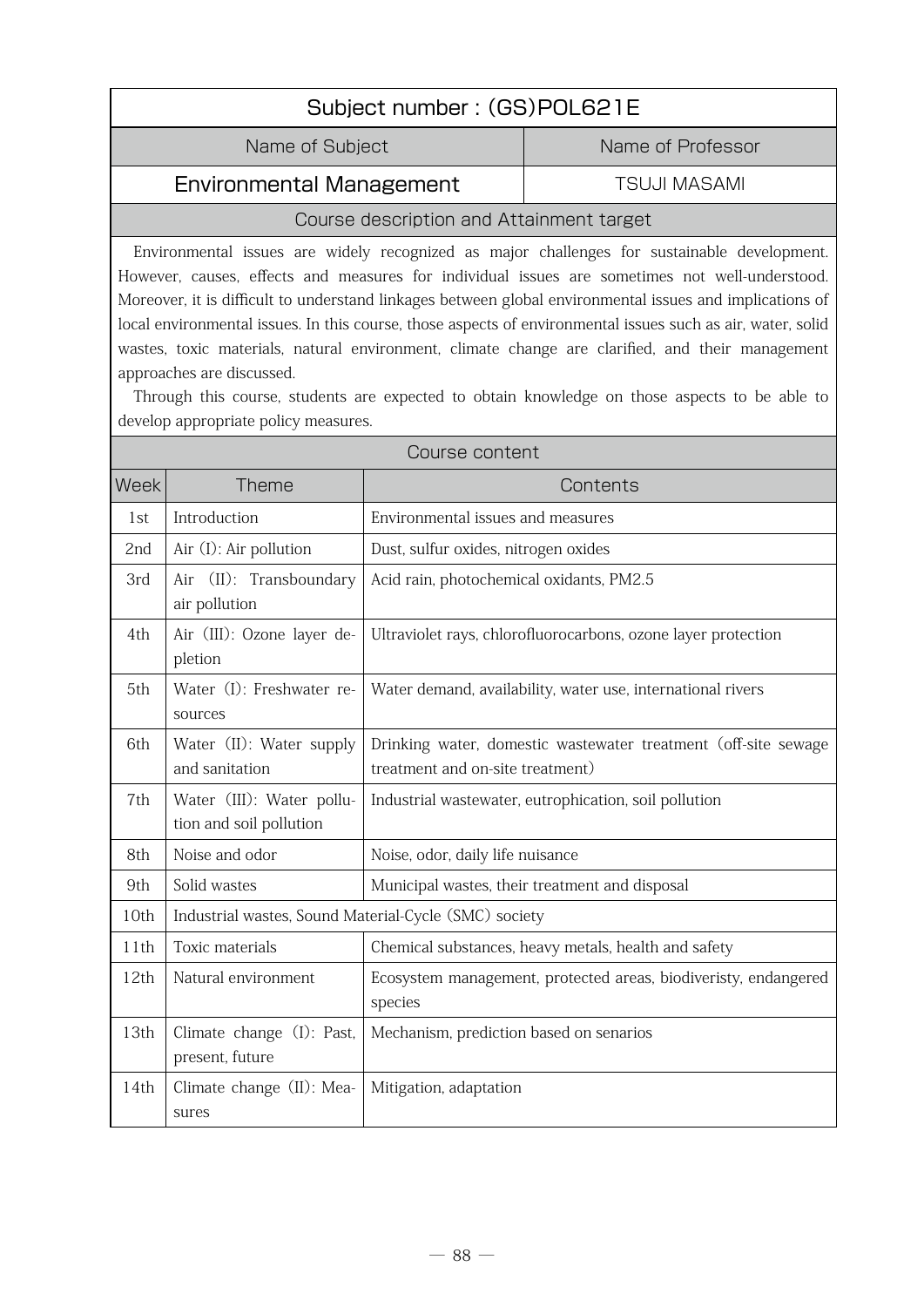| Prerequisites and registration requirements |  |  |
|---------------------------------------------|--|--|

Students with limited knowledge on environmental science are also welcomed. While the course will discuss scientific aspects of environmental issues as well, discussion on detailed chemical reactions and equations will be minimized and thus basic knowledge on science is sufficient.

#### Preparation for the course

Students are required to complete reading assignments prior to classes.

**Textbooks** 

Materials will be given at the class.

Suggested readings

To be instructed at the class.

Grading policy

Participation in discussion (50%)

Term paper (50%)

**Other** 

None.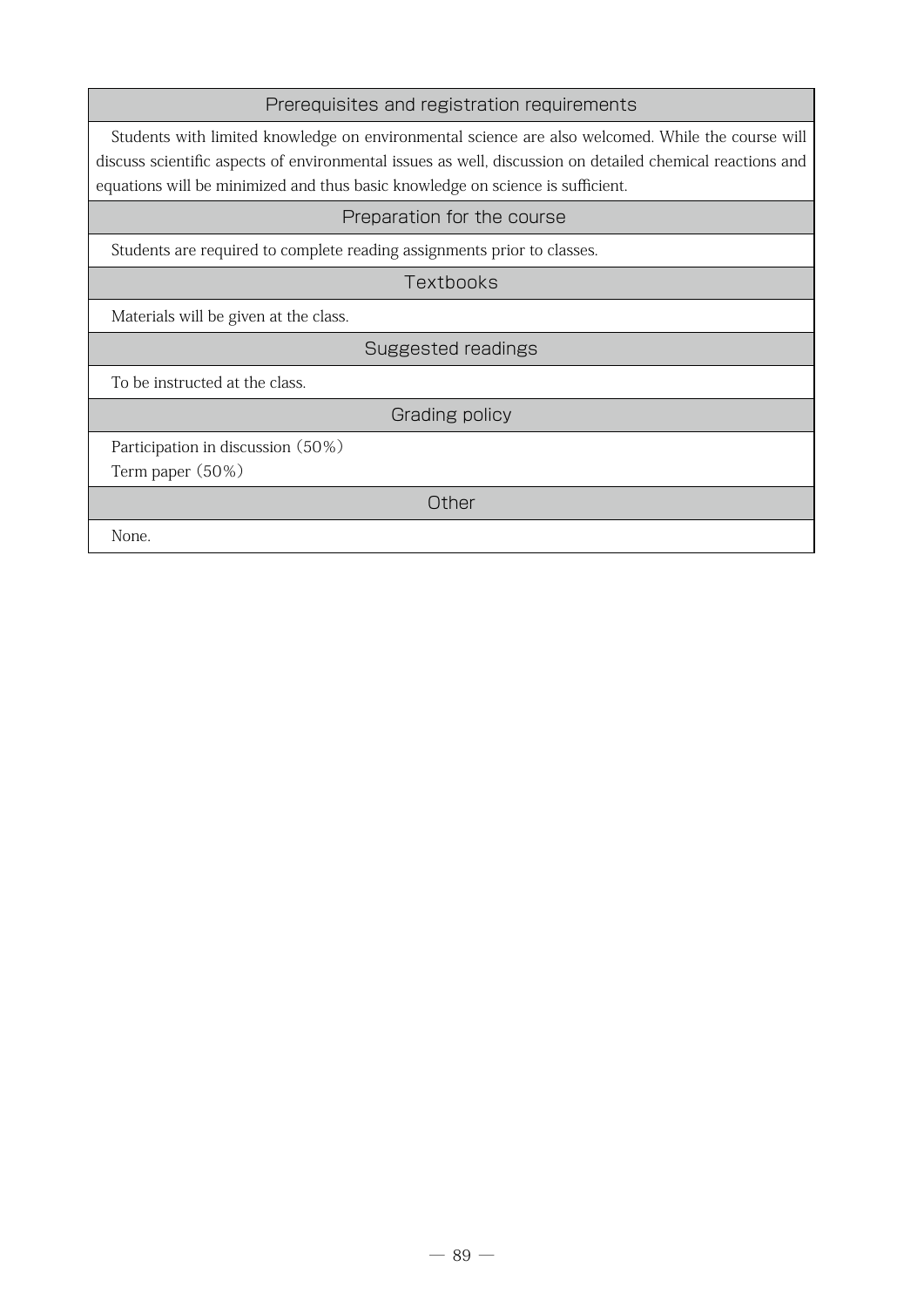| Subject number: (GS)POL621E          |                     |  |
|--------------------------------------|---------------------|--|
| Name of Professor<br>Name of Subject |                     |  |
| <b>Environmental Assessment</b>      | <b>TSUJI MASAMI</b> |  |
|                                      |                     |  |

#### Course description and Attainment target

In order to promote economic development and ensure capacity to manage increasing population, infrastructure development such as roads, power plants, water supply and sanitation facilities is indispensable. For preparation, implementation, and operation of such development projects in a sustainable manner with respect to environmental and social aspects, it is required to establish and enforce a proper environmental assessment (EA) system. In this regard, many countries established laws for EA, and international financing institutions (IFIs) established policies for environmental and social safeguards including EA.

While most of the infrastructure projects are implemented and operated without causing major adverse environmental impacts, there are cases that caused environmental problems. Some of those are originated from lack of proper EA requirements. Some others are from insufficient enforcement of the system. For students, it is expected to learn how such problems are prevented, and how sustainable development is ensured through appropriate EA system and its enforcement.

This course will discuss: (i) brief history of EA system in international community and countries, (ii) major environmental and social aspects that should be covered by EA, (iii) important procedures to carry out EA, (iv) characteristics of EA laws in various countries and of safeguard policies in IFIs, (v) case studies on application of EA, and (vi) future actions to improve EA system and its enforcement.

The course is designed for those students who have basic knowledge on policy making. By taking this course, students are expected to: (i) Obtain basic knowledge required for EA preparation and review in both procedure and substance, (ii) Understand how to review EA documents, and eventually (iii) Promote sustainable development through implementation and operation of various kinds of infrastructure projects with the process of EA.

|             | Course content                                  |                                                                                                                |  |
|-------------|-------------------------------------------------|----------------------------------------------------------------------------------------------------------------|--|
| <b>Week</b> | <b>Theme</b>                                    | Contents                                                                                                       |  |
| 1st.        | Introduction and overview                       | History, basic concepts, and policy principles of EA                                                           |  |
| 2nd         | Procedures (I)                                  | Screening, scoping, survey, prediction, alternatives analysis, evalu-<br>ation, management and monitoring plan |  |
| 3rd         | Procedures (II)                                 | Public consultations, information disclosure, grievance redress<br>mechanism                                   |  |
| 4th         | Major environmental and<br>social aspects (I)   | Physical and chemical elements                                                                                 |  |
| 5th         | Major environmental and<br>social aspects (II)  | Natural environment                                                                                            |  |
| 6th         | Major environmental and<br>social aspects (III) | Social aspects                                                                                                 |  |
| 7th         | Accountability mechanism                        | Problem solving function, compliance review function                                                           |  |
| 8th         | Laws, policies, guidelines                      | EA laws in countries, safeguard policies in IFIs                                                               |  |
| 9th         | Country planning                                | Country partnership strategies, etc., of individual countries                                                  |  |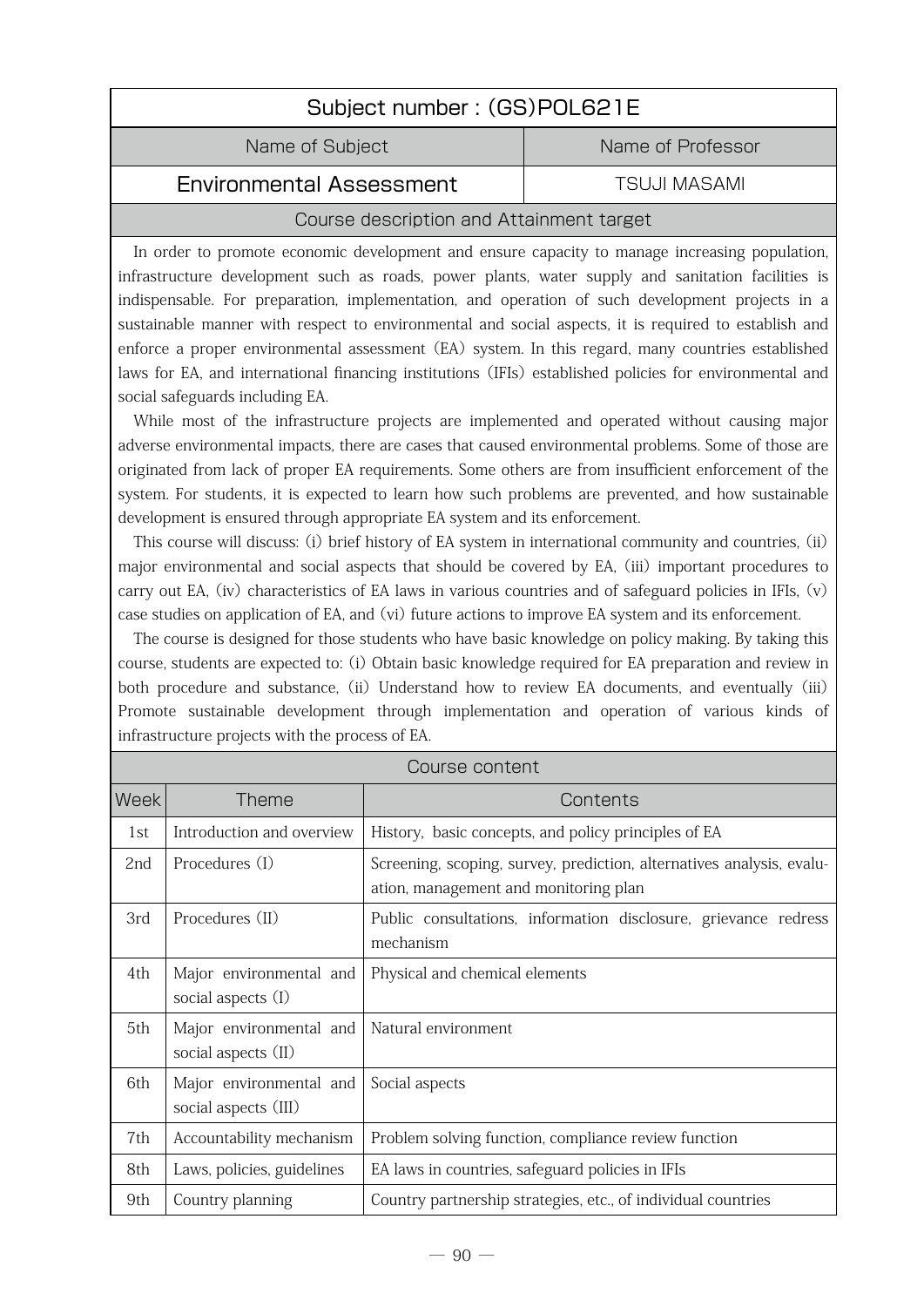| 10th                                                                       | Cases of EA application (I)                                             | Energy sector (thermal power)                        |  |
|----------------------------------------------------------------------------|-------------------------------------------------------------------------|------------------------------------------------------|--|
| 11th                                                                       | Cases of EA application (II)                                            | Energy sector (power transmission, renewable energy) |  |
| 12th                                                                       | Cases of EA application (III)                                           | Transport sector                                     |  |
| 13th                                                                       | Cases of EA application (IV)                                            | Urban sector and water sector                        |  |
| 14th                                                                       | New trends and changes                                                  | Improvement in EA system in countries and IFIs       |  |
|                                                                            |                                                                         | Prerequisites and registration requirements          |  |
|                                                                            | Active participation in the classes is expected.                        |                                                      |  |
|                                                                            | Preparation for the course                                              |                                                      |  |
|                                                                            | Students are required to complete reading assignments prior to classes. |                                                      |  |
|                                                                            | Textbooks                                                               |                                                      |  |
|                                                                            | Materials will be given at the class.                                   |                                                      |  |
| Suggested readings                                                         |                                                                         |                                                      |  |
| World Bank (2017): The Environmental and Social Framework                  |                                                                         |                                                      |  |
| World Bank (2017): Emerging Lessons Series No.3 - Environmental Assessment |                                                                         |                                                      |  |
| Grading policy                                                             |                                                                         |                                                      |  |
| Participation in discussion (50%)                                          |                                                                         |                                                      |  |
|                                                                            | Term paper (50%)                                                        |                                                      |  |
|                                                                            | Other                                                                   |                                                      |  |
| None.                                                                      |                                                                         |                                                      |  |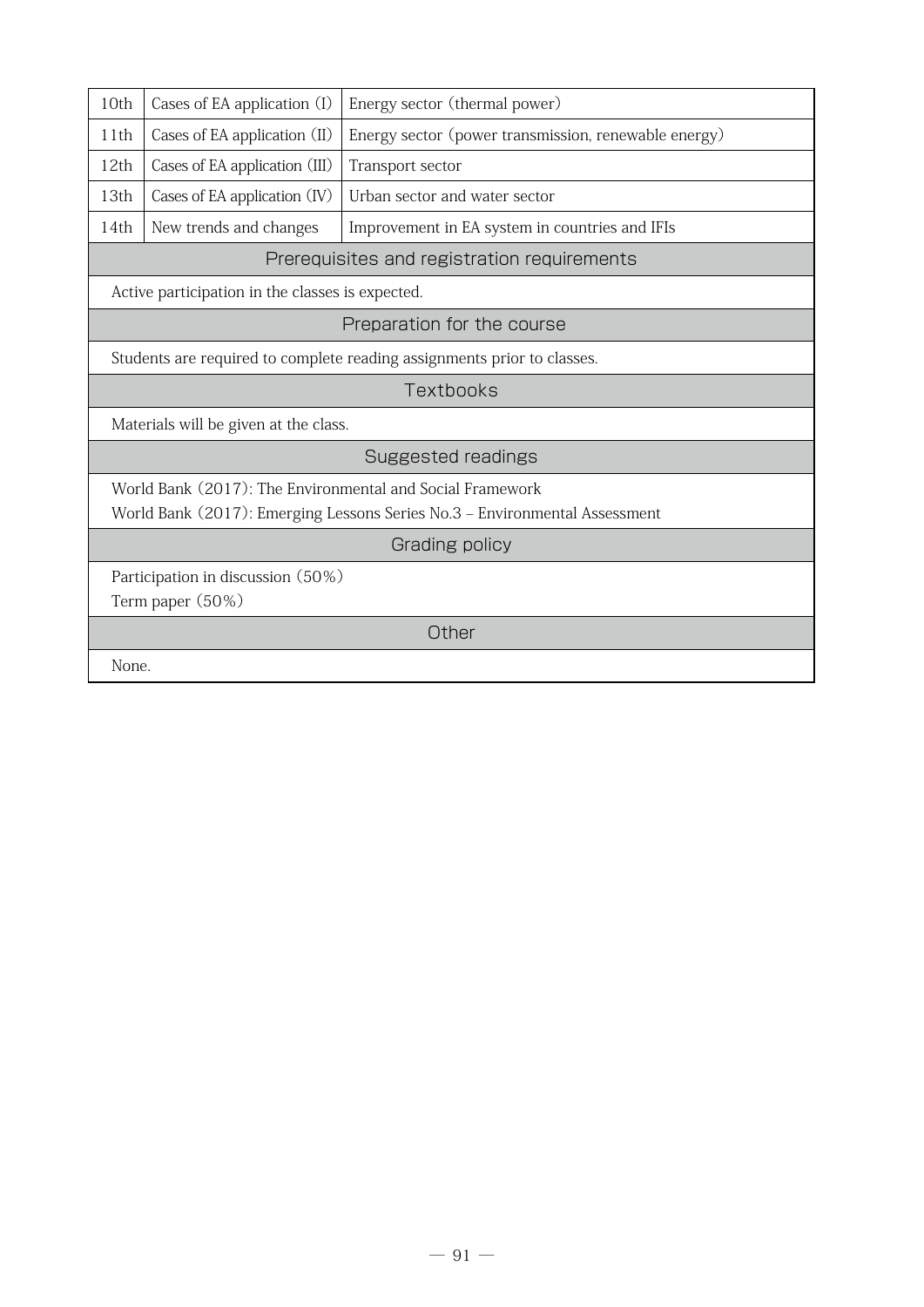| Subject number: (GS)POL631E                                                                                                                                                                                                                                                                                                                                                                                                                                                                                                                                                                                                                                                                                                                                                                                                                                                                                                                                                                                                                                                                                                                                                                           |                       |  |
|-------------------------------------------------------------------------------------------------------------------------------------------------------------------------------------------------------------------------------------------------------------------------------------------------------------------------------------------------------------------------------------------------------------------------------------------------------------------------------------------------------------------------------------------------------------------------------------------------------------------------------------------------------------------------------------------------------------------------------------------------------------------------------------------------------------------------------------------------------------------------------------------------------------------------------------------------------------------------------------------------------------------------------------------------------------------------------------------------------------------------------------------------------------------------------------------------------|-----------------------|--|
| Name of Subject<br>Name of Professor                                                                                                                                                                                                                                                                                                                                                                                                                                                                                                                                                                                                                                                                                                                                                                                                                                                                                                                                                                                                                                                                                                                                                                  |                       |  |
| Japanese Foreign and Development<br>Policy                                                                                                                                                                                                                                                                                                                                                                                                                                                                                                                                                                                                                                                                                                                                                                                                                                                                                                                                                                                                                                                                                                                                                            | <b>SASAOKA YUICHI</b> |  |
| Course description and Attainment target                                                                                                                                                                                                                                                                                                                                                                                                                                                                                                                                                                                                                                                                                                                                                                                                                                                                                                                                                                                                                                                                                                                                                              |                       |  |
| This course aims at deepening the understanding of thematic perspectives on Japanese foreign and<br>development policy. Traditional views about Japanese foreign policy are focused on Yoshida Doctrine,<br>and the contrasting ones are Koizumi and Abe Doctrine and development issues linked with the<br>changing roles of Self Defense Forces (SDF).<br>More emphasis is placed on the Japanese Foreign Policy in general and its key bilateral relations with<br>other countries, like China, South Korea and ASEAN countries. From that perspective, Brown and<br>Kingston (2018)'s book is appropriate. This book contains good and new elements, and covers a wider<br>area related to Japanese foreign and development policy. This course tries to help students get familiar<br>with general understanding of the Japanese foreign policy related to regional security issues and<br>development topics.<br>Not only its past trends and achievements but also the present tasks, future roles and potential<br>partnerships with Japan are to be examined. Also, key important issues such as public opinion, ageing<br>society, gender issues, and Japanese soft power are also covered. |                       |  |
| Course content                                                                                                                                                                                                                                                                                                                                                                                                                                                                                                                                                                                                                                                                                                                                                                                                                                                                                                                                                                                                                                                                                                                                                                                        |                       |  |
| Course contents can be varied because each student can pick up any article of the textbook. The below<br>is the example of 2020 class.<br>Introduction by lecturer (1): Contending with Regional Uncertainty<br>1.<br>(2): Japan's National Identity<br>2.<br>3.<br>(3): Japan's Labor Shortage<br>Student's selected chapters (1): Japan's foreign relations in Cold War Asia<br>4.<br>5.<br>(2): IR theory and Japan's Foreign Policy<br>(3): Evolution or New Doctrine<br>6.<br>(4): Japan's Security Policy in US-Japan Alliance<br>7.<br>(5): Chinese Grandiose Maritime Ambitions<br>8.<br>(6): "Commitment by Presence"<br>9.<br>(7): Triumph of Hope<br>10.<br>(8): Japan's Multilateralism in Asia<br>11.<br>(9): Japan's Reconciliation Diplomacy<br>12.<br>Added Lectures (1): Japan's Central Asia<br>13.<br>(2): China, Japan and Global Governance: Contested Ideas and Regimes<br>14.                                                                                                                                                                                                                                                                                                  |                       |  |
| Prerequisites and registration requirements                                                                                                                                                                                                                                                                                                                                                                                                                                                                                                                                                                                                                                                                                                                                                                                                                                                                                                                                                                                                                                                                                                                                                           |                       |  |
| Students are expected to read the textbook before the class and actively participate in the class<br>discussions. The course contents and class style may be changed due to the number of students, their<br>backgrounds and needs.                                                                                                                                                                                                                                                                                                                                                                                                                                                                                                                                                                                                                                                                                                                                                                                                                                                                                                                                                                   |                       |  |
| Preparation for the course                                                                                                                                                                                                                                                                                                                                                                                                                                                                                                                                                                                                                                                                                                                                                                                                                                                                                                                                                                                                                                                                                                                                                                            |                       |  |
| As mentioned in the prerequisites.                                                                                                                                                                                                                                                                                                                                                                                                                                                                                                                                                                                                                                                                                                                                                                                                                                                                                                                                                                                                                                                                                                                                                                    |                       |  |
|                                                                                                                                                                                                                                                                                                                                                                                                                                                                                                                                                                                                                                                                                                                                                                                                                                                                                                                                                                                                                                                                                                                                                                                                       |                       |  |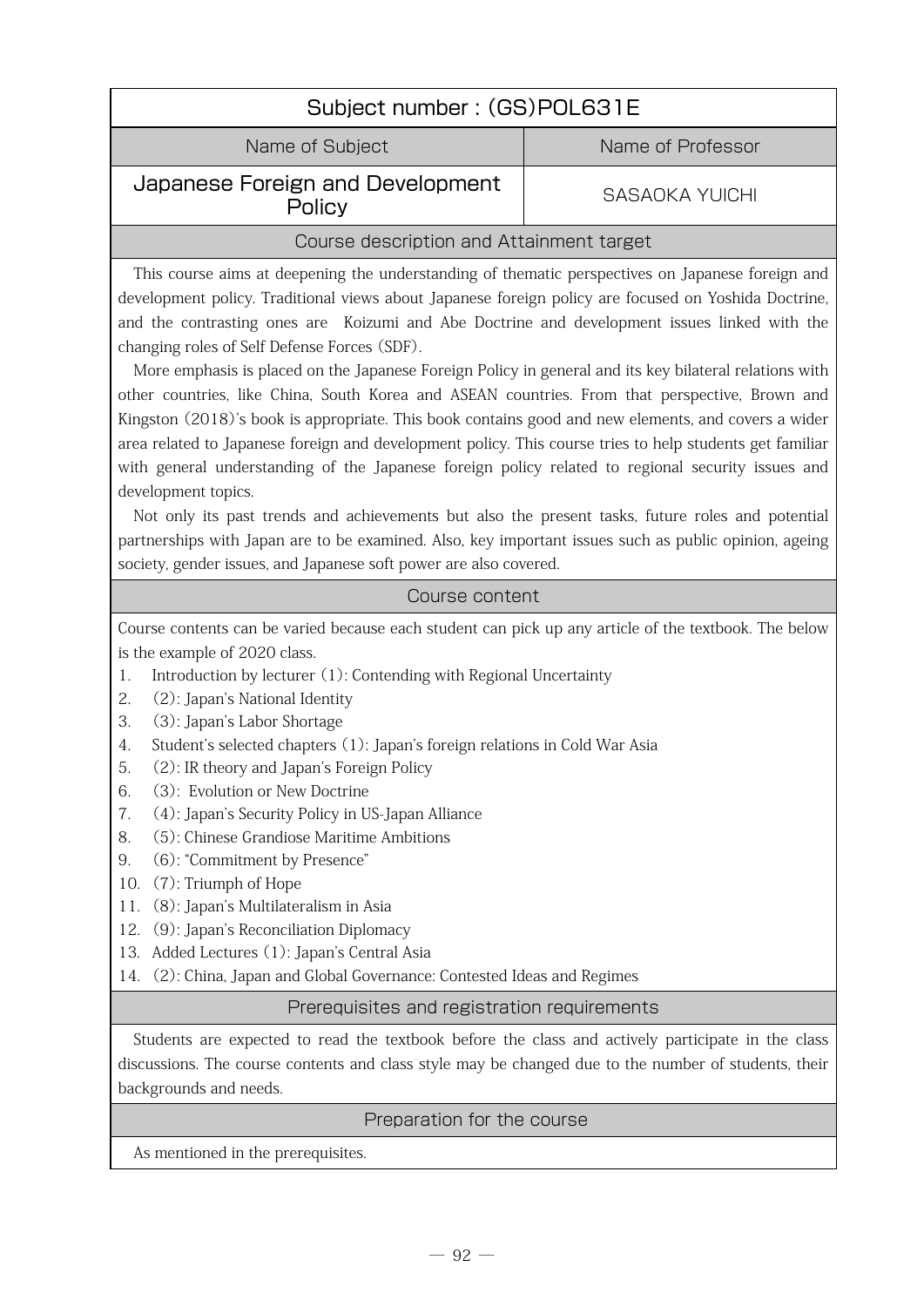| Textbooks                                                                                                                                                                                                                                                                                                                                                                           |
|-------------------------------------------------------------------------------------------------------------------------------------------------------------------------------------------------------------------------------------------------------------------------------------------------------------------------------------------------------------------------------------|
| James Brown and Jeff Kingston (2018) "Japan's Foreign Relations in Asia", Routledge.                                                                                                                                                                                                                                                                                                |
| Suggested readings                                                                                                                                                                                                                                                                                                                                                                  |
| 1. Marie Soderberg and Patricia A. Nelson (eds.) Japan's Politics and Economy, Routledge: London<br>and New York, 2010.                                                                                                                                                                                                                                                             |
| 2. Christopher B. Roberts (eds.) ASEAN Regionalism - Cooperation, values and institutionalization,<br>Rouledge, 2012.                                                                                                                                                                                                                                                               |
| 3. Takashi Inoguchi A call for a new Japanese foreign policy: the dilemmas of a stakeholder state,<br>International Affairs 90:4, 2014.<br>and several other articles.                                                                                                                                                                                                              |
| Grading policy                                                                                                                                                                                                                                                                                                                                                                      |
| Regular class attendance, participation, and completion of required readings prior to the class are<br>expected. Grades will be determined based on the following criteria: participation $(40\%)$ ; reporting on<br>the articles (50%); and memos (10%). Reporting may be evaluated based on the understanding of<br>basic analytical perspectives and analysis of specific cases. |
| Other                                                                                                                                                                                                                                                                                                                                                                               |
|                                                                                                                                                                                                                                                                                                                                                                                     |

 $\overline{\phantom{a}}$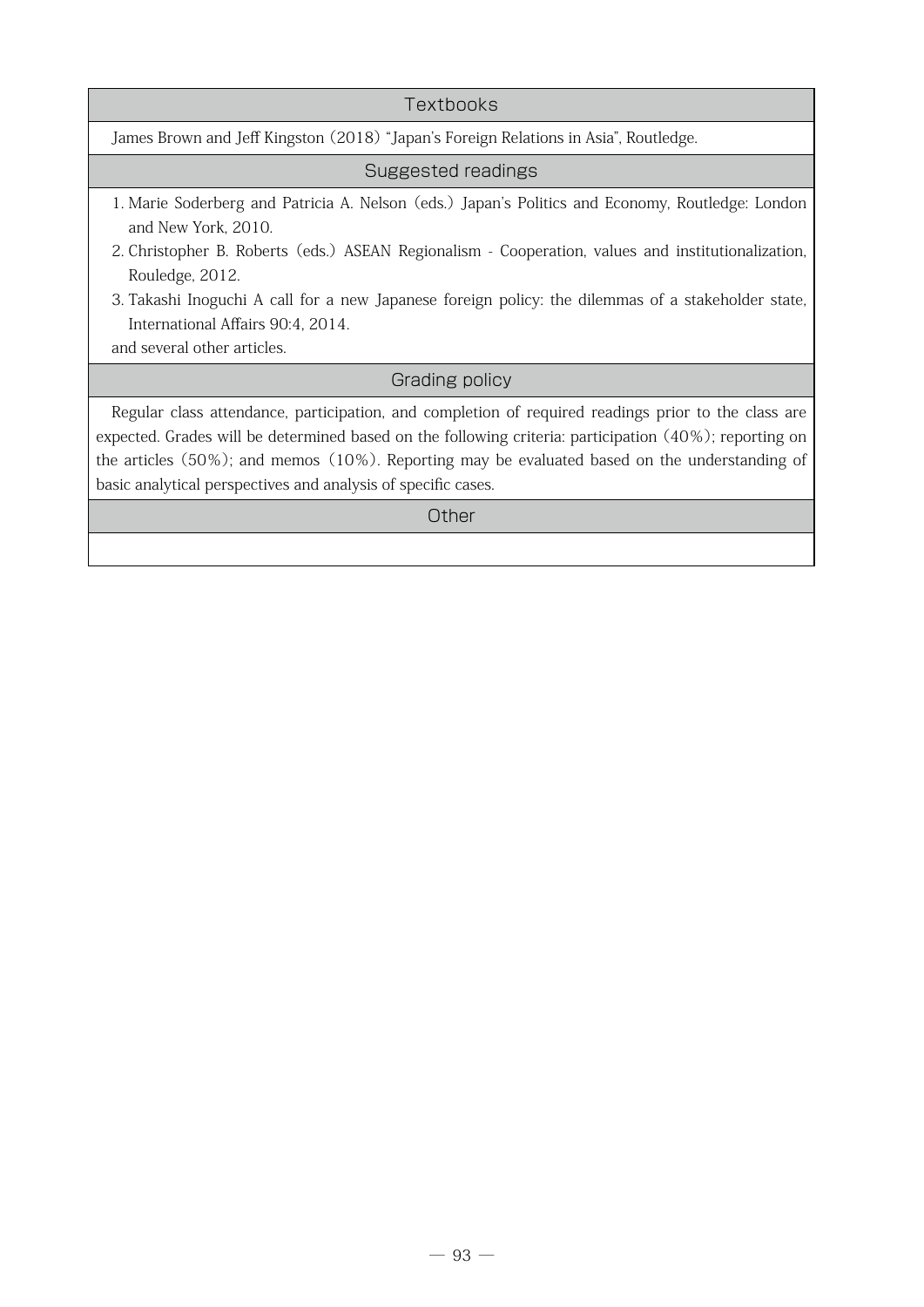| Subject number: (PE)POL511E                                                                                                                                                                                                                                                                                                                                                                                                                                                                                                                                                                                                        |                      |  |
|------------------------------------------------------------------------------------------------------------------------------------------------------------------------------------------------------------------------------------------------------------------------------------------------------------------------------------------------------------------------------------------------------------------------------------------------------------------------------------------------------------------------------------------------------------------------------------------------------------------------------------|----------------------|--|
| Name of Subject                                                                                                                                                                                                                                                                                                                                                                                                                                                                                                                                                                                                                    | Name of Professor    |  |
| <b>Political Economy of Development</b>                                                                                                                                                                                                                                                                                                                                                                                                                                                                                                                                                                                            | <b>HORIKANE YUMI</b> |  |
| Course description and Attainment target                                                                                                                                                                                                                                                                                                                                                                                                                                                                                                                                                                                           |                      |  |
| Development has been one of the most critical issues and largest challenges that most of the post-war<br>newly independent states had to face. Having been understood to be an issue of economic growth,<br>however, the task to tackle this initially went predominantly to economists. However, the process in fact<br>was very political. This course looks at such a process of social and economic development from<br>political economy perspective. It is an introduction to the studies of comparative political economy of<br>development with a focus on the role of the state.                                          |                      |  |
| Course content                                                                                                                                                                                                                                                                                                                                                                                                                                                                                                                                                                                                                     |                      |  |
| Introduction<br>1.<br>2.<br>Development in the post-war international politics and economy<br>"Political economy" approach<br>3.<br>Role of the state vs. market in development $(1)$<br>4.<br>5.<br>Role of the state vs. market in development (2)<br>State capacity and development (1)<br>6.<br>State capacity and development (2)<br>7.<br>State capacity and development (3)<br>8.<br>Effectiveness of the state<br>9.<br>10.<br>Discussions on the industrial policy<br>State building $(1)$<br>11.<br>State building (2)<br>12.<br>State building (3)<br>13.<br>Paper presentations by the students and wrapping up<br>14. |                      |  |
| Prerequisites and registration requirements                                                                                                                                                                                                                                                                                                                                                                                                                                                                                                                                                                                        |                      |  |
| The class will be operated in a very participatory manner. Your active participation will be highly<br>expected.<br>In addition, each student will be required to write an essay on a related theme and present it to the<br>class toward the end of the course.                                                                                                                                                                                                                                                                                                                                                                   |                      |  |
| Preparation for the course                                                                                                                                                                                                                                                                                                                                                                                                                                                                                                                                                                                                         |                      |  |
| Rather than merely attending and listening to the lecture, students are expected to read the papers,<br>chapters or articles on the reading list in advance every time, and participate in the discussion in the<br>class                                                                                                                                                                                                                                                                                                                                                                                                          |                      |  |
| Textbooks                                                                                                                                                                                                                                                                                                                                                                                                                                                                                                                                                                                                                          |                      |  |
| A reading list will be provided on the first day from which the text books and/or articles will be<br>chosen depending on the interests of the participants.                                                                                                                                                                                                                                                                                                                                                                                                                                                                       |                      |  |
| Suggested readings                                                                                                                                                                                                                                                                                                                                                                                                                                                                                                                                                                                                                 |                      |  |
| A reading list will be provided on the first day.                                                                                                                                                                                                                                                                                                                                                                                                                                                                                                                                                                                  |                      |  |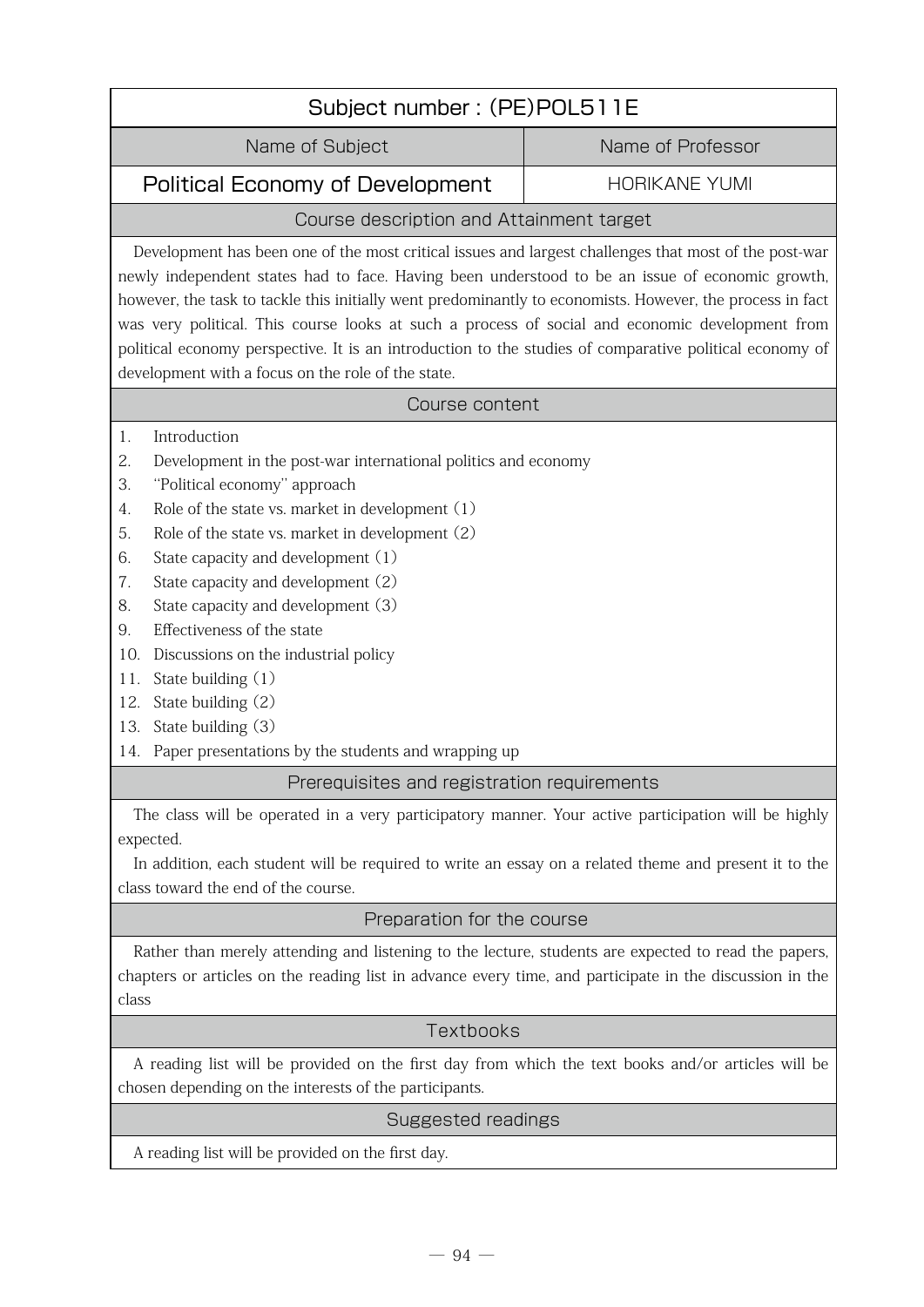Grading policy

Attendence (30%) Class participation (30%)

Presentation and the term paper (40%)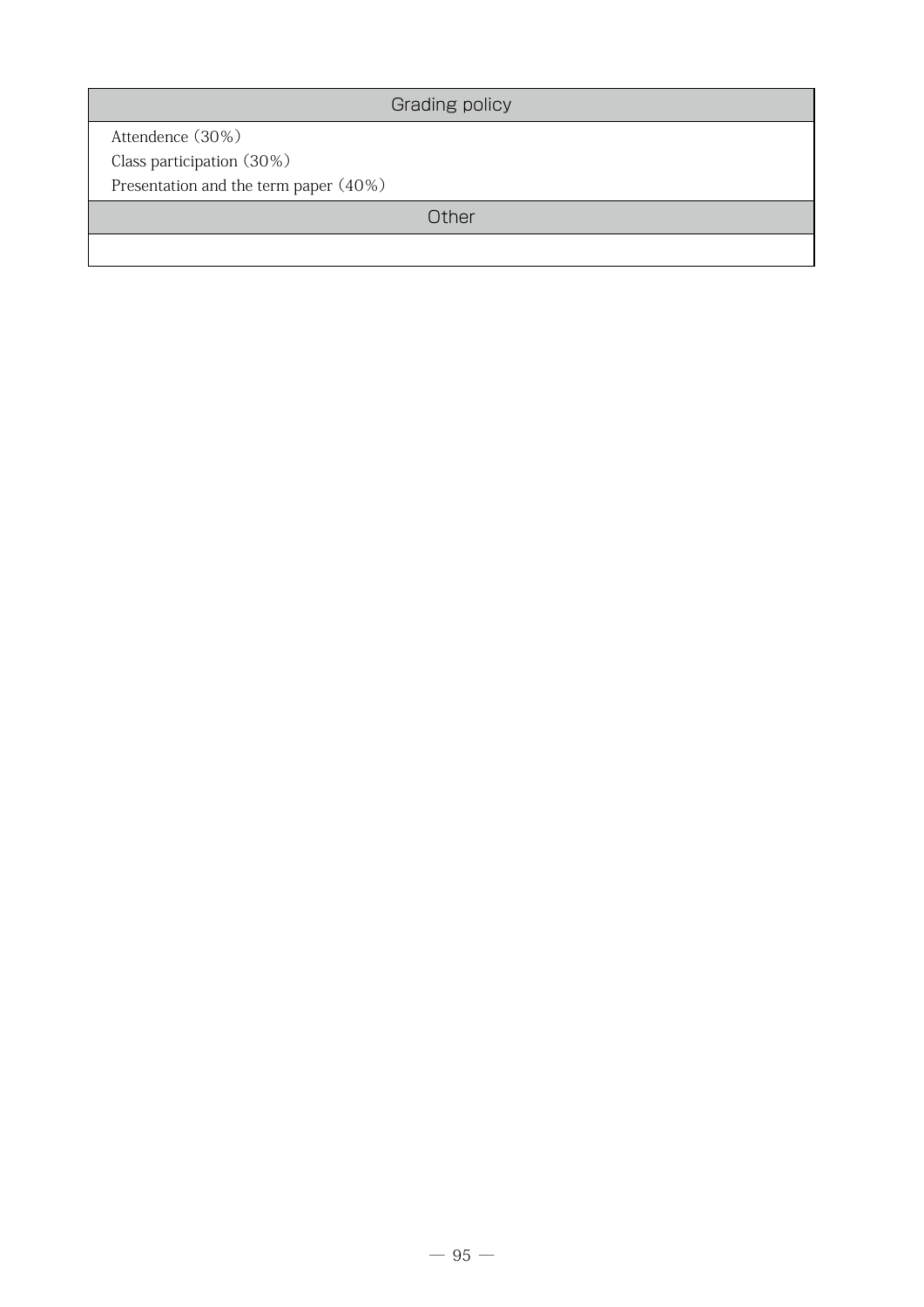# Subject number : (PE)POL511E

Name of Subject Name of Professor

#### Theories and Experience of the Thes and Experience of the HORIKANE YUMI<br>Developmental State

#### Course description and Attainment target

This is a course on the political economy of development with a focus on the concept of the developmental state. Following the discussion on the basic concept and the original model, this course looks at the political economy of East Asian development in comparative historical perspective. After working on East Asian cases, we would move onto authoritarian regimes in other regions, and would also deal with other issues such as democratic transition and state capacity.

#### Course content

- 1. Introduction
- 2. The developmental state: the concept
- 3. The developmental state: the keys
- 4. The original model: Japan and the MITI
- 5. The East Asian developmental state (1) South Korea as Asia's Next Giant
- 6. The East Asian developmental state (2) Taiwan: Governing the Market?
- 7. The developmental state in comparative perspective (1)
- 8. The developmental state in comparative perspective (2)
- 9. State capacity and development
- 10. Corruption and development
- 11. Authoritarianism and democratic transition
- 12. Competitive authoritarianism
- 13. Case presentations by the students
- 14. Wrapping up

#### Prerequisites and registration requirements

The class will be operated in a very participatory manner. Your active participation will be highly expected.

In addition, each student will be required to write an essay on a related theme and present it to the class toward the end of the course.

### Preparation for the course

Rather than merely attending and listening to the lecture, students are expected to read the papers, chapters or articles on the reading list in advance every week and participate in the discussion in the class.

### **Textbooks**

A reading list will be provided on the first day, from which the bext books and/or articles will be chosen depending on the interests of the participants.

#### Suggested readings

A list will be provided on the first day.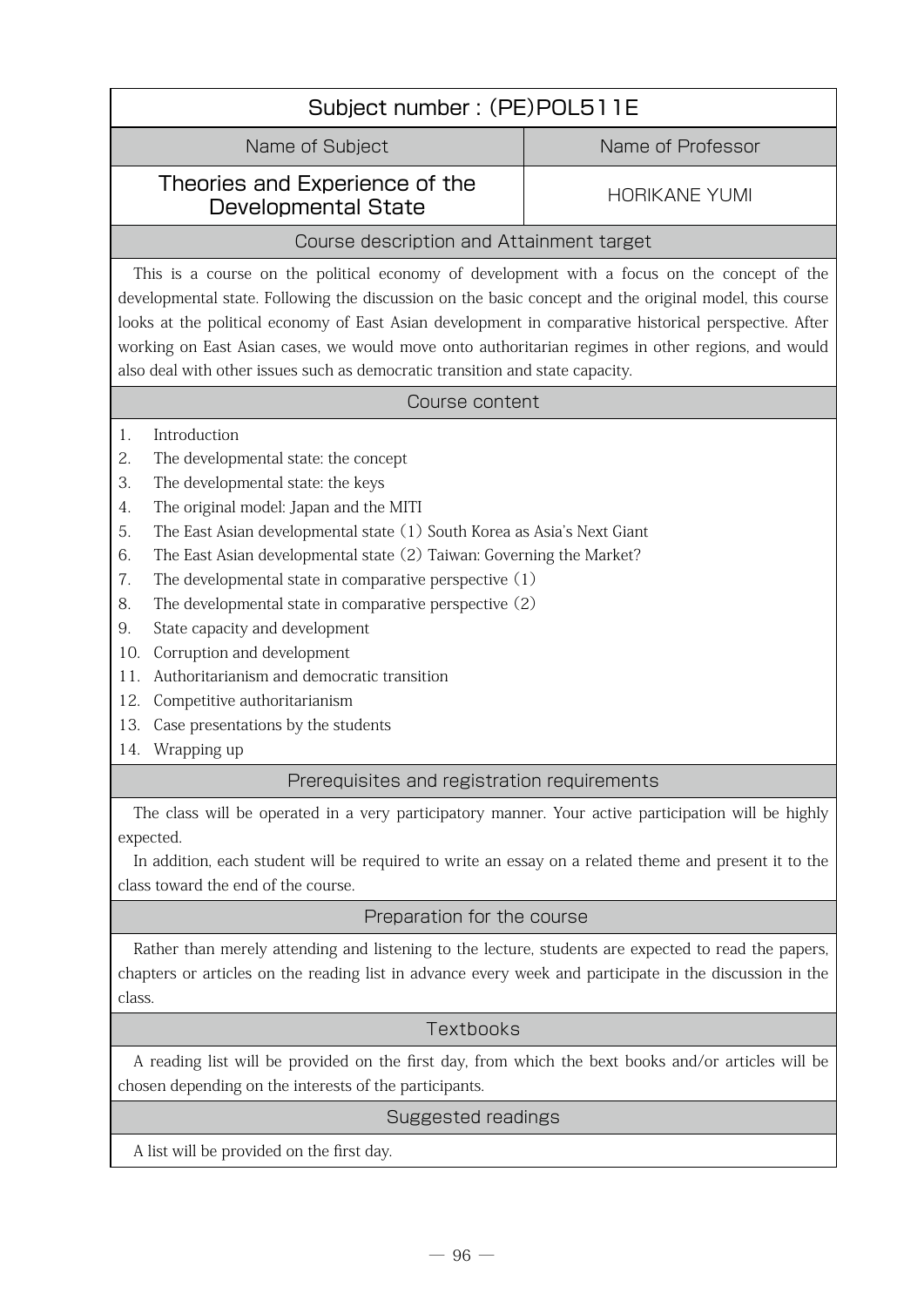Grading policy

Attendence (30%) Class participation (30%) Presentation and the term paper (40%)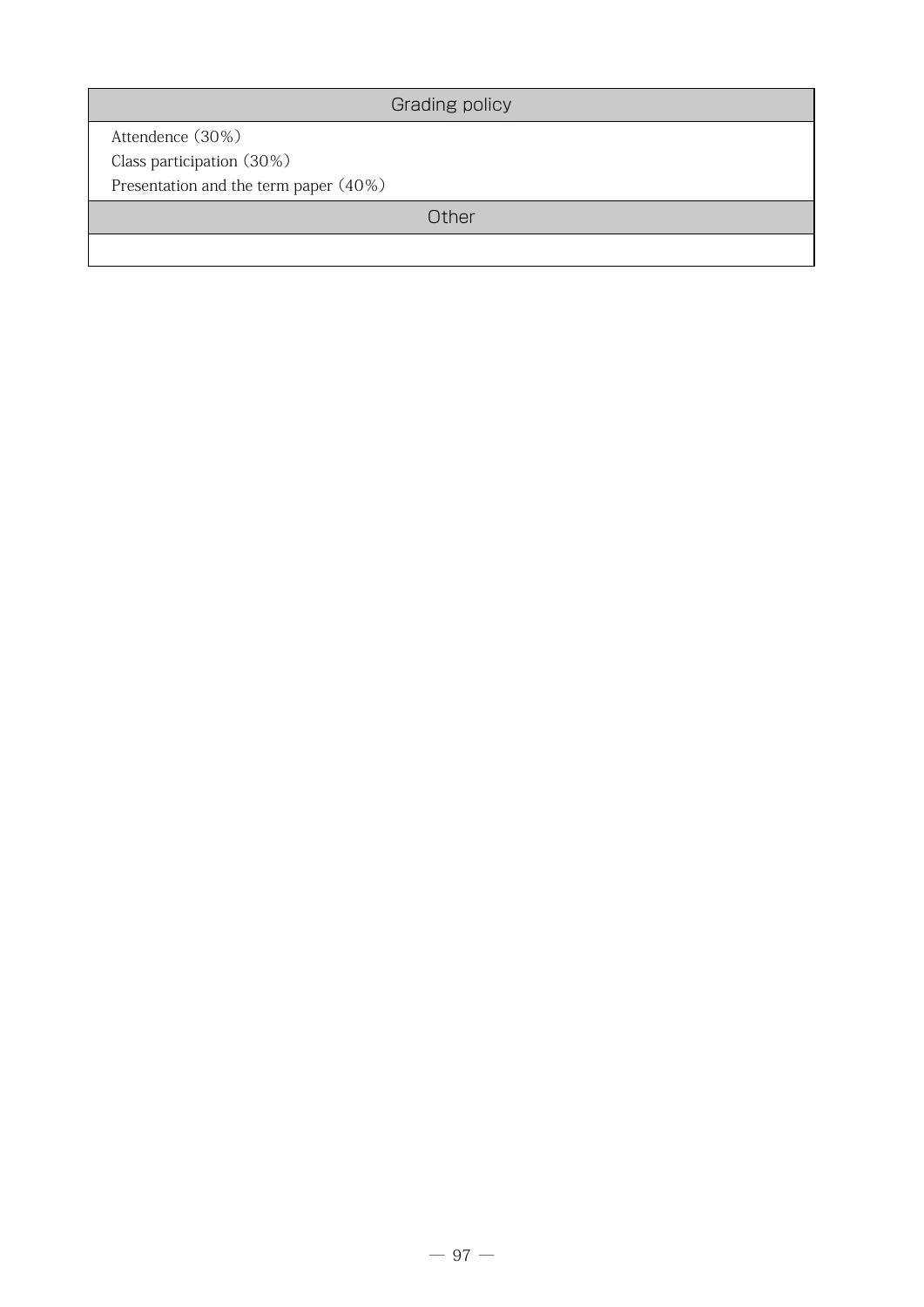# Subject number : (GS)POL631E

Name of Subject Name of Professor

### SDGs and International Peace Studies MATSUZAWA TOMOKO

### Course description and Attainment target

In the global world, familiarization with global issues is prerequisite for those who are responsible for governance. Out of many global issues, this course focuses on international human rights/humanitarian issues and international peace cooperation which are closely linked with poverty, education and discrimination against vulnerable populations such as children and women. While these issues are also related with Sustainable Development Goals (SDGs) which have called for response by all countriesdeveloped and developing- in a global partnership, sensitization to and actions from both political and field level need to be further enhanced.

By deepening knowledge and understanding in these areas not only through theoretical approach but also through practical approach, this course is aimed to provide the opportunity for students to acquire realistic point of view on possible solution to tackle these issues.

This course is particularly suitable for government officials as well as those who seek career opportunities in international organizations.

Lectures are composed of theoretical concept and practical field knowledge/ experience of the instructor, which to be followed by class discussion. In order to experience key stakeholders' point of view, short role play exercises and scenario-based exercises will be also conducted.

|                   | Course content                                                                                     |                                                                                                       |  |
|-------------------|----------------------------------------------------------------------------------------------------|-------------------------------------------------------------------------------------------------------|--|
| Week <sup> </sup> | <b>Theme</b>                                                                                       | Contents                                                                                              |  |
| 1st               | Introduction of SDGs and<br>Peace Studies                                                          | Objective and outline of the course, introduction of SDGs                                             |  |
| 2nd               | The nature of conflict to-<br>day and new challenges                                               | Changed nature of conflict, profile of victims and their challenges                                   |  |
| 3rd               | The United Nations: its or-<br>ganization and deci-<br>sion-making process                         | Objectives and principles of the UN, its main organs, the UN diplo-<br>macy                           |  |
| 4th               | International human<br>rights: concept and issues                                                  | Concept, issues, international human rights mechanism, the UN<br>Human Rights Council                 |  |
| 5th               | International legal frame-<br>work on peace and conflict                                           | Basic International Human Rights Law/ International Humanitarian<br>Law, challenges in implementation |  |
| 6th               | Human rights and human-<br>itarian actors: its objec-<br>tives and roles                           | Its principles, working modality and challenges in their activities                                   |  |
| 7th               | Role play and scenario-based exercise I                                                            |                                                                                                       |  |
| 8th               | United Nations Peacekeep-<br>ing: its objectives and op-<br>erations in protection of<br>civilians | History and background of UNPKO, mandate and challenges in the<br>field                               |  |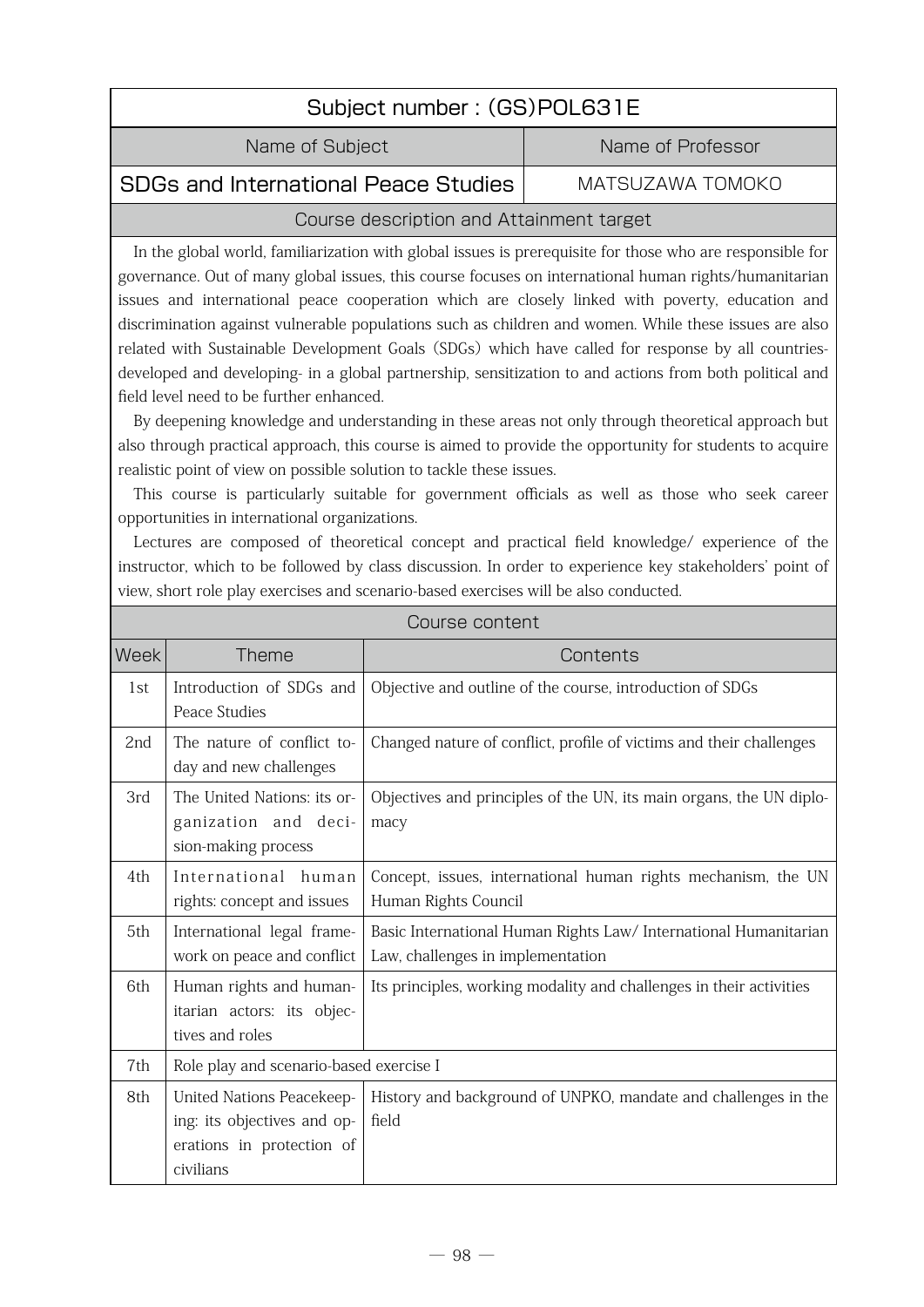| 9th  | Root causes of conflict:<br>how would it link with<br>SDGs?           | Poverty, education, gender equality and Peace/justice in relation<br>with SDGs                         |  |
|------|-----------------------------------------------------------------------|--------------------------------------------------------------------------------------------------------|--|
| 10th | Vulnerable people in de-<br>veloping countries and<br>conflict        | Children, women: why and how there are vulnerable, risk and im-<br>pact                                |  |
| 11th | Conflict related sexual vio-<br>lence                                 | Background, concept, stakeholders and protection mechanism                                             |  |
| 12th | Cooperation and coordina-<br>tion among key actors in<br>the conflict | Central/local government, community, military, police etc – chal-<br>lenge in cooperation/coordination |  |
| 13th | Role play and scenario-based exercise II                              |                                                                                                        |  |
| 14th | Conclusion – Review of the Course                                     |                                                                                                        |  |
|      | Prerequisites and registration requirements                           |                                                                                                        |  |

#### Preparation for the course

From Week 3, students are expected to pick up one article (online news or newspapers) which is relevant to the Course Theme of the following week and to make a short oral presentation. More details to be given during Week 1 and 2.

#### **Textbooks**

#### Suggested readings

The link to suggested readings for the Course Theme of the following week to be provided at the end of each class.

#### Grading policy

Performance/contribution during discussions/ role play exercises: 50%, Presentation: 50%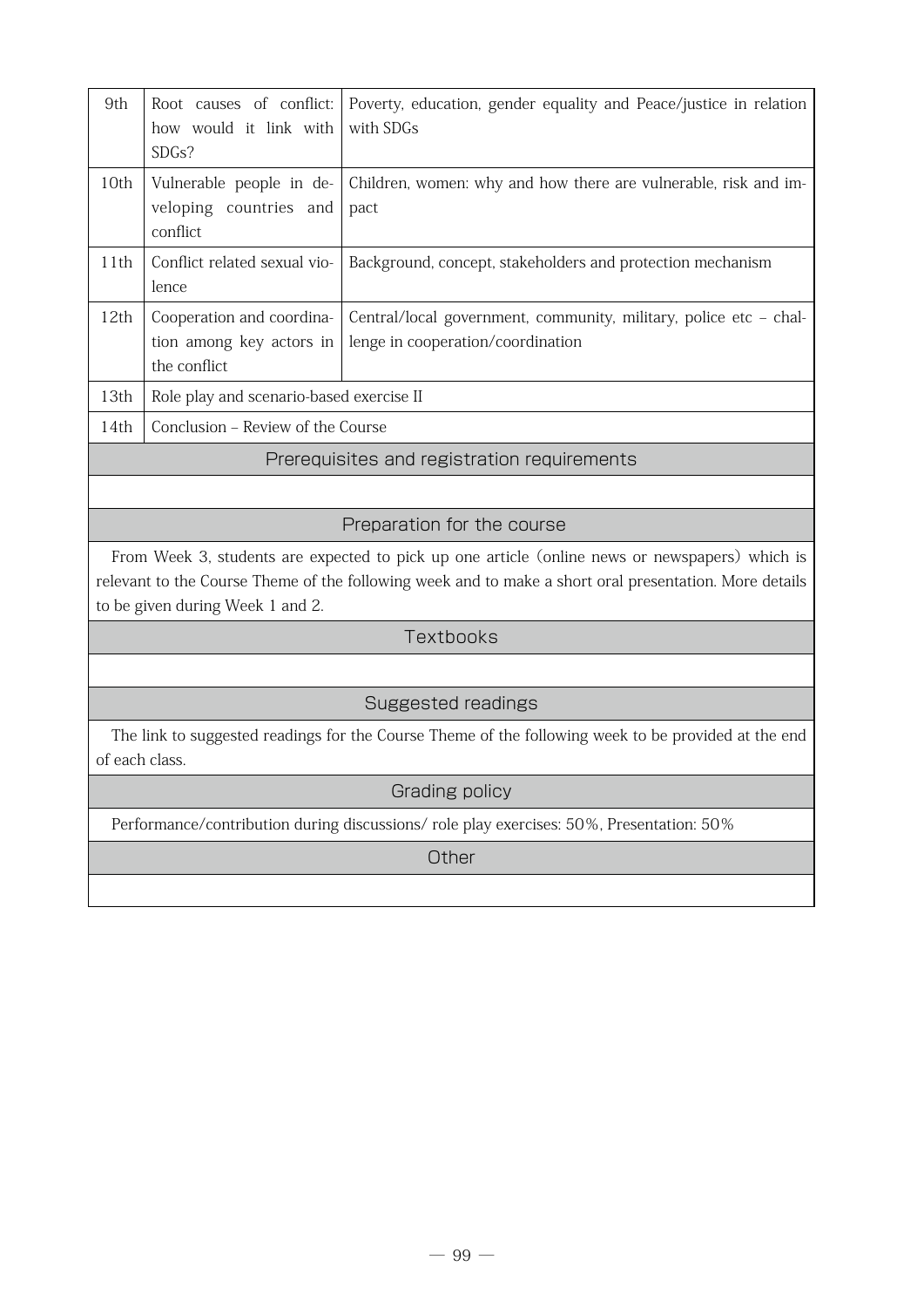# Subject number : (GS)ECN641E

Name of Subject Name of Professor

### Private Sector Development KAMEYAMA TAKUJI

#### Course description and Attainment target

In the era of globalization, international community has been reaching a broad consensus that Private Investment can be a major driving force for economic growth and poverty alleviation. Indeed Private Investment in particular Foreign Direct Investment (FDI) can bring capital, enhance international trade and transfer higher technology as well as generate employment. In this regard, most countries are competing each other to attract more FDI. Therefore, the critical challenge is how to attract more valuable investment by improving Investment Climate, the policy and business environment that fosters entrepreneurship and private sector development.

The objective of this course is to explore the practical approaches to improve Investment Climate to stimulate private sector activities by discussing theories and practices through various articles and case materials in both developed and developing countries. However, the course will focus more on developing countries that badly need capital and technology.

This course consists of three parts. The first introductory part will discuss the critical factors and policy measures to attract investment, particularly FDI. The second part will examine key 10 issues on investment climate such as infrastructure, business formalization, international trade, financial access and flexible labour market. Finally, students will make presentation to analyze one of the issues covered by the course for particular country (ies) and make recommendations with a view to improving Investment Climate and promote investment in the country (ies) concerned.

| Week                              | Theme                                                          | Contents                                                                        |  |
|-----------------------------------|----------------------------------------------------------------|---------------------------------------------------------------------------------|--|
| $\langle$ The 1st Class $\rangle$ | Course Overview : Why pri-<br>vate sector development?         | In this first class, students will be introduced course<br>overview.            |  |
| $\langle$ The 2nd Class $\rangle$ | FDI Theory                                                     | • Why FDI matters?<br>• Why firms invest abroad?                                |  |
| $\langle$ The 3rd Class $\rangle$ | Key Issue (1) : Entrepreun-<br>ership (Business Start Up)      | • Benefits of Entrepreneurrship<br>• Regulatory issues<br>• Case Study          |  |
| $\langle$ The 4th Class $\rangle$ | Key Issue $(2)$ : Business<br>Linkage between MNCs<br>and SMEs | • Why business linkage needed?<br>• Importance of SMEs<br>• Case Study          |  |
| $\langle$ The 5th Class $\rangle$ | Key Issue $(3)$ : Financial<br>Access                          | · Financial access cost<br>• Regulatory issues<br>• Case Study                  |  |
| $\langle$ The 6th Class $\rangle$ | Key Issue $(4)$ : Trade and<br>Logistics                       | • Cross border transaction/logistic cost<br>• Regulatory issues<br>• Case Study |  |
| $\langle$ The 7th Class $\rangle$ | Key Issue (5) : Labour                                         | · Important issues for labour<br>• Case Study                                   |  |

#### Course content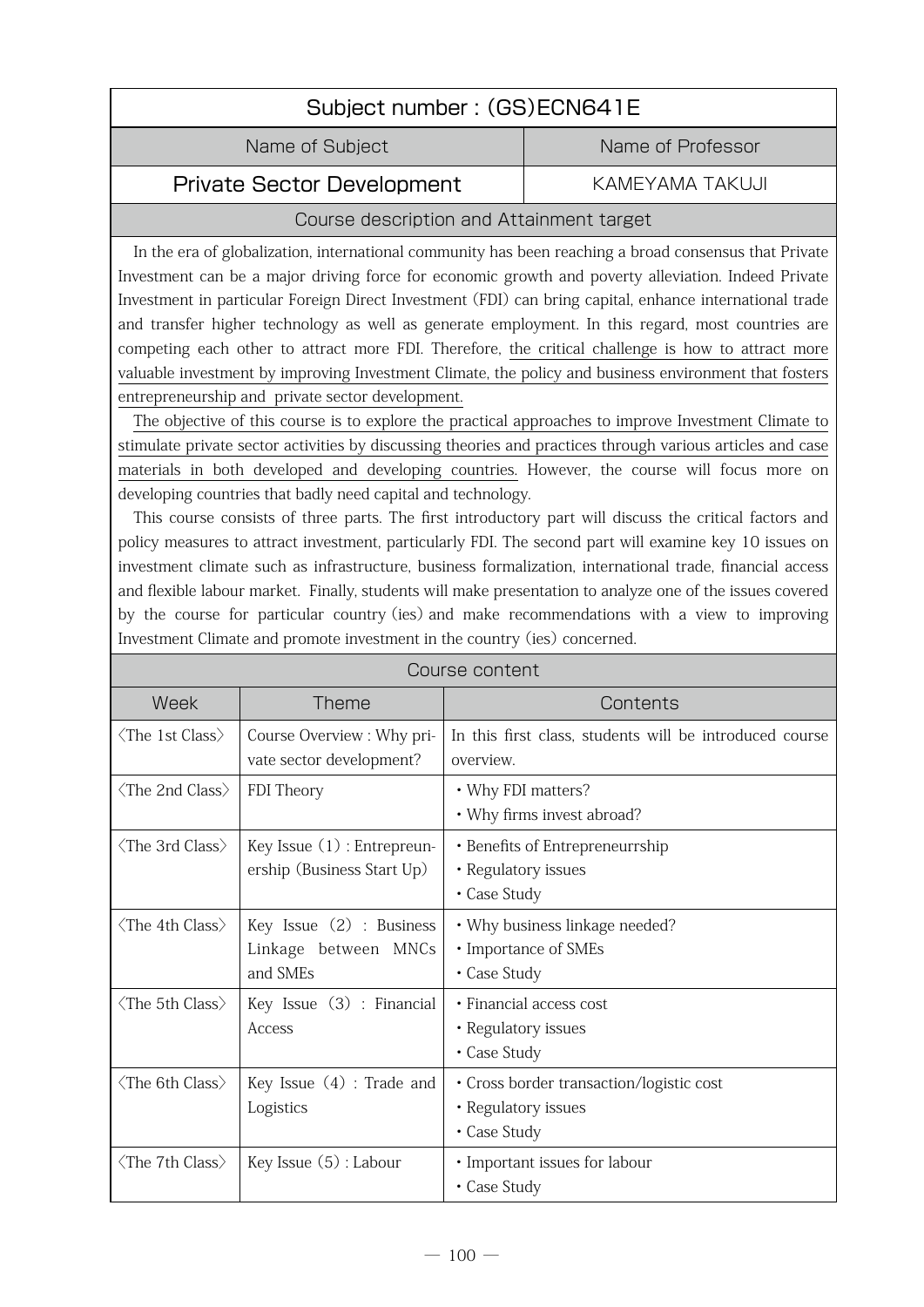| $\langle$ The 8th Class $\rangle$                                                                                       | Key Issue (6) : Public Pri-<br>vat Partnership (PPP)                                                                        | · Key infrastructure development<br>• Concept of PPP<br>• Case Study                                                                                                                                                                                                                                                        |
|-------------------------------------------------------------------------------------------------------------------------|-----------------------------------------------------------------------------------------------------------------------------|-----------------------------------------------------------------------------------------------------------------------------------------------------------------------------------------------------------------------------------------------------------------------------------------------------------------------------|
| $\langle$ The 9th Class $\rangle$                                                                                       | Key Issue (7): Special Eco-<br>nomic Zone (SEZ)                                                                             | • Land acquisition and registration<br>· Industrial Parks and SEZ<br>• Case Study                                                                                                                                                                                                                                           |
| $\langle$ The 10th Class $\rangle$                                                                                      | Key Issue (8) : Regulatory<br>Reform                                                                                        | • Why regulatory reform is needed?<br>· Regulatory Impact Assessment (RIA)<br>· Best practices for regulatory reform                                                                                                                                                                                                        |
| $\langle$ The 11th Class $\rangle$                                                                                      | Key Issue (9) : Sustainable<br>Tourism                                                                                      | • Why tourism?<br>• How to promote Sustainable Tourism<br>• Case Study                                                                                                                                                                                                                                                      |
| $\langle$ The 12th Class $\rangle$                                                                                      | Key Issue (10) : Social Im-<br>pact Investment                                                                              | · SDGs and Social Impact Investment<br>• Case Study                                                                                                                                                                                                                                                                         |
| $\langle$ The 13th Class $\rangle$                                                                                      | Case Study : Examples of<br>Private Sector Development<br>Projects by Japan Interna-<br>tional Cooperation Agency<br>(JICA) | In this class, some of JICA's technical coopration proj-<br>ect in Private Sector Development will be introducted<br>and discussed.                                                                                                                                                                                         |
| $\langle$ The 14th Class $\rangle$                                                                                      | Presentation                                                                                                                | On completing this course, students will make presen-<br>tation of specific country (ies)'s case to promote pri-<br>vate sector development by improving investment cli-<br>mate. Students can focus any of the issues in this<br>course and discuss the strategy and methodology how<br>to practically solve the problems. |
|                                                                                                                         |                                                                                                                             | Prerequisites and registration requirements                                                                                                                                                                                                                                                                                 |
|                                                                                                                         | Class Participation and Class Preparation<br>participation of class discussion is strongly encouraged.                      | Reading cases and course materials in advance are absolute requirement. Students' active                                                                                                                                                                                                                                    |
|                                                                                                                         |                                                                                                                             | Preparation for the course                                                                                                                                                                                                                                                                                                  |
| Students are requested to read cases and make critical summaries in accordance with the instruction<br>of the lecturer. |                                                                                                                             |                                                                                                                                                                                                                                                                                                                             |
|                                                                                                                         |                                                                                                                             | Textbooks                                                                                                                                                                                                                                                                                                                   |
| and Oxford University Press.                                                                                            | OECD, Policy Framework for Investment, 2017 Edition<br>Students will be distributed other materials in class.               | World Bank, World Development Report 2005 : A Better Investment Climate for Everyone, World Bank                                                                                                                                                                                                                            |
|                                                                                                                         |                                                                                                                             | <b>Suggested readings</b>                                                                                                                                                                                                                                                                                                   |
| Workshop Series 2005, World Bank                                                                                        | World Bank, Doing Business 2022<br>Further reading will be announced.                                                       | -Gudrun Kochendorfer-Lucius and Boris Pleskovic Ed., Investment Climate, Growth, and Poverty, Berlin                                                                                                                                                                                                                        |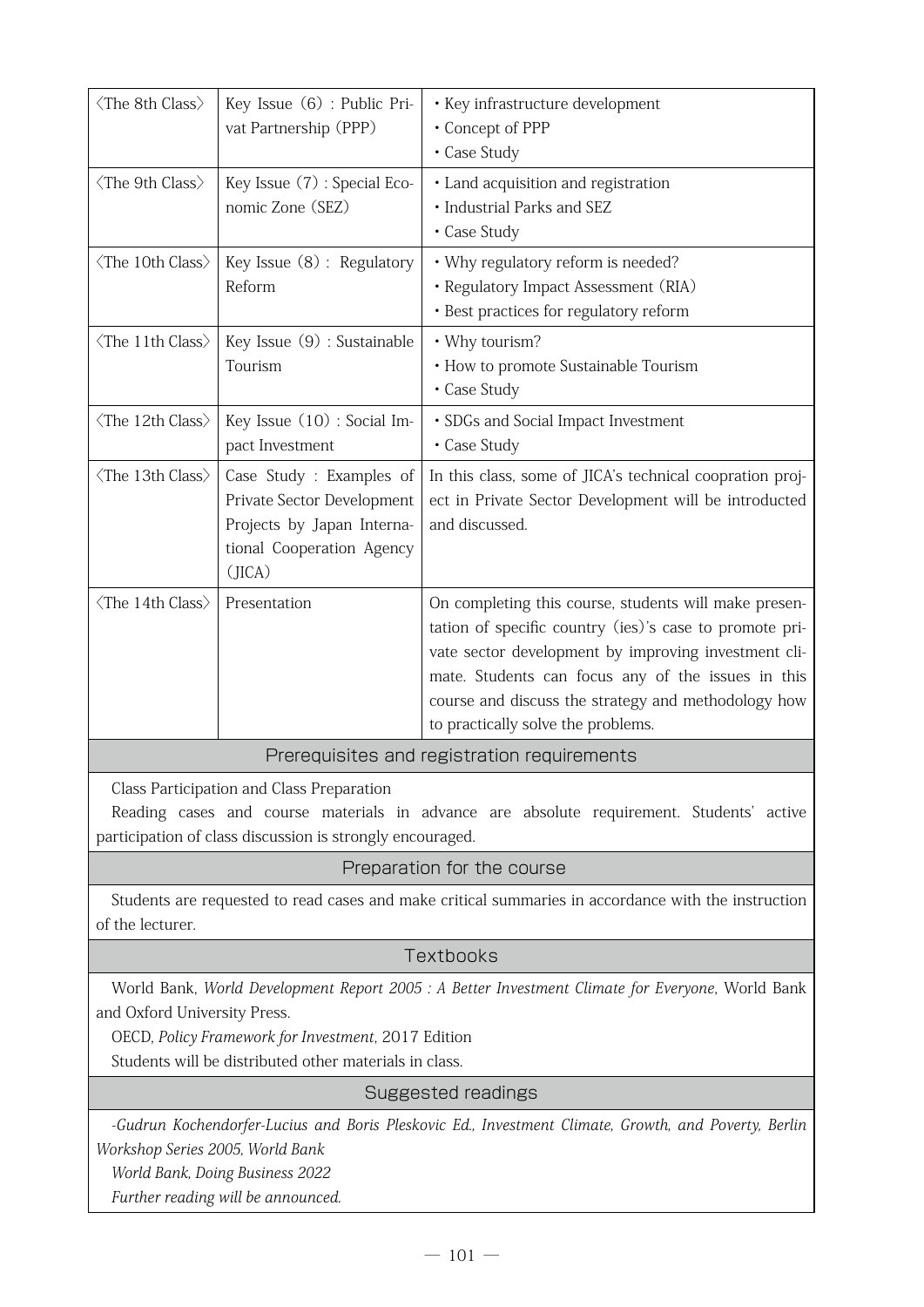| Grading policy                               |  |
|----------------------------------------------|--|
| Class Participation and Case Summaries : 50% |  |
| Presentation: 50%                            |  |
| Other                                        |  |
|                                              |  |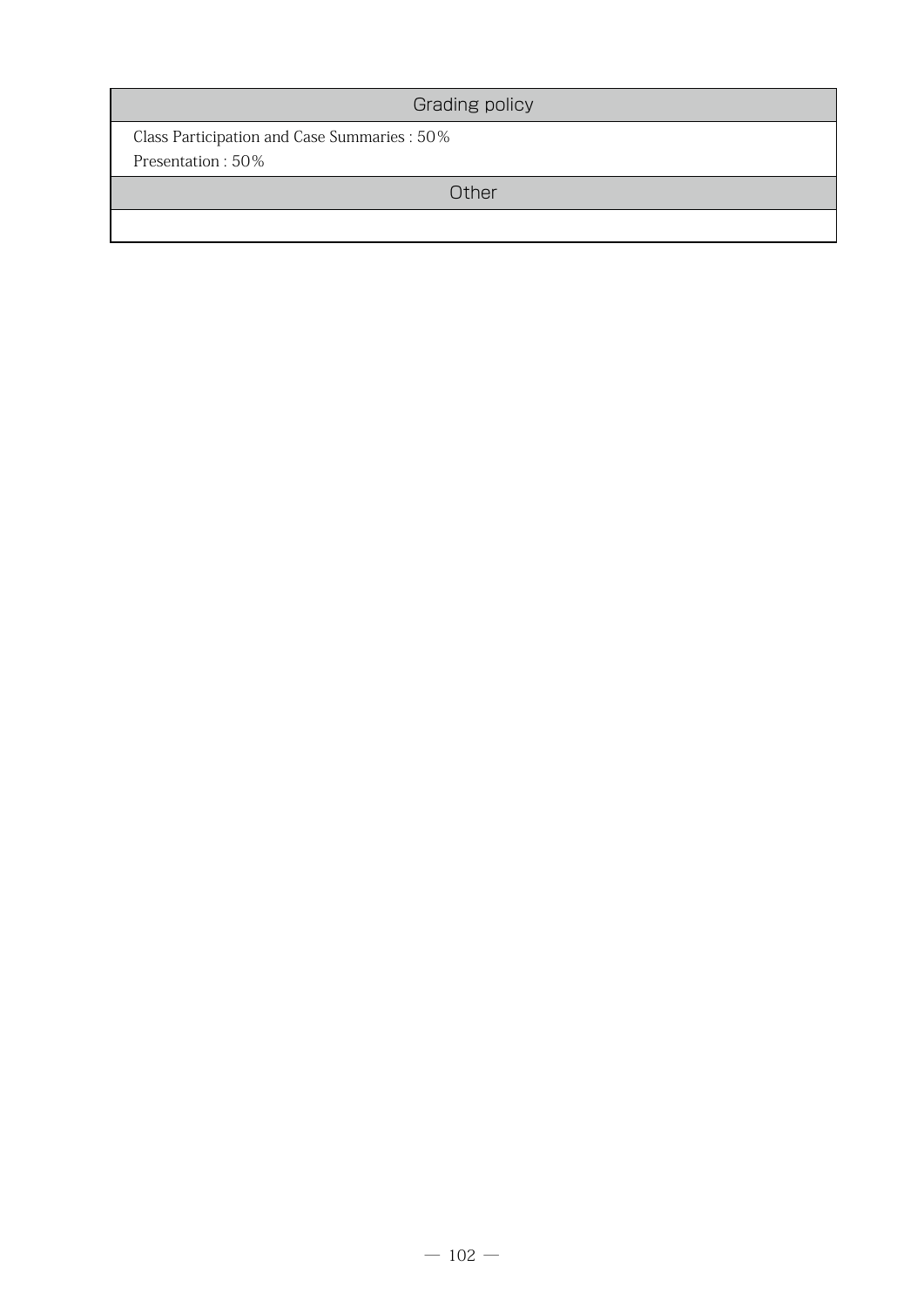| Subject number: (GS)POL691E                                                                                 |                        |  |
|-------------------------------------------------------------------------------------------------------------|------------------------|--|
| Name of Subject                                                                                             | Name of Professor      |  |
| E-Participation                                                                                             | <b>YUASA HARUMICHI</b> |  |
| Course description and Attainment target                                                                    |                        |  |
| E-participation is ICT-supported participation in processes involving government and citizens.              |                        |  |
| Processes may concern administration, service delivery, decision making and policy making.                  |                        |  |
| E-participation can promote the participation of citizens in politics and administration. E-participation b |                        |  |

E-participation can promote the participation of citizens in politics and administration. E-participation can also increase the credibility of administration. In this lecture, we will examine new methods and effects of participation such as e-voting and internet voting, e-referendums, using social network services and chatbots, disclosure of administrative information by open data, and administrative procedures using blockchain technology. Costs and procedures for realizing E-participation will also be considered.

|      | Course content                                                                           |                                                                                                                                           |  |
|------|------------------------------------------------------------------------------------------|-------------------------------------------------------------------------------------------------------------------------------------------|--|
| Week | Theme                                                                                    | Contents                                                                                                                                  |  |
| 1st  | Participation                                                                            | Political participation, administrative participa-<br>tion, reflection of public opinion and history of<br>democracy                      |  |
| 2nd  | Representative democracy                                                                 | The concept of representative democracy and de-<br>velopment in each country                                                              |  |
| 3rd  | Political participation                                                                  | Importance of political participation, various con-<br>cepts about political participation                                                |  |
| 4th  | Importance of political participation, various<br>concepts about political participation | Introduction of political particpation and political<br>science theories about political participation                                    |  |
| 5th  | Administrative participation                                                             | Various ways to participate in administrative pro-<br>cedures                                                                             |  |
| 6th  | Policy making, decision making                                                           | How citizens can participate in the process of<br>policy making and decision making?                                                      |  |
| 7th  | Electronic voting $(1)$                                                                  | History of the development of electronic voting<br>and various problems                                                                   |  |
| 8th  | Electronic voting (2)                                                                    | Examles of e-voting in coutries and effect of par-<br>titipation                                                                          |  |
| 9th  | Internet voting                                                                          | Development and futureof Internet voting                                                                                                  |  |
| 10th | Direct democracy                                                                         | Can direct democracy be realized by digitization?<br>New political trends such as "Pirate Party"                                          |  |
| 11th | Participation via SNS (1)                                                                | Promotion of political participation through the<br>spread of SNS and its harmful effects<br>Domestic and internationa regulations on SNS |  |
| 12th | Participation via SNS (2)                                                                | International and domestic regulations on the<br>communications via SNS                                                                   |  |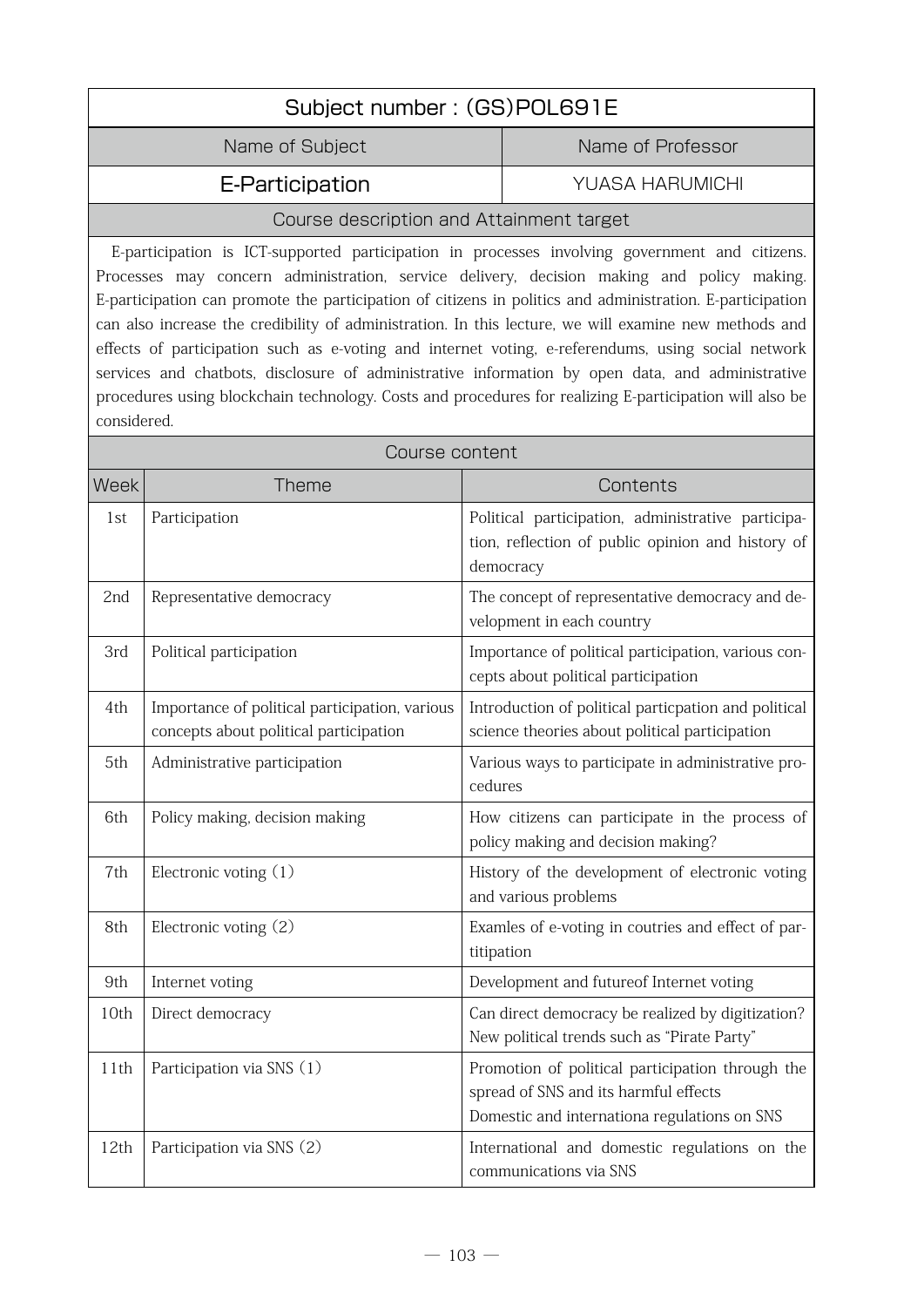| 13th                                                                                                                                                                                                                           | New technology                                                                      | How to participate in politics with new technolo-<br>gies such as blockchain technology          |  |
|--------------------------------------------------------------------------------------------------------------------------------------------------------------------------------------------------------------------------------|-------------------------------------------------------------------------------------|--------------------------------------------------------------------------------------------------|--|
| 14th                                                                                                                                                                                                                           | Transformation of participation by digitiza-<br>tion                                | How will citizens' participation in politics and ad-<br>ministration change due to digitization? |  |
|                                                                                                                                                                                                                                | Prerequisites and registration requirements                                         |                                                                                                  |  |
|                                                                                                                                                                                                                                | All students are expected to speak and discuss at the class.                        |                                                                                                  |  |
|                                                                                                                                                                                                                                | Preparation for the course                                                          |                                                                                                  |  |
|                                                                                                                                                                                                                                | Students are required to retrieve and reviews news and information about the theme. |                                                                                                  |  |
| Textbooks                                                                                                                                                                                                                      |                                                                                     |                                                                                                  |  |
|                                                                                                                                                                                                                                | No text book.                                                                       |                                                                                                  |  |
| Suggested readings                                                                                                                                                                                                             |                                                                                     |                                                                                                  |  |
| Ardita Driza Maurer, and Jordi Barrat, E-Voting Case Law: A Comparative Analysis, Ashgate Alexander<br>Trechsel and Fernando Mendez, The European Union and E-Voting, Routledge Paul Herrnson, Voting<br>Technology, Brookings |                                                                                     |                                                                                                  |  |
| Grading policy                                                                                                                                                                                                                 |                                                                                     |                                                                                                  |  |
| Participation to discussion (40%), and reporting (60%)                                                                                                                                                                         |                                                                                     |                                                                                                  |  |
| Other                                                                                                                                                                                                                          |                                                                                     |                                                                                                  |  |
|                                                                                                                                                                                                                                |                                                                                     |                                                                                                  |  |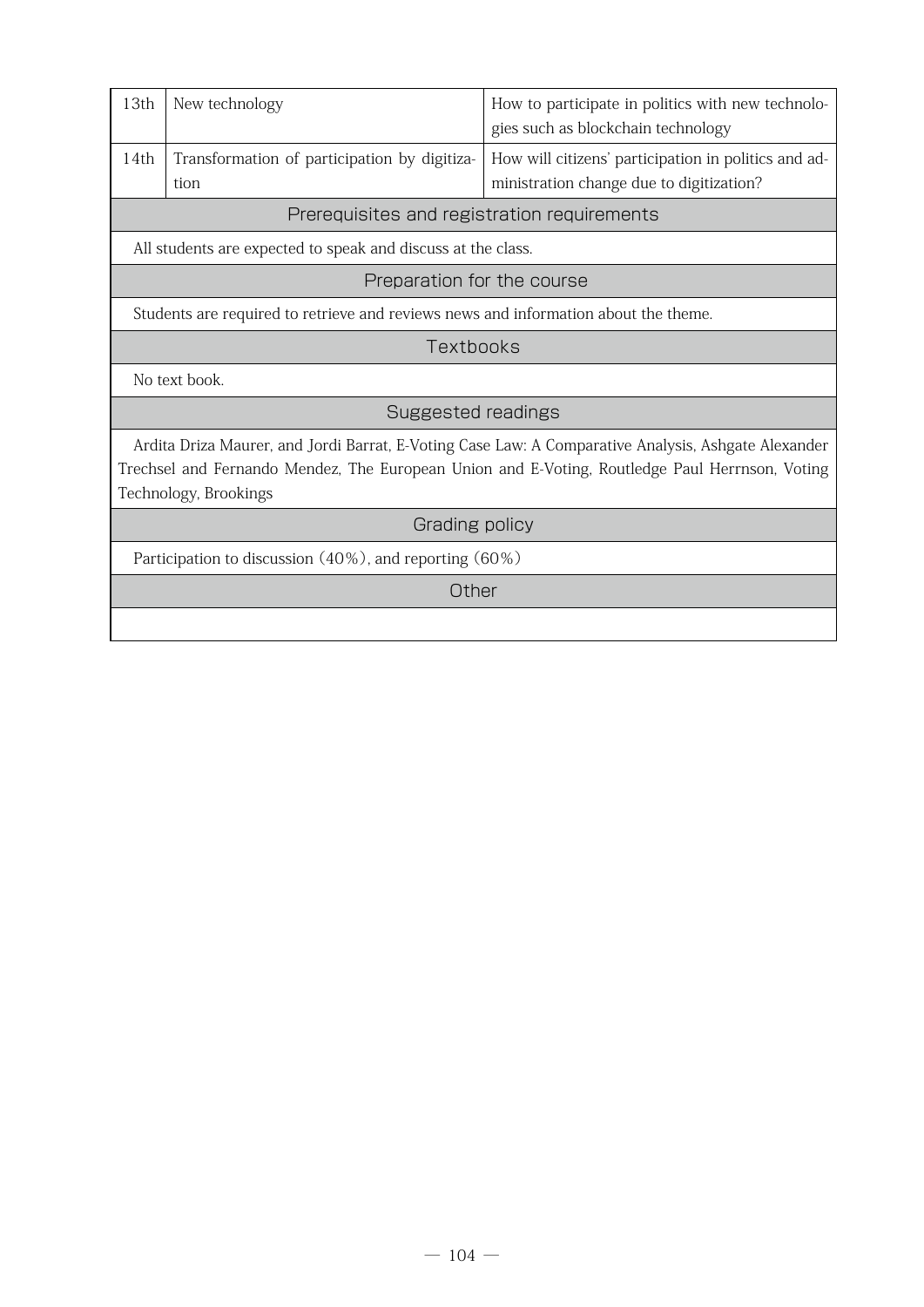# Subject number : (GS)POL691E Name of Subject Name of Professor Global Cyber Governance The YUASA HARUMICHI

#### Course description and Attainment target

The digitization of governments in each country is based on the global governance of cyberspace, but international conflicts in cyberspace frequently occur. In this lecture, we will examine the allocation of resources such as protocols on the Internet, international management organizations such as ICAN, Internet governance such as domain management, cybercrime prevention in the international community, GGE in the United Nations and other aspects. We also consider how governments should be involved in global cyber governance, what kind of organizations should be established and what kind of laws and regulations should be enacted in the country.

| Course content |                                                                                  |                                                                                                                                   |
|----------------|----------------------------------------------------------------------------------|-----------------------------------------------------------------------------------------------------------------------------------|
| Week           | <b>Theme</b>                                                                     | Contents                                                                                                                          |
| 1st            | Internet development                                                             | Development of ARPANET by the United States,<br>development and dissemination of the Internet                                     |
| 2nd            | Governance of resources on the internet<br>Protocols and domains on the internet | Allocation of resources on the Internet by ICANN                                                                                  |
| 3rd            | Commercial use of the internet                                                   | Effect of lifting the ban on commercial use of the<br>Internet in 1995                                                            |
| 4th            | Prevention of cybercrime                                                         | International frameworks such as cybercrime<br>prevention treaties                                                                |
| 5th            | <b>International Internet Governance</b>                                         | Two Ways of Thinking about Internet Governance<br>Internet Governance by International Organiza-<br>tions vs. Multi stake holders |
| 6th            | International conflict on the internet                                           | Examples of various international disputes on the<br>Internet and frameworks for resolving disputes                               |
| 7th            | Military use of the internet                                                     | The reality of military use of the Internet                                                                                       |
| 8th.           | Fakenews and disinformation                                                      | Public opinion and election interference using<br>the Internet                                                                    |
| 9th            | Internet and sovereignty                                                         | Claims about sovereignty on the internet by<br>countries                                                                          |
| 10th           | Cyber security                                                                   | Global issues about cyber security                                                                                                |
| 11th           | Privacy protection                                                               | Invasion of privacy on the Internet and impor-<br>tance of protection of privacy                                                  |
| 12th           | Personal data protection                                                         | EU GDPR, and national personal data protection<br>regulations in each countries                                                   |
| 13th           | Government access                                                                | Cryptographic regulations, disclosure requests to<br>ISPs, confidentiality of communications                                      |
| 14th           | The future of the internet                                                       | Trends in the future of the Internet                                                                                              |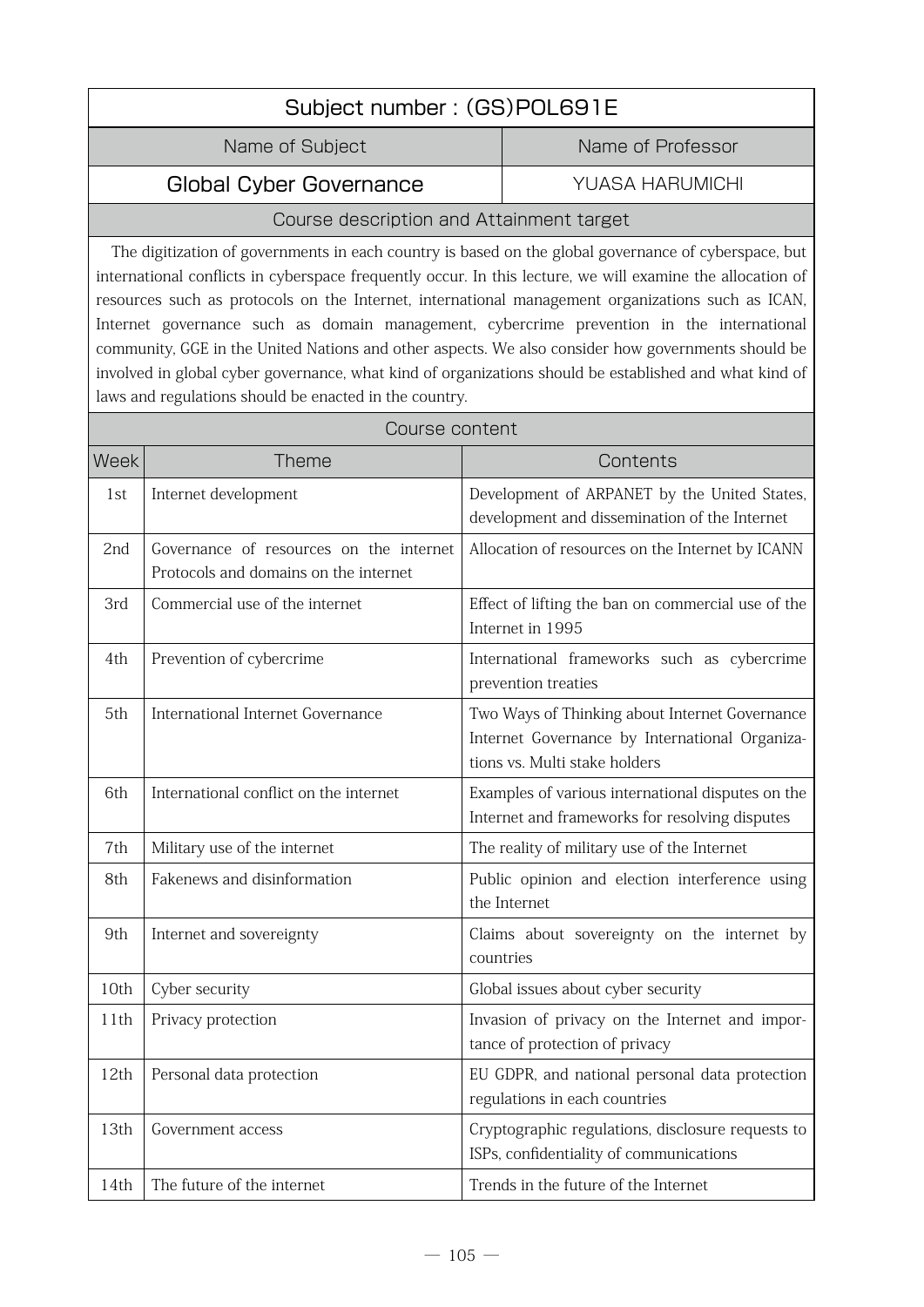#### Prerequisites and registration requirements

All students are expected to speak and discuss at the class.

#### Preparation for the course

Students are required to retrieve and reviews news and information about the theme.

Textbooks

No text book.

Suggested readings

Helen Wong MBE, Cyber Security: Law and Guidance, Bloomsbury Professional

Grading policy

Participation to discussion (40%), and reporting (60%)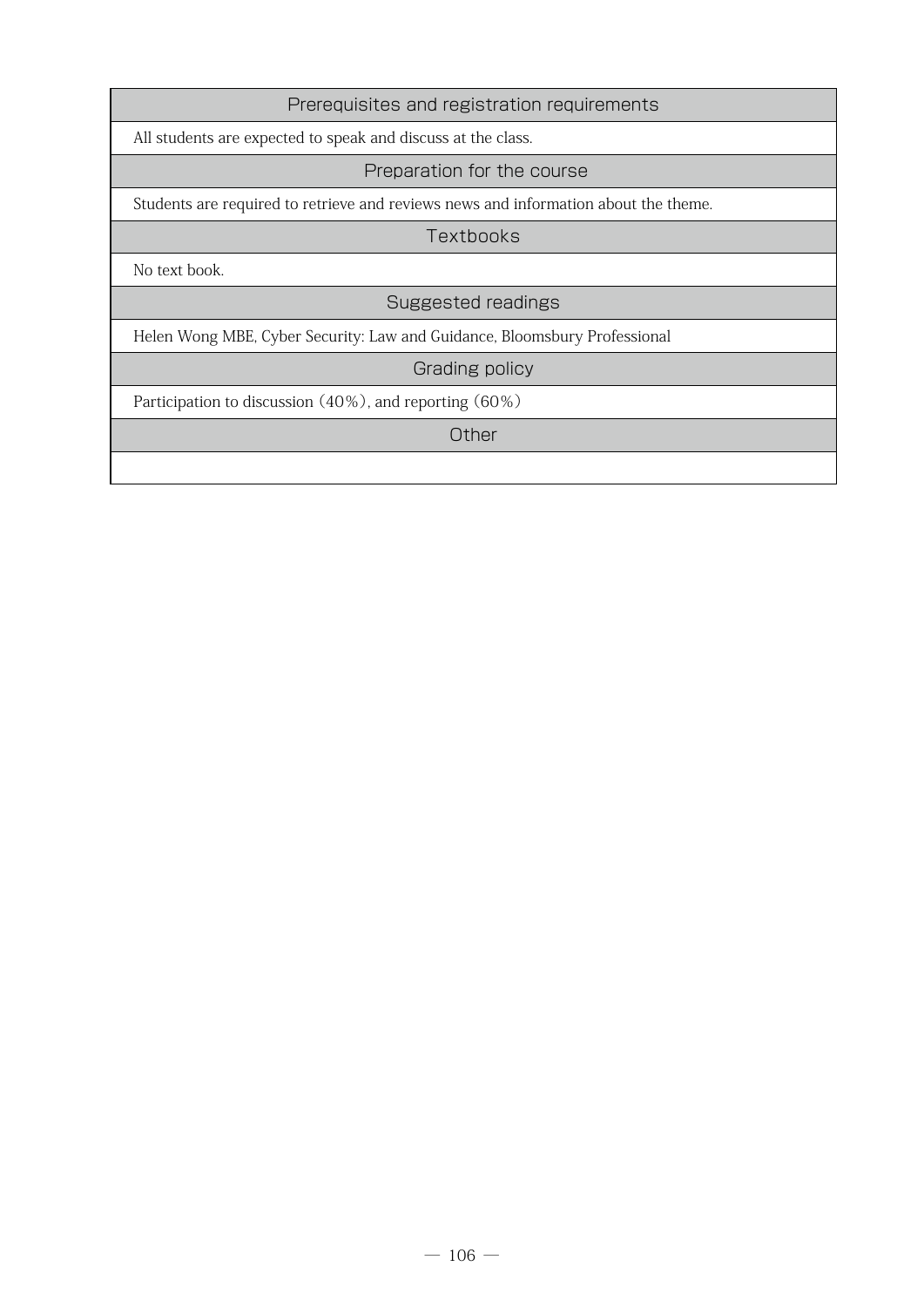# Subject number : (GS)SOC598E

Name of Subject Name of Professor

Social Research Method SASAKI ORIE

#### Course description and Attainment target

Course Summary:

When finding a research question, how can we approach to it? How can we make it a "scientific" and "academic" research? This course provides you with the general understanding of social research and its methods in academics. Social research methods depend on two major types of data: qualitative and quantitative data. In other words, appropriate methods should be selected by the data to be analyzed, and appropriate data should be collected according to the research question. Therefore, it is critically important for students to understand the connection among  $(1)$  setting a research question,  $(2)$ building a hypothesis, (3) identifying the types of necessary data, (4) applying appropriate methods, and (5) conducting appropriate analyses.

This course aims at helping you understand about this connection with a particular focus on social research methods. In this course, you will experience some practical exercises, such as comparative readings of qualitative and quantitative literature, a group project on social survey, some practical training of interview, and introductory practice of statistical software. This course is conducted by the PBL (Project Based Learning). Therefore, your active participation and contribution to class activities are highly expected.

Course Objectives:

- \* To learn general and theoretical framework of social research.
- \* To develop the skill to create survey instruments (e.g. questionnaire, interview sheet).
- \* To develop the skill to analyze qualitative/quantitative data.
- \* To develop the skill to apply social research methods to your own research in future.
- \* To develop the skill of team work for social research.

| Week | Theme                                               | Contents                             |
|------|-----------------------------------------------------|--------------------------------------|
| 1st  | Introduction of the course                          | What is "research"?                  |
| 2nd  | Before starting social re-<br>search                | Literature review & citation style   |
| 3rd  | Theory of social research                           | What is "social research"?           |
| 4th  | Construction of research<br>question and hypothesis | Social research for what?            |
| 5th  | Process of social research                          | How does "social research" go?       |
| 6th  | Conceptual framework<br>and research design         | How to specify your research?        |
| 7th  | Qualitative analysis (1)                            | What is qualitative analysis?        |
| 8th  | Qualitative analysis (2)                            | How to conduct qualitative analysis? |
| 9th  | Data collection and ques-<br>tionnaire development  | How to launch your research?         |

Course content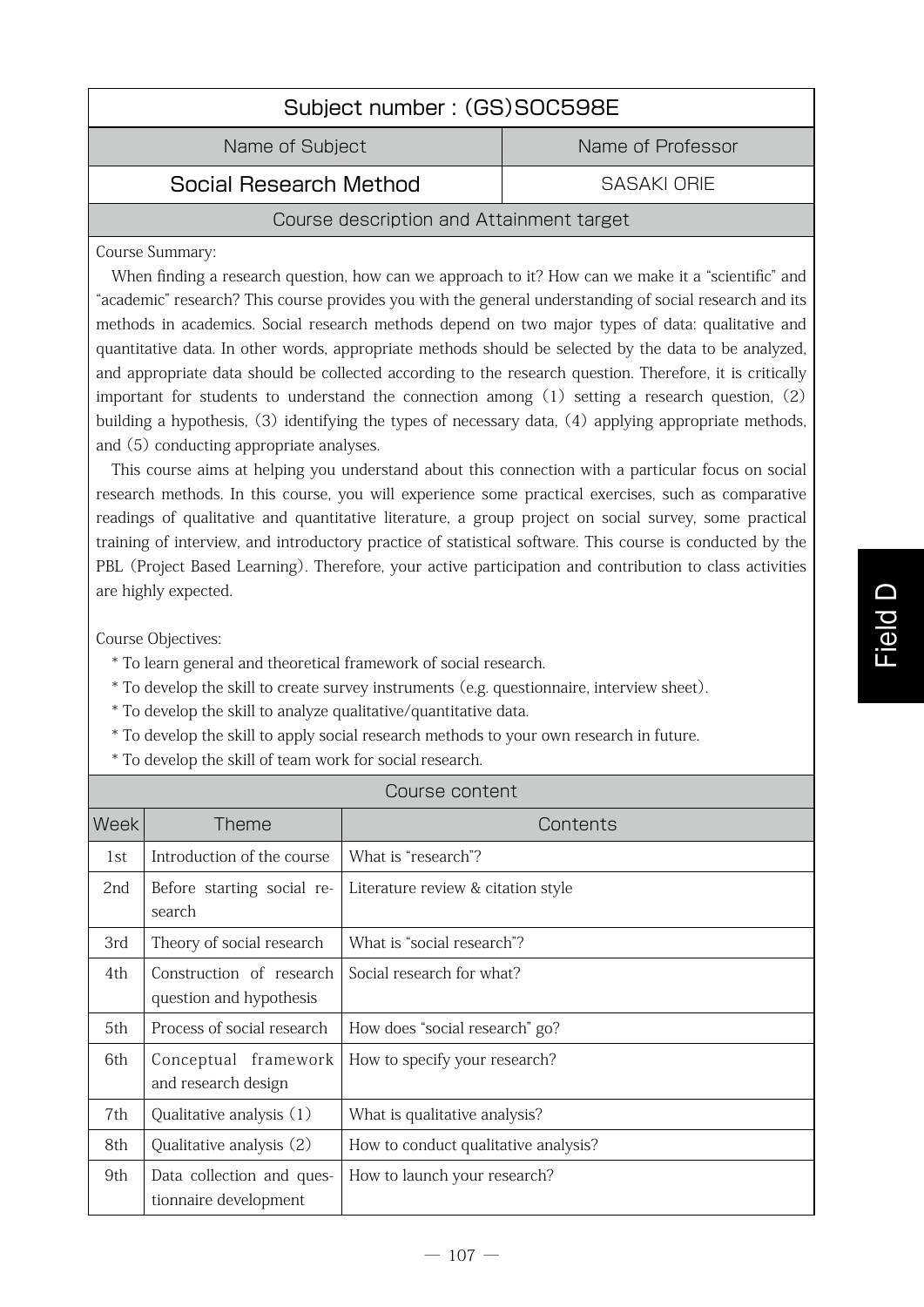| 10th                                                                                       | Survey process                                         | How to implement survey? |  |
|--------------------------------------------------------------------------------------------|--------------------------------------------------------|--------------------------|--|
| 11th                                                                                       | Discussion on a "good"<br>How to collect quality data? |                          |  |
|                                                                                            | questionnaire                                          |                          |  |
| 12th                                                                                       | How to use SPSS                                        | Introduction             |  |
| 13th                                                                                       | Final presentation $(1)$                               |                          |  |
| 14th                                                                                       | Final presentation (2)                                 |                          |  |
| 15th                                                                                       | Final presentation (3)                                 |                          |  |
| Prerequisites and registration requirements                                                |                                                        |                          |  |
| * This course is recommended for the first-semester students.                              |                                                        |                          |  |
| * Active participation is highly expected.                                                 |                                                        |                          |  |
| Preparation for the course                                                                 |                                                        |                          |  |
| * The group project largely depends on your out-class work. Autonomous preparation for the |                                                        |                          |  |

The group project largely depends on your out-class work. Autonomous preparation for the groupproject is required.

**Textbooks** 

To be announced in class.

## Suggested readings

Brady, H.E., & Collier, D. (2004). Rethinking social inquiry: Diverse tools, shared standards. Rowman & Littlefield.

Bryman, A. (2012). Social research methods (4th ed.). NY: Oxford University Press.

Creswell, J.W., & Clark, V.L.P. (2007). Designing and conducting mixed methods research. CA: Sage publications.

Gay, L.R., & Mills, G. (2011). Educational research: Competencies for analysis and applications. Cambridge: Pearson Publishing.

King, G., Keohane, R.O., & Verba, S. (1994). Designing social inquiry: Scientific inference in qualitative research. Princeton University Press.

Kirk, R.E. (2007). Statistics: An introduction (5th ed.). CA: Wadsworth Publishing Campany.

Punch, K.F. (2006). Introduction to social research: Quantitative and qualitative approaches. CA: Sage Publications.

Winkle-Wagner, R., Hunter, C.A., & Ortloff, D.H. (Eds.). (2009). Bridging the gap between theory and practice in educational research: Methods at the margins. NY: Palgrave Macmillan.

Yin, R.K. (2009). Case study research: Design and methods. CA: Sage Publications.

Grading policy

Class participation: 20%

Group presentations: 50%

Final presentation: 30%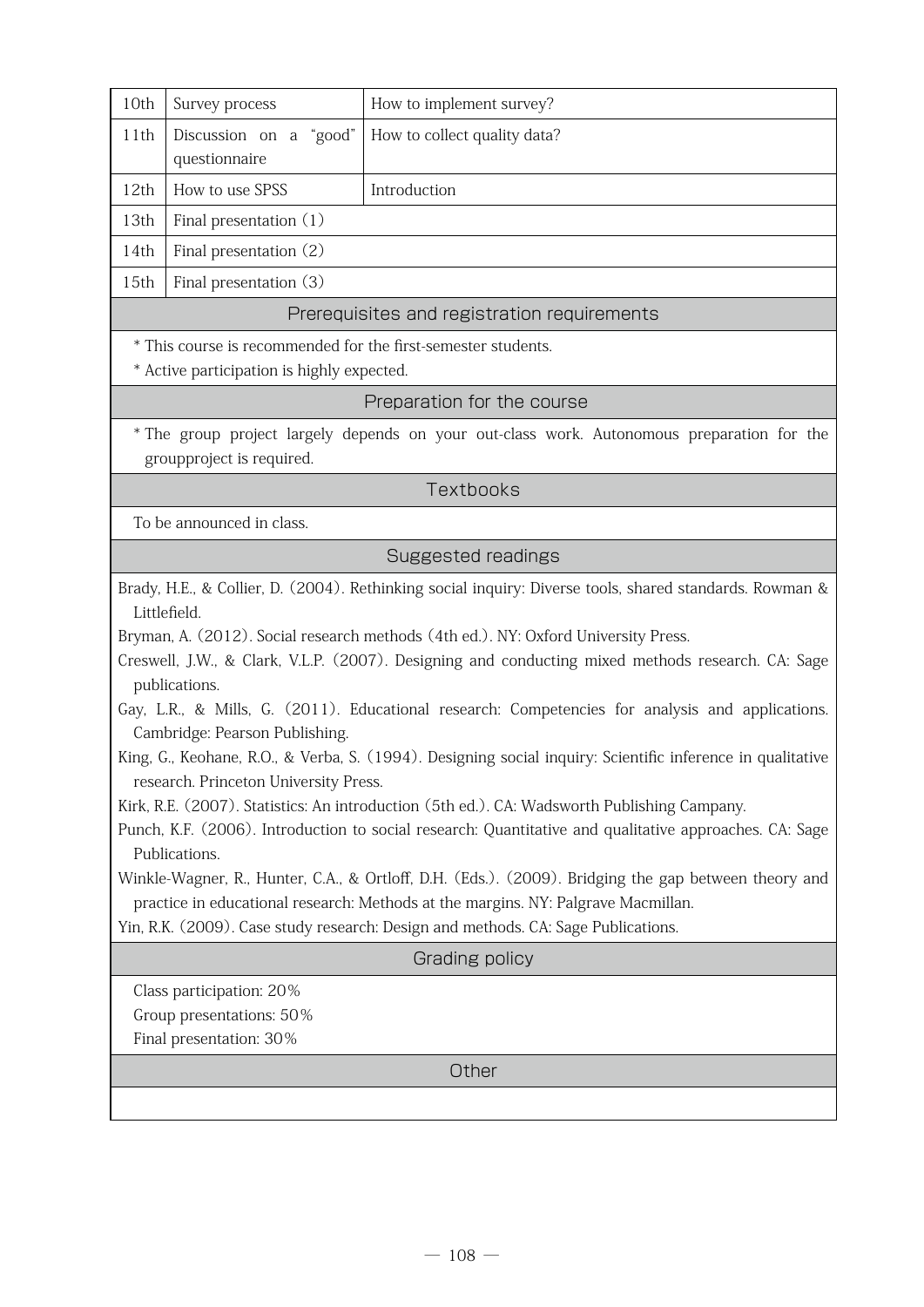| Subject number: (GS)SOC598E                           |                    |  |
|-------------------------------------------------------|--------------------|--|
| Name of Professor<br>Name of Subject                  |                    |  |
| <b>Introductory Statistics for Social</b><br>Research | <b>SASAKI ORIE</b> |  |
| Course description and Attainment target              |                    |  |
|                                                       |                    |  |

Course Summary:

For those who got more interested in a quantitative approach after taking Social Research Method or equivalent, this course will offer the lectures and exercises focused on quantitative methods. In this quantitative-focused course, you will start with introductory statistics, learn some statistical methods, and practice the data analyses with using statistical programs of MS-Excel and SPSS. If you have your own data for Master's thesis, it will be welcomed to bring into the class. If not, you will have a chance to create your own database from the secondary data during class exercise. Through the PBL (Project Based Learning), you will gain the basic concepts of statistics and the practical applications of social statistics.

Course Objectives:

- \* To understand introductory statistics.
- \* To learn quantitative analysis methods.
- \* To experience the general process of quantitative analyses.
- \* To learn how to use MS-Excel and SPSS for data analyses.

| Course content  |                                                     |                                                              |  |
|-----------------|-----------------------------------------------------|--------------------------------------------------------------|--|
| <b>Week</b>     | <b>Theme</b>                                        | Contents                                                     |  |
| 1st             | Misunderstandings of sta-<br>tistics                |                                                              |  |
| 2 <sub>nd</sub> | Introductory statistics (1)                         | Basic concepts, frequency, and distributions                 |  |
| 3rd             | Introductory statistics (2)                         | Central tendency and dispersion measures                     |  |
| 4th             | Database construction by<br><b>EXCEL</b>            |                                                              |  |
| 5th             | Introduction of SPSS                                | * In case PC room is not available, Excel wil be introduced. |  |
| 6th             | Quantitative method & re-<br>lated readings $(1)$ : | Alpha-test and t-test                                        |  |
| 7th             | Quantitative method & re-<br>lated readings $(2)$ : | Correlation                                                  |  |
| 8th             | Quantitative method & re-<br>lated readings (3)     | Regression                                                   |  |
| 9th             | Quantitative method & re-<br>lated readings $(4)$ : | Day of practice                                              |  |
| 10th            | Application (1):                                    | Case introduction and alpha test                             |  |
| 11th            | Application $(2)$ :                                 | Correlation and t-test                                       |  |
| 12th            | Application (3):                                    | Quantitative approach for project evaluation                 |  |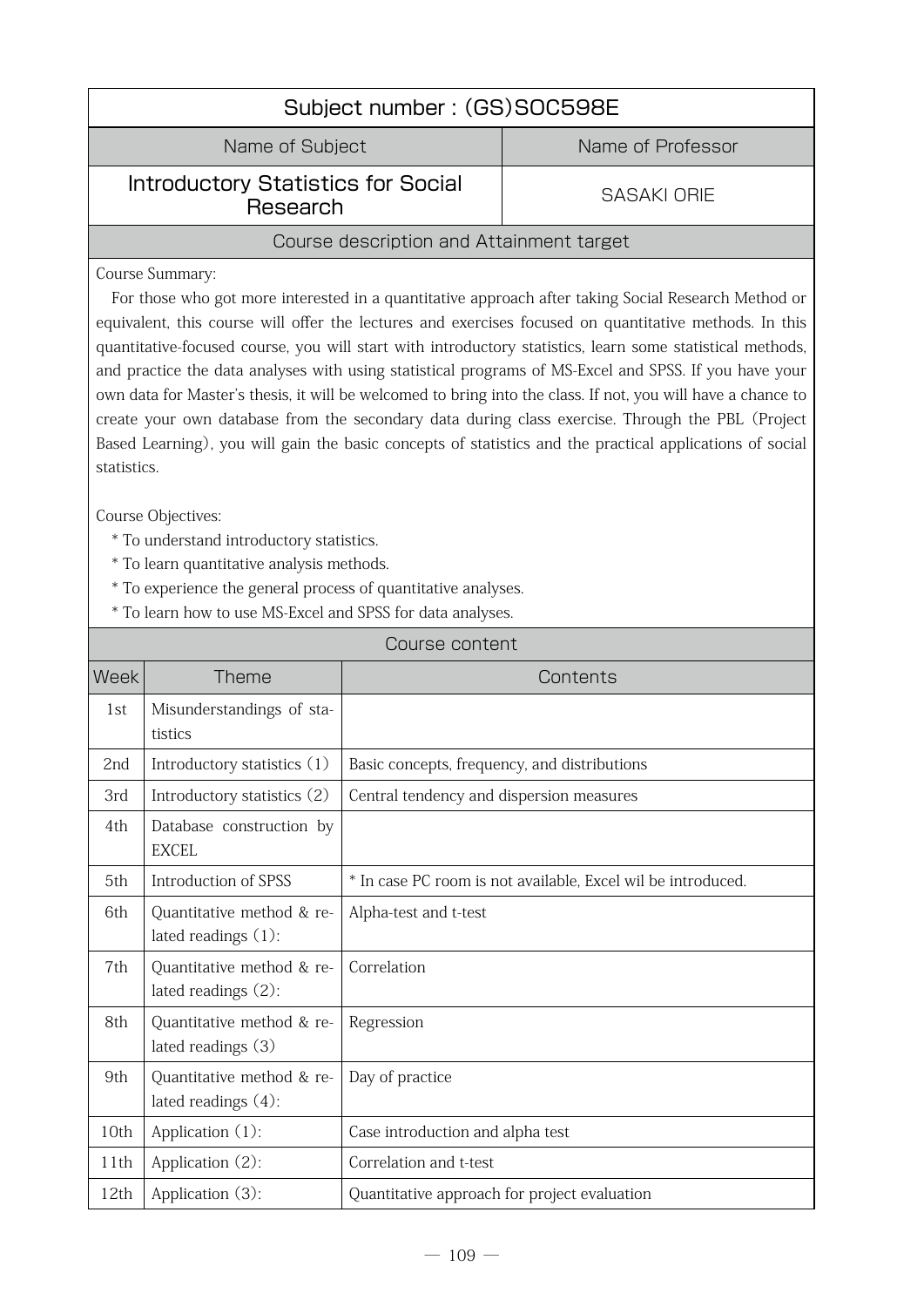| 13th $\vert$ Final presentation $(1)$ |  |  |
|---------------------------------------|--|--|
|---------------------------------------|--|--|

14th Final presentation  $(2)$ 

15th Final presentation  $(3)$ 

# Prerequisites and registration requirements

\* Desirable to complete "Social Research Method" or equivalent before taking this course.

- \* Strongly recommend to review high-school level mathematics before the course starts.
- \* Confirm your personal access to University PC and internet(Class-meetings are preferably held in a PC room. In case PC room is not available, you have to prepare a PC installed Excel).

# Preparation for the course

\* The group project largely depends on your out-class work. Autonomous preparation for the group project is required.

# Textbooks

To be announced in class.

Suggested readings

Abelson, R.P. (1995). Statistics as principled argument. Lawrence Erlbaum Associates.

Grimm, L., & Yarnold, P. (2004). Reading and understanding multivariate statistics. American Psychological Association.

Grimm, L., & Yarnold, P. (2004). Reading and understanding more multivariate statistics. American Psychological Association.

Kirk, R.E. (2007). Statistics. CA: Wadsworth Publishing Company.

Tabachnick, B., & Fidell, L. (2012). Using multivariate statistics. NJ: Prentice Hall.

Yonehara, A. (2009). Quantitative approaches as a bridge from the invisible to the visible: The case of basic education policy in a disadvantaged nation. In R. Winkle-Wagner, C.A. Hunter & D.H. Ortloff (Eds.), Bridging the gap between theory and practice in educational research: Methods at the margins. Palgrave Macmillan.

Grading policy

Class participation: 30%

Intermediate presentations: 30%

Final presentation: 40%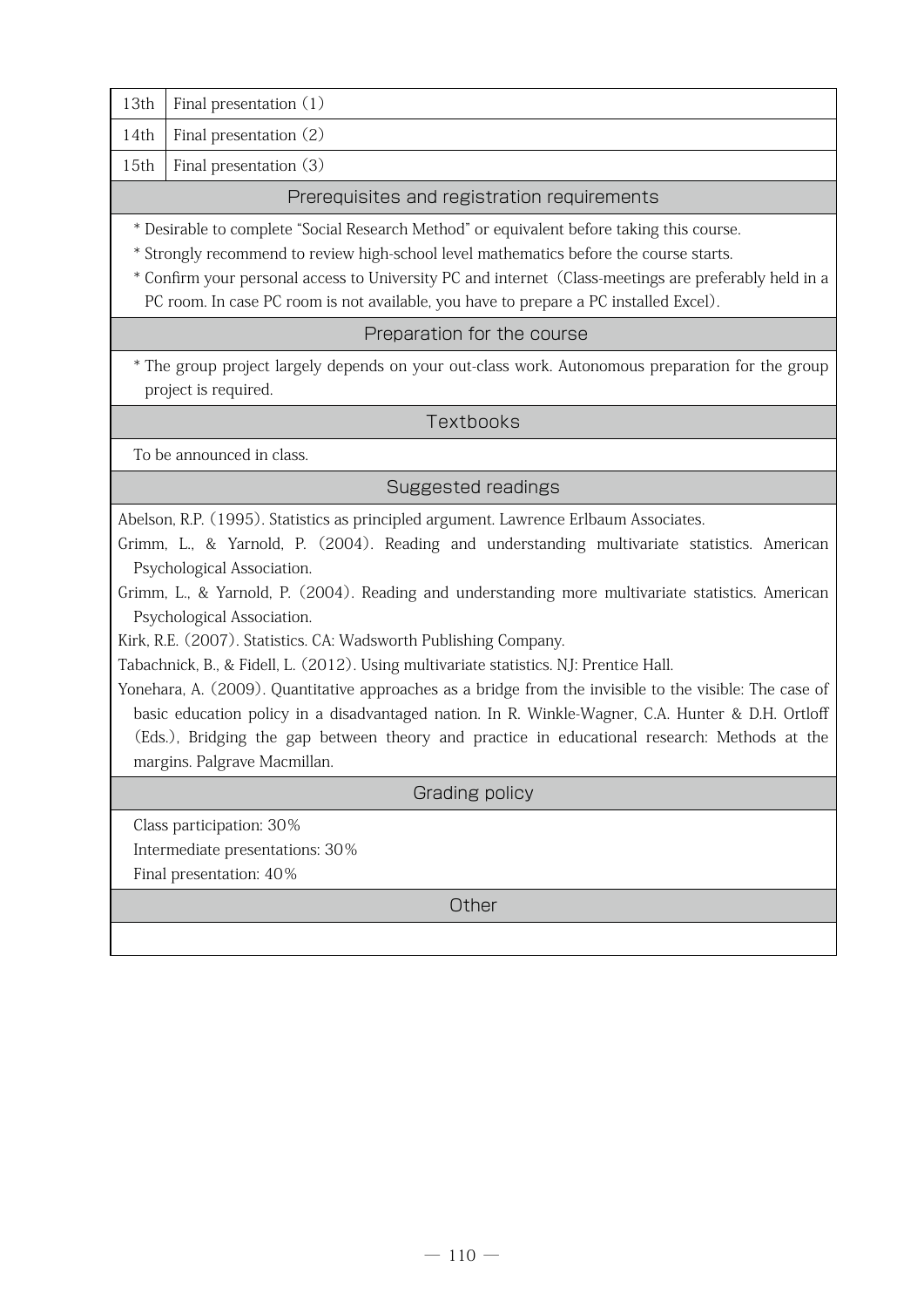| Subject number: (GS)IND518E  |                   |  |  |
|------------------------------|-------------------|--|--|
| Name of Subject              | Name of Professor |  |  |
| Qualitative Research Methods | MATSUMOTO NAKA    |  |  |

This course aims to develop students' knowledge and ability of qualitative research methods in public policy and social science. In the class, we understand what qualitative research is and why it is suited to certain research questions. The theories behind the qualitative research and the genres are presented. After students learn various techniques in qualitative research, including participant observation and interviews, they will tackle with their original research project to practice what they learned. Students will have several opportunities to present their work to the class for further discussion during the courses. Later in the course, we will learn how to analyze the obtained data and write a final academic paper.

The goals of this course are:

- 1. To understand theoretical orientation and genres of qualitative research.
- 2. To familiarize themselves to collect qualitative data.
- 3. To learn how to analyze the obtained data.
- 4. To learn how to present the result in an academic paper.

|                 | טרווויסט פאזונפוונ                                                     |                                                                                                                                                                                                                   |  |
|-----------------|------------------------------------------------------------------------|-------------------------------------------------------------------------------------------------------------------------------------------------------------------------------------------------------------------|--|
| Week            | <b>Theme</b>                                                           | Contents                                                                                                                                                                                                          |  |
| 1st             | Introduction: What is<br>"Qualitative Research"?                       | Differences between qualitative and quantitative research<br>Characteristics of qualitative research<br>Importance of research questions                                                                          |  |
| 2 <sub>nd</sub> | Theoretical foundation                                                 | How do you see the case? Theoretical frameworks<br>Variety of qualitative research methods<br>Why /when do we use qualitative methods?                                                                            |  |
| 3rd             | Case studies in Public Policy                                          | Learn cases in Public Policy. Discussion follows<br>Single case study, Coparative study, Sampling                                                                                                                 |  |
| 4th             | Student mini presentation<br>(Case, Question, and cho-<br>sen methods) | Students will present the cases they chose to work with, questions<br>they ask, and specific methods they want to use for their final proj-<br>ects.<br>Other students will give a presenter comments and advice. |  |
| 5th             | Participant Observation1                                               | Preparation (researcher's status, approvals, safety measure)<br>Jotting<br>Fieldnotes                                                                                                                             |  |
| 6th             | Participant Observation2                                               | Researcher's position in the field<br>Discussion: What are the projecting issues in the field? Can the re-<br>searcher be an activist?                                                                            |  |

Course content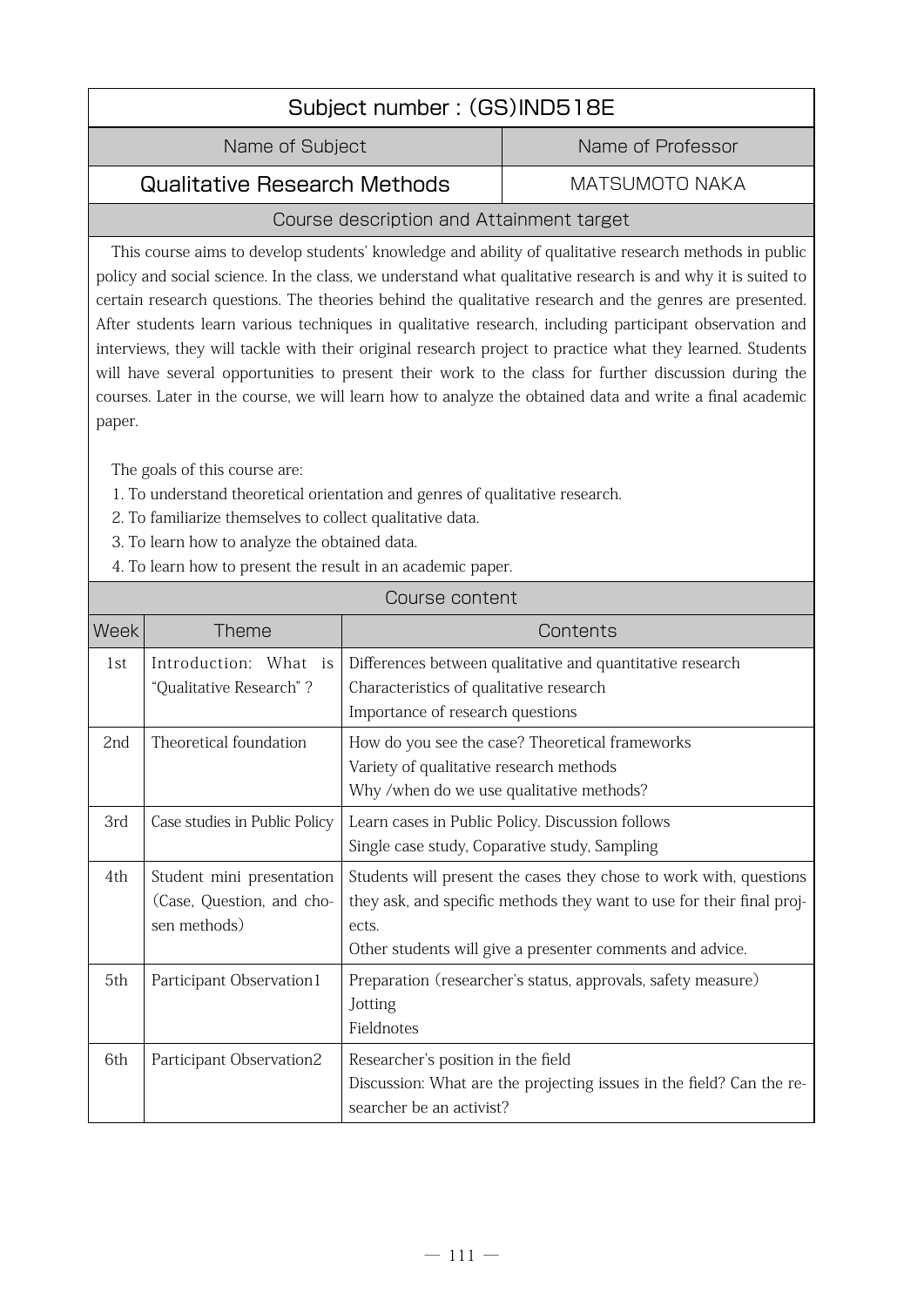| 7th  | Interview1                                  | Preparation (ethical approval, consent forms, how to contact inter-<br>viewees)<br>Samplin<br>Discussion: How do we select interviewees? How do we recruit in-<br>terviewees? Do we have enough numbers of interviews? |  |
|------|---------------------------------------------|------------------------------------------------------------------------------------------------------------------------------------------------------------------------------------------------------------------------|--|
| 8th  | Interview2                                  | Structured, Semi-structured, and Unstructured Interview<br>How to create interview questions                                                                                                                           |  |
| 9th  | Interview 3                                 | Role-playing exercise: Using their interview guide, students will in-<br>terview their classmates. If necessary, students will revise the inter-<br>view guide.                                                        |  |
| 10th | Ethnography and Life His-<br>tory1          | What is Ethnography?<br>What is Life History?<br>Discussion: When do we use these methods?                                                                                                                             |  |
| 11th | Ethnography and Life His-<br>tory2          | <b>Case Studies</b>                                                                                                                                                                                                    |  |
| 12th | Variety of Data and Ethics                  | Transcription (text data)<br>Visual Data (pictures, videos)<br>Objects<br>Other data<br>Ethics in the field                                                                                                            |  |
| 13th | Data Analysis and Writing                   | Brief explanation on data analsys<br>Deductive and Inductive Coding<br>Tree, Categorization, Ethnographic Decision-Making Model                                                                                        |  |
| 14th | <b>Student Presentation</b>                 | Students will present their final report to classmates. Discussion<br>follows                                                                                                                                          |  |
|      | Prerequisites and registration requirements |                                                                                                                                                                                                                        |  |

This course requires students' active classroom participation, and therefore, your regular attendance is required.

# Preparation for the course

Students are required to complete the assigned readings before each class.

The students are expected to attend the class regularly and complete reading assignments before each class starts. In addition to the class lecture, the students are expected to spend a few hours every week preparing, reviewing, and conducting their original research project for the course.

# Textbooks

There is no required textbook for the course. Reading assignments will be given through the school system or in the class.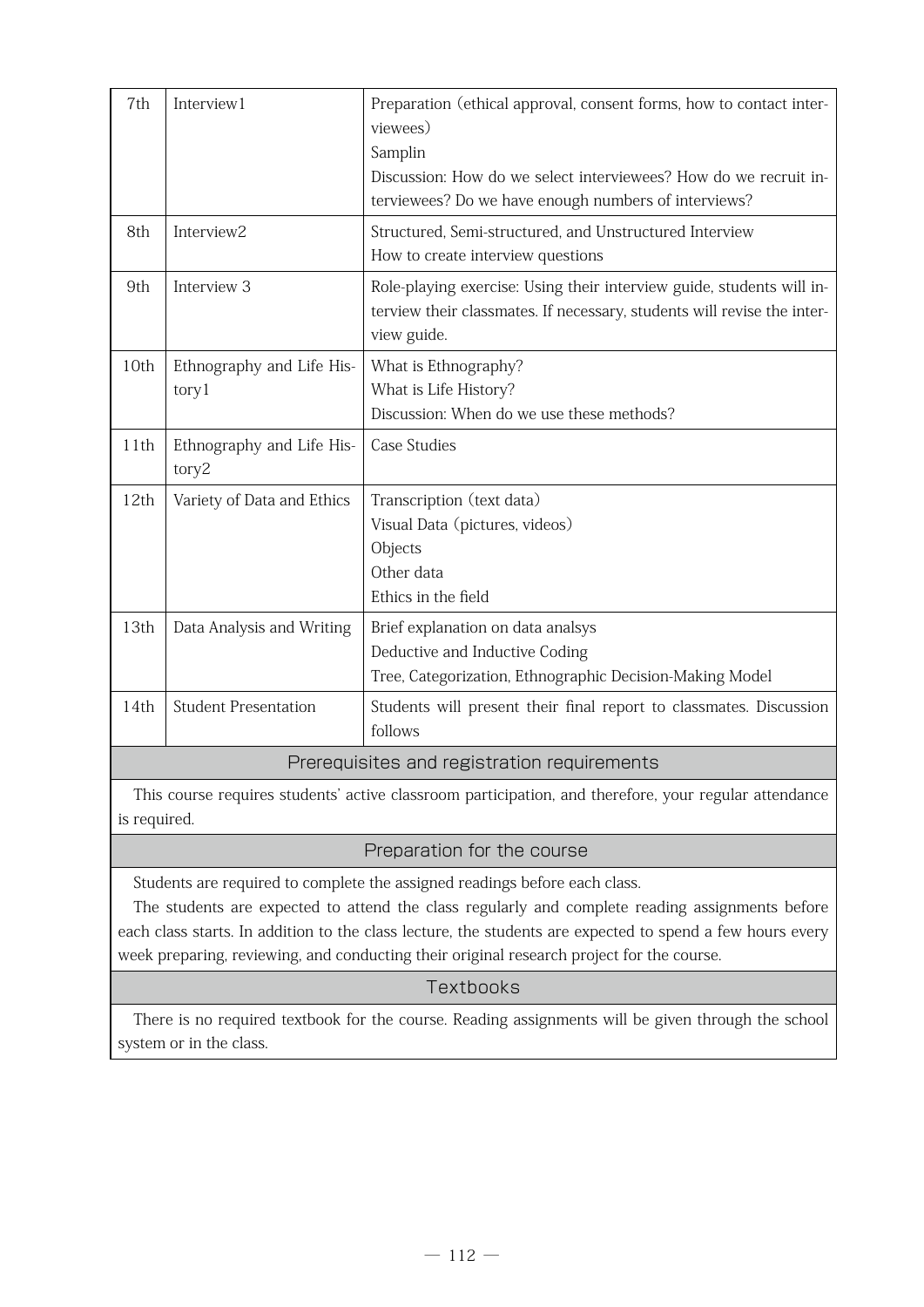| Suggested readings                                                                                         |  |  |  |
|------------------------------------------------------------------------------------------------------------|--|--|--|
| <b>TResearch Methods in Anthropology : Qualitative and Quantitative Approaches (6th edition)</b>           |  |  |  |
| Bernard, H Russell. (AltaMira Press)                                                                       |  |  |  |
| "Qualitative Inquiry and Research Design: Choosing Among Five Approaches』Creswell, J. W. (Sage             |  |  |  |
| Publications)                                                                                              |  |  |  |
| Writing Ethnographic Fieldnotes』Emerson, Robert M., Rachel I. Fretz, and Linda L. Shaw                     |  |  |  |
| (University of Chicago Press)                                                                              |  |  |  |
| <b>Frinding Culture in Talk: A Collection of Methods.</b> Quinn, Naomi. (Palgrave Macmillan)               |  |  |  |
| [Learning in the field: An introduction to qualitative research (2nd ed.)] Rossman, G. B., & Rallis, S. F. |  |  |  |
| (Sage Publications)                                                                                        |  |  |  |
| Grading policy                                                                                             |  |  |  |
| Contribution to the class: 20%                                                                             |  |  |  |
| Mini-assignments (Fieldnote, Interview Guide, Transcription, Coding list) 20%                              |  |  |  |
| Midterm presentation and paper: 20%                                                                        |  |  |  |
| Final presentation and report: 40%                                                                         |  |  |  |
| Other                                                                                                      |  |  |  |
|                                                                                                            |  |  |  |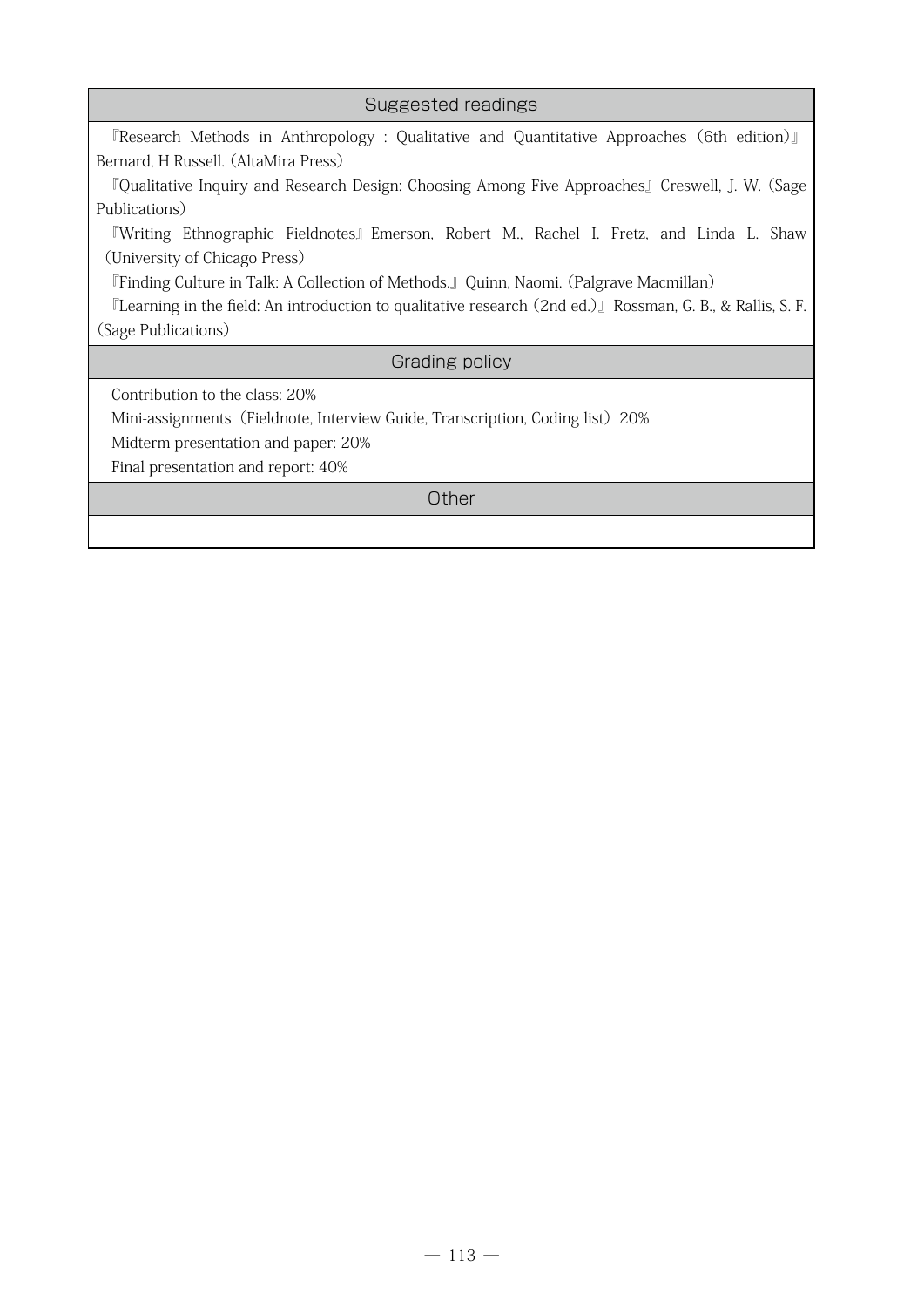| Subject number: (GS)IND518E                        |  |  |
|----------------------------------------------------|--|--|
| Name of Professor<br>Name of Subject               |  |  |
| <b>Master Thesis Development</b><br>MATSUMOTO NAKA |  |  |
| Course deparintion and Attainment terrest          |  |  |

The master's thesis is a work that students independently investigate issues and find new knowledge in contemporary society. This course focuses on understanding the characteristics and the structure of the master's thesis. In the class, we will read and discuss the examples of research to identify what other scholars meant by writing the particular sections. In addition, students are expected to write the sections during the semester, and read the others' works to define what makes for a logical and effective master's thesis. In this course, we will focus on the sections of background/introduction, literature review, conceptual frameworks, and methodology.

| Course content                              |                                                                                                     |                                                                                                       |  |
|---------------------------------------------|-----------------------------------------------------------------------------------------------------|-------------------------------------------------------------------------------------------------------|--|
| Week                                        | Theme<br>Contents                                                                                   |                                                                                                       |  |
| 1st                                         | Introduction                                                                                        |                                                                                                       |  |
| 2nd                                         | What is Master Thesis                                                                               | What are the differences between master's thesis and other docu-<br>ments such as government reports? |  |
| 3rd                                         | <b>Structure of Master Thesis</b>                                                                   | Understand the basic stracture of the master's thesis                                                 |  |
| 4th                                         | <b>Selecting Cases</b>                                                                              | How do we select cases to study? What makes the logical choice<br>for the particular research?        |  |
| 5th                                         | Background1                                                                                         | Read and discuss the examples of "background" sections of aca-<br>demic research                      |  |
| 6th                                         | Background2                                                                                         | Discuss students' writings                                                                            |  |
| 7th                                         | Research Question                                                                                   | What are the good research questions? How the other scholars<br>write the question in writing?        |  |
| 8th                                         | Literature Reviews1                                                                                 | Why do we do a "literature review"? What should we read? How<br>do we record the readings?            |  |
| 9th                                         | Literature Reviews2                                                                                 | Discuss students' writings                                                                            |  |
| 10th                                        | Conceptual Frameworks1                                                                              | What is the conceptural frameworks? Read and discuss about the<br>examples                            |  |
| 11th                                        | Conceptual Frameworks2                                                                              | Discuss students' writings                                                                            |  |
| 12th                                        | Selecting Methods                                                                                   | How to choose appropriate research methods for your research                                          |  |
| 13th                                        | <b>Writing Master Thesis</b>                                                                        | Wrapping up the previous discussion and preparing for the final<br>paper.                             |  |
| 14th                                        | Student<br>Presentation/<br>Wrap-up                                                                 | Students will present their works, followed by the class discus-<br>sions.                            |  |
| Prerequisites and registration requirements |                                                                                                     |                                                                                                       |  |
|                                             | This course is recommended for first-year students. Students are expected to have some ideas on the |                                                                                                       |  |

thesis topics.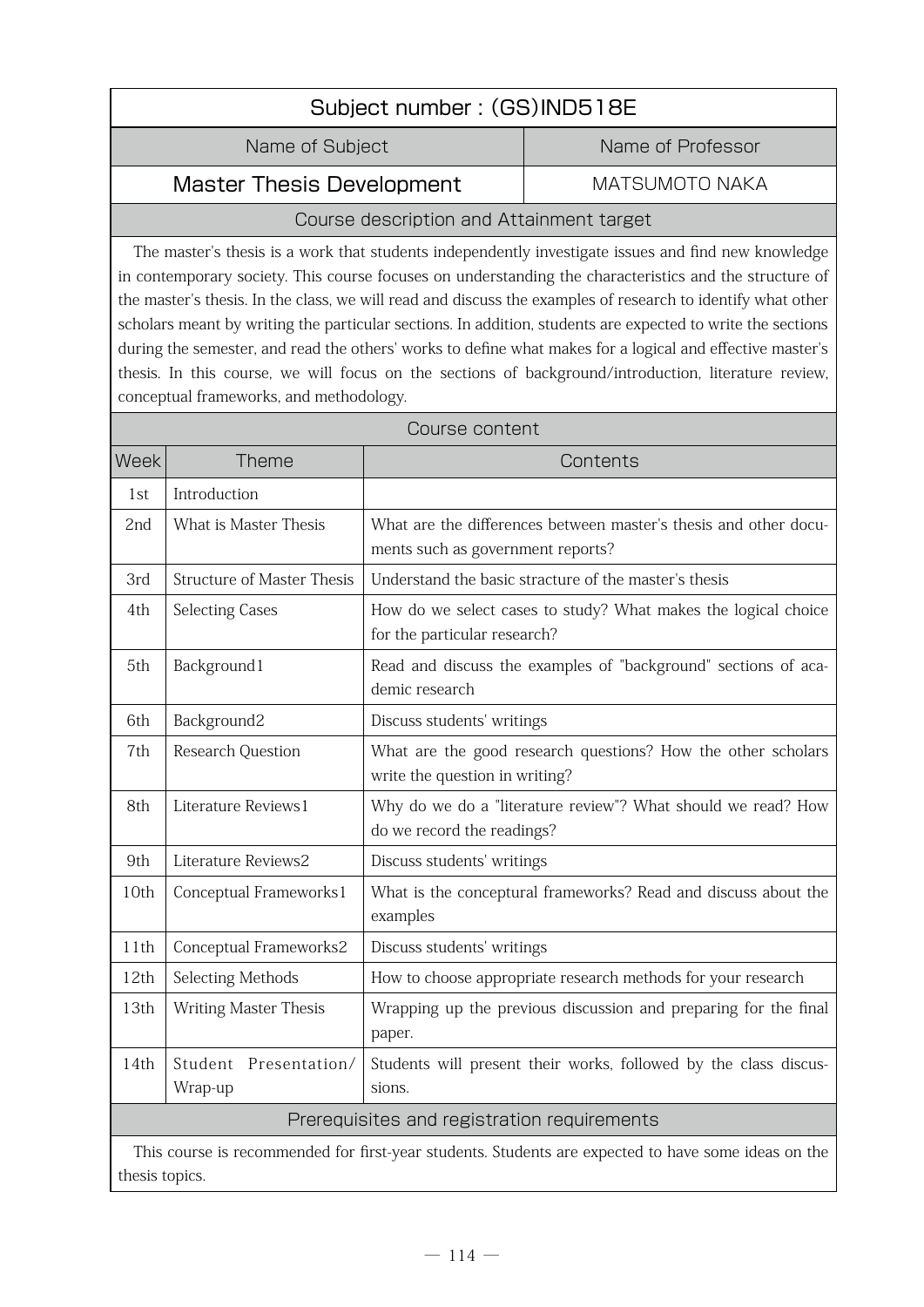| Preparation for the course                                                                       |  |  |  |
|--------------------------------------------------------------------------------------------------|--|--|--|
| Students are required to read assigned readings prior to each class, and submit a section of the |  |  |  |
| writings every other week for class discussions.                                                 |  |  |  |
| Textbooks                                                                                        |  |  |  |
| The readings are provided every week through the school system or in the class.                  |  |  |  |
| Suggested readings                                                                               |  |  |  |
| <b>Thow to Write a Master's Thesis</b> Y.N. Bui (Sage Publications)                              |  |  |  |
| 『The Literature Review: A Step-by-Step Guide for Students』D. Ridley (Sage Publications)          |  |  |  |
| Grading policy                                                                                   |  |  |  |
| Contribution to the class 20%                                                                    |  |  |  |
| Assignments and class presentation 40%                                                           |  |  |  |
| Final Paper 40%                                                                                  |  |  |  |
| Other                                                                                            |  |  |  |
|                                                                                                  |  |  |  |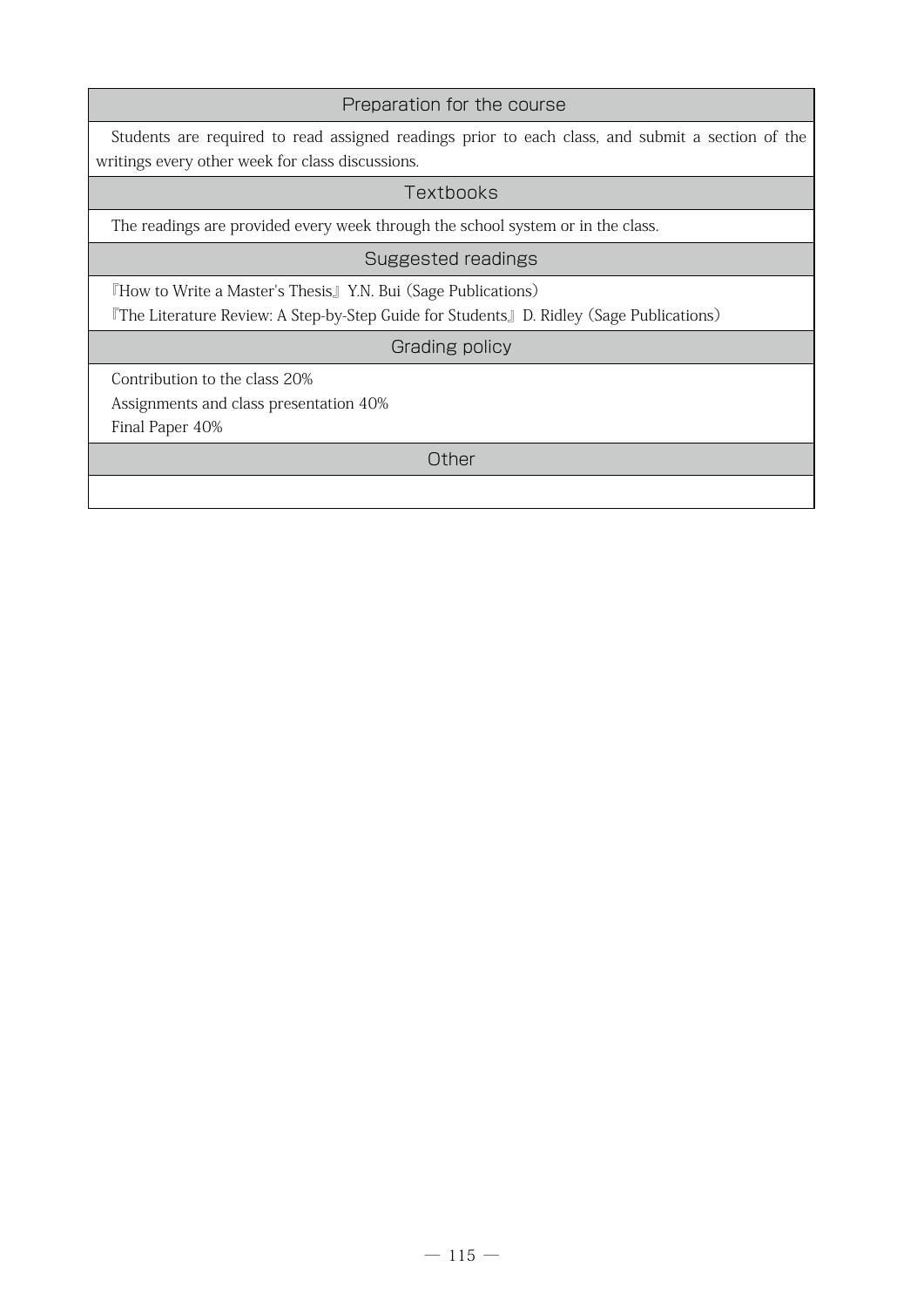| Subject number: (GS)IND518E                                                                                                                                                                                                                                                                                                                                                                                                               |                                                  |                                                                                                                        |                                                |
|-------------------------------------------------------------------------------------------------------------------------------------------------------------------------------------------------------------------------------------------------------------------------------------------------------------------------------------------------------------------------------------------------------------------------------------------|--------------------------------------------------|------------------------------------------------------------------------------------------------------------------------|------------------------------------------------|
|                                                                                                                                                                                                                                                                                                                                                                                                                                           | Name of Subject<br>Name of Professor             |                                                                                                                        |                                                |
|                                                                                                                                                                                                                                                                                                                                                                                                                                           | Analyzing and Writing in Qualitative<br>Research |                                                                                                                        | <b>MATSUMOTO NAKA</b>                          |
|                                                                                                                                                                                                                                                                                                                                                                                                                                           |                                                  | Course description and Attainment target                                                                               |                                                |
| This course will assist students in understanding how to interpret qualitative data (including<br>transcripts from interviews, memos from observation, and other documents) and logically and<br>effectively describe them in the master thesis. Each student will work on their data analysis section in<br>the master's thesis. In addition, we will learn theories and methods to analyze the data through readings<br>and discussion. |                                                  |                                                                                                                        |                                                |
|                                                                                                                                                                                                                                                                                                                                                                                                                                           |                                                  | Course content                                                                                                         |                                                |
| Week                                                                                                                                                                                                                                                                                                                                                                                                                                      | <b>Theme</b>                                     |                                                                                                                        | Contents                                       |
| 1st                                                                                                                                                                                                                                                                                                                                                                                                                                       | Introduction                                     | To introduce course contents and schedule.                                                                             |                                                |
| 2nd                                                                                                                                                                                                                                                                                                                                                                                                                                       | Reviewing your master's<br>thesis                | Each student present their master's thesis topics (research ques-<br>tions, methods)                                   |                                                |
| 3rd                                                                                                                                                                                                                                                                                                                                                                                                                                       | Reviewing your data                              | Revisit basics of qualitative research methods and evaluate your<br>data                                               |                                                |
| 4th                                                                                                                                                                                                                                                                                                                                                                                                                                       | How to approach your data                        | Understand various theories, tools and methods to interprete quali-<br>tative data                                     |                                                |
| 5th                                                                                                                                                                                                                                                                                                                                                                                                                                       | <b>Case Studies</b>                              | Read some scholarly works to understand how they interprete data                                                       |                                                |
| 6th                                                                                                                                                                                                                                                                                                                                                                                                                                       | Text Data Analysis1                              | Understand logics behind coding                                                                                        |                                                |
| 7th                                                                                                                                                                                                                                                                                                                                                                                                                                       | Text Data Analysis2                              | Exercise coding by using a software                                                                                    |                                                |
| 8th                                                                                                                                                                                                                                                                                                                                                                                                                                       | Analysis of coding data                          | Learn how to deal with the result of coding (synthesizing, catego-<br>rizing, visualizing, traiangulation, validation) |                                                |
| 9th                                                                                                                                                                                                                                                                                                                                                                                                                                       | <b>Case Studies</b>                              | Read some scholarly works to understand how they describe the<br>analyzed data in their writings                       |                                                |
| 10th                                                                                                                                                                                                                                                                                                                                                                                                                                      | Writing the results1                             | Learn various methods (Thick dsdcription, Citing, Visualization,<br>Annonimity/Pseudonym)<br>In-class writing workshop |                                                |
| 11th                                                                                                                                                                                                                                                                                                                                                                                                                                      | Writing the results 2                            | In-class writing workshop                                                                                              |                                                |
| 12th                                                                                                                                                                                                                                                                                                                                                                                                                                      | Writing the results 3                            | In-class writing workshop                                                                                              |                                                |
| 13th                                                                                                                                                                                                                                                                                                                                                                                                                                      | Students' presentation                           |                                                                                                                        | Presenting a part of master theiss by students |
| 14th                                                                                                                                                                                                                                                                                                                                                                                                                                      | Wrap-up                                          | Wrap-up the discussion                                                                                                 |                                                |
| Prerequisites and registration requirements                                                                                                                                                                                                                                                                                                                                                                                               |                                                  |                                                                                                                        |                                                |
| Prerequisites: "Qualitative Research Methods" or equivalent courses<br>This course is designed for students who already have qualitative data based on their research<br>projects.                                                                                                                                                                                                                                                        |                                                  |                                                                                                                        |                                                |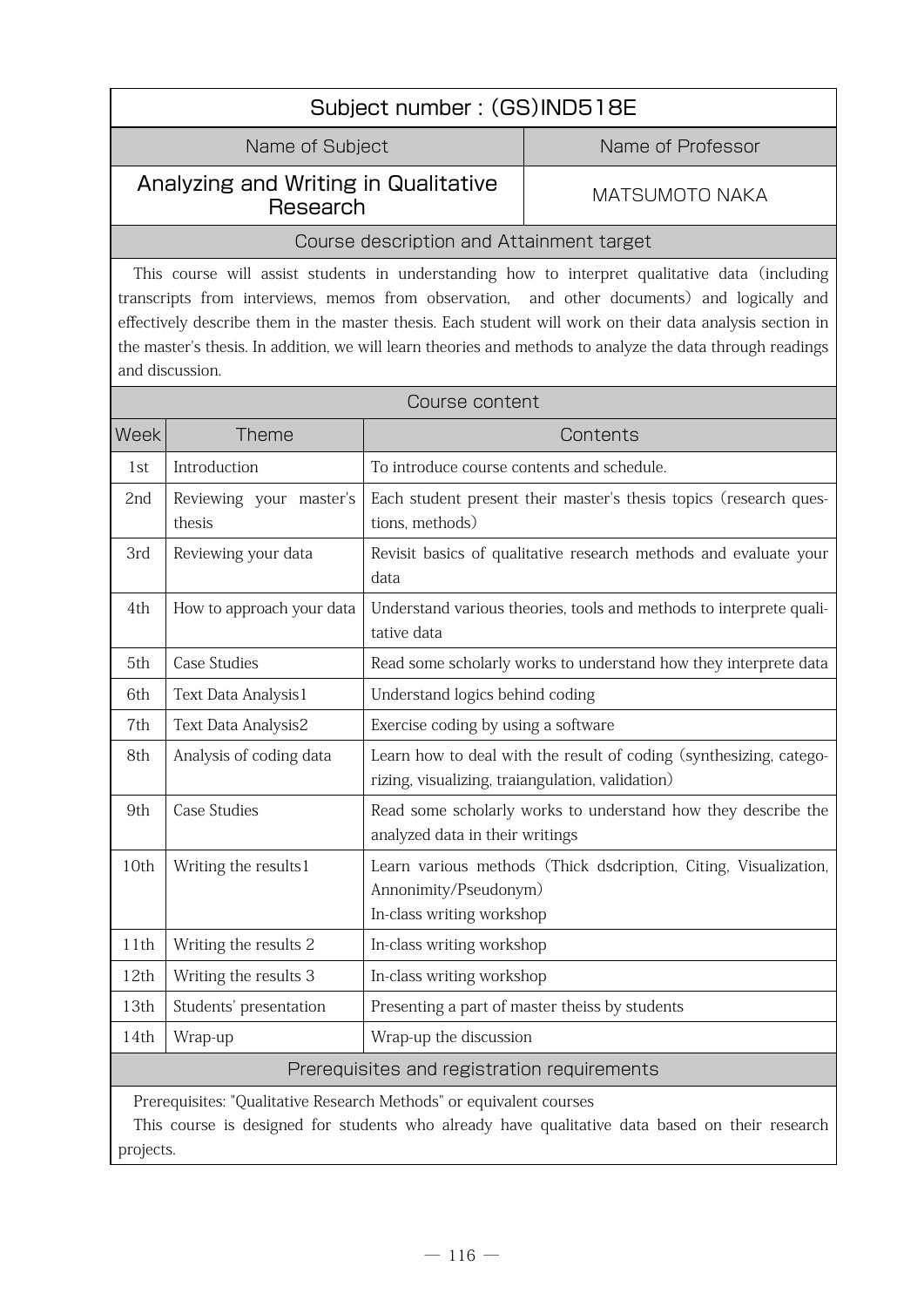#### Preparation for the course

Students are required to complete the assigned readings before each class.

The students are expected to attend the class regularly and complete writing assignments before each class starts.

#### **Textbooks**

There is no required textbook for the course. Reading assignments will be given through the school system or in the class.

#### Suggested readings

『How to Write Qualitative Research』Marcus B. Weaver-Hightower (Routledge)

『Research Methods in Anthropology : Qualitative and Quantitative Approaches (6th edition)』 Bernard, H Russell (AltaMira Press)

Grading policy

Contribution to the class 40% In-class presentation 20%

Final paper 40%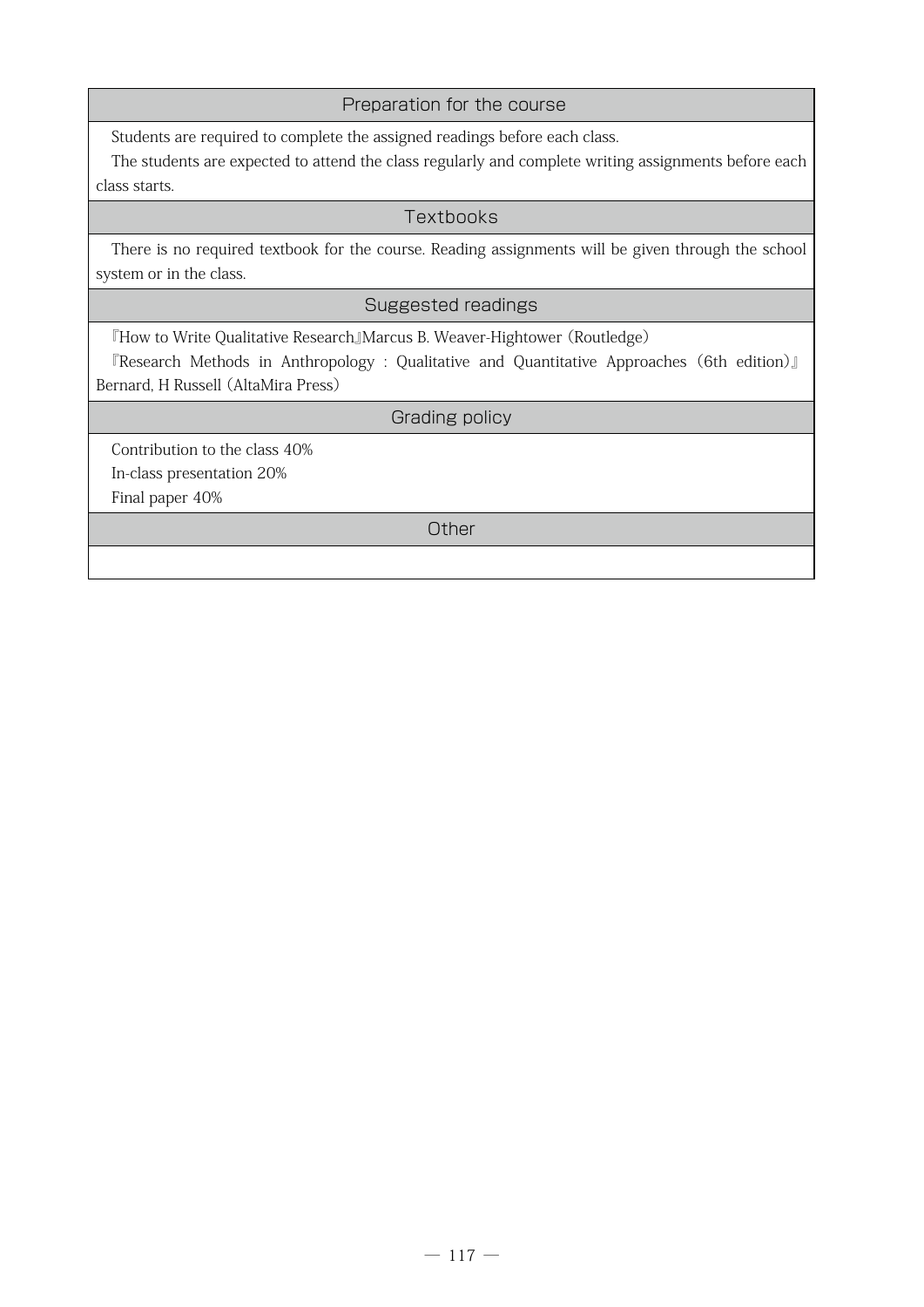| Subject number: (GS)IND612E                                                                                                                                                                                                                                                                                                                                                                                                                                                                                                                                                                                                                                                                                 |                                                                |  |
|-------------------------------------------------------------------------------------------------------------------------------------------------------------------------------------------------------------------------------------------------------------------------------------------------------------------------------------------------------------------------------------------------------------------------------------------------------------------------------------------------------------------------------------------------------------------------------------------------------------------------------------------------------------------------------------------------------------|----------------------------------------------------------------|--|
| Name of Subject                                                                                                                                                                                                                                                                                                                                                                                                                                                                                                                                                                                                                                                                                             | Name of Professor                                              |  |
| <b>Research Method 1</b>                                                                                                                                                                                                                                                                                                                                                                                                                                                                                                                                                                                                                                                                                    | <b>MATSUURA MASAHIRO</b><br><b>KATO RAY RYUTA</b><br>(Omnibus) |  |
| Course description and Attainment target                                                                                                                                                                                                                                                                                                                                                                                                                                                                                                                                                                                                                                                                    |                                                                |  |
| This is a REQUIRED introductory research design and method course for the first year students. It<br>orients incoming students with various research methods, both quantitative and qualitative ones, for the<br>Master's level research on governance, public policy, and public administration. The goal of this course<br>is to develop a basic understanding of academic research and the minimal skills for using quantitative<br>and qualitative (case study) methods.<br>Students will be divided into two groups. In the middle of the course, instructors will switch between<br>the groups so that both group will receive the same instructions on both quantitative and qualitative<br>methods. |                                                                |  |
| Course content                                                                                                                                                                                                                                                                                                                                                                                                                                                                                                                                                                                                                                                                                              |                                                                |  |
| Week 1<br>: General introduction about research paper at the Governance Studies school.<br>Week 2-3 : Basic frameworks of academic research<br>Week 4-8 : Quantitative method<br>Week 9-13: Qualitative method (including case study)<br>: Final exam<br>Week 14                                                                                                                                                                                                                                                                                                                                                                                                                                            |                                                                |  |
| Prerequisites and registration requirements                                                                                                                                                                                                                                                                                                                                                                                                                                                                                                                                                                                                                                                                 |                                                                |  |
| This course is required for all English-track students who are enrolled in the 2022 Fall semester.<br>Each student will be asked to bring his/her own laptop comptuer, with Microsoft Excel installed, to<br>the classroom. Microsoft Excel (Office) is available for all full-time students at Meiji. Downloading/<br>installing instructions will be made available at the student orientation.                                                                                                                                                                                                                                                                                                           |                                                                |  |
| Preparation for the course                                                                                                                                                                                                                                                                                                                                                                                                                                                                                                                                                                                                                                                                                  |                                                                |  |
| Instructions will be provided in the introductory session.                                                                                                                                                                                                                                                                                                                                                                                                                                                                                                                                                                                                                                                  |                                                                |  |
| <b>Textbooks</b>                                                                                                                                                                                                                                                                                                                                                                                                                                                                                                                                                                                                                                                                                            |                                                                |  |
| None.                                                                                                                                                                                                                                                                                                                                                                                                                                                                                                                                                                                                                                                                                                       |                                                                |  |
| Suggested readings                                                                                                                                                                                                                                                                                                                                                                                                                                                                                                                                                                                                                                                                                          |                                                                |  |
| None.                                                                                                                                                                                                                                                                                                                                                                                                                                                                                                                                                                                                                                                                                                       |                                                                |  |
| Grading policy                                                                                                                                                                                                                                                                                                                                                                                                                                                                                                                                                                                                                                                                                              |                                                                |  |
| Class participation 50%, Final exam 50%,                                                                                                                                                                                                                                                                                                                                                                                                                                                                                                                                                                                                                                                                    |                                                                |  |
| Other                                                                                                                                                                                                                                                                                                                                                                                                                                                                                                                                                                                                                                                                                                       |                                                                |  |
|                                                                                                                                                                                                                                                                                                                                                                                                                                                                                                                                                                                                                                                                                                             |                                                                |  |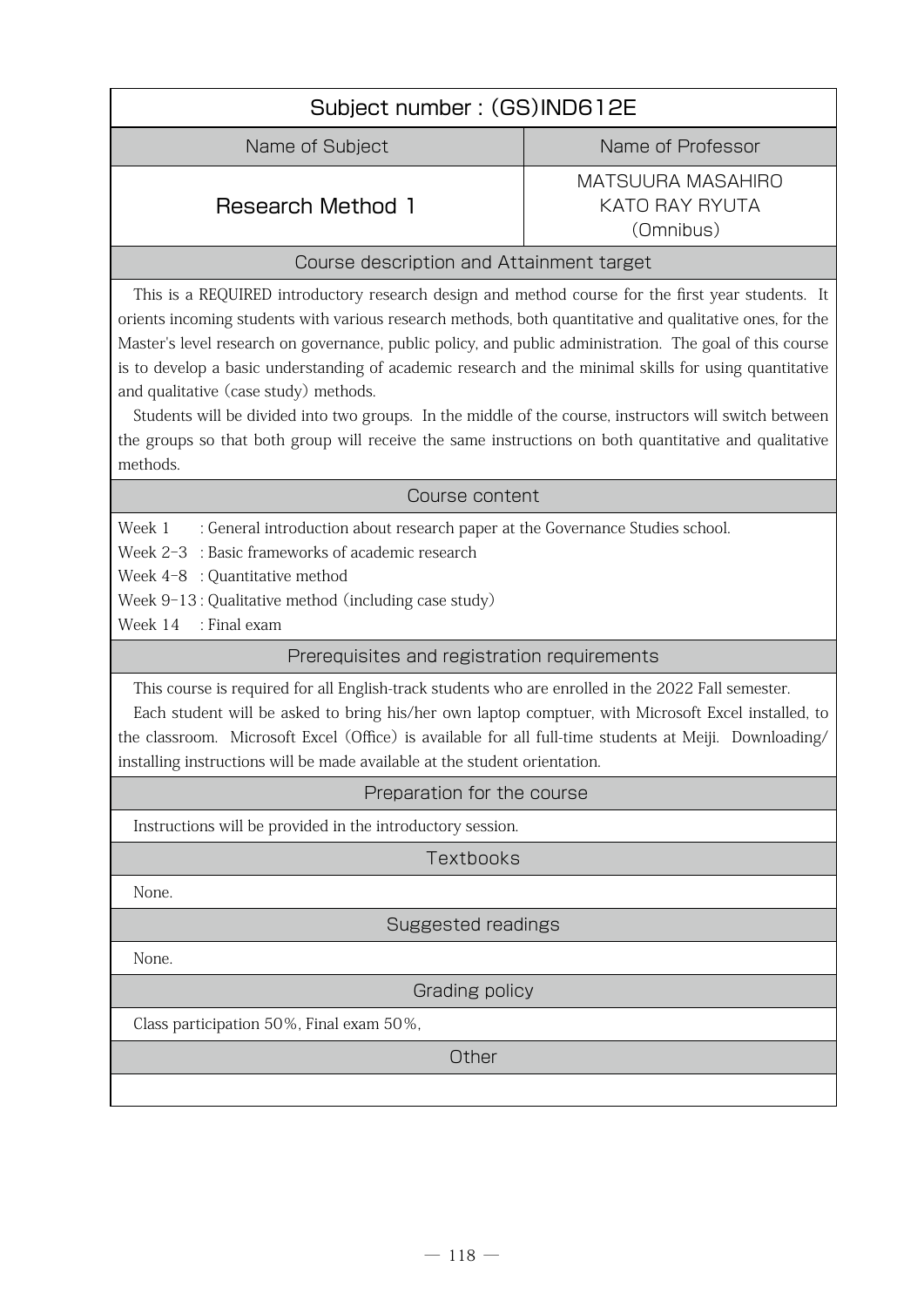| Subject number: (GS)IND612E                                                                                                                                                                                                                                                                                                                                                                                                                                                                                                    |                   |  |
|--------------------------------------------------------------------------------------------------------------------------------------------------------------------------------------------------------------------------------------------------------------------------------------------------------------------------------------------------------------------------------------------------------------------------------------------------------------------------------------------------------------------------------|-------------------|--|
| Name of Subject                                                                                                                                                                                                                                                                                                                                                                                                                                                                                                                | Name of Professor |  |
| <b>Research Method 2</b>                                                                                                                                                                                                                                                                                                                                                                                                                                                                                                       | MINAMOTO YURIKO   |  |
| Course description and Attainment target                                                                                                                                                                                                                                                                                                                                                                                                                                                                                       |                   |  |
| With the basic knowledge and skills of social science research, this course aims at supporting<br>students to identify their own research theme. Students are required to perform a literature survey on<br>their topic, and to reach well-focused research theme and questions. They also need to find appropriate<br>research approaches and methods to prepare for the paper writing. The final outcome of the course is<br>to construct a research proposal including a strategy and time plan for completion of research. |                   |  |
| Course content                                                                                                                                                                                                                                                                                                                                                                                                                                                                                                                 |                   |  |
| The class discussion as well as individual meetings will be arranged accordingly.<br>In the class, students are required to present progress report on their research design, and relevance<br>and feasibility of research proposal will be discussed with fellow students. At individual meetings, spe-<br>cific advice and additional hints on writing a social science paper of respective area will be provided.                                                                                                           |                   |  |
| Prerequisites and registration requirements                                                                                                                                                                                                                                                                                                                                                                                                                                                                                    |                   |  |
| N/A                                                                                                                                                                                                                                                                                                                                                                                                                                                                                                                            |                   |  |
| Preparation for the course                                                                                                                                                                                                                                                                                                                                                                                                                                                                                                     |                   |  |
| The students are expected to prepare critical review papers on their research theme.                                                                                                                                                                                                                                                                                                                                                                                                                                           |                   |  |
| Textbooks                                                                                                                                                                                                                                                                                                                                                                                                                                                                                                                      |                   |  |
| (N/A)                                                                                                                                                                                                                                                                                                                                                                                                                                                                                                                          |                   |  |
| Suggested readings                                                                                                                                                                                                                                                                                                                                                                                                                                                                                                             |                   |  |
| According to an area of individual research, the relevant reference materials will be guided.<br>Turabian, K.L., Grossman, J. & Bennett, A., A Manual for Writers of Term Papers, Theses, and<br>Dissertations.<br>6th ed., Chicago: University of Chicago Press, 1996                                                                                                                                                                                                                                                         |                   |  |
| Grading policy                                                                                                                                                                                                                                                                                                                                                                                                                                                                                                                 |                   |  |
| Contribution to the class discussions (20%)<br>In-class presentation for research progress (30%)<br>Research proposal (50%)                                                                                                                                                                                                                                                                                                                                                                                                    |                   |  |
| Other                                                                                                                                                                                                                                                                                                                                                                                                                                                                                                                          |                   |  |
|                                                                                                                                                                                                                                                                                                                                                                                                                                                                                                                                |                   |  |
|                                                                                                                                                                                                                                                                                                                                                                                                                                                                                                                                |                   |  |

 $\lceil$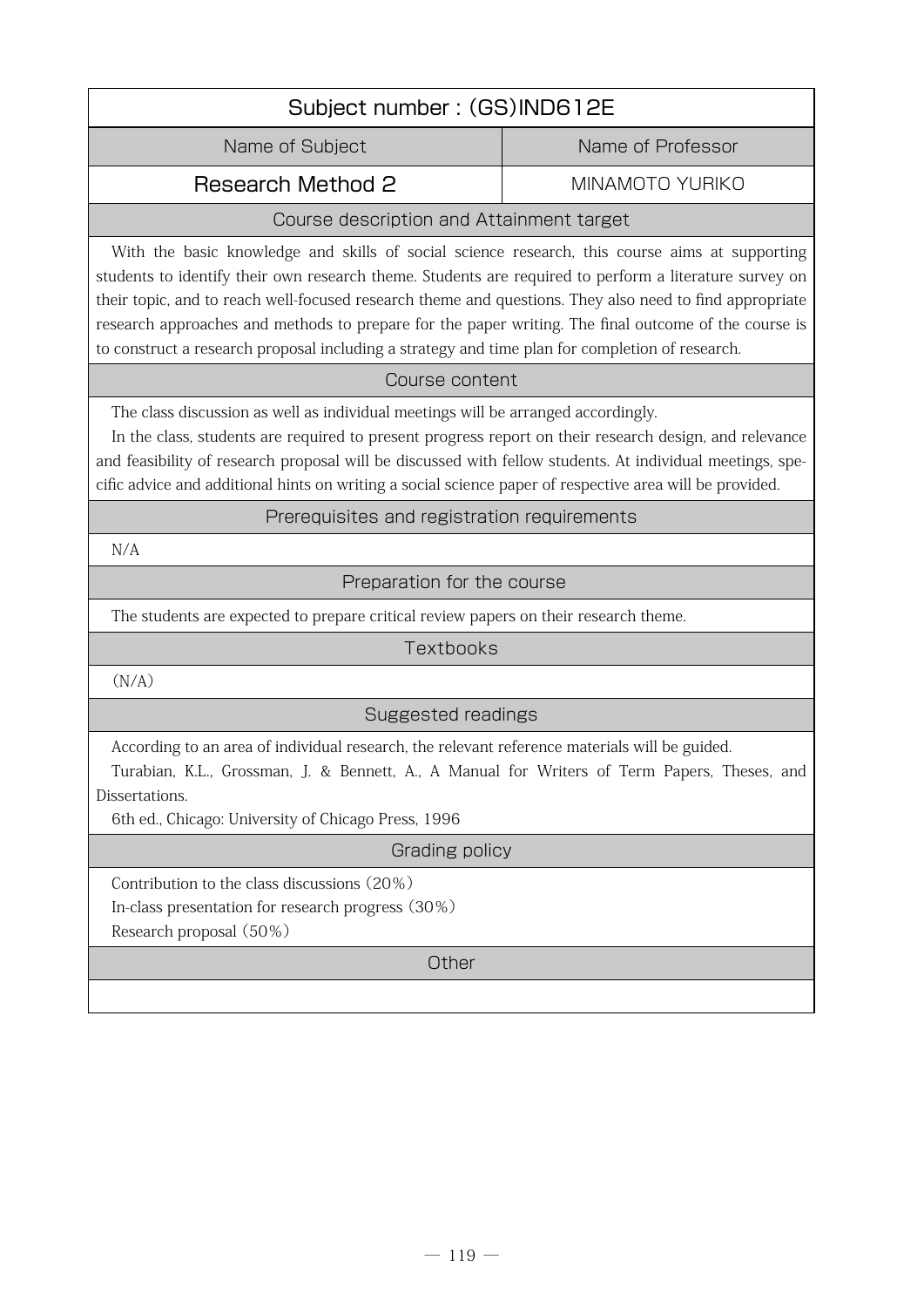| Subject number: (GS)IND612E                                                                                                                                                                                                                                                                                                                                                                                                                                                                                                                                                                                                                                                                                                                                         |                       |  |
|---------------------------------------------------------------------------------------------------------------------------------------------------------------------------------------------------------------------------------------------------------------------------------------------------------------------------------------------------------------------------------------------------------------------------------------------------------------------------------------------------------------------------------------------------------------------------------------------------------------------------------------------------------------------------------------------------------------------------------------------------------------------|-----------------------|--|
| Name of Subject                                                                                                                                                                                                                                                                                                                                                                                                                                                                                                                                                                                                                                                                                                                                                     | Name of Professor     |  |
| <b>Research Method 2</b>                                                                                                                                                                                                                                                                                                                                                                                                                                                                                                                                                                                                                                                                                                                                            | <b>SASAOKA YUICHI</b> |  |
| Course description and Attainment target                                                                                                                                                                                                                                                                                                                                                                                                                                                                                                                                                                                                                                                                                                                            |                       |  |
| With the basic knowledge and skills of social science research, this course aims at supporting<br>students to identify their own research theme. While assisting their own research activities, this course<br>provides students with an analysis of research methods using qualitative research, case studies and<br>typological theory. The final outcome of the course is to submit a research proposal including a<br>methodology, strategy and time framework for the completion of the research.                                                                                                                                                                                                                                                              |                       |  |
| Course content                                                                                                                                                                                                                                                                                                                                                                                                                                                                                                                                                                                                                                                                                                                                                      |                       |  |
| Course Discription and Course Schedule (tentative)<br>Introduction<br>1<br>What is Research?<br>2<br>3<br>Hypotheses, Laws, and Theories<br>Case Studies: What are Case Studies?<br>$\overline{4}$<br>5<br>Case studies and Theory Development<br>Case Study Methods on the Interdemocratic Peace.<br>6<br>7<br>Testing and Creating Theoies with Case Studies<br>Alternative Methods and Select Issues (1) Case Studies and the Philosophy of Science<br>8<br>9<br>(2) Comparative Methods: Controlled Comparison and Within-Case Analysis<br>(3) Congruence Method<br>10<br>(4) Process Tracing and Historical Explanation<br>11<br>(5) Integrating Comparative and Within-Case Analysis: Typological Theory<br>12<br><b>Political Science Dissertation</b><br>13 |                       |  |
| Helpful Hints on Writing a Dissertation<br>Prerequisites and registration requirements                                                                                                                                                                                                                                                                                                                                                                                                                                                                                                                                                                                                                                                                              |                       |  |
| Students are expected to read the references before the class and actively participate in the<br>discussions. Students are required to present interim report on their research design and critically<br>reflect on its relevance and feasibility in discussions. The course contents and class style are subject to<br>the number of students and the progress of the course.                                                                                                                                                                                                                                                                                                                                                                                      |                       |  |
| Preparation for the course                                                                                                                                                                                                                                                                                                                                                                                                                                                                                                                                                                                                                                                                                                                                          |                       |  |
| As mentioned in the prerequisites.                                                                                                                                                                                                                                                                                                                                                                                                                                                                                                                                                                                                                                                                                                                                  |                       |  |
| Textbooks                                                                                                                                                                                                                                                                                                                                                                                                                                                                                                                                                                                                                                                                                                                                                           |                       |  |
| Alexander L. George and Andrew Bennett (2005) Case Studies and Theory Development in the Social<br>Sciences, Cambridge: The MIT Press.<br>Suggested reading materials are announced in due course.                                                                                                                                                                                                                                                                                                                                                                                                                                                                                                                                                                  |                       |  |
| Suggested readings                                                                                                                                                                                                                                                                                                                                                                                                                                                                                                                                                                                                                                                                                                                                                  |                       |  |

In the class, lecturer can refer to suggested readings.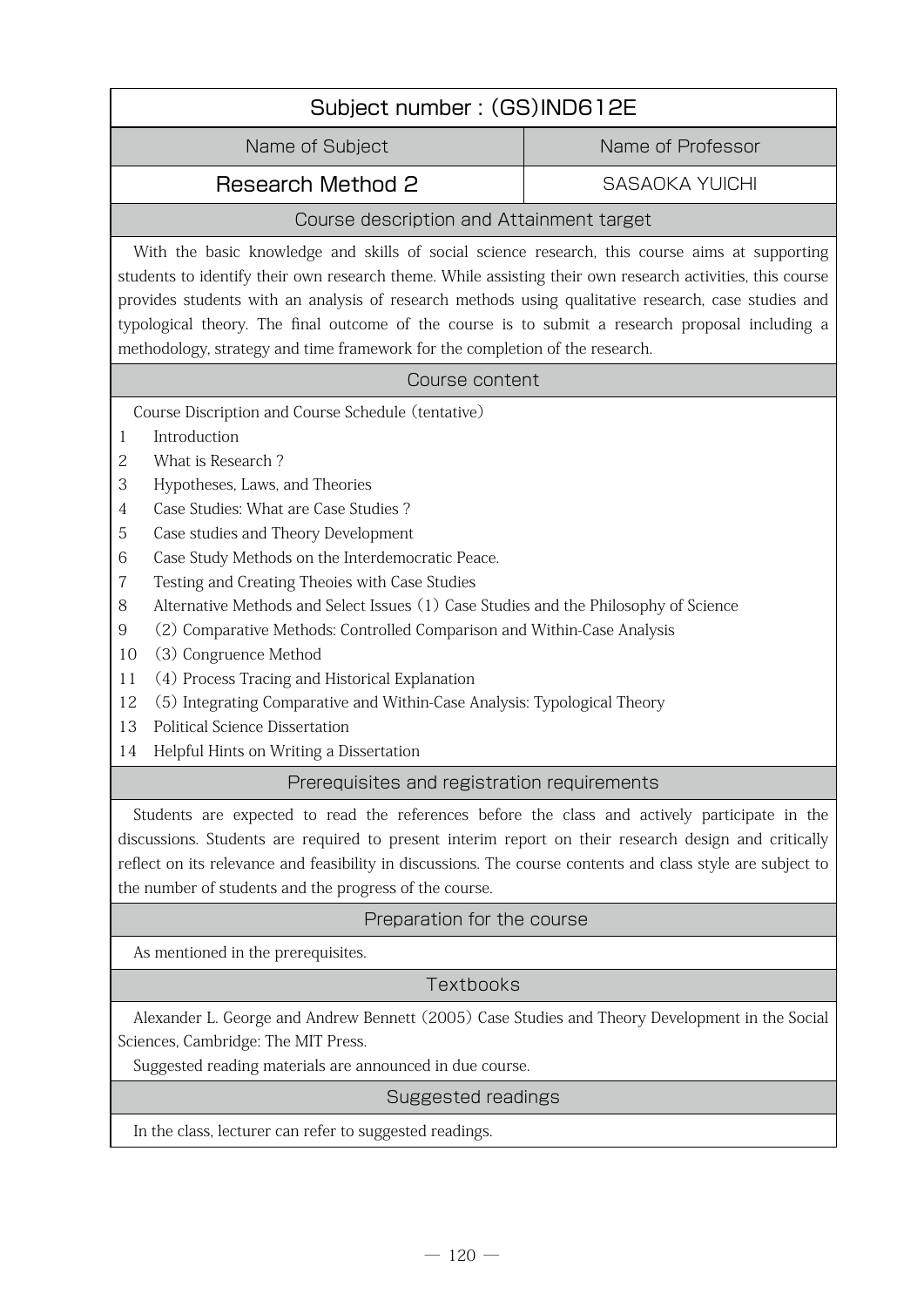# Grading policy

Regular class attendance, participation, and completion of required readings prior to the class are expected. Several assignments will be given in addition to the final report. Grades will be determined based on the following criteria: participation (40%) and reading assignemnents (60%). Each student will be required to make reporting several times.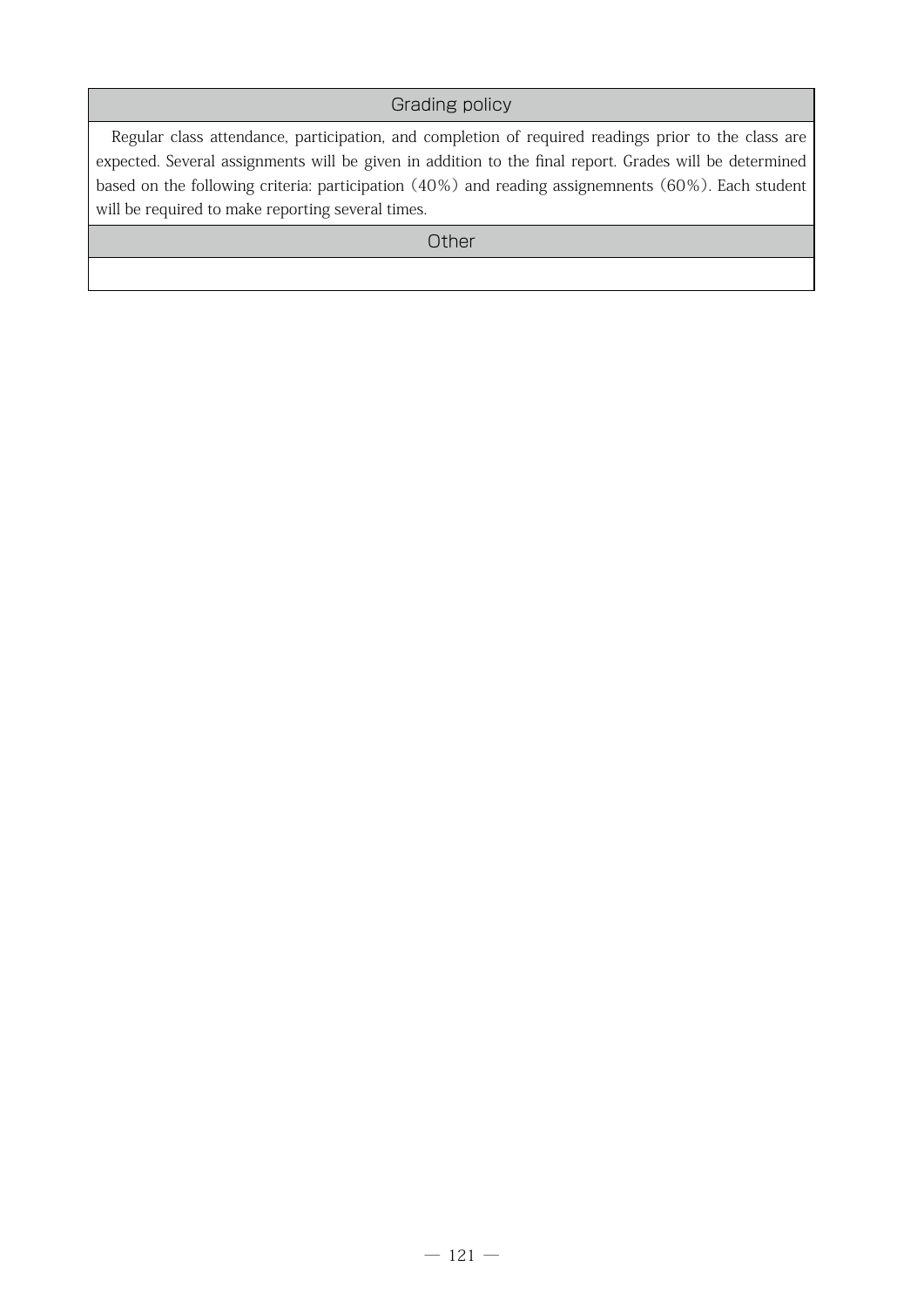| Subject number: (GS)IND612E |                   |
|-----------------------------|-------------------|
| Name of Subject             | Name of Professor |
| Research Method 2           | NAGAHATA MAKOTO   |

With the basic knowledge and skills for conducting research, this course is designed for providing necessary guidance and advice to the students for identifying their own research theme. The students are also required to conduct literature review on their topics in order to find out appropriate research frameworks and approaches. The final outcome of the course is to prepare for a research proposal with a clear plan for completion of the research. For the students who need to conduct field survey, it is also required to prepare for the planning of the survey in this semester.

## Course content

 The participating students are requested to prepare and present progress report on their research design as well as the results of literature survey or other information collections. Thus, a part of the course will be held on individual basis (individual consultation), and sometimes presentation and discussion in the whole class will be held. The planned schedule of the course is as follows, although actual way of having classes will be discussed and decided in the first or second days of the course;

Day 1 - Day 3 : Discussion on the research design (including background, objectives, and research questions)

Day 4 - Day 8 : Discussion on the results of Literature Review

Day  $9$  – Day  $11$  : Discussion on the survey plans

Day 12 - Day 14 : Writing draft of the 1st chapter

Prerequisites and registration requirements

When a presentation and discussion session is held, active participation of the students is highly required.

#### Preparation for the course

The students are expected to start literature review and survey design (if necessary) in this course.

#### Textbooks

Reading materials will be distributed when necessary.

#### Suggested readings

The relevant documents will be suggested accordingly.

#### Grading policy

Participation in discussion (30%)

In-class presentation (30%)

Contents of research proposal (40%)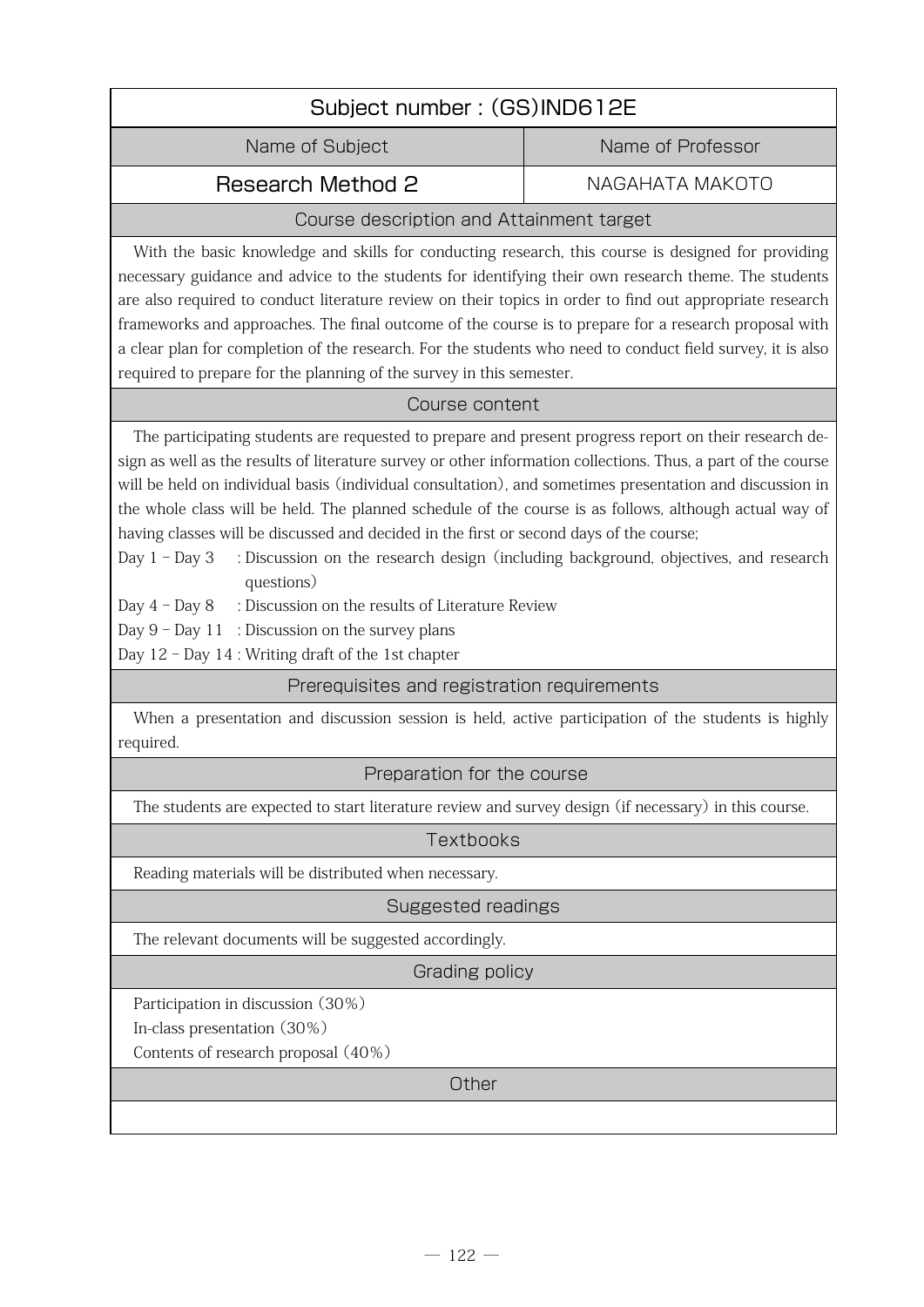| Subject number: (GS)IND612E              |                   |  |
|------------------------------------------|-------------------|--|
| Name of Subject                          | Name of Professor |  |
| Research Method 2<br>TANAKA HIDEAKI      |                   |  |
| Course description and Attainment target |                   |  |

This is the continuation to develop research and writing skills before writing a master thesis. Based upon the general and basic skills and knowledge acquired through the course of "Research Method 1", this course aims to write a research proposal. According to student's individual interest, a student is required to start reading relevant literatures on his or her topic and define an issue which is discussed in a paper. It is expected that a student could reach a good and well-focused research theme and questions. A student will also need to think about an appropriate approach and method in his or her research. Research literacy skill would be enhanced after this course.

## Course content

 The course consists of both individual consultancy by the teacher and the whole class presentation or discussion. The actual schedule of the course will be arranged according to the progress of each student's research. In general, week No. 1-5 discuss literature reviews, week 6-10 discuss research topics of each student, and week 11-14 discuss research proposals.

## Prerequisites and registration requirements

Each student is required to prepare for and make presentaion on the progress report of their own research, and active participation in the discussion is recommended.

#### Preparation for the course

Students are expected to read a lot of papers which are relevant to their interests.

#### Textbooks

Stephen Bailey, 2011, Academic Writing: A Handbook for International Students, Third edition, Routledge

John W. Creswell, 2008, Research Design: Qualitative, Quantitative, and Mixed Methods Approaches, Third edition, SAGA Publications

Kate L. Turabian et al., 2007, A Manual for Writers of Research Papers, Theses, and Dissertations: Chicago Style for Students and Researchers, Seventh edition, University of Chicago Press

# Suggested readings

Readings and references will be provided on an as-needed basis.

# Grading policy

Participation and discussions: 20%, Presentation at class: 30%, Research proposal: 50% Details of assessment will be provided at the beginning of course.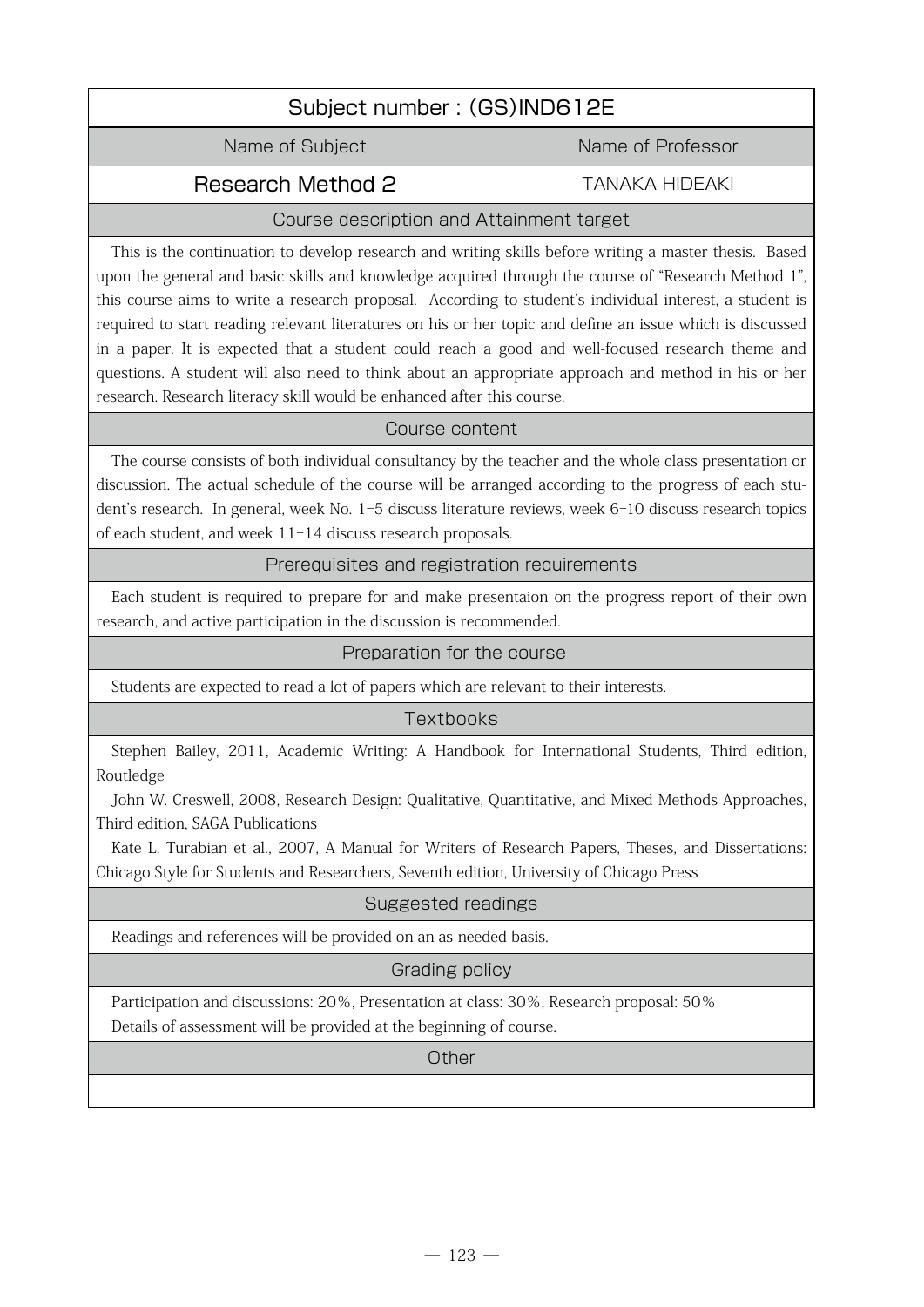| Subject number: (GS)IND612E                                                                                                                                                                                                                                                                                                                                                          |                                                         |                          |  |
|--------------------------------------------------------------------------------------------------------------------------------------------------------------------------------------------------------------------------------------------------------------------------------------------------------------------------------------------------------------------------------------|---------------------------------------------------------|--------------------------|--|
|                                                                                                                                                                                                                                                                                                                                                                                      | Name of Subject                                         | Name of Professor        |  |
|                                                                                                                                                                                                                                                                                                                                                                                      | <b>Research Method 2</b>                                | <b>MATSUURA MASAHIRO</b> |  |
|                                                                                                                                                                                                                                                                                                                                                                                      | Course description and Attainment target                |                          |  |
| This is the second semester of research plan development for the first year students. By the end of<br>the course, students will finish writing up their research proposals (plans) for thesis writing.<br>Meanwhile, students will conduct a comprehensive literature review for the thesis. Data collection plan<br>will be also crucial for the research during the summer break. |                                                         |                          |  |
| Course content                                                                                                                                                                                                                                                                                                                                                                       |                                                         |                          |  |
| $1 - 3$                                                                                                                                                                                                                                                                                                                                                                              | Review each student's preliminary research proposal     |                          |  |
| $4 - 6$                                                                                                                                                                                                                                                                                                                                                                              | Reporting on theoretical framework                      |                          |  |
| $7 - 9$                                                                                                                                                                                                                                                                                                                                                                              | Reporting on literature review                          |                          |  |
| $9 - 12$                                                                                                                                                                                                                                                                                                                                                                             | Reporting on data collection plan and literature review |                          |  |
| $13 - 14$                                                                                                                                                                                                                                                                                                                                                                            | Wrapping-up each student's complete research proposal   |                          |  |
| Prerequisites and registration requirements                                                                                                                                                                                                                                                                                                                                          |                                                         |                          |  |
| Research Method 1                                                                                                                                                                                                                                                                                                                                                                    |                                                         |                          |  |
|                                                                                                                                                                                                                                                                                                                                                                                      | Preparation for the course                              |                          |  |
| Each student will conduct their own research (literature review, [preparation for] data collection, and<br>theory development) before the seminar.                                                                                                                                                                                                                                   |                                                         |                          |  |
| Textbooks                                                                                                                                                                                                                                                                                                                                                                            |                                                         |                          |  |
| None.                                                                                                                                                                                                                                                                                                                                                                                |                                                         |                          |  |
| Suggested readings                                                                                                                                                                                                                                                                                                                                                                   |                                                         |                          |  |
| None.                                                                                                                                                                                                                                                                                                                                                                                |                                                         |                          |  |
| Grading policy                                                                                                                                                                                                                                                                                                                                                                       |                                                         |                          |  |
| Grading will be made by the research proposal developed through this course.                                                                                                                                                                                                                                                                                                         |                                                         |                          |  |
| Other                                                                                                                                                                                                                                                                                                                                                                                |                                                         |                          |  |
|                                                                                                                                                                                                                                                                                                                                                                                      | None.                                                   |                          |  |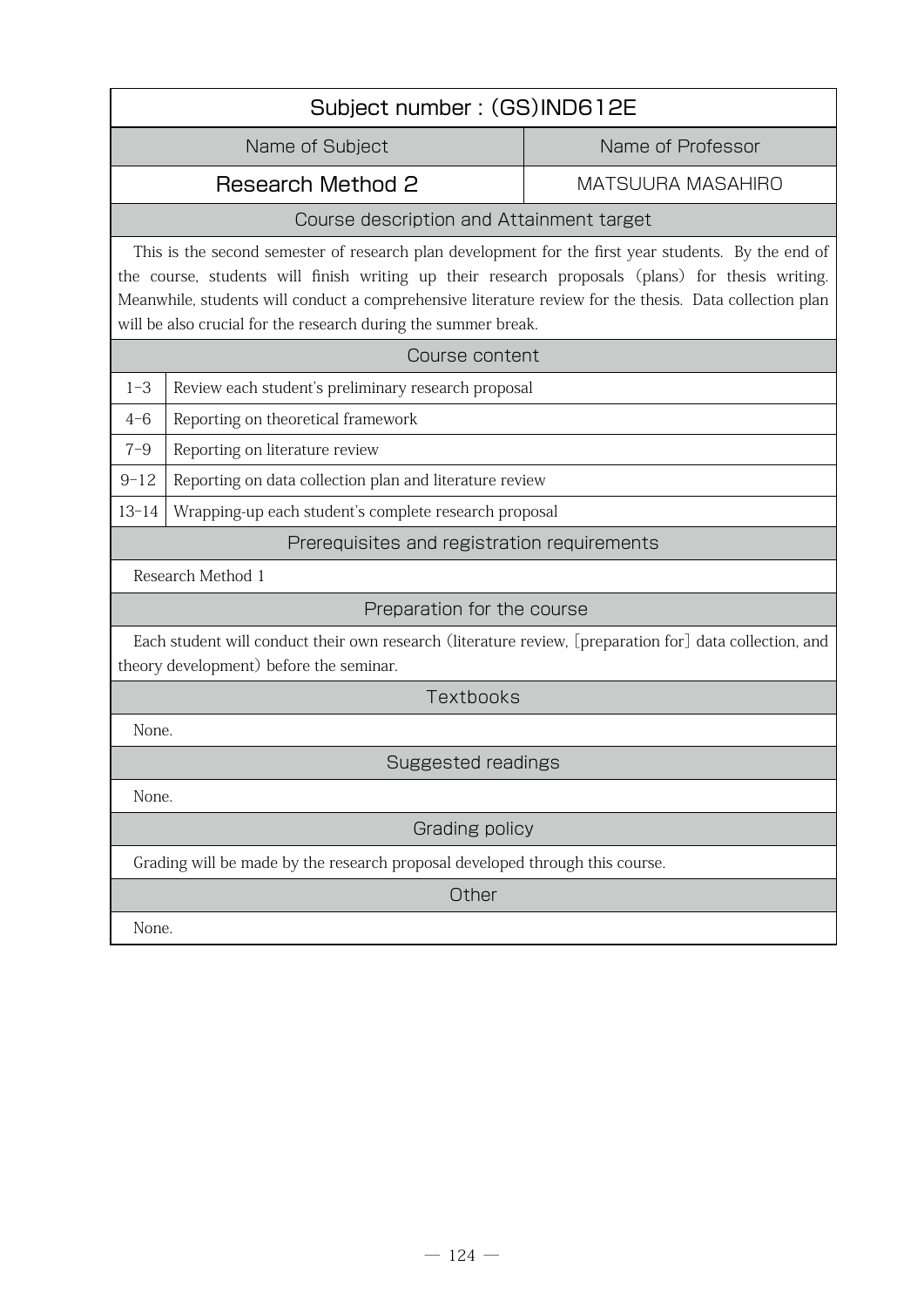| Subject number: (GS)IND612E |                   |  |
|-----------------------------|-------------------|--|
| Name of Subject             | Name of Professor |  |
| Research Method 2           | KIMURA SHUNSUKE   |  |

This course is designed for the first year students who intend to write a research paper. The course is to supervise the students who conduct their own research for preparation of writing their master thesis. The students are required to prepare data, information and references based on their research proposal and then analyze them. Finally, they start to write a research paper.

A class normally goes like bilateral discussion between students and lecturer, or presentation and discussion, thus tutorial approach is emphasized.

Subjects : Decentralization,Deconcentration, Local administrative reform,Local autonomy, NPM in local governments, Intermunicipal cooperation, Intergovernmental relation, Redevelopment policy and such.

#### Course content

 The course consists of both individual consultancy by the teacher and the whole class presentation or discussion. The actual schedule of the course will be arranged according to the progress of each student's research.

## Prerequisites and registration requirements

Each student is required to prepare for and make presentaion on the progress report of their own research, and active participation in the discussion is recommended.

#### Preparation for the course

Each student is required to prepare for and make presentaion on the progress report of their own research.

#### **Textbooks**

Handouts will be uploaded on Oh!Meiji web page.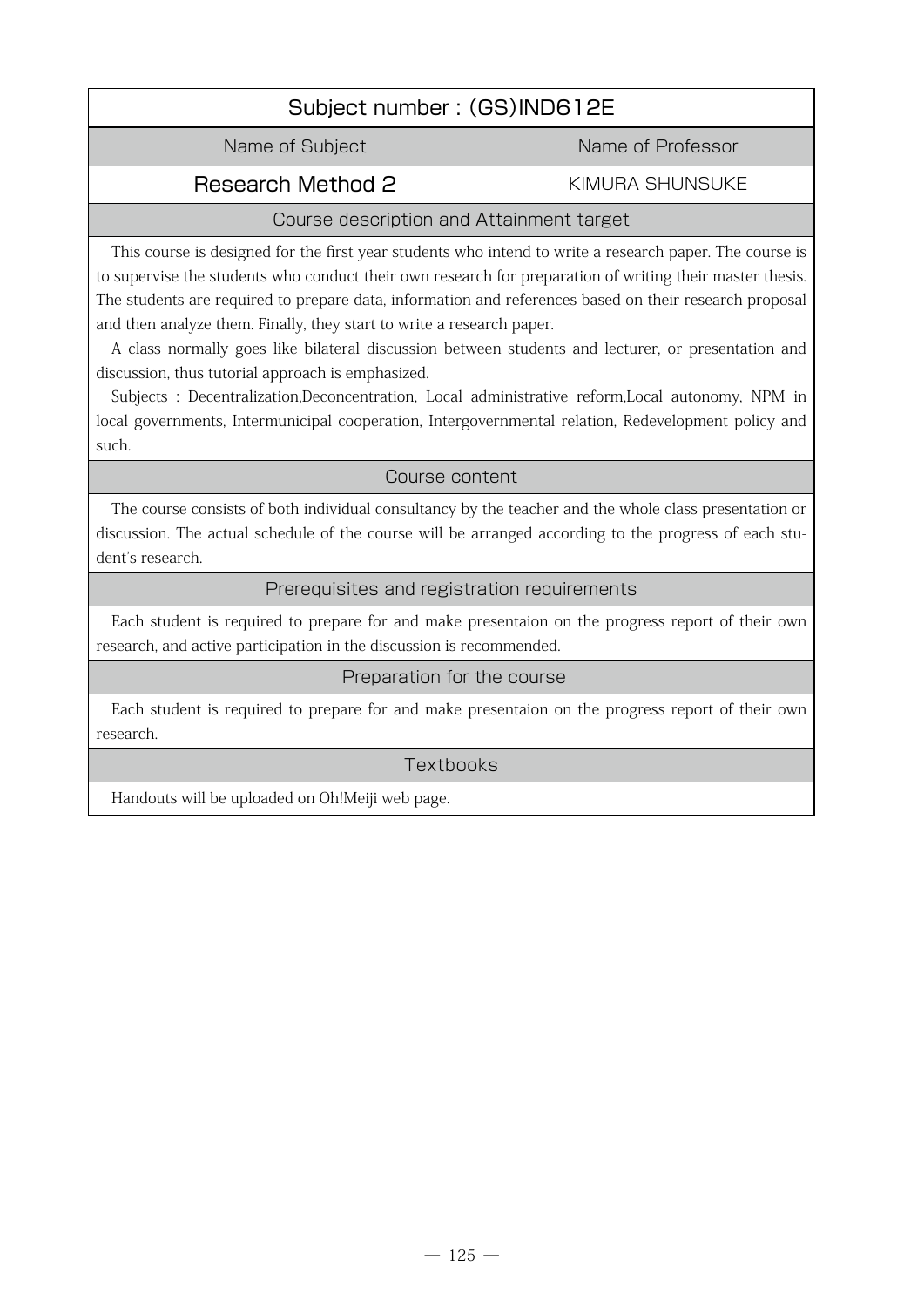| Suggested readings                                                                                    |
|-------------------------------------------------------------------------------------------------------|
| Wayne C. Booth et al, 2016, The Craft of Research (Fourth Edition), Chicago.                          |
| John W.Creswell and J.David Creswell, 2018, Research Design (Fifth Edition), SAGE.                    |
| Stephen van Evera, 1997, Gide to Methods for students of Political Science, Cornell University Press. |
| Henry E.Brady and David Collier, 2010, Rethinking Social Inquiry, Rowman & Littlefield.               |
| Robert K.Yin, 2014, Case Study Research, SAGE.                                                        |
| Kate L. Turabian, 2007, A manual for Writers, Chicago.                                                |
| Stephen Bailey, 2011, Academic Writing: A Handbook for International Students, Third edition,         |
| Routledge                                                                                             |
| Lecturer's Papers                                                                                     |
| Meiji University Repository                                                                           |
| https://m-repo.lib.meiji.ac.jp/dspace/items-by-author?author=%E6%9C%A8%E6%9D%91%2C%E4%BF              |
| %8A%E4%BB%8B                                                                                          |
| Lecturer's Works (Books)                                                                              |
| "Regional Administration in Japan" (Single Work) Routledge, 2017.                                     |
| "Decentralization and Development of Sri Lanka within a Unitary State" (Co-author) Springer, 2017.    |
| "Métropoles en chantiers2" (Co-author) Berger Levraut, 2018.                                          |
| "Changements démocratiques et électroniques dans l'action publique locale en Europe: REvolution ou    |
| E-volution?", (Co-author) IFJD,2022.                                                                  |
| Grading policy                                                                                        |
| Class contribution: 20%, Presentation at class: 30%, Paper writing: 50%                               |
| Details of assessment will be provided at the beginning of course.                                    |
| Other                                                                                                 |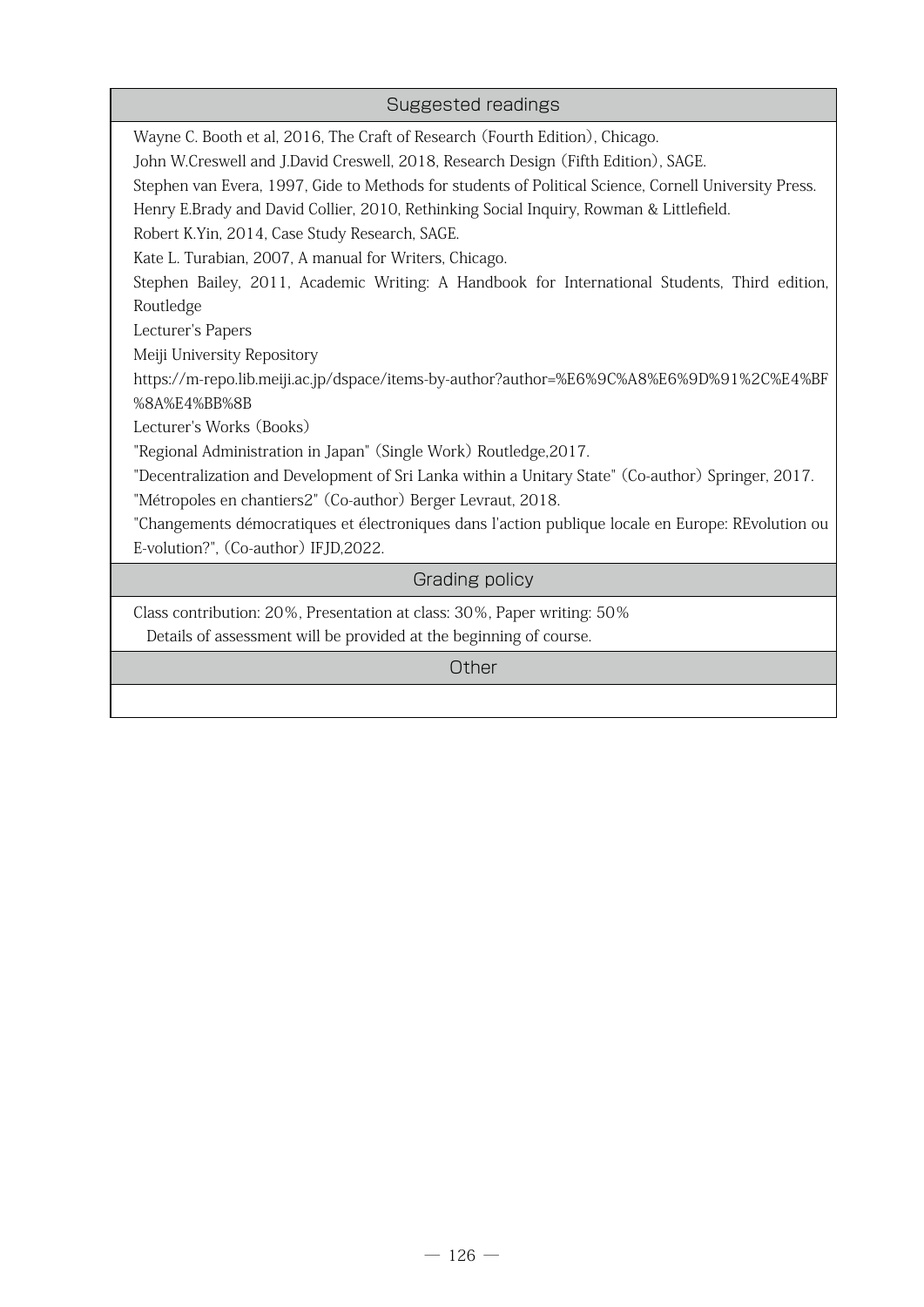| Subject number: (GS)IND612E                                                                                                                                                                                                                                                                                                                                                                                                                                                                                                                                                                                                                                                                                                                                     |                                                                  |                                          |                                                                     |
|-----------------------------------------------------------------------------------------------------------------------------------------------------------------------------------------------------------------------------------------------------------------------------------------------------------------------------------------------------------------------------------------------------------------------------------------------------------------------------------------------------------------------------------------------------------------------------------------------------------------------------------------------------------------------------------------------------------------------------------------------------------------|------------------------------------------------------------------|------------------------------------------|---------------------------------------------------------------------|
|                                                                                                                                                                                                                                                                                                                                                                                                                                                                                                                                                                                                                                                                                                                                                                 | Name of Subject                                                  |                                          | Name of Professor                                                   |
| <b>Research Method 2</b>                                                                                                                                                                                                                                                                                                                                                                                                                                                                                                                                                                                                                                                                                                                                        |                                                                  | <b>KATO RAY RYUTA</b>                    |                                                                     |
|                                                                                                                                                                                                                                                                                                                                                                                                                                                                                                                                                                                                                                                                                                                                                                 |                                                                  | Course description and Attainment target |                                                                     |
| Based on the fundamental analytical skills and knowledge provided in Research Method 1, This<br>course tries to further provide students with numerical skills and methods for writing a research paper.<br>This course is designed for students who want to write their research paper within the economics<br>framework. In particular the numerical methods are introduced based on the research topic students<br>want to explore. The main concern of this course is to let students prepare for their research paper,<br>which uses data as an evidence based on the scientific approach. The main final goal of this course is to<br>let students get familiar with the numerical method which is getting more and more common in the<br>social science. |                                                                  |                                          |                                                                     |
|                                                                                                                                                                                                                                                                                                                                                                                                                                                                                                                                                                                                                                                                                                                                                                 |                                                                  | Course content                           |                                                                     |
| <b>Week</b>                                                                                                                                                                                                                                                                                                                                                                                                                                                                                                                                                                                                                                                                                                                                                     | <b>Theme</b>                                                     |                                          | Contents                                                            |
| 1st                                                                                                                                                                                                                                                                                                                                                                                                                                                                                                                                                                                                                                                                                                                                                             | More analytical methods<br>for data                              | Studies on numerical methods             |                                                                     |
| 2nd                                                                                                                                                                                                                                                                                                                                                                                                                                                                                                                                                                                                                                                                                                                                                             | More analytical methods<br>for data                              | Studies on numerical methods             |                                                                     |
| 3rd                                                                                                                                                                                                                                                                                                                                                                                                                                                                                                                                                                                                                                                                                                                                                             | More analytical methods<br>for data                              | Studies on numerical methods             |                                                                     |
| 4th                                                                                                                                                                                                                                                                                                                                                                                                                                                                                                                                                                                                                                                                                                                                                             | More analytical methods<br>for data                              | Studies on numerical methods             |                                                                     |
| 5th                                                                                                                                                                                                                                                                                                                                                                                                                                                                                                                                                                                                                                                                                                                                                             | More analytical methods<br>for data                              | Studies on numerical methods             |                                                                     |
| 6th                                                                                                                                                                                                                                                                                                                                                                                                                                                                                                                                                                                                                                                                                                                                                             | More analytical methods Studies on numerical methods<br>for data |                                          |                                                                     |
| 7th                                                                                                                                                                                                                                                                                                                                                                                                                                                                                                                                                                                                                                                                                                                                                             | More analytical methods<br>for data                              | Studies on numerical methods             |                                                                     |
| 8th                                                                                                                                                                                                                                                                                                                                                                                                                                                                                                                                                                                                                                                                                                                                                             | More analytical methods<br>for data                              | Studies on numerical methods             |                                                                     |
| 9th                                                                                                                                                                                                                                                                                                                                                                                                                                                                                                                                                                                                                                                                                                                                                             | Examination of related ac-<br>ademic papers                      | dents                                    | Individual consultation for thesis writing and presentation by stu- |
| 10th                                                                                                                                                                                                                                                                                                                                                                                                                                                                                                                                                                                                                                                                                                                                                            | Examination of related ac-<br>ademic papers                      | dents                                    | Individual consultation for thesis writing and presentation by stu- |
| 11th                                                                                                                                                                                                                                                                                                                                                                                                                                                                                                                                                                                                                                                                                                                                                            | Examination of related ac-<br>ademic papers                      | dents                                    | Individual consultation for thesis writing and presentation by stu- |
| 12th                                                                                                                                                                                                                                                                                                                                                                                                                                                                                                                                                                                                                                                                                                                                                            | Examination of related ac-<br>ademic papers                      | dents                                    | Individual consultation for thesis writing and presentation by stu- |
| 13th                                                                                                                                                                                                                                                                                                                                                                                                                                                                                                                                                                                                                                                                                                                                                            | Examination of related ac-<br>ademic papers                      | dents                                    | Individual consultation for thesis writing and presentation by stu- |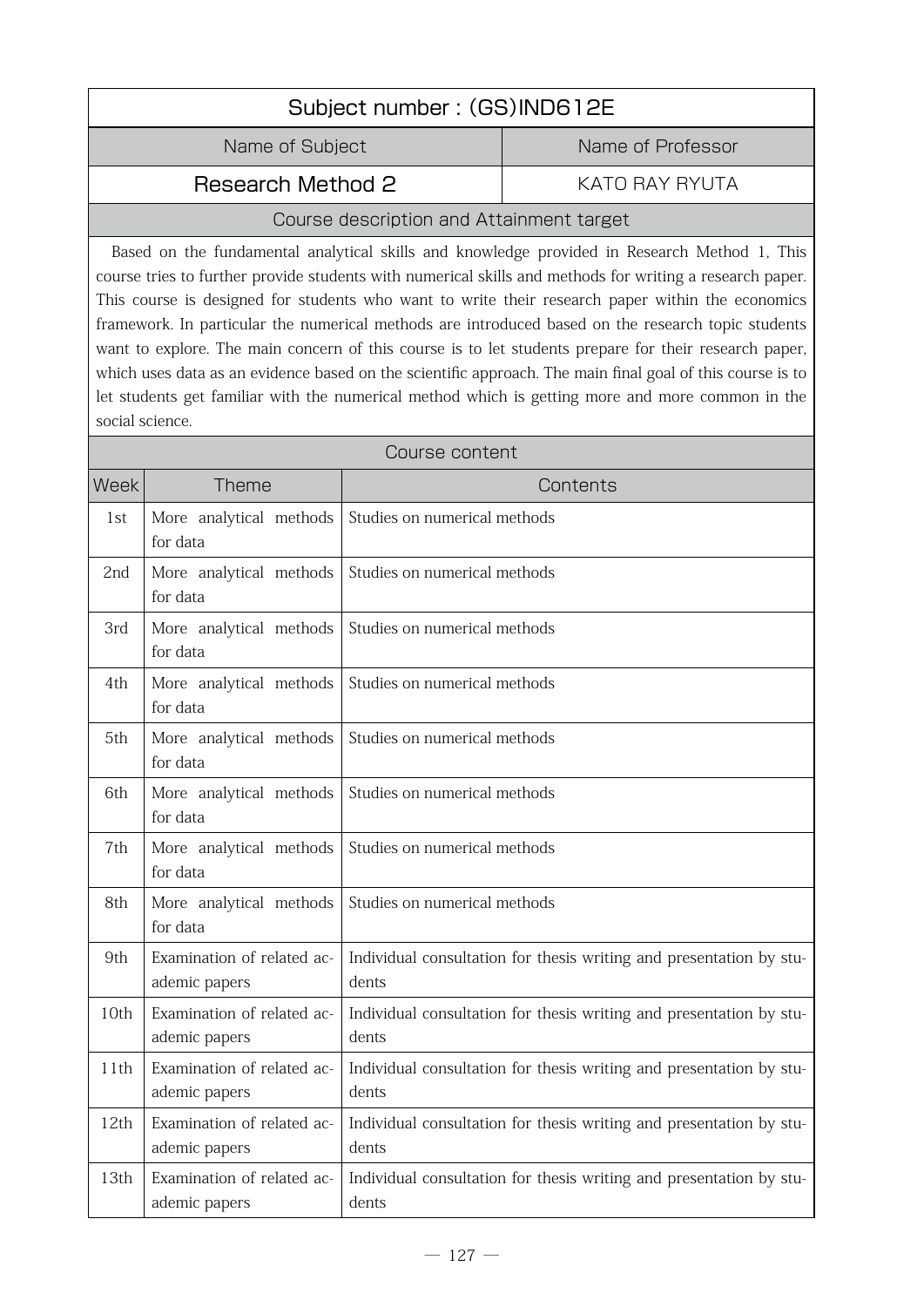|               | 14th   Examination of related ac-   Individual consultation for thesis writing and presentation by stu- |
|---------------|---------------------------------------------------------------------------------------------------------|
| ademic papers | dents                                                                                                   |

#### Prerequisites and registration requirements

There is no specific prerequisite. However, interest in data analysis with statistics and econometrics and enthusiasm to try to properly use data are highly required. If backround in data analysis is relatively weak, strong effort to get familiar with numerical methods is also essential.

## Preparation for the course

Students are strongly suggested to go through suggested study materials such as supplementary textbooks prior to each session. If the background in statistics and econometrics is relatively weak, additional materials will be introduced, which should also be studied before attending the session. The first half of this course is devoted to lectures of the fundamental statistics and econometrics, which will be useful for a numerically sophisticated research paper.

#### **Textbooks**

No specific textbook is used. Lecture notes will be distributed in each session.

## Suggested readings

Depending upon the background in statistics and econometrics participating students have, several suggested reading materials will be introduced.

#### Grading policy

Since the first half of this course is devoted to lecturing, the written exam is given for the first half of this couse, which counts for 50% of the final grading, and another half counts for students' effort to prepare for their research paper.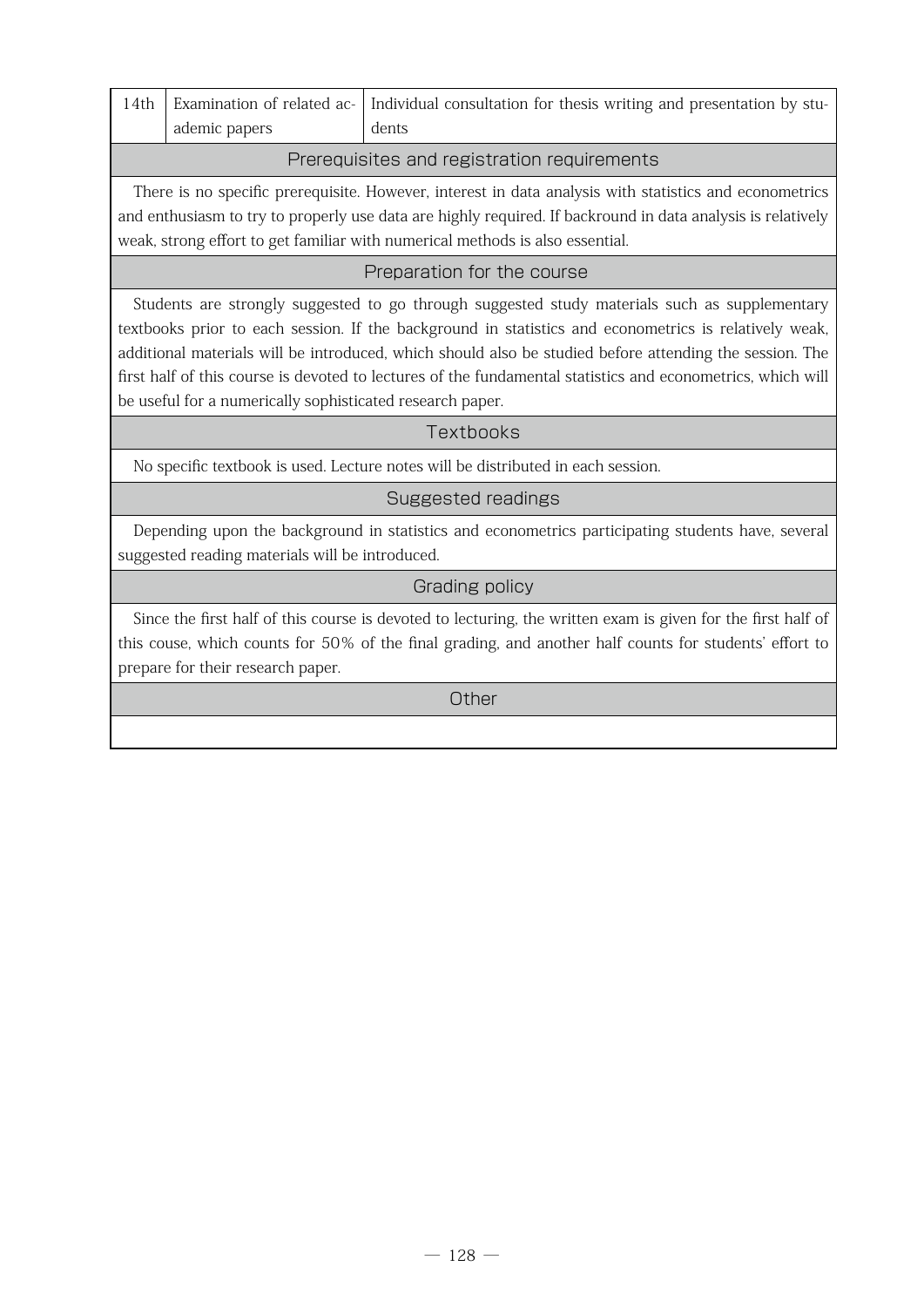| Subject number: (GS)IND612E                                                                                                                                                    |                   |  |
|--------------------------------------------------------------------------------------------------------------------------------------------------------------------------------|-------------------|--|
| Name of Subject                                                                                                                                                                | Name of Professor |  |
| <b>Research Method 2</b>                                                                                                                                                       | NISHIDE JUNRO     |  |
| Course description and Attainment target                                                                                                                                       |                   |  |
| This is the course to develop the final research plan for the first year students. The students are<br>required to draft a paper.                                              |                   |  |
| Course content                                                                                                                                                                 |                   |  |
| The students are required to make presentations of thier research plan, develop the plan and conduct<br>research according to the plan, discussions and feedback in the class. |                   |  |
| Prerequisites and registration requirements                                                                                                                                    |                   |  |
| <b>NA</b>                                                                                                                                                                      |                   |  |
| Preparation for the course                                                                                                                                                     |                   |  |
| The students are expected to prepare their own basic reserch plan.                                                                                                             |                   |  |
| Textbooks                                                                                                                                                                      |                   |  |
| <b>NA</b>                                                                                                                                                                      |                   |  |
| Suggested readings                                                                                                                                                             |                   |  |
| <b>NA</b>                                                                                                                                                                      |                   |  |
| <b>Grading policy</b>                                                                                                                                                          |                   |  |
| Participation in class discussions (50%)<br>In-class presentation (50%)                                                                                                        |                   |  |
| Other                                                                                                                                                                          |                   |  |
|                                                                                                                                                                                |                   |  |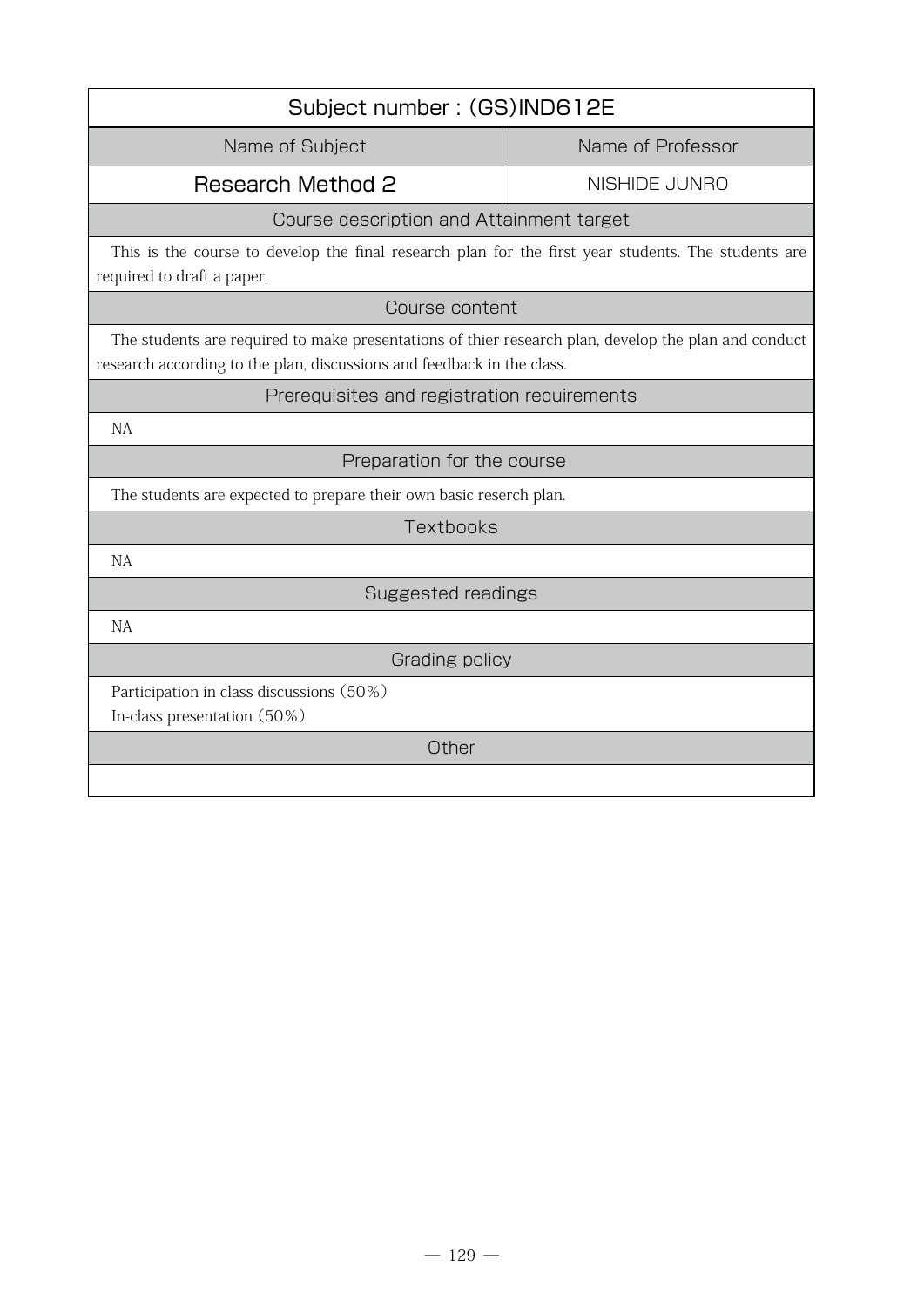| Subject number: (GS)IND612E                                                                                                                                                                                                                                                                                                                                                                                       |                     |  |
|-------------------------------------------------------------------------------------------------------------------------------------------------------------------------------------------------------------------------------------------------------------------------------------------------------------------------------------------------------------------------------------------------------------------|---------------------|--|
| Name of Subject                                                                                                                                                                                                                                                                                                                                                                                                   | Name of Professor   |  |
| <b>Research Method 2</b>                                                                                                                                                                                                                                                                                                                                                                                          | <b>TSUJI MASAMI</b> |  |
| Course description and Attainment target                                                                                                                                                                                                                                                                                                                                                                          |                     |  |
| Based on the basic knowledge and skills for conducting research, which are obtained through the<br>course of Research Method 1, this course is to guide students for identifying a research theme, and<br>developing a research proposal with clear and practical methodology, strategy, and timeframe.                                                                                                           |                     |  |
| Course content                                                                                                                                                                                                                                                                                                                                                                                                    |                     |  |
| During the course, students will conduct literature survey for consideration of their research theme<br>and approaches. Based on the survey results, students will have discussion with fellow students and the<br>advisor on the materials surveyed as well as research methodologies and strategies to be adopted by<br>students. In the class, students are required to present progress reports periodically. |                     |  |
| Prerequisites and registration requirements                                                                                                                                                                                                                                                                                                                                                                       |                     |  |
| Active participation in discussion at the classes is expected to students.                                                                                                                                                                                                                                                                                                                                        |                     |  |
| Preparation for the course                                                                                                                                                                                                                                                                                                                                                                                        |                     |  |
| Students should ensure that they are ready for fully utilizing the knowledge and skills that they<br>obtained in Research Method 1.                                                                                                                                                                                                                                                                               |                     |  |
| Textbooks                                                                                                                                                                                                                                                                                                                                                                                                         |                     |  |
| Handouts will be distributed when necessary.                                                                                                                                                                                                                                                                                                                                                                      |                     |  |
| Suggested readings                                                                                                                                                                                                                                                                                                                                                                                                |                     |  |
| Relevant reading materials will be suggested accordingly.                                                                                                                                                                                                                                                                                                                                                         |                     |  |
| Grading policy                                                                                                                                                                                                                                                                                                                                                                                                    |                     |  |
| Participation in discussion (20%)<br>In-class presentations (30%)<br>Research Proposal (50%)                                                                                                                                                                                                                                                                                                                      |                     |  |
| Other                                                                                                                                                                                                                                                                                                                                                                                                             |                     |  |
|                                                                                                                                                                                                                                                                                                                                                                                                                   |                     |  |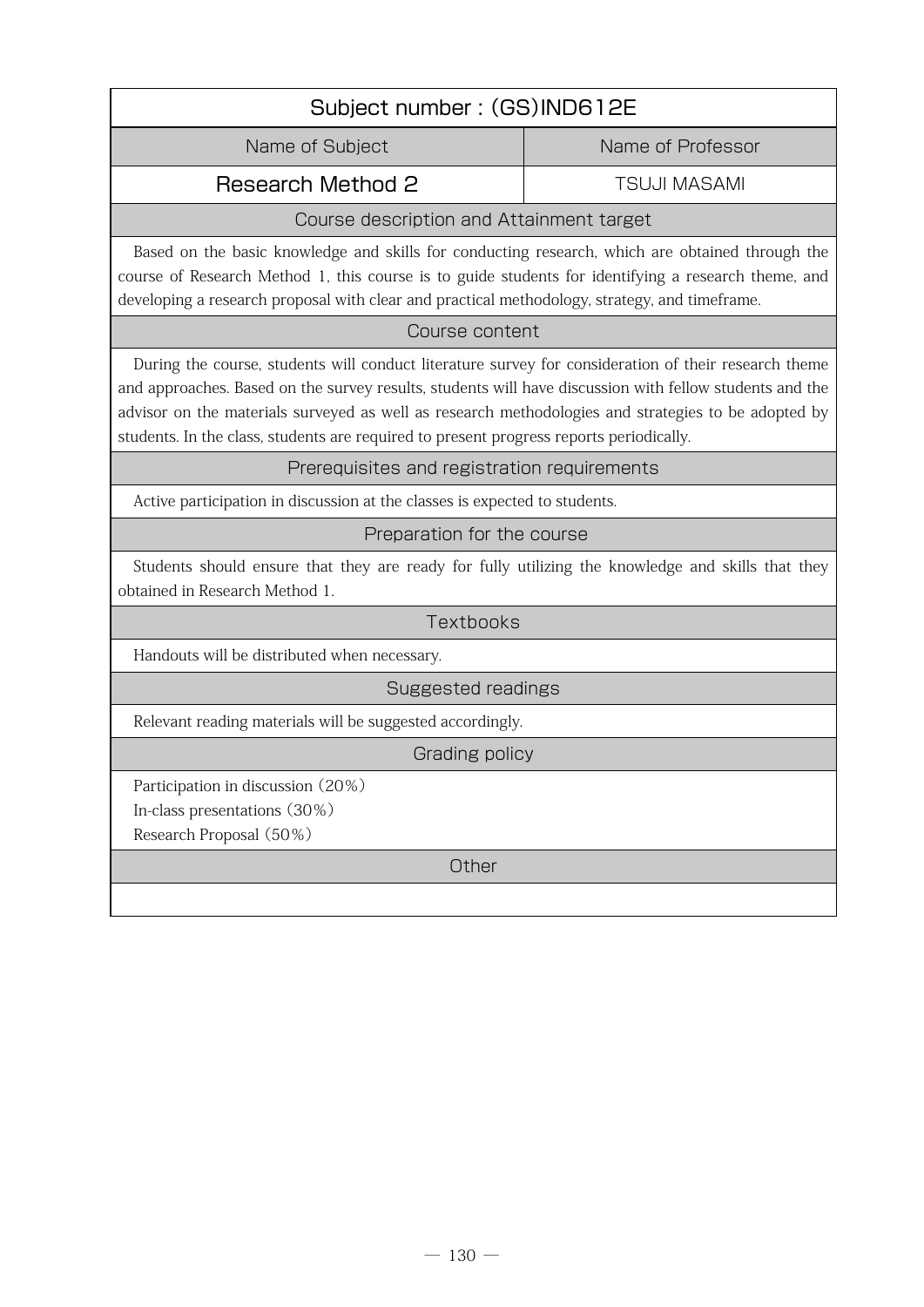| Subject number: (GS)IND612E                                                                                                                                                                                                                                                                                                                                                                                                               |                   |  |
|-------------------------------------------------------------------------------------------------------------------------------------------------------------------------------------------------------------------------------------------------------------------------------------------------------------------------------------------------------------------------------------------------------------------------------------------|-------------------|--|
| Name of Subject                                                                                                                                                                                                                                                                                                                                                                                                                           | Name of Professor |  |
| <b>Research Method 2</b>                                                                                                                                                                                                                                                                                                                                                                                                                  | KOBAYASHI YOSHIKI |  |
| Course description and Attainment target                                                                                                                                                                                                                                                                                                                                                                                                  |                   |  |
| <course description=""><br/>This course is the continuation of "Research Method 1" in the previous semester.<br/>- Students are supposed to complete their research proposals based on the knowledge and skills<br/>learned in the course.</course>                                                                                                                                                                                       |                   |  |
| <attainment target=""><br/>At the end of the semester, students submit final research proposals. These papers must include<br/>essential elements for academic writings. (Please see the below "Grading and Evaluation" part.)<br/>- Student should present their research proposals in the semester's final class.</attainment>                                                                                                          |                   |  |
| <teaching methodology=""><br/>- The course will be in a seminar-style.<br/>- Students also should be proactively engaged in the class assignments for improving academic<br/>writing skills.</teaching>                                                                                                                                                                                                                                   |                   |  |
| Course content                                                                                                                                                                                                                                                                                                                                                                                                                            |                   |  |
| - The class schedule could be flexible depending on each student's research progress.<br>- In general, week NO. 1-5 will discuss the research outline, week NO. 6-10 will discuss data collec-<br>tions, and week $NO. 11-14$ will finalize research proposals.                                                                                                                                                                           |                   |  |
| Prerequisites and registration requirements                                                                                                                                                                                                                                                                                                                                                                                               |                   |  |
| - Students must complete Research Method 1 before registering for this course.<br>The preparation of the research paper and its prerequisite, the proposal, is a task that requires more<br>initiative from each student than a regular lecture. As mentioned above, each student must work<br>and think independently. The supervisors will do their best to support the students, but the<br>students themselves play the primary role. |                   |  |
| Preparation for the course                                                                                                                                                                                                                                                                                                                                                                                                                |                   |  |
| - All students must get fully prepared for pre-announced assignments in each class.<br>- Some behaviors may negatively affect grading and evaluation, such as; (1) unpreparedness, (2)<br>incompleted assignment submission, and (3) absenteeism from the class without prior notice<br>to the instructor.                                                                                                                                |                   |  |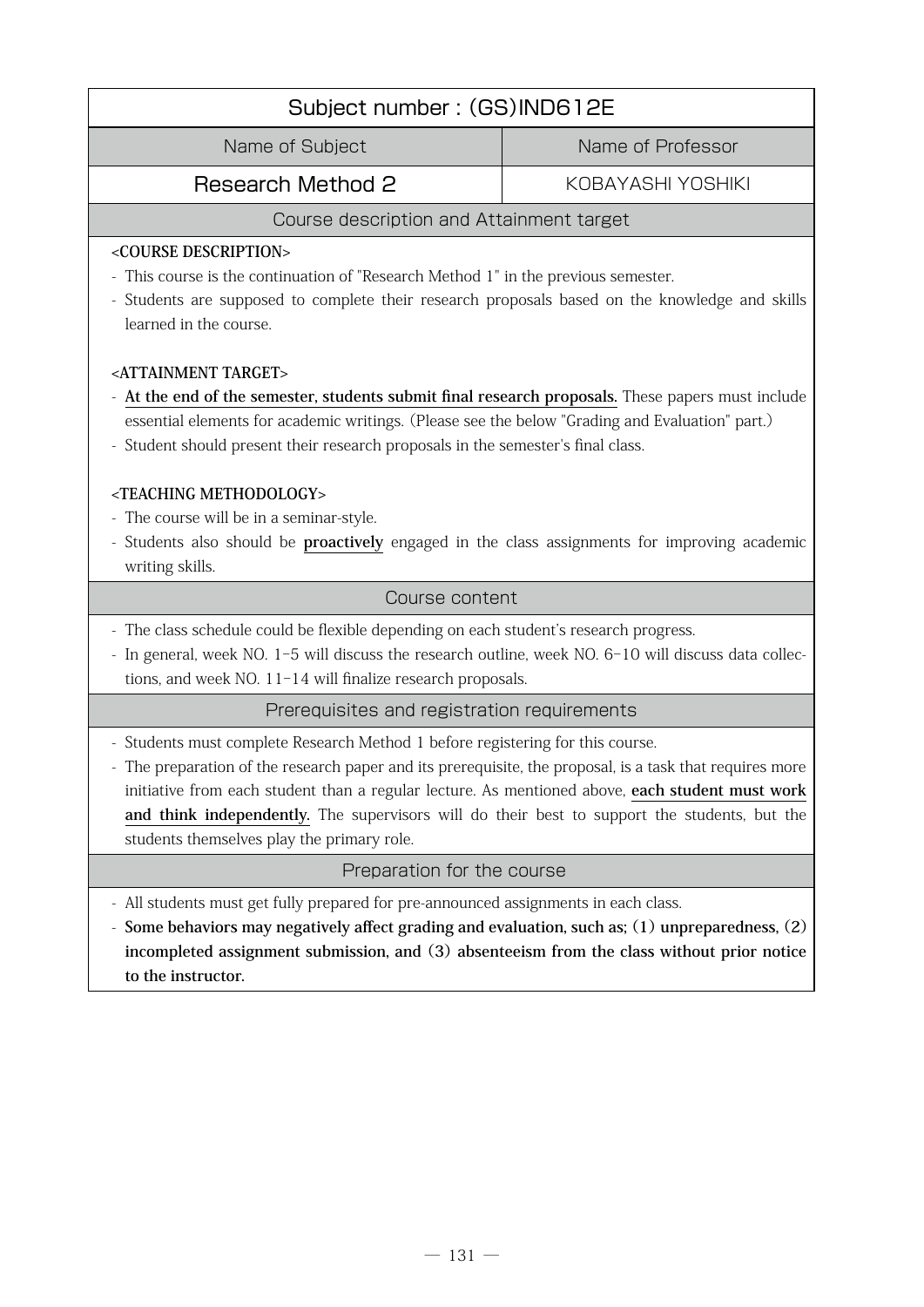#### **Textbooks**

**Each student is strongly encouraged to obtain the following textbooks and to keep them at hand,**  though both are available in the University central library.

- ・ Turabian, K.L., Booth, W.C., Colomb, G.G., Williams, J. M., and Bizup, J. (eds.) (2018), **A Manual for Writers of Research Papers, Theses, and Dissertations: Chicago Style for Students and Researchers (Ninth Edition)** (University of Chicago Press)
- ・ Booth, W.C., Colomb, G.G., Williams, J.M., Bizup. J., and Fitzgerald, W.T. (eds.) (2016), **The Craft of Research (Chicago Guides to Writing, Editing, and Publishing) (Fourth Edition)** (University of Chicago Press)

Suggested readings

- ・ Creswell, J. (2018), **Research Design: Qualitative, Quantitative, and Mixed Methods Approaches (Fifth Edition)** (SAGE Publications)
- ・ Gary King, G., Keohane, R.O., and Verba, S. (1994), **Designing Social Inquiry: Scientific Inference in Qualitative Research** (Princeton Univ Press)

#### Grading policy

**[Presentation, discussions and other contributionin in a class] 50%**.

**[Content of the proposal] 50%**.

**・Research objectives (including research questions and hypotheses)** 

 The proposal should clearly state the social problem that the research topic seeks to solve. The proposal should include clear **research questions (RQs)**, and appropriate **hypotheses** for the RQs.

**・Methodologies of hypothesis verification**.

 Include a description of both the **theoretical framework** and the **data collection and analysis methodologies**

#### **・Expected outcomes**.

The expected findings should maintain logical consistency with the research questions.

**・Social or academic value (significance) of the research** .

 The proposal should objectively explain the research significance so that non-specialists can understand the subject.

**・Originality or uniqueness of the research**.

 The proposal should state the novelty of the research accurately based on **review of previous studies**.

**・Limitations of the research and remaining future issues**.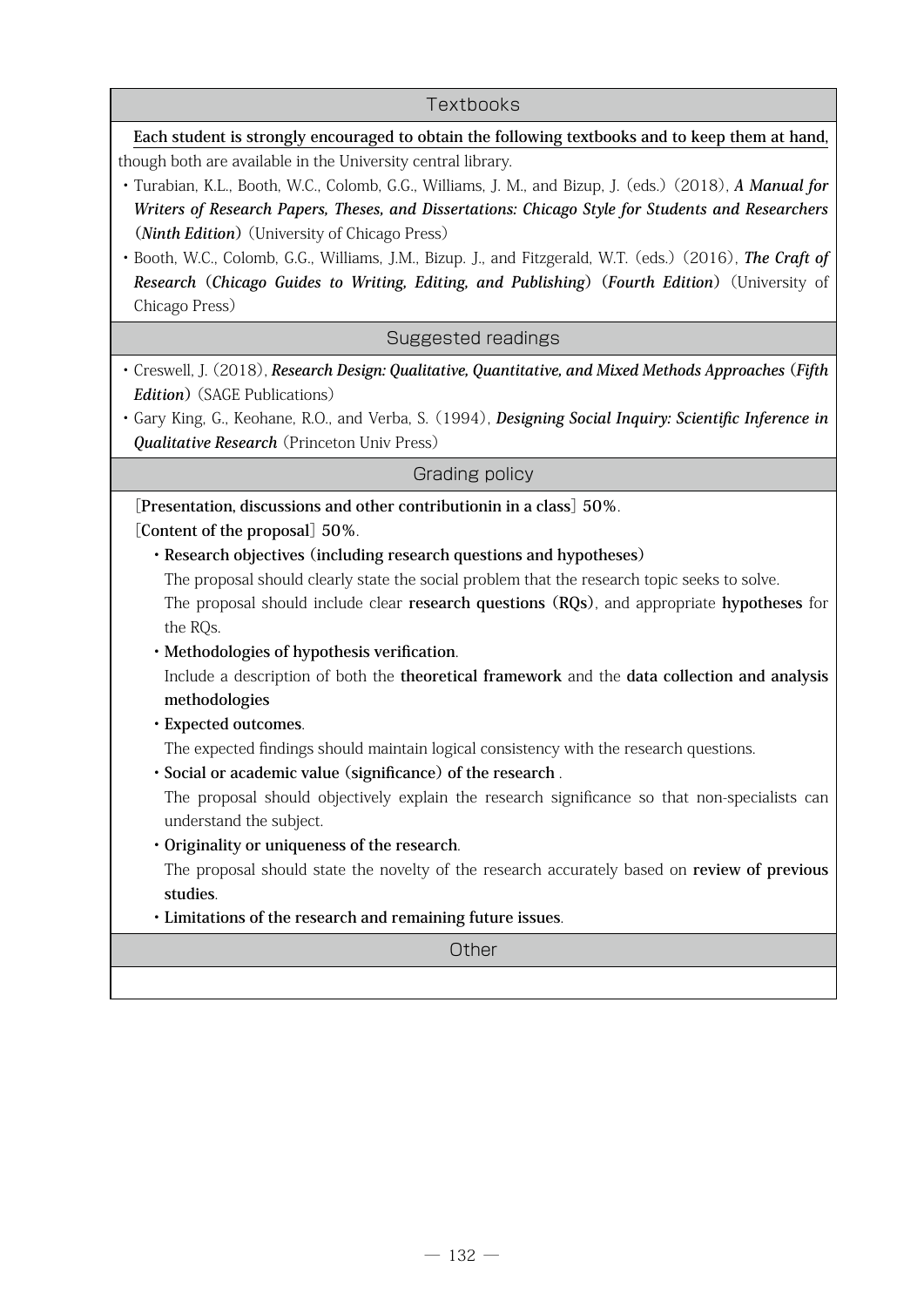| Subject number: (GS)IND612E              |                   |  |
|------------------------------------------|-------------------|--|
| Name of Subject                          | Name of Professor |  |
| Research Method 2                        | IZUMO AKIKO       |  |
| Course description and Attainment target |                   |  |

# Bonpuon and Attainment

This lecture formulates a research plan for research papers as a preliminary step to "Research Papers 1 and 2." The theme will be established based on public administration and public policy theory research trends, the lectures so far, interests in problems, and experience. Since public administration and public policy theory relate strongly to people's lives as well as to current affairs, it is also important to present practical themes and solutions in the research paper.

In Research Method 1, the research theme has been decided, and the analysis of previous research has been completed to some extent. Research Method 2 considers how to construct data in these processes while continuing the analysis of previous research; 1) collecting existing data, 2) examining and constructing hypotheses, 3) conducting questionnaires, and 4) determining the method for analyzing the data. Through these, we will build the grounds for realizing the research plan.

Next, proceed to the case study. In the case study, 5) the introduction case of the proposal in the research plan is investigated, and the factors such as success and failure are analyzed. 6) Conduct qualitative surveys such as interview surveys based on the analysis of factors. <Objectives>.

In the research plan, students should (a) acquire various research methods and select the one that best matches the theme, (b) provide a new perspective on administrative problems, (c) ground their claims in theory, and (d) aim to conduct empirical case studies and an analysis of materials.

Course content

|      | OUUI JE UUITEITI                  |                                                                                                |  |
|------|-----------------------------------|------------------------------------------------------------------------------------------------|--|
| Week | Theme                             | Contents                                                                                       |  |
| 1st  | Presenting the research<br>plan   | Confirmation of future research plans                                                          |  |
| 2nd  | Presentation of hypothesis<br>(1) | Select and present multiple hypotheses.                                                        |  |
| 3rd  | Presentation of hypothesis<br>(2) | Determine the research method and test the hypothesis.                                         |  |
| 4th  | Presentation of hypothesis<br>(3) | Decide on the most appropriate data collection method (question-<br>naires, interviews, etc.). |  |
| 5th  | Data collection (1)               | Examine existing data and reveal the required data.                                            |  |
| 6th  | Data collection (2)               | Consider how to collect data.                                                                  |  |
| 7th  | Data collection (3)               | Start collecting data.                                                                         |  |
| 8th  | Data collection $(4)$             | Determine the research method and test the hypothesis.                                         |  |
| 9th  | Case study $(1)$                  | Proceed with case analysis.                                                                    |  |
| 10th | Case study $(2)$                  | Collect case data and material to test the hypothesis.                                         |  |
| 11th | Case study (3)                    | Set the analysis viewpoint and comparison axis for the case.                                   |  |
| 12th | Case study $(4)$                  | Presentation of case studies                                                                   |  |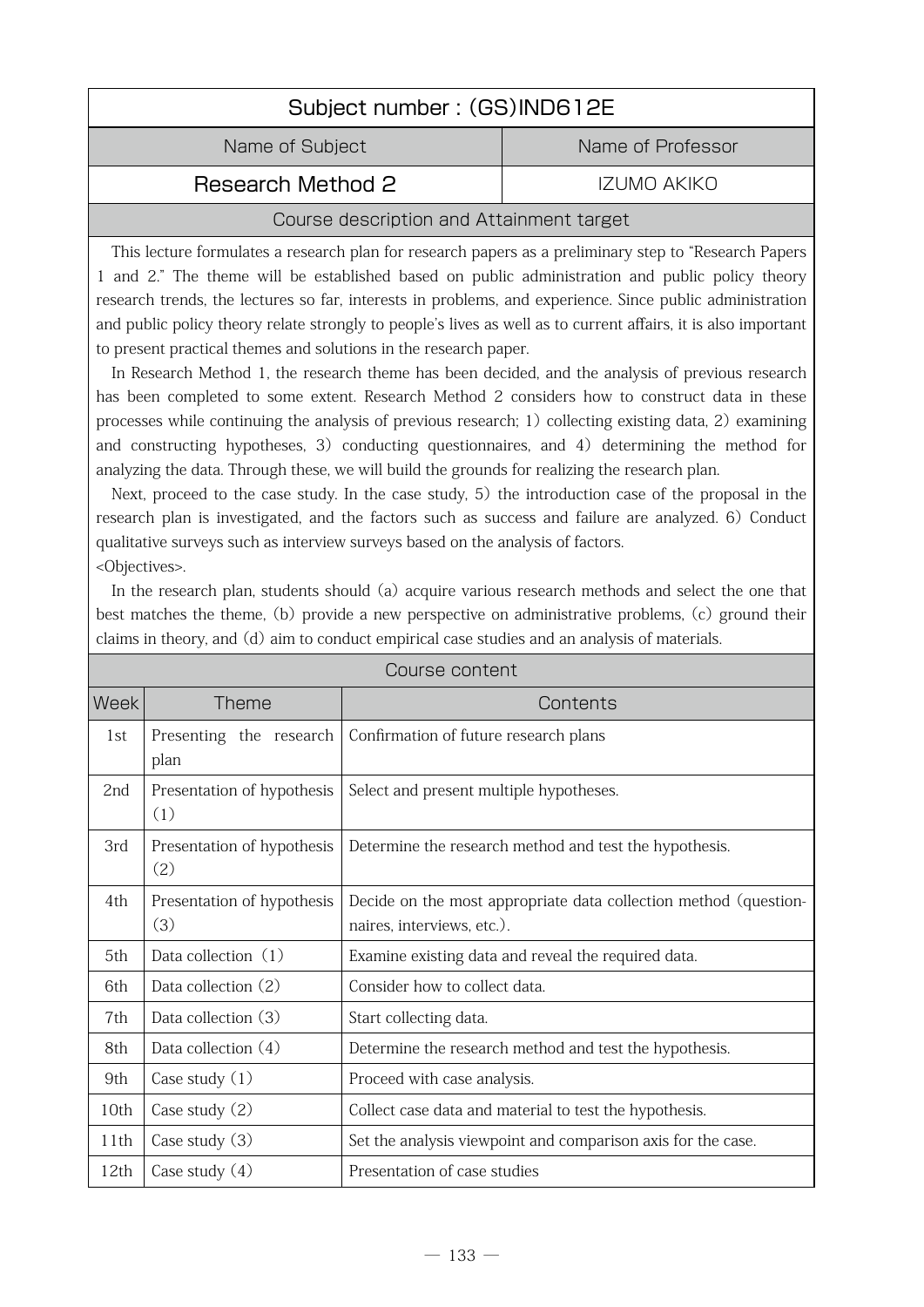| 13th | plan $(1)$                                                      | Presentation of research   Present the research plan. Revise based on questions, answers, and  <br>discussion. |  |
|------|-----------------------------------------------------------------|----------------------------------------------------------------------------------------------------------------|--|
| 14th | plan $(2)$                                                      | Presentation of research   Present the research plan. Revise based on questions, answers, and  <br>discussion. |  |
|      | Darang an iterate a consel as alternations are an impact of the |                                                                                                                |  |

#### Prerequisites and registration requirements

It is important to take a proactive approach to research papers: (1) persistently collect material, (2) consider unique initiatives, such as conducting questionnaires and interviews, so that the research plan is as original as possible, (3) show a certain degree of novelty relative to previous research, and (4) proceed in creating real policies with an awareness of providing solutions.

#### Preparation for the course

In each lecture, it is necessary to report on the efforts from the previous time and the progress of the research plan. Finally, students are required to announce and submit the research plan.

## Textbooks

Handouts will be distributed or students may download them on their own.

## Suggested readings

Evera, S.V. (1997).Guide to Methods for Students of Political Science. (Cornell University Press). Somekh, B. and Lewin, C. (2011) Theory and Methods in Social Research. (SAGE).

Bailey, S. (2011). Academic Writing: A Handbook for International Students, Third edition. (Routledge)

Creswell, J. W. (2017). Research Design: Qualitative, Quantitative, and Mixed Methods Approaches, 5 edition. (SAGA Publications).

Yin. R.K. (2017). Case Study Research: Design and Methods. 6rd ed. (Sage Publications)

Turabian, K.L., Booth, W.C., Colomb, G.G., Williams, J. M., and Bizup, J. (eds.) (2018), A Manual for Writers of Research Papers, Theses, and Dissertations: Chicago Style for Students and Researchers (Ninth Edition) (University of Chicago Press).

Grading policy

Responses to questions and answers, participation in discussions, and contribution (30%)

Efforts exerted toward the research plans for research papers and submissions (time limit compliance and content) (30%)

Research plan content and feasibility (40%)

**Other** 

Nothing in particular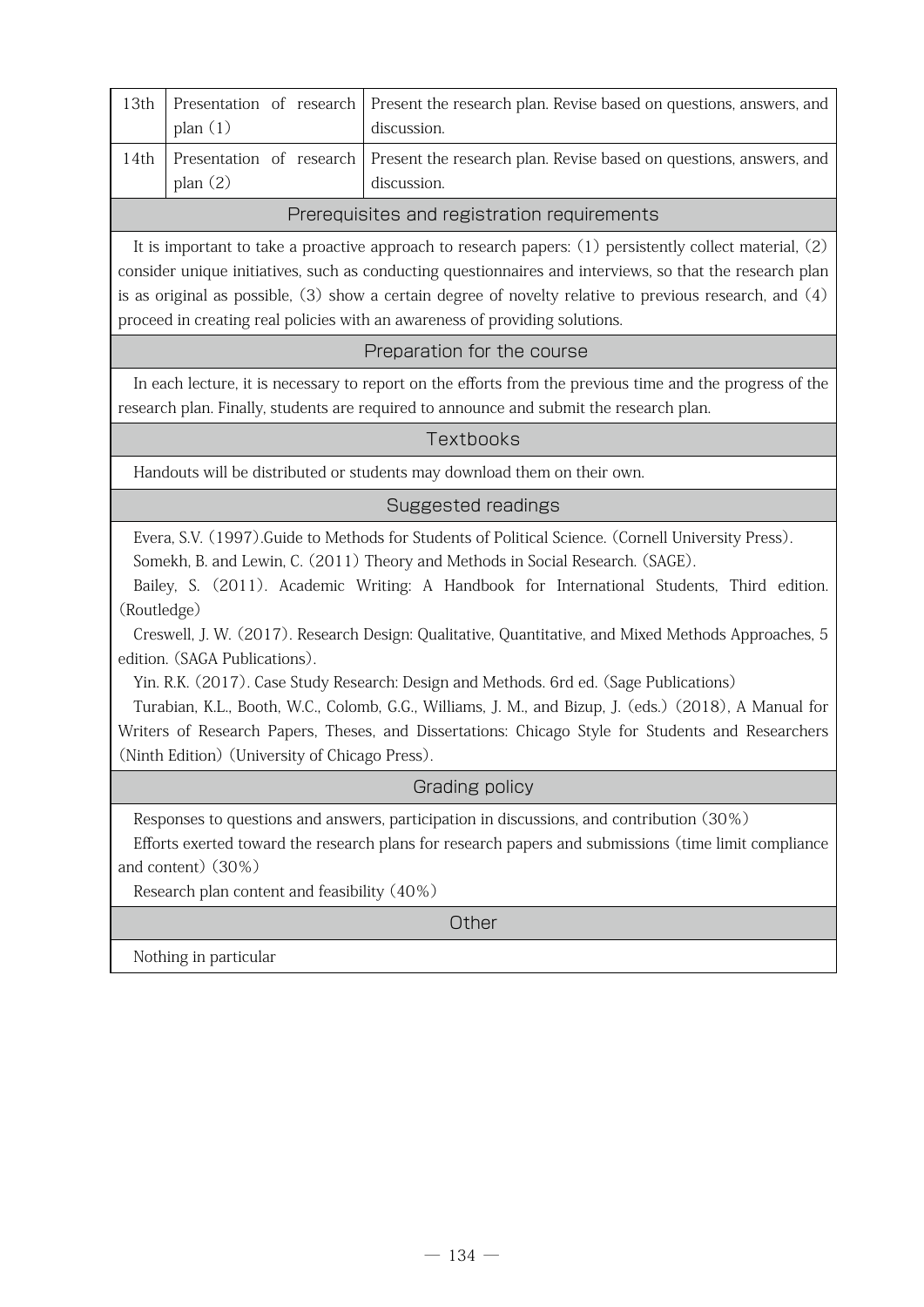| Subject number: (GS)IND612E                                                                                                                                                                                                                                                                                                                                                                                                                                                                                   |                        |  |
|---------------------------------------------------------------------------------------------------------------------------------------------------------------------------------------------------------------------------------------------------------------------------------------------------------------------------------------------------------------------------------------------------------------------------------------------------------------------------------------------------------------|------------------------|--|
| Name of Subject                                                                                                                                                                                                                                                                                                                                                                                                                                                                                               | Name of Professor      |  |
| <b>Research Method 2</b>                                                                                                                                                                                                                                                                                                                                                                                                                                                                                      | <b>YUASA HARUMICHI</b> |  |
| Course description and Attainment target                                                                                                                                                                                                                                                                                                                                                                                                                                                                      |                        |  |
| The purpose of this class is to conduct research based on each person's interests and interests, and to<br>acquire the methods for writing a treatise.<br>The area of research is not limited, but we welcome students who are considering to conduct the<br>research related to law, politics, administration, and policy.<br>This class normally goes like bilateral discussion between students and professor.<br>In the end of the course, students are expected to acquire research method and literacy. |                        |  |
| Course content                                                                                                                                                                                                                                                                                                                                                                                                                                                                                                |                        |  |
| In each class, students will report on the progress of their own research. Discussions will be held on<br>these reports                                                                                                                                                                                                                                                                                                                                                                                       |                        |  |
| Prerequisites and registration requirements                                                                                                                                                                                                                                                                                                                                                                                                                                                                   |                        |  |
| All students are expected to speak and discuss at the class<br>All studenes are required to make presentation at the class                                                                                                                                                                                                                                                                                                                                                                                    |                        |  |
| Preparation for the course                                                                                                                                                                                                                                                                                                                                                                                                                                                                                    |                        |  |
| Students are expected to make surveys the papers which are relevant to their interests.                                                                                                                                                                                                                                                                                                                                                                                                                       |                        |  |
| Textbooks                                                                                                                                                                                                                                                                                                                                                                                                                                                                                                     |                        |  |
| No text book.                                                                                                                                                                                                                                                                                                                                                                                                                                                                                                 |                        |  |
| Suggested readings                                                                                                                                                                                                                                                                                                                                                                                                                                                                                            |                        |  |
| Readings and references will be provided on an as-needed basis.                                                                                                                                                                                                                                                                                                                                                                                                                                               |                        |  |
| Grading policy                                                                                                                                                                                                                                                                                                                                                                                                                                                                                                |                        |  |
| Participation to discussion (40%), and Presenation at the class (60%)                                                                                                                                                                                                                                                                                                                                                                                                                                         |                        |  |
| Other                                                                                                                                                                                                                                                                                                                                                                                                                                                                                                         |                        |  |
|                                                                                                                                                                                                                                                                                                                                                                                                                                                                                                               |                        |  |
|                                                                                                                                                                                                                                                                                                                                                                                                                                                                                                               |                        |  |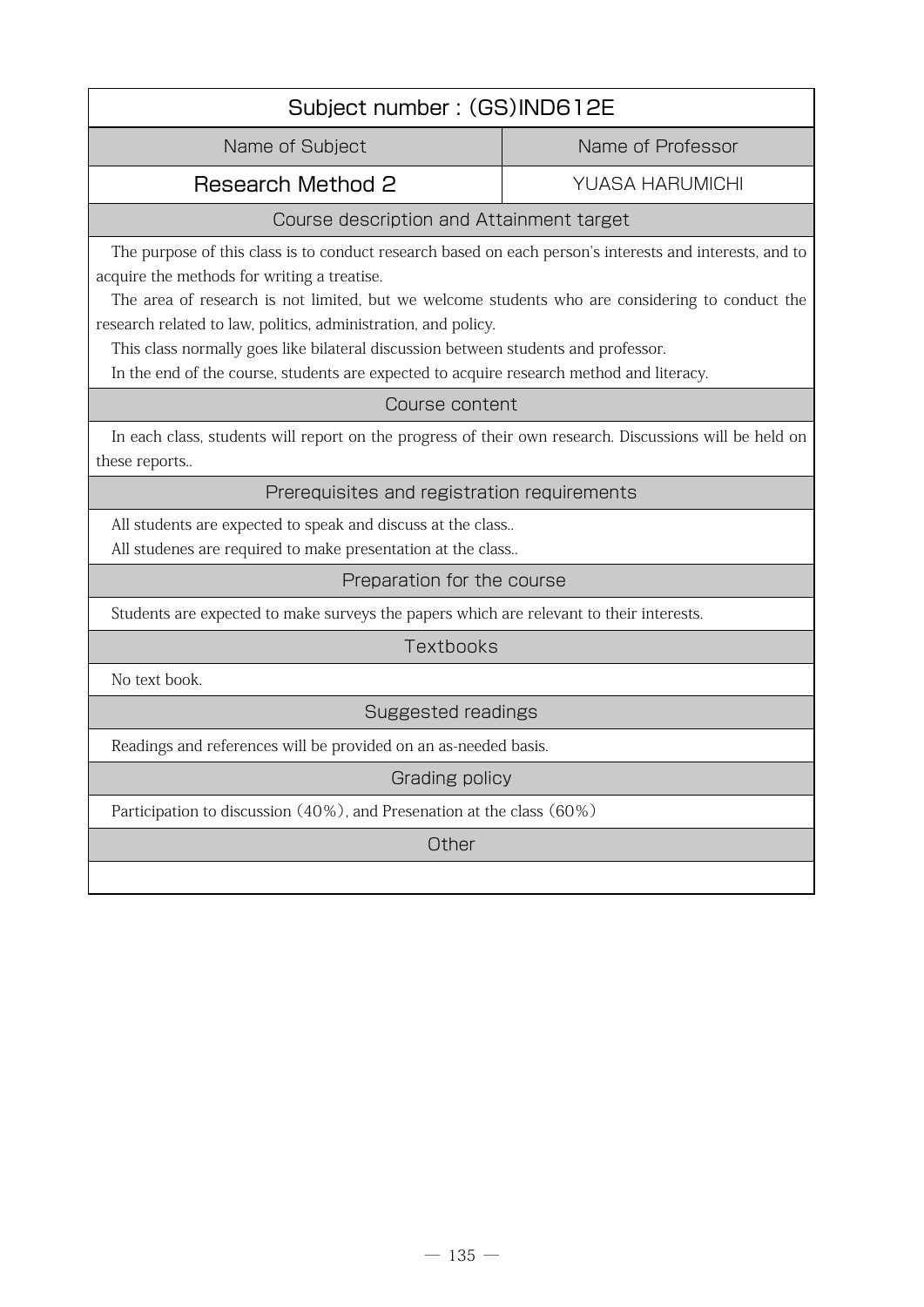| Subject number: (GS)IND612E                                                                                                                                                                                                                                                                                                                                                           |                   |  |
|---------------------------------------------------------------------------------------------------------------------------------------------------------------------------------------------------------------------------------------------------------------------------------------------------------------------------------------------------------------------------------------|-------------------|--|
| Name of Subject                                                                                                                                                                                                                                                                                                                                                                       | Name of Professor |  |
| <b>Research Paper 1</b>                                                                                                                                                                                                                                                                                                                                                               | MINAMOTO YURIKO   |  |
| Course description and Attainment target                                                                                                                                                                                                                                                                                                                                              |                   |  |
| This course is to supervise the students to conduct their own research. The students are required to<br>present research progress to fellow students, and overall discussions will be followed to provide some<br>perspectives to refine their way of research, outlining and drafting a paper. The class discussions as well<br>as individual meetings will be arranged accordingly. |                   |  |
| Course content                                                                                                                                                                                                                                                                                                                                                                        |                   |  |
| 1. Presentations of the research proposal and research framework based on the literature reviews in<br>the 1st year.<br>2. Working on individual research.<br>3. Presentations of research progress.                                                                                                                                                                                  |                   |  |
| Prerequisites and registration requirements                                                                                                                                                                                                                                                                                                                                           |                   |  |
| N/A                                                                                                                                                                                                                                                                                                                                                                                   |                   |  |
| Preparation for the course                                                                                                                                                                                                                                                                                                                                                            |                   |  |
| The students should be ready to start drafting papers based on their research framework.                                                                                                                                                                                                                                                                                              |                   |  |
| Textbooks                                                                                                                                                                                                                                                                                                                                                                             |                   |  |
| Handouts will be prepared.                                                                                                                                                                                                                                                                                                                                                            |                   |  |
| Suggested readings                                                                                                                                                                                                                                                                                                                                                                    |                   |  |
| The relevant references related to research theme of individual student will be suggested accordingly.                                                                                                                                                                                                                                                                                |                   |  |
| Grading policy                                                                                                                                                                                                                                                                                                                                                                        |                   |  |
| Contribution to the class discussions (20%)<br>In-class persentation of research progress (30%)<br>Progress Report (50%)                                                                                                                                                                                                                                                              |                   |  |
| Other                                                                                                                                                                                                                                                                                                                                                                                 |                   |  |
|                                                                                                                                                                                                                                                                                                                                                                                       |                   |  |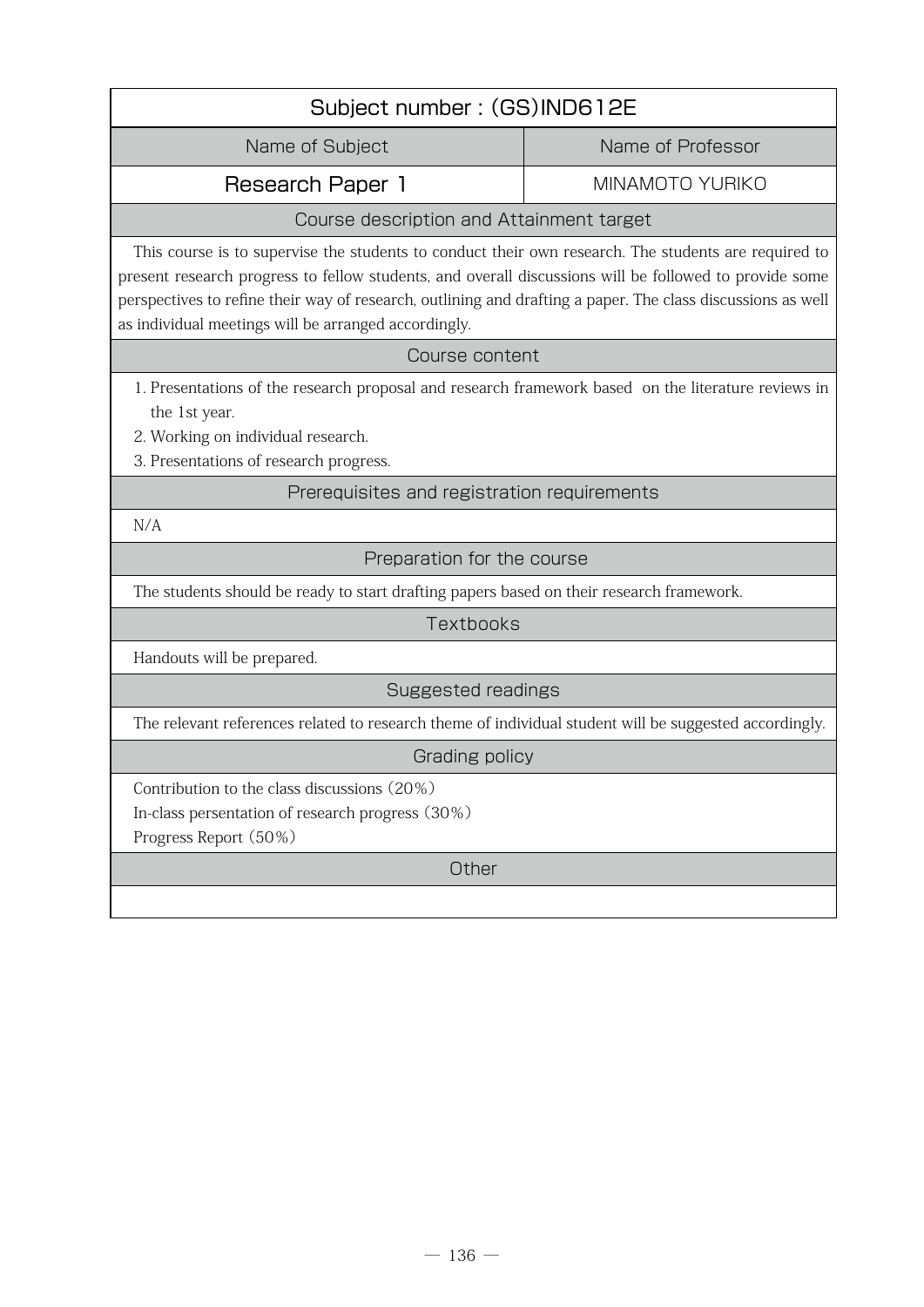| Subject number: (GS)IND612E                                                                                                                                                                                                                                                                                                                                                                                                                                                               |                                                                                                                                                                                                                                                                                                                                                                                                    |  |  |
|-------------------------------------------------------------------------------------------------------------------------------------------------------------------------------------------------------------------------------------------------------------------------------------------------------------------------------------------------------------------------------------------------------------------------------------------------------------------------------------------|----------------------------------------------------------------------------------------------------------------------------------------------------------------------------------------------------------------------------------------------------------------------------------------------------------------------------------------------------------------------------------------------------|--|--|
| Name of Subject                                                                                                                                                                                                                                                                                                                                                                                                                                                                           | Name of Professor                                                                                                                                                                                                                                                                                                                                                                                  |  |  |
| Research Paper 1                                                                                                                                                                                                                                                                                                                                                                                                                                                                          | <b>SASAOKA YUICHI</b>                                                                                                                                                                                                                                                                                                                                                                              |  |  |
| Course description and Attainment target                                                                                                                                                                                                                                                                                                                                                                                                                                                  |                                                                                                                                                                                                                                                                                                                                                                                                    |  |  |
| meetings will be arranged alternately.                                                                                                                                                                                                                                                                                                                                                                                                                                                    | The students are required to present research draft to the faculty and fellow students, and join the<br>review discussion which will be useful for all the participants. The class discussions and individual<br>This course is to supervise the students to conduct their own research, and exchange the views on the<br>progress of each student's research activities with the fellow students. |  |  |
| Course content                                                                                                                                                                                                                                                                                                                                                                                                                                                                            |                                                                                                                                                                                                                                                                                                                                                                                                    |  |  |
| Tentative Contents:<br>Research Questions (1)<br>1.<br>2.<br>Research Questions (2)<br>Research Background, Significance and Limitation<br>3.<br>Research Methods (1)<br>4.<br>Research Methods (2)<br>5.<br>Feedback<br>6.<br>Drafting the Plan (1)<br>7.<br>Drafting the Plan (2)<br>8.<br>Summarizing the Comments<br>9.<br>Redrafting $(1)$<br>10.<br>Redrafting (2)<br>11.<br>Writing Chapter 1 (1)<br>12.<br>Writing Chapter 1 (2)<br>13.<br>Writing Draft Summary Chapter 2<br>14. |                                                                                                                                                                                                                                                                                                                                                                                                    |  |  |
| Prerequisites and registration requirements                                                                                                                                                                                                                                                                                                                                                                                                                                               |                                                                                                                                                                                                                                                                                                                                                                                                    |  |  |
| Students are expected to submit the initial drafts and related documents and participate in the<br>discussions. The course contents and class style are subject to the number of students and the progress<br>of the course.                                                                                                                                                                                                                                                              |                                                                                                                                                                                                                                                                                                                                                                                                    |  |  |
| Preparation for the course                                                                                                                                                                                                                                                                                                                                                                                                                                                                |                                                                                                                                                                                                                                                                                                                                                                                                    |  |  |
| Close communication and doing homework are mandatory.                                                                                                                                                                                                                                                                                                                                                                                                                                     |                                                                                                                                                                                                                                                                                                                                                                                                    |  |  |
| Textbooks                                                                                                                                                                                                                                                                                                                                                                                                                                                                                 |                                                                                                                                                                                                                                                                                                                                                                                                    |  |  |
| Reading materials will be suggested in due course.                                                                                                                                                                                                                                                                                                                                                                                                                                        |                                                                                                                                                                                                                                                                                                                                                                                                    |  |  |
| Suggested readings                                                                                                                                                                                                                                                                                                                                                                                                                                                                        |                                                                                                                                                                                                                                                                                                                                                                                                    |  |  |
| Depending on the subject, lecturer can recommend suggested readings.                                                                                                                                                                                                                                                                                                                                                                                                                      |                                                                                                                                                                                                                                                                                                                                                                                                    |  |  |
| Grading policy                                                                                                                                                                                                                                                                                                                                                                                                                                                                            |                                                                                                                                                                                                                                                                                                                                                                                                    |  |  |
| Regular class attendance, participation, and completion of initial draft of research paper are expected.<br>Grades will be determined based on the following criteria: participation and discussions (50%); in-class<br>presentation of initial draft of research plan and a few chapters (50%).                                                                                                                                                                                          |                                                                                                                                                                                                                                                                                                                                                                                                    |  |  |
| Other                                                                                                                                                                                                                                                                                                                                                                                                                                                                                     |                                                                                                                                                                                                                                                                                                                                                                                                    |  |  |
|                                                                                                                                                                                                                                                                                                                                                                                                                                                                                           |                                                                                                                                                                                                                                                                                                                                                                                                    |  |  |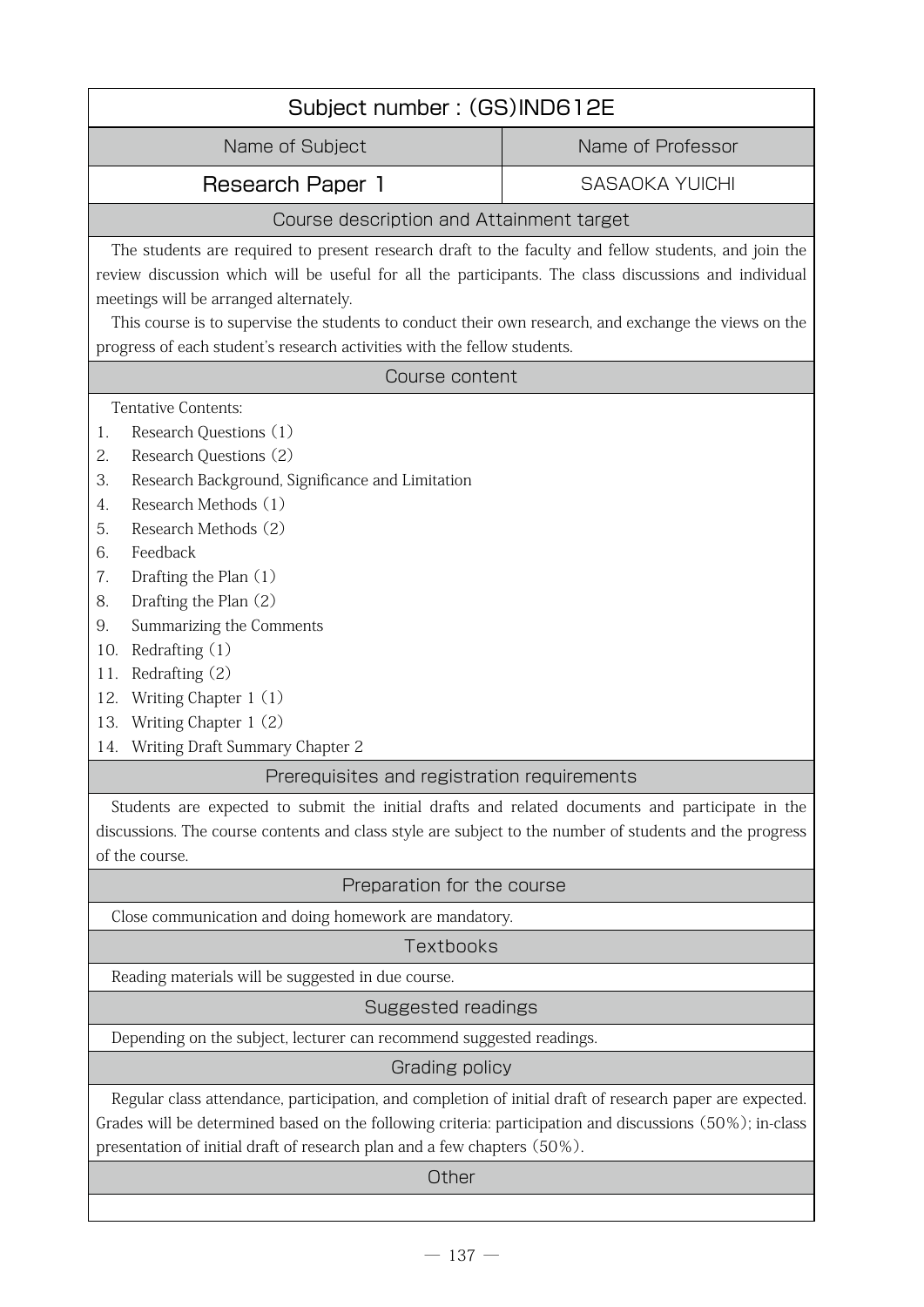| Subject number: (GS)IND612E                                                                                                                                                                                                                                                                                                                                                                                                                                  |                   |  |
|--------------------------------------------------------------------------------------------------------------------------------------------------------------------------------------------------------------------------------------------------------------------------------------------------------------------------------------------------------------------------------------------------------------------------------------------------------------|-------------------|--|
| Name of Subject                                                                                                                                                                                                                                                                                                                                                                                                                                              | Name of Professor |  |
| <b>Research Paper 1</b>                                                                                                                                                                                                                                                                                                                                                                                                                                      | NAGAHATA MAKOTO   |  |
| Course description and Attainment target                                                                                                                                                                                                                                                                                                                                                                                                                     |                   |  |
| This course is designed for the second year students who intend to write a research paper. The course<br>is to supervise the students who conduct their own research and start writing their master thesis. The<br>students are required to present research progress to the fellow students, and overall discussions will be<br>followed to provide necessary advice and perspectives to improve the contents of the research paper.                        |                   |  |
| Course content                                                                                                                                                                                                                                                                                                                                                                                                                                               |                   |  |
| The course consists of both individual consultancy by the teacher and the whole class presentation /<br>discussion. Although the actual schedule of the course will be arranged according to the progress of<br>each student's research, the followings are expected process of the writing;<br>: Literature Review<br>Week 1 - 6<br>Week 7 - 10 : Survey results and analysis<br>Week 11 - 14 : Drafting concluding parts and re-writing introductory parts |                   |  |
| Prerequisites and registration requirements                                                                                                                                                                                                                                                                                                                                                                                                                  |                   |  |
| Each student is requested to prepare for and make presentation on the progress their own research<br>including writing draft of the paper, therefore, active participation in the discussion is recommended. In<br>the individual consultation, each student feel free to ask any questions and acquire necessary advices.                                                                                                                                   |                   |  |
| Preparation for the course                                                                                                                                                                                                                                                                                                                                                                                                                                   |                   |  |
| The students are expected to start writing draft of the paper before the semester.                                                                                                                                                                                                                                                                                                                                                                           |                   |  |
| Textbooks                                                                                                                                                                                                                                                                                                                                                                                                                                                    |                   |  |
| Reading materials will be distributed when necessary.                                                                                                                                                                                                                                                                                                                                                                                                        |                   |  |
| Suggested readings                                                                                                                                                                                                                                                                                                                                                                                                                                           |                   |  |
| None.                                                                                                                                                                                                                                                                                                                                                                                                                                                        |                   |  |
| Grading policy                                                                                                                                                                                                                                                                                                                                                                                                                                               |                   |  |
| Presentation of research progress (30%)<br>Research efforts and attempts (40%)<br>Contents of the draft (30%)                                                                                                                                                                                                                                                                                                                                                |                   |  |

٦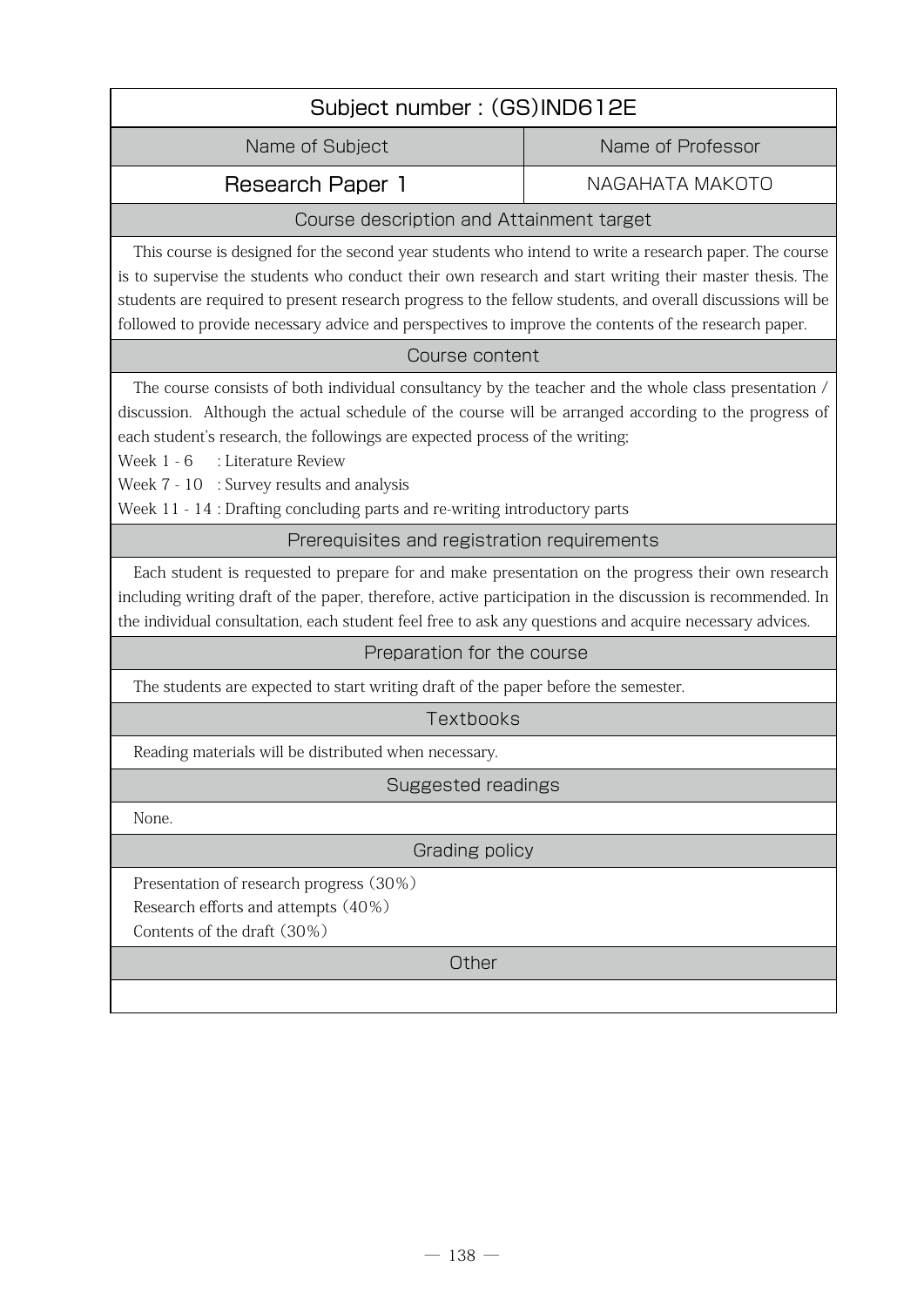| Subject number: (GS)IND612E              |                   |  |
|------------------------------------------|-------------------|--|
| Name of Subject                          | Name of Professor |  |
| <b>Research Paper 1</b>                  | TANAKA HIDEAKI    |  |
| Course description and Attainment target |                   |  |

This course is designed for the second year students who intend to write a research paper. The course is to supervise the students who conduct their own research for preparation of writing their master thesis. The students are required to prepare data, information and references based on their research proposal and then analyze them. Finally, they start to write a research paper.

A class normally goes like bilateral discussion between students and lecturer, or presentation and discussion, thus tutorial approach is emphasized.

Subjects for tutorial together with "Research Paper 2" are issues which are discussed on the courses of "Public Financial Management" and "Public Finance". For instance, public sector reform, civil service system, governance, politics and administration, public expenditure management, budget reform, performance budgeting, evaluation, NPM, privatization, PFI/PPP, procurement, outsourcing, public enterprise, accounting, audit, public finance, taxation, intergovernmental fiscal relation, social policy, pension, health care, education are possible topics.

# Course content

 The course consists of both individual consultancy by the teacher and the whole class presentation or discussion. The actual schedule of the course will be arranged according to the progress of each student's research. In general, week No. 1-5 discuss research proposals, week 6-10 discuss data collections, and week 11-14 discuss finalise an research outline.

# Prerequisites and registration requirements

Each student is required to prepare for and make presentaion on the progress report of their own research, and active participation in the discussion is recommended.

#### Preparation for the course

Students are expected to draft their paper in advance and discuss based on it in the class.

**Textbooks** 

Stephen Bailey, 2011, Academic Writing: A Handbook for International Students, Third edition, Routledge

John W. Creswell, 2008, Research Design: Qualitative, Quantitative, and Mixed Methods Approaches, Third edition, SAGA Publications

Kate L. Turabian et al., 2007, A Manual for Writers of Research Papers, Theses, and Dissertations: Chicago Style for Students and Researchers, Seventh edition, University of Chicago Press

#### Suggested readings

Readings and references will be provided on an as-needed basis.

#### Grading policy

Participation and discussions: 20%, Presentation at class: 30%, Paper writing: 50% Details of assessment will be provided at the beginning of course.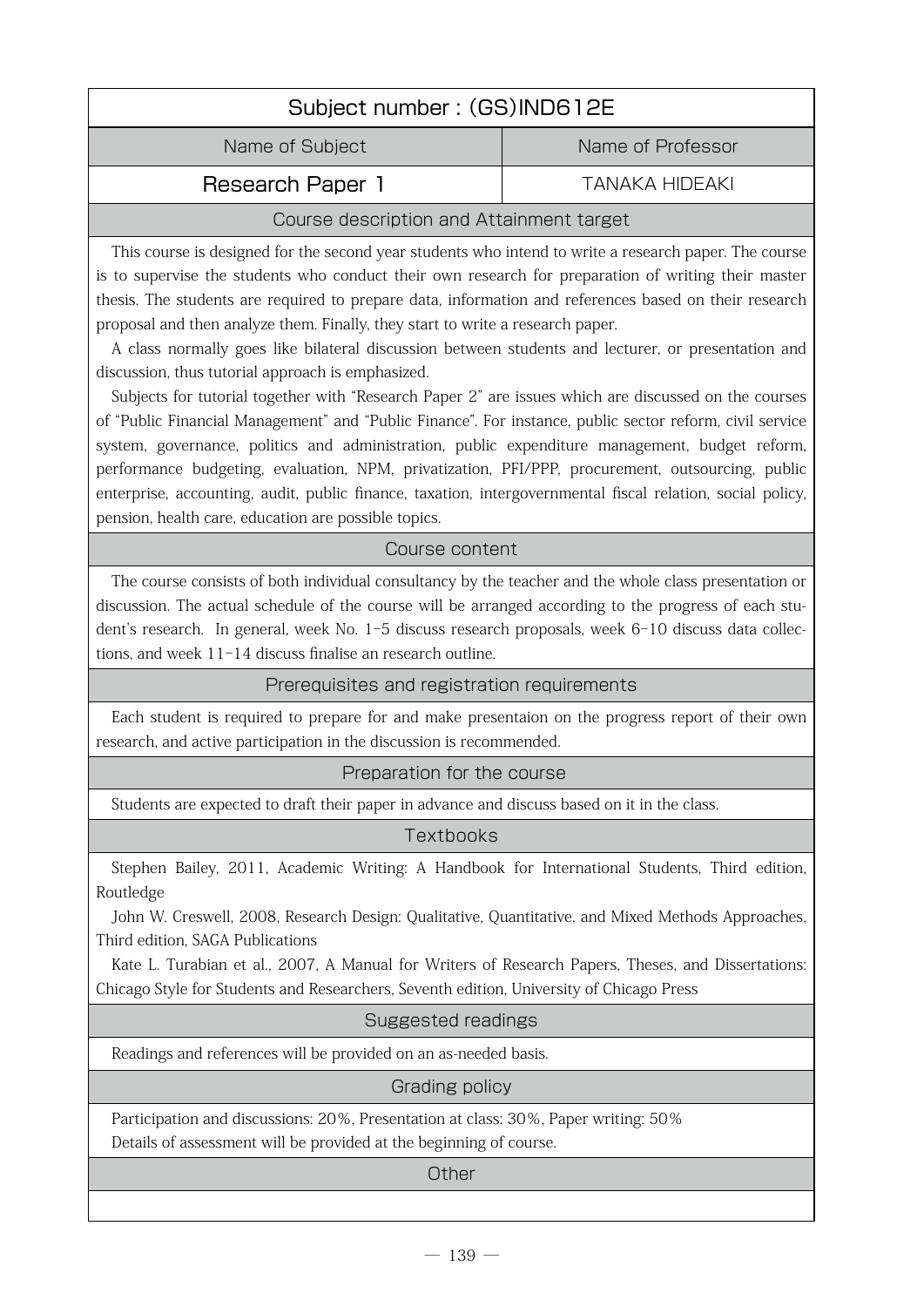| Subject number: (GS)IND612E                                                                                                                                                    |                          |  |
|--------------------------------------------------------------------------------------------------------------------------------------------------------------------------------|--------------------------|--|
| Name of Subject                                                                                                                                                                | Name of Professor        |  |
| Research Paper 1                                                                                                                                                               | <b>MATSUURA MASAHIRO</b> |  |
| Course description and Attainment target                                                                                                                                       |                          |  |
| This is a supervised thesis-writing course. Students will engage in data collection, analysis, and writing<br>throughout the semester under the supervision of the instructor. |                          |  |
| Course content                                                                                                                                                                 |                          |  |
| Every week students are asked to report the status of writing.                                                                                                                 |                          |  |
| Prerequisites and registration requirements                                                                                                                                    |                          |  |
| Research Method 1 & 2.                                                                                                                                                         |                          |  |
| Preparation for the course                                                                                                                                                     |                          |  |
| Students will conduct their own research for research paper outside the classroom.                                                                                             |                          |  |
| Textbooks                                                                                                                                                                      |                          |  |
| None.                                                                                                                                                                          |                          |  |
| Suggested readings                                                                                                                                                             |                          |  |
| None.                                                                                                                                                                          |                          |  |
| Grading policy                                                                                                                                                                 |                          |  |
| Grading will be made by the status of thesis writing at the end of the semester.                                                                                               |                          |  |
| Other                                                                                                                                                                          |                          |  |
|                                                                                                                                                                                |                          |  |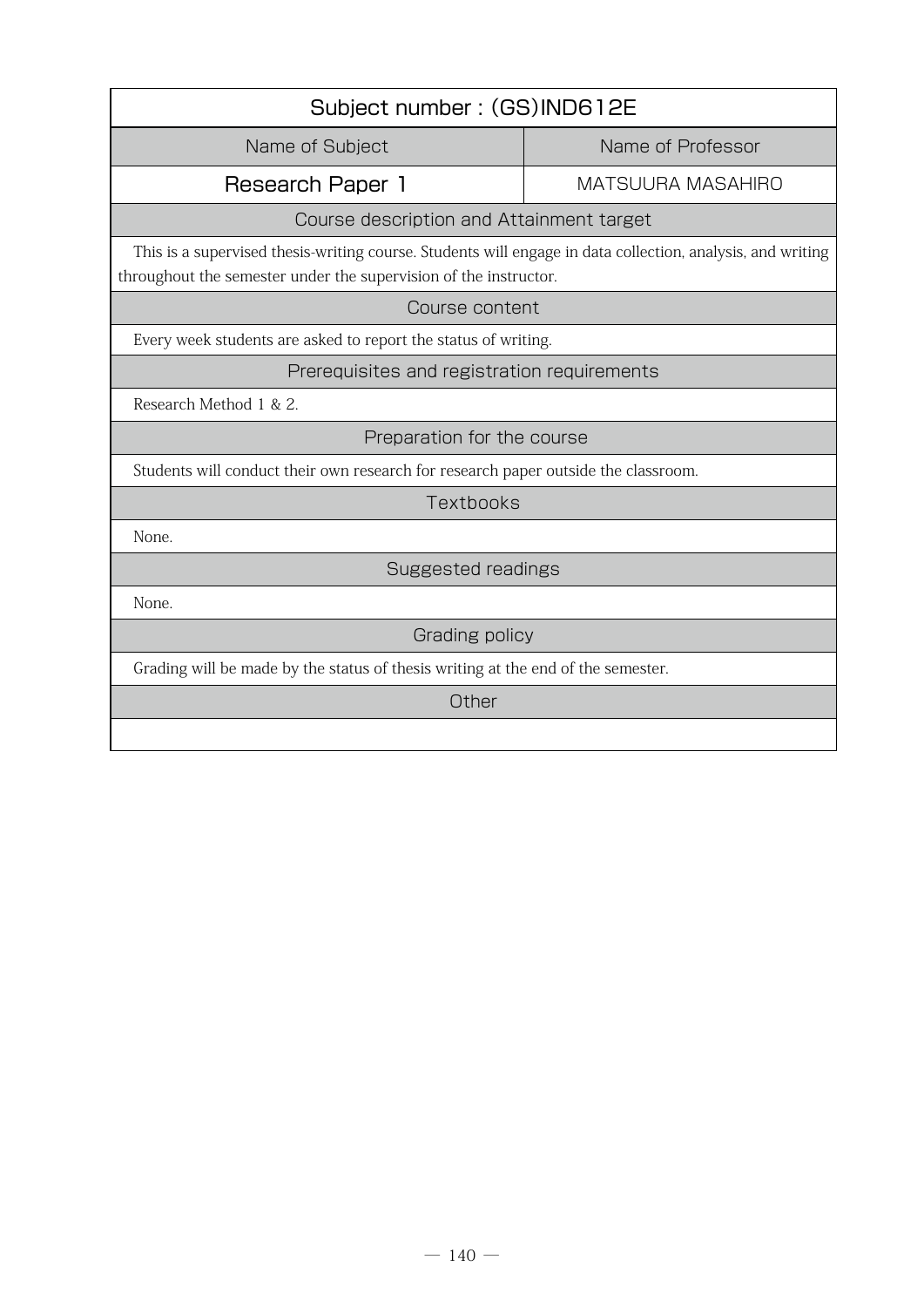# Subject number : (GS)IND612E Name of Subject Name of Professor Research Paper 1 KIMURA SHUNSUKE Course description and Attainment target

This course is designed for the second year students who intend to write a research paper. The course is to supervise the students who conduct their own research for preparation of writing their master thesis. The students are required to prepare data, information and references based on their research proposal and then analyze them. Finally, they start to write a research paper.

A class normally goes like bilateral discussion between students and lecturer, or presentation and discussion, thus tutorial approach is emphasized.

Subjects: Decentralization,Deconcentration, Local administrative reform,Local autonomy, NPM in local governments, Intermunicipal cooperation, Intergovernmental relation, Redevelopment policy and such.

# Course content

 The course consists of both individual consultancy by the teacher and the whole class presentation or discussion. The actual schedule of the course will be arranged according to the progress of each student's research.

# Prerequisites and registration requirements

Each student is required to prepare for and make presentaion on the progress report of their own research, and active participation in the discussion is recommended.

## Preparation for the course

Each student is required to prepare for and make presentaion on the progress report of their own research, and active participation in the discussion is recommended.

# **Textbooks**

Handouts will be uploaded on Oh!Meiji web page.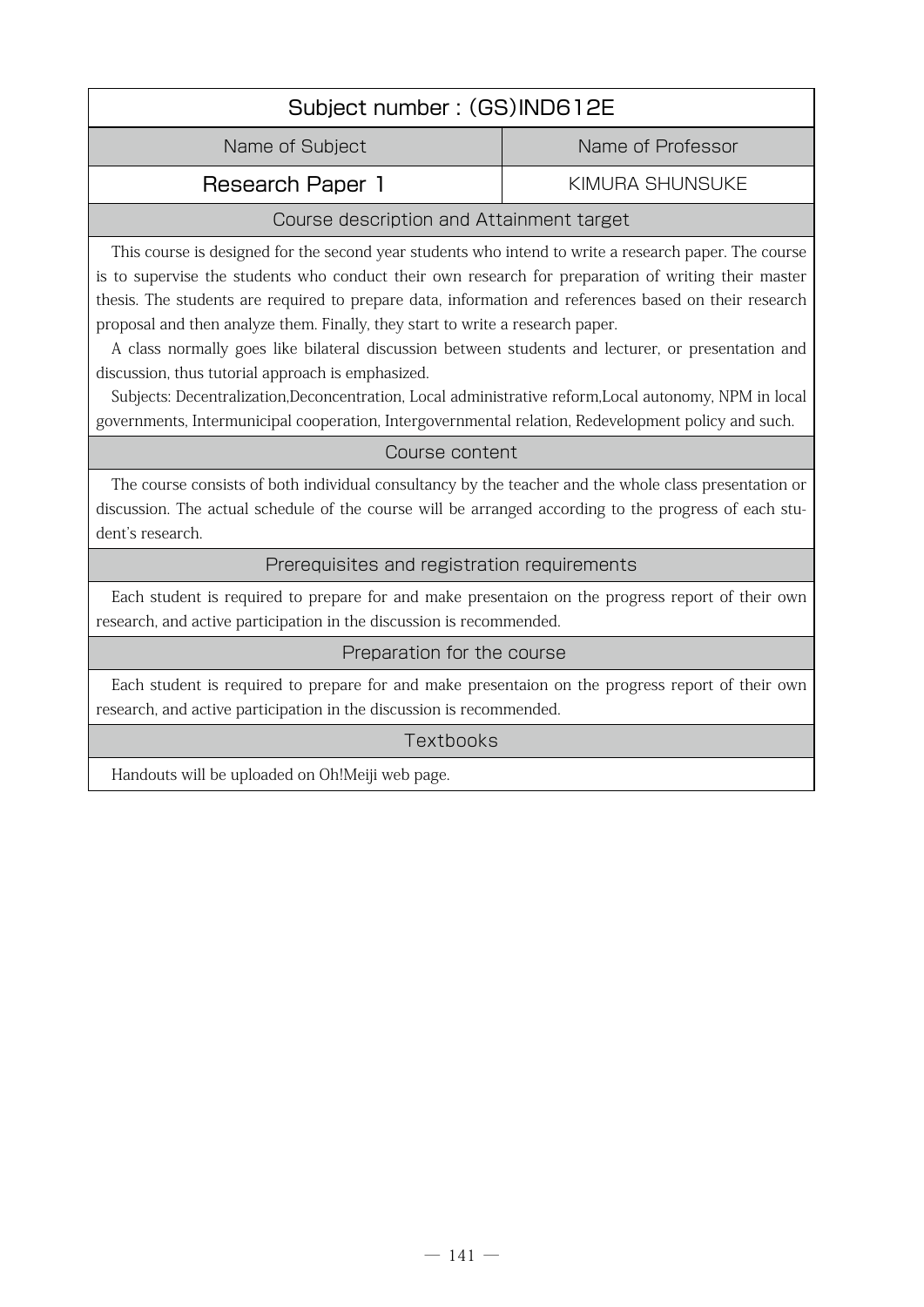| Suggested readings                                                                                    |
|-------------------------------------------------------------------------------------------------------|
| Wayne C. Booth et al, 2016, The Craft of Research (Fourth Edition), Chicago.                          |
| John W.Creswell and J.David Creswell, 2018, Research Design (Fifth Edition), SAGE.                    |
| Stephen van Evera, 1997, Gide to Methods for students of Political Science, Cornell University Press. |
| Henry E.Brady and David Collier, 2010, Rethinking Social Inquiry, Rowman & Littlefield.               |
| Robert K.Yin, 2014, Case Study Research, SAGE.                                                        |
| Kate L. Turabian, 2007, A manual for Writers, Chicago.                                                |
| Stephen Bailey, 2011, Academic Writing: A Handbook for International Students, Third edition,         |
| Routledge.                                                                                            |
| Lecturer's Papers                                                                                     |
| Meiji University Repository                                                                           |
| https://m-repo.lib.meiji.ac.jp/dspace/items-by-author?author=%E6%9C%A8%E6%9D%91%2C%E4%BF              |
| %8A%E4%BB%8B                                                                                          |
| Lecturer's Works (Books)                                                                              |
| "Regional Administration in Japan" (Single Work) Routledge, 2017.                                     |
| "Decentralization and Development of Sri Lanka within a Unitary State" (Co-author) Springer, 2017.    |
| "Métropoles en chantiers2" (Co-author) Berger Levraut, 2018.                                          |
| "Changements démocratiques et électroniques dans l'action publique locale en Europe: REvolution ou    |
| E-volution?", (Co-author) IFJD, 2022.                                                                 |
| Grading policy                                                                                        |
| Class contribution: 20%, Presentation at class: 30%, Paper writing: 50%                               |
| Details of assessment will be provided at the beginning of course.                                    |
| Other                                                                                                 |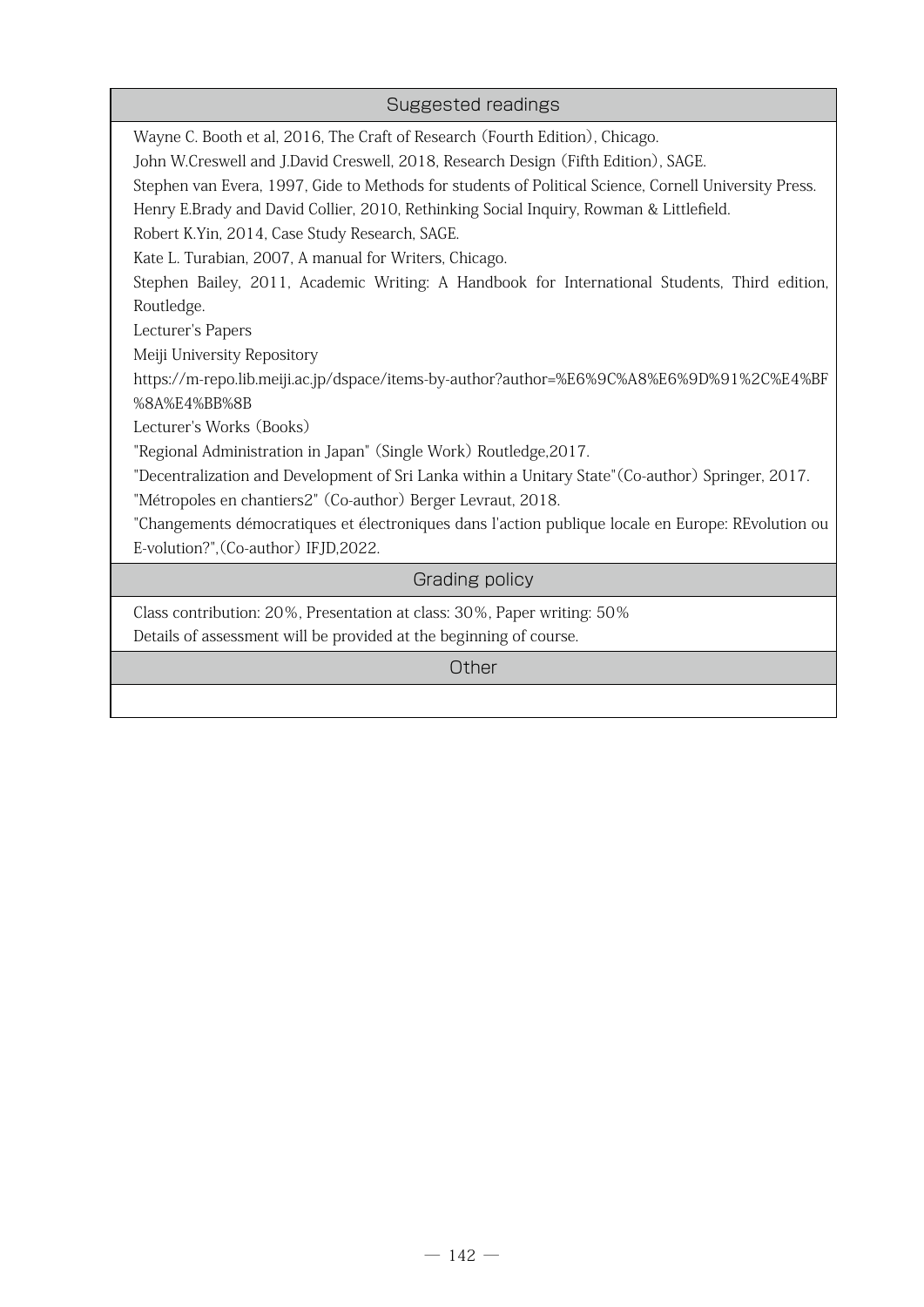| Subject number: (GS)IND612E |                   |  |
|-----------------------------|-------------------|--|
| Name of Subject             | Name of Professor |  |
| <b>Research Paper 1</b>     | KATO RAY RYUTA    |  |
|                             |                   |  |

In this course, supervison will be provided to students in order for them to successfully complete their research paper. Not only class discussion but also individual research meetings will be arranged according to students' improvement. In particular, students will be supervised on how to narrow their own research topic, and also on how to construct a research paper. This course is designed for students who want to write their research paper within the economics framework. This course is designed to let students prepare for their successful research paper.

| Course content |                                                        |                                                                              |
|----------------|--------------------------------------------------------|------------------------------------------------------------------------------|
| Week           | <b>Theme</b>                                           | Contents                                                                     |
| 1st            | How to narrow a research<br>topic                      | Review of numerical methods                                                  |
| 2nd            | How to narrow a research<br>topic                      | Review of numerical methods                                                  |
| 3rd            | How to narrow a research<br>topic                      | Review of numerical methods                                                  |
| 4th            | How to construct the stuc-<br>ture of a research paper | Review of numerical methods                                                  |
| 5th            | How to construct the stuc-<br>ture of a research paper | Review of numerical methods                                                  |
| 6th            | How to construct the stuc-<br>ture of a research paper | Review of numerical methods                                                  |
| 7th            | How to construct the stuc-<br>ture of a research paper | Review of numerical methods                                                  |
| 8th            | Review of related research<br>fields                   | Individual consultation for thesis writing and presentation by stu-<br>dents |
| 9th            | Review of related research<br>fields                   | Individual consultation for thesis writing and presentation by stu-<br>dents |
| 10th           | Review of related research<br>fields                   | Individual consultation for thesis writing and presentation by stu-<br>dents |
| 11th           | Review of related research<br>fields                   | Individual consultation for thesis writing and presentation by stu-<br>dents |
| 12th           | Review of related research<br>fields                   | Individual consultation for thesis writing and presentation by stu-<br>dents |
| 13th           | Preparation for a research<br>paper                    | Individual consultation for thesis writing and presentation by stu-<br>dents |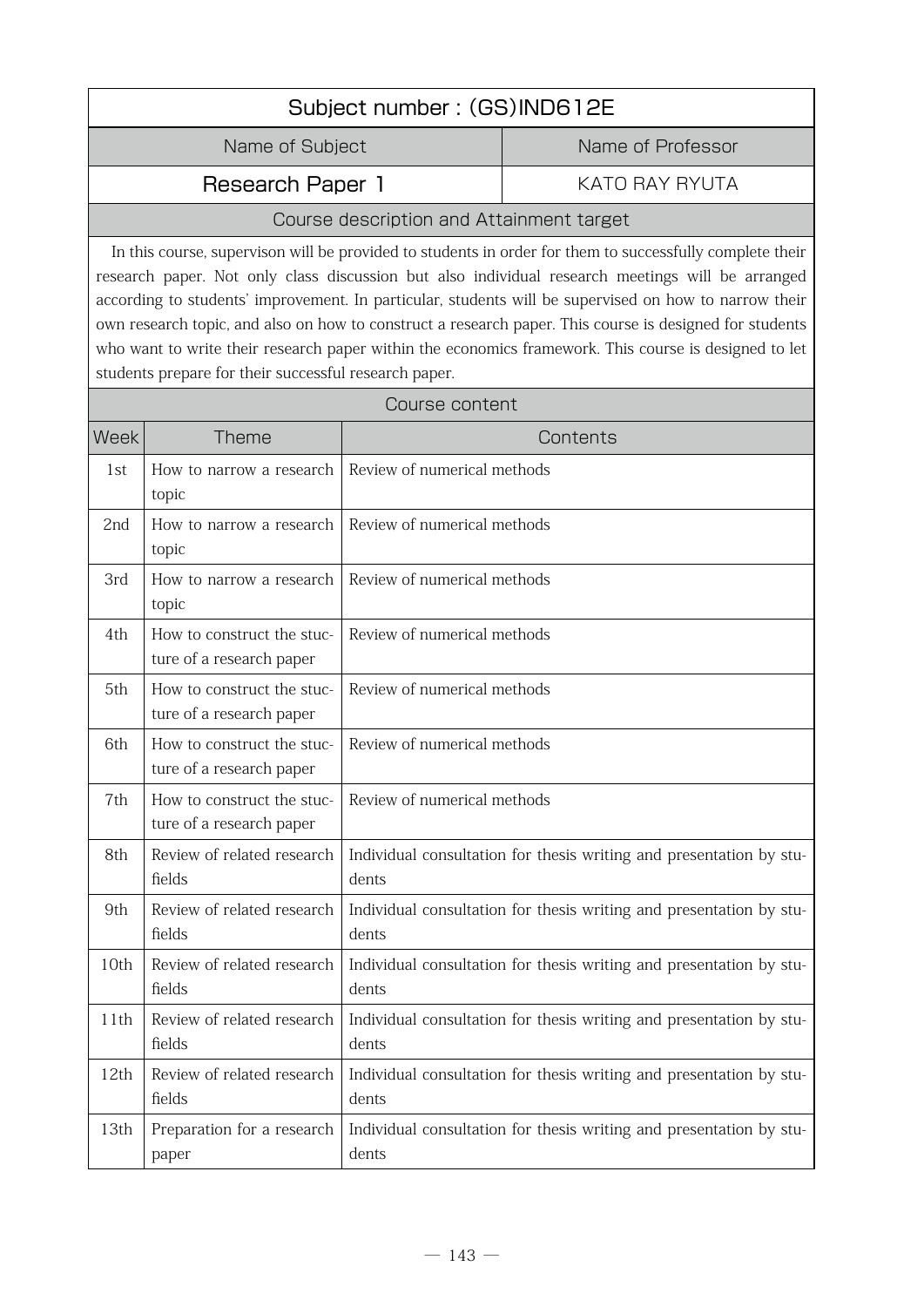|  |       | 14th   Preparation for a research   Individual consultation for thesis writing and presentation by stu- |
|--|-------|---------------------------------------------------------------------------------------------------------|
|  | paper | dents                                                                                                   |
|  |       |                                                                                                         |

### Prerequisites and registration requirements

There is no specific prerequisite. However, interest in data analysis with statistics and econometrics and enthusiasm to try to properly use data are highly required. If backround in data analysis is relatively weak, strong effort to get familiar with numerical methods is also essential.

### Preparation for the course

Students are strongly suggested to go through suggested study materials such as supplementary textbooks prior to each session. If the background in statistics and econometrics is relatively weak, additional materials will be introduced, which should also be studied before attending the session. The first half of this course is devoted to lectures of the fundamental statistics and econometrics, which will be useful for a numerically sophisticated research paper.

### **Textbooks**

No specific textbook is used. Lecture notes will be distributed in each session.

### Suggested readings

Depending upon the background in statistics and econometrics participating students have, several suggested reading materials will be introduced.

### Grading policy

Since the first half of this course is devoted to lecturing, the written exam is given for the first half of this couse, which counts for 50% of the final grading, and another half counts for students' effort to prepare for their research paper.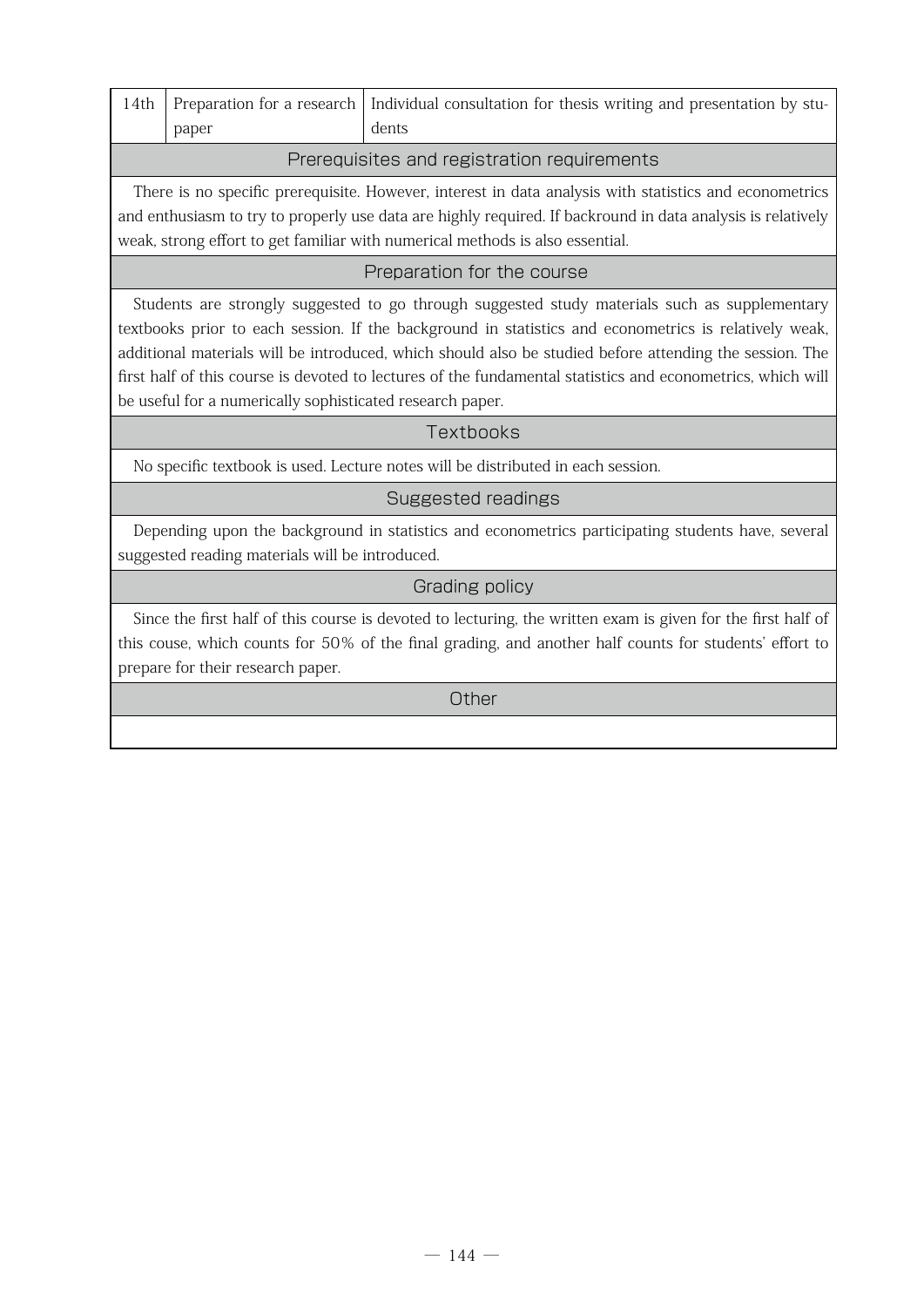| Subject number: (GS)IND612E                                                                                                                                   |                   |  |
|---------------------------------------------------------------------------------------------------------------------------------------------------------------|-------------------|--|
| Name of Subject                                                                                                                                               | Name of Professor |  |
| Research Paper 1                                                                                                                                              | NISHIDE JUNRO     |  |
| Course description and Attainment target                                                                                                                      |                   |  |
| The students are required to conduct their own research and to finish up the first draft.                                                                     |                   |  |
| Course content                                                                                                                                                |                   |  |
| The students are required to make presentations of thier research and develop it reflecting on their<br>research plan, discussions and feedback in the class. |                   |  |
| Prerequisites and registration requirements                                                                                                                   |                   |  |
| <b>NA</b>                                                                                                                                                     |                   |  |
| Preparation for the course                                                                                                                                    |                   |  |
| The students are expected to finish up conducting data collection and the analysis.                                                                           |                   |  |
| Textbooks                                                                                                                                                     |                   |  |
| <b>NA</b>                                                                                                                                                     |                   |  |
| <b>Suggested readings</b>                                                                                                                                     |                   |  |
| NA                                                                                                                                                            |                   |  |
| Grading policy                                                                                                                                                |                   |  |
| Participation in class discussions (50%)<br>In-class presentation (50%)                                                                                       |                   |  |
| Other                                                                                                                                                         |                   |  |
|                                                                                                                                                               |                   |  |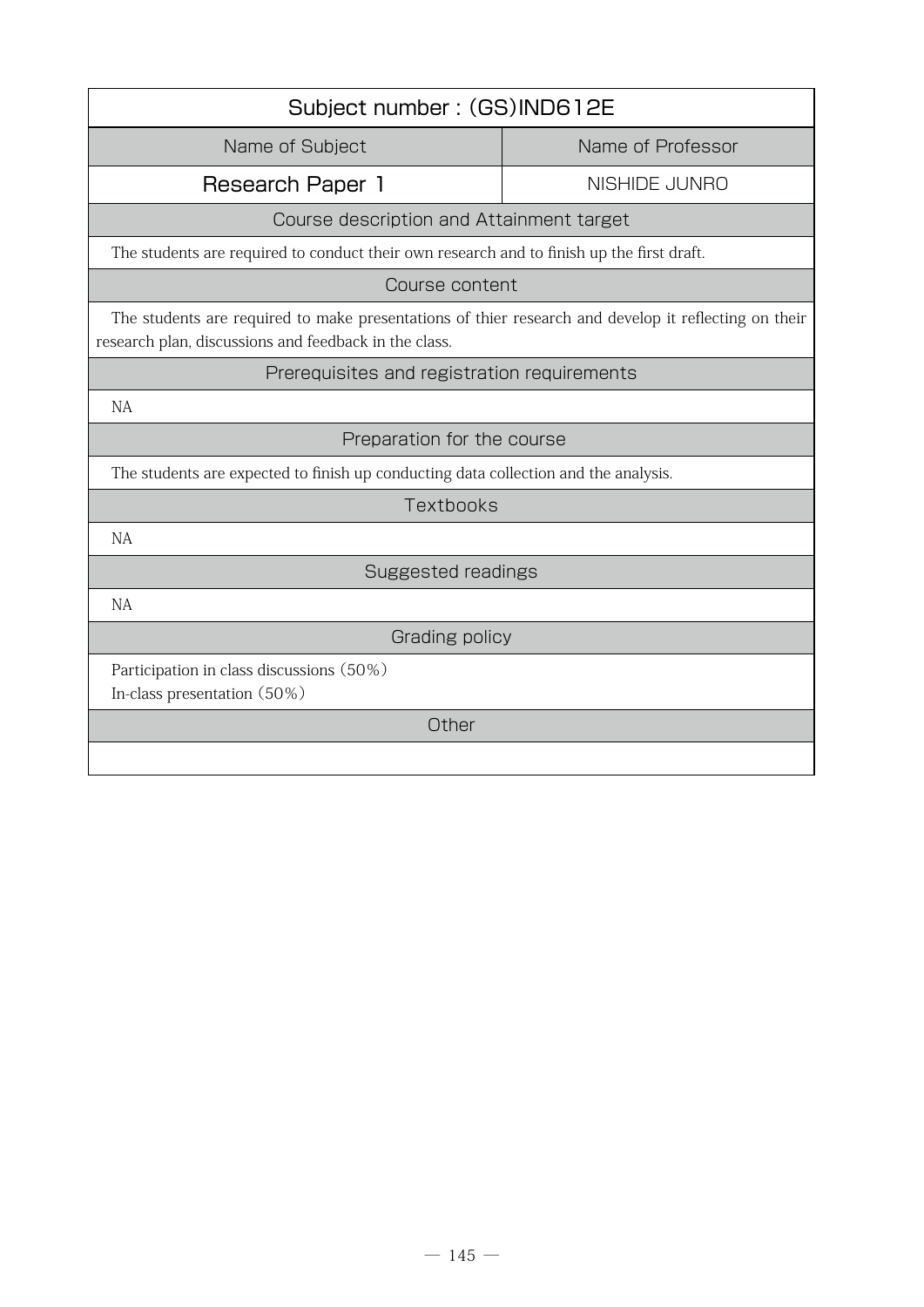| Subject number: (GS)IND612E                                                                                                                                                                                                                                             |                     |  |
|-------------------------------------------------------------------------------------------------------------------------------------------------------------------------------------------------------------------------------------------------------------------------|---------------------|--|
| Name of Subject                                                                                                                                                                                                                                                         | Name of Professor   |  |
| Research Paper 1                                                                                                                                                                                                                                                        | <b>TSUJI MASAMI</b> |  |
| Course description and Attainment target                                                                                                                                                                                                                                |                     |  |
| Based on the outputs and outcome, which are obtained through Research Method 1 and 2, this course<br>is for students to conduct their own research. Class discussions as well as individual meetings will be<br>arranged.                                               |                     |  |
| Course content                                                                                                                                                                                                                                                          |                     |  |
| At the classes, students will present the progress of draft research paper for discussion with fellow<br>students and the advisor. At individual meetings, students will have instructions from the advisor on<br>how further research activities should be undertaken. |                     |  |
| Prerequisites and registration requirements                                                                                                                                                                                                                             |                     |  |
| Active participation in discussion at the classes, and preparation of revised materials for further<br>discussion are expected to students.                                                                                                                             |                     |  |
| Preparation for the course                                                                                                                                                                                                                                              |                     |  |
| For discussion, students should prepare materials that are to be used for research paper.                                                                                                                                                                               |                     |  |
| Textbooks                                                                                                                                                                                                                                                               |                     |  |
| Handouts will be distributed when necessary.                                                                                                                                                                                                                            |                     |  |
| Suggested readings                                                                                                                                                                                                                                                      |                     |  |
| Relevant reading materials will be suggested accordingly.                                                                                                                                                                                                               |                     |  |
| Grading policy                                                                                                                                                                                                                                                          |                     |  |
| Participation in discussion (20%)<br>In-class presentations (30%)<br>Research outputs (50%)                                                                                                                                                                             |                     |  |
| Other                                                                                                                                                                                                                                                                   |                     |  |
|                                                                                                                                                                                                                                                                         |                     |  |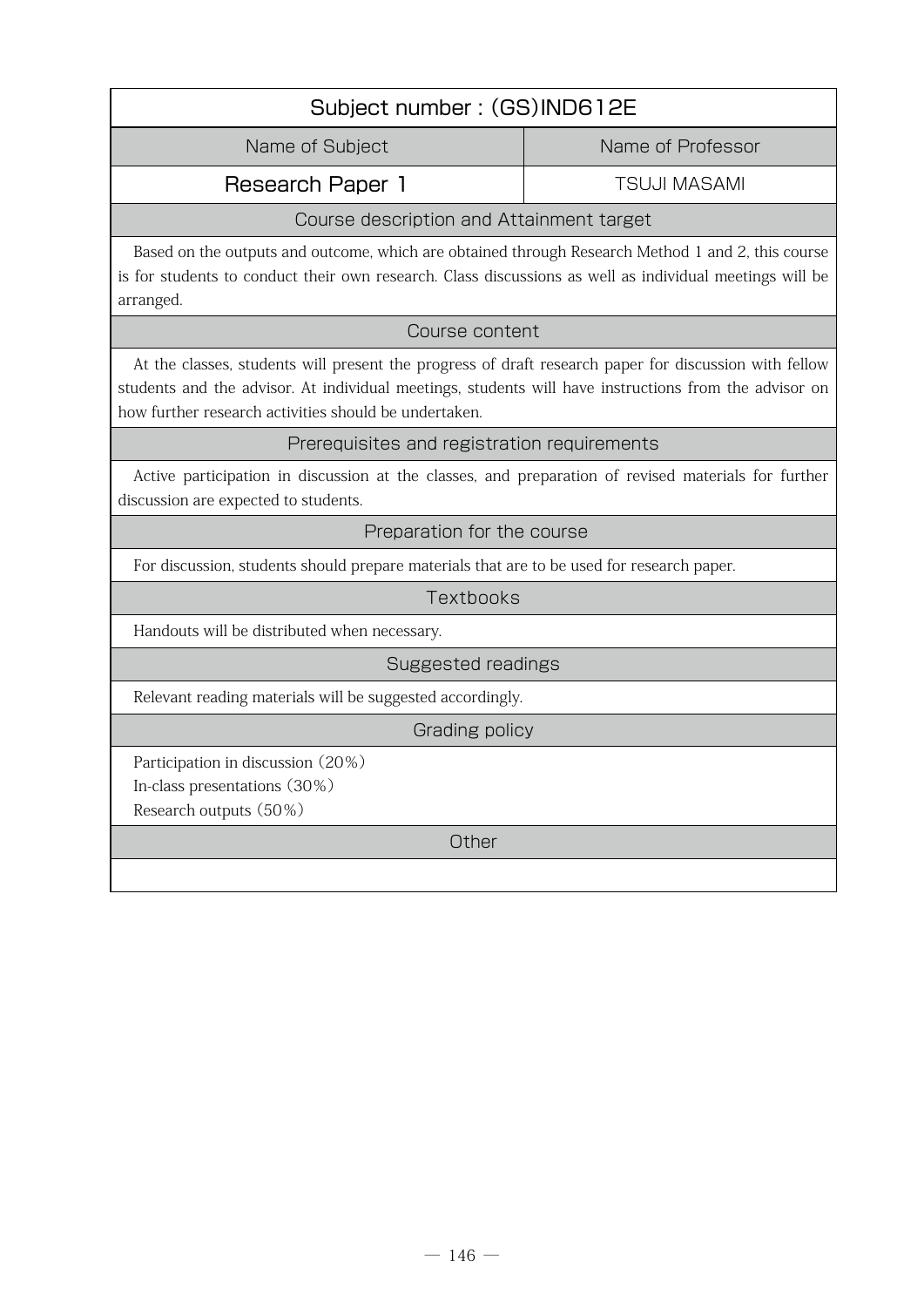| Subject number: (GS)IND612E                                                                                                                                 |                   |  |
|-------------------------------------------------------------------------------------------------------------------------------------------------------------|-------------------|--|
| Name of Subject                                                                                                                                             | Name of Professor |  |
| Research Paper 1                                                                                                                                            | KOBAYASHI YOSHIKI |  |
| Course description and Attainment target                                                                                                                    |                   |  |
| <course description=""></course>                                                                                                                            |                   |  |
| - This course is the continuation of "Research Method 1 and 2" in the first year.                                                                           |                   |  |
| - Students are supposed to start writing master theses.                                                                                                     |                   |  |
| <attainment target=""></attainment>                                                                                                                         |                   |  |
| - At the end of the semester (or sometime during the spring break), students should submit the                                                              |                   |  |
| first draft of their master theses.                                                                                                                         |                   |  |
| - These papers must include essential elements for academic writings. (Please see the below "Grading                                                        |                   |  |
| and Evaluation" part.)                                                                                                                                      |                   |  |
| <teaching methodology=""></teaching>                                                                                                                        |                   |  |
| - The course will be in a seminar-style.                                                                                                                    |                   |  |
| - Students also should be proactively engaged in the class assignments for improving academic                                                               |                   |  |
| writing skills.                                                                                                                                             |                   |  |
| Course content                                                                                                                                              |                   |  |
| - The class schedule could be flexible depending on each student's research progress situation.                                                             |                   |  |
| - Usually, each student has a personal discussion with the instructor every two weeks.                                                                      |                   |  |
| Prerequisites and registration requirements                                                                                                                 |                   |  |
| - This course is the continuation of "Research Method 1 and 2" in the first year.                                                                           |                   |  |
| Preparation for the course                                                                                                                                  |                   |  |
| - All students must get fully prepared for pre-announced assignments in each class.                                                                         |                   |  |
| - Some behaviors may negatively affect grading and evaluation, such as; (1) unpreparedness, (2)                                                             |                   |  |
| incompleted assignment submission, and (3) absenteeism from the class without prior notice                                                                  |                   |  |
| to the instructor.                                                                                                                                          |                   |  |
| Textbooks                                                                                                                                                   |                   |  |
| Each student is strongly encouraged to obtain the following textbooks and to keep them at hand,                                                             |                   |  |
| though both are available in the University central library.                                                                                                |                   |  |
| • Turabian, K.L., Booth, W.C., Colomb, G.G., Williams, J. M., and Bizup, J. (eds.) (2018), A Manual for                                                     |                   |  |
| Writers of Research Papers, Theses, and Dissertations: Chicago Style for Students and Researchers<br>( <i>Ninth Edition</i> ) (University of Chicago Press) |                   |  |
| · Booth, W.C., Colomb, G.G., Williams, J.M., Bizup. J., and Fitzgerald, W.T. (eds.) (2016), The Craft of                                                    |                   |  |
| Research (Chicago Guides to Writing, Editing, and Publishing) (Fourth Edition) (University of                                                               |                   |  |
| Chicago Press)                                                                                                                                              |                   |  |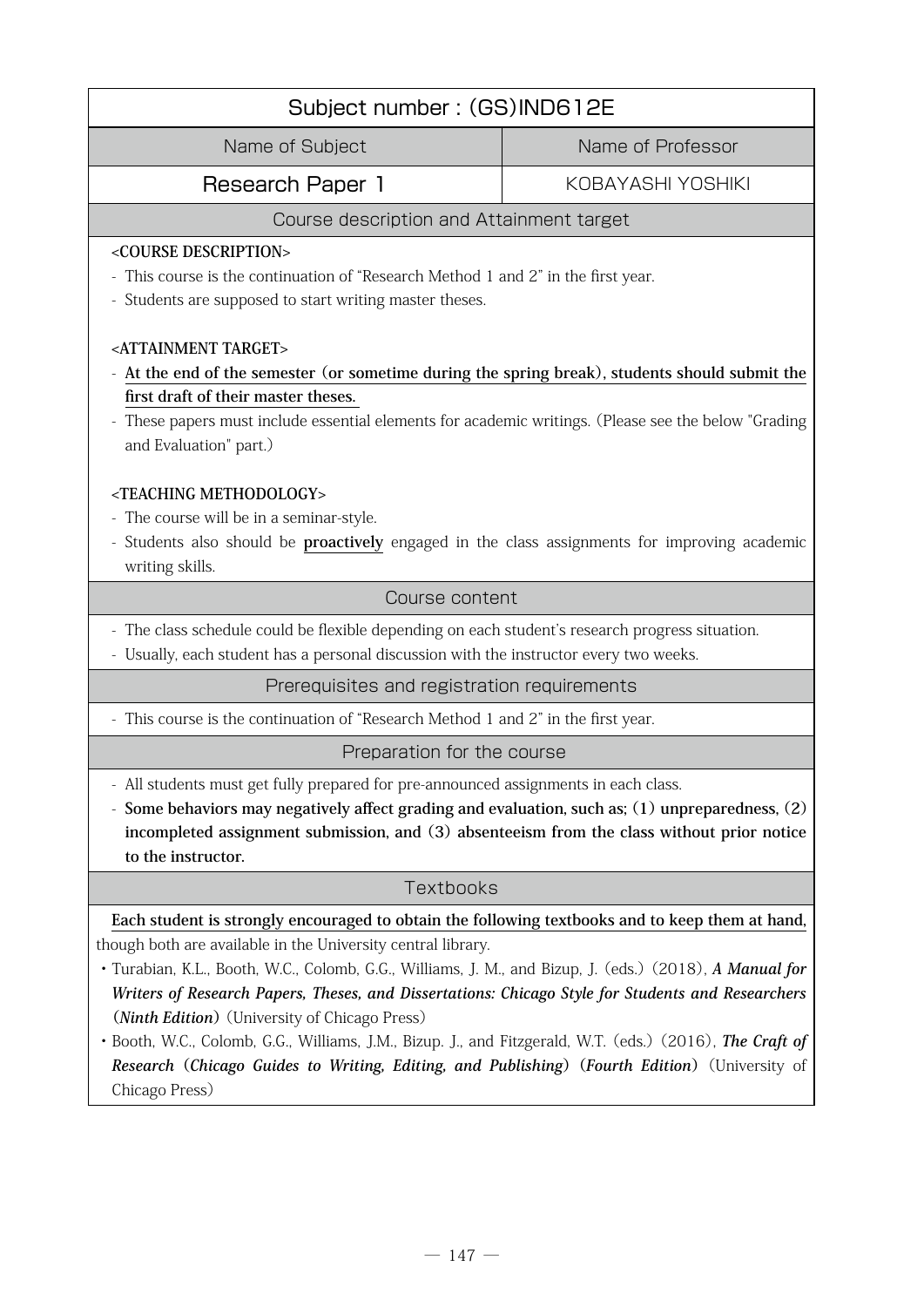| Suggested readings                                                                                                       |  |  |
|--------------------------------------------------------------------------------------------------------------------------|--|--|
| · Creswell, J. (2018), Research Design: Qualitative, Quantitative, and Mixed Methods Approaches (Fifth                   |  |  |
| <b>Edition</b> ) (SAGE Publications)                                                                                     |  |  |
| Gary King, G., Keohane, R.O., and Verba, S. (1994), <i>Designing Social Inquiry: Scientific Inference in</i>             |  |  |
| <b>Qualitative Research</b> (Princeton Univ Press)                                                                       |  |  |
| Grading policy                                                                                                           |  |  |
| [Presentation, discussions and other contribution in a class] 40%.                                                       |  |  |
| [Content of the draft research paper] 60%.                                                                               |  |  |
| • Research objectives (including research questions and hypotheses)                                                      |  |  |
| The proposal should clearly state the social problem that the research topic seeks to solve.                             |  |  |
| The proposal should include clear research questions (RQs), and appropriate hypotheses for                               |  |  |
| the RQs.                                                                                                                 |  |  |
| · Methodologies of hypothesis verification.                                                                              |  |  |
| Include a description of both the theoretical framework and the data collection and analysis                             |  |  |
| methodologies                                                                                                            |  |  |
| · Findings.                                                                                                              |  |  |
| The expected findings should maintain logical consistency with the research questions.                                   |  |  |
| · Social or academic value (significance) of the research.                                                               |  |  |
| The proposal should objectively explain the research significance so that non-specialists can<br>understand the subject. |  |  |
| • Originality or uniqueness of the research.                                                                             |  |  |
| The proposal should state the novelty of the research accurately based on review of previous                             |  |  |
| studies.                                                                                                                 |  |  |
| · Limitations of the research and remaining future issues.                                                               |  |  |
| Other                                                                                                                    |  |  |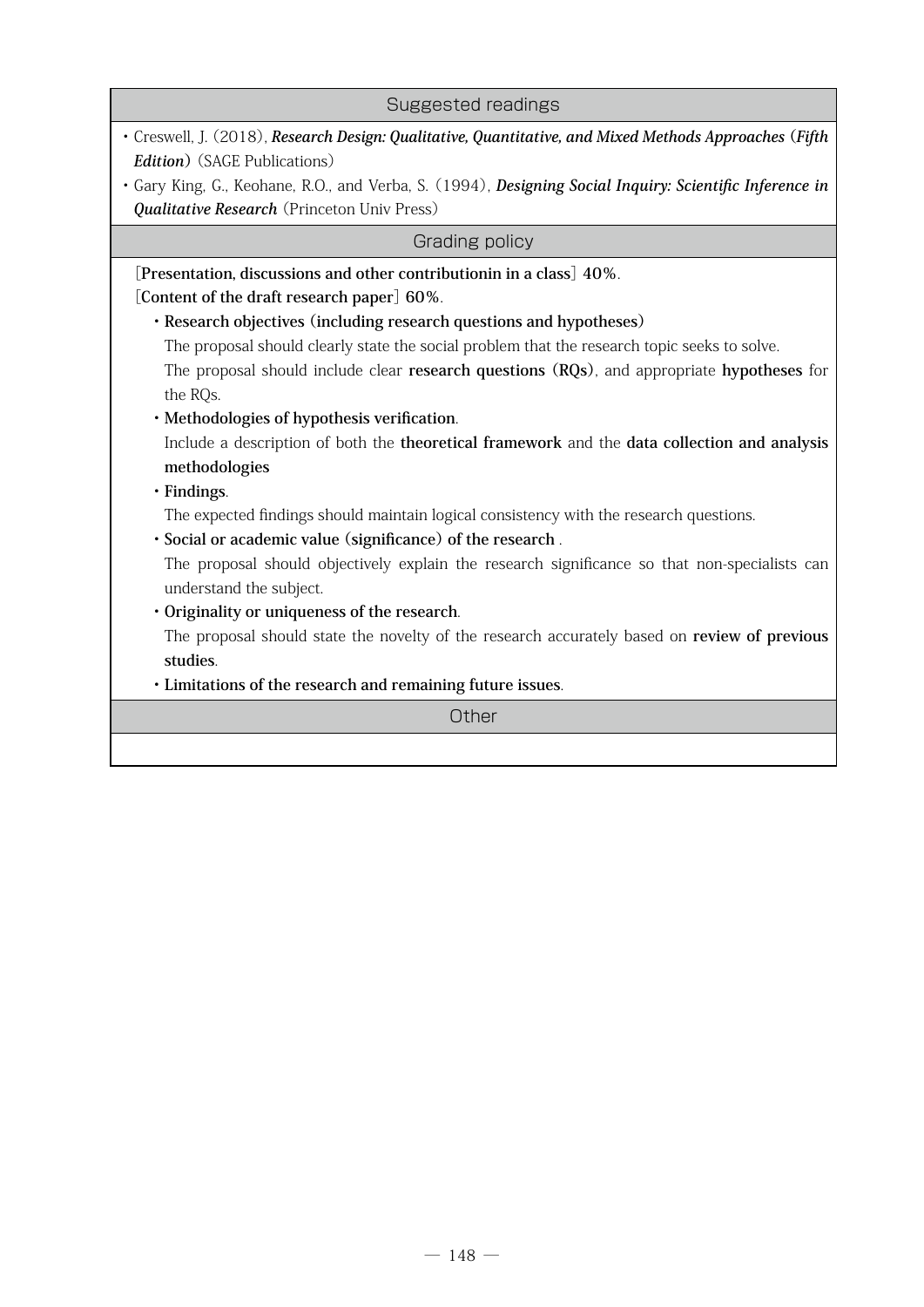| Subject number: (GS)IND612E                                                                                                                                                                                                                                                                                                                                                                                                                                                                                                                                                                                                                                                                                                    |                                                                                  |                                            |                                                                        |
|--------------------------------------------------------------------------------------------------------------------------------------------------------------------------------------------------------------------------------------------------------------------------------------------------------------------------------------------------------------------------------------------------------------------------------------------------------------------------------------------------------------------------------------------------------------------------------------------------------------------------------------------------------------------------------------------------------------------------------|----------------------------------------------------------------------------------|--------------------------------------------|------------------------------------------------------------------------|
| Name of Subject                                                                                                                                                                                                                                                                                                                                                                                                                                                                                                                                                                                                                                                                                                                |                                                                                  | Name of Professor                          |                                                                        |
| <b>Research Paper 1</b>                                                                                                                                                                                                                                                                                                                                                                                                                                                                                                                                                                                                                                                                                                        |                                                                                  | <b>IZUMO AKIKO</b>                         |                                                                        |
|                                                                                                                                                                                                                                                                                                                                                                                                                                                                                                                                                                                                                                                                                                                                | Course description and Attainment target                                         |                                            |                                                                        |
| This course focuses on the process followed to formulate a research plan for master thesis. Students<br>will give presentations on their research plan progress and will also conduct related discussions with<br>their academic advisor and other students. The process by which a research plan is formulated is as<br>follows: (1) collect and analyze previous research, (2) conduct a comparative analysis that includes<br>theory, (3) develop a case study, and (4) present the research plan and revise it based on questions<br>received from the audience and the answers provided.<br>Attainment targets<br>In their research plan, students must include the following; (a) ground their claims in theory, and (b) |                                                                                  |                                            |                                                                        |
|                                                                                                                                                                                                                                                                                                                                                                                                                                                                                                                                                                                                                                                                                                                                | aim to conduct empirical case studies and an analysis of the relevant materials. |                                            |                                                                        |
|                                                                                                                                                                                                                                                                                                                                                                                                                                                                                                                                                                                                                                                                                                                                |                                                                                  | Course content                             |                                                                        |
| Week                                                                                                                                                                                                                                                                                                                                                                                                                                                                                                                                                                                                                                                                                                                           | <b>Theme</b>                                                                     |                                            | Contents                                                               |
| 1st                                                                                                                                                                                                                                                                                                                                                                                                                                                                                                                                                                                                                                                                                                                            | Review the survey plan                                                           | Determine the policy of the investigation. |                                                                        |
| 2nd                                                                                                                                                                                                                                                                                                                                                                                                                                                                                                                                                                                                                                                                                                                            | Data analysis (1)                                                                |                                            | Proceed with analysis of existing data and data collected by yourself. |
| 3rd                                                                                                                                                                                                                                                                                                                                                                                                                                                                                                                                                                                                                                                                                                                            | Data analysis (2)                                                                | Data analysis presentation.                |                                                                        |
| 4th                                                                                                                                                                                                                                                                                                                                                                                                                                                                                                                                                                                                                                                                                                                            | Data analysis (3)                                                                | Discuss based on data analysis.            |                                                                        |
| 5th                                                                                                                                                                                                                                                                                                                                                                                                                                                                                                                                                                                                                                                                                                                            | Reexamination of hypoth-<br>esis based on data analysis<br>(1)                   |                                            | Discuss the prospects and corrections of the hypothesis.               |
| 6th                                                                                                                                                                                                                                                                                                                                                                                                                                                                                                                                                                                                                                                                                                                            | Reexamination of hypoth-<br>esis based on data analysis<br>(2)                   |                                            | Discuss the prospects and corrections of the hypothesis.               |
| 7th                                                                                                                                                                                                                                                                                                                                                                                                                                                                                                                                                                                                                                                                                                                            | Started writing a master's<br>thesis and presentation                            | Check the precautions for writing a paper. |                                                                        |
| 8th                                                                                                                                                                                                                                                                                                                                                                                                                                                                                                                                                                                                                                                                                                                            | Paper presentation (1)                                                           | Make a presentation based on the writing.  |                                                                        |
| 9th                                                                                                                                                                                                                                                                                                                                                                                                                                                                                                                                                                                                                                                                                                                            | Paper presentation (2)                                                           | Make a presentation based on the writing.  |                                                                        |
| 10th                                                                                                                                                                                                                                                                                                                                                                                                                                                                                                                                                                                                                                                                                                                           | Paper presentation (3)                                                           | Make a presentation based on the writing.  |                                                                        |
| 11th                                                                                                                                                                                                                                                                                                                                                                                                                                                                                                                                                                                                                                                                                                                           | Discussion based on the<br>presentation $(1)$                                    | Discuss based on the presentation.         |                                                                        |
| 12th                                                                                                                                                                                                                                                                                                                                                                                                                                                                                                                                                                                                                                                                                                                           | Discussion based on the<br>presentation (2)                                      | Discuss based on the presentation.         |                                                                        |
| 13th                                                                                                                                                                                                                                                                                                                                                                                                                                                                                                                                                                                                                                                                                                                           | Correction of the paper $(1)$                                                    | and discussion.                            | Decide the policy to revise the paper based on the presentation        |
| 14th                                                                                                                                                                                                                                                                                                                                                                                                                                                                                                                                                                                                                                                                                                                           | Correction of the paper (2)                                                      | and discussion.                            | Decide the policy to revise the paper based on the presentation        |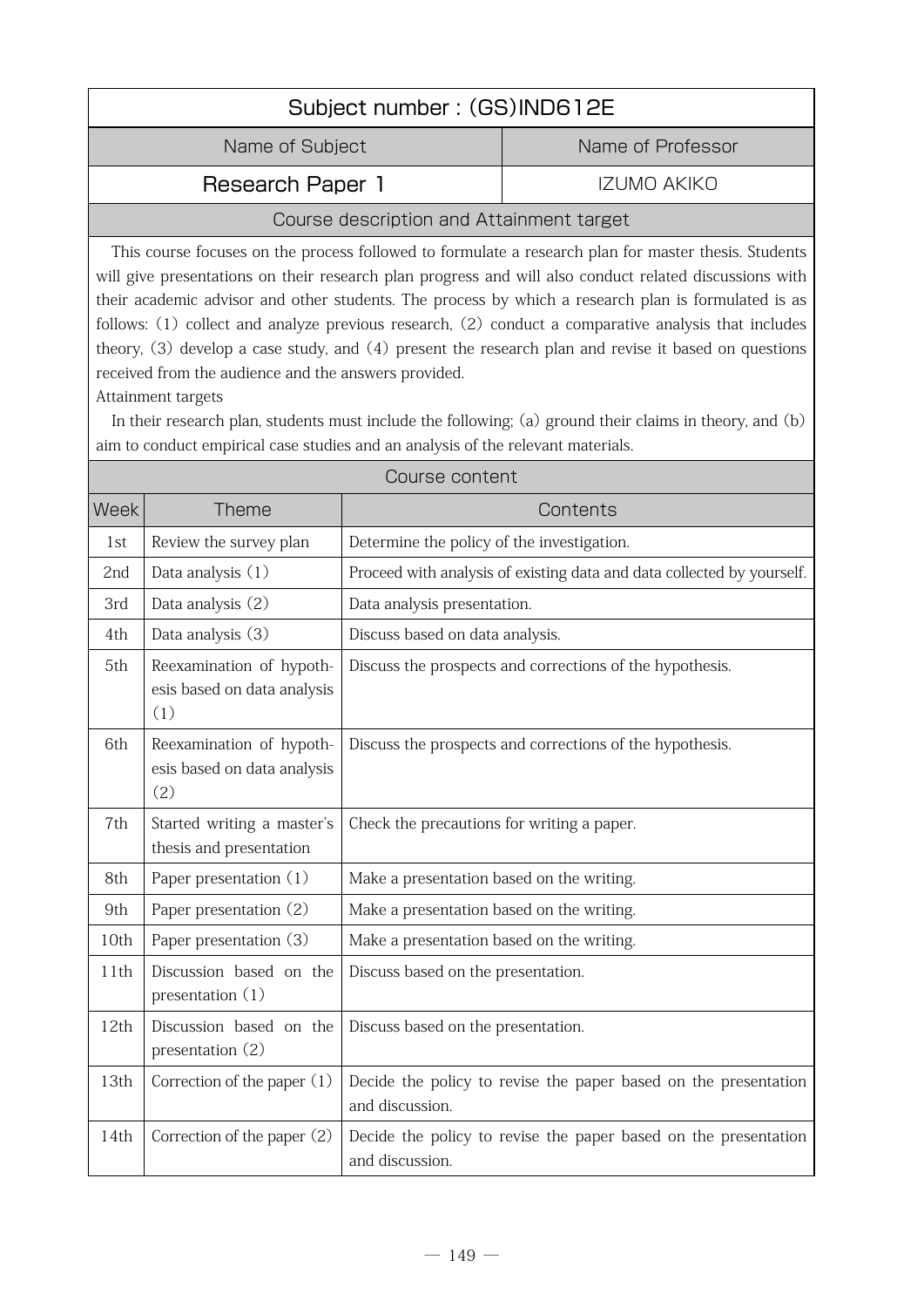### Prerequisites and registration requirements

It is important to take a proactive approach to research papers:  $(1)$  persistently collect material,  $(2)$ consider unique initiatives, such as conducting questionnaires and interviews, so that the research plan is as original as possible, (3) show a certain degree of novelty relative to previous research, and (4) proceed in creating real policies with an awareness of providing solutions.

### Preparation for the course

In each lecture, it is necessary to report on the efforts from the previous time and the progress of the research plan.

### Textbooks

Handouts will be distributed or students may download them on their own.

### Suggested readings

Evera, S.V. (1997). Guide to Methods for Students of Political Science. (Cornell University Press). Somekh, B. and Lewin, C. (2011) Theory and Methods in Social Research. (SAGE).

Bailey, S. (2011). Academic Writing: A Handbook for International Students, Third edition. (Routledge)

Creswell, J. W. (2017). Research Design: Qualitative, Quantitative, and Mixed Methods Approaches, 5 edition. (SAGA Publications).

Yin. R.K. (2017). Case Study Research: Design and Methods. 6rd ed. (Sage Publications)

Turabian, K.L., Booth, W.C., Colomb, G.G., Williams, J. M., and Bizup, J. (eds.) (2018), A Manual for Writers of Research Papers, Theses, and Dissertations: Chicago Style for Students and Researchers (Ninth Edition) (University of Chicago Press).

Grading policy

Q & A responses, discussion participation, and overall class contribution: (30%)

Amount of effort focused on research plans for research papers and submissions (compliance with due dates and quality of content) (30%)

Research plan content and feasibility (40%)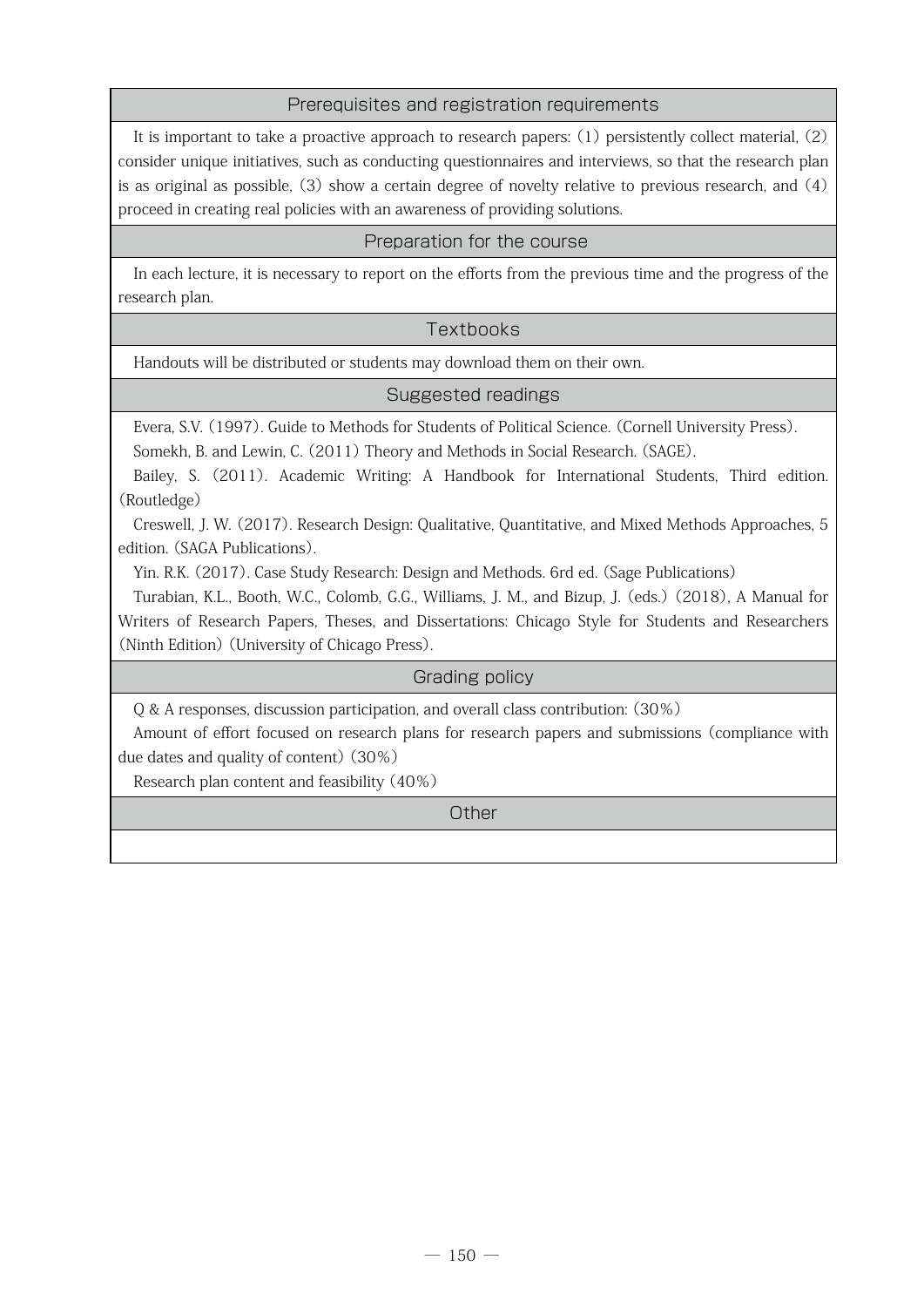| Subject number: (GS)IND612E                                                                                                                                                                                                                                                                                                                                                                                                                                                                             |                        |  |
|---------------------------------------------------------------------------------------------------------------------------------------------------------------------------------------------------------------------------------------------------------------------------------------------------------------------------------------------------------------------------------------------------------------------------------------------------------------------------------------------------------|------------------------|--|
| Name of Subject                                                                                                                                                                                                                                                                                                                                                                                                                                                                                         | Name of Professor      |  |
| <b>Research Paper 1</b>                                                                                                                                                                                                                                                                                                                                                                                                                                                                                 | <b>YUASA HARUMICHI</b> |  |
| Course description and Attainment target                                                                                                                                                                                                                                                                                                                                                                                                                                                                |                        |  |
| The purpose of this class is to complete research paper based on each person's interests and interests,<br>and to acquire the basic methods for writing a treatise.<br>The area of research is not limited, but we welcome students who are considering to conduct the<br>research related to law, politics, administration, and policy.<br>This class normally goes like bilateral discussion between students and lecturer.<br>In the end of the course, students are expected to complete the paper. |                        |  |
| Course content                                                                                                                                                                                                                                                                                                                                                                                                                                                                                          |                        |  |
| In each class, students will report on the progress of their own research paper.                                                                                                                                                                                                                                                                                                                                                                                                                        |                        |  |
| Prerequisites and registration requirements                                                                                                                                                                                                                                                                                                                                                                                                                                                             |                        |  |
| All students are expected to speak and discuss at the class.                                                                                                                                                                                                                                                                                                                                                                                                                                            |                        |  |
| Preparation for the course                                                                                                                                                                                                                                                                                                                                                                                                                                                                              |                        |  |
| Students are expected to make surveys the papers which are relevant to their interests.                                                                                                                                                                                                                                                                                                                                                                                                                 |                        |  |
| Textbooks                                                                                                                                                                                                                                                                                                                                                                                                                                                                                               |                        |  |
| No text book.                                                                                                                                                                                                                                                                                                                                                                                                                                                                                           |                        |  |
| <b>Suggested readings</b>                                                                                                                                                                                                                                                                                                                                                                                                                                                                               |                        |  |
| Readings and references will be provided on an as-needed basis.                                                                                                                                                                                                                                                                                                                                                                                                                                         |                        |  |
| Grading policy                                                                                                                                                                                                                                                                                                                                                                                                                                                                                          |                        |  |
| Participation to discussion (40%), and quality of the paper (60%)                                                                                                                                                                                                                                                                                                                                                                                                                                       |                        |  |
| Other                                                                                                                                                                                                                                                                                                                                                                                                                                                                                                   |                        |  |
|                                                                                                                                                                                                                                                                                                                                                                                                                                                                                                         |                        |  |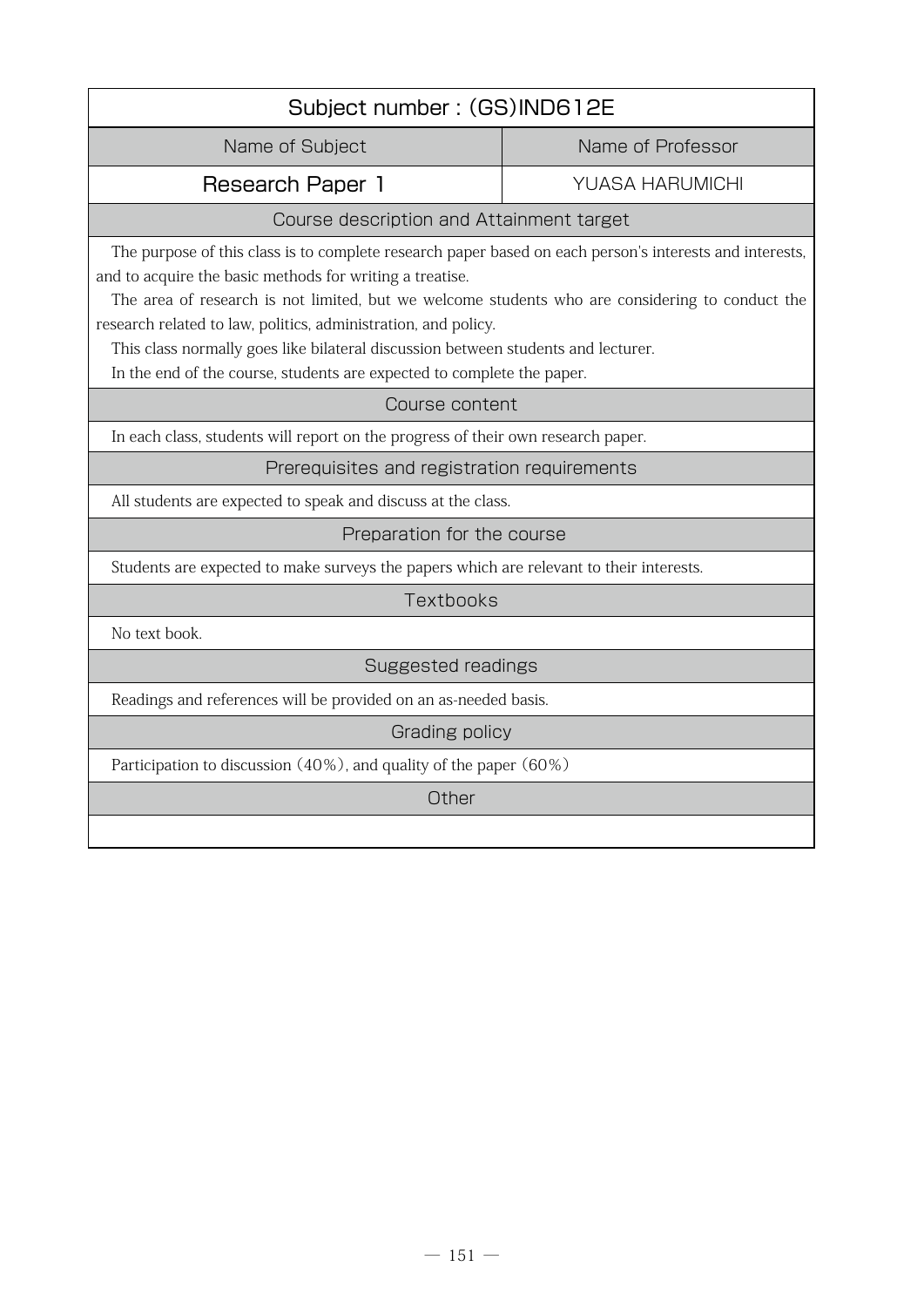| Subject number: (GS)IND612E                                                                                                                                                                                                                                                                                                                                                                                         |                   |  |
|---------------------------------------------------------------------------------------------------------------------------------------------------------------------------------------------------------------------------------------------------------------------------------------------------------------------------------------------------------------------------------------------------------------------|-------------------|--|
| Name of Subject                                                                                                                                                                                                                                                                                                                                                                                                     | Name of Professor |  |
| <b>Research Paper 2</b>                                                                                                                                                                                                                                                                                                                                                                                             | MINAMOTO YURIKO   |  |
| Course description and Attainment target                                                                                                                                                                                                                                                                                                                                                                            |                   |  |
| This is the final stage of the master thesis writing and the most of the teaching will be based on<br>individual meeting, although prsentations and discussions among students will also be arranged time to<br>time. Both opportunities are expected to function for roviding the students with wider perspectives as<br>well as necessity of the furhter research, to improve sequence and argument in the paper. |                   |  |
| Course content                                                                                                                                                                                                                                                                                                                                                                                                      |                   |  |
| 1. Presentations of the research progress.<br>2. Revisions of draft chapters.<br>3. Presentations of final draft papers.                                                                                                                                                                                                                                                                                            |                   |  |
| Prerequisites and registration requirements                                                                                                                                                                                                                                                                                                                                                                         |                   |  |
| N/A                                                                                                                                                                                                                                                                                                                                                                                                                 |                   |  |
| Preparation for the course                                                                                                                                                                                                                                                                                                                                                                                          |                   |  |
| The students should be ready to start drafting papers based on their research framework.                                                                                                                                                                                                                                                                                                                            |                   |  |
| Textbooks                                                                                                                                                                                                                                                                                                                                                                                                           |                   |  |
| Handouts will be prepared.                                                                                                                                                                                                                                                                                                                                                                                          |                   |  |
| Suggested readings                                                                                                                                                                                                                                                                                                                                                                                                  |                   |  |
| The relecvant references related to research theme of individual student will be suggested<br>accordingly.                                                                                                                                                                                                                                                                                                          |                   |  |
| Grading policy                                                                                                                                                                                                                                                                                                                                                                                                      |                   |  |
| Contribution to the class discussions (30%)<br>In-class presentation of research progress (30%)<br>Research efforts and attempts (40%)<br>Other                                                                                                                                                                                                                                                                     |                   |  |
|                                                                                                                                                                                                                                                                                                                                                                                                                     |                   |  |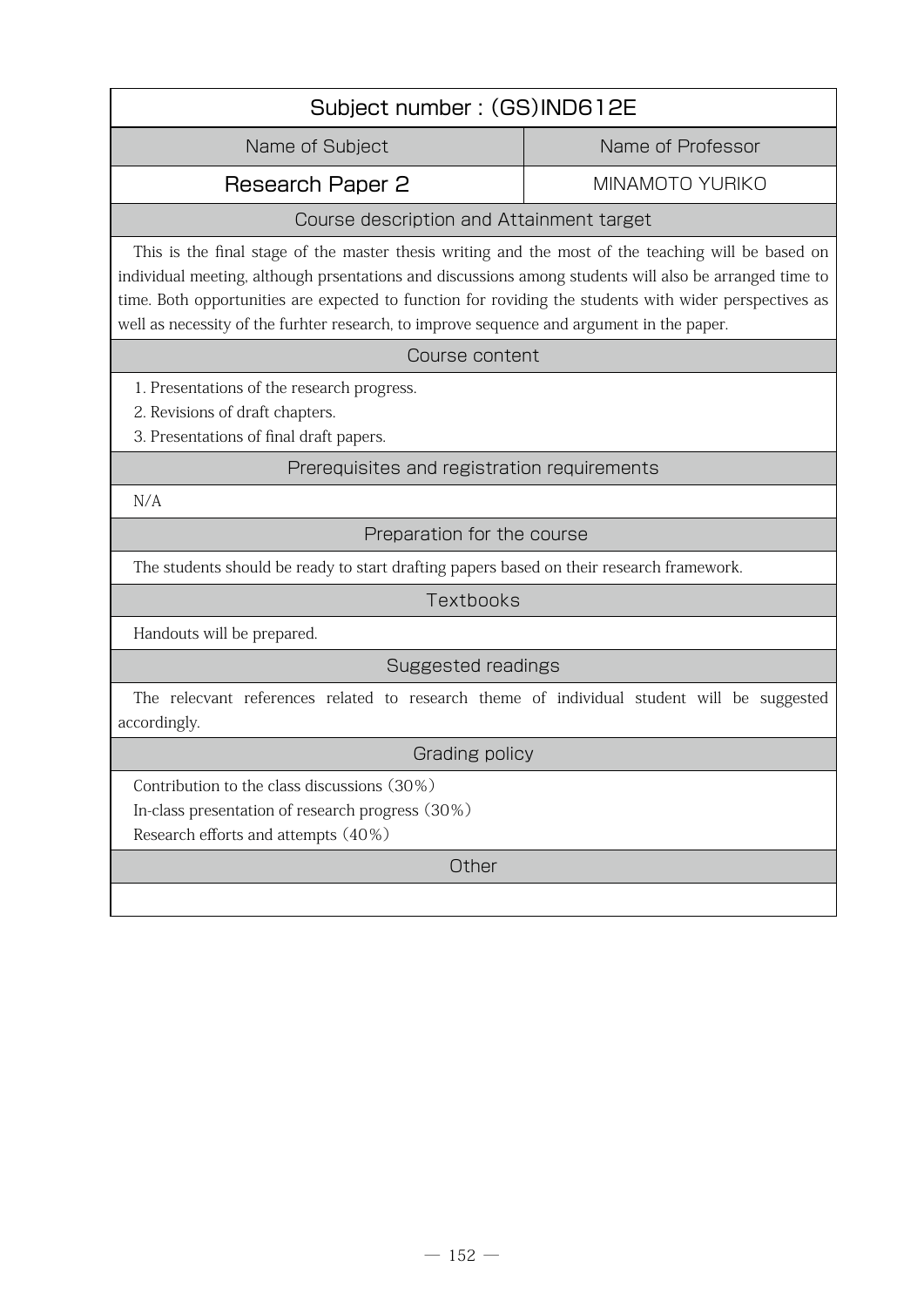| Subject number: (GS)IND612E                                                                                                                                                                                                                                                                                                                                                                                                                                                                                                     |                       |  |
|---------------------------------------------------------------------------------------------------------------------------------------------------------------------------------------------------------------------------------------------------------------------------------------------------------------------------------------------------------------------------------------------------------------------------------------------------------------------------------------------------------------------------------|-----------------------|--|
| Name of Subject                                                                                                                                                                                                                                                                                                                                                                                                                                                                                                                 | Name of Professor     |  |
| <b>Research Paper 2</b>                                                                                                                                                                                                                                                                                                                                                                                                                                                                                                         | <b>SASAOKA YUICHI</b> |  |
| Course description and Attainment target                                                                                                                                                                                                                                                                                                                                                                                                                                                                                        |                       |  |
| Most of the course is based on individual meetings, but at some points, the student is required to<br>present research draft to the faculty and fellow students, and join the review discussion which will be<br>useful for all the participants.<br>This course is the second phase of master thesis writing. Just like Research Paper 1, this course is to<br>supervise the students to conduct their own research, and exchange the views on the progress of each<br>student's research activities with the fellow students. |                       |  |
| Course content                                                                                                                                                                                                                                                                                                                                                                                                                                                                                                                  |                       |  |
| Students decides research questions, research metod and others. In each state, advisor provides sug-<br>gestions, hints and some references.                                                                                                                                                                                                                                                                                                                                                                                    |                       |  |
| Prerequisites and registration requirements                                                                                                                                                                                                                                                                                                                                                                                                                                                                                     |                       |  |
| Students are expected to submit the initial drafts and participate in the discussions. Zealous<br>participation and patience are necessary to accomplish the work.                                                                                                                                                                                                                                                                                                                                                              |                       |  |
| Preparation for the course                                                                                                                                                                                                                                                                                                                                                                                                                                                                                                      |                       |  |
| As mentioned in the prerequisites.                                                                                                                                                                                                                                                                                                                                                                                                                                                                                              |                       |  |
| Textbooks                                                                                                                                                                                                                                                                                                                                                                                                                                                                                                                       |                       |  |
| Reading materials will be suggested in due course.                                                                                                                                                                                                                                                                                                                                                                                                                                                                              |                       |  |
| Suggested readings                                                                                                                                                                                                                                                                                                                                                                                                                                                                                                              |                       |  |
| Depending on the subject, lecturer can suggest recommended readings.                                                                                                                                                                                                                                                                                                                                                                                                                                                            |                       |  |
| Grading policy                                                                                                                                                                                                                                                                                                                                                                                                                                                                                                                  |                       |  |
| Participation and discussions (40%) and In-class presentation of research outcomes (60%).                                                                                                                                                                                                                                                                                                                                                                                                                                       |                       |  |
| Other                                                                                                                                                                                                                                                                                                                                                                                                                                                                                                                           |                       |  |
|                                                                                                                                                                                                                                                                                                                                                                                                                                                                                                                                 |                       |  |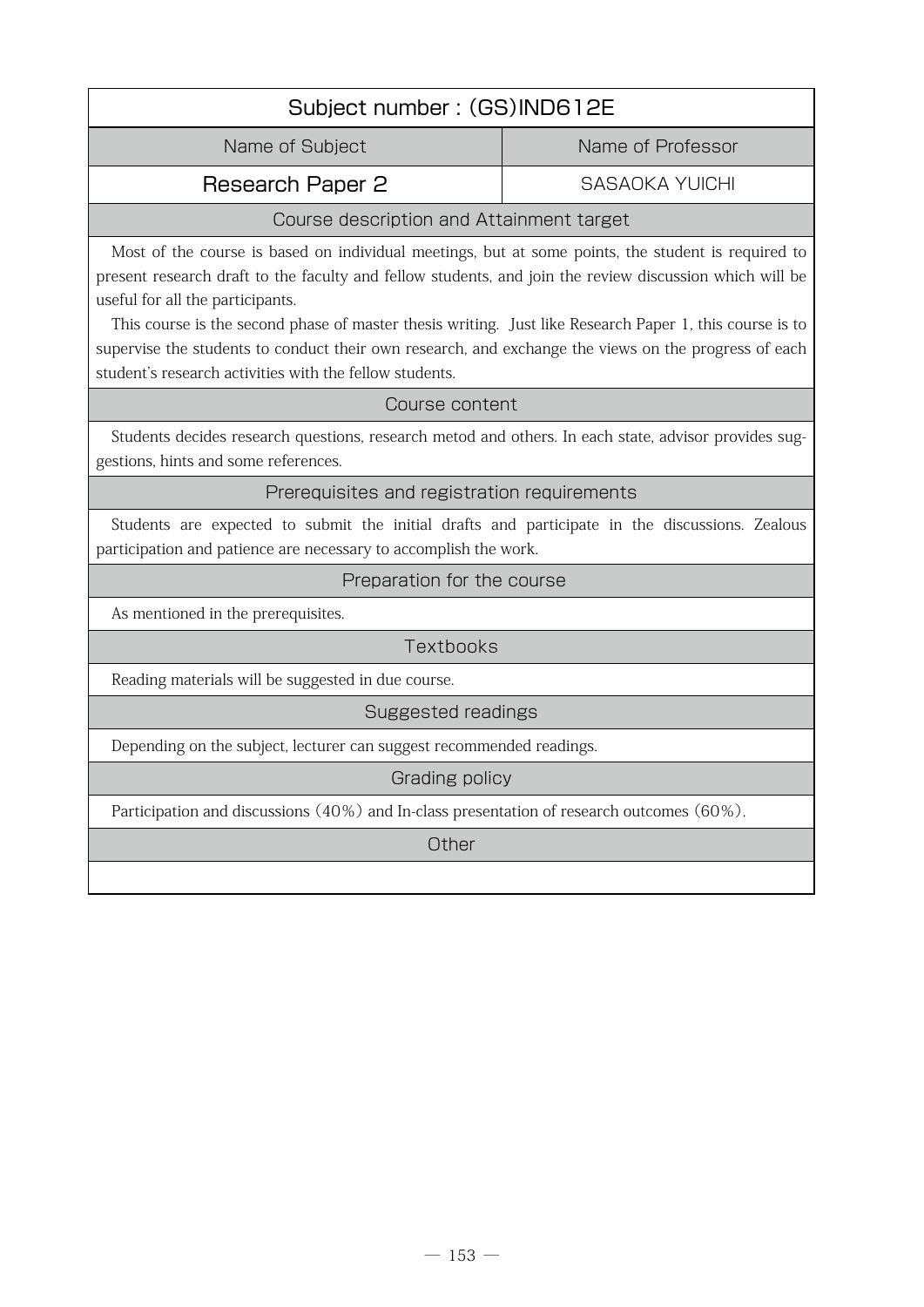| Subject number: (GS)IND612E |                   |  |
|-----------------------------|-------------------|--|
| Name of Subject             | Name of Professor |  |
| Research Paper 2            | NAGAHATA MAKOTO   |  |

## Course description and Attainment target

This is the final stage of the master thesis writing based on the research conducted by the students. The course aims at providing necessary advice to the students for improving and completing their research paper. It is also expected that through class discussions, the students will be able to acquire wider perspectives as well as necessity of the further research in order to improve logical sequence and argument in the paper.

### Course content

 Most of the teaching will be based on individual meetings, although presentations and discussions among the students will also be arranged from time to time. The details of the schedule will be arranged according to the needs and progress of each student. However, the students are requested to complete the first draft of the paper before late May for proof reading, and to complete final paper before the 1st week of July.

Prerequisites and registration requirements

In the class presentation and discussions, active participation in the discussion by each student is highly requested.

### Preparation for the course

The students are expected to complete draft of the research paper, and finalize it.

**Textbooks** 

None.

Suggested readings

None.

Grading policy

Class participation in discussions (30%)

Research efforts and attempts (30%)

Contents of the paper (40%)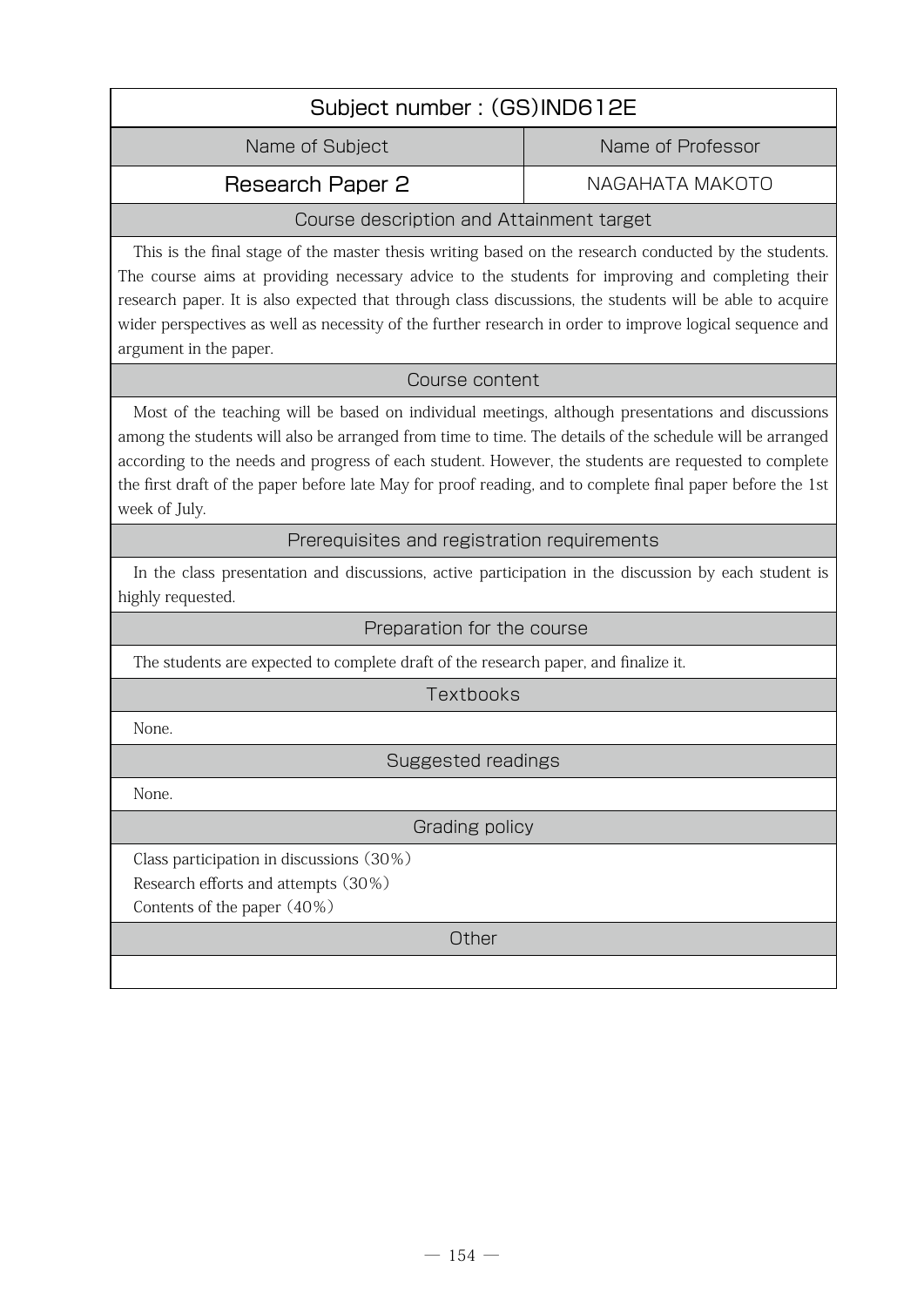| Subject number: (GS)IND612E                                                                                                                                                                                                                                                                                                                                                                                                                           |                       |  |  |
|-------------------------------------------------------------------------------------------------------------------------------------------------------------------------------------------------------------------------------------------------------------------------------------------------------------------------------------------------------------------------------------------------------------------------------------------------------|-----------------------|--|--|
| Name of Subject                                                                                                                                                                                                                                                                                                                                                                                                                                       | Name of Professor     |  |  |
| Research Paper 2                                                                                                                                                                                                                                                                                                                                                                                                                                      | <b>TANAKA HIDEAKI</b> |  |  |
| Course description and Attainment target                                                                                                                                                                                                                                                                                                                                                                                                              |                       |  |  |
| Following the course of Research Paper 1, this course will deal with the final writing-up stage of the<br>research. Most of the tutorial will be done individually face to face, while there will also be some<br>opportunities for group presentations and discussions among students to clarify students' paper.                                                                                                                                    |                       |  |  |
| Course content                                                                                                                                                                                                                                                                                                                                                                                                                                        |                       |  |  |
| The course consists of both individual consultancy by the teacher and the whole class presentation or<br>discussion. The actual schedule of the course will be arranged according to the progress of each stu-<br>dent's research. In general, week No. 1-5 draft a preliminary paper, week 6-10 re examine a final pa-<br>per, and week 11-14 complete it.                                                                                           |                       |  |  |
| Prerequisites and registration requirements                                                                                                                                                                                                                                                                                                                                                                                                           |                       |  |  |
| Each student is required to prepare for and make presentaion on the progress report of their own<br>research, and active participation in the discussion is recommended.                                                                                                                                                                                                                                                                              |                       |  |  |
| Preparation for the course                                                                                                                                                                                                                                                                                                                                                                                                                            |                       |  |  |
| Students are expected to draft their paper in advance and discuss based on it in the class.                                                                                                                                                                                                                                                                                                                                                           |                       |  |  |
| Textbooks                                                                                                                                                                                                                                                                                                                                                                                                                                             |                       |  |  |
| Stephen Bailey, 2011, Academic Writing: A Handbook for International Students, Third edition,<br>Routledge<br>John W. Creswell, 2008, Research Design: Qualitative, Quantitative, and Mixed Methods Approaches,<br>Third edition, SAGA Publications<br>Kate L. Turabian et al., 2007, A Manual for Writers of Research Papers, Theses, and Dissertations:<br>Chicago Style for Students and Researchers, Seventh edition, University of Chicago Press |                       |  |  |
| Suggested readings                                                                                                                                                                                                                                                                                                                                                                                                                                    |                       |  |  |
| Readings and references will be provided on an as-needed basis.                                                                                                                                                                                                                                                                                                                                                                                       |                       |  |  |
| Grading policy                                                                                                                                                                                                                                                                                                                                                                                                                                        |                       |  |  |
| Research efforts and attempts: 30%, Assessment of quality of Master's thesis: 70%                                                                                                                                                                                                                                                                                                                                                                     |                       |  |  |
| Other                                                                                                                                                                                                                                                                                                                                                                                                                                                 |                       |  |  |
|                                                                                                                                                                                                                                                                                                                                                                                                                                                       |                       |  |  |
|                                                                                                                                                                                                                                                                                                                                                                                                                                                       |                       |  |  |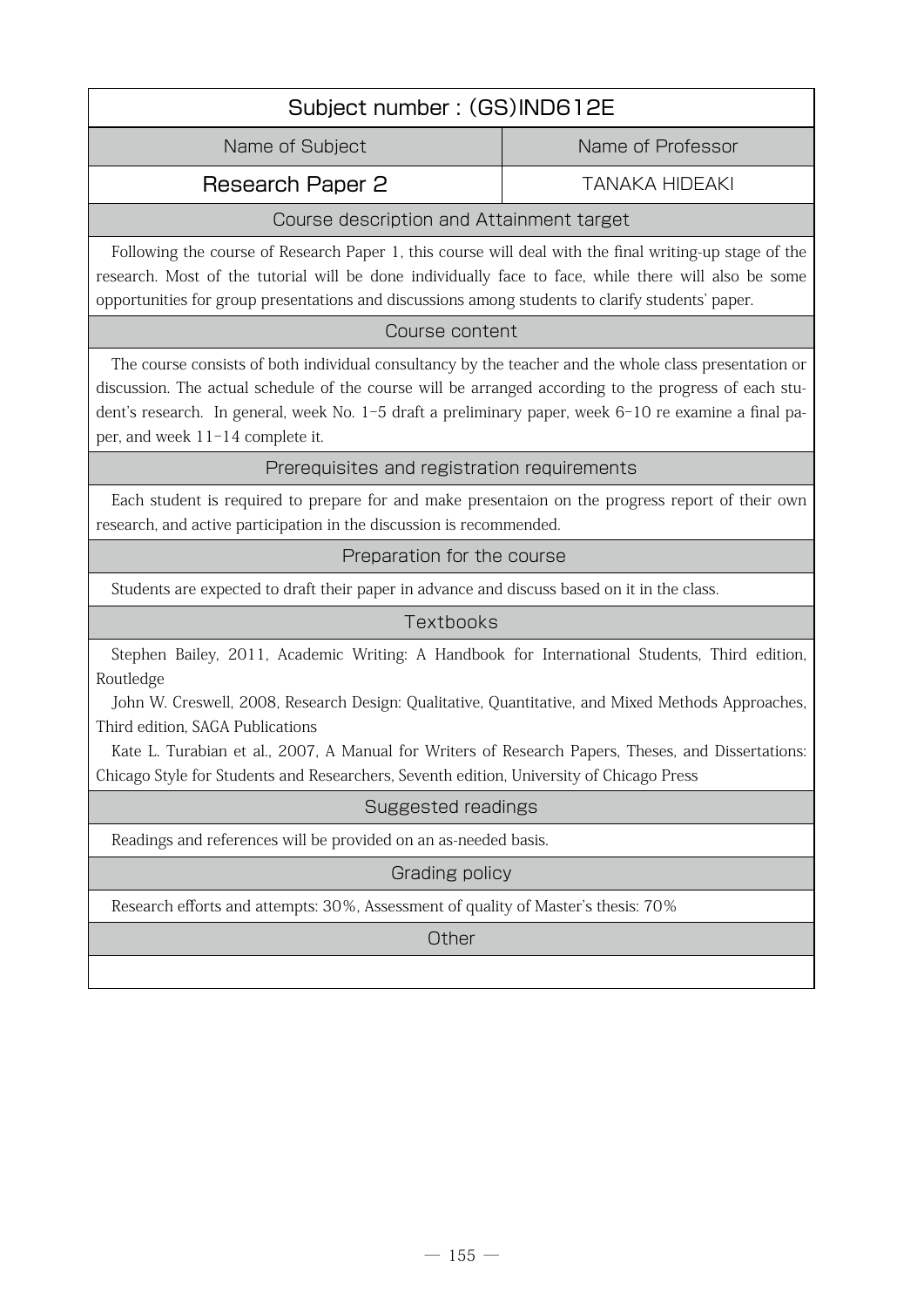| Subject number: (GS)IND612E                                                                                                                                                                |                          |  |
|--------------------------------------------------------------------------------------------------------------------------------------------------------------------------------------------|--------------------------|--|
| Name of Subject                                                                                                                                                                            | Name of Professor        |  |
| Research Paper 2                                                                                                                                                                           | <b>MATSUURA MASAHIRO</b> |  |
| Course description and Attainment target                                                                                                                                                   |                          |  |
| This is a supervised thesis-writing course. Students will concentrate on drafting, writing and finalizing<br>their thesis throughout the semester under the supervision of the instructor. |                          |  |
| Course content                                                                                                                                                                             |                          |  |
| Every week students are asked to report the status of thesis-writing.                                                                                                                      |                          |  |
| Prerequisites and registration requirements                                                                                                                                                |                          |  |
| Research Method 1 & 2 and Research Paper 1.                                                                                                                                                |                          |  |
| Preparation for the course                                                                                                                                                                 |                          |  |
| Students will prepare their research paper outside the classroom.                                                                                                                          |                          |  |
| Textbooks                                                                                                                                                                                  |                          |  |
| None.                                                                                                                                                                                      |                          |  |
| Suggested readings                                                                                                                                                                         |                          |  |
| None.                                                                                                                                                                                      |                          |  |
| Grading policy                                                                                                                                                                             |                          |  |
| Grading will be made by the status of thesis writing at the end of the semester.                                                                                                           |                          |  |
| Other                                                                                                                                                                                      |                          |  |
|                                                                                                                                                                                            |                          |  |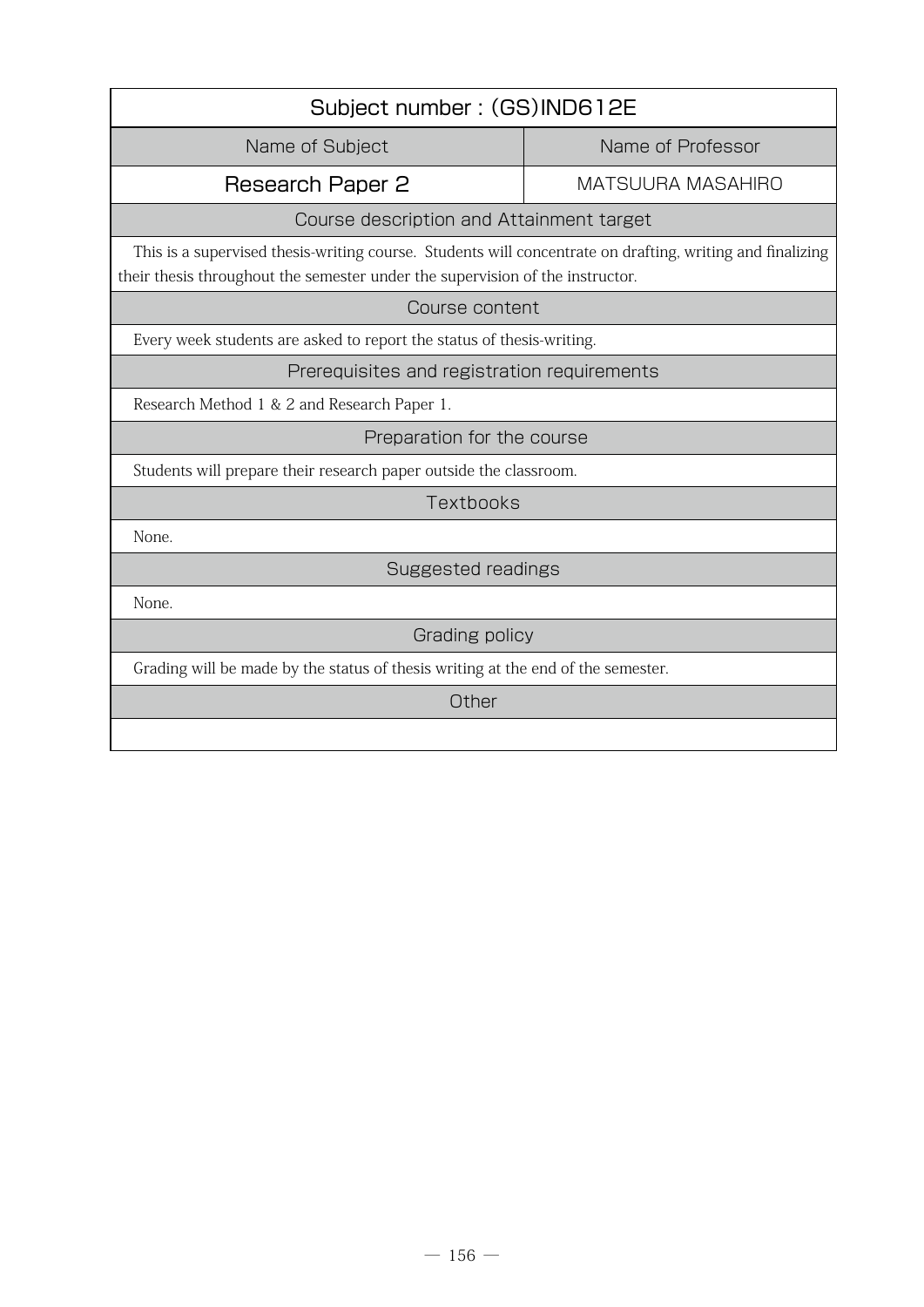# Subject number : (GS)IND612E Name of Subject Name of Professor Research Paper 2 KIMURA SHUNSUKE

# Course description and Attainment target

This course is designed for the second year students who intend to write a research paper. The course is to supervise the students who conduct their own research for preparation of writing their master thesis. The students are required to prepare data, information and references based on their research proposal and then analyze them. Finally, they start to write a research paper.

A class normally goes like bilateral discussion between students and lecturer, or presentation and discussion, thus tutorial approach is emphasized.

Subjects: Decentralization,Deconcentration, Local administrative reform,Local autonomy, NPM in local governments, Intermunicipal cooperation, Intergovernmental relation, Redevelopment policy and such.

### Course content

 The course consists of both individual consultancy by the teacher and the whole class presentation or discussion. The actual schedule of the course will be arranged according to the progress of each student's research.

### Prerequisites and registration requirements

Each student is required to prepare for and make presentaion on the progress report of their own research, and active participation in the discussion is recommended.

### Preparation for the course

Each student is required to prepare for and make presentaion on the progress report of their own research, and active participation in the discussion is recommended.

### **Textbooks**

Handouts will be uploaded on Oh!Meiji web page.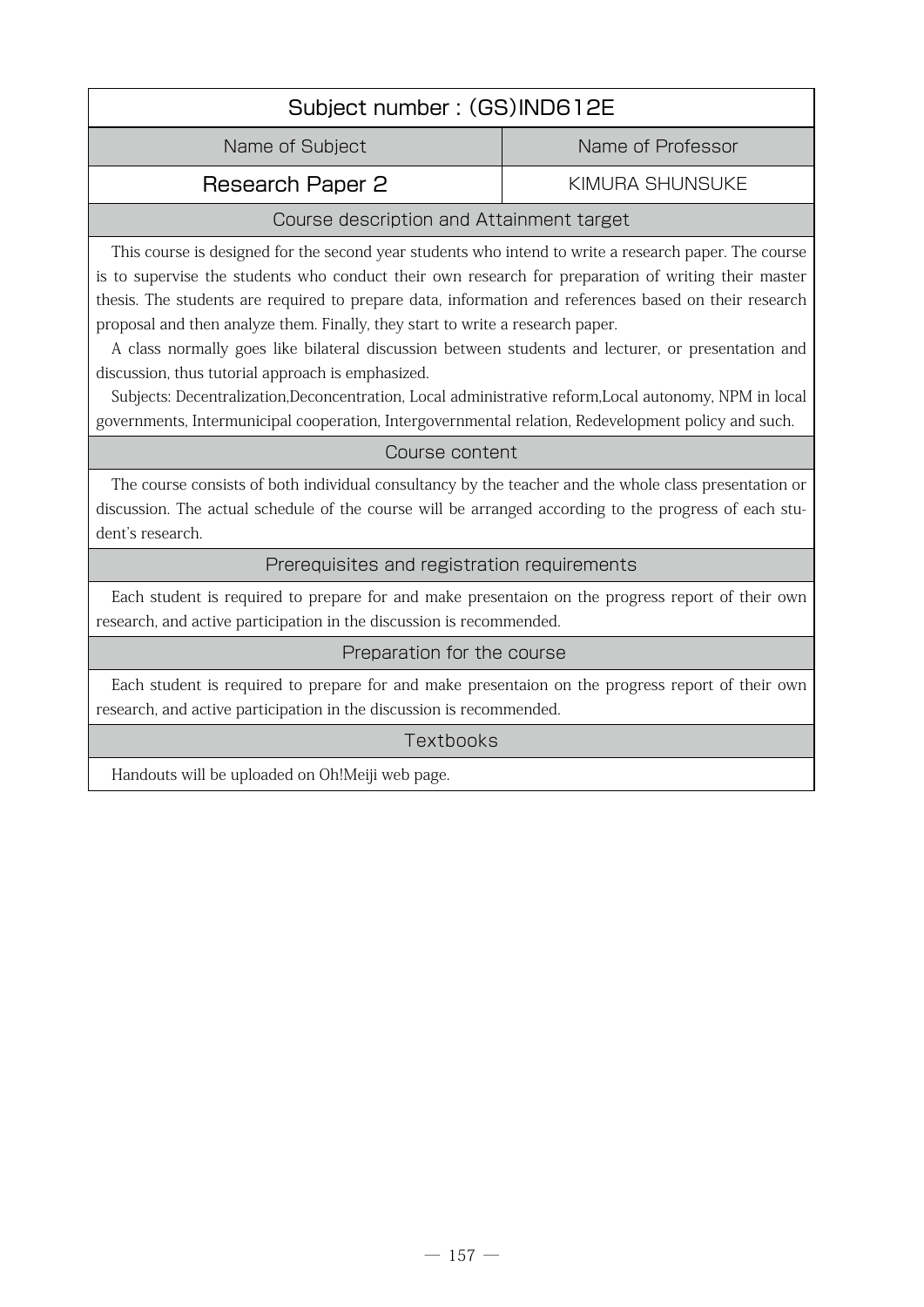| Suggested readings                                                                                    |  |  |
|-------------------------------------------------------------------------------------------------------|--|--|
| Wayne C. Booth et al, 2016, The Craft of Research (Fourth Edition), Chicago.                          |  |  |
| John W.Creswell and J.David Creswell, 2018, Research Design (Fifth Edition), SAGE.                    |  |  |
| Stephen van Evera, 1997, Gide to Methods for students of Political Science, Cornell University Press. |  |  |
| Henry E.Brady and David Collier, 2010, Rethinking Social Inquiry, Rowman & Littlefield.               |  |  |
| Robert K.Yin, 2014, Case Study Research, SAGE.                                                        |  |  |
| Kate L. Turabian, 2007, A manual for Writers, Chicago.                                                |  |  |
| Stephen Bailey, 2011, Academic Writing: A Handbook for International Students, Third edition,         |  |  |
| Routledge                                                                                             |  |  |
| Lecturer's Papers                                                                                     |  |  |
| Meiji University Repository                                                                           |  |  |
| https://m-repo.lib.meiji.ac.jp/dspace/items-by-author?author=%E6%9C%A8%E6%9D%91%2C%E4%BF              |  |  |
| %8A%E4%BB%8B                                                                                          |  |  |
| Lecturer's Works (Books)                                                                              |  |  |
| "Regional Administration in Japan" (Single Work) Routledge, 2017.                                     |  |  |
| "Decentralization and Development of Sri Lanka within a Unitary State" (Co-author) Springer, 2017.    |  |  |
| "Métropoles en chantiers2" (Co-author) Berger Levraut, 2018.                                          |  |  |
| "Changements démocratiques et électroniques dans l'action publique locale en Europe: REvolution ou    |  |  |
| E-volution?", (Co-author) IFJD,2022.                                                                  |  |  |
| Grading policy                                                                                        |  |  |
| Class contribution: 20%, Presentation at class: 30%, Paper writing: 50%                               |  |  |
| Details of assessment will be provided at the beginning of course.                                    |  |  |
| Other                                                                                                 |  |  |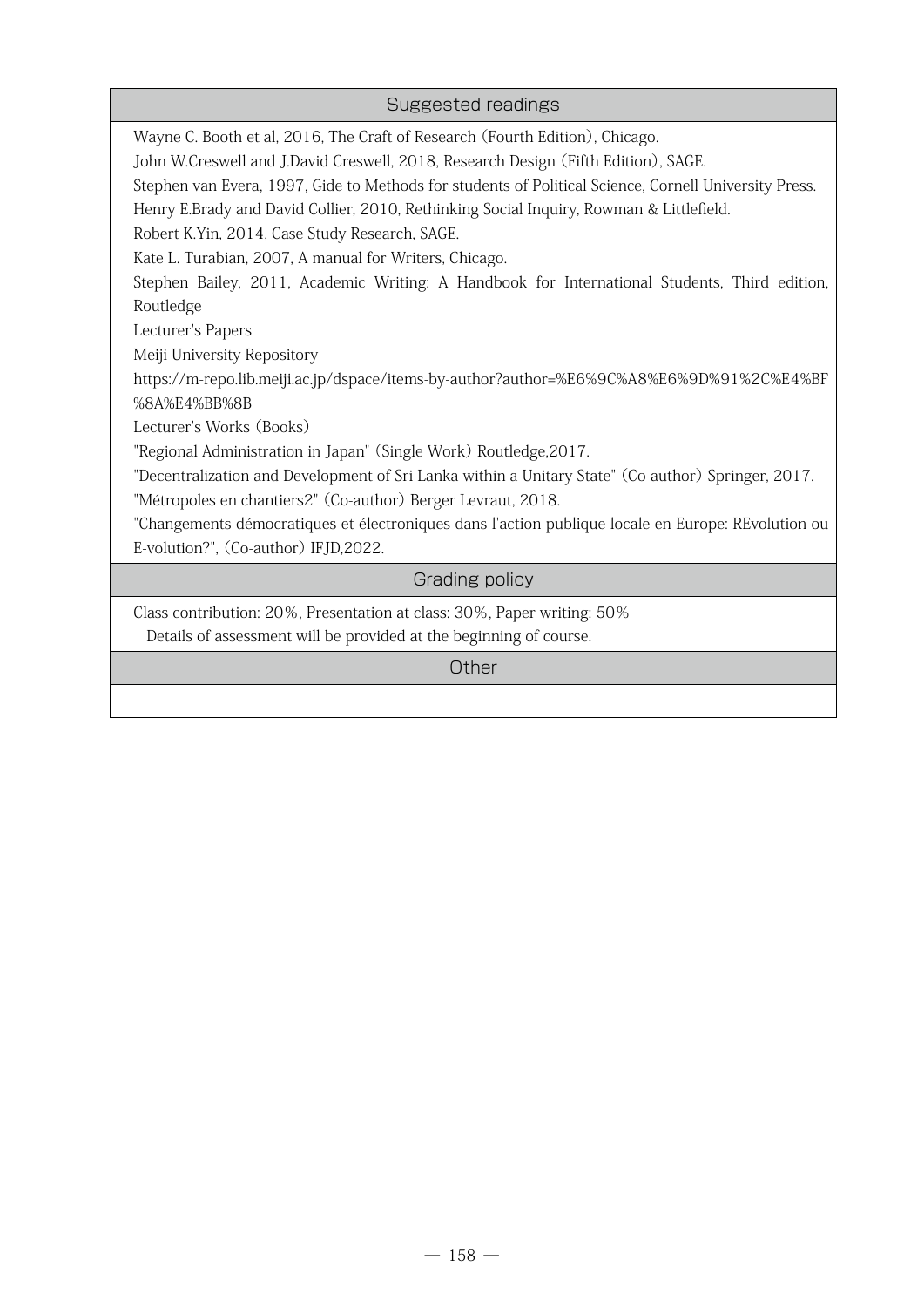| Subject number: (GS)IND612E                                                                                                                                                                                                                                                                                                                                                                                                            |                     |                   |  |  |
|----------------------------------------------------------------------------------------------------------------------------------------------------------------------------------------------------------------------------------------------------------------------------------------------------------------------------------------------------------------------------------------------------------------------------------------|---------------------|-------------------|--|--|
|                                                                                                                                                                                                                                                                                                                                                                                                                                        | Name of Subject     | Name of Professor |  |  |
|                                                                                                                                                                                                                                                                                                                                                                                                                                        | Research Paper 2    | KATO RAY RYUTA    |  |  |
| Course description and Attainment target                                                                                                                                                                                                                                                                                                                                                                                               |                     |                   |  |  |
| Based on the supervision provided in Research Paper 1, continuous supervision will be given to<br>students. In particular, in Research Paper 2, more focus will be given to crystallizing students' research<br>paper. If satisfactory data is not obtained, then, an alternative data, or methods could be discussed.<br>Numerical methods used in students' research paper will also be polished to improve their research<br>paper. |                     |                   |  |  |
| Course content                                                                                                                                                                                                                                                                                                                                                                                                                         |                     |                   |  |  |
| 1st                                                                                                                                                                                                                                                                                                                                                                                                                                    | Literature Review 1 |                   |  |  |
| 2nd                                                                                                                                                                                                                                                                                                                                                                                                                                    | Literature Review 2 |                   |  |  |

| 2nd  | Literature Review 2               |
|------|-----------------------------------|
| 3rd  | Discussion on existing literature |
| 4th  | Data Examination 1                |
| 5th  | Data Examination 2                |
| 6th  | Data Examination 3                |
| 7th  | Numerical methods 1               |
| 8th  | Numerical methods 2               |
| 9th  | Numerical methods 3               |
| 10th | Estimation evaluation 1           |
| 11th | Estimation evaluation 2           |
| 12th | Presentation 1                    |
| 13th | Presentation 2                    |
| 14th | Final modification                |
|      |                                   |

# Prerequisites and registration requirements

Since this course is made for finalizing students' research paper, it is assumed that Research Paper 1 was taken.

# Preparation for the course

Students' strong effort to crystallize their own research paper is required. When students cannot get any enough data, then they are also required to search for another data sets.

# **Textbooks**

# Suggested readings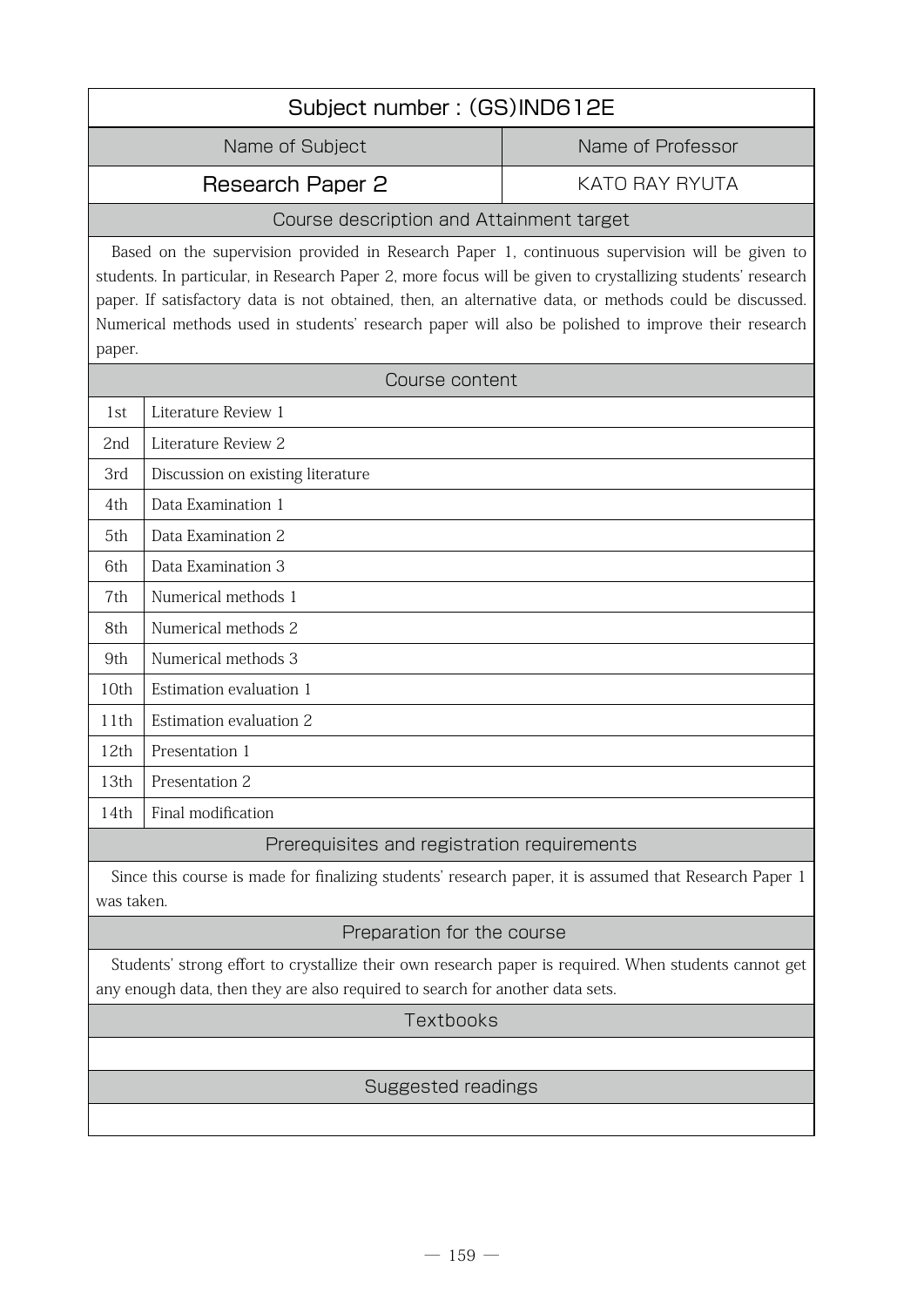# Grading policy

Evaluation is given based on to the extent how much they can respond to my requests in supervision, when they are asked to revise their research paper.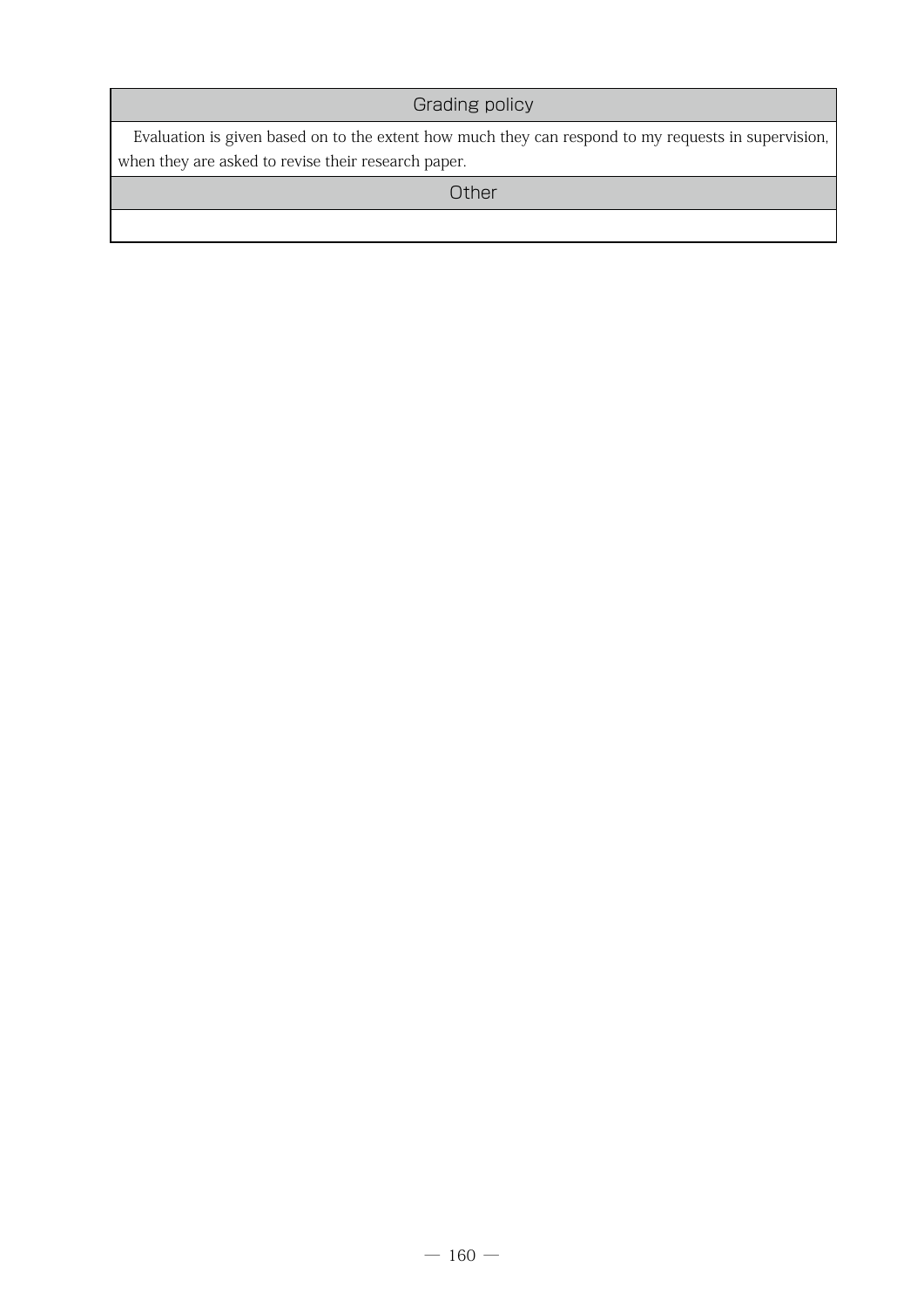| Subject number: (GS)IND612E                                                                                                                                           |                   |  |  |
|-----------------------------------------------------------------------------------------------------------------------------------------------------------------------|-------------------|--|--|
| Name of Subject                                                                                                                                                       | Name of Professor |  |  |
| Research Paper 2                                                                                                                                                      | NISHIDE JUNRO     |  |  |
| Course description and Attainment target                                                                                                                              |                   |  |  |
| The students are required to conduct their own research and to complete their own Master paper.                                                                       |                   |  |  |
| Course content                                                                                                                                                        |                   |  |  |
| The students are required to make presentations of thier reserch and improve it reflecting on their<br>developed reserch plan, discussions and feedback in the class. |                   |  |  |
| Prerequisites and registration requirements                                                                                                                           |                   |  |  |
| NA                                                                                                                                                                    |                   |  |  |
| Preparation for the course                                                                                                                                            |                   |  |  |
| Instruct in the class.                                                                                                                                                |                   |  |  |
| Textbooks                                                                                                                                                             |                   |  |  |
| <b>NA</b>                                                                                                                                                             |                   |  |  |
| Suggested readings                                                                                                                                                    |                   |  |  |
| <b>NA</b>                                                                                                                                                             |                   |  |  |
| Grading policy                                                                                                                                                        |                   |  |  |
| Participation in class discussions (10%), In-class presentation (20%), and Reserch Achievement<br>(70%)                                                               |                   |  |  |
| Other                                                                                                                                                                 |                   |  |  |
|                                                                                                                                                                       |                   |  |  |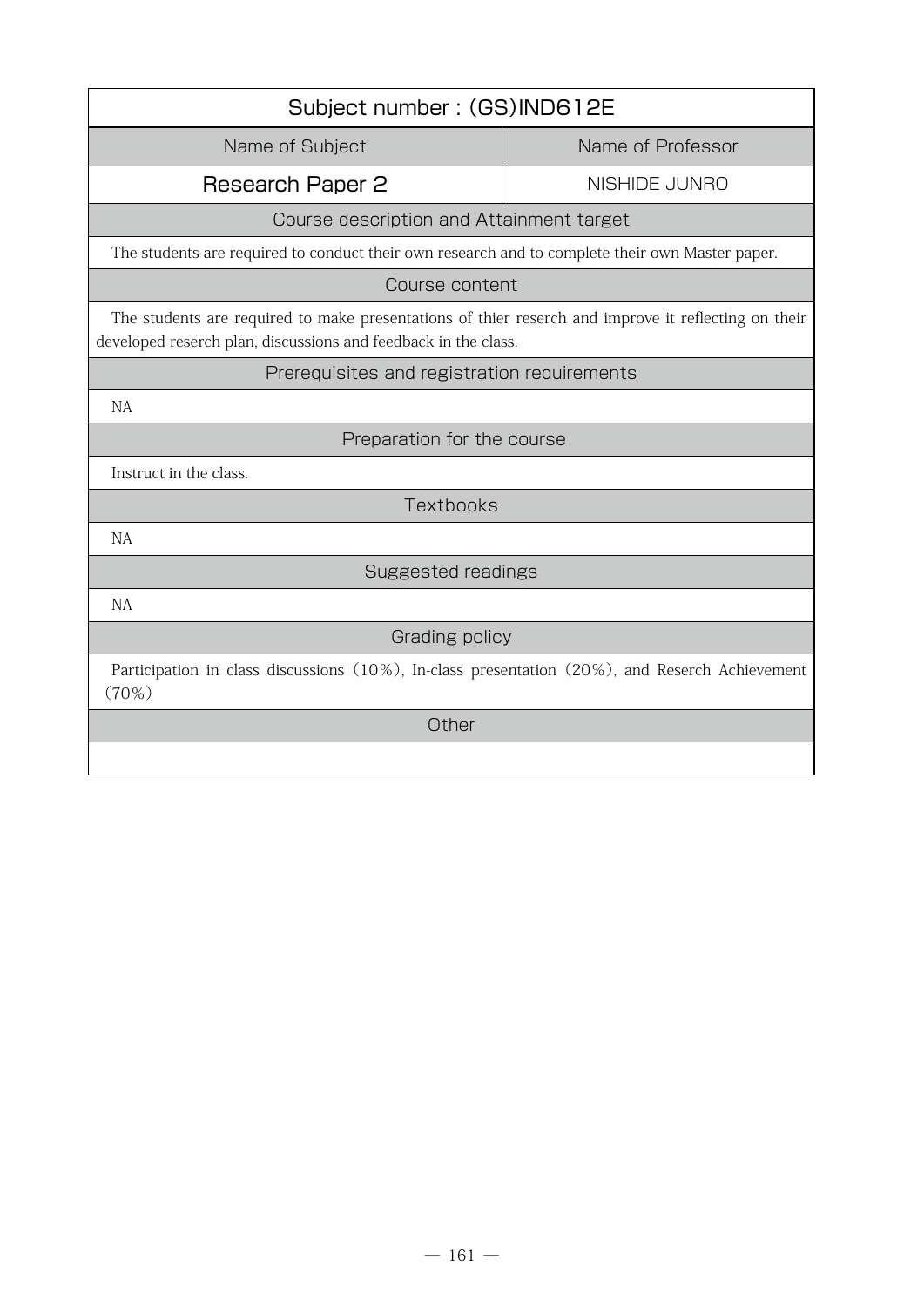| Subject number: (GS)IND612E                                                                                                                                                                                                                                                                                                                                                                                             |                     |  |  |
|-------------------------------------------------------------------------------------------------------------------------------------------------------------------------------------------------------------------------------------------------------------------------------------------------------------------------------------------------------------------------------------------------------------------------|---------------------|--|--|
| Name of Subject                                                                                                                                                                                                                                                                                                                                                                                                         | Name of Professor   |  |  |
| <b>Research Paper 2</b>                                                                                                                                                                                                                                                                                                                                                                                                 | <b>TSUJI MASAMI</b> |  |  |
| Course description and Attainment target                                                                                                                                                                                                                                                                                                                                                                                |                     |  |  |
| This course is to develop the research paper through discussion with the advisor and classmates.                                                                                                                                                                                                                                                                                                                        |                     |  |  |
| Course content                                                                                                                                                                                                                                                                                                                                                                                                          |                     |  |  |
| Students will prepare and submit materials for discussion before each class, and give a presentation<br>at the class on the progress of preparatory work and the substance of the draft research paper. Based<br>on the presentation, discussion will be held. For further improvement of the paper, students are expect-<br>ed to revise the draft taking comments from the advisor and classmates into consideration. |                     |  |  |
| Prerequisites and registration requirements                                                                                                                                                                                                                                                                                                                                                                             |                     |  |  |
| Those who have completed Research Method 1, Research Method 2, and Research Paper 1 are<br>eligible for the course.                                                                                                                                                                                                                                                                                                     |                     |  |  |
| Preparation for the course                                                                                                                                                                                                                                                                                                                                                                                              |                     |  |  |
| For presenting and discussing substance of the draft research paper, students should be ready for<br>making full use of what they obtained through the courses above.                                                                                                                                                                                                                                                   |                     |  |  |
| Textbooks                                                                                                                                                                                                                                                                                                                                                                                                               |                     |  |  |
| None.                                                                                                                                                                                                                                                                                                                                                                                                                   |                     |  |  |
| Suggested readings                                                                                                                                                                                                                                                                                                                                                                                                      |                     |  |  |
| None.                                                                                                                                                                                                                                                                                                                                                                                                                   |                     |  |  |
| Grading policy                                                                                                                                                                                                                                                                                                                                                                                                          |                     |  |  |
| Research efforts and attempts (30%)<br>Quality of the research paper (70%)                                                                                                                                                                                                                                                                                                                                              |                     |  |  |
| Other                                                                                                                                                                                                                                                                                                                                                                                                                   |                     |  |  |
|                                                                                                                                                                                                                                                                                                                                                                                                                         |                     |  |  |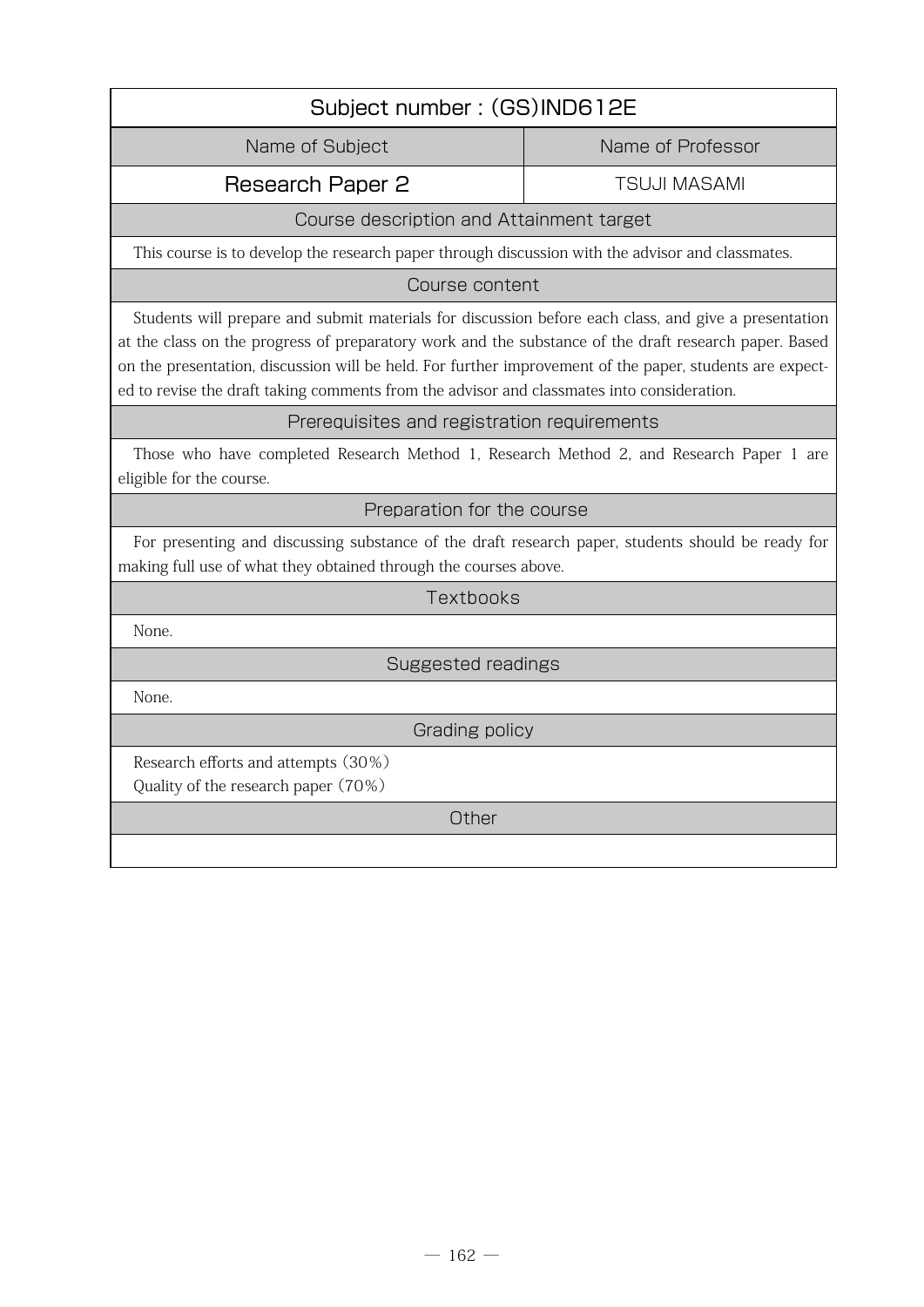| Subject number: (GS)IND612E                                                                                                                                                                                                                                                                                                                                                                                                                                                                                                                                                                                                                                              |                   |  |  |
|--------------------------------------------------------------------------------------------------------------------------------------------------------------------------------------------------------------------------------------------------------------------------------------------------------------------------------------------------------------------------------------------------------------------------------------------------------------------------------------------------------------------------------------------------------------------------------------------------------------------------------------------------------------------------|-------------------|--|--|
| Name of Subject                                                                                                                                                                                                                                                                                                                                                                                                                                                                                                                                                                                                                                                          | Name of Professor |  |  |
| Research Paper 2                                                                                                                                                                                                                                                                                                                                                                                                                                                                                                                                                                                                                                                         | KOBAYASHI YOSHIKI |  |  |
| Course description and Attainment target                                                                                                                                                                                                                                                                                                                                                                                                                                                                                                                                                                                                                                 |                   |  |  |
| <course description=""><br/>This course is the continuation of "Research Paper 1" in the previous semester.<br/>Students are supposed to complete their master theses.</course>                                                                                                                                                                                                                                                                                                                                                                                                                                                                                          |                   |  |  |
| <attainment target=""><br/>Students should complete and submit their master theses by the due date set by the GSGS.<br/>These papers must include essential elements for academic writings. (Please see the below "Grading<br/>and Evaluation" part.)<br/><teaching methodology=""><br/>- The course will be in a seminar-style.<br/>Students also should be proactively engaged in the class assignments for improving academic<br/>writing skills.</teaching></attainment>                                                                                                                                                                                             |                   |  |  |
| Course content                                                                                                                                                                                                                                                                                                                                                                                                                                                                                                                                                                                                                                                           |                   |  |  |
| - The class schedule could be flexible depending on each student's research progress situation.<br>- Usually, each student has a personal discussion with the instructor every two weeks.                                                                                                                                                                                                                                                                                                                                                                                                                                                                                |                   |  |  |
| Prerequisites and registration requirements                                                                                                                                                                                                                                                                                                                                                                                                                                                                                                                                                                                                                              |                   |  |  |
| - This course is the continuation of "Research Paper 1" in the previous semester.                                                                                                                                                                                                                                                                                                                                                                                                                                                                                                                                                                                        |                   |  |  |
| Preparation for the course                                                                                                                                                                                                                                                                                                                                                                                                                                                                                                                                                                                                                                               |                   |  |  |
| - All students must get fully prepared for pre-announced assignments in each class.<br>Some behaviors may negatively affect grading and evaluation, such as; (1) unpreparedness, (2)<br>incompleted assignment submission, and (3) absenteeism from the class without prior notice<br>to the instructor.                                                                                                                                                                                                                                                                                                                                                                 |                   |  |  |
| Textbooks                                                                                                                                                                                                                                                                                                                                                                                                                                                                                                                                                                                                                                                                |                   |  |  |
| Each student is strongly encouraged to obtain the following textbooks and to keep them at hand,<br>though both are available in the University central library.<br>· Turabian, K.L., Booth, W.C., Colomb, G.G., Williams, J. M., and Bizup, J. (eds.) (2018), A Manual for<br>Writers of Research Papers, Theses, and Dissertations: Chicago Style for Students and Researchers<br>( <i>Ninth Edition</i> ) (University of Chicago Press)<br>· Booth, W.C., Colomb, G.G., Williams, J.M., Bizup. J., and Fitzgerald, W.T. (eds.) (2016), The Craft of<br>Research (Chicago Guides to Writing, Editing, and Publishing) (Fourth Edition) (University of<br>Chicago Press) |                   |  |  |
| Suggested readings                                                                                                                                                                                                                                                                                                                                                                                                                                                                                                                                                                                                                                                       |                   |  |  |
| · Creswell, J. (2018), Research Design: Qualitative, Quantitative, and Mixed Methods Approaches (Fifth<br><b>Edition</b> ) (SAGE Publications)<br>Gary King, G., Keohane, R.O., and Verba, S. (1994), Designing Social Inquiry: Scientific Inference in<br><b>Qualitative Research</b> (Princeton Univ Press)                                                                                                                                                                                                                                                                                                                                                            |                   |  |  |